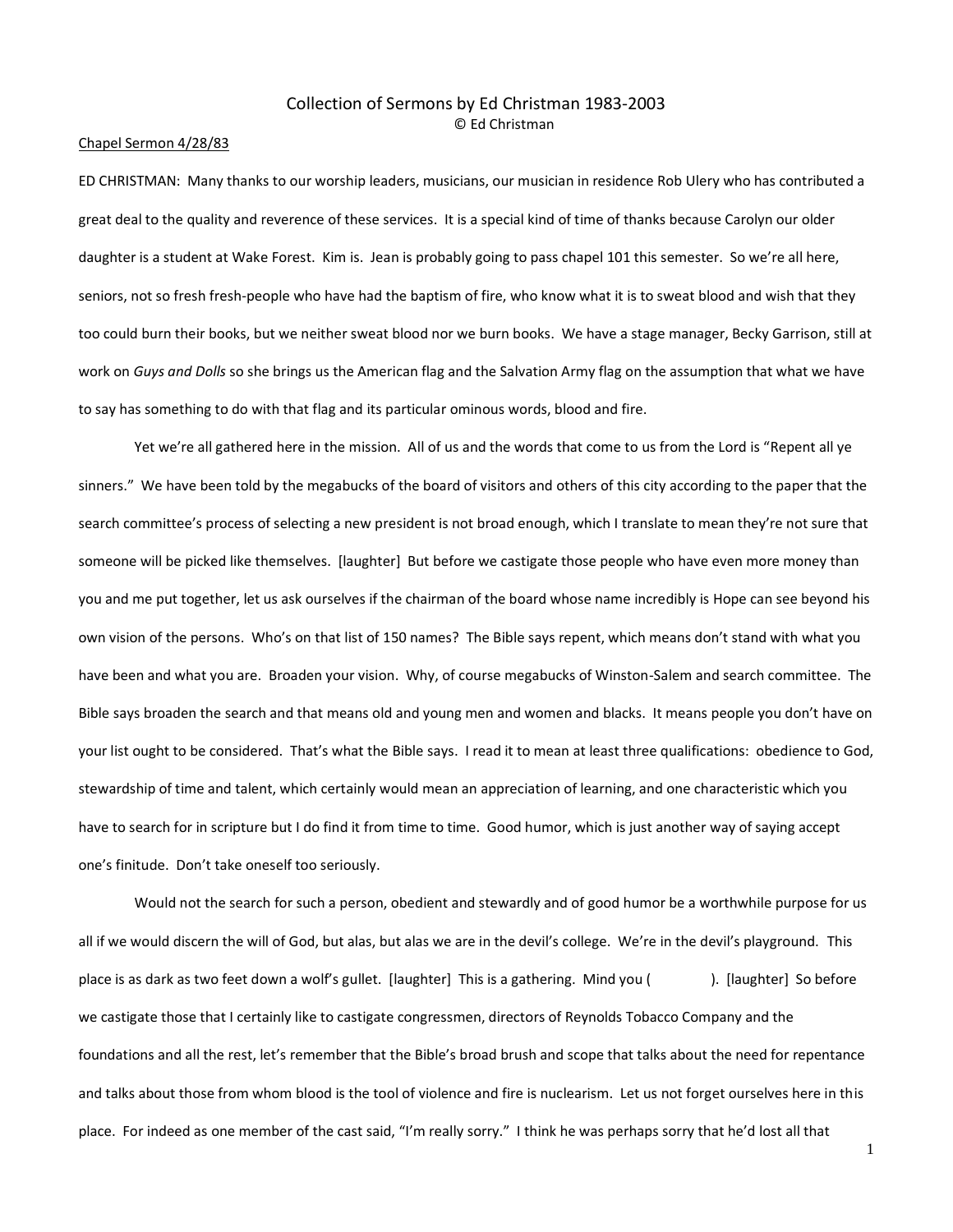money, but in truth Brian Bakke and the rest of us are just sorry. We are in need of repentance, and that's what the Bible says, every single one and every system and that includes this marvelous university, every system of which we are a part.

Mary Causby spoke that word. She is one of those people whom Joel was talking about. Joel incidentally is one of the more obscure prophets of the Old Testament. Not quite as obscure and no pun intended, not quite as short as Obadiah, but nonetheless, that's who we find telling us to broaden our vision, deepen our search, not just for a president but for our own purpose. In so doing we would discover that blood as given by God is life. Fire is light, and it need not be the tools of violence, be it verbal or economic. It need not be that which destroys and causes us to be afraid. It can in fact be a source of light that penetrates that wolf's gullet. So if repentance is what Joel and Peter are talking about. Yes, I have left out part of that passage of scripture. I have chosen to use the part that Peter used on that incredible day. It says everyone that calls out will be saved. That's a daring and radical lack of understanding. Indeed it is easy to understand in our predictable way of life that that Salvation Army band tattered from its all-night meeting weary of the drum beating and the tambourines and the trumpeting of the Lord's word would return to their little mission here or in New York or in London or anywhere that sinners abound in the devil's workshop and say, I've got to have a cup of coffee. I've got to have something that is perhaps not as painted with sin as the world around us, maybe even a ham sandwich. I need some nourishment, some thing that will keep me going. We don't understand what keeps them going. What is that given that the principalities and power do consume us, do not give us many options that we are imprisoned by those chains. As the first hymn rather clearly said, Jesus comes, but we soon are about the business of refashioning our chains, and you see the reasons it's the devil's workshop is because the demonic smiles when we are so predictable at this university. When we balance the budget, why of course the bottom line is the bottom line. It is a sign of some sense of competence that we do balance our budget, but the Bible would say and for what purpose and if you have balanced your budget, how many lives have been left out of balance? How many concerns of education have somehow been skewed? Is that faculty really pressed to use the lifeblood that it has been given and the fire put in its heart by its other teachers and those who have cared for these teachers. Have they really, are they really working? Are the students?

Some weeks ago I said you all have been conned and some didn't seem to understand. Let me make that very clear. You have been conned because your education is not worth what you are paying for it. You think it is. But it is only on the border of liberal arts learning. You have not been asked to work hard enough, to slug your guts out as one director has been quoted as saying about life. You've not been asked to do that. Oh you think so. I do too. But the Bible says broaden that vision. You haven't split enough of that blood in worthy causes, and you have not used that fire gift that you've had. Those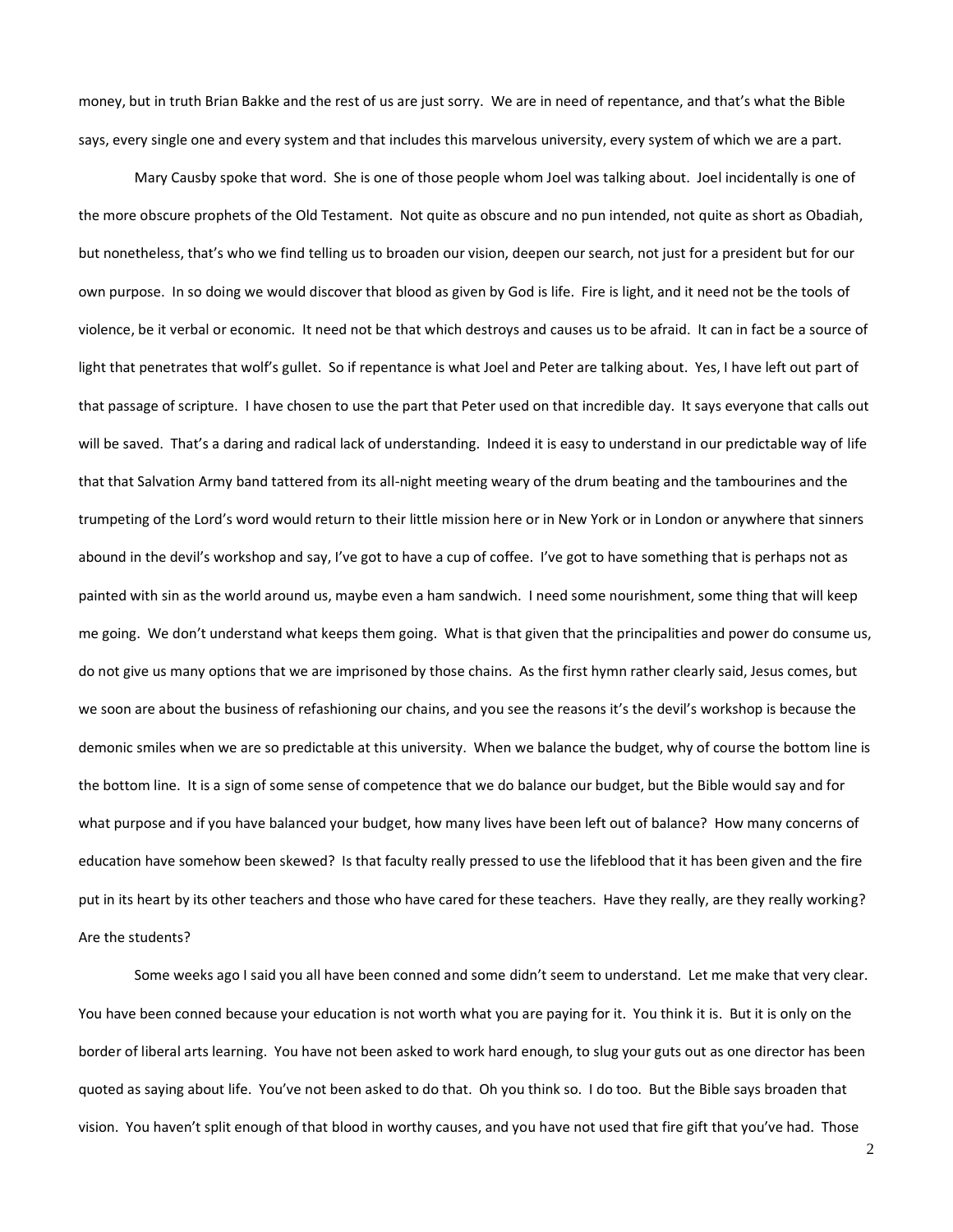rich gifts to which Neal referred have languished too much. We spend far too much time talking about how hard we're working rather than doing the work, and the devil is pleased that we're so predictable and that everything is so nice and clean and neat and square at this wonderful school. Now what would surprise the devil is surprise. That's what the devil can't stand. It's the surprise. It's someone who does rock the boat. Who is not willing to sit down individually or corporately for whom lifeblood and fire means something like sharing that light with someone else.

It was Mary and Gordon Causby and one other person who began the Church of the Savior. Three small flames, three. Out of that comes something that we now say fantastic. It's so given to importance that it subdivides. That's the church in Washington that you can't hardly get in, but the strange mystery of it is if you ever do get in it, you don't want to get out of it. Powerful, strange, some kind of surprise that people would believe that. The devil can't handle that too well. Nor does the demonic like those people for whom blood and fire mean a kind of sublime steadiness. They just go about their business.

I decided this morning to name names. Odessa Robinson, most of you don't know, is a black woman in her late sixties. Her husband died. She worked here. She is simply a person who believes there is a kingdom not made with hands or computers. She offers a bit of joy here and there to her neighbors. She comes to work one day instead of another because of church. There is something sublime and powerful about her life. You don't have to be a king maker or a king. Be a person filled with lifeblood and filled with fire. The devil can't stand steadfastness either. That kind of stubbornness that we find in Adelaide, this incredibly young woman who in some ways is so naïve. But you see she loves this bloody gambler for fourteen years, and she knows he is going to keep on gambling, but somehow she loves him and cannot do other. She is ashamed of him. She's made covenant as God has made covenant with you and me. Even with our strange and evil systems that something worthy can come from all that. So that stubborn toughness of Adelaide is something we should pay attention to. It upsets and transforms the sets of priorities which are predictable and which the demonic can relax and languish with. It does something different. A difficulty for those of us who preach on a regular basis or even occasionally is that if we were to take the Bible very seriously, it would simply dismantle our entire framework. Do I really want the trustees to consider a person who is not on that list who happens to be black or female or old or young who's weird and strange for whom obedience to God may mean radical surgery to this university. Do I really want that? Can I possibly understand that that committee could be informed the same way this prophet Joel was informed?

Four hundred years before Christ talking as if equality of opportunity and accessibility to God were the right of every priest as a believer, every person on the face of the earth and that God would care for all of them. Where did Joel get such a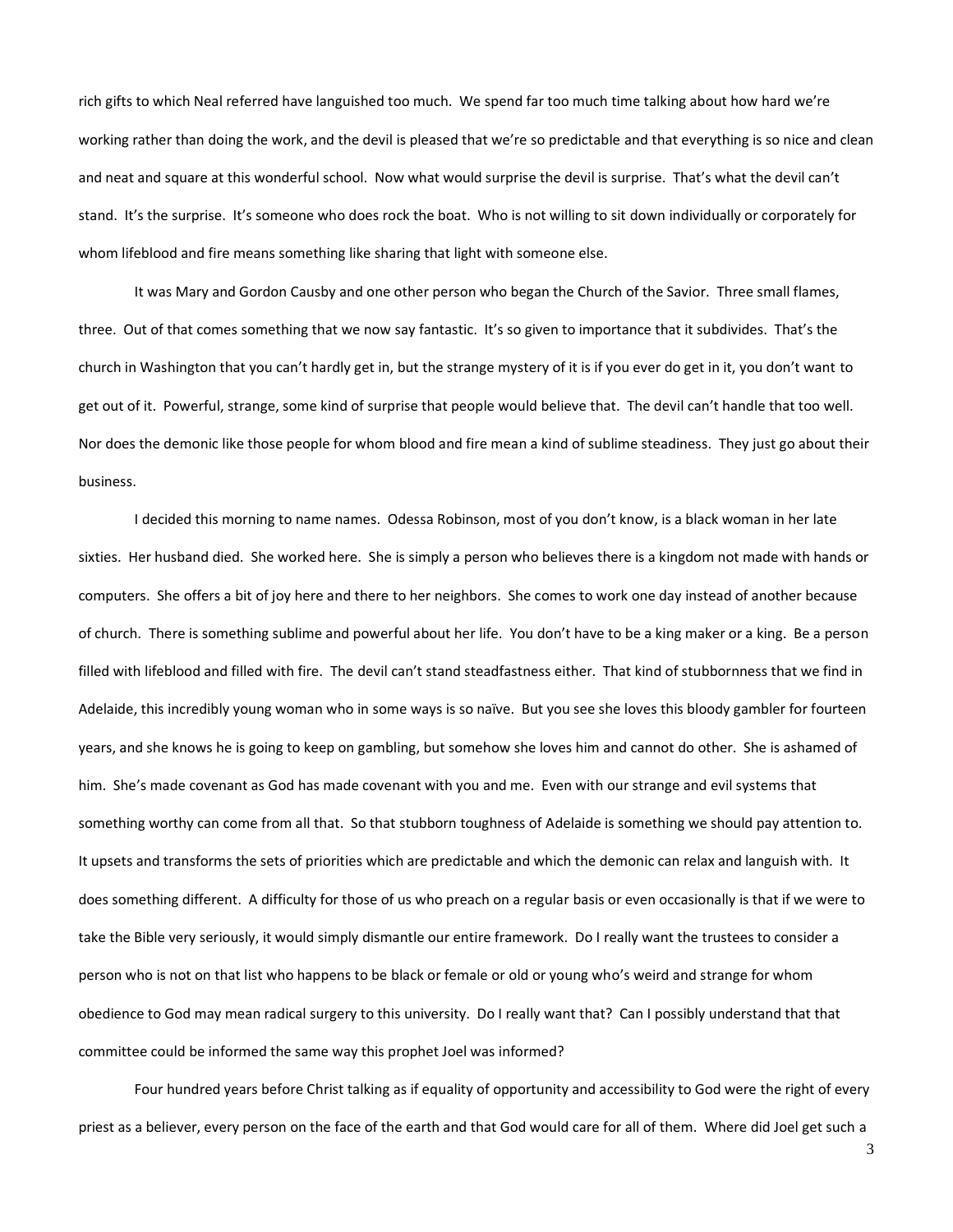notion? This narrow-minded sort of person out of his tradition and why would a man like Peter pick up on that and in effect say to us yes, there's an eternal flame in Atlanta marking the grave of Martin Luther King, Jr. and there's an eternal flame in Arlington Cemetery marking the grave of the fallen president. All run by something mechanical. Peter says I've got news for you brothers and sisters. There's a fire that doesn't have to have any kind of gas jet underneath it. There's an eternal flame. God is that consuming fire. God is such a fire that we don't have to worry. Peter says you don't understand what's going on here today. These people are not drunk with wine nor with greed as most of us are, abusing ourselves and our schemes and our life plans. No, these people are drunk with something else. They've been consumed by a fire. Blood is the gift of life, and they're not afraid to share it. So you may not understand their language. Let me give it to you straight. Jesus Christ is raised and there is therefore something new under the sun that means any system however much given to darkness can be redeemed at least in part and every person can somehow hear that message of Sara Brown, repent. Now don't worry about prison in the gallows. Worry about the ultimate question of how you spend your life and will it be spent as a giving of lifeblood to others or will it somehow just decay and die.

Well, we had a wonderful time in that show. We found out that the Bible was at least twice as accurate as the [spreadsheet?]. We did not find out that the bible was inerrant. It didn't seem to matter. Scott Masterson was trying to do something he couldn't do. But he did gamble didn't he. He did throw the dice and nicely, nicely said why don't we just sit down and take it easy and thank the Lord. Why, of course, and sometimes we will. But this Peter who on the mountain of transfiguration wanted to do that decided when he got to Acts and this stuff was going on, all this flame was running around, all this blood seemed to be alive and well and warm-blooded. Now he said I've got to figure out something else. What's God saying? The microphone was stuck in his face. The TV reporters wanted a film clip for six o'clock. Peter said well, this is what Joel was saying way back yonder four hundred years ago. God loves us all and invites us all. God needs us every single one because if this is a world that Sara Brown was trying to save, it's still in need of salvation. That darkness has not been penetrated except as the people with their lights stand in that boat and rock it. Oh praise Nathan Detroit. He told us, he told us. Your dice. That's all he said. Your dice. So all I say to you is stand up individually and collectively. Rock this boat, this one that you're in, this chapel, this school, this culture, this family life of which you are a part. Rock your own life, freshman or senior. Rock it. Take the dice in hand. Throw them. END

## Chapel Sermon 9/15/83

ED CHRISTMAN: Checking out a book at the library on Monday, a student asked this question, "Why do bad things happen to good people?" In substance I responded, "Why do good things happen to bad people?" I invited him to consider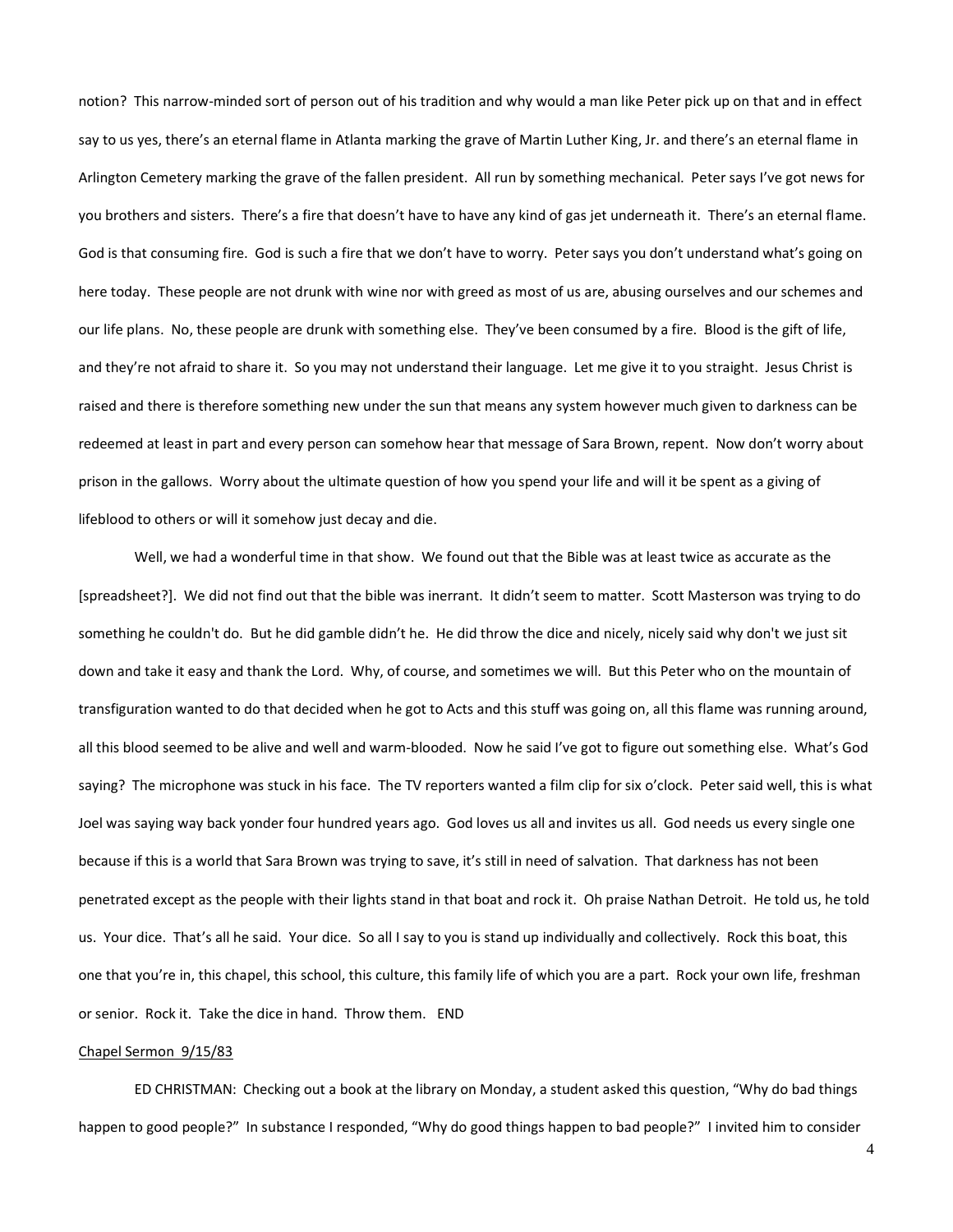by my question that the simplicity with which we would reason our way through suffering and adversity invites us to consider the revelation of God, which is to suggest that God is responsible as the psalmist had suggested for the good and the evil seem both to prosper and to suffer. The student would like for it be otherwise and I would confess that often I would to. At the faculty meeting on Monday the prayer was a series of questions and a newcomer to the faculty as she left said, "Well, I'm sure you have the answers to those questions." I said, "No, because the Bible seems to ask more questions than it answers." It again invites us to consider revelation. It invites us to consider the way God breaks through even in the turning around of the question to the student. I was not trying to make of his concern something less than a matter of considerable importance. But rather trying to suggest that no matter what our gift of reason is we are invited by God almighty to consider revelation as the final and ultimate category of how we understand who we are and what is to become of us.

So the Bible asks another question. "Who will go for us?" Some commentators think Isaiah was a person about the age of many of you and when he said, "Send me." Not having one faint idea, one rational basis for knowing what it meant to say send me. But oh how quickly he learned. Give them this message, a message of hopelessness and despair and desolation. A message, which says in effect that God will somehow prevent people from hearing good news of salvation and reconciliation. But true to those persons with whom he was linked at that moment, Isaiah offered by inference and incredibly question of his own and that was a question of hope. How long oh Lord do I preach doom and despair. Of course the inference is that Isaiah assumed that we would all assume that there is a limit, and there is an end to the preaching of judgment for the god of steadfast love will be reconciled. Jew and Greek will somehow be brought into the true state of reconciliation and will know God. How long oh Lord. The Lord says, for a very long time. Then he concludes with the words which Jim has read and which appear slightly differently in other translations and one of the modern translations that last line is in parentheses as to the substance of the stock and the sea or whether or not from a stump something will emerge. The commentators at least some say that message that Isaiah heard and was supposed to preach was too strong and that subsequently someone added a word of hope. Does it really matter whether or not it was in the original declaration for certainly that intention is in Isaiah that God says I will somehow break through even after desolation, even after the sense of ruination has spent itself upon the earth. Even the prophet Amos of whom we recited our reading this morning, the prophet for whom doom is his middle name says seek the Lord and live and just possibly God will graciously speak of the remnant of Joseph. So it is that this young man in the temple senses his own unrighteousness and somehow is claimed by God mysteriously and says he will go and take the message. That message includes a word of hope, and in so doing Isaiah linked himself with persons and groups of persons we choose to call the remnant, and so the title of the sermon, "Christians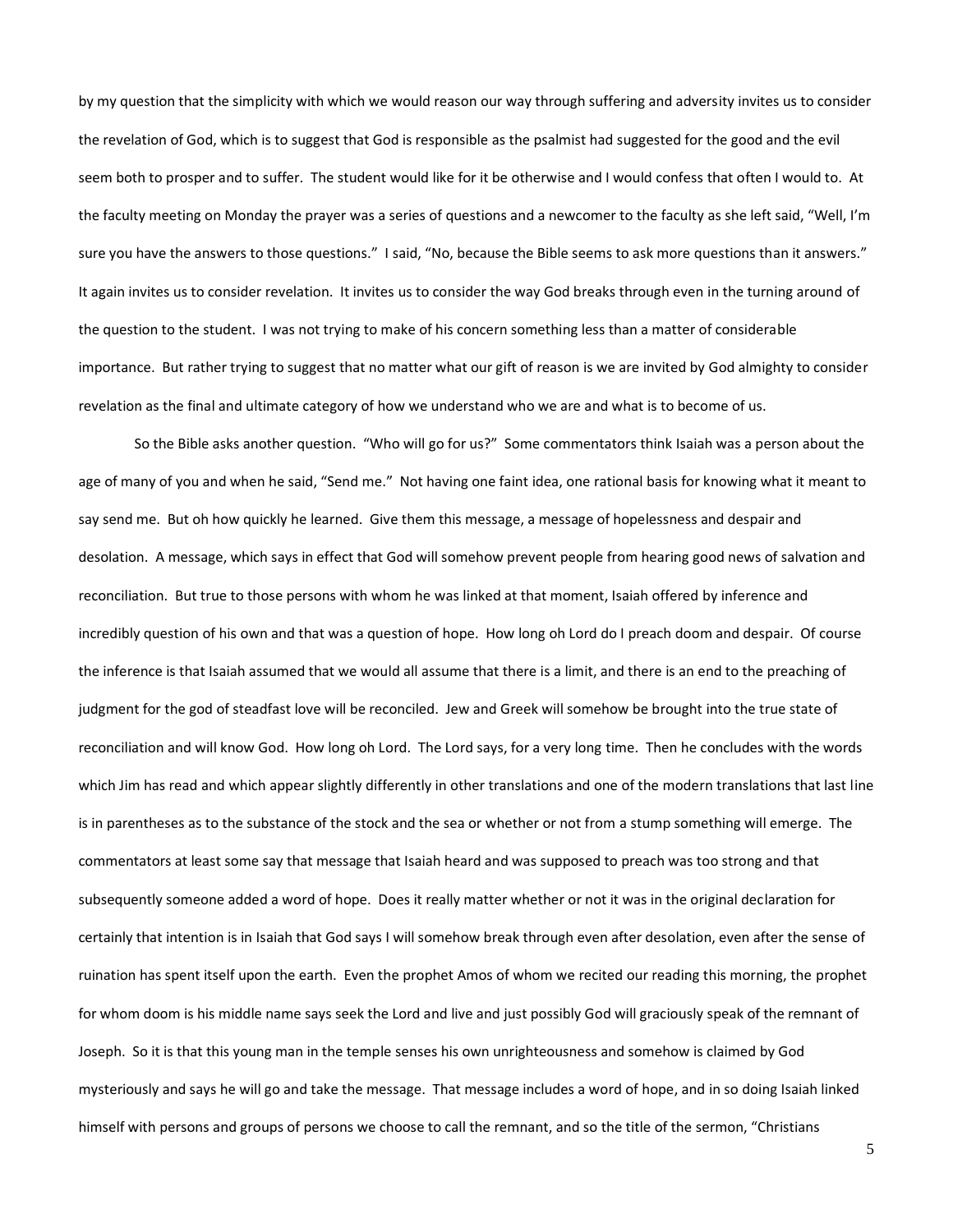Tattered and Alive." For indeed are the Jews and the Gentiles who claim to be Christians are those who came before us not tattered and alive. Is there any other condition for those who follow the claims of God anything but tattered and alive. Who was this man Noah and his reluctant family who went into this strange boat? Who was this Abraham who argued with God, save the wicked city Sodom and Gomorrah, Winston-Salem it matters not. Save it for the sake of only ten. Abraham perhaps decided he couldn't () Yahweh enough he wouldn't go any further. Elijah went one step further. Elijah, after his successful war against four hundred prophets, decides the remnant is only one. If I might be excused an anthropomorphism, God laughed and flung seven thousand Israelites at him. Whenever the remnants seemingly no matter how small it may be looks around, Elijah finds there are others. Noah found somehow that his family would go along. However they didn't understand it. Abraham perhaps was surprised. Wherever the remnants seemed to appear, wherever the disciples of Isaiah gathered there was some sense, yes, we may be small in number. We're so small we probably couldn't circle our wagons against the oncoming onslaught. But we are undaunted somehow because something has happened to us. Now Noah found favor with God, and in many instances the clear indication of how it is this remnant comes to the being is because God finds purity. God finds a righteousness present. It may be only ten, but however small the number it is a pure group, righteousness prevails and for that reason God's promise is made visible. It's clear and unmistakably there for others to see and ponder. It comes out of desolation, out of fire and brimstone and flood, out of God's righteous anger against broken covenants.

Yet that sense of hope, that sense of a new direction curiously enough frees such people as Isaiah even at the beginning frees him or her to ask questions. Free from worrying about the future and free from worrying about the present image making, bridge building between oneself by the standards we usually use. Free to use God's methodology of loving kindness of caring about other persons and not worrying about how do I see, how do I look to others. Indeed an undaunted hope, which emerges often out of ashes. The seal of the city of Atlanta, which was developed after the Civil War, was the phoenix, and that certainly is applicable after the Dodger and Cincinnati series. For even now there's some of us who would dare to wear those caps. Even if they don't win the pennant. There remains some undaunted sense of hope, and when we come to much more important matters than baseball, we find that that remnant is operating on a different agenda.

So we had a convocation last Tuesday. We operated on a different agenda because an elderly man stood and without telling a single joke, using very few illustrations and stories laid before us the most important of questions about faith and reason, laid before us the centrality importance of holy scripture. Those that I will now choose and call a remnant who went at two o'clock discovered that in response to questions, this man was far more effective than he'd been before 1800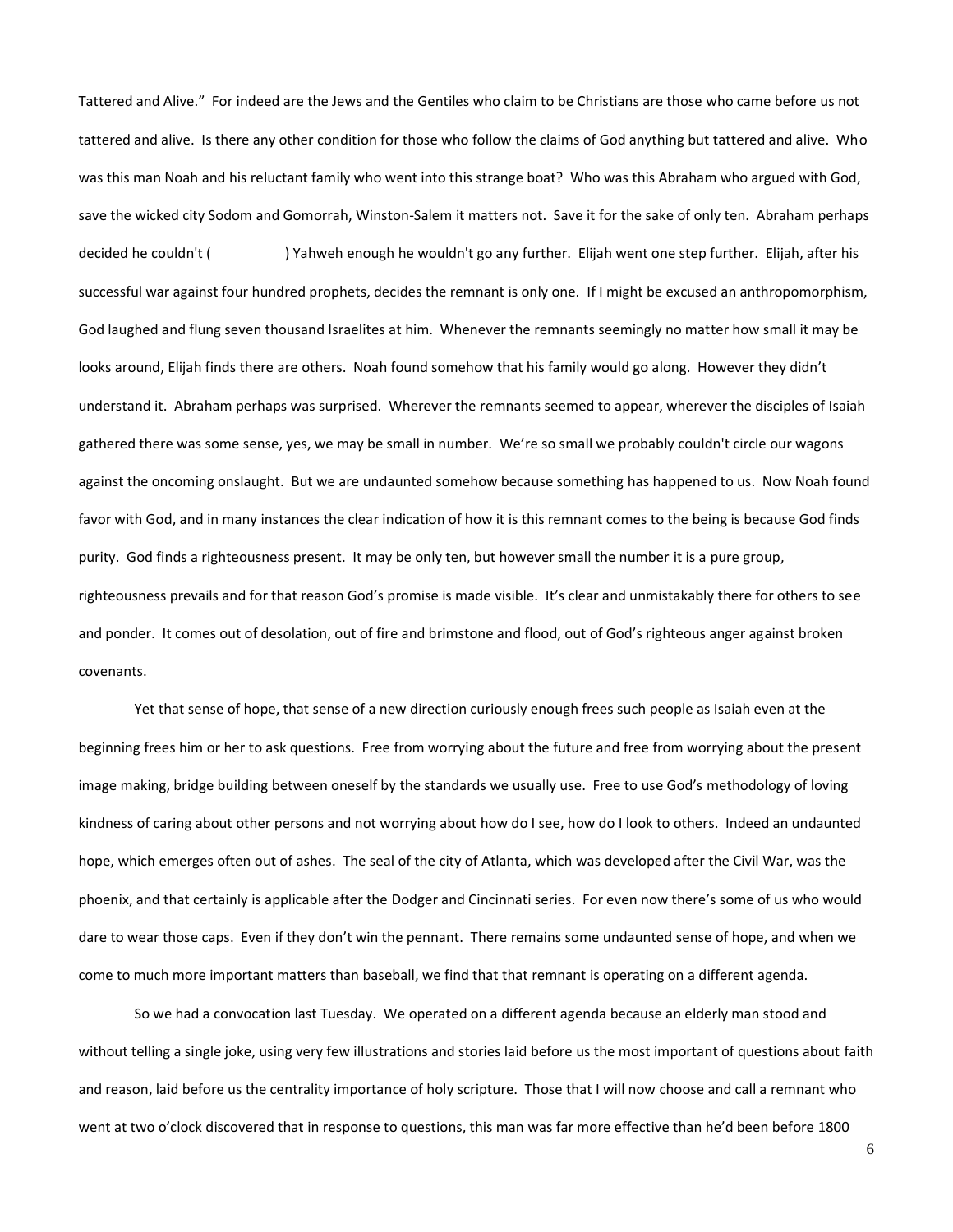persons. But whether or not you quote liked what he had to say, the remnant would say I really don't care whether you liked him. It didn't have any effect on you. Could you understand? Could you get through our tendency to want to see the Messiah every time we have money put on the table for a major speaker? What are your expectations? What Mortimer Adler sought to do was to quicken not only our minds but our hearts, to raise the possibility of whether or not revelation was not the final category. He didn't say that. He certainly raised that possibility for those who have ears to hear and eyes to see or vision different than they had seen before. His proclamation, his words, measured and heavenly philosophical and theological of no more than twenty minutes duration were in my humble opinion far more meaningful than a decade of convocation speakers before who always seemed so intent upon making us feel good and saying clever things and useful things about the university. Why he didn't even mention Wake Forest except in passing. Remnant persons don't really need to be mentioned. They simply prevail with their vision, and they are indeed like those few according to the *Old Gold* that liked it. Now the *Old Gold* editorial is a mixed blessing for it begins by suggesting that the majority of us, the majority of us found the speech stuffy, dull, heavy and all kinds of negative words that should be associated with academic exercise. Then from the standpoint of the remnant it introduced one magnificent piece of humor. The editorial observed why we've been thinking about this faith and reason question for years. If you don't laugh out loud at that, then you're not here at this place where we spend so much time talking about what is interesting we never talk about anything. Where we never really openly disagree with one another and let our presumptions and our assumptions and our values and our faith in God or something else be out there on the table. Oh we're so clever and so pseudo-intellectual at this fine university. Yes, the editorial was predictable in that sense, and it was lamentably predictable in suggesting that after all this was a fine speech, and yet we must remember that the real questions have to do with national recognition. If you don't know what idolatry is, you just heard it. A university whether it's church-related or not is not given to that kind of recognition and obsession with it. No, I hope that as the editorial suggested that the other convocation speakers will elaborate and enlarge upon what Adler had to say. I am grateful for the editorial for suggesting that in that huge audience, the largest we've had in years, was a remnant of persons who somehow were quickened by what they heard and what they saw. Now that may sound terribly smug in a sense. But remnants you see will have to appear self-righteous because by the definition of how they came into being as God's graceful act, they can't help but appear to be different and fill the joy even though they come out of desolation and fire and brimstone. They're going to have to cut across the grain. They're going to have to say things that are not liked by other people.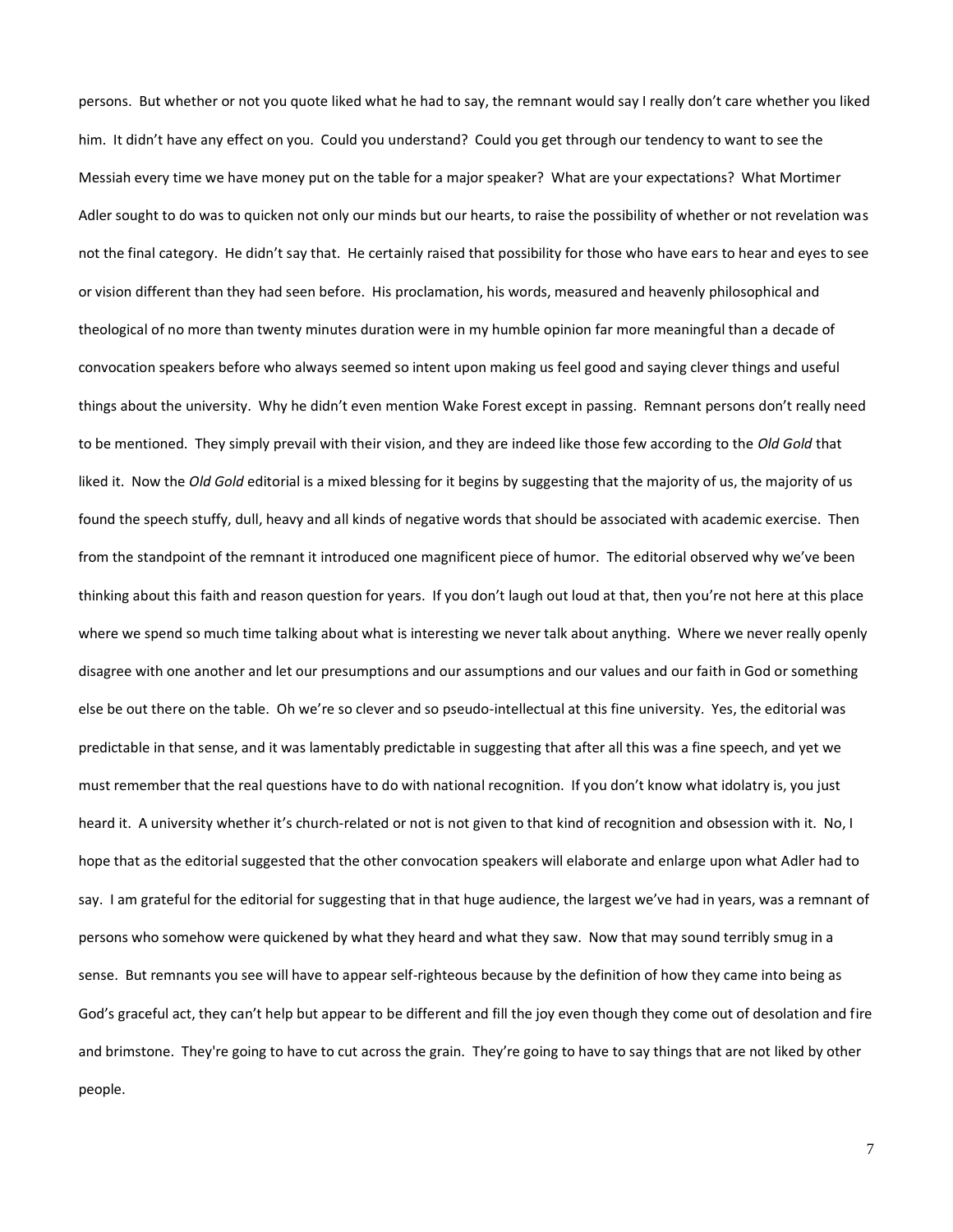So the minister of the Wake Forest Baptist Church and my pastor raised questions not about speaker as such but about what appeared on the back of the program. He questioned it. He questioned the use of certain words. On the one hand I think he was on target in questioning what any remnant that says time and substance are very fleeting, that words are important and that if you use them in such a way as to create undue confusion you should be chastised for that. Yes, and there are two sets of, there are a set of sentences there which perhaps lead to that conclusion so Dr. Carr's concern there was well founded. His second concern was not as well founded in my opinion because his sermon of last Sunday was so eloquent in discerning what remnant means as church. How could he possibly expect having laid out a vision and a direction for church, which is unique, to assume that the academy, even a church-related academy would understand obedience is coming from God necessarily. You see his very sermon suggests that the remnant's role is not to be in the majority but the minority. It's to ask questions. It's to challenge. It's to object. It's to curiously enough freed from the pretense of having to be interesting and popular and likable has in a curious sense more influence than might be imagined, mustard seed and leavened, comfortable and able to laugh at itself and others, always chiding those who think we have arrived.

Indeed this is an excellent school, and I search for and seek to be a contributor to its future excellence, but I have no illusions as a Christian about what its heart and soul ought to be. Its heart and soul have to somehow be remnant and that remnant has to come out of the closet and those here or anywhere else who somehow sense that they have been touched by God in a special way need take it on as Mr. Carr took it on. Need take on those of us who had in some sense had tenure and hide behind it. Somehow measure our responses so we'll never say anything that might make us look foolish. Indeed the remnant of God can do none other than act foolish and to link itself up, link itself with those persons whose foolishness for the sake of God has made a difference.

So what do I specifically mean? I mean that if you think of yourself as uncomfortably grace given then join the remnant. Isaiah wasn't altogether sure of what it meant to be remnant. But he didn't reason his way through that. He went to see King Ahaz, and he took his son whose name was the remnant. There will always be a remnant. He ran some risk. He acted yes out of feeling and there was fault there, but the fundamental category was that God would continue to make revelation and that Isaiah would have to operate the best that Isaiah could without full disclosure from the Lord. Link oneself up with such a person as that, push upon yourself, not to rarely read a book but to read a rare book. To take a walk, to love a friend, to care what goes on at home, to care what goes on at parties that seem to be inherently dependent upon a keg of beer. Find ways to understand what to love God with heart, mind, soul and strength means. Find your own agenda. It's here. God has offered it to you as freely as anything else.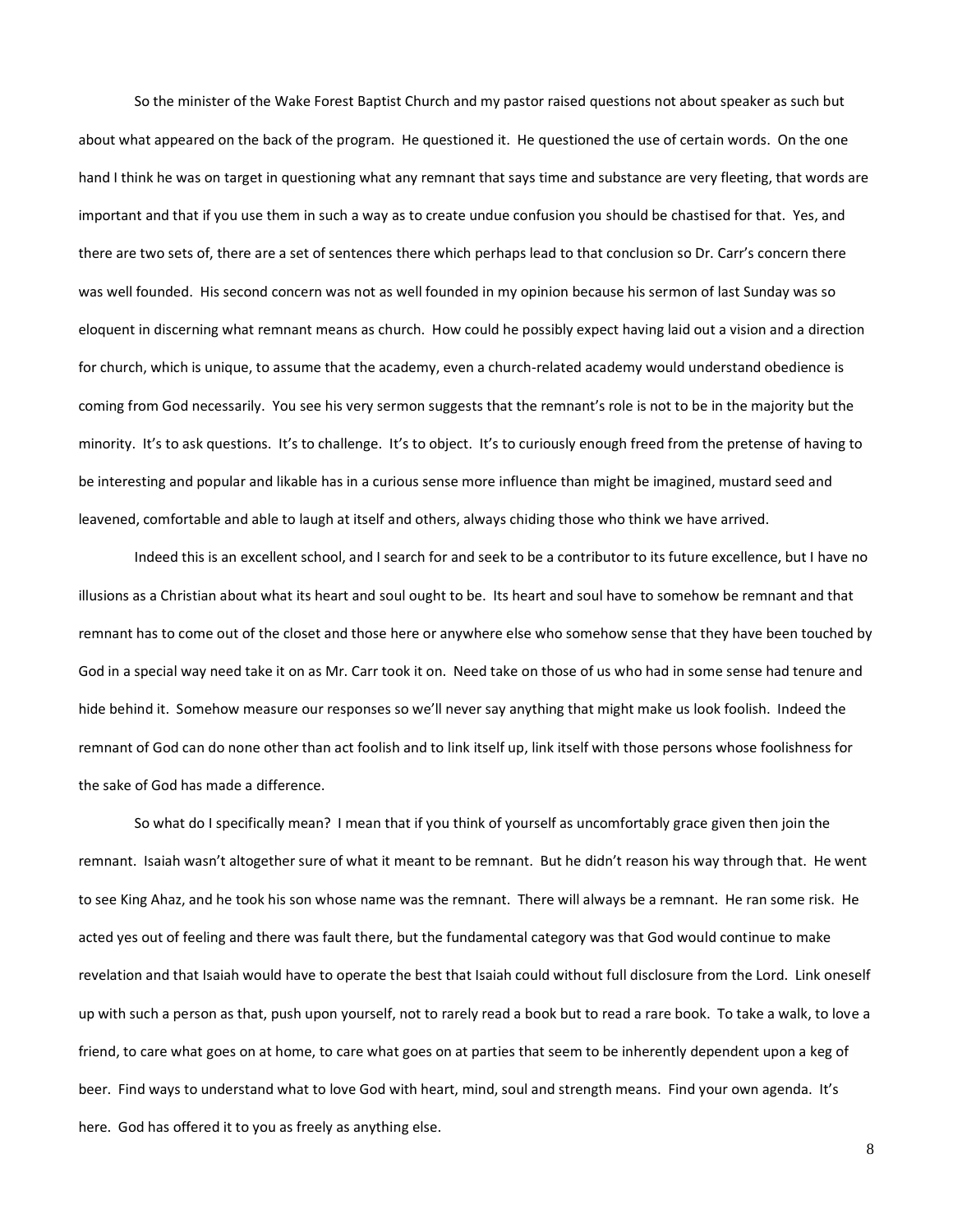In this particular place freedom, as our speakers in the Lewis lecture series suggested on Monday, the liberal arts freedom means the freedom not to have to believe what I say, not to have to decide that David Levy has played the violin the best that it can be played. You don't have to decide that because something as one freshman suggested appears in the paper. It must represent the paper's point of view. That's not so. Oh in this place liberal arts would mean that you are free to challenge and to question and to reject all ideas and to fashion your own as critically and as rationally as you can. The remnant would say and if you want some profound assistance in that process, consider that God has made a revelation of astounding proportions that frees you from the fear of life or death, that frees you from the fear of popularity, that frees you from any kind of linkage which would interfere with being a whole complete person and disciple of learning. Push upon yourself. I used to say now freshman, you should sort of take your time and ease into this place. Not so. Remnant says there's not enough time. The seniors will tell you that. There are many of them who wish they had five years, not because they can't pass their work, but because there are so many things here they wish they could be a part of. So the remnant urges you to recognize that time, time and opportunity are yours to seize.

Someone said as they always say every year, what do you think of the freshman class? The answer quite candidly is, not very much. How could I possibly insult them by thinking very much about them when I don't know them. The other question of course this year is, what do you think about President Hearn? Not very much because I have not seen him in the kitchen when the jets have been turned on and it's hot. What is he going to do when he is forced to make a choice between relative goods? What are his priorities? I don't know in the changing of the guard. Do I have to wait and sit around and suck my thumb until he tells us what is supposed to happen at this university? Do students have to wait on the faculty to come out of their closet and lay their values on the table? The speaker on Monday suggested and unfortunately he apologized for making a very important moral affirmation. He apologized as if he might be run out of town on a rail for saying faculty members ought to tell students what they believe. No, that's not true. The fact that many faculty are afraid and willing to do that and hide behind many a convenient vehicles doesn't obscure the point, how can we expect students to push on themselves on us unless we are somehow role models. As recently as yesterday a faculty member suggested they really didn't want us necessarily to be role models for going to the Artist Series. I said why of course you should be role models for going to the Artist Series and chapel and raising questions and allowing students to challenge and question you. The remnant in an academic community would say that liberal arts would be better served if we were daring enough to link ourselves to all those questions from the very first one and decide that God has somehow allowed us the opportunity to have a vision that we could enjoy learning. That we could enjoy studying and having an examination over the entire course and that we're not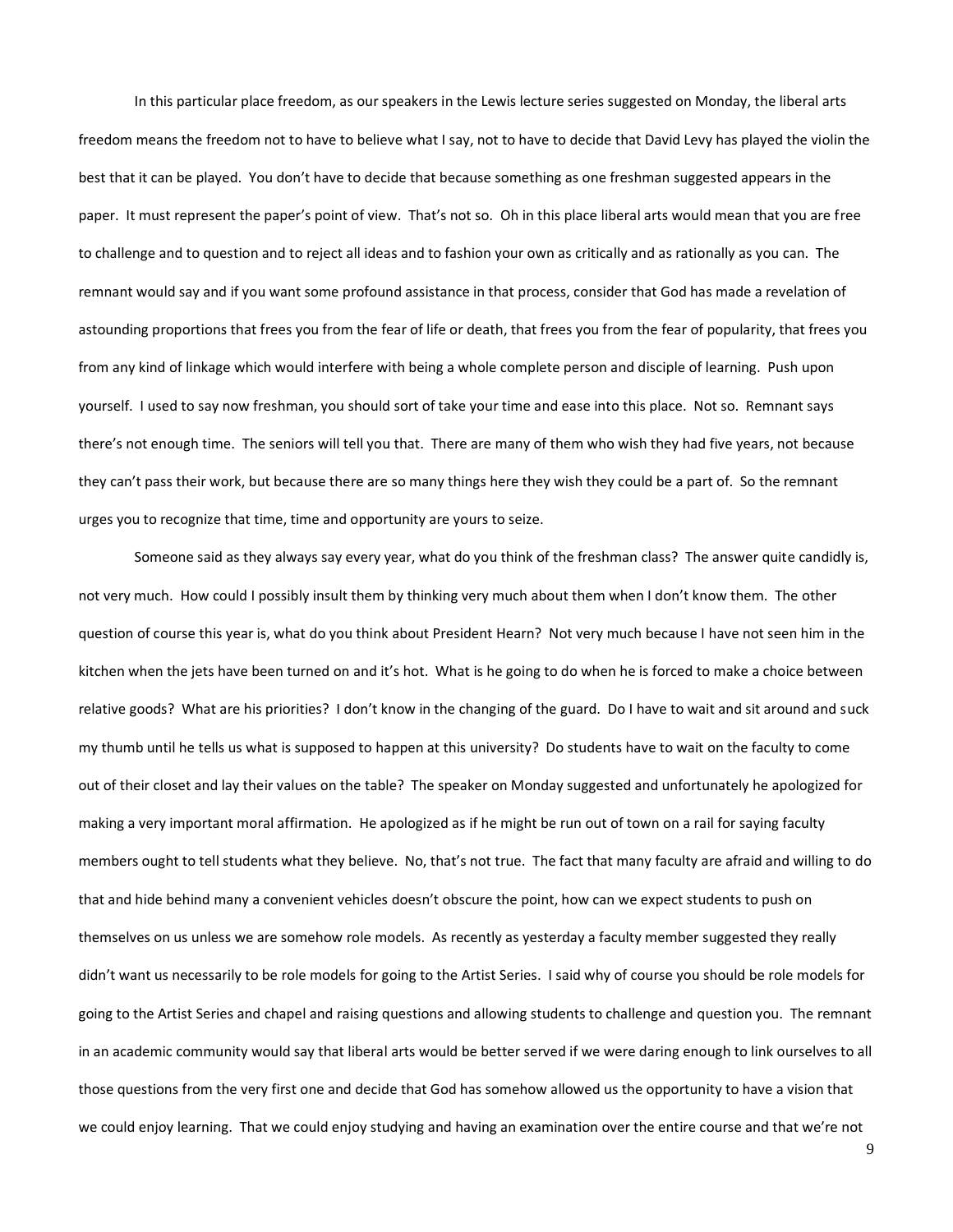looking for short cuts. No, quite the contrary we're looking for the hard cuts that which you might or might not cut in stone, that which might last, that which might serve you and free you from anxiety and fear. The remnant has one foot in this life and one foot in the open grave because it's not afraid to run up against the university principalities and powers and fail. It's not afraid. It can laugh or as the hymn says smile at its foes. Now the remnant is made up of fragile creatures. Elijah thought he was the only one. Noah and his family but God, a gracious and loving God said, "Look around you, Elijah. There are some others." I would invite you to look around and see if you can't link up with some Marys and some Marthas and some Elijahs and some Isaiah's. I would ask you to look around and see if there aren't some faculty who contrary to my condemnation of them this morning do share their values, are willing to talk earnestly about in whom they believe and what they believe. Allowing you the privilege of responding to that by God's grace by saying as I heard a student even this morning say, "Professor, when you say some things I feel so strongly about it, I'm going to respond." Even if it makes you feel alien to your classmates, even if you break the curve, even if you demand that on an F or a C or an A paper the professor has not done his or her job unless he's puts some comments on that paper. Even if you say as Jean and my daughter has said, "While I was in Spain some of my classmates really didn't like me because I kept on asking questions." Well, Kim Christman was the link for that teacher who was having a very difficult time believing that what she was doing was worthwhile, but there was one person who was taking her seriously. That's remnant.

I invite you to remember that this first hymn we sang this morning was the combined effort of a famous English Anglican minister who wrote the words and Franz Joseph Haydn who wrote the music. Franz Joseph Haydn during the Napoleanic Wars years after he had written the music to this powerful hymn had to be carried to the piano so he could play it again and he played it with great feeling and great emotion, three times. Five days later he died. Franz Joseph Haydn didn't die. He just claimed that foot that was in the grave and did he leave us something. A remnant always leaves its mark, its track in the sand in one form or another. There is a legacy, and it's always looking around to see and to be surprised at who else or what else will be there.

The hymn we're going to sing was written by a person who just graduated from seminary Andover Union Theological School. His classmates knowing of his musical talent said write us a song. Somehow we'll capture the vision of who and what we are. So he wrote it and I hope we will sing it and heed its message, "Lead on O King Eternal, the day of march has come." END

## Chapel Sermon 12/8/83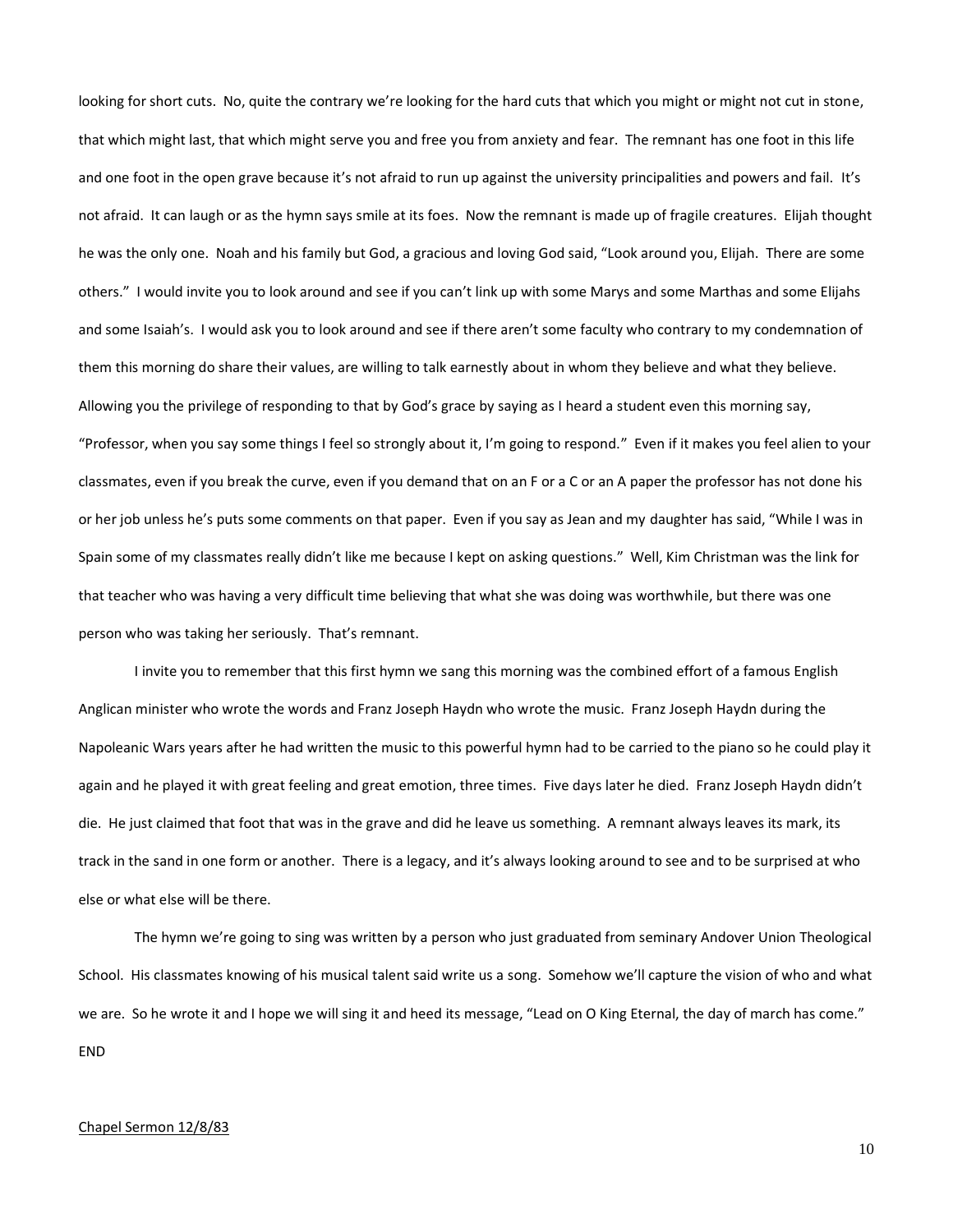ED CHRISTMAN: We do appreciate your coming to chapel and many of you who have helped in so many ways not only by your presence but by your leadership and in particular Jean Holcombe who worries about the programs every week and Mary Vick who has played for us on so many Thursdays. We are very grateful for you and to all of you.

What would be worse than to be in exile and to have been in exile for generations? What would cause more despair than that? What would be better and filled with more hope than a vision that such exile had ended, that there was to be a new exodus and that in fact you could leave Babylon and return to the land that had been promised thee as an Israelite? But how ridiculous; how absurd? What could be worse than to sense and feel your religious and national roots dissolving before your very eyes? What could prompt more despair? What could prompt more hope for us if somehow there were a vision that this alienation from our own roots, this exile from ourselves and from God could end and indeed there was something new under the sun that somehow the darkness could be pierced and the light of Jesus Christ would overcome the darkness? But somehow that too, does that not seem very ridiculous? How is it that an individual feels any sense of hope, any sense of expectation?

I mean the psalmist promised three score and ten. But I sat at lunch with a senior this spring and there is excitement and joy and possibility. But then she looked at me with those brown eyes and said, "I may not live as long as you. What good she says does it to pray? Sometimes," she said, "I don't know that it is." You see this is a Christian talking. This is not someone on the perimeter of commitment. It is a person who claims Jesus Christ is Lord and savior espousing the anxiety and lack of hope which erodes and crowds in upon us all for indeed what is it that we do when we watch a film entitled *The Day After*.

I go into the kitchen and there I see a drawer half open where Jean my spouse has been working with menus and coupons, and I am struck by the incredible trivia of preparing for Christmas in terms of breads and cakes and all the rest. Then because I had been wanting to do it anyway for other reasons not associated with advent, I took it upon myself to pick up the phone and call one of our two daughters and say, "Carolyn, I love you." What is that but some modest splash of light where this is no light? Who is it that wants to rely on the genetic engineers to heal a broken heart? Who wants to look in Carl Sagan's telescope and see anything of the distance of loneliness between people and loneliness of a person alien from themselves, exiled from their peers, alien because of age or religious belief or because of their color or their poverty? Carl Sagan's telescope is a very puny instrument for measuring such chasms and such distances. Thank God it was not so intended. Who wants to rely upon those persons of political and economic power who when we offer a candle of light in the darkness by which we can barely see hold in their hands the capacity to burst forth with such light that we will never see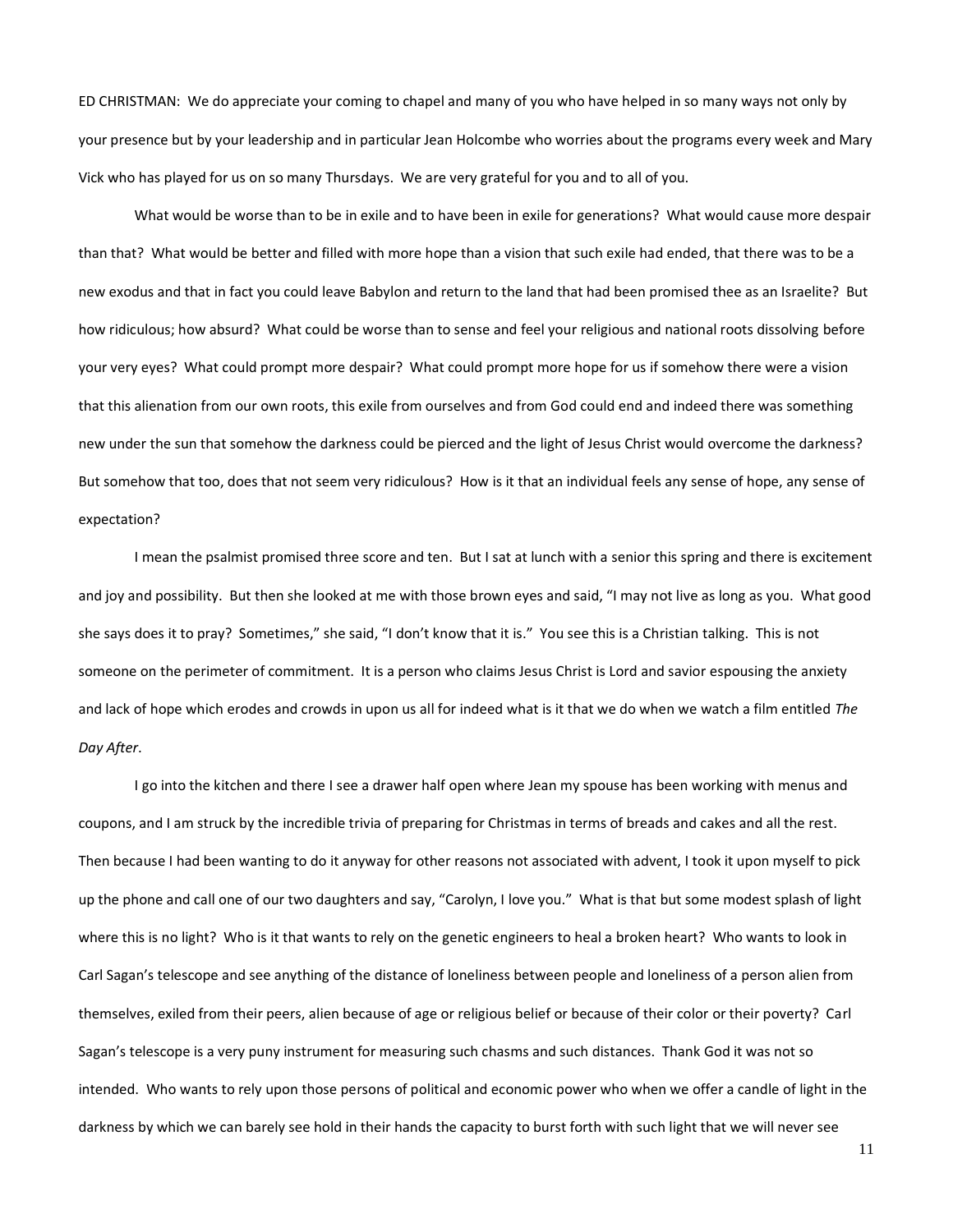again? Do we want to trust in their ability to sense some security beyond that of pressing a button and blinding us with more light than was ever intended? Who wants to rely upon those who say there must be this chasm between the haves and the have-nots? It matters not whether you speak Arabic or Hebrew, whether you speak Spanish or Korean or English. You all speak the language of pain in-between the haves and have-nots, the chasm between what is and what ought to be. Are we prepared to settle for this silos full of grain upon which we pay taxes? Do we want to rely upon those who say it just costs that much for Lockheed to retool and make this incredibly small plastic cap that goes on the bottom of a stool and goes in an airplane and costs a thousand dollars apiece and never blinked?

Indeed, advent comes to remind us we don't have any choice. We are exiled and alien from all that we are able to do as accomplishing our objective of humanness and of relationship to the almighty. We have not found in ourselves, in any of our kinds of engineering social, genetic, political or otherwise the instruments of reconciliation and peace. We are as they say at the end of our tether, at the end of our rope. We have no choice but to reach out desperately and cry for stable straw. That's all we can do. I remember George Buttreck suggesting to some of us at Southeastern that prayer was viewed by many as a crutch and he said, "Oh thank God for the crutch." Well, indeed is not that the admission that darkness is what prevails our hearts and minds and souls, and we love it more than light? Would that someone give me a crutch so that however feebly I limp it is out of that darkness, however small the candle, I will hold it steadfastly.

The advent comes with a cross squarely in front of the dove. This innocent child whom we revere and praise at this season of the year can hardly be called innocent. Consider if you will all the children that died for a fear-filled king's effort to crush Christianity before it ever started. How many of those Hebrew mothers followed the man of Nazareth when he became a preacher. Advent comes not as pure innocence but as innocence purchased at a price and so the cross is there. The only way it seems to me to understand the joy of advent is to understand the suffering and pain of darkness that we all endure.

Oh there is modest hope is there not. This morning on "Morning Edition" one of the favorite commentators on sports said he had watched *The Day After*. That had been very disheartening, but he said, I take heart because Cleveland has traded somebody to somebody else and has given them in exchange their second round draft choice in 1989. He said what a wonderful assumption that there will be a 1989. What is it in the face of darkness, in the face of a cross at advent that says in the mind of a senior I'm going to go to graduate school and get a Ph.D. and then I'm going to medical school and I'm going to work on alcoholism? I'm going to find a cure. There's got to be a clue there somewhere. Now what causes this person who lives in a world like this. Are his eyes blinded by the possibility of all that Nobel peace prize money? I think not. But what is it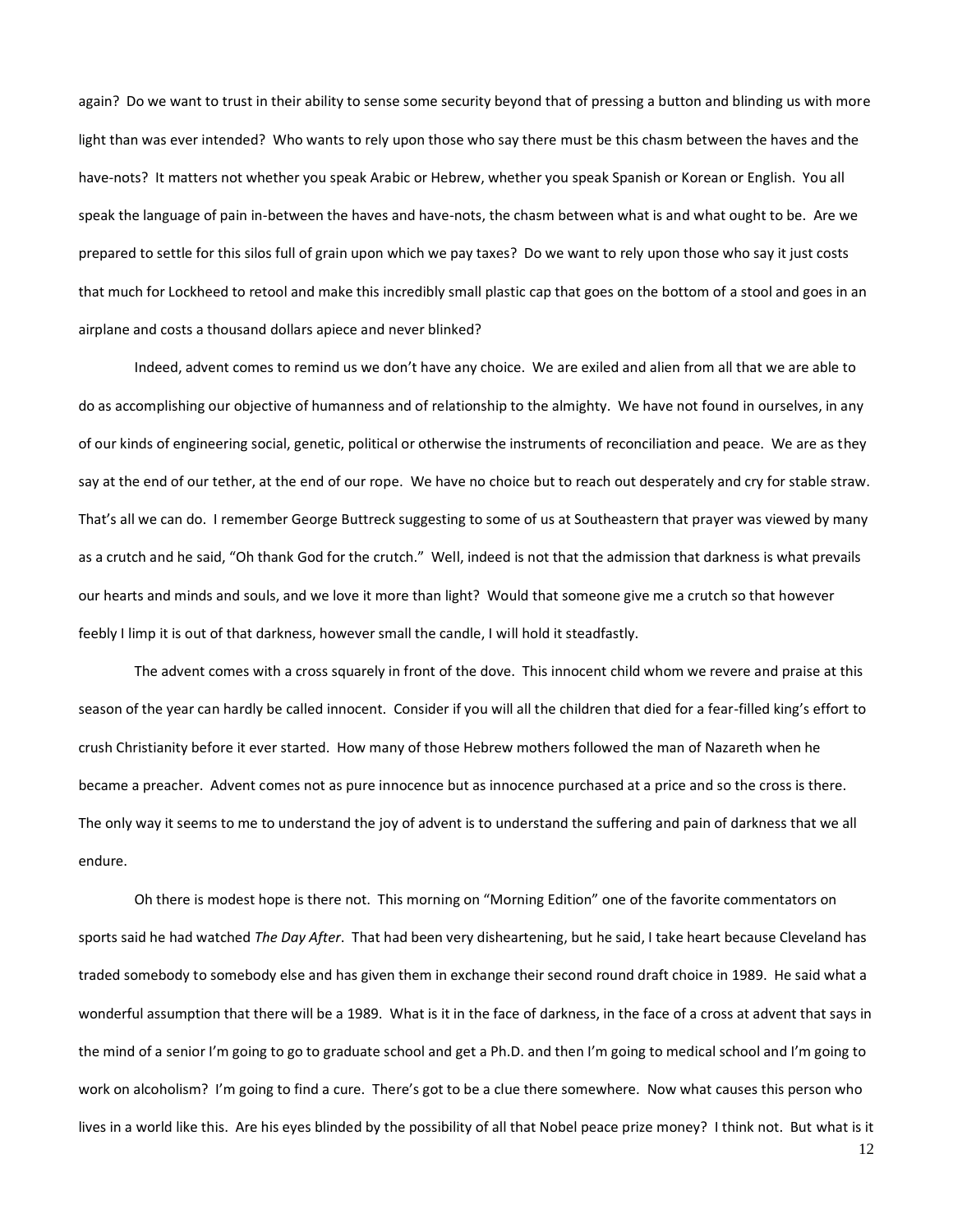in a freshman who says, "Well, Chaplain, you've given me enough to think about for the next seventy years." Because I'm having difficulty at fifty-four coping with that, she says, "I plan to live until I'm a hundred and seven so I can be there when they open that capsule in my hometown to see what's in it." Now this not a person overly naïve. It is a person who has worshipped here and likes the hymns that we sing and who somehow has grasped that straw, purchased at quite a price.

So the writer in second Isaiah called Deutero-Isaiah or Isaiah of the exile gives us a clue as to what that advent message is all about, the clue which seemingly was the one that Jesus picked up upon in his own ministry. Connection between this ancient prophecy of a person long ago and far away from himself and from his people who had a vision. This vision strangely enough did take into account the extent of sin as principality and power of evil and darkness because it imagines a God big enough and large enough and powerful enough to say of all the nations, you are a drop in the bucket. You are as almost nothing. This God goes beyond Sagan's telescope. This God is the cosmos behind and through and in all cosmoses. This God is beyond reach, beyond comprehension. Yet the vision of second Isaiah is those things you have heard and those things you have not heard, you will understand how ridiculous, how marvelously appropriate for our circumstance that this Job-like picture of God in Isaiah is large enough and powerful enough and majestic enough and mysterious enough to come to terms with the evil that men love more than light. But Isaiah says that the one who invades our life with this power pays the price.

Quietly sometimes in one of the vision songs, this servant comes, this suffering servant comes and suffers in quietness, never seems to be overwhelmed or appalled by anything that is said or done. In another of the servant psalms it says it is as if this servant rose every morning and God spoke in the servant's ear and said back to the courthouse of humanity. There is legislation there. There is the prosecution of evil. There is the proclamation of good. Don't give up. Keep going at it. The servant would say yes, Lord but they spat upon me yesterday. They have humiliated me time after time. They've laughed at this light, this absurdity of which I speak. The Lord said, I know. Back to the courthouse. Then some strange notion that this steadfastness, this preaching of justice is the preaching of true religion, true religion. Oh how we Christians seems to not be able to discern what that is. For one of the said sights in our time is Christian versus Christian over the issue of true religion. Who are the true believers? Some of us have not even read *1984*. But the prophecy says that message will be there. That splash of light will invade the darkness and this is incredible confidence that this is true. But it doesn't have much to go on, and finally, finally the vision that Brian read for us is of nations dumbfounded and speechless because this silent power like a volcano erupts all over the place. This power is more power than power. It envisions something that has not been seen, heard or felt before. For suddenly all the people see enough to realize that we never paid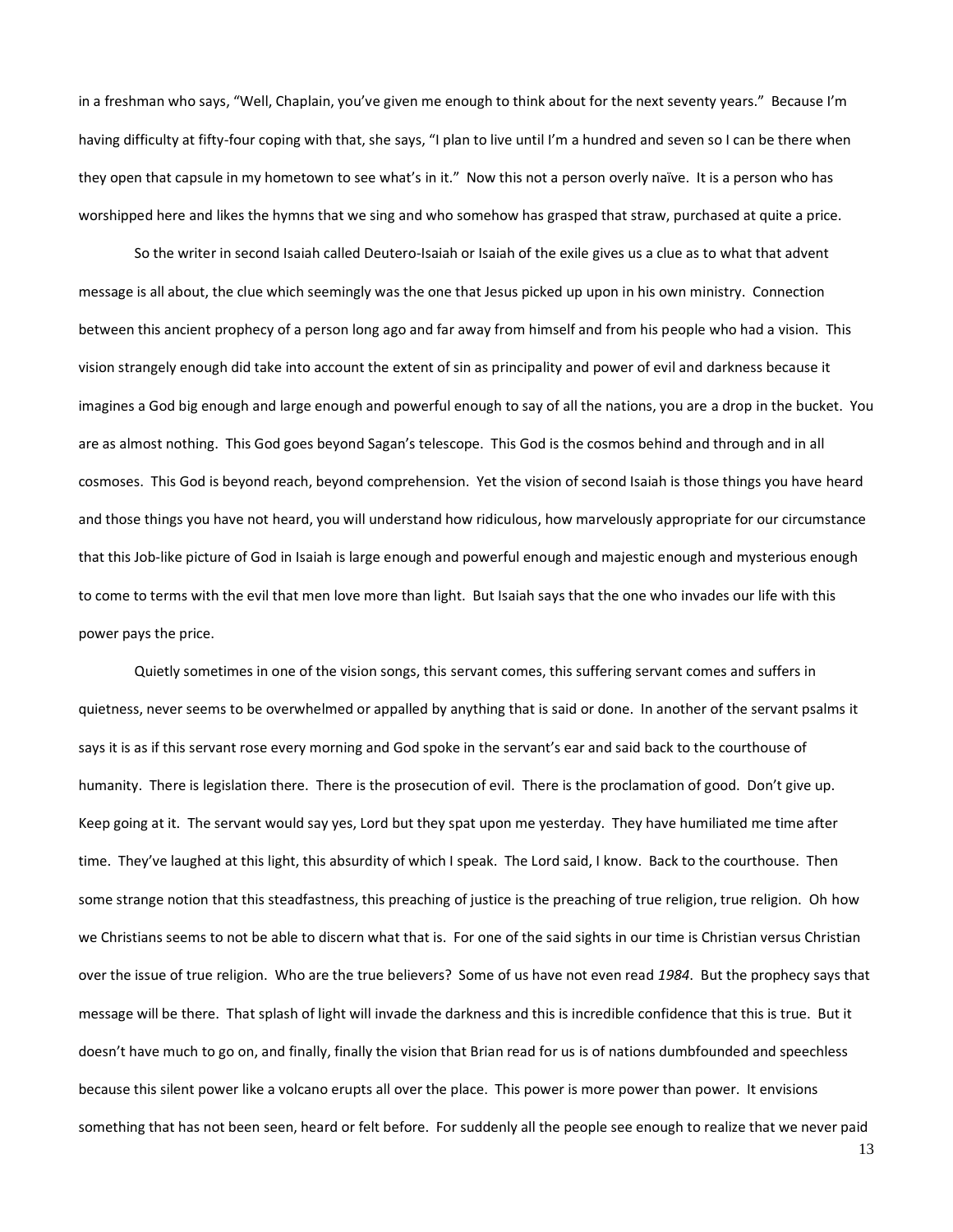for our sins and our broken promises, our willful neglect, our omissions, our lack of appreciation of love, our relentless warfare against hatred and indifference that we have taken the higher road, which was the easier road. Suddenly this suffering servant bears all that, is all of that, all of that alienation, all that loneliness, all that fear, all that alienation from God is measured in stripes upon his back. Whether you view it as personal or corporate, whatever, the suffering servant in Isaiah Fifty-three is something new under the sun and everyone is left to ponder and to wonder. You mean that the rough places will be made straight, that family discord somehow will be dealt with. Do you mean to say that the mountains will be made lower? Somehow those () mountains will become food for people who are hungry. Do you mean that there will be such a joy and calling out of exaltation that nations will not war against nation? Oh what a desperate grasping for straw and for cross. Yes, we do that and God sings God's carillon song and God finds ways to get the message through.

In that movie *The Day After* there really was one thing that I will remember and that is the song that was hymn-like played at the end, and I found out that it was written by someone. It's called *The River*. That's a beautiful song. It gives me another image. Advent invites us to plunge ourselves into the river. We are not to quit. We are not to resign. We are to acknowledge the darkness and spit upon it with our modest little light and plunge in as if there is enough breath in God's messenger, the suffering servant to keep us afloat. Maybe we see a star, and maybe the rhythms of this season are to a different drummer. Maybe it makes perfectly good sense to keep your Lovefeast candle for each year and then hope that you can explain that to your grandchildren. They'll say what are you talking about Granddaddy? Why are you keeping all these beeswax candles? A person gives another person the wreath that's handmade. Some people make bread. Some people give hugs and hot cider. Some people almost make war over which of those early ornaments are going to be hung where on the tree. Most of all it's music. Is it not music that conveys somehow that power and that light that by his stripes we are healed? Somehow the brokenness is resolved. Somehow something new is under the sun, and so the references to healing begin with the one in Revelation about nations and in Peter about people, and that is the call of advent, stark, mysterious and powerful, beyond comprehension and yet the only game in town. So we would say joy to the world for beyond the curses and all the sin is the wonder of God's love. END

## Chapel Sermon 1/19/84

ED CHRISTMAN: You are invited to come and see God in human form, and to see God in the gospel of John is to see God in ways that are not present in the other gospel accounts. The emphasis entirely is upon various natural and earthy things like food and drink, sight and blindness. Some people respond to this strange new person who does not apparently seem to care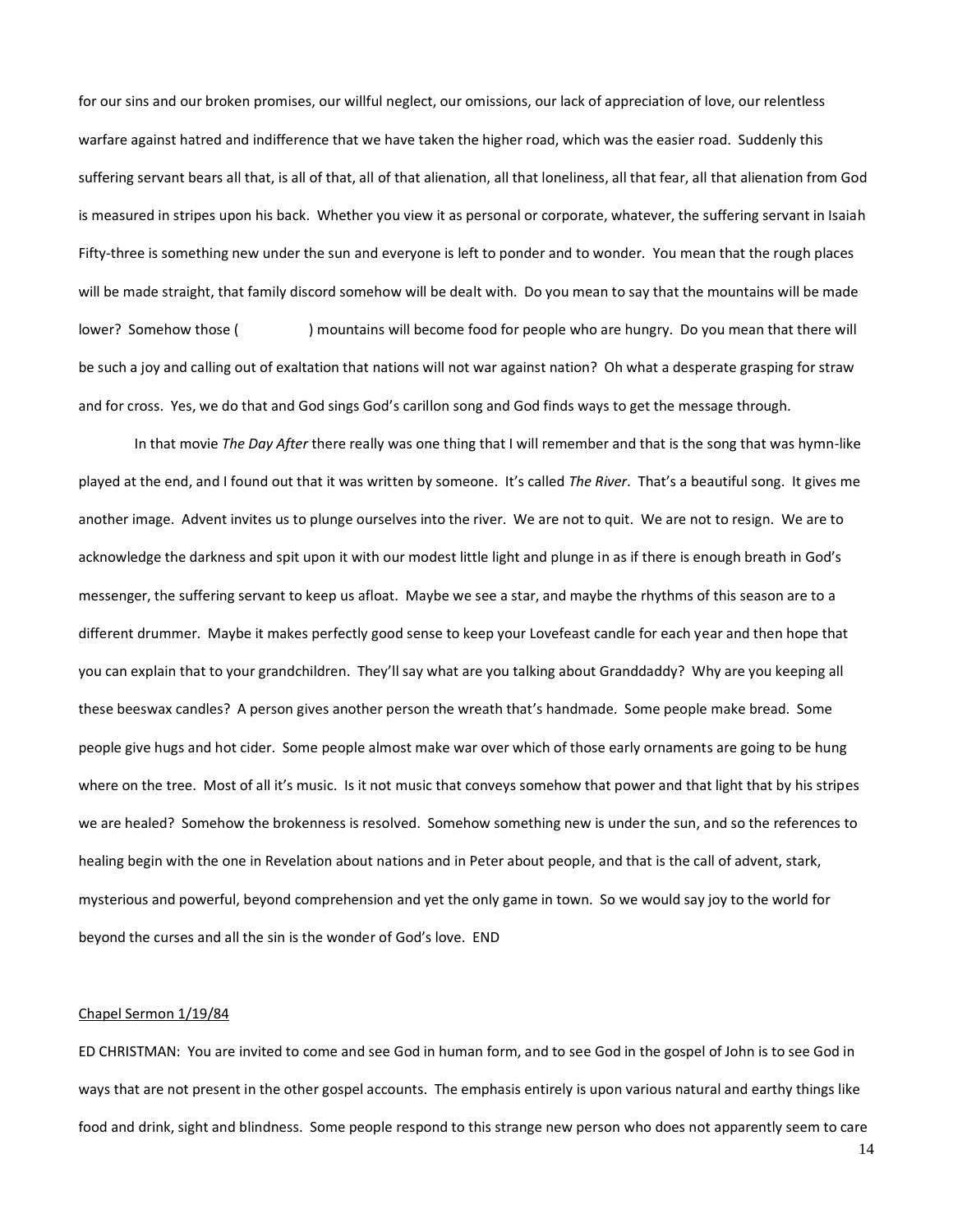what people believe but whether or not they can see. Some respond because of signs, marvelous unusual sights, attributed to or that they actually witnessed themselves. Others because they are desperate. They have asked what is new in town, and there aren't any new games. There has been the religion of their past. There has been caution which prevents them from taking any risks and made easier by the tyranny of wrong; and therefore, some out of desperation and curiosity and boredom when the words come follow me, they say why not. Nothing else going on. I don't know why. I have no reasons. I have no beliefs. I just have a feeling, and I will, if I might use this current phrase, follow my feelings. Now the burden of this brief sermon is to suggest that we ought to all follow our feelings and that in a university community we are very afraid to do that and ironically religiously speaking it is both conservatives and liberals who contribute to our reluctance. It is conservatives' fear of the spirit of God, being poured out all over the place, uncontrolled in Pentecostal and charismatic terms, out of reach or like a nuclear explosion. It is likewise liberals who have programmed how it is that you respond with ideas and with certain civil rights and other kinds of noble social gospel activities. If you do not follow either the conservative model of getting all your doctrines straight or the liberal model of getting all your activities and programs laudable and praiseworthy to change the world, there is something unconscionable or strange about someone saying, follow your feelings.

Now no one sermon is to say it all, but it seems to me that the gospel of John says it very clearly that insofar as we can perceive what the good news is, it has to do with our feelings. It has to do with being desperate enough or curious enough or impressed enough with certain things that we have seen that we will respond and will keep on asking our questions and look for answers down the road and that that is precisely the dynamic of what it means to be a Christian. One who is in that sense working out his or her salvation with fear and trembling over a very long period of time with many hesitations and with many confusions and with many doubts. Consider the plight of the disciples. I say plight because these were persons that were perhaps better prepared than we with our sophistication or pseudo-sophistication to follow Jesus Christ who offered these simple remedies for their circumstance of not having enough to eat and not having enough to drink. He says, I can take care of that. He says, I can take care of blindness and I can take care of illness of all kinds. Maybe somehow they could understand that he wasn't really talking about food and he wasn't talking about sight and he wasn't talking about illness. But you see they come to be very much like collegians and poll takers because in spite of raising someone from the dead and giving a man sight who'd been blind for his entire life, in spite of healing a person at some great distance and having one fantastic lake side fish fry [laughter] for five thousand people catered by a fellow named Andrew and a kid from Burger King and the strange host, in spite of all these things, in spite of all the declarations I am going to prepare a place for you and everything is all right. The kingdom of God is here. In spite of all that they said yes, but we're not sure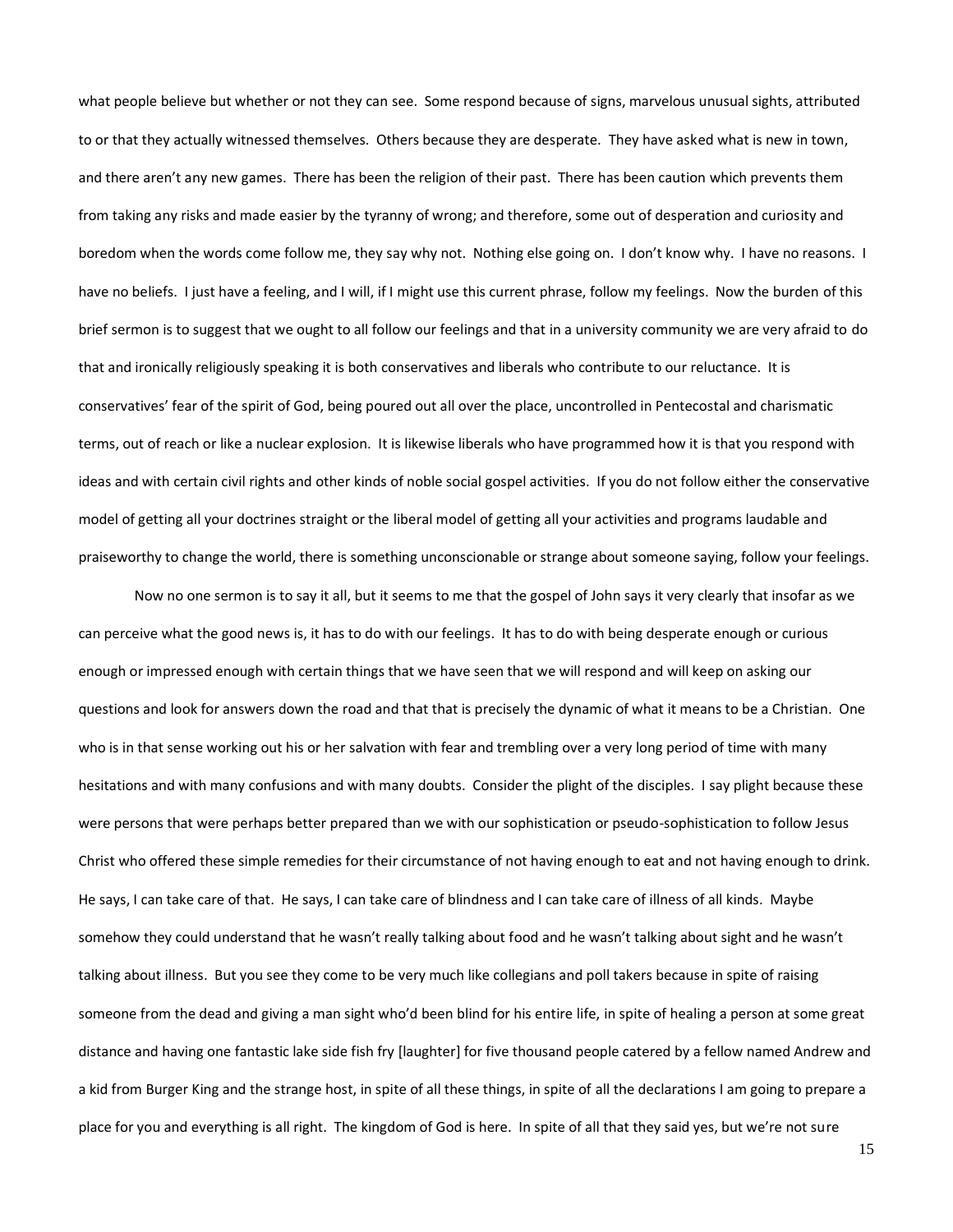whether John the writer of this book is going to die or not. We want a little final PS about that. Let's clear up that detail. The writer of this book is so honest enough as to have Jesus turn to the disciples and say in light of all that's happened, in light of all that has happened, what is it to you whether one person lives or dies in the flesh? Come on persons. Haven't you got any sense at all about what you see? Or do you understand folks that I am a salesman, he says. I am a salesman. Now what I am selling is unwrapped. It's right here. There are no ribbons or fancy—there isn't any ribbon or fancy paper. It's flesh and blood. I'm right here. Oh by the way I am God. It may come as something of a surprise to you. But keep on looking. There was something about that salesman because you see he was so bloody confident. He didn't do these things out in the wilderness somewhere. He said, where's the action. It's in Jerusalem. He said, why don't we make a mud pie and put it on somebody's face right there. Let's go to the pool where all the lame people are. Let's do something right there. He did these things publicly. He made these declarations of who he was in the presence of fishermen and politicians. He didn't seem to mind it being the salesman in public where everyone could ask the questions now of who or what's going on. Characteristically he caused a lot of confusion, a lot of dissent. There were a lot of seminars on Jesus according to the gospel of John because we couldn't quite figure it out intellectually, and with our reasoning powers we didn't have a clue.

The persons for whom we should be far more sympathetic than we have been were the scholars of the day or at least some of them. They were called Pharisees. We like to rail against them. Yet we seem to be blind to the fact that they really had a problem. They had such clarity that this kind of clarity made them blind. They couldn't see because they really were good people and they had done a lot of deep thinking and earnest feeling. But suddenly the word Messiah takes on a flesh and blood definition that they cannot comprehend. What bothers them is that some of their own kind have decided to lay aside what they cannot comprehend and follow and say, well, I'll go on and I'm sure I'll get some help. There will be an advanced course somewhere I can take by the Sea of Galilee or someplace to find out what it is that's making me follow other than just if you'll pardon the expression, a gut feeling.

The salesman was confident. He did what he did in public without reservation and with enormous clarity and response to questions he was not a contemporary politician running for office. He said this is who I am. Take it or leave it. Unlike some salesman he just gave you a choice. He didn't insist except that you pay attention. Of course he got frustrated when he said, look, you've been around me for quite some time, but you still don't seem to be able to see. One of the most profound observations he said the people who were born with sight are all blind and this man who never has seen can see. He's the only theologian in the group. He said, I don't know who he is. All I know is I was blind and now I see. His family punted. They couldn't handle that. Well, he's old enough to make his own decisions, which translated meant, we don't know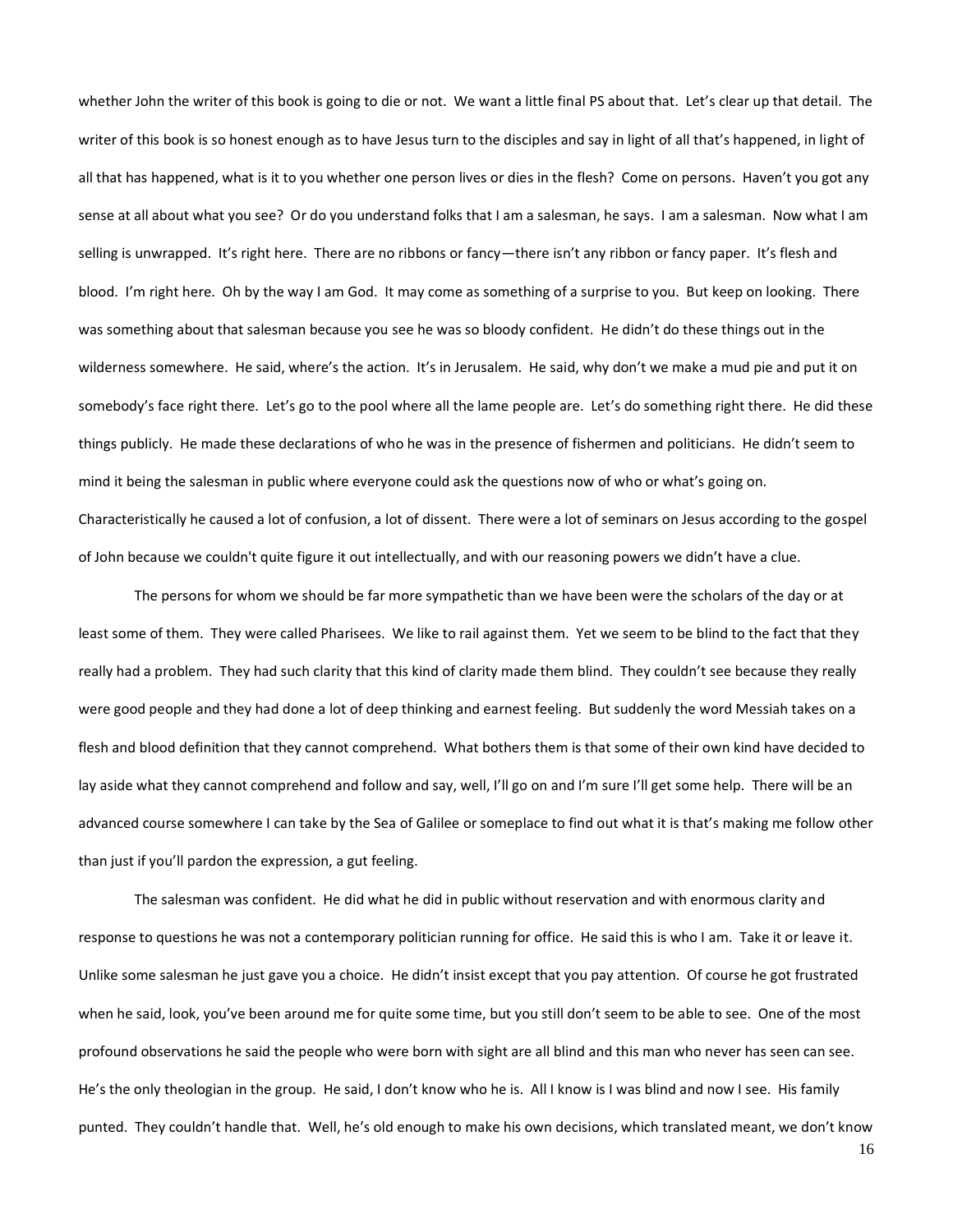what's going on either. We certainly don't want to be thrown out of the synagogue. Talk to him. He's old enough to vote and go to war, and he's old enough apparently to be a theologian. But he is acting very much like a child who just says, wow. Incredible. I think I'll hang around. That's seemingly what the disciples found themselves having to do.

So the salesman says something to them about bread and about wine and about light and darkness, and it all is in the context of a sacrament. Suddenly he is trying to invite us very suddenly and without any pretext to assume that life is a gift. Notice how the Lord's supper is dealt with in this gospel not nearly as formally as it is elsewhere. It's partially that lakeside fish fry. Then when it comes to the real thing, he winds up spending more time washing fish than serving the elements. But the elements. Oh the elements. Once in this chapel at a Maundy Thursday service I began to talk about the flesh and the blood of Jesus Christ. There was a youngster here who having grown up in a place like this, full of rationality and clear empirical understanding of everything, turned to his dad and said, I'm not drinking nobody's blood. Why of course not. But would that that child's imagination could be quickened to the point that life could be seen as sacramental and that every gift is one that to which we are to respond. We're to follow and give the thanks that we can give whether that means to be a deep thinker, whether it means to dance, whether it means to compose music or draw, whether it means to go and be a missionary in Togo or Puerto Rico or in East Winston. It means to go and to do and to see as much light as one can see and that's all one can see. But Jesus said there's just terrible problems. It seems that the only way you get the sight that is sufficient to energize you to move off of your duff is if you see one series of slam-dunks after another. One reverse slamdunk on Tuesday won't do it. I'm waiting for Tyrone Bogues to do that. Got to have them and Jesus said that it's not that signs that we pile up. He said, have you read the first part of this book. It says grace is stacked up on grace. Don't be afraid. So you stumble. So you fall. So the light is modest. Move, follow, come and see. Don't be afraid. Don't stand around waiting for all the propositions to get in place. Don't assume that when you are converted or when you make a decision about a vocation someone hands you a rule book and tells you now to be a Christian means one, two, three four or twentyfour or 564 things to do and be like. No, we don't have time it says. The urgency of this invitation by this incredible host, Jesus says it's now. It's right now.

Some came to chapel because they made a promise to their parents at Christmas to be more religious second semester. Some came because they felt sorry for the chaplain who'd been writing all these bloody notes on these cards. [laughter] Some came because they wanted to find out about a class and a teacher from somebody they thought might be here. Some people came wondering whether or not we did have any banners that we had. That's the right banner for the season. That's the banner of Jesus breaking out and beyond what he had learned and what he had known and inviting Jew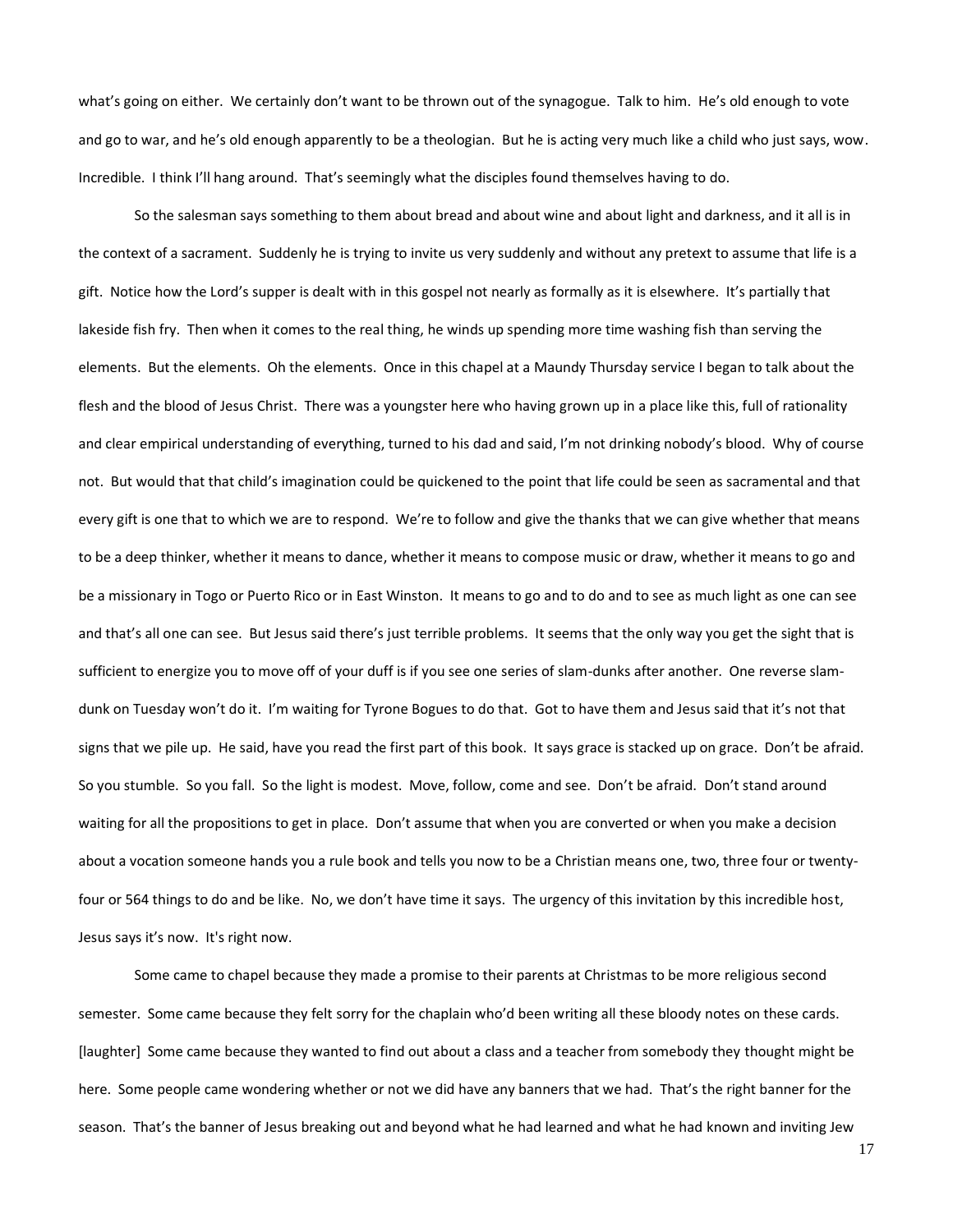and gentile, old and young to do the same. He said right now, now we can worry about the kingdom of God being out yonder. He said no, it's right now and it's right here and it's flesh and it's blood and it's decision time. It's decision time, time not to say well, it wouldn't be a good idea. I think I'll wait until spring break. I think I'll wait until after the ACC tournament. I mean or I'll wait until I've got a major or I'll wait until I fall in love or I'll wait, and Jesus said the invitation is standing. It's for everyone, and the time for you to respond is now. So you see he opens the door and instead of coming in, he just walks away. You've got to say hey, where are you going? You need to follow or you don't follow. You need to follow some gut feeling, some sense of there's a little bit of sight or there's enough light for me to see or you stand there and wait for the rational equipment to go to work and to catch up and to give you reasons. None of the disciples that followed Jesus Christ wound up with any reasons. They wound up finding out that those waiting for slam-dunks wind up being servants who are slam-dunked themselves. There's no assurance Jesus said. Now he did surprise them when they tried to go fishing after they thought he had quit. He winds up cooking fish and chips breakfast for them, and he started talking about feeding lambs and sheep. What he was really saying was God so loved the world, the whole world, that we would like some people to accept this invitation to feed the sheep and to love and care. Time to do that is now. Jesus suggests that those of us who are addicted to caution are in need of a miracle. We're in need of a sign. But he would suggest that those who are addicted to caution remember the few times in their life when something unusual and very powerful happened to them. It could have happened in this chapel. It could have happened at the love feast. It could've happened in a class. It could've happened in a residence hall room. It could've happened anywhere. Something you remember and later on that thing that happened back there that didn't seem to have so much significance it now becomes a very large and incarnate sign of what life's all about. The disciples had that recollection. Jesus had made this incredible prediction about the temple, and then when it came time for passion and resurrection, he said, oh yeah. The invitation is to the cautious to get over their addiction. The invitation is for us to see life as sacramental so that anything and everything that has happened is a possible sign of the presence of God inviting you and me to draw, to paint, to be, to care, to do.

Do we not think that we know how it is people deal with alcoholism. How do they deal with alcoholism? They deal with it by saying I quit! And they do that usually with the help of others. They do that because they have somehow gotten beyond the simplicity of what it is that's gotten them addicted and is causing them to live in darkness and despair and be blind and has given them light. Usually that's other people. Jesus spent a great deal of time with his disciples because they were going to have to lean on each other and help each other and support each other. But he kept saying the time is now, and toward the end he did something, which I frankly have no real understanding. He breathed into them the spirit of God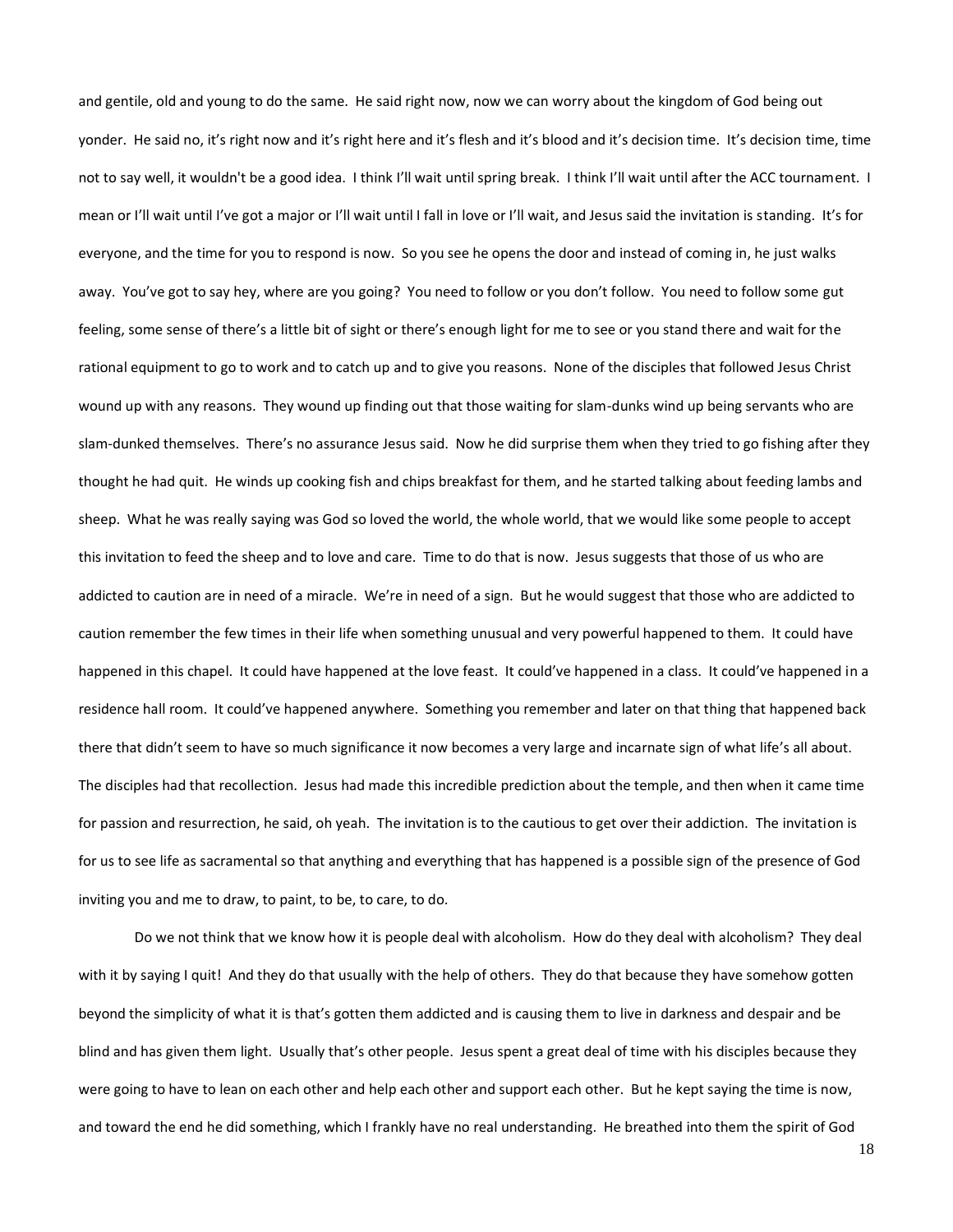and said, now you can forgive sins. Well, I think that to forgive sins in that case simply meant to keep on following in spite of all the arguments and reasons and apprehensions that any of them and all of them had.

I say it's now quite frankly because three of your peers have died violently in less than a year. Now those of you who have been to a statistics class at Wake Forest can relax. I mean after all three thousand undergraduates, and only three have died in less than a year. The odds are good. I'll live three score and ten or four score as the Good Book says. Then you've misunderstood the whole point of what it means to say come and see because the time is now. The grief expressed here in this chapel yesterday afternoon by a student was that one of his peers can only now in that sense live if other people love because he's not going to have that opportunity as we understand it. He has had to go ahead and claim God's promise of an ultimate kingdom not made with hands. But this one need not be made with hands. It can be made with energy that moves us out of our pew and away from our desk and away from whatever it is that makes us so over cautious that we always quote counting cost and figuring out if it's good idea.

The miracles of this time and the miracles of a university community would be that the conservatives and the liberals would quit if you'll pardon the expression pussyfooting. Thank you Governor Wallace. Quit pussy-footing and decide that without consulting one's roommate, without consulting one's parents or one's chaplain or one's anybody, Jesus Christ has come and said, I would like to invite you to one fantastic fish fry. It's going on all the time, and there are all kinds of ways to act it out and to be that kind of person. Yeah, this is a sermon inviting you to be a preacher and a missionary and a teacher and a plumber, but let's be very specific. Why not assume that the conversion to becoming a Christian and that act that some of us have taken to become professional Christians is really almost exactly the same act at a different stage of our lives. Why not assume that some of you ought to update your sign language with Jesus Christ? Is it not this the time and is it not this the place?

 Last semester a students' eyes told me of a sermon has made a difference and he was going to do something about that. Yesterday following a memorial service, the student says to me, how am I going to do something with myself? I want to do something. I said, "If you can sense the presence of God, somehow you'll know." He'll know in here, in here, somehow. It's not up here. The mind will somehow find a way to follow and justify even the irrational behavior of a Christian who follows Jesus Christ. How would I dare end such an invitation to discipleship, such a recovery of one's sight or the acquisition of the sight in the presence of so much darkness and so much blindness and so much carefulness. Well, I'll do it in the spirit of the offering, the sacramental offering of music and dance. Here it is. [singing—to the tune of *Simple Gifts*] Dance then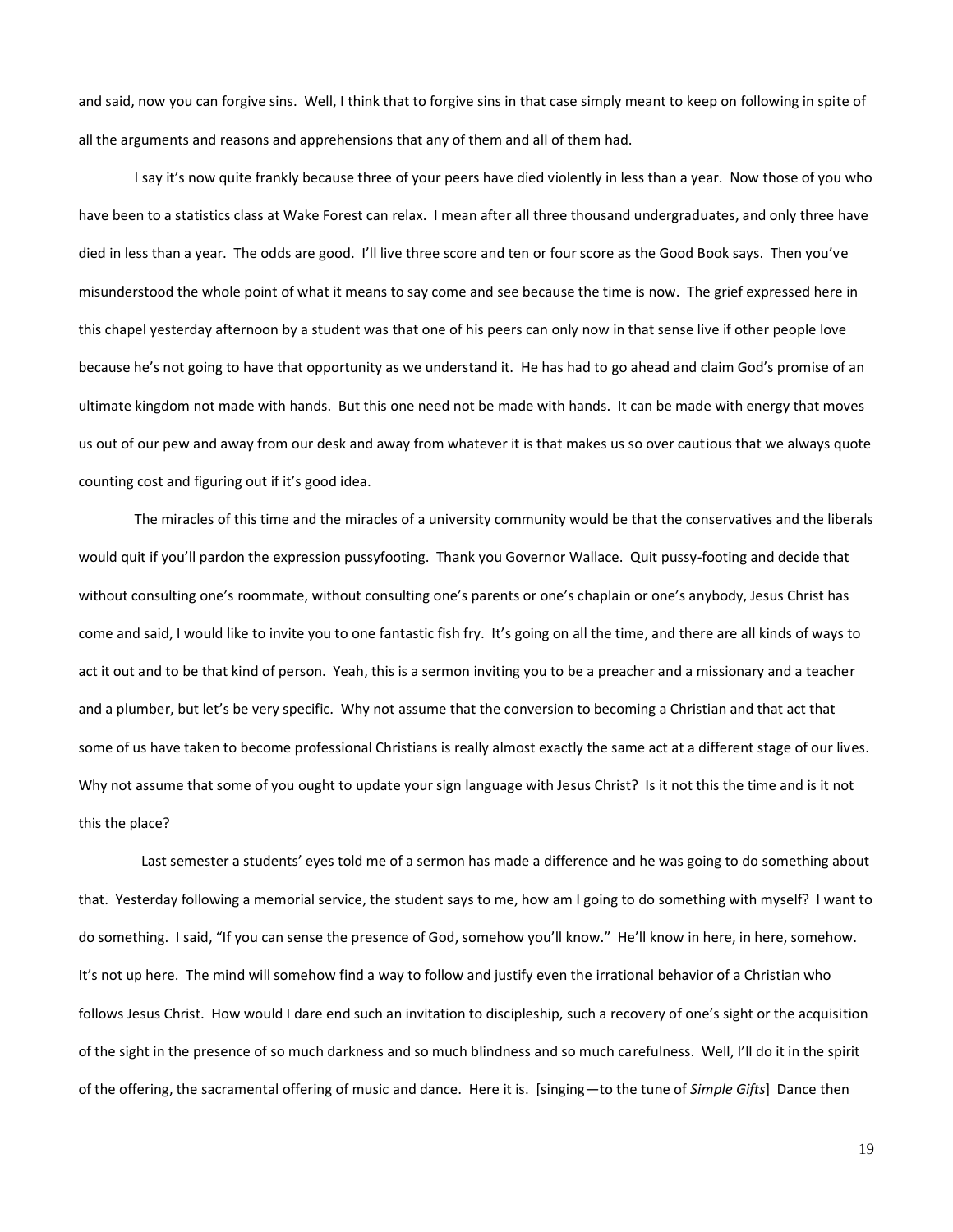wherever you may be. I am the Lord of the Dance said he. I will lead you on whomever you may be. I will lead you on in the dance, come see. END

#### Chapel Sermon 3/29/84

ED CHRISTMAN: I remember the day I was born. It was such a beautiful, sparkling, sun shiny day. At least that's what some applications of people coming to Wake Forest have actually said. Naturally we chuckle, but there is the real likelihood that they are telling the truth at least if they can rely upon their parents and others to have recalled and remembered that day, which obviously they cannot recall with their own consciousness. But birth of brothers and sisters makes us know that this is a beautiful day. Birth of other persons is a time of innocence and of excitement and celebration. Indeed in some communions persons take those small infants and they are baptized in a font and actually the parents are affirmed and the church pledges its affirmation. In other denominations an infant can be carried to the church in a dedication service of the parents in which the church partake. Again say this is a day and this is a time worth remembering. Indeed one of the oldest portions of scripture has to do with the birth of a nation, the nation of Israel, and it is sung by Miriam, the sister of Moses and Aaron. Behold we will sing praises under the Lord this day for he has won a great victory. The horses and riders have been drowned in the sea. At her exaltation is not unlike the exaltation of two other women who were kinswomen, one named Elizabeth who bore John the forerunner of Jesus, and Mary, the mother of our Lord. They too celebrated. They too knew that something special, indeed something unique, had occurred. It was then a bright and glorious day whether it was raining or not. They could see the meaning somehow of this event. Do we not not only recall birth as something we remember and relish in some respects. But we recall those earlier experiences in which perhaps we heard the word of the Lord preached. We somehow experienced it at the dinner table, and so we came forth and we joined the church.

We sat in a car as I did at Hemming Park in Jacksonville, Florida and my mother asked me the questions from the shorter catechism. And I recall at Sunday school paying the seventy-five cents, which allowed me to put one more little square representing a brick on our Sunday school building that was being paved. Oh how we could remember and relish those days of seventy-five cent bricks. But it was something to remember, the conversation with the minister, the standing at the front of the church with my parents each of whom making a decision, not altogether the same, but a decision of importance, a kind of conversion, a kind of affirmation, a confirmation, a reaffirmation of earlier births and earlier experiences of being part of the body of Christ. Indeed Jesus had a recollection too being baptized by his kinsmen immersed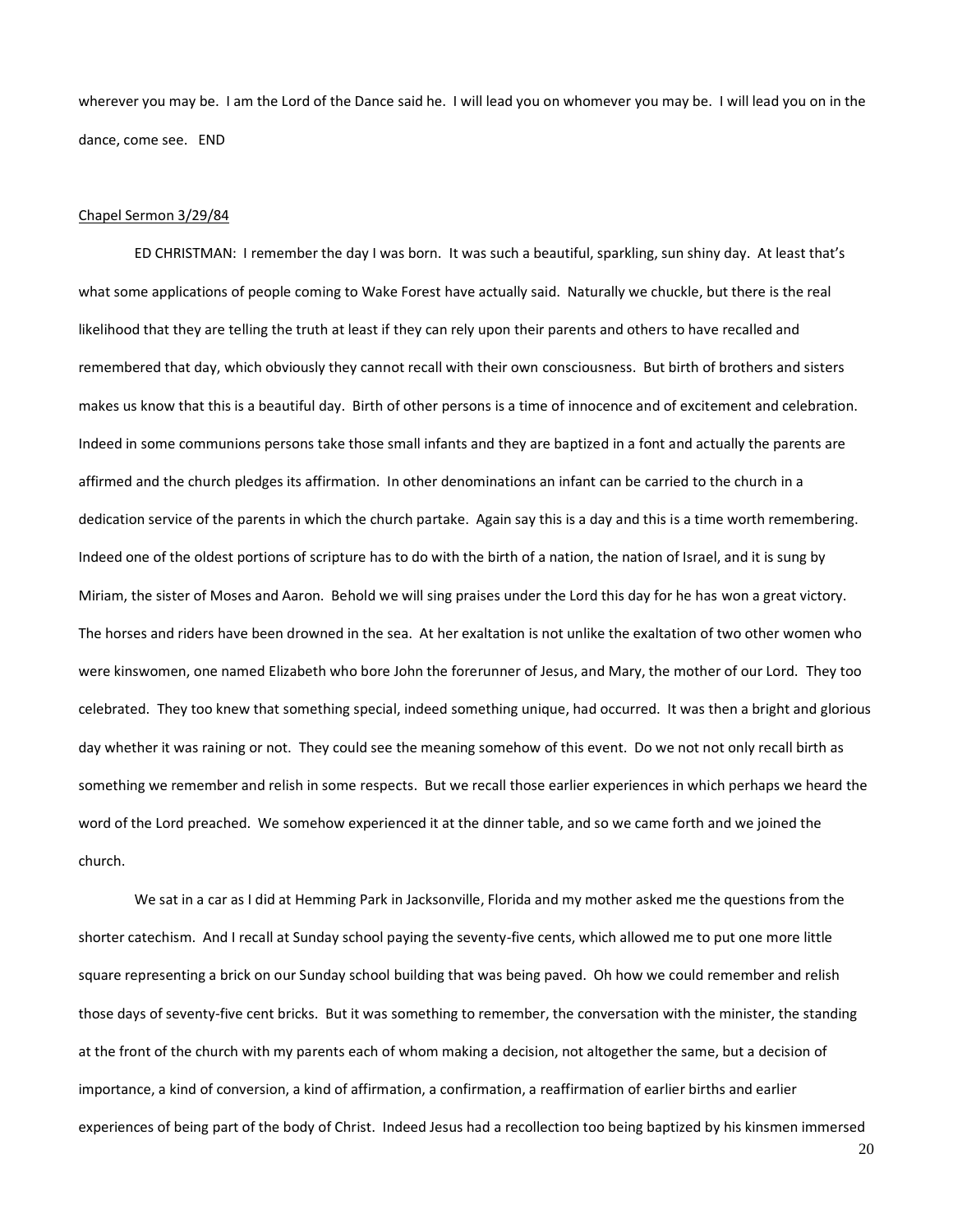in the affairs of men and women, not to be laid aside as if he were some strange spook who had come to inhabit this place by his own terms but had come on our terms to be a part of who and what we were. Yes, that baptism, did John remember it later on? Of course he remembered. Of course he remembered the Jordan and many persons, and he remembered this person for somehow out of his knowledge or his instinct or his sense of things, he blurted out Behold the Lamb of God who takes away the sins of the world.

So what do you remember? What do you remember of your religious experience? Indeed of the absence of it while you were growing up. What do you remember about baptism or confirmation? Do you remember the time or do you remember the place and do you remember the people? Well, in John's gospel, Jesus speaking to his disciples shortly before his betrayal, trial, crucifixion and his resurrection. Shortly before that he tries to collect those experiences and urge upon his disciples that they remember that they remember what he had said about the temple. He said it can be destroyed and rebuilt in three days. It was only later that they could remember. But something made them pay attention to that statement he had earlier made, and then later they were able to connect it. They were able to make a connection, which was truly strange, for the question had been asked can any good thing come out of Nazareth, rephrase for us, can any good thing come out of Chapel Hill? The answer yes. Yes, as imponderable and difficult as it might be to see, no more difficult for them to conceive that this prophet, this person who John the forerunner had called the Lamb of God who takes away the sins of the world. Yes, out of Nazareth, out of Chapel Hill, out of Burgaw and out of the Toms River, New Jersey, the Lord God can come forth. Therefore, it behooves us to remember those times and those places and those people who have somehow had something to do with showing us the light, showing us the water, showing us the pathway.

Indeed President Reagan perhaps could use a little help in this regard. He seems to think that the only thing people remember from high school is calculus and advanced placement tests. My experience with many of you and your predecessors is that since the Supreme Court decision, which said there shall be no official prayers prescribed and announced over loud speaker systems, since that time, my recollection is that many of you remember that religious experiences actually took place in high school. But I shouldn't expect our dear president to be all that sensitive to the religious community. I'm certainly aware of how sensitive he is to how to get elected, but I do suspect that he doesn't understand that people remember not necessarily perfunctory prayers that are prescribed. I guess he doesn't realize that some of us know that people have been and continue to pray in school, continue to find ways to share their faith with each other and they remember, and when they come to college and go beyond, they can recollect those experiences.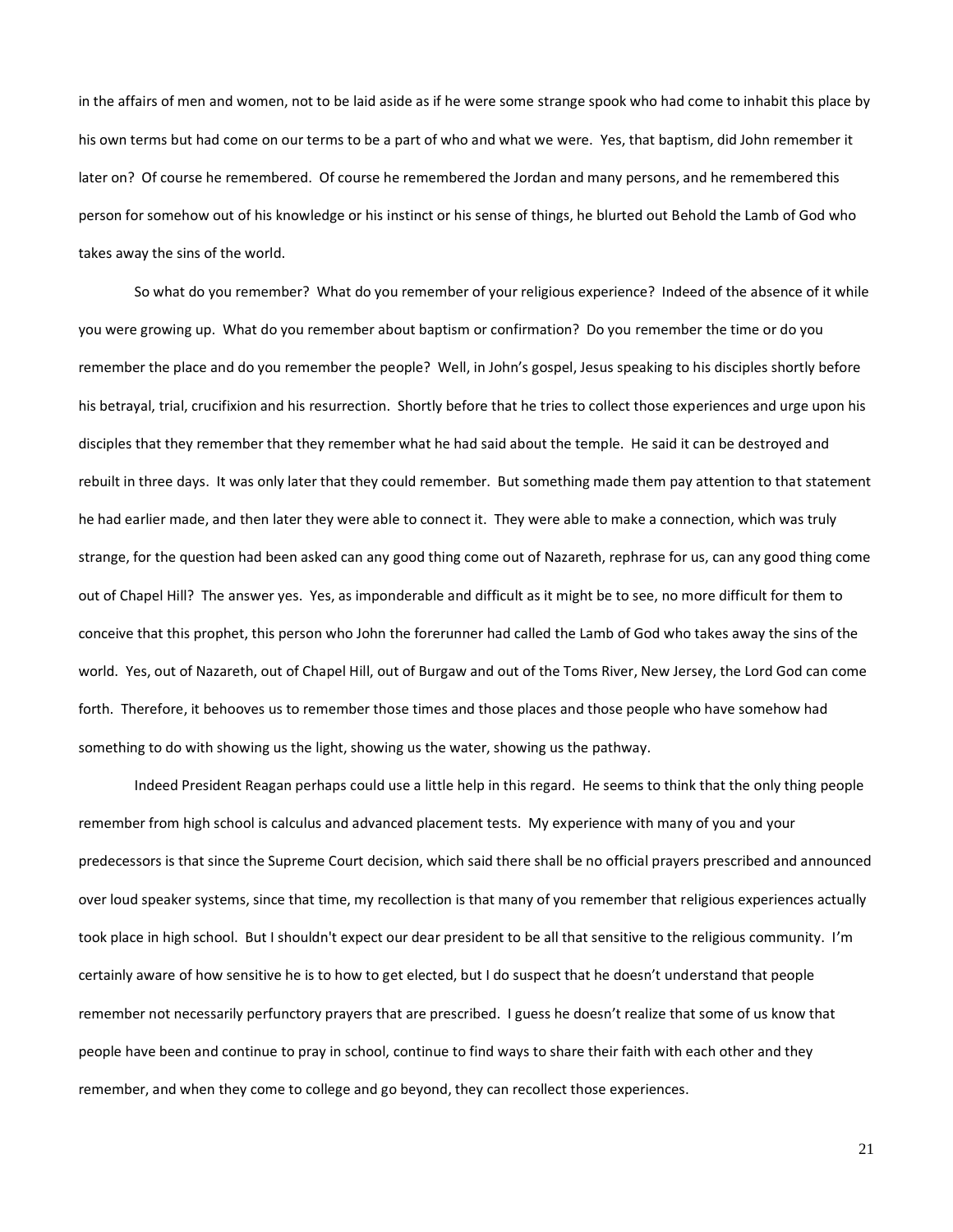Can you recollect your sins? Does this general confession on Thursday and do the prayers that you say and the other prayers that you utter, sermons that you hear preached remind you of your sins? Do they help you recall the sins that are more than the commercial that says Mommy's mad at me because I didn't brush my teeth. Can we get a little further down the road than that kind of sense of our wrongdoing? Can we not sense some connection with Jesus and his cantation for indeed if there were not some remembrance of the mighty acts of God, some sense of the order of life, some sense of its rightness, some sense of light and hope and life, there wouldn't be any temptation. Temptation is based on the assumption that there is a right path, that there is a way to proceed. That there is a vine and that there are branches. Was Jesus temptation that he might fail and that he was tempted really to succeed and to win a victory even if in fact it was short lived. Was Jesus tempted to find some way to make people understand and see against their will? Apparently Jesus was able to resist the temptations of gusto, the temptations of greed and power, the temptation to misdirect his message and patiently to persist in signs and miracle stories and questions designed to help us remember who we are and yes, to remember our own failures. For do we not individually and collectively have a disposition to dispose of ourselves and of others, and therefore to deny God's gift of life from birth and through baptism and confirmation to treat it lightly. Do we not have a disposition to be indifferent to that gift, to let time pass as if it is of no consequence, to allow opportunity to slip through our fingers? Are we not somehow to dispose, not to be imaginative enough to figure out what to do with excess wheat and corn? Just why is it brothers and sisters that we are so disposed to the way economy has always been, a sound economy, that we cannot hear the cries of hunger, cannot hear those sounds, cannot say there is some way we can change this disposition to cling to the past in a way things have been done economically out of some fear. Yes, that's your burden and it's mine individually and collectively. Do we not remember our sin, obsession with national security and denominational security, that makes us internationally and religiously insecure?

Why then can we not somehow take seriously the wonderful opportunity to deal with those sins. Oh yes, those sins are dealt with in this responsive reading because it is here that we find out how the vine that nourishes us, how the vine helps us deal with those sins, those failures, those fears, that obsession with gusto and greed. The bridge from there to here is to remember one of the more flamboyant of the Old Testament characters. His name of course is David, and David was a man of such talents to succeed and fail. He was in some sense an Old Testament version of Peter because he was there always exposed, never concealed, always somehow involved and participating and in that sense not tempted to take life lightly. In the course of his time the scene in Chronicles is of him bringing that covenant box with its promises of God and setting it before the people and rejoicing, singing and dancing as was his oft intention as a way of expressing his love for God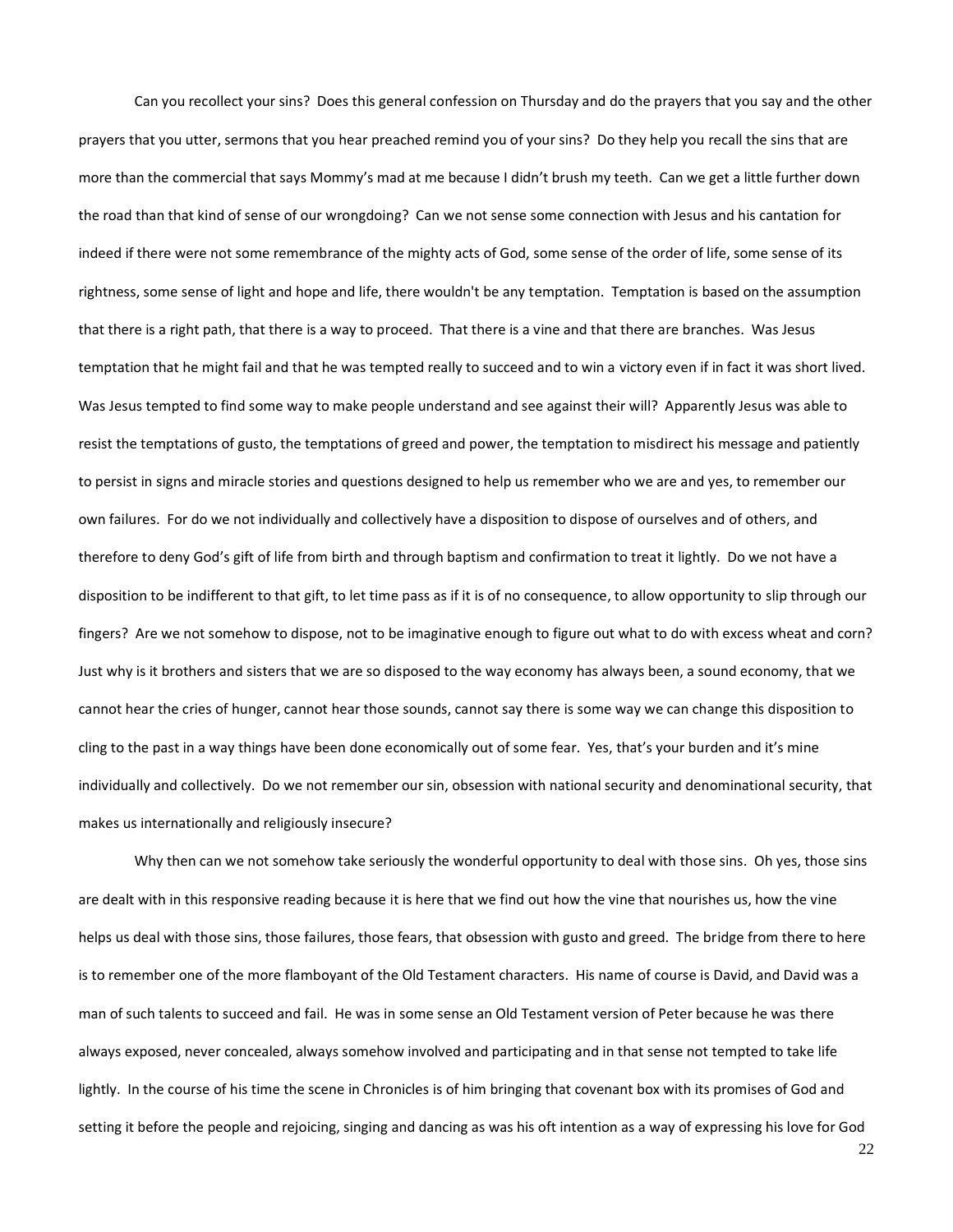and his obedience to God. He said remember the acts of the Lord. Remember what God has done for us and you will be able to clap your hands and imagine that the trees are clapping their branches somehow. Remember what God has promised. Survive day by day. That's the best that David could do. This person whose life is chartered by a course of sin, failure is also chartered by enough fruit bearing so that we remember create in me oh God a clean heart and mind and spirit. Renew within me, day by day, allow me enough water and enough food and enough nourishment from the vine to survive because somehow in this covenant box he said there is hope. There is the promise that Lord you will not be like I am. Thank God you will not. You will be dependable. You can count on you to continue to nourish me.

Indeed what does nourish us. It's the same thing that nourished David. It is that music. Why is it that certain weeks I take the time to look up in an encyclopedia of music something about some the hymns that we sing. It is because if I can make a connection with Isaac Watts, somehow I feel that I am being nourished by the same vine that nourished his capacity to feel what Jesus was all about. If I can make a connection with a Gregorian chant, I don't have to know all of them to know that that was a marvelous form of thanksgiving unto the Lord. If I can somehow encourage and remind you that many of those hymns were written in his twenties. What is it that I am saying to you branches of the vine? I am suggesting that fruitbearing time is now. Jesus was talking to the disciples about vine and branches, not about some future time, talking about now. What music do you write? What words, what lyrics, what sounds do you put together that somehow crystallize the sense of nourishment and remind us of the sixteenth century and the nineteenth century of John Calvin and Geneva and Martin Luther, ages past. Why do we sing new songs from the supplement? How grateful I am for the fact that some of them are difficult that you still sing them because these are modern efforts at fruit bearing by persons who want to tell the story. The one we just sang tells the entire story of what it means to be feeding sheep and loving one another, keeping the commandments of the Lord. Peter do you love me? Well, then you'll do what it says and sings in supplement number fortyseven. That's what he was saying. There is some kind of connection which would nourish us.

But the beauty of John's gospel is not only do you find it in very dramatic art forms, works of art and music and in painting and in sculpture, but you find it in simple things. You find it in tables. You find it in plays like *Dining Room*. What an incredibly simple and poignant idea? The whole play revolving around a table and succeeding different groups of persons and how that table was either the source of joy or sorrow, the source of strength or weakness, the source of fulfillment or the source of emptiness. One table and the audience is allowed to sit back and look and imagine themselves, and it was impossible at least for me not to remember our dining room table. The things that happened there and other tables and other times when persons, young married couples, students, older people, all kinds of folks gathered around the table. It is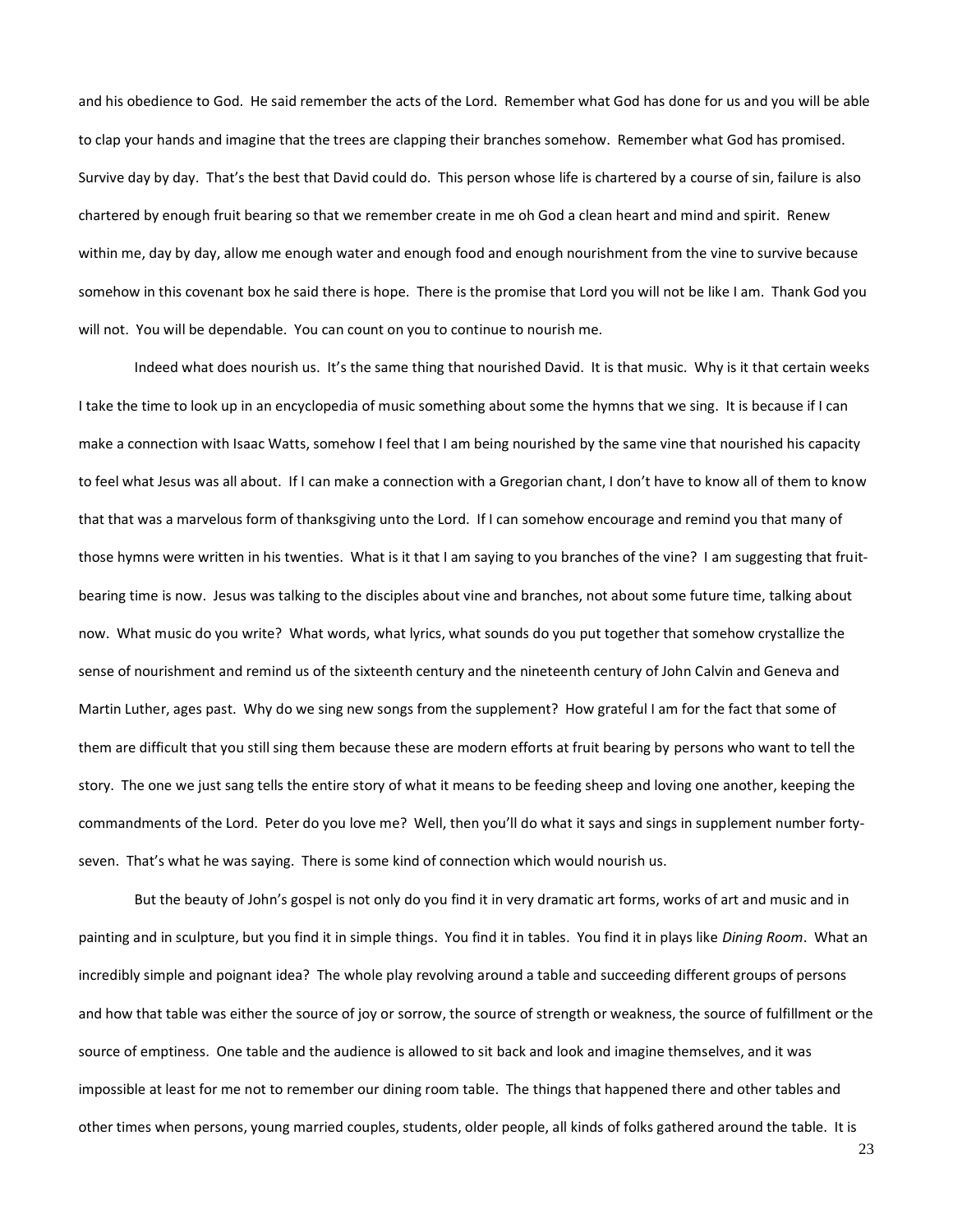only in remembering somehow that those events and those occasions somehow connect up to what we call the very expressed religious events in our lives, the times of confirmation, the times of reaffirmation of our faith.

Now yesterday I was called by a reporter, and this morning she called which I greatly appreciate to find out if she was going to quote me directly. That's a marvelous act of responsibility. She read me what she had written about what I said. It was correct but she had, in the midst of this long conversation, left out something that for me was very important. This is an article about a trek to the old campus. I told her it was not a pilgrimage in some religious sense because that place is not a shrine. But it is a trek. Now what did she leave out that I thought had to be put in. I said however even though it's not a pilgrimage and it is a trek, it is analogous to what the Bible and religions, all religions, call upon us to do and that is to remember, to remember times and place and seasons and make connections with them. So she was glad to put that in. Our religious history is based upon the ability of persons to remember and discern what somehow can resonate with another age and another time and another place. In my experience it is always important to see whether or not there is some religious connection between that wall that was built around the campus. In that house that is over a hundred and fifty years old, can I in any sense connect with that place? Could any of us who ever have been to Jerusalem somehow feel some sense of what it was like two thousand years ago or to swim in the Sea of Galilee and imagine somehow what went on there or the River Jordan or to visit Saint Peter's or Saint Paul's or some small church in Zermatt, Switzerland and sort of understand what that means. Jesus is saying to his disciples and to the branches of the vine whether you live in the first or the twentieth century, keep your eyes open, make all the treks that you can to all the places and deal with all the persons who in any sense can help you understand what is it that lasts and who is it that lasts and how is it that they last. How are the connections made? Are they made by those people we used to laugh at when I was in school because they were so ashamed of it we all thought they were overly romantic because, you see, they wrote in diaries, diaries. It must be for people who are very lonely, somehow can't make it in the real world being in commerce with others. But now strangely enough diaries are in. They're called journals. Journal writing and trying to reflect and trying to remember has become very, very important. Why not. The age in which we live is asunder. It's shattered in so many respects. So many of the tables that were the places of family gathering are no longer there. So many of the symbols, so many of the things we believed in and values we thought were in place have somehow vaporized or fragmented themselves in ways that no longer give us the sense of nourishment and connection. Yet perhaps we have also lost some of those symbols of the past and of the present that lead us in the wrong direction. So that we are not freer in our desperation not to pray glibly but to pray somewhat gravely, to walk backward in history with our prayer, to thank God for those mighty acts as David did. To go beneath the surface, to not be afraid to be alone whether we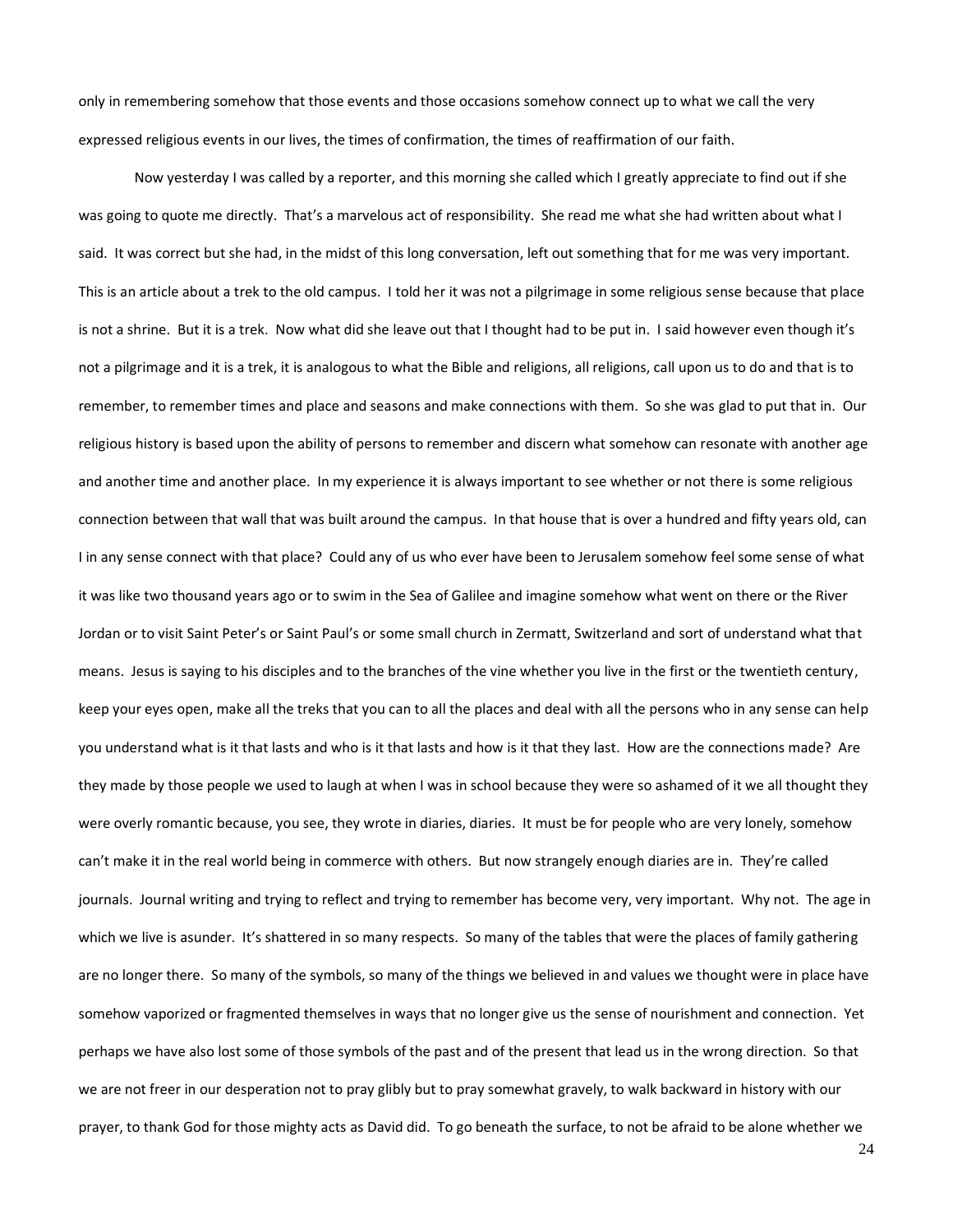are twenty or fifty, to somehow let events and people stir us and to see and to keep looking out a window and at your own face and other persons and say what is there, what is the connection, what do I owe to other persons.

Last week standing here was Anne Hensel and she was preaching, a woman preaching ordained of God to answer the question what does it mean to bear fruit. What does it mean to feed the sheep and the lambs? Why of course I know that that term is not limited to food for the people who are hungry. I know that it does have to include that for the connections of prayer and scripture are usually related to some acts of kindness and concern that amount to that prayer taking living shape. Anne Hensel struggles with those awesome scripture passages. Indeed in the language of the computer world, the software of the gospel is very hard. In the language of computers we've got the megabytes. We've got all the megabytes we need. Eight million or more on the simple computation of 1024 times twenty-four times eight. Over eight million. Jesus megabyte mainframe, it's there. The structure is there. The printout is there. It is awesome. It is inviting. It is frightening. But I ask you, what are our choices? Are we going to persist in believing in our lucky stars? Come now. Astrology is a marvelous diversion and fad. I like to know a little bit about it from time to time. Yes, I know what sign I am born under. I don't think that amounts to anything at all in terms of what lasts and am I somehow lasting because of spontaneous combustion? No, our dear friend on channel four with his billions and billions of years. That's interesting. So is Albert Camus interesting? And *The Stranger* interesting and not worth terribly much? We're not self-starters? There is no spontaneous combustion which lasts in ourselves or in others. There is no single idea at least from a Christian, Judeo-Christian point of view that in any sense compares with the nourishing value of the vine. We do have to look not only to those sort of epochal experiences of birth and confirmation and conversion and renewal.

Yes, that happened to me while I was in college. The sense of the design of my life is not completed at Hemming Park with the shorter catechism of Presbyterian Church or taking communion in that very large and imposing place where the communion bread was cut in little square crosses and little squares that were almost like crosses. That's very fascinating at age five. I remember that. But I remember that in college there were changes. There was pruning. There was the need to be willing to say no and to say yes and to not be afraid. So it was that in college some very important things happened to me religiously. What's happening to you? What has happened to you? What has happened to your professors? What's happening to them? Are they being allowed somehow to just be there? Or I would say to the students here, have you in any sense been alive enough to challenge them and inspire them to continue to grow and to be pruned and to bear fruit. Yes, we assume that they too are trying to grow and to bear fruit and they know that those lectures. You see there are not as many as there were. Once you reach the life stage at which I've reached you begin to say with Buddy Hackett, I don't know what it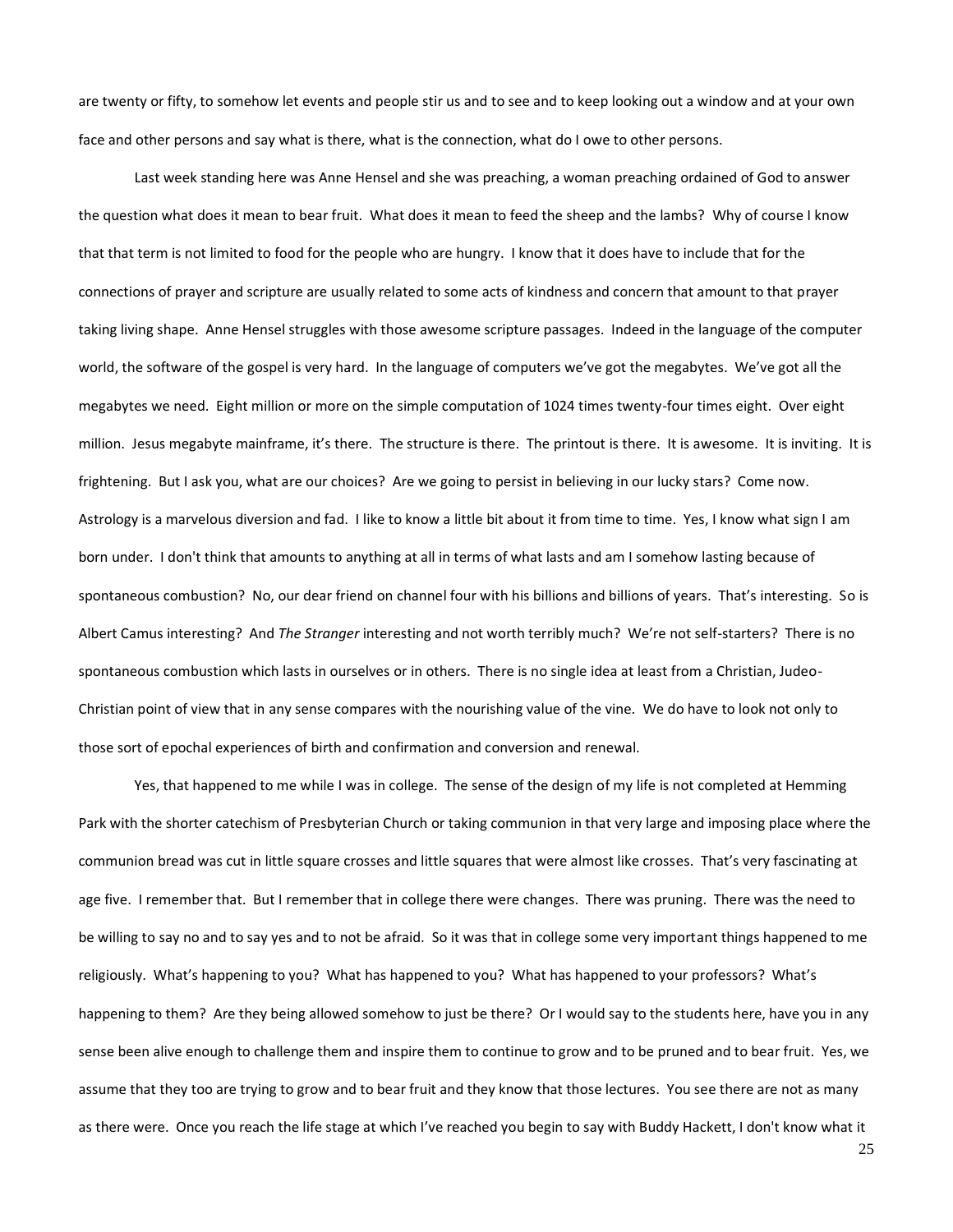means to say that in one's fifties you're in the prime of life. You're at mid-life. He says how many people do you know that are 114? No, that's not mid-life. Most of it in terms that we know it is down the tube. Jesus said, that's okay. If you will persist in remembering those events, those simple ordinary events and those very dramatic occasions that have shaped your life and given it nourishment. So he encouraged the disciples, not to make head counts, not to spend all of their time getting their formulas correct but to respond to the command, feed my sheep in all the ways that you can feed. Love one another and in so doing you will keep my commandments. Yes, it is not pleasant to know that there is a division in this story between those that throw their lives away and are cut off by their choice of throwing their lives away. But you see all of us are chosen. We're all given the opportunity to let our vines be intertwined with others and in so doing be connected. Let all the branches that we are be connected to that one vine.

Why should we remember the vine? The Jesus of birth and of baptism and cantation and question asking. Why should we remember? Well, of course that vine remembered us in so may ways even when we were and are of the tribe of Thomas, still looking for a head count, still looking for proof. Lord show us the father—[recording stopped] END

#### Chapel Sermon Spring 1984?

ED CHRISTMAN: 1,933 students have a board plan. By the end of the term there will be approximately 2,300 students on the board plan, a functional and meaningful relationship between equals in which you see what you get day by day. You know exactly where you stand, and if at the outset you are not sure, there is flexibility between heavy and light eaters, between those who want to have extra money to cater birthday parties and those who will spend many weekends away. A functional and successful plan with only one caveat and that is there is no carry over to next semester. Well, you see you need not worry about that either because dear freshmen friends there are upper classmen who know that your parents have over purchased for you, and they stand around at the best there is of free enterprise waiting for the right moment. [laughter] Now of course if they are genuine Christians, they will buy at face value [laughter], but by the grace of God we know about free enterprise. So at a discount you will serve them a meal or two, but alas good freshmen next year you can recoup. Such a plan makes sense because it is a clear relationship to provide a specific amount of food in various locations for a certain time period. For that reason it works and the only stipulation is this business of no carry over to next semester. But you will manage that. It is a well negotiated, well thought out plan for food at least for some of the food that we need to eat.

There is one connection, this carry over feature with another plan we shall call the wilderness plan. Once upon a time there were a group of persons wandering around in a strange and stark place, and they did not even know why all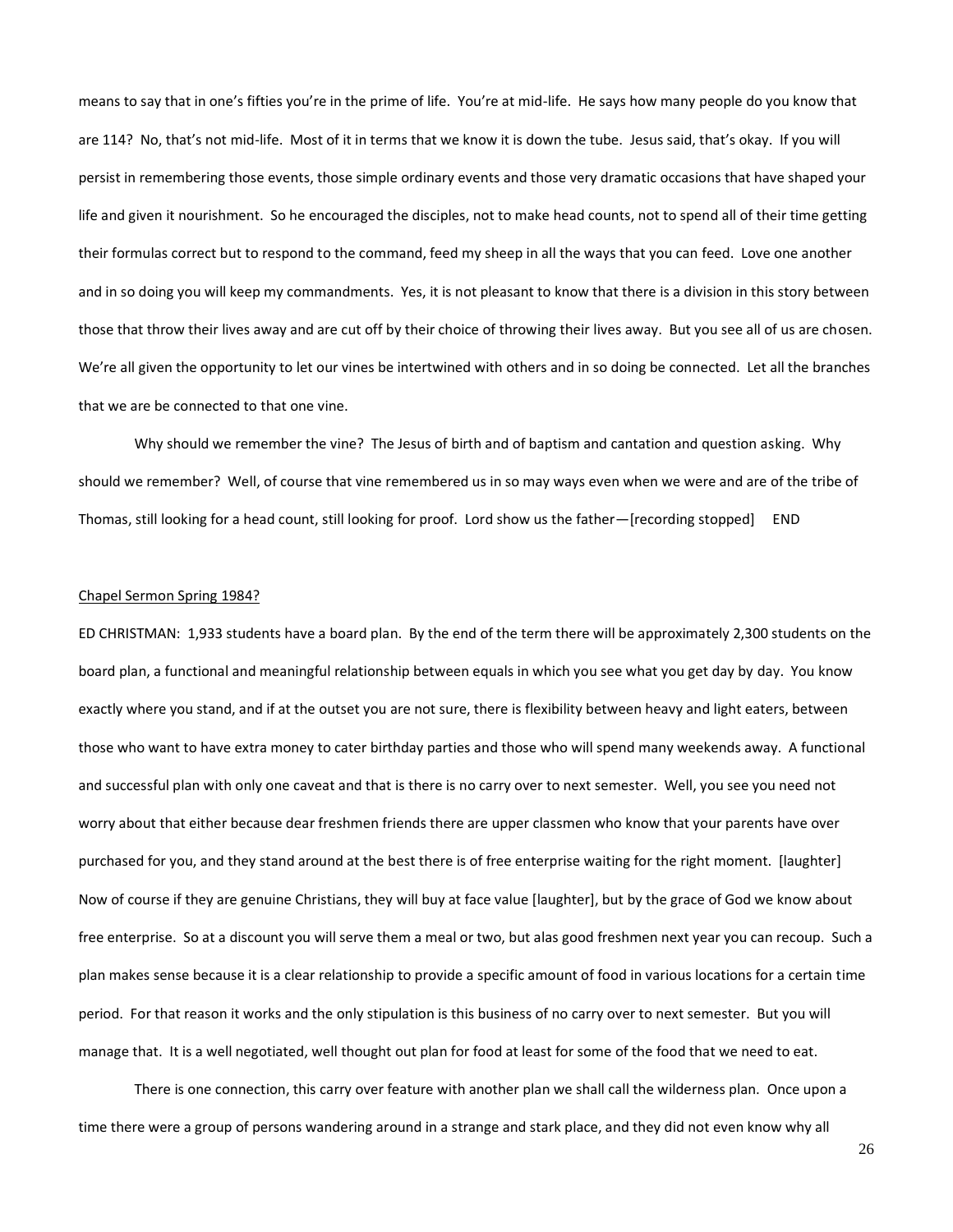together they were wondering and wandering. They paid nothing for their food. But they didn't get a great deal either. They got only one kind, and there was no collection of twenty or more food establishments within walking distance of their wilderness place. They got this food daily and there was to be no carry over except in preparation for the Sabbath day. Indeed when they did not believe that that was true and they tried to gather extra it rotted in their very hands. They were in truth the wilderness people on a wilderness plan living hand to mouth, one day at a time.

Their mouth was good for one other thing than eating. It was good for murmuring. They did not like their plan, and they couldn't get to the chef. He seemed distant and powerful and fearsome, and in various forms he would appear, but they really couldn't get at him as you might be able to go to Slater to complain. They could only get to his primary bus boy, that fine talented and sometimes fearsome Moses. They could murmur against him, and murmuring mind you was not simply a complaint about the menu. It was a desire to kill him for as they lived and as they wandered about in this desert where they were faced with the reality of their own dependency upon each other and upon this sticky food that would come as the morning dew. They were not only ready to dispatch Moses. They had hidden away some agenda that suggested we can somehow do better. We will find our way back to serfdom in the fleshpots of Egypt. There we will eat and drink our fill.

Indeed their murmurings to kill another would also suggest that their diet and their plan and their seeming lack of purpose meant they would have as well dispatched themselves. For this was a plan that was unacceptable. It was uneven. It was conceived by someone else and they did not understand what it was to say you are the children of God. Well, they did figure out that the only way they survived was not in a one on one board plan like many, if not most of you, have. They survived this time and this reality and this deprivation of their freedom, which was ironically called freedom. They survived it by singing songs and occasionally surprising themselves by even praising and thanking the chef for what food he did give and for their own company and their jokes and their laughter and their tears and their ability to mend each others' garments against the stark realities of the weather in which they had to endure.

They somehow were a group, a group of sufferers and a group of murmurers and a group of persons who ate manna and then asked themselves what else is Moses chewing on. He seems to be eating something else. Give us this day our daily bread meant more than manna. He was chewing on something, and at those moments when they were not murmuring and complaining, they too chewed upon Moses' morsel. It was the promise. It was the hope. It was the realization that finite human beings can do no other than either turn against God or accept God's board plan no matter what its shape or its dimension. A promise and a hope. They were bound for a Promised Land.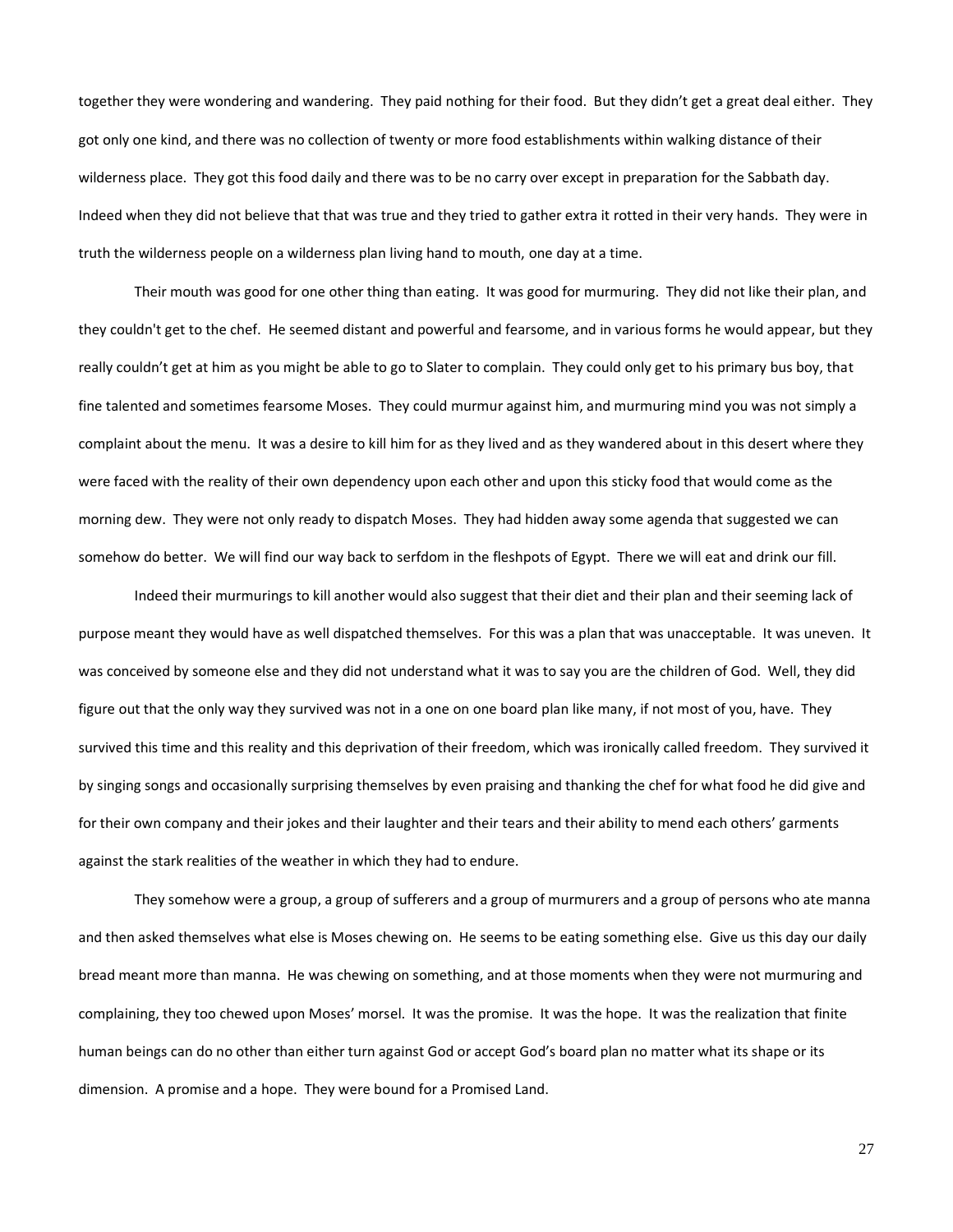Some of you know about Outward Bound and within its limits, just like the Wake Forest board plan, it is to be praised for it asks an individual to define one's own limits. It asks an individual to savor the food that he or she has and the implements that have been given. It asks the individual to respect the world around him or her. It asks the individual to ask themselves who and what am I in the midst of all this. It is a discipline. You are bound by the discipline, and it can have great meaning and value for those who endure. But I have not seen anywhere any brochure from any of the Outward Bound companies saying come join Outward Bound for forty years. That doesn't seem to be a practical value deduced from Outward Bound for three days or for a summer. The plan as presently constituted is realistic and takes into account the human condition. Not even the leaders of Outward Bound would genuinely covenant for forty years.

Nor did those who were in the desert. They were gathered together and they were led out in a () and marshy swamp and into a Sinai Peninsula that was unbelievably unbelievable. The days went on one at a time and they knew not whence they had come because now they seemed unable to return and they certainly knew not where they were going unless they could chew on Moses' morsel of food. There is a promise. There is a hope and God is present to us even in this mundane food that we eat and even in this loose fellowship that we have of songs that we sing and jokes that we tell and stories we remember from the past. We somehow are together and we will somehow make it. At least that was their hope, and they had come to the realization that to be otherwise was to be dead. To be otherwise was to pretend they could be that which they were not. What a priced board plan.

Bobby read to you a part of the sixth chapter of John, and whomever the writer of John was could have as easily written the Lord's prayer give us this day or daily bread and smile because if John does one thing more than anything else. This matchless writer indicates to us that most words of substance may have more than one meaning and though you grasp for the manna, also understand there is a promise. Give us each day Lord enough of that promise that we will truly survive. In this chapter Jesus is building upon the story of his encounter with the woman of Samaria who first thought that he meant good H20 and then discovered somehow without her really knowing how she discovered it that this person she was talking to was someone who was doing more than talking about her own personal lifestyle. She said he was a prophet. Now of course in the sixth chapter these good people who were talking with Jesus and trying to learn what in the world he was all about and where he was bound. They in effect said of him, well, Lord and would be prophet we demand of you what we do of all prophets. Do us a sign. Until your credentials are established Nazarene, do us just one more sign. All the board plan that we have to involve ourselves in is complicated by our circumstance. In a way it would've been simpler to have been in the explicit wilderness of Sinai, but is it not possible for us to present before this congregation a suggestion that there is a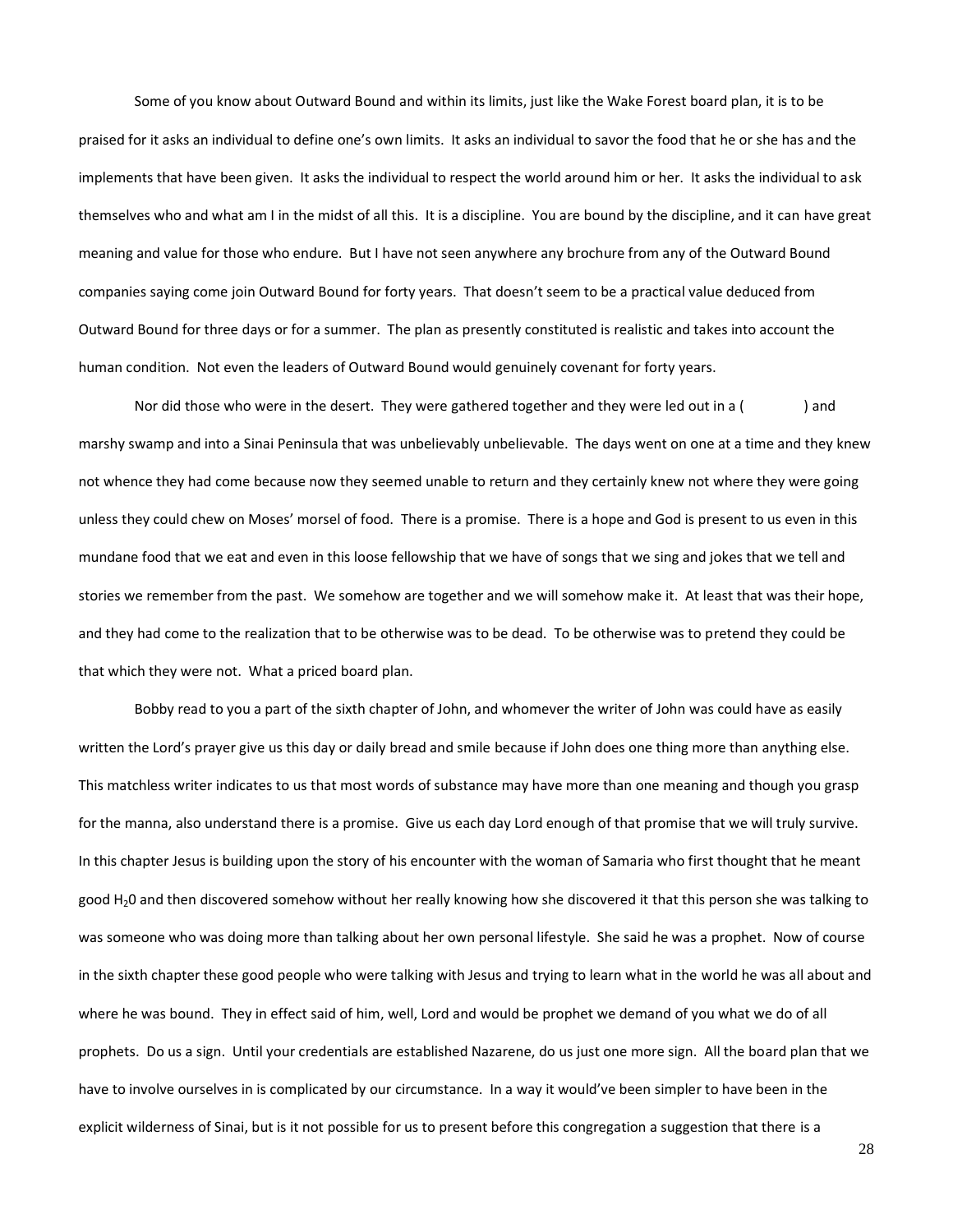wilderness even for the beautiful people. There is a wilderness in this beautiful and laudable place. There is a possibility of loneliness. There is a possibility of feeling cut off and alien and helpless. Yea verily it is possible here to fail in a variety of ways. Is it not possible then to suggest that there is some connection between that wilderness and the possibility of our own if for no other reason than to come to the realization that wilderness means dependency upon something other than ourselves.

But our nourishment here is academic, and it means food and it means signs. It means some demonstration professor that you really can do it one more time, that you can teach in such a way that I can learn and be blessed by that learning and can take that learning into the marketplace of the world and gain yea verily even more and greater variety of foods to eat and things to drink. One more sign we ask of our professors. One more sign we ask of our peers just one more time good roommate and friend. Do not disappoint me one more time. Always be on time. Always be trustworthy. Never fail. Prove it to me day after day after day, and then I'll go believe you are my friend and my peer, and I will respect you because you have won the gold, not the silver. You haven't finished eleventh. Does anyone know who finished eleventh in the marathon among the men or the women? Why of course not. That's not the right sign. Jesus ignored their demand for a sign, and he said you worked too hard for the wrong kind of reward. You assume that if because you are talented and because you are able to afford, or someone is, your being here that you can win the prize. If you work hard enough, you will get the results.

There were persons in the library yesterday. I don't minimize. I celebrate that. Provided the persons that were there and the persons that will be there later on in the semester when it will look like a traffic jam right before quiz and paper time, provided those persons yesterday and weeks from now will understand the kind of food they are getting and the rewards they should expect. We'll not confuse them those gifts, those achievements with anything like Moses' morsel of promised hope and future life. Behold Jesus said pay attention to what you say and to what you do with the gifts that have been given. Savor the food that is yours to give. Don't gulp it down for indeed the little food gives you the strength to seek other kinds of nourishment here in this place. Well you might and well you might be disciplined to that task and celebrate that opportunity, but mind you all those things that you do and all those things you learn will rot away. They have limited value, value but it is of a certain order of things.

Then he said in response to your pleading about a sign and the manna, Moses was a bus boy. He didn't give you anything that is to your ancestors. He was one of them. But somehow or other he came to have been designated to do something in behalf of the chef in behalf of the giver of food and of drink and of the very breaths that we breathe one day at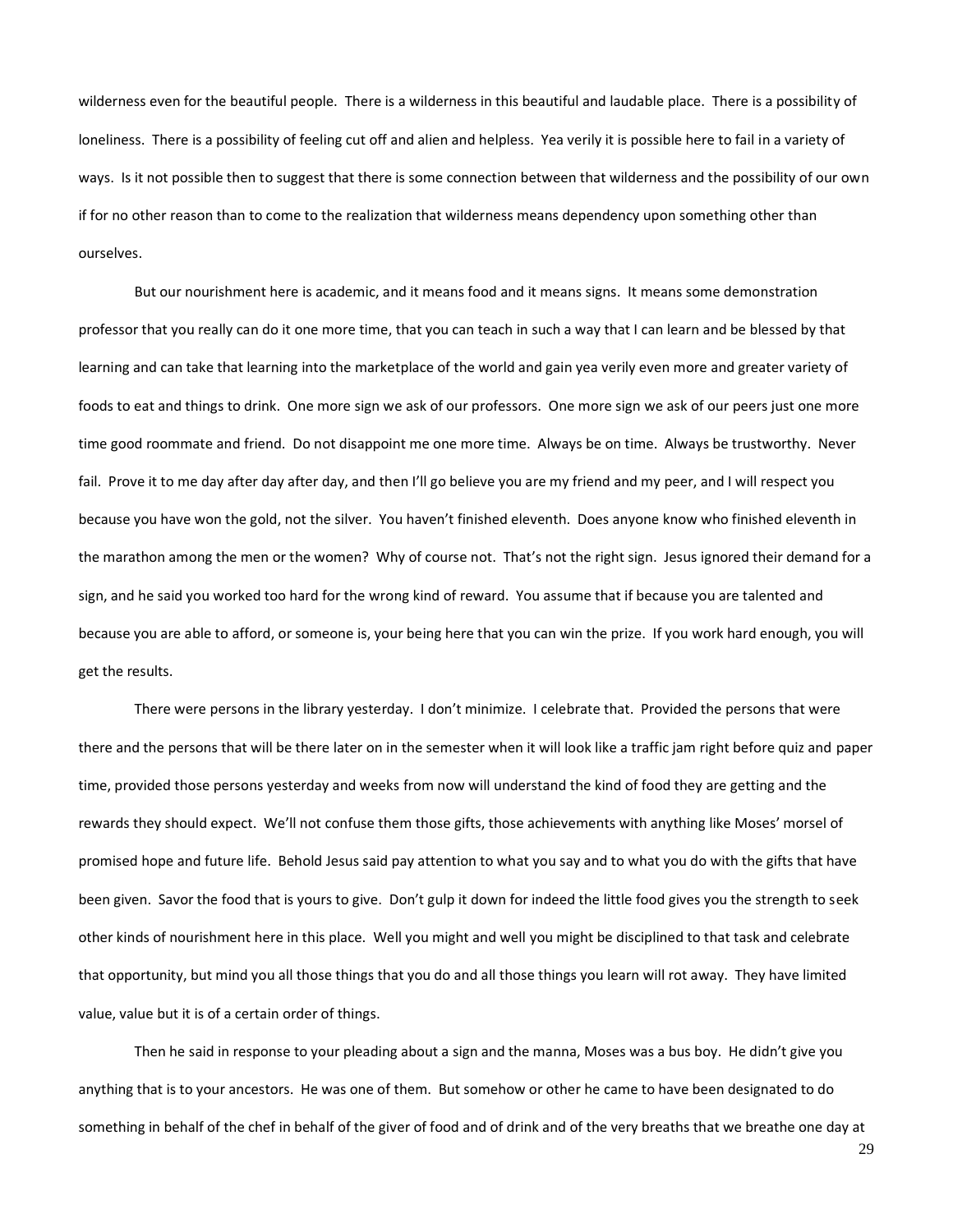a time, one moment at a time. So he said very plainly I am the bread of life. Anyone who is hungry, come and eat. Anyone who is thirsty, come and drink. There is food here enough for us all. If you will come and you will eat and at that moment somehow for some of them there was an understanding. There was a clarity and they said Lord, we will believe. Yes, Jesus we will believe. Give us this food always. That is the promise and where are you going to find it. Literally where are you going to find it here. You can find it possibly in this very room. You can look at the matchless stained glass, the work primarily of one craftsman, and ask yourself is that glass or is it something else. Ask yourself why did he do that. Was it for the money that he got? Did he get well paid. You can look at the cross and the candles and you can ask yourself, what about the man who was paid one hundred and fifty dollars here in Winston-Salem to do that. The man worked for Western Electric and on the side he did a little smithing. Did he get well paid? Was it adequate pay? What is the nourishment and the value of the candlesticks and the cross, of a musical instrument, and of an organist, and of the music that she played, and of the song that is sung, and the scripture that is read, and a prayer that is prayed together, and a pastoral prayer that is offered. Those are sources of food. They are not simply something that we do to pass the time between classes or before lunch. Savor them. Savor this place and come here alone and play piano or organ or sit and listen to what you hear. Listen to your own thoughts before you go to sleep and after you have or have not written in your journal. Listen to what you write and what you read in the letters back home and to friends at other schools. Yes, it can come to you this hope and this promise from the jogging trail or walking through the woods or listening to a concert being played. It can come in the midst of Spanish class or English class or biology. It can come yea verily in calculus as hard as that may be to believe. It can come when we do not expect it to come. It can come in conversation with others. It can come in your own reading of scripture in an effort to understand. It can come, and when it does, then somehow we will understand the Lord is my shepherd. I shall not want for anything of value, anything which lasts ultimately is here. The table is set and it is a bountiful table. The breath that we breathe and the food that we eat, the food is imperishable to this extent that it gives us the time and the energy to look and to listen to the Moses' morsel which comes in the person of Jesus Christ.

So after more words in that sixth chapter the writer brings it to a resounding close. Jesus has made it unspeakably clear that there is suffering and there is anguish and there is anxiety associated with this board plan. He has said strange and cannibalistic things if we are literalist. Eat my body and drink my blood. Then he walked away and did not come that way again. He turned to the disciples, now that's to you and me, and said will you also go away. And the person who seemed to feel more than he could think but then would struggle with what he had said and try to do it, that finite, limited, beautiful person Peter said, where are we going to go? You have the words and you are the food of eternal life. END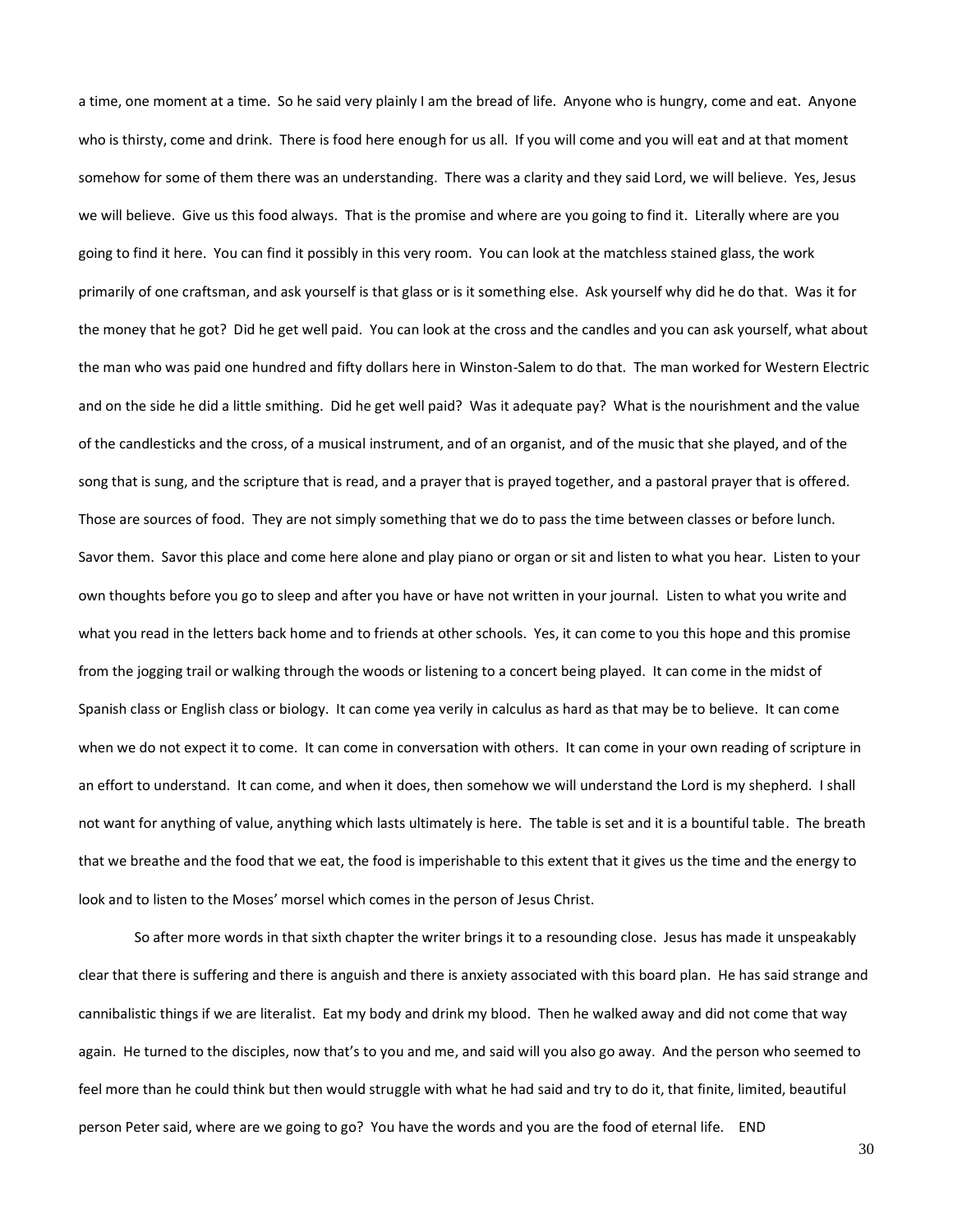### Chapel Sermon 5/3/84

ED CHRISTMAN: Once upon a time a minister looking at his thermometer in the office before morning worship realized he would never make it through the service fully clad with his robe on. So like some seniors in a couple of weeks, he went only with his robe to the pulpit. His sermon was unusually fascinating at least to himself. He became so enamored of his preaching and came near the edge of the platform, and as he was falling to the floor, he yelled at his congregation, "May no one look at the preacher lest they be struck blind." Everyone covered their eyes, except one little old lady in the rear who said as she peeked through the fingers of one hand, "I think I shall risk one eye." Is not our perception and understanding of conversion to the Christian faith the risking of but one eye? Whether we have grown up in a comfortable evolutionary process of learning what it means to love one's neighbor as one's self or whether we have grown up in a situation in which suddenly there is the dramatic recognition somehow that we are not alone that what lasts and who lasts is God's love for us and we are changed as in an instant. Indeed is it not conceivable whether or not we have evolved or been somehow suddenly snatched from the fiery furnace, we do not practice our religion on a plateau on which it is one-eyed risk in which we remain very much in control.

Not many of us if any in this room ever faced Yahweh as did Moses having to realize that God came to Moses in spite of murder to ask him to be converted, to ask him to chose to be elected. But all of us share with Moses the desire and the need to control so he did not want to turn loose that staff and throw it to the ground that it would become God's rod in his hands when he picked it up. But have not all of us whether we have been cultural Christians or have come unto the Lord to some extent through an evangelical experience have we not all experienced some benchmarks, some times that were different than others when the clock and the sun literally stood still, some moments for good or ill that we recall either with joy or with sorrow as the times and the places that made a real difference. Have you not had something of my experience when twice that I can specifically recall a relationship was threatened because of my dishonesty, and my own sin got in the way. I was desperate because these relationships meant very much to me but no longer were they in my control. They were in the control of the aggrieved person whose trust and rebuilding of a bridge is what I waited upon, and I could not look upon that event with only one eye or one ear. It was a time of sufficient desperation and helplessness that I had to use all the faculties searching the sky and the sounds for any indication of forgiveness and the reestablishment of a relationship. Indeed that was a special time.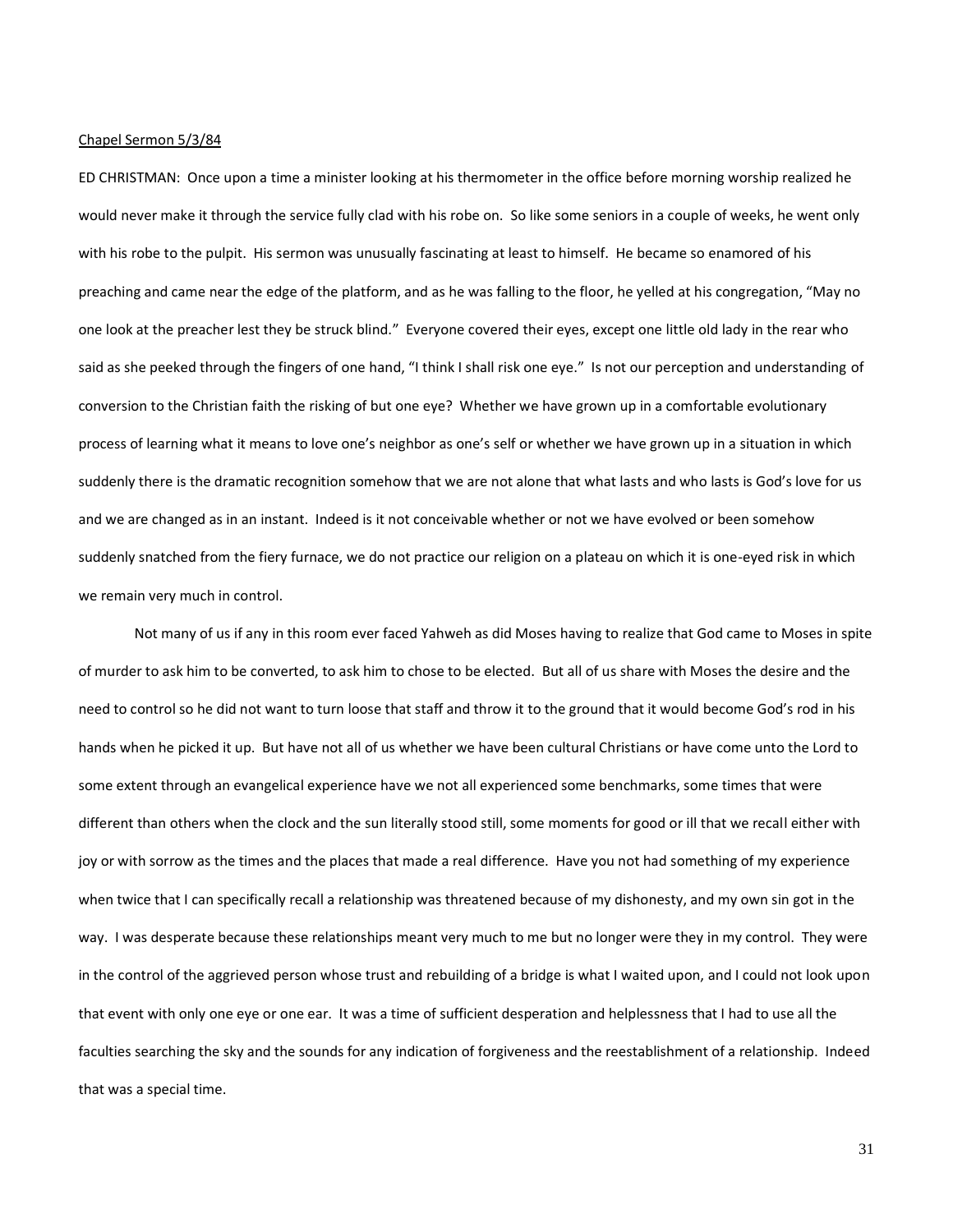Once upon a time there was a young man who lived by his wits and his skill and his strength and by nature's bounty. He was alone except for his brother who was in the boat literally and figuratively with him, and they fished and they yelled and talked and he made his holidays until one day someone said there's a new fishing business in town, follow me. Now how could this man called Simon ever have any idea of what it meant to have his name changed? Could he have known at that moment of following that the rock would turn to the dust of betrayal? Could he possibly know that in the darkness of that betrayal was the very seedbed of someone saying to him feed my sheep and tend my lambs? Would he have followed had he known the up and down of his own impetuousness, his own insight, his own foolishness. Would he have followed had he known that one day in his effort to receive a religious proof and a sign he would step out of a boat and get a second baptism?

 Oh I remember baptism do you? In whatever form it came, did you remember that day? I remember the evening. I remember the water closing over me and being lifted up. This past week I saw the person who did that to me, for me on behalf of the Christian faith. There is of course a unique bond between baptizer and baptizee if that experience had the symbolic power of an event in which time stood still. But what did it mean? On that night my mother asked me how do you feel? I said no different. That was a kind of a glib answer. I suppose I was trying to measure it by my temperature or by some immediate sense that I had been changed in such a way that I would know it without question, without fail. How could I have known what that meant about vocation and marriage and life's work and the ups and downs of betrayal and renewal, forgiveness, love, opportunity? How could I know, but somehow with the bond with the one who offered baptism, with the body of persons who had loved me in college and cared for me that was at least the beginning of something more than looking at my life with only one eye open.

The movie of the year, *Tender Mercies*, includes a scene in which driving home from the church in its baptism are a boy and his stepfather, the boy asks, "Well, we got baptized, didn't we?" "Yes, son." "Do you feel any different?" To which the father gave I suspect the answer which I hope the essence of the title of the sermon. He said, "No, not yet." Choosing to be elected means to be open to the possibility that some event like that can have permanent unfolding consequences we know not yet of.

On Saturday I will stand here in this chapel and look at two persons and say, for as much as you have made these vows, exchanged these rings, declared your love and affection each for the other, I pronounce you husband and wife. Can you imagine what it is to try and look at someone and say and mean that as if that is a conversion experienced both eyes opened, both ears opened, without anything but the vaguest glimpse of what they see or hear that means. Well, my might we all ask God to be present as a part of that experience to sustain it, to open it up, to allow it the opportunity for forgiveness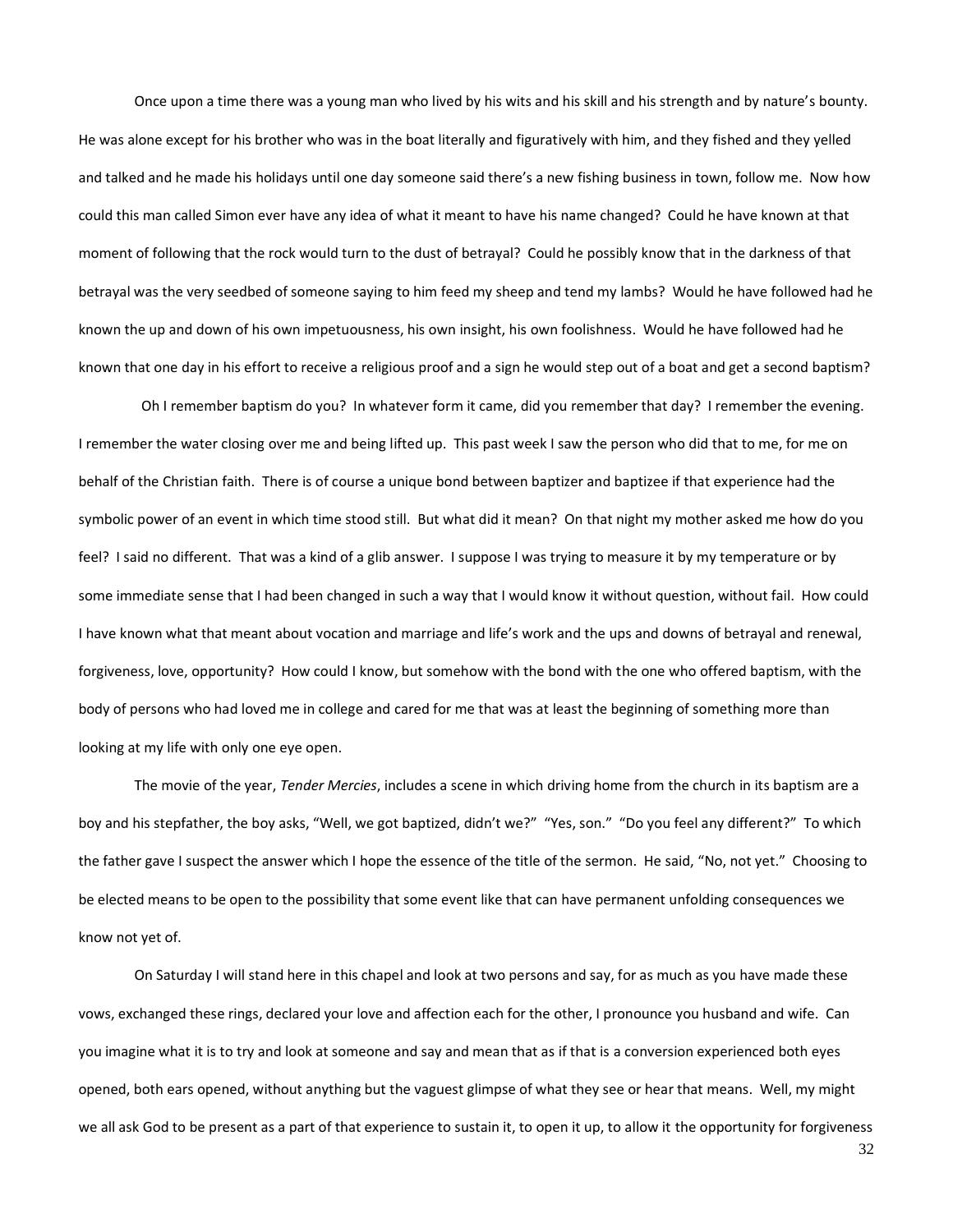and for renewal and for joy to be a part of such an experience of conversion. Yes, Peter had a marvelous roller coaster experience with Jesus Christ. He passed his spiritual SAT. He was in the top ten percent of his discipleship class. He was there. He plotted. He plunged. He objected. He was renewed. He was not prepared for all the surprises. What do you mean Lord, crucifixion? Don't understand. Not only didn't understand, objected, and then certainly was embarrassed just as he had been with his second baptism, embarrassed, but he didn't leave. Even after betrayal there was something still holding him, some fascination he couldn't quite grasp, something beyond rationality and yet his brain was still alive. There was in other words for the Messiah, for the fisherman, that not birthday of surprise but that death day Friday for which this cross is the most apt representation, a black Friday. Then as if that had been something cruel hoax there was Sunday with all of its whiteness, all of its cleanness, all of its wholeness, all of its completion. There it was. And when prompted by Mary he rushed to the tomb and lo and behold it was empty but he was full. Something had happened. Suddenly there was a birthday and suddenly feeding the sheep became a new possibility. So he had become at least a one and a half eyed Christian. He had dealt with the disputes of the early church. He was in tune. He had been there that day, which perhaps resembled the night that we beat DePaul on the quad, out of control, out of control. There were no criteria in the catalog for that experience, scary. Out of control, Pentecost. Peter was there. He was a part of that. Everything was fine. Everything was in place until another conversion experience, and perhaps his brains had been baked a bit much and he had not had anything to eat and perhaps it was just some kind of strange delusion or need for an ego boost. But suddenly he found himself saying to himself, I can eat any kind of food because God declares whether food is clean or unclean. I don't have to worry about that anymore. I can go eat with a Roman soldier who might persecute us tomorrow. God can deal with the Roman soldier. God can call to be elected such a person named Cornelius. I can go eat with him. Without stopping to find out if anyone else cared or snickered or wondered what he was about. There goes Peter with his eyes opened and his mouth too preaching at the invitation of Cornelius about conversion that happens to all kinds of people at all seasons of their lives.

This past week I talked with a young person who is not in college, who has been to church some but not terribly much. Gradually and then suddenly going to church was the most important thing in this young person's life. It has affected how this person moves about, what they say, what they do before a meal. All kinds of small insignificant ways for this individual has the love of God taken shape in that person's life. It's frightening to the parents. It's frightening and yet liberating and filled with joy for this young person who suddenly believes that God is real and really cares. But most of us would we not prefer to look at such experience askance and say now wait a minute. You're out of control. We all know where this is going. We don't know where those wedding vows would take us. We don't know where that baptism leads.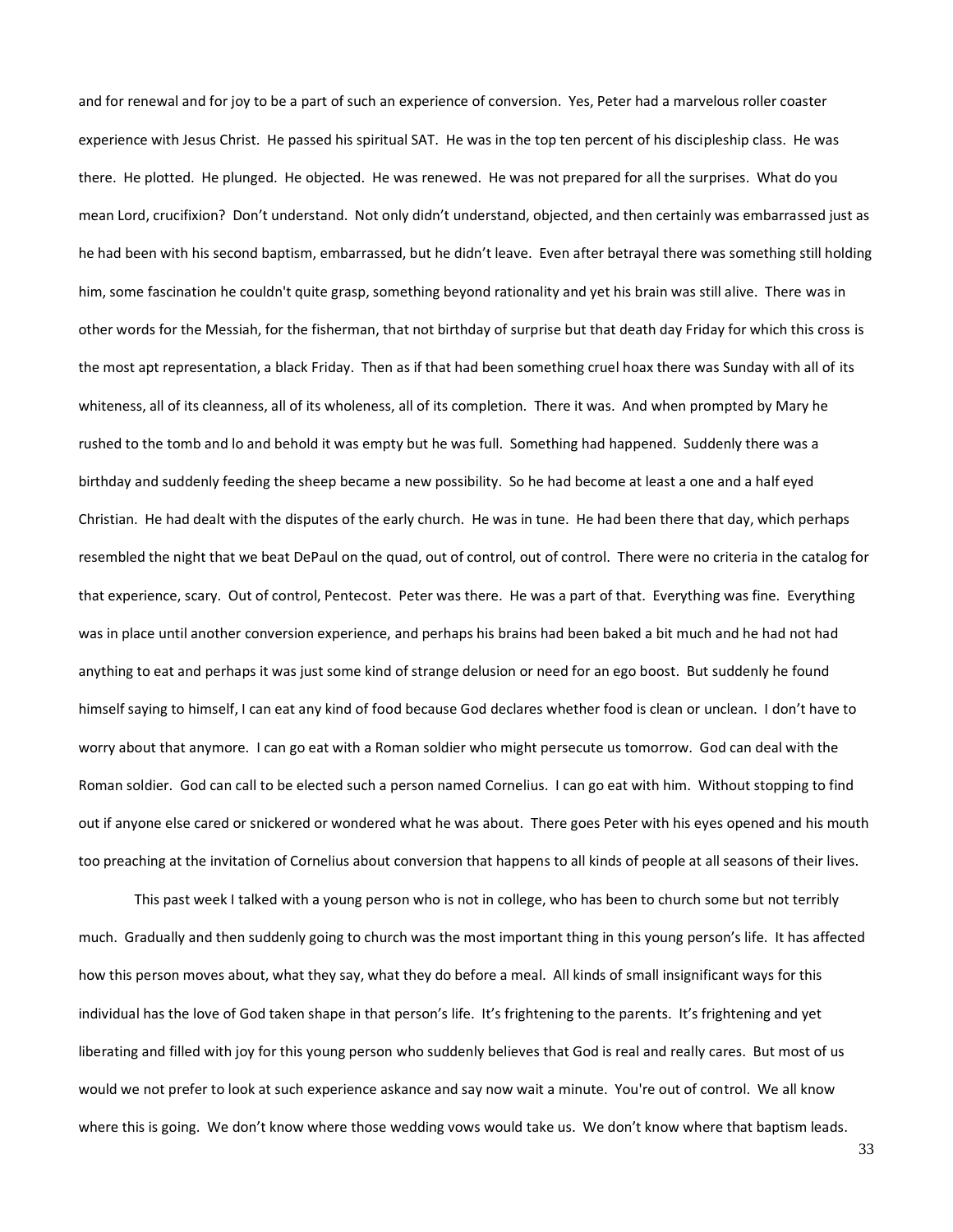Let us keep it under some kind of wraps. Let us put the light at least partially under a bushel. Let it shine through just a little at holiday time, and if we think it would matter, let us go to chapel before exams, but don't make a habit of expecting anything to happen there or anywhere else. Don't make a habit of that because you will probably be disappointed. Oh but the man in *Tender Mercies* said I don't know what my baptism means yet. Choosing to be elected, open to that possibility that there will be a moment in this room, on that quad, in one's classroom, laboratory, or walking across the campus or at home that will make a real difference.

A person has been working with her parents all weekend moving them from a house to an apartment. She is weary and she hasn't been fed. She comes home to get her mail and she rifles through it and there's a letter from the University of North Carolina at Chapel Hill medical school. She deliberately and carefully reads all of the other mail, not those coupons for Burger King. Now this young person has already been rejected twice at three or more medical schools and this is as they say the last ( ). It's a thin envelope. She opens it and discovers that it's too long to be a rejection letter. You are on the waiting list. Wow. That's incredible. That moment lives. She doesn't know what that means. But she was prepared because she kept trying, because she really wants to go. She is an overachiever and a compulsive individual. Do you recognize that soul? I certainly hope so because that's who most of us are.

So I made a phone call one morning to a man in Raleigh. "Mr. Cannon," and I gave him my name and I said, "Did I pass or fail the bar exam?" There is a moment of unspeakable silence between Winston-Salem and Raleigh, North Carolina. "Yes, you passed." What am I going to do with that information? Sitting in that office. What am I going to do? I'm looking for a quad experience then. I want to celebrate. I've been waiting a long time for that. What about your baptism? I don't know. Wait and see but Frederick Buechner suggests that the images we tend to use about conversion might be reversed. We speak of conversion being the movement from sin and darkness and despair and alienation and the things spoken of in the call to prayer and prayer itself to forgiveness and light and hope and fullness, a healed condition. So be it. But suppose conversion is moving for the light to that control that we do have and that we cherish so. Those idols of opportunity which keep us within the light of our headlight beams, within the control of parents and teachers and peers but in control of institutional church. Suppose there is some sense in which conversion is moving from that partial light to the total darkness of a leap of faith in which you turn loose the rope. You do not deny parents or church. You do not deny professor or peer. But you do deny the possibility that completion of life is based upon a one-eyed risking religion. You turn loose and certainly in the dark that hungering dark that invites you and me, you better have both ears and both eyes opened and your hands better be out there feeling your way because you have no earthly or heavenly idea where you are going. Is that not an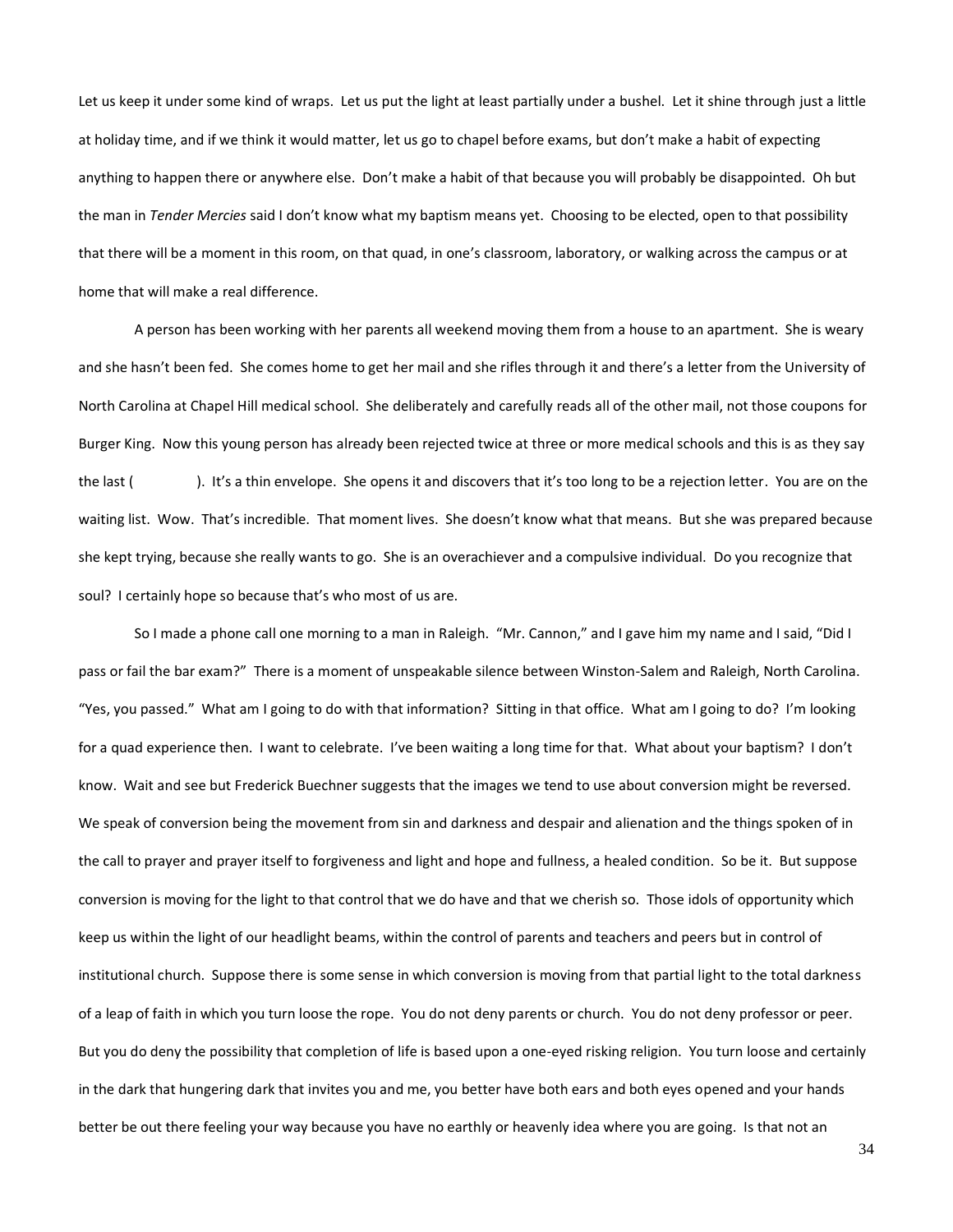appropriate image for conversion? It's a leap of faith into the dark and curiously in the dark comes a voice or a touch or a something that moves us in the direction of conversion and a freedom and a sense of joy and hope and life we had not known before. Is that not possible?

In desperation one writes to another person who is dependent chemically upon drugs and says you are a good person. That was desperation, wasn't anything else to say. All the arguments have been laid out. Then the response to that desperate invitation to election is that the individual says I am going to change. Now I don't know whether or not that story has a happy ending. But I know that somehow plunging into the darkness may be the only way to find the light. But why is it that in terms of personal morality a teenager who finds God and why is it that standing here in this place persons can make that commitment for as much as I make this promise until death us do part. Why is it that in baptism we assume in the life of the church discipleship can mean some kind of permanent direction, some change that we share? But when it comes to matters of politics, we become rational and smug and sure that principalities in power, that the power of evil is such that we cannot do anything like apply this metaphor of light to darkness or darkness to light. We cannot talk about conversion.

For my vantage point with whatever eyes I have to see and ears to hear, the arms race is terribly frightening, but more than frightening it is boring, boring in those terms there is no difference between what we say and they say. None at all. It maybe the only course we can follow. Rationality and prudence say unilateral disarmament is absurd and I would agree. I would also agree that I have not the power to impose the will of a quasi-pacifist or whatever it is that I am upon the nation state. But as a Christian am I free to say there is no connection between what changes the heart of a person and the effect of that change upon their political obligation.

EC: Congressman, or a group of congressmen do not () invite the president to their place. Go to his place if he asks. Is that so? I think that's one-eyed religion. I felt very uncomfortable saying that. I felt very uncomfortable saying that I want you to have a revival in Washington, felt very uncomfortable saying such a thing as that. But let it stand. In all candor Mr. Neal's position on EMX has changed somewhat and I say thank God for that. I say that universities need not be so predetermined to believe that excellence and religion have to be separate as that we cannot chart our own course, a course in which religion is the very vehicle by which liberal arts achieves its ultimate goals. Yes, one must move from the light of what one knows into the darkness of what one does not know in order to learn. Dependency upon the past, dependency upon one's peers and one's teachers. Dependency upon one's discipline study should and ought to lead to the ultimate questions who and what lasts. And you're willing to try to make some connection between that stuff. You cannot fall in love with calculus. You fall in love with persons and you become interested in calculus, and can you discern the difference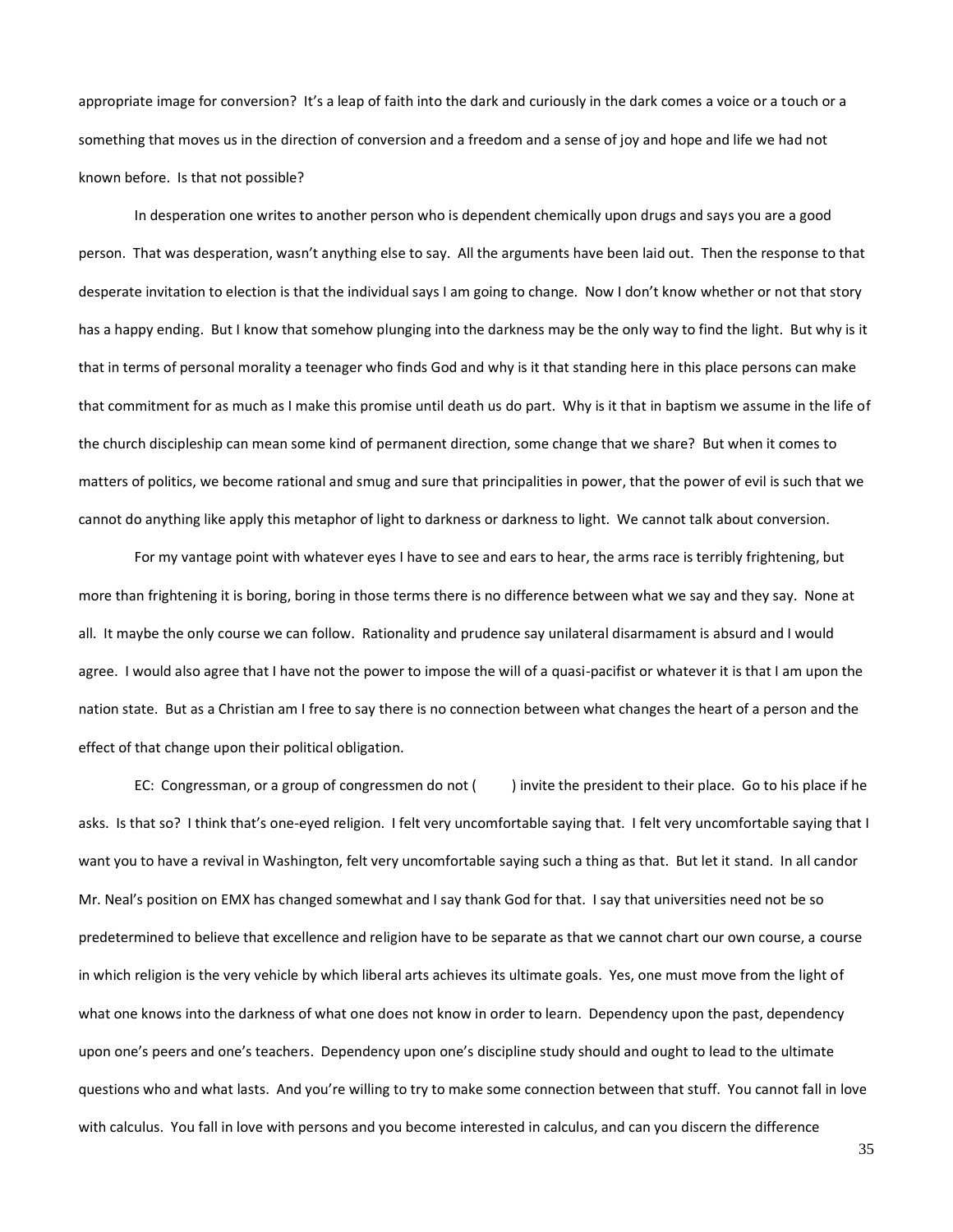between the two. Can you find a way to say to the university there are some ways and means by which we can be a far better school if we take religion more seriously in the very leaven of this place and be unique in a very special way. I'm not quite sure what I am saying by the grace of God I need not know. Peter went and ate with Cornelius and that was some strange kettle of fish. It was a different kind of food that might nourish us forever. Of late I have had the experience of joy and despair. I have been up and down. I have been seeking to open the other eye. How about you? END

### Chapel Sermon 11/15/84

ED CHRISTMAN: The cotton patch gospel angel looked at the disciples and with majestic gestures suggested, get on with it, and pointed that they should follow. There was no blueprint in that marvelous, raucous poignant musical, and the gospel of John doesn't give us the prescription and the blueprint either. It only gives us the invitation and the command. It is the board plan of Jesus part two. Jesus is found with the disciples bending over a fish fire inviting them to put part of their new catch on the coals. He gives them something to eat and the message seems simple and clear and awesome enough. I am the Lord whom you have professed to be the Son of God. I have nourished you as the vine nourishes the branches. I have been the door, which has been opened inviting you to new life. I have been the bread, which gives you the nourishment. I have been the liquid, which gives you the sustenance, and you need no other. Now I invite you to come to breakfast and eat again. For indeed good disciples if I have fed you, then you go feed them. If I have been the shepherd and you have been the sheep, now you are the shepherds and they are the sheep. That seems clear and simple enough does it not.

But the gospel of John is not quite that simple. It invites us to a kind of sight that is based upon blindness because you see when the angel of cotton patch and when Jesus tells disciples to go to them, to tend the lambs, to feed the sheep, to be the shepherd, to be the host. That's all he says as if that were not enough. There is a blindness here. Lord I don't see. In the scripture, which I did use two weeks ago, Lord how is it that we would do the works of God and Jesus' response was understand that I am the bread of life and you can do the works of God. If you accept that I am who I say that I am and if you accept what you said to the woman, to the Samaritan woman at the well, then you'll know that you have been nourished in such a way that you don't need the plastic card anymore.

Of course we have to have the plastic card. We enter into a board plan with Wake Forest University that is a parity relationship, and therefore if the food is not any good, the consumer can complain. If the food is satisfactory and you keep the card, there is an ongoing account. There is a clear understanding of the relationship, no questions asked. But Jesus harkening back to the Old Testament and the () and the experience of the fathers to whom he spoke, identified the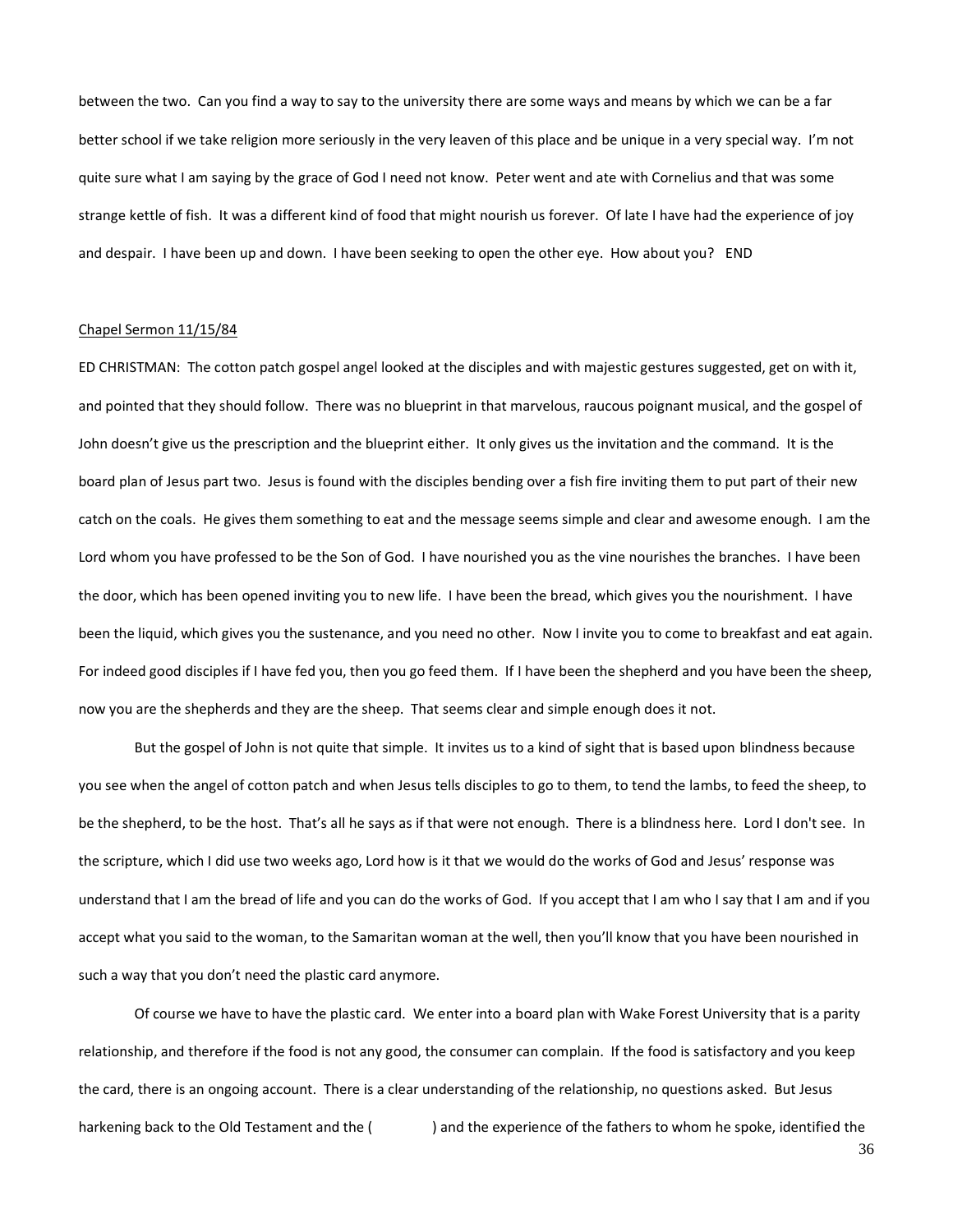wilderness experience as a wilderness plan different from Slater. For in the wilderness they paid nothing, and they got exactly what God wanted them to have, and they grumbled and complained because it was the same, but there was no fast food store. There was no place else to go. It was the only plan in town, which was a way of suggesting that they were dependent upon whatever air gave them to breathe, whatever time God gave them in which to love one another, whatever place God gave them if it were a God forsaken wilderness and it were the manna which has been described in many somewhat in uncomplimentary terms, if that's all the food there is to eat, so let it be. Dependent, grumbling, fragile, fearful creatures that we are, do we ever expect to have a parity relationship with God? Jesus said I would not suggest that as an adequate plan. I suggest that you understand that there is a connection between the wilderness plan and Moses being the instrument by which you come to know your dependency and yet at the same time the basis upon which you are free to walk and not be weary, to run and not be tired but most importantly of all to see that which you cannot see and not be afraid that there is no prescriptive plan. That I have not said to you to whom you are to go and what do you say when you get there. How do you spend your time and your energy.

Jesus dealt primarily with this one delightful disciple who was called and had to be recalled, this disciple who was impulsive and direct and assertive. This disciple who was called Rock and who became dust and became Rock again. This disciple whom the scripture here foretells will go, get on with it and will be martyred for his having followed the pathway, but Jesus does not have to tell him that. He says tend my sheep, feed my lambs. Follow the nourishment though has been giving. Come Peter you seem to be somewhat uncertain. Eat some more of this flounder and understand what it really is. For Peter you can be blind if I am giving you sight. You don't have to have the chaplain to give you a list of the things you can do with your time and energy. Oh as I was preparing the sermon you should have seen the list. But in my finitude I began to discover the list is incomplete. Of course you know by looking around you at persons here and you know of conditions that need to be spoken to. But John's gospel stays away from the list in order to say what it is you are to see, what you are to see is that you do not need to see a list for the fundamental specific and individual thing you have to do is to follow Jesus. Unless you're prepared to do that, what good is the list. Then we're back to the board plan with Slater. Let's see if I can measure and balance it all out. Do I have enough time to do this? Do I have enough energy to address that concern? How do I order things with Slater it's very easy because you know exactly where you stand. How much money is left in relation to the semester's length. Jesus said no, that will not work. I am calling upon you to be shepherds. I have a different approach and the shepherd, as he has told us in the tenth chapter, may be the person who lays down his life for a friend, may be the one for whom the recovery of hundredth sheep is more glorious than the maintaining of the ninety-nine.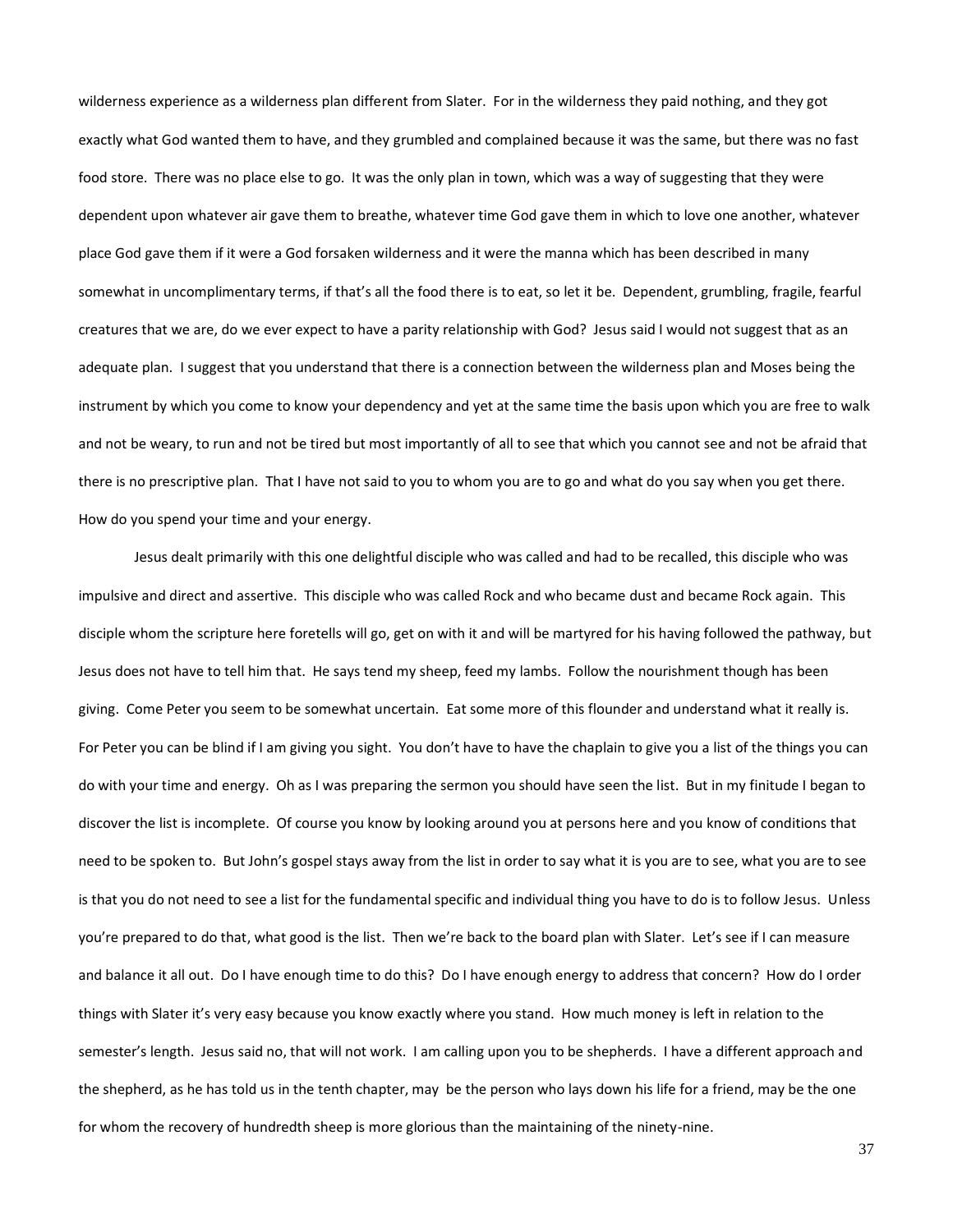Peter may have heard of the story of David when Saul said how is it that you're going out here to face Goliath. He said, well, when I was a shepherd, I have rescued lambs from the very jaws of bears and lions. I was not afraid. Now that was my task. I was shepherd of the sheep and it didn't matter what might have happened. I would go and rescue the sheep one at a time. I was the shepherd. I wonder if it is imaginable to you and me that we are going to lay down our lives for our faith in Jesus Christ. It might be that laying down our treasures, laying down our goals and objectives and our assurances of who and what we ought to be and what we ought to do is as great a gift and is as great a risk as laying down one's life for the Lord.

You all, most of you except a few faces that I see who are old enough to remember a phenomenon called radio, have grown up in a period in which the attention span is supposed to be seven minutes and I'm not sure that's accurate. I grew up with radio where imagination was the ingredient, and on Sunday nights we didn't always go to church. We went to listen to ( ) McGee and Molly and Edward Bergen and Charlie McCarthy, Fred Allen and Jack Benny. I said we went. That is we sat down in a chair and listened. Jack Benny as some of you may know was notorious for his carefulness with his money. He took stewardship to the absurd degree. So that if he needed money, it took five minutes to unlock all the safes and get all the fire alarms disconnected. In this particular episode, Jack Benny was walking down a street, and he is stopped by a person who says to him as he puts a gun in his ribs, I suppose, your money or your life. Radio waves are filled with silence. Nothing. Nothing. For what seems like an interminable period of time and finally the robber says, well, I'm waiting. Jack Benny says, I'm thinking. I'm thinking. For Jack Benny the choice between his money and his life, that was a choice. He couldn't make a distinction. Jesus says can you make a distinction between all the things that you have planned to do this day and in college and with your life. The commandment I give to you my shepherds of the sheep, tend those lambs, feed the sheep. Can you do that? Must you live by the plastic money and its meaning of an accountable list of things of how life is to be measured. Is that the measure? Have you had any wilderness experience of being dependent upon something else or upon God? Have you sensed your incompleteness? Have you known what it was to be desperate and grateful for whatever food or drink you could have delivered unto you? Well, then in that case pay attention he said and pay attention one at a time. For me it is very important to talk about the body of Christ and the sense of our connectedness and the sense of how in our dependency and our limitation we gain some reassurance because there are others in a similar condition. When we sing the hymns, we can hear other voices singing and we can know there are others in the struggle. We can see that there are at the time of Pentecost after Easter, we can see and feel the presence of others. When Peter decided to go fishing, there were others who were prepared to go. But when Jesus talked to Peter at breakfast, he was talking to this one person, and before there could be any collection of persons, before there could be any body, there does have to be the parts. There does have to be the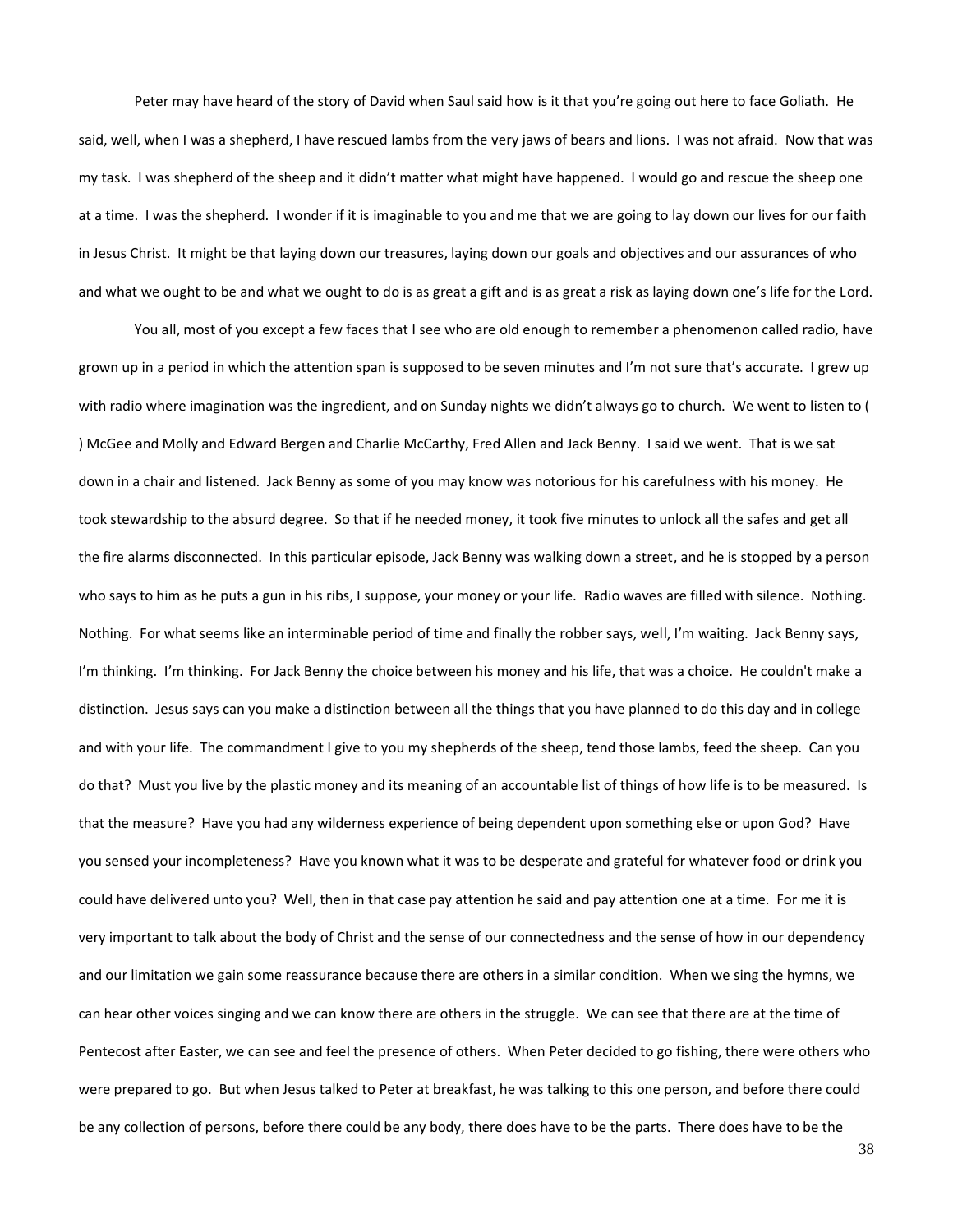individual looking at the door that is open, sensing the connection with the vine which gives the food and understanding who the shepherd is who is asking you and me individually to tend the sheep. Peter so frail, so weak, so strong, hears the message. His feelings are hurt. [abrupt ending of recording] END

#### Chapel Sermon 12/13/84

ED CHRISTMAN: Sitting on a quad bench on a crisp fall day was I concerned about the rays of sun sapping up the last of my moisture in my emaciated body. Did I have any apprehension as I began talking with the television reporter that there was not enough nourishment to the brain cells so that I could fashion a thought about a fast. I know it never occurred to me that I could not put the sentences together, nor that my tongue was so swollen that I would not be able to speak the words once the ideas had been formed. I choose to fast. It is not a necessity. I choose to discuss the needs of the world and how we raise money, and we hope to raise the conscience level, and we hope that some persons in this room become the bearers of the word, which was read to you. You have been given all things the scripture says. You have been given food to eat. But somehow we cannot manage to distribute it to the persons whose life is threatened by the sun's rays being too bright and whose brains do atrophy and whose tongues are swollen. I choose to fast but not to look at pictures of those who do not and have no choice but fasting. I really don't want to see any more crying children wandering about as rabble of the earth. I really don't want to ponder what it means for persons your age and mine with all of this cunning and skills we have for survivor and all the body fat we have that we too would die if we were in other parts of the world by the grace of God. That just means the problem is truly unsolvable.

You see you must understand how complex it is. Did God really create us male and female all of us? Did God say be fruitful and multiply? Oh dear Lord what does that mean though. Did the Lord God say to you and me we'll subdue the earth and have dominion and power over everything including the distribution of food. Surely, and where is it we find the image of God? Do we find it in those persons or do we not whose pictures I do not want to see. Can I not somehow disconnect myself from them and those hollow eyes, those distended bellies? How could they in any sense be the bearers of God's image. What contribution do they make but to pain? What contribution do they make but extending at least for a day or so or for a period of time my sense of guilt? Aren't they backing down the evolutionary chain and somewhere in that process of backing down shedding the image of God. Surely I'm not connected with those people. But alas the scripture says male and female, black and white and brown and yellow, poor and rich. Blessed are the poor and the unpoor. Oh yes, I think it would be better to consider to objecting to God's generous gift of image. For somehow that image suggests responsibility, and it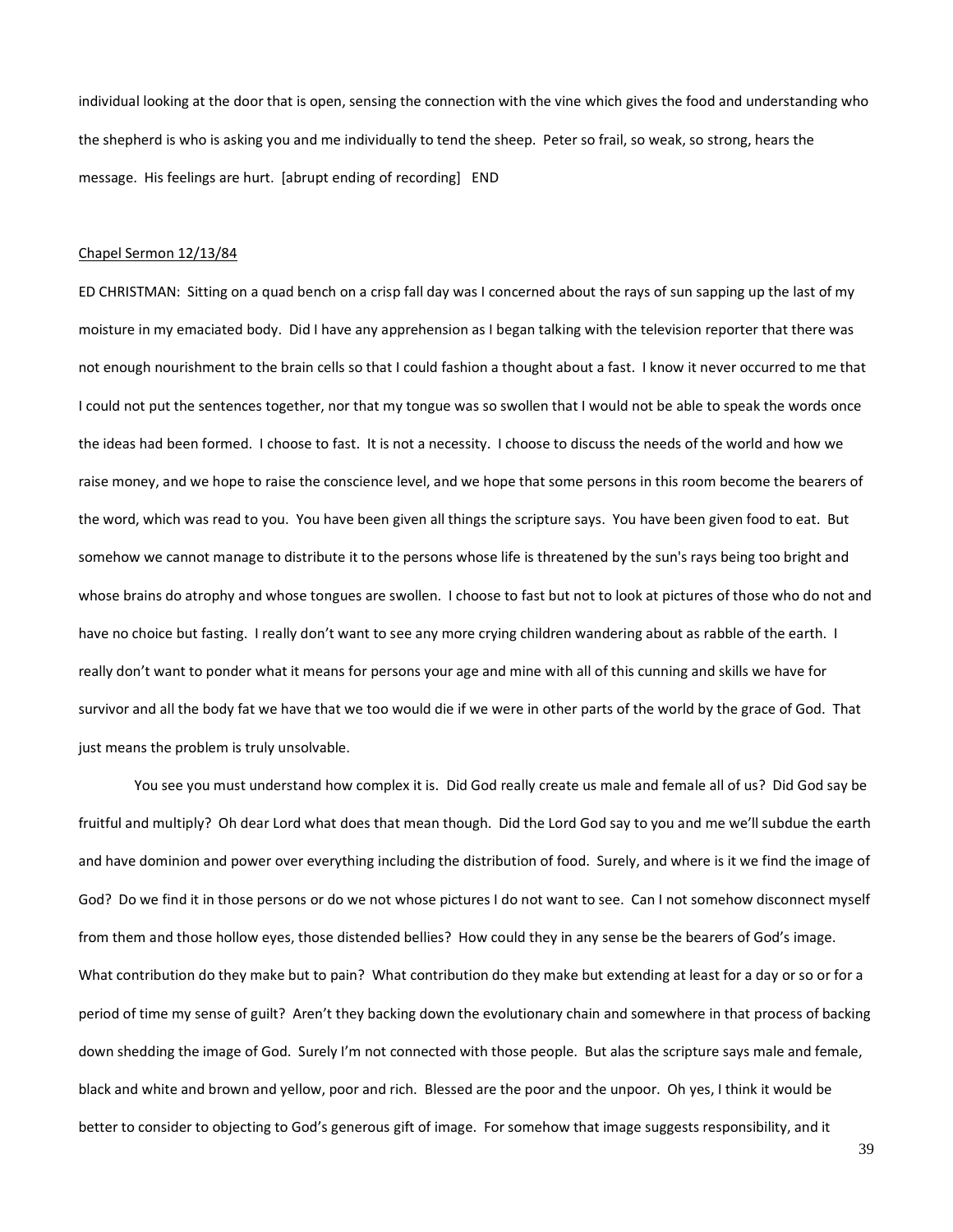suggests that we are free to hope, hope that this unsolvable complex issue can be solved somehow or that we are obligated to address it even if it cannot be solved.

We have no choice. Oh but couldn't we choose chaplain to be something else? Why don't we just let the sociologists and the biologists and the psychologists and the anthropologists all link us all together as creatures. Why not let the gene pools be merged somehow and the distinctions be blurred between those creatures and us creature. Wouldn't it be rather better to be a beaver? Wouldn't it be better to be something else and enjoy the fantasies of reincarnation, what we have been or what we might become? Haven't you wanted to be a bird or be an animal. We get asked that on tests all the time. What would you like to be? The bible says the stamp of God has been placed upon you and you cannot be a beaver or even a baboon.

Visiting Rock Creek Zoo in Washington I began imitating a baboon. I did such a wonderful job of imitation the baboon was about to lose his or her mind. I thought as the baboon grasped the bars in that cage it was not to get out to give me a high five and say you have really captured me brother. I sort of thought he had or she had something else in mind. Thank God the bars were strong, and I got over my need to be a fool and establish some kind of temporary linkage with a baboon. Oh I do want to explain for the benefit for those of us who never studied evolution that I have found the missing link. I have found that which establishes the difference between baboons and human beings, between human beings and God. Yes, that missing link has been discovered. Perhaps in the course of the sermon you will understand who and what that missing link is.

I enjoy watching channel four's many educational programs including Jacques Cousteau. Jacques Cousteau, one of God's creature upon whom the image has been placed has a marvelous sense of imagination and connection and empathizes with all kinds of creatures especially those under the sea. Jacques Cousteau loves whales and porpoises and don't we all enjoy their antics and see ourselves somehow connected? Well, brother Cousteau, I will dare not say the pun that has to do with your love of creatures that grow and live and move in the great depths of the water. Jacques Cousteau you are all wet according to the bible, not according to a lot of theories and understandings of the linkage. You're all wet, Doc. It isn't like that. There is a connection between creatures, but somehow or other those who wrote Genesis concluded by their observation whether they were in Rock Creek Park or not that human beings hope for the resolution of the problem of world hunger and baboons don't even know it exists.

So we are created in God's image, but we would rather not have that connection brought before us too explicitly. I remember some years ago a man stood in this pulpit with a rather gaunt face. He really was not a very attractive person and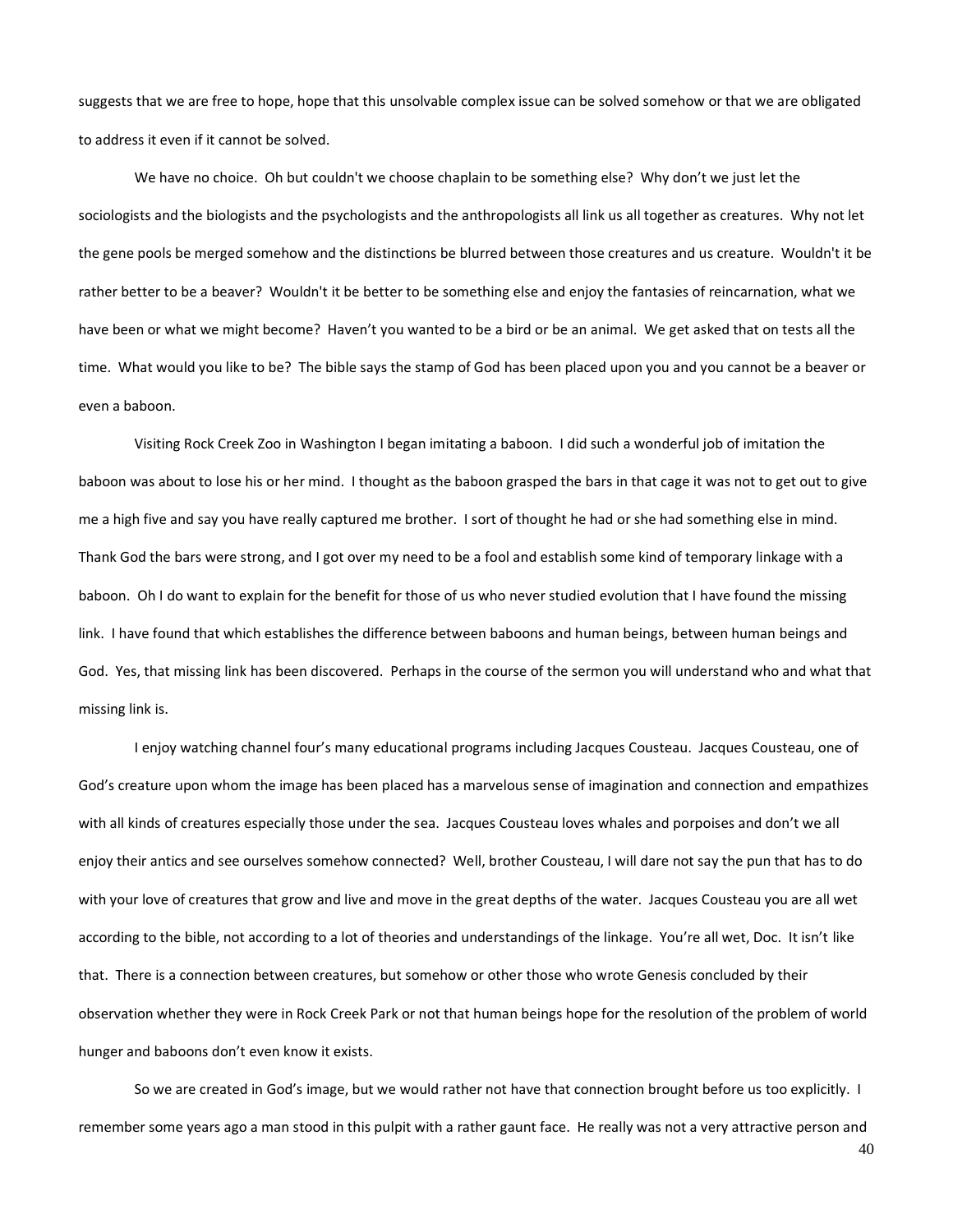his message was less attractive. LB Johnson chose for his text that unmentionable passage in Luke about a poor man named Lazarus whose sores were licked and got a few crumbs from the table of a rich man and just hung around the gate and didn't have enough to eat. He died; rich man died. Then the negotiations begin between Hades and Heaven, and it seems that the inability of the rich man to make a connection with Lazarus while they were both living meant strangely enough that the connection could not now be made in death. Forsaking his own eternity the rich man says but Lord wouldn't you even speak a word, give a clue to my brothers who are still alive lest they miss the boat as well. Oh nothing, no unrelenting. The passage simply is stark. It's like a black cross. It's unrelenting. There's no place to hide. There's no redaction. There's no demythologizing. It's just there. There were no doctrines at stake. The scripture says feed the hungry, and we would rather somehow do or be something else wouldn't we. We have our images. We have our portraits of what it means to gather in God's name. We have our representations, our images, which become idols sometimes but need not.

There is a person at Wake Forest who in recent travels abroad and study discovered a statue, and the statue was of a famous person and that person's name is one of his names. So he had his picture made on the statue. That's a good idea especially if this human being can make a connection with the statue or a piece of metal and understand the only way that Columbus could have any meaning for this young man is if he too took some of the same risks and decided they were solvable problems and that he'd been given a great gift of life and of education and of service opportunity and ought to do something about it.

So we gather in worship as children, "Jesus loves me, this I know for the bible tells me so." God loves all little children. How is that child's ritual repetition to have any meaning? What are you to do with it now that you are not a child? Well, it's possible simply to forget it or to let it be a frozen ritual that has no meaning whatsoever or the image of God can come alive for you and me. We are free to hope and those persons who cannot do that because they are starving to death are our brothers and sisters. We are connected to them and we are to hope no matter how difficult it is to hope.

Now we would of course like to remember how some people misplace the importance of hunger and we pick on good on Esau. Good old Esau was hungry. He had been out hunting. He came home and there was his wonderful brother fixing up a pot of stew. Give me some of the stew, brother. Oh of course I'll give it to you on just one small condition. All I want is your birthright. All I want is your soul. Esau says what good is a person's birthright if he's dead.

One of the leaders of Bread for the World in talking about a recent visit to a country in East Africa said after these villagers had been given some food and some clothes to wear they began to dance and sing. He had to ask an interpreter what are they saying. The answer was they are saying we have food to eat and clothes to wear. We have everything. Esau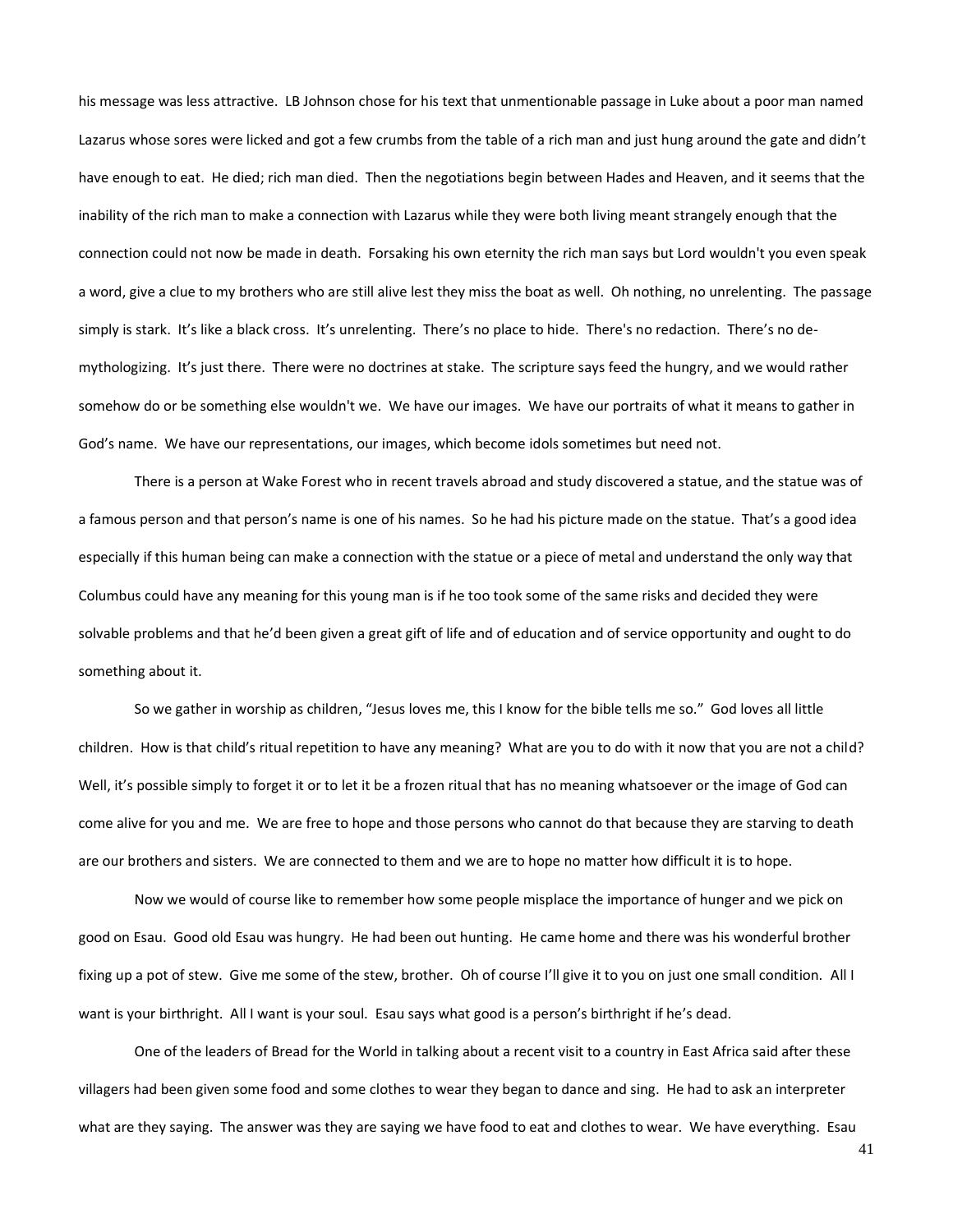survived long enough to forgive his brother, not a bad theological way for things to turn out. Yes, this very day there is a ritual. It's Oxfam. It's all over the world. We can pool our money and our thoughts and our prayers and our energies as a statement of hope. It can mean nothing to have fasted for a day. It can be simply a nutritional healthy act that ought to occur more often or it could be far more than that, couldn't it? Consider this is the third year. This was begun because of a person who is well educated, but somewhere in his life and in his reading of the scriptures he found that the bible is so irrational and so simplistic. He just reminded us, David Foushee did, that the bible says feed the hungry, no redaction, no demythologizing. It just says feed the hungry. President Hearn dips his oar in the water and says this is what we ought to do and the editor of *the Old Gold and Black* does what other editors have never done and that's speak on behalf of something that's not all that popular or well known. Chuck Hess says we'll throw in some money ourselves. A lot of students helped from the TV and radio networks want to get into the act somehow, feeling some connection perhaps, some need. Oxfam fast, we'll get some and some conscience-raising. Suppose it became a tradition that the Thursday before Thanksgiving was the end of an entire week of focus upon the matters that Bread for the World and Oxfam deal with all the time.

Suppose we garnered together those persons like Ray Kuhn and we were inspired by this person. Some of you have become involved in Dr. Kuhn's efforts to raise money. You see my brothers and sisters, this man is devoting a portion of his life to the eradication of a parasitic disease that has already killed forty million people. They made some modest breakthroughs, but he would like to see us as a university much more involved in that. He has a vision. The image of God is alive in this man. Ginny Britt is down there trying to minister the Band-Aids of help for the poor and the needy and some of you and others have done that too. She has skills and there are others like her. Gary Gundersun and other alums has tried to plant the seeds in Seeds magazine, not just to find sacks of grain but the ways and means by which we would address this problem long term. Why don't we gather these kinds of folks together? Why don't we address the problem educationally? Why don't we assume there is somebody here who can make a difference? Gary Gunderson used to sit here. Ginny Britt has been here, but why can't we take our rituals of worship and the gift of the mind and the spirit, which God has given us and let it make a difference. God placed the image of himself upon us. That may mean many things, but for this morning's sermon it means that God gave us the freedom and the hope that reconciliation can occur between persons in ways that we've never dreamed of it before. God's investment in us however despicable we may be, however prone to violence, however prone to greed we are, however fear laden we are, God's investment in us is permanent, irreversible. It is as if you can accept this analogy and this image it is as if God has married us each and every one for better, for worse and for richer, for poorer, in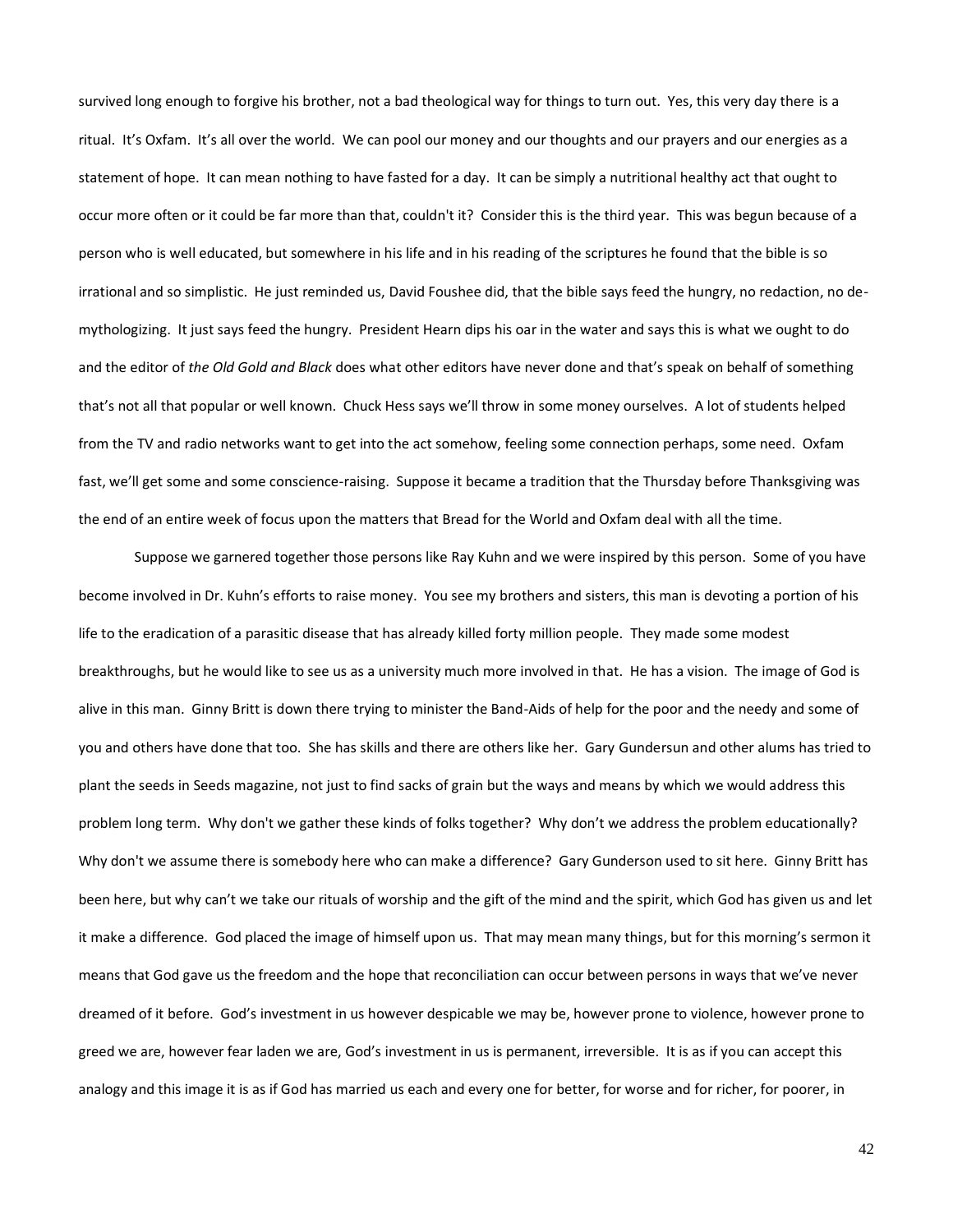sickness and in health, until death us do part and God has even spoken to that. A permanent commitment in Jesus Christ, that's the linkage. That's the missing link between all these creatures and all this food and us and God. That's the link.

Well, you see one day they came to the Lord and they said Lord we have these coins here. They have the image of Caesar upon them. What about these coins Lord? You're an awfully bright teacher. The Lord said well, whose picture is on the coin? Whose image is there? Well, it's Caesar's. The Lord said well, then give Caesar the money. You have been stamped by God, render yourself unto the Lord. That's awesome joy, the joy of knowing that there is hope in the world in the face of despair and hunger and death, the joy that God has given us a connection that is permanent, that provides the brightness and the light and the hope for each of us. The rich that we need to follow the example of the man who walked past Lazarus as if he were an animal. But in awesome joy freely rendering unto God godness. Amen. END

### Chapel Sermon 8/29/85 (part)

ED CHRISTMAN: This is the season of looking and listening, and for that reason as we worship this morning, I want you to look (). No doubt you have seen it before. But the advent banner, which is one of the ones that Mrs. Anne Kessler Shields designed for us, is the least seen among you because you are here and we are here such a short period. Indeed advent itself is a very short period; and therefore, looking and listening is terribly important. I invite you to look upon what you see. What you see is not only a banner expressive of the fundamental teachings of the Christian faith, the incarnation of Jesus Christ, but that incarnation includes both light and it includes this cross. The cross and the two candlesticks were crafted by a local Western Electric employee who smithed on the side. At one point shortly after we got these advent and other banners, I agonized over whether or not it was aesthetically appropriate to put this cross in front of any one of these banners. Then I realized I can do nothing else but put them in front of any banner in order that the entire story is told. The only time of the year when that seems a bit heavy-handed is during lent when the banner itself is a majestic cross symbolizing Christ's sacrifice. But look upon the whole scene and ask yourself what does it mean. One advent season I had uncovered from someplace, now lost I regret, a portrait of Joseph and the baby Jesus. That's the only time I had ever heard his name in any sense identified with a work of art at this season of the year, other than W.H. Alden's Christmas oratorio which has a very poignant words on behalf of the faith of one Joseph. I used that portrait, but I also had arranged it so—this is before we had our cross—. In order to have it pictured up here we had put some books underneath the picture, and it cast a shadow upon the picture. Indeed that's as it ought to be. Advent is the season of expectation. It is the expectation that our sins of lukewarmness and of indifference and of out and out disobedience to God will be forgiven. It is a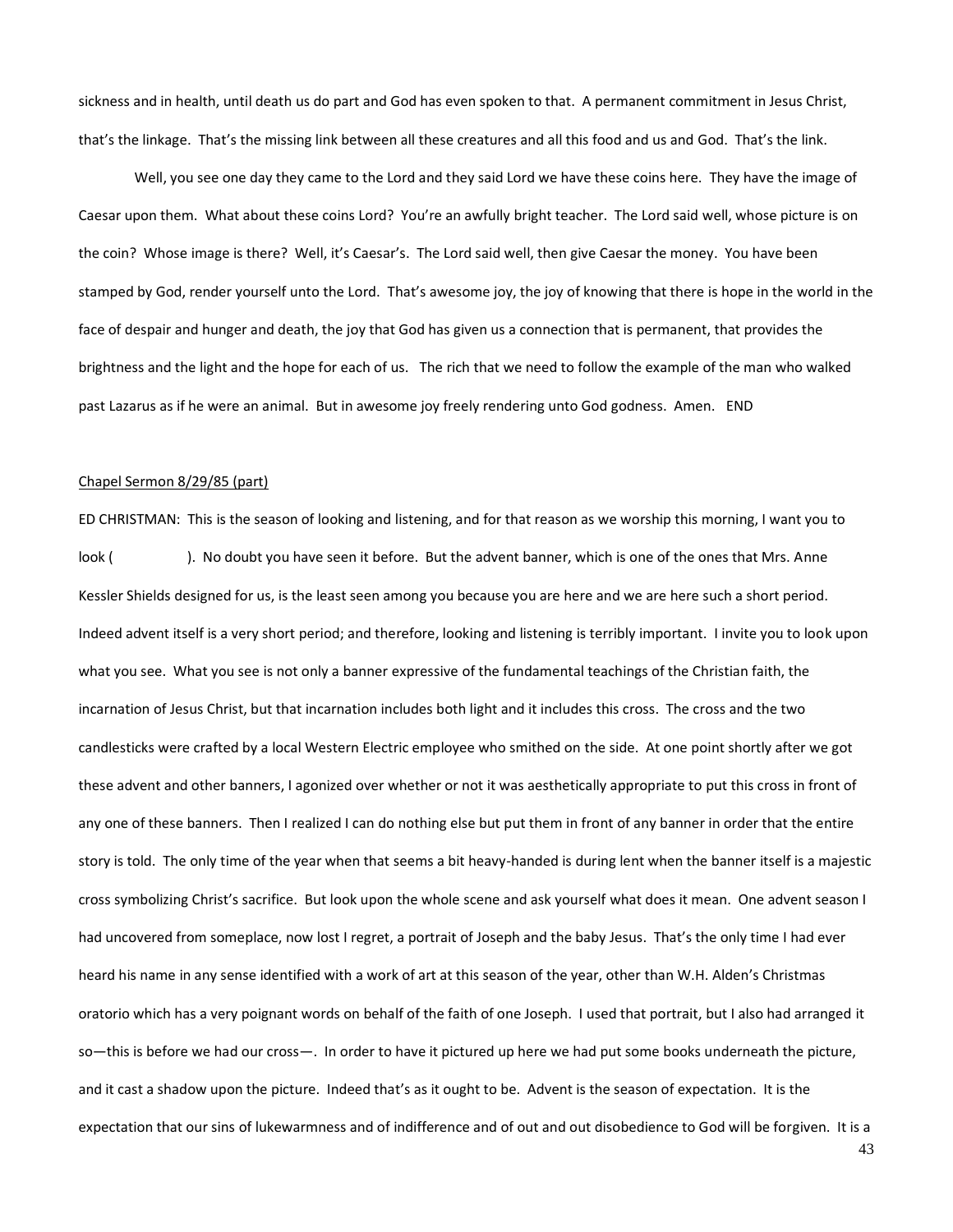season of penance. It is the season of expectation and that ultimate expectation is that darkness and light will somehow come together, and we will vote for with our lives the light.

Let us pray. Oh mighty God this is the season of darkness and light, of joy and hope and celebration, of love being spent in behalf of others. We somehow know our Father that that is because of thy love for us expressed mostly completely in Jesus Christ. It is in Jesus' very coming to this earth and in his life, death and resurrection that we know of darkness and that we know that we love darkness more than light. The darkness is sometimes not of our own making. It is sickness and illness and death, sometimes quite suddenly of those whom we love. For death is no respecter of this or any season. Then almighty God may this () and light and this star of this season punctuate or lives and our dealing with life and death in all seasons. Make us mindful oh God of this time of the year for ourselves and those around us and the unique privilege of studying together of living together and of being of one mind and spirit during this exam season. Let us not feel overly guilty for what have been given us as gifts. Let us ponder, oh God, what thy message is to us as to how we share our thanksgiving of having given what we did not deserve. Forgive us when we treat lightly this season because of its rushed pace. Let us not overlook the glance and the look we give to another. Let us fill each unforgiving minute with love and affection as we have opportunity. Let us not minimize the value of our kind words and our clever phrases and our oft-repeated clichés. Give them oh God we pray a sense of purpose and meaning. For we follow the one star. We are bound together in the looking and the listening for the words and the music which will kindle in our hearts the sense of thy coming in Jesus Christ in whose name we pray. Amen. END.

## Chapel Sermon 1/16/86

ED CHRISTMAN: In the beginning was the Word and the Word was with God and the Word was God. He was in the beginning with God. All things were made through him without him was not anything made that was made. In him was life. The life was the light of men. The light shines in the darkness, and the darkness has not overcome it.

Steve Sachs is headed toward third base. He is a very happy young man because he had just hit a game-winning home run. His excitement is translated into an action, a sign. As he rounds third base he gives the Los Angeles Dodgers coach a low five and proceeds to home plate only to discover later that he has broken the coach's thumb. Our symbols, our signs, our enthusiasm, our desire to let things make a statement for ourselves may get beyond their intended level of enthusiasm. Our flags wave, both Confederate and American on this campus. That is a source of both joy and pain and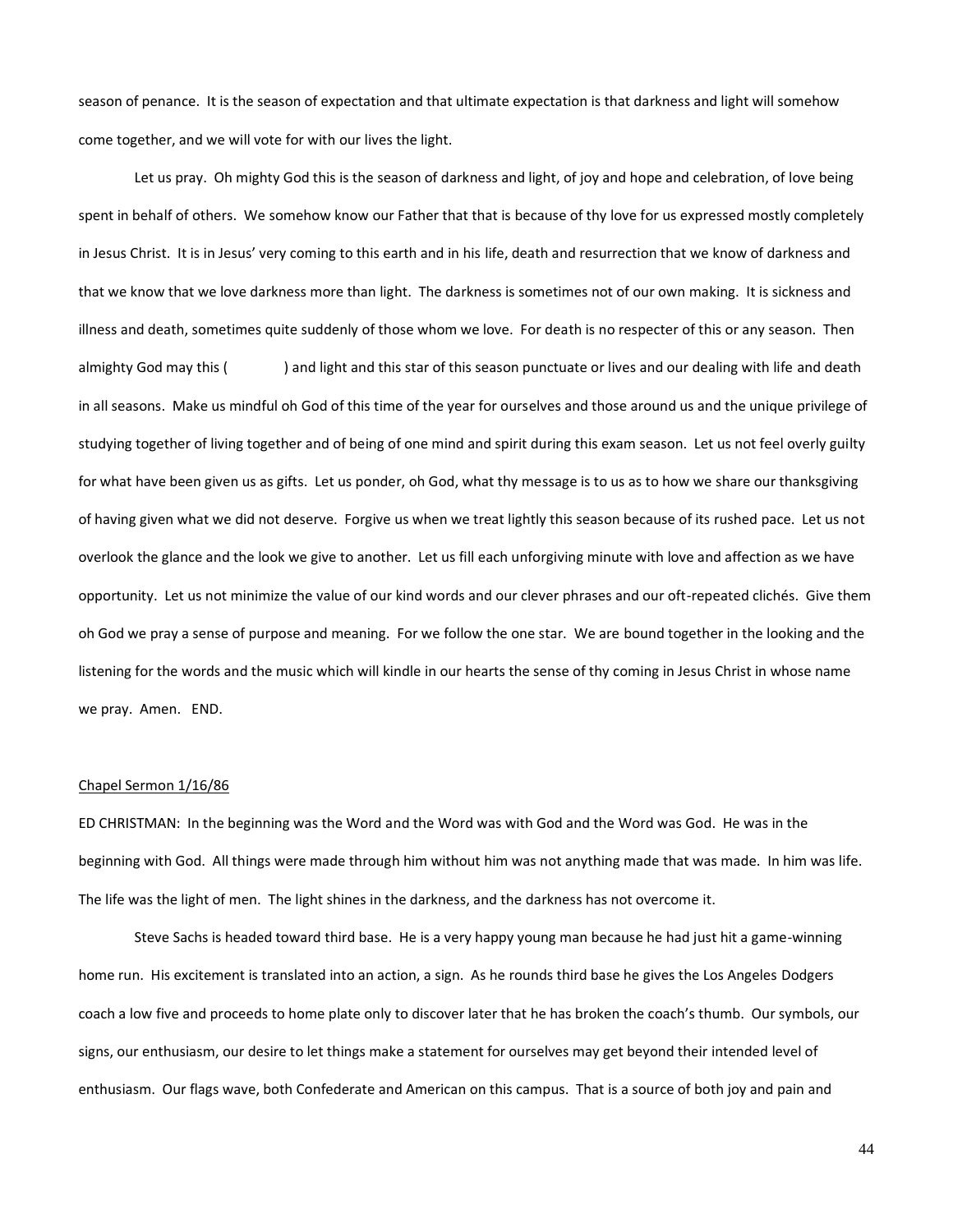sorrow. For do we not all recognize the validity of symbols of patriotism and remembrance and of hope and expectation. A mixed blessing our symbols of flags.

In standing in the harbor of New York City surrounded by scaffolding is the lady, the lady cast in green, now being refurbished at the cost of millions of dollars. Why do we do that? If it is not because there is some value we cannot put in words but we're willing to put into money about this statue given to us by France over a hundred years ago. Those who have been to Venice have seen the matchless, painful, patient work upon the architecture of that city. How we seek to restore and recapture and keep and hope for the future in such wonderful works of art.

A student wrote me from Germany this summer saying I have visited a cathedral which has been in process of being built for hundreds of years, and I realized they will still be building it after I have died. There's something strange and powerful and uplifting about our daring, audacious desire to reach beyond our capacity and our understanding of ourselves and our limited frail being. I visited some fifty years ago the Cathedral of Saint John the Divine in New York City and that matchless rose window is there to stay in my memory. It had been in the process of being built. It is still being built on Amsterdam Avenue. The pyramids, not in Egypt but in Mexico, are there as a testimony to what a certain civilization wanted to say about sun and moon and gods and heaven and earth and they're there as testimonies, as symbols. Indeed some of those North and South American Indians of the past had as their symbol something that has come to have a quite different meaning. It was the swastika, and for them it had a positive, civilizing influence and yet it has now become the most demonic symbol perhaps in all of western if not of all history. And yet we are prone to say and we must say thank God for symbols and the possibility to fashion them and to use them and to be inspired by them even if they are in some instances as poor, as destructive and as evident of our sinfulness as is that swastika.

Jeremiah speaks to us, this sorrowful prophet who knew of darkness and of evil and of estrangement from God. In the passage, which Tim read, he describes God's action in words that themselves are a symbol. For God has now found in Jeremiah's words another way to say you are created in my image. I mean by that you will have me written on your hearts. God forsakes the earlier covenant and writes a new one. He writes it to a group and he writes it to every single solitary individual, every person is created in the image of God. No matter how despicable; no matter how disinterested; no matter how passive; no matter how oblivious to the symbols here even in this room and the many symbols we encounter every day designed to uplift us and call us to excellence. No matter. God writes upon our hearts. In the writing he makes one clear unmistakable declaration. I will remember your sins of despicableness and disinterest no more. I will remember you by virtue of your name, image of God, and each of you has a name.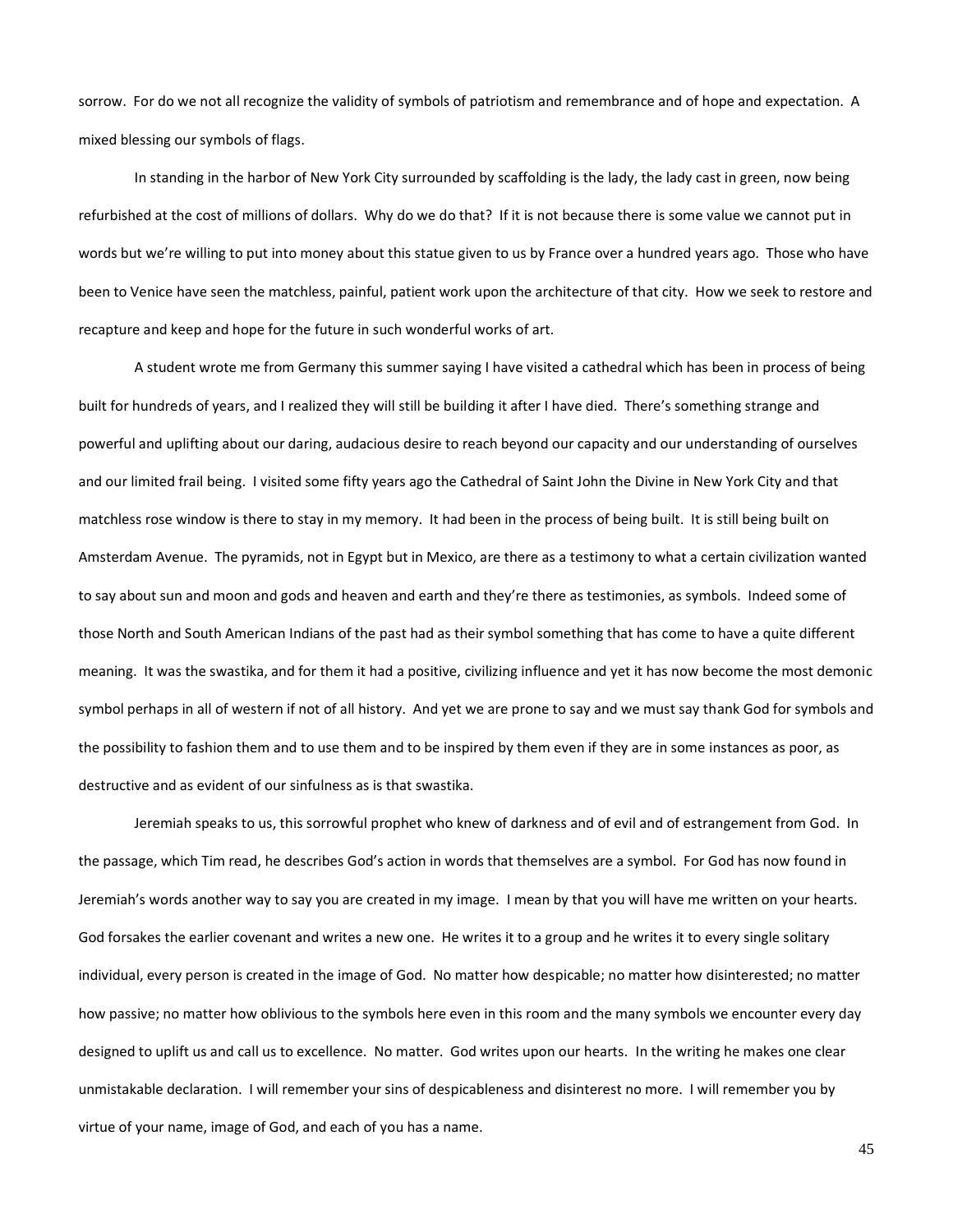I have tried to make that very clear over the years. Lo and behold as is always the case, there are complaints. You didn't use my name. You see I didn't see much food in the freshman class. I had to discover on Sunday afternoon that I had left out a piece of fudge. I found out that I had left out two sets of sheets, which probably were bought, yes, at Sears. Yes, that's a freshman in the class named Sears. I overlooked the fact that there are eleven persons named Brown and each is an individual and many of them have now learned to claim their middle initial. The name is a bond. It is something of value. It is something that gives us courage and is to be worn with pride.

On next Tuesday we try to emphasize the importance of your name and your bond and who you are and why you're in this place. We gather in a convocation. We invest the honor council and the judicial board with their authority, which certainly can be no less than their own honor and their own sense of fairness and justice. We introduce the new faculty as a pledge to them and to ourselves that you and oh we will teach and learn the best that we can. We have robes and we have a mace. A mace so beautifully fashioned of spun gold as to inspire us but if one were to drop it, it shatters like glass. What a magnificent symbol of the importance of the centrality of the yet fragile nature of liberal arts and of learning. Symbols among symbols. Music and words, tradition and freedom, songs and words designed to inspire and to uplift us together. Yes, it is going back in order to go into the future. That's what a convocation seeks to do so that somehow the present can be moved from a kind of passive sense of well we're here and it's okay and a sense or a tendency toward cynicism and despair that the world and I am not necessarily going any place. I'm confused and I'm uncertain, and besides what difference does it make anyway. Convocation is a symbol, which is a collection of symbols designed to change that, and to say it does matter and that when you look at those robes you look at the persons who bear those robes and if they bear them well, then you and I are the better for it. You look at your peers and you say we are governed in part by ourselves as a badge of honor, as a badge of maturity, as a badge of affirmation that we are created in God's image to be trusted with the most sacred gift in an academic community with[out?] which we cannot survive. The only nourishment we must have and that is honor, honor among us kind of people.

In that chapel later in the year we will do something else which is symbolic. We will light individual candles, one at a time, 2400 and we will hold them high and say, "Joy to the world the Lord is come." For unto us a child is born. We do that in the midst of the natural darkness that surrounds us. We do that in the midst of the spiritual darkness around and within us. We do that in spite of that and because of it. We say thank God for symbols because they do connect us with the Almighty, and they do make it possible for us once more to believe that life is worth living in excellence and in joy and in relationship to other persons.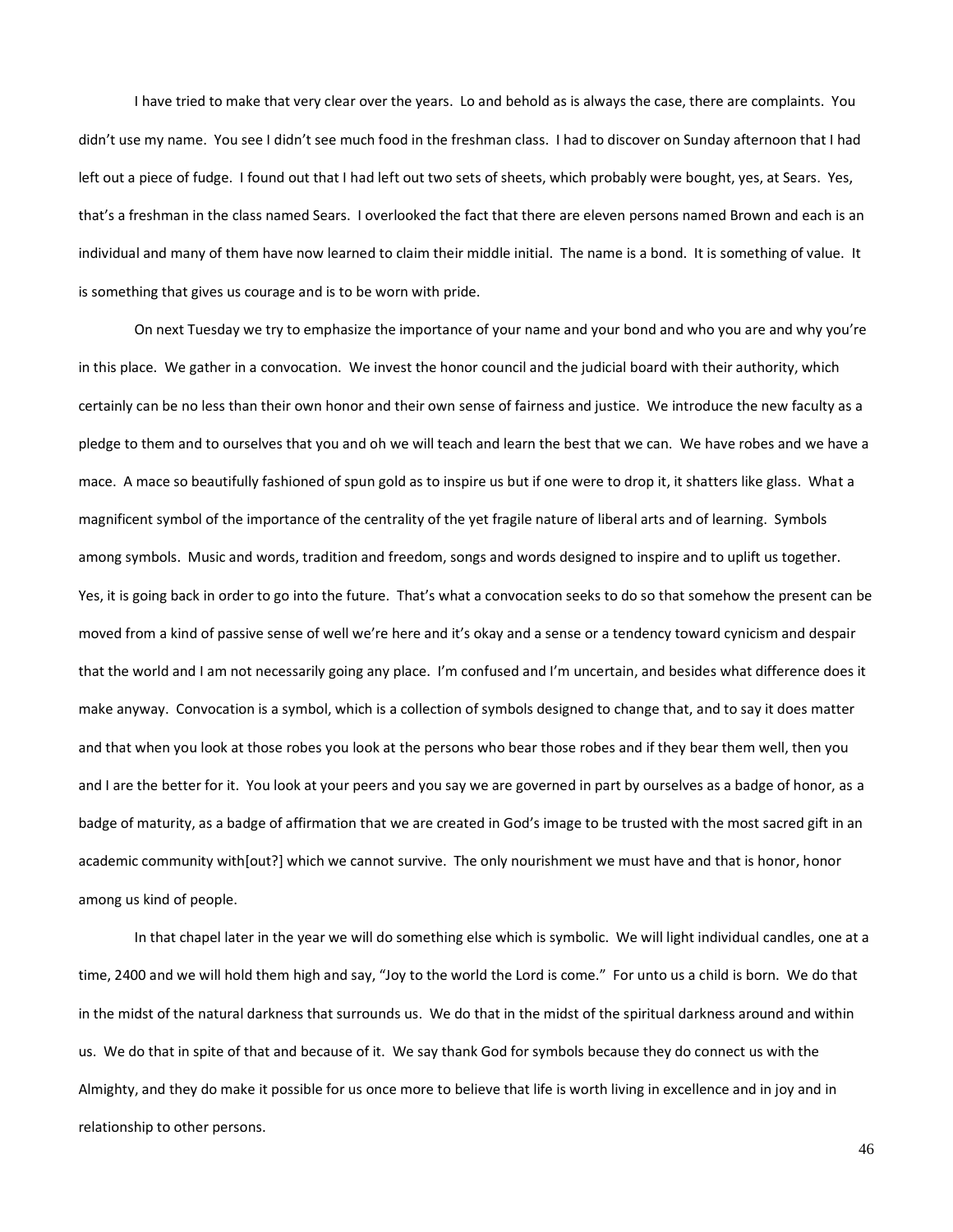So we gather in this room, and we look upon a symbol, a banner designed initially for weddings, a symbolic event in which rings and words are exchanged in the hope that something meaningful will have occurred there that will last. A drawing and a capturing of us away from our limitations to a strength and a love that we do not even know yet into a mystery, into the Christos right in the center. Why not use that banner for other occasions as well? Why not fastened one's eyes upon what that means and whether or not we mean by what we say when we are in Christ, linked together as half moons or circles, whatever imagination tells you of that symbol, let it speak to you and to me. Let this carved lamb on the front of this altar say something to you and to me. Behold the Lamb of God that takes away the sins of the world. The servant lamb, the suffering servant who without fear broke the chains of sin and death once and for all so that that cross appropriately smithed in black tells us the entire story. It is not only aesthetically appropriate for this room to have had the cross done in black. It is a matchless symbol of the totality of what it means to talk about violence and death. But the cross is empty brothers and sisters because Jesus is not there. He has risen.

This chapel stays open twenty-four hours a day, seven days a week. What does that mean? It means that the symbols here or just the room itself is a place where you and I can find solace and can find hope and can find release. This is a place for you and me. It is a place that is open and invites us by its very nature to worship God almighty. It need not happen here. As some of us know from having heard the provost at the Pre-school conference, that kind of experience of linking with a symbol of enormous power can happen near Burlington at a service station sitting in the front seat of your car drinking a Coca-Cola and remembering Wordsworth's lines and having a burden of despair lifted as if he said he had been lifted right out of the chair in the automobile. It can happen. If you have eyes to see and ears to hear and if you believe that in fact God has written upon your heart and mind, then we can say thank God for symbols.

A week from this coming Monday the faculty will have on its agenda a resolution. The resolution will ask the trustees of the university to divest themselves of all substantial financial connections of investment with South Africa. Once colleague said to me well, we really need to know don't we whether we have any such investments before we consider the resolution. I sort of agreed at the moment, but as I reflected on it, the answer is no. That's not what we are dealing with in a symbolic act. It is really irrelevant whether we do. Symbols do not ask the question well how is this going to look. We're not even going to talk about tongues of fire. Am I going to ask first whether or not they are aesthetically attractive or will they move people to action. Did anyone say well, we need a cross as our central symbol? Do we need a basket of summer fruit or do we need a crust of bread and a cup of wine? Symbols of value and meaning do not ask the question first well, whether or not is it relevant to our present condition. We don't need to know whether we have any investments there. We need to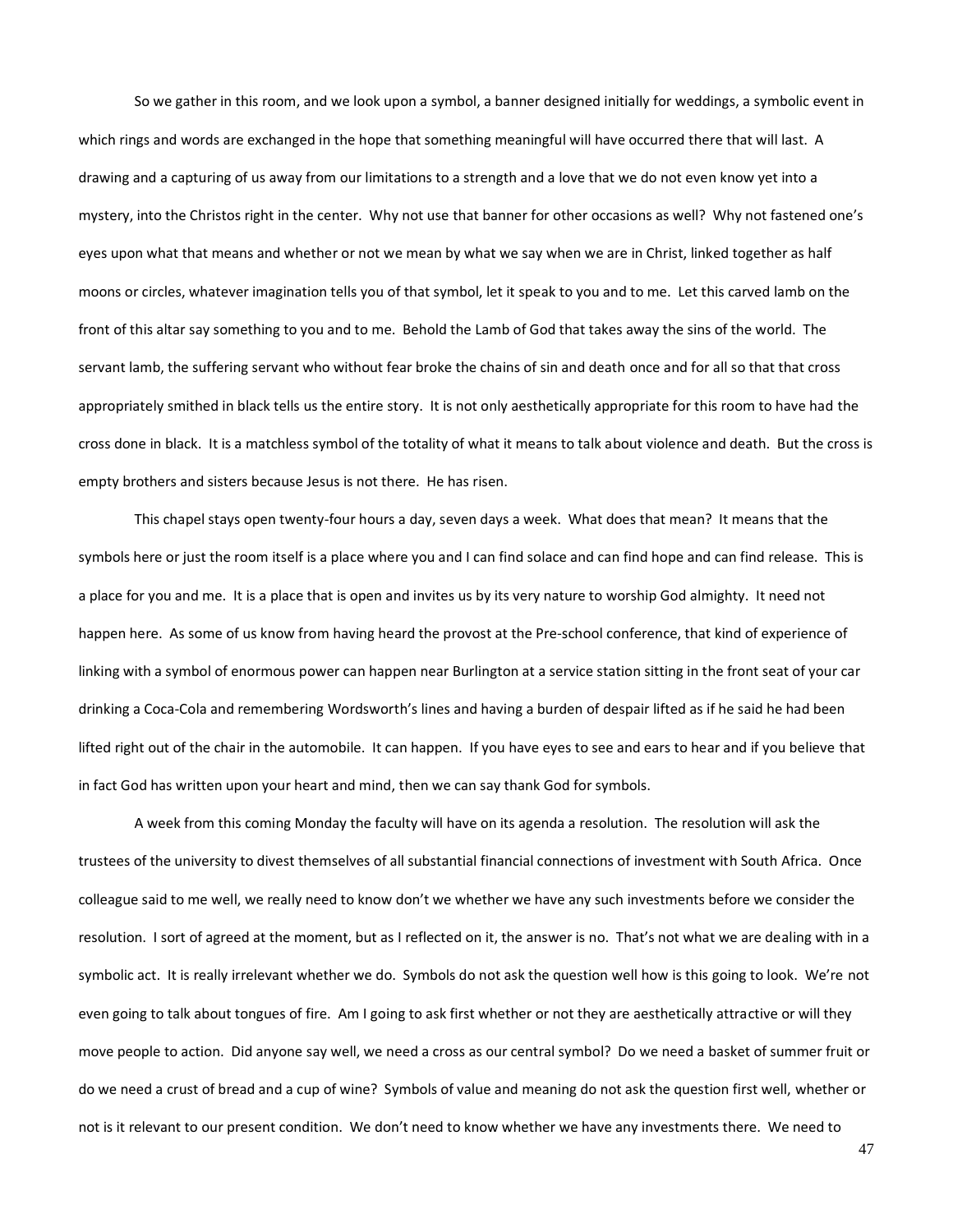know whether or not we want to make a symbolic act about something that we grievously know firsthand perhaps not to that extent but can we not know that Apartheid in any shape and form is wrong? Have we not participated in enough racism ourselves to not want to purge ourselves one more time of that vicious and violent form of sin? Oh but Chaplain, it won't do any good. First, we will say perhaps ah the trustees will ignore it. We do not pass resolutions on the basis of whether or not someone else is going to like them or approve of them. We pass them because we believe they are right. It won't do any good because it will just mean more blacks out of work. Well, rather shortsighted view of a long-standing problem. What do you mean they're out of work. They're out of freedom. They have been lead to the belief that being black means you are bad and inferior and wrong. Having a job, you've got to be kidding me.

Bishop Tutu said, "I first thought about becoming a minister," and now he is an Anglican priest, Anglican bishop. "I first began thinking about that when as a child I saw a white minister doff his hat to my mother," an empty gesture for sure. An act of civility. Perhaps the white minister forgot himself. Who cares? It was an act that stood upon its own two feet and it had substance and power. Now I have fixed my name to those who will propose this resolution because I believe it's right. I would hope that it would make a difference. I would hope first that the faculty would vote for it. I would hope secondly that the trustees would heed it. But I am not dependent upon either in order to say that somehow it is right to do it. However, audacious and hypocritical it may seem in the eyes of many or some.

Twenty-five years ago this same faculty heard a professor of religion from South Carolina say that slavery was wrong. That faculty was so audacious to say to persons whom it had no connection at all except in indirectly, merchants of Winston-Salem, desegregate your lunch counters. How audacious. How many times in the history of this faculty has it dared pass such a resolution? Only once because such symbolic gestures do not occur every second Monday of the month in the academic year. But when they do, let them be what they are.

What symbols inform your life and mine? What symbolic gestures, what words, what music, acts, what feelings, what hugs and what handshakes inform us and tell us who we are. What concrete expression do we give to John's ( ). In the beginning and that beginning was the source of creation and the source of life and the source of light. What are the acts that bind us together in God's image? What are the evidence that God has written upon our hearts? At registration everybody signs their name to something. They make a commitment to their classes and the teachers and the chaplains at the university make a commitment to make that learning experience one of growth and power. Opportunities for worship are provided here and elsewhere to enrich and direct that sense of commitment. Well, everybody then is committed to something. Many of you last Friday night and many others signed a card indicating interest in religious activities or a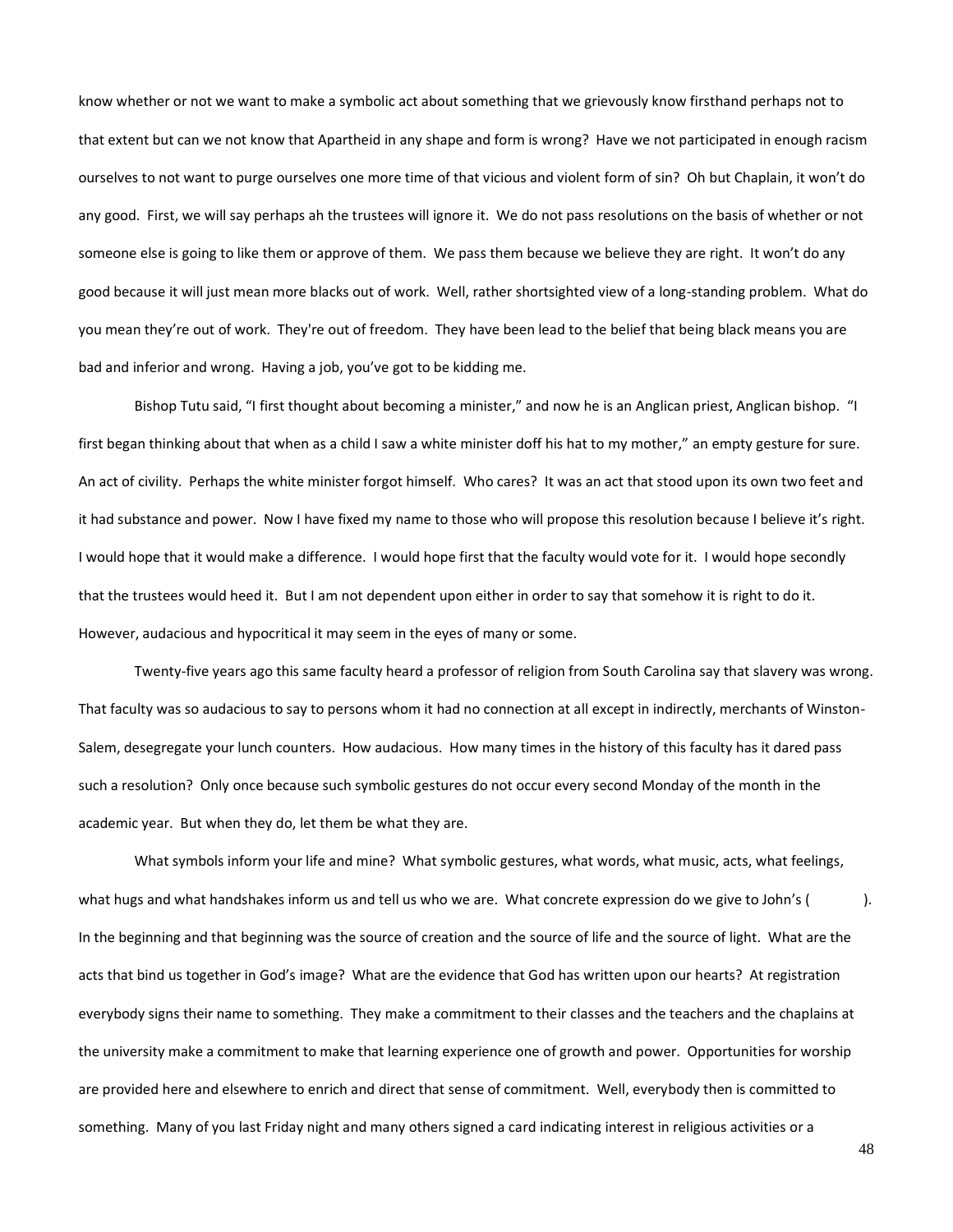volunteer service corps. Others picked up fliers about the volunteer service corps on Tuesday. What does that mean? It means as much enfleshment as you give it. Whether as an excellent student who does nothing else. Whether as a student who studies and learns and who does other things. How do those things you do relate to the values that you are committed to? What are your symbols? What informs your life? What gives it power? What gives it hope? For the Lord God has written upon your heart and mind. He remembers not our sins anymore. Amazing grace, how sweet the sound. Thank God for symbols. END

## Chapel Sermon 2/20/86

ED CHRISTMAN: And the people all said Amen. There was a Jewish leader named Nicodemus who belonged to the party the Pharisees. One night he went to Jesus and said to him, "Rabbi, we know that you are a teacher sent by God. No one could perform the miracles you are doing unless God were with him." Jesus answered, "I am telling you the truth. No one can see the kingdom of God unless he is born again." How can a grown man be born again Nicodemus asked? He certainly cannot enter his mother's womb and be born a second time. "I am telling you the truth," replied Jesus, "that no one can enter the kingdom of God unless he is born of water and the spirit. A person is born physically of human parents, but he is born spiritually of the spirit. Do not be surprised because I tell you that you must all be born again. The wind blows wherever it wishes. You hear the sound it makes. You do not know where it comes from or where it is going. It is like that with everyone who is born of the spirit." "How can this be?," asked Nicodemus. Jesus answered, "You are a great teacher in Israel and you don't know this. I am telling you the truth. We speak of what we know and we report what we have seen yet none of you is willing to accept our message. Do you not believe me when I tell you about the things of the world. How will you ever believe then when I tell you about the things of heaven. No one has ever gone up to heaven except the son of man who came down from heaven. Moses lifted up the bronze snake on a pole in the desert. In the same way the son of man must be lifted up so that everyone who believes in him may have eternal life."

Forty-eight dollars and sixty-three cents is what I paid for the books for one course. The highest figure I heard this semester, two-fifty. The most interesting story I heard about buying books was a man who had two hundred and one dollars. The bill was two hundred and two, fifteen. The woman waiting on him borrowed the dollar and fifteen cents from her boss and invited the young man to supper. What are we going to get from those sacks of gold? What secrets are hidden therein. What manifestations of learning might emerge and blossom forth in the beautiful springtime? How many stars in the heavens might we find if we are diligent students of that much opportunity? Epiphany may not be easy to spell, and for some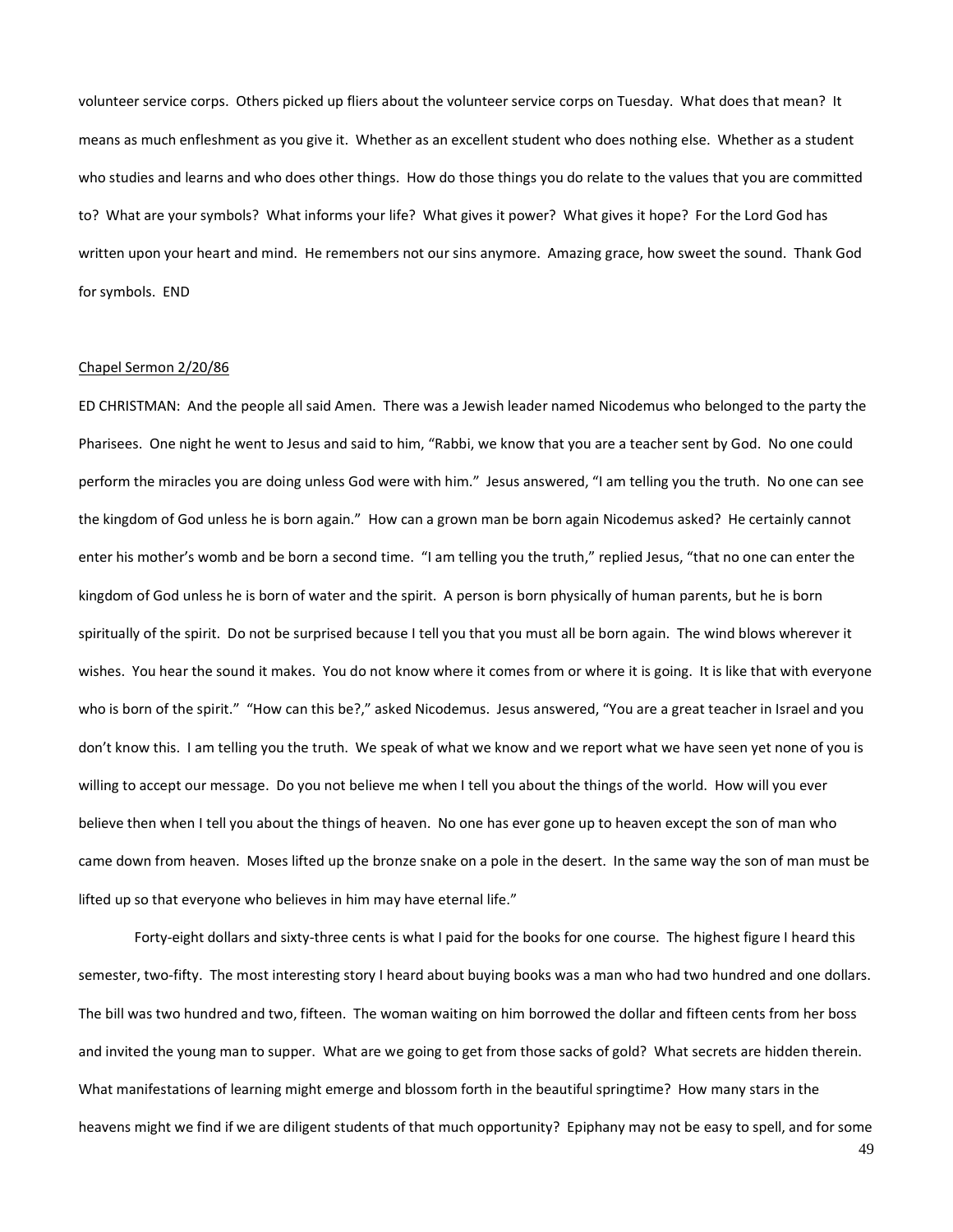it's not easy to understand, but if one wants to know one asks an Episcopalian who simply says it's the manifestation of coming of Jesus Christ and it can include a lot of things. But it is the presence of Jesus Christ, the breaking forth somehow into our presence of a star or a secret that is no longer a secret. A birth unlike other births. An event like other events that drives the tyrannical king to massacre and drives a group of enslaved people to their last desperate hope. That's this birth. Strange and still shrouded in some mystery.

Some months ago a young woman was sitting with friends having food and drink at Penelope's. It was not her occasion to be there at that time of the day. She got up from her seat and she walked to the bar where sat a young man. "Hello," she said. He responded with a smile. "Would you like to talk?" Last Monday they were talking about that in my office because they love each other and they're planning to get married. He doesn't usually go to Penelope's. He was in there while his clothes were getting washed. They haven't been back to Penelope's but two or three times, and it has not acquired some kind of theopanic sacredness. But when you ask them about what has taken place since that time and on that day, they talk about mystery and wonder and uncomfortableness and strength and power and weakness and attraction and spirituality. I did not put that word in their vocabulary. I was glad to hear it. That was their interpretation of two persons, one of whom I know well enough to say that her life had come apart, and they found each other. They were born again. Nicodemus would say, but I want to see their psychological profile. They would say sure. We don't care. Find out how opposite or alike we are. It matters not. Nicodemus would have to shake his head.

He would also shake his head if he heard about a person who graduated from this school when he was here liked to play the piano while he was studying classics. Sometimes late at night in this building playing piano he would be really wrapped up in the music and there would be a sense of a strange presence right here. So strange and set so real he would never turn around to see if Chopin was really standing there. Nicodemus would say counseling center. (
). I don't care Nicodemus would say that you graduated from an Ivy League school with a Ph.D. I don't care that you have an earned degree in law. Something wrong with you. Strange.

Two people who used to sit in this chapel. Also lived in the inner city of Winston-Salem when that was not the chic thing to do. They later married. He was into computers and conscientious objecting. She went to seminary, and they were born again and again. She's a Presbyterian minister in Virginia, and he came along for the ride and found himself another computer job. Born again. A young man who frequented this chapel last year wandered off to Washington, got involved with some unspeakable kinds of people called refugees, and he really couldn't hack that. His wife could pretty well but he could not. He's gotten a job with *Sojourners Magazine*. Nicodemus would say, not him. You've got to be kidding. He really wasn't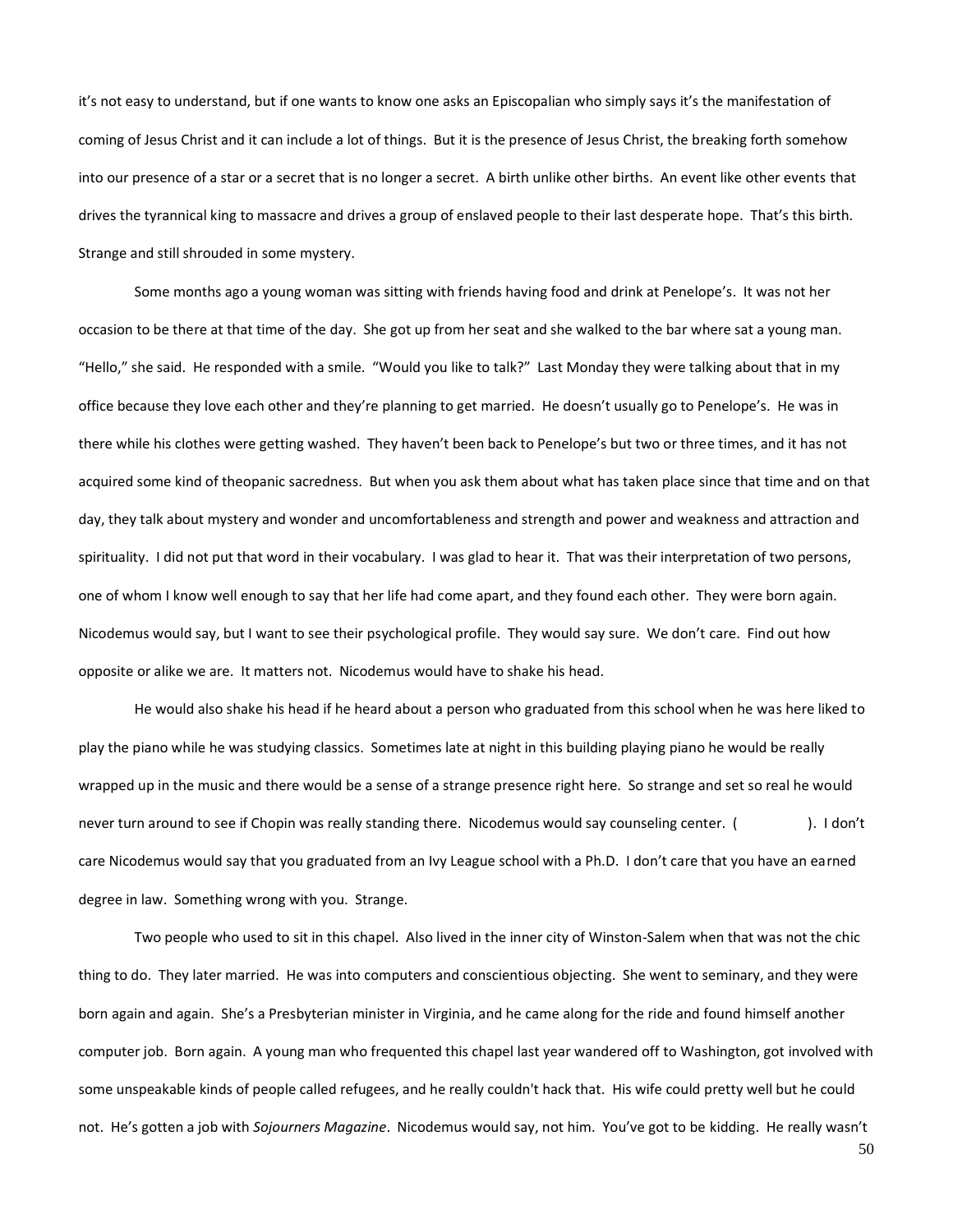all that good of a student. He was kind of strange. He did a presentation that was supposed to be Christ in our world, and he didn't get up and give a speech. He didn't even write a poem. He did a collage of stuff. That was his thing. Nicodemus would say, I don't really understand.

Now in this one-night seminar with the Nazarene, Nicodemus was apparently not as well prepared as he might have hoped to be. You see Nicodemus could watch the television media preachers and be very impressed at their rather discrete miracles. You notice how discrete they are. They do heal some people I suppose with hearing problems. Nicodemus would be impressed with those signs and wonders that he might have seen or indeed out on the street somewhere, but when it came to this one-night seminar Jesus said that's an attention getting device oh Nic. It's not worth much. You've got to be born again. I'm not interested in signs. He said well, a little later on in the class there is one I'm going to tell you about, but let's say I'm really not terribly interested in that. I'm interested in your being born from above. Nicodemus has to shake his head again because that first tells him that the security he had and the proof that he found about this new rabbi are somehow not proofs at all. They is something unsettled about his relationship. The teacher and the student are now in some kind of tension because what he had thought would be a good building block turns out to be a mill stone hung about his neck. Jesus said, I want you to enroll Nicodemus in a class called Faith and Imagination. I want to see if you can imagine the only sign that I want you to take hold of, said you are a rabbi and you have studied Moses. Nicodemus tell me about your burning bush. You've got a burning bush or is it about to flicker out somehow. Is your understanding of God [four square?] or does it have any curves in it? He said specifically Nicodemus you remember that story about the bronze snake. It said that Moses lifted up a bronze snake in the desert. Now imagine Nicodemus, that bronze snake is not bronze and it is not a snake at all. It's the lifting up of the Son of Man on the cross. Can you imagine it? Can you imagine the Son of Man also being moved out of a tomb to a fish fry? Can you handle that Nicodemus? Nicodemus is really beginning to shake his head. The teacher says, now good friend, imagine that the news that I bring you about being born again sounds like bad news. Sounds like all I'm saying is that your birth certificate in the kingdom of God is out of date. It needs renewal. You need something to happen. The burning bush has got to take on new flame. You must understand Nicodemus that you are a successful man and a rich man and a proud man and an ethically moral and good man. The old saying goes, if it ain't, broke don't fix it. But good old Nic you are busted. You are out of proofs and you are out of security. You are worshipping a passive kind of lukewarm Christianity that doesn't deal with those scripture even those Old Testament scriptures, which hang in the throat about the poor and the disenfranchised. Go on. Let you faith and your imagination get together and let it be impossible Nicodemus that what starts out as bad news will become good news if you'll sort of turn loose of the scientific religious question about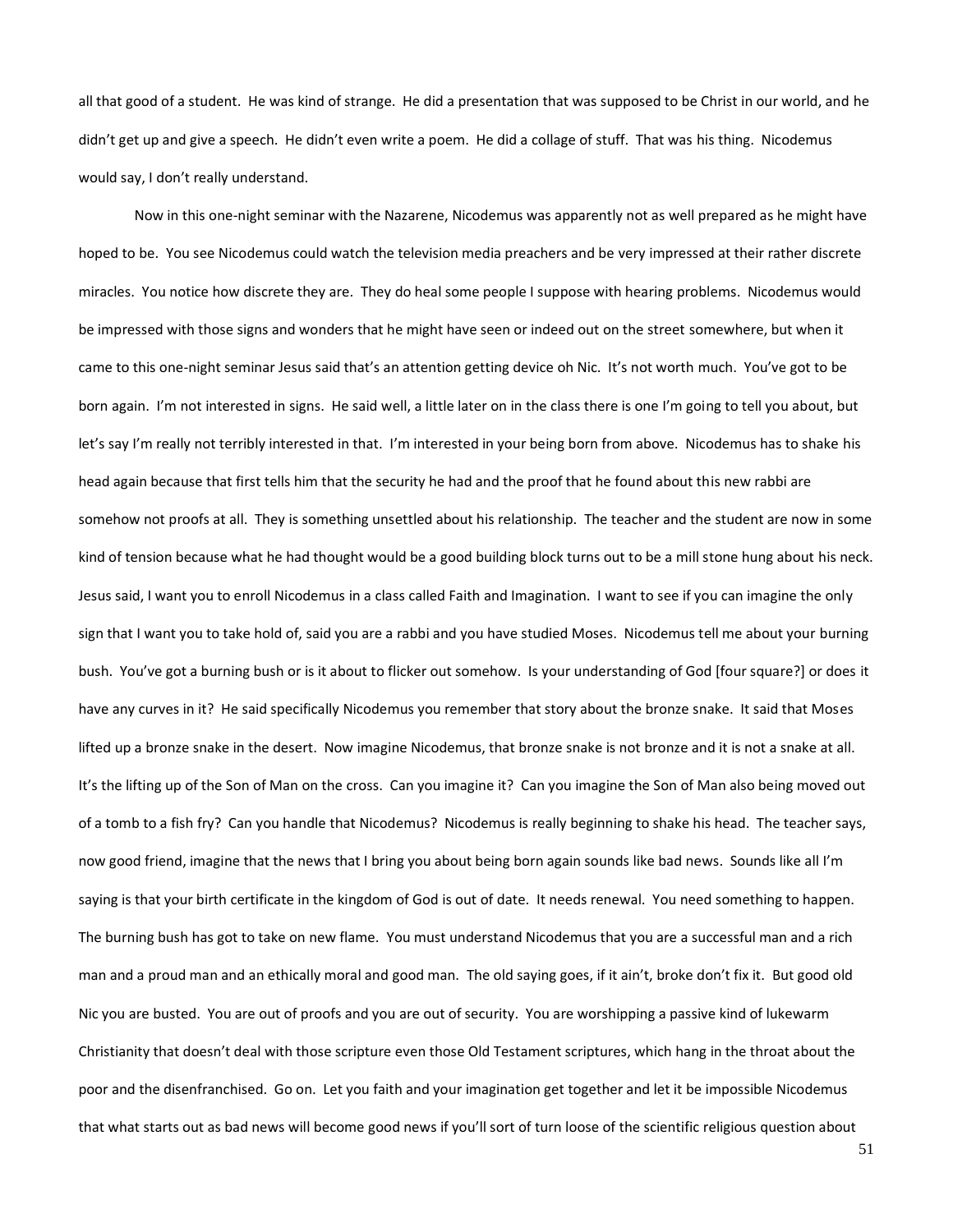space. What do you mean from above? This anatomical question about how does a grown person reenter his mother's womb. He's satisfied that that's not possible. Jesus is satisfied that he's going to have to leave this man with these questions and his answers and suggest to him one more image perhaps two. Imagine Nicodemus that you have a radio and instead of having to look at it like this and it's got one speaker that comes this way and gives you the sound, imagine Nicodemus that there is stereophonic sound. That sound comes from everywhere and we even divide the bass and the treble. It's really something. Can you imagine that Nicodemus? Can you imagine that God's spirit and that God is like that. Can you imagine if you're driving your car with that little dinky radio in there and you're going down the road at night and your headlights see a certain distance, can you imagine that this alleged darkness surrounds you is really possibly light if you could only see, if you could only hear that God is like that and that you really are dependent upon hearing and seeing stereophonically. The message has got to come through good brother or your birth certificate is not only out of date, you're lost. You're alien. You're illegitimate. So he leaves it to ponder the good news. Well, Nicodemus pondered. He pondered enough that one night in a meeting at the Sanhedrin he said, well, at least give him a fair trial. Then for the first time he came close to knowing what a refugee and an alien was because they said, oh, is that what you're saying now Nicodemus, you hypocrite, you betrayer of the law. And on another occasion and again at night he says, well, the man deserves a decent burial and I'll help Joseph of Arimathea.

Now is this a success story. Well, we don't know. We know that somehow that one night seminar may have led to the possibly of a faith and imagination seminar or class or course or discipline or view of life by Nicodemus. See Nicodemus is a chaplain. You want to hear me. You understand what I'm saying. I'm talking about myself. He was a good person like so many of you. He's an affluent person. He's a safe person. He has difficulty however with people trying to interpret God's presence in Penelope's and with ghosts and with people who have average grades doing fairly unusual things and being able to call it all somehow spiritual and God-directed. He has problems with that. So he shakes his head, and he wonders and we have to leave the story.

We have to be reminded of another person many, many years later who had a very powerful, emotional, revivalistic experience at [Allsgate?]. But I remind you at the beginning of this term that the cause of his sense of that strange warm presence John Wesley did not give up learning how to translate German hymns into English. He was still a student. Yea verily that warmth was extended to the point that he was a good student of the language. So the call to worship is something he's translated from the German. He translated religion in a very frightening sort of way that would've given Nicodemus and most of us institutionalists a lot of trouble. He started ordaining people on his own. His own brother couldn't handle or hack that.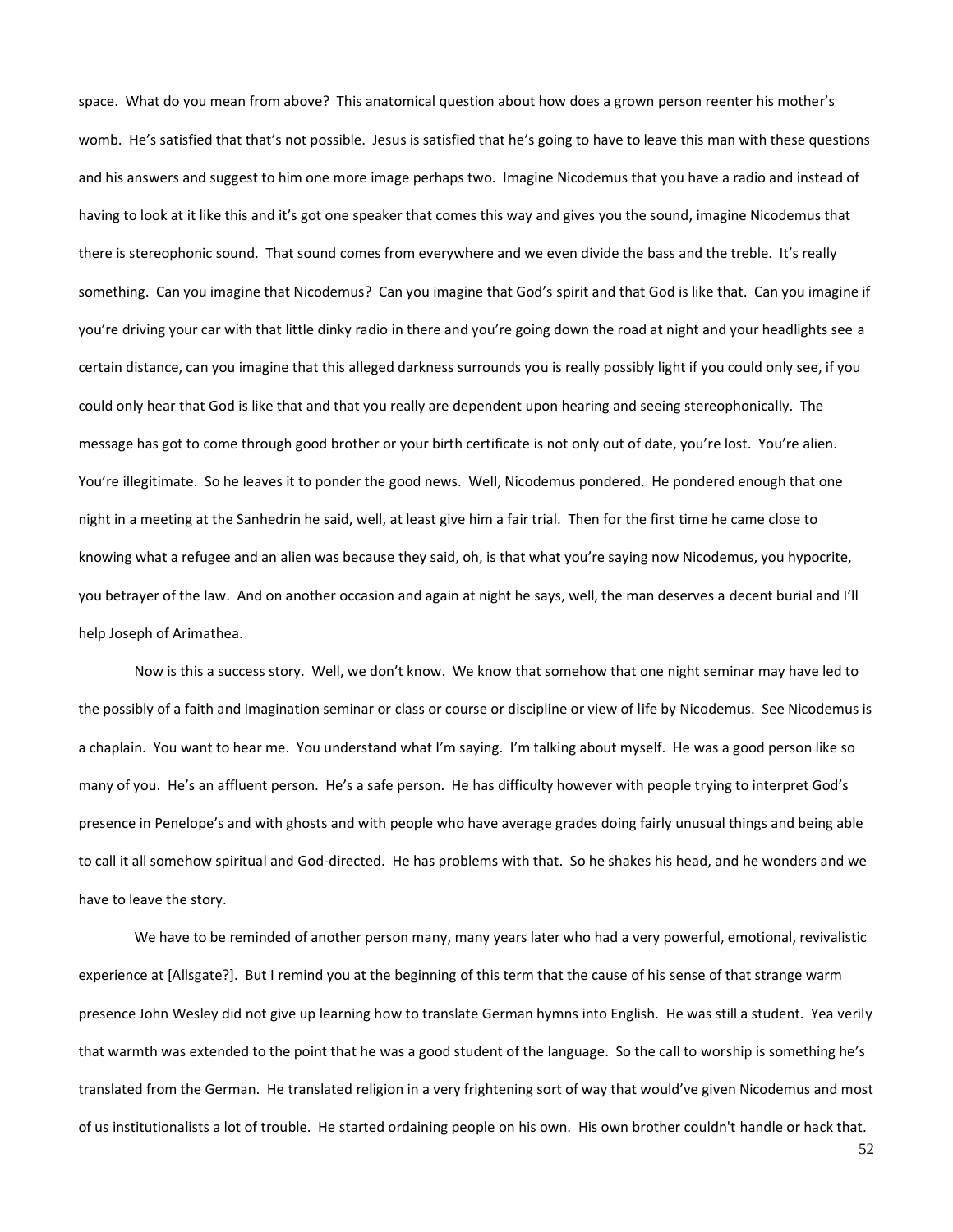Charles Wesley never left the Anglican tradition though he was caught up in that revival spirit and in that change of life and that born above, born again business. He was caught up in that, but he did not, he must not have done a lot of watching of *General Hospital,* and he didn't have time to do the channel switching that I do late at night. I mean I don't even have all the stuff you can have. I'd go crazy if I did. Charles Wesley wrote sixty-five hundred hymns. The servants of God your master proclaims. So someone said, well, what are we singing "Christ the Lord is Risen Today" in January for. Well, if you've got enough imagination and enough faith sing it now and during Epiphany while that stack of gold is still in the sack, while your own faith is still a bit cautious and mysterious and comfortable and secure, are you prepared to talk about the resurrection and say so. There was a time when that song, the tune that matched Charles Wesley's words was judged to be too florid, too full of vibrance and spring-like time. It was too much for the church. So they tried another tune or two. They failed. The tune that we will sing is the one that survives. It's the Easter tune. Charles Wesley was born several times. But he could tell you when those times were I'm sure.

So could Martin Luther King Jr. have told you what the times that he was born again and about his dream. But he wouldn't be able to tell you about another black man's dream of being a painter and a sculptor whose work hangs in the galleries in New York and in Boston who undertook to do a bust of Martin Luther King Jr. When that is unveiled today, this artist says for the first time somehow I feel that I'm a part of this country because a part of me is in that Capitol rotunda. So I say Martin Luther King Jr. has been born again. That's frightening, and yet it's so exhilarating to know there's a student at Wake Forest who never dreamed this dream when she was a freshman. She wants to go to China and teach school. Nicodemus would've really sent her to the funny farm if he'd have heard that. There is a person here who sat in his home pondering his own problems and they were many. As he pondered them and he tried to understand what God had given him, he just laughed out loud. Have done with self-pity and be born again. There is a person who wonders how to spend spring holiday. This person is not a student but says maybe I ought to go with Mr. Foushee and some students to the Jubilee Partners and find out about this Central American refugee connection. Maybe that's what I ought to do. That's being born again. There is a person here who is very talented and very attractive and very blessed and at one point very depressed. What caused this person to be born again? This person learned about a certain artist in another field of art, none of whose paintings ever sold while he was alive, the painter who, an artist who killed himself. But for this person the message of that artist's work is hanging there. Be born again. Work through the darkness of the depression and even the sense in which our religion binds us and keeps us in chains. Being born again. Getting beyond the burden of affluence. There is a student at this university and I know there is more than one for whom affluence is a true deep burden. He didn't cause it. It happened to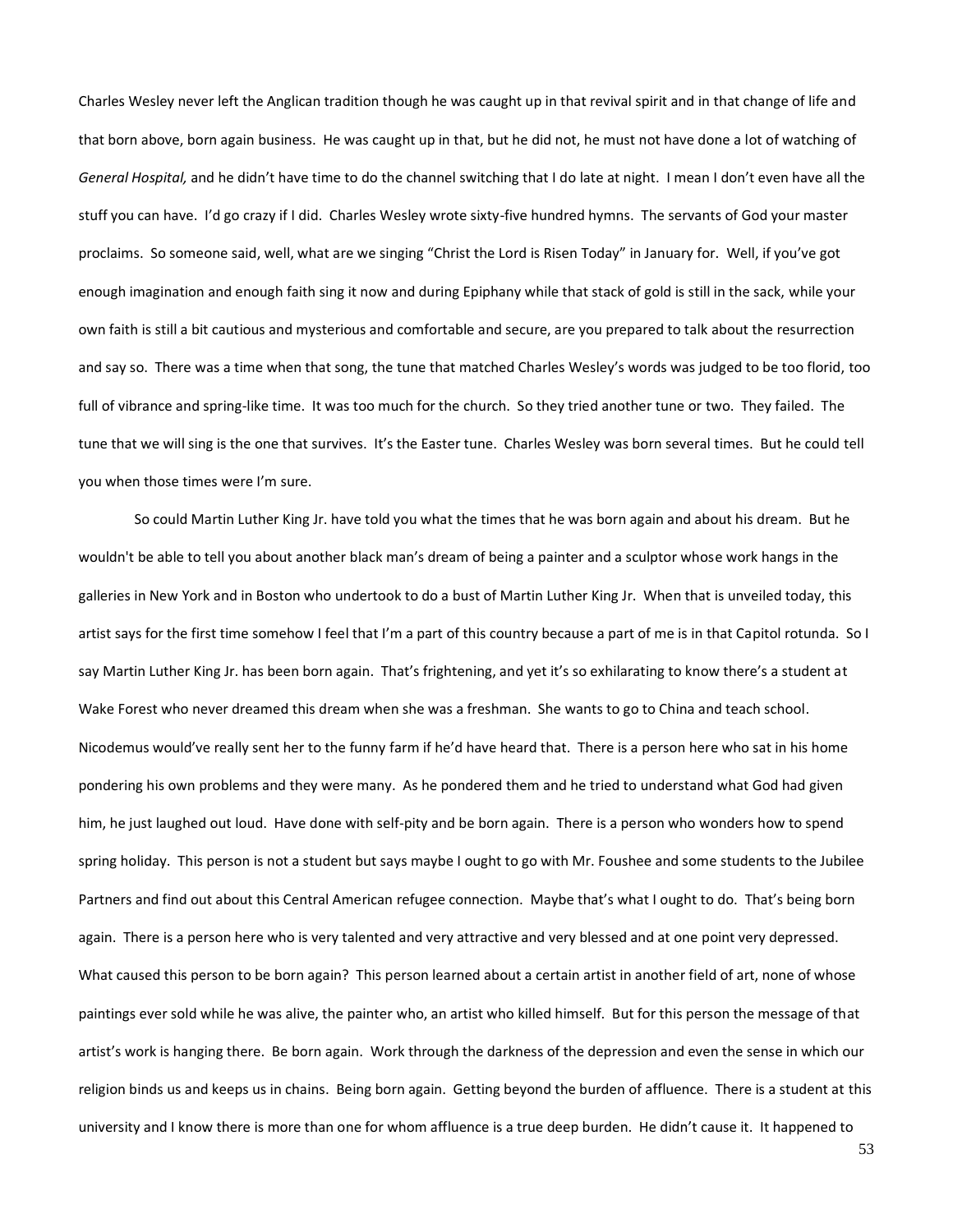him. It's not a result of his virtue. It happened to him. What's he supposed to do with it? Well, Francis of Assisi is one model and he hasn't decided to take all that his father has and just go give it away and not go back home. But he is struggling with a lifestyle. How can I cope with what I know in my heart and what I see out there and what I hear? How can I be born again? Now that to me is a very positive sign. This gospel, this starts as bad news. It seems to appeal to the lame and not the healthy, to the blind and not the sighted, to the poor and not to the rich, to the unwashed and to the unliterate. Indeed let us be doers of the word. But you see at this place there are people every day who are searching and looking for and answering those kinds of questions. Whether they call it being born again, I think that's what it is. I think it is alive here. This sense in every religious meeting and every religious group an invitation is there to hear God's good news.

On many occasions, not in the recent past, I have said to somebody we're going to have a revival. A what? Every time I have said it, it has become stronger in me to say it. Now if I'm more precise as far as what Steve Shoemaker the preacher for this revival would say that no chaplain, you are incorrect. You are hoping for a revival. You are praying for a revival. If there's a revival God does that. Okay. I am hoping for a revival. I thought I understood what that was until Vickie Tamer said, well, now we need to have some people praying about it. Then I knew I was gone. It was out of control. We're going to have prayer meetings for a revival. That's what we hope. We'll produce something called a strange warmth and intellectual stimulation, a change. When Paul and Agrippa had their seminar Agrippa says you mean to tell me that you think in such a short time I would become a Christian. Paul said, I don't care whether it's short or long. It matters not. All I want is for you to be just like me. How many people by the grace of God would dare say that knowing themselves? I want you all to be like me. That's what Paul said. I want you to be like me. Then he added with a smile, of course I don't like these chains. You've got me. Somehow Agrippa knew the man wasn't in any chains at all. Somehow he knew that he was at peace. Somehow he was free. Somehow he knew he had a story to tell. He simply wanted to invite people to hear his story. The rest was God's business. Yes, I hope we have a revival. I hope that people who are Christian at whatever stage, wherever they are on any kind of road with whatever car and with whatever stereophonic sound they have or don't have, will hear and see something that will mean they are born again. I hope those persons who have not heard that message or have heard it but not acted upon it. Those people are not Christian will hear it and will act upon it. That's what I hope. Yes, that may be awkward in a university community and it may be awkward with some of one's friends. The gospel has to be disquieting and one of its tasks is whether or not it puts you in the position of vulnerability. So you really aren't able to answer all the questions and so you must with Nicodemus have to hear you're out of date brother. You can't make it happen. Your life is incomplete. Well, temptation for good people is that they do not ever know what happened to sin. It's not real. That's for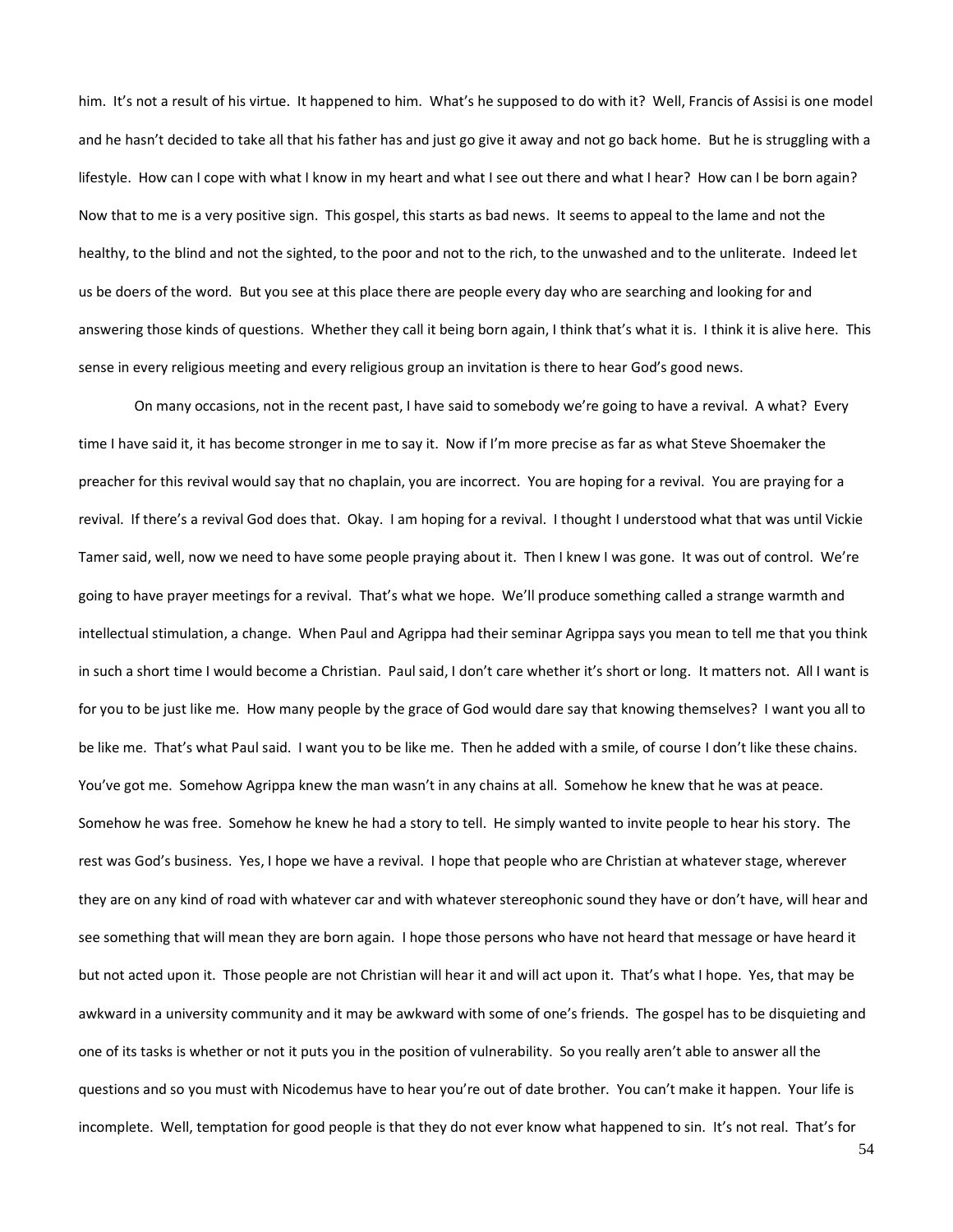the people who go out and massacre children. But the demonic in our midst finds it much easier to deal with you and me when we are comfortable. After all cats have at least nine lives they say. Perhaps you and I could have one or two and be born again. END

### Chapel Sermon 10/15/87

ED CHRISTMAN: Some suggest the creationists are correct. God created the world in seven days. But alas, God goofed off the first six and pulled an all-nighter, and we do have a mess on our hands. Indeed if we were to allow such witticism to be our point of departure we would find support. For in the sixth chapter of Genesis God repents of his slothful, lazy, indulgent creation alone one night and says I will end it all. But Noah finds favor with God and Noah then gets drunk and curses his home and we are where we began. Whether it took one day or six or six million years. There is a darkness that has pervaded the image of God in each of us. So if we have been dramatically damaged by those first persons we call Adam and Eve who insisted it was not their fault. By the brothers Cain and Abel, what do you mean Lord? You mean that you prefer a stinking sheep to sweet corn. What is it that's wrong with my gift, Lord? God says now Cain what do you mean if you do well in your gift giving. Do you know Cain that it is evil that makes you so say? I determine the gifts and I like whatever I choose to like. You aren't learning your lesson very well. No, he did not. He couldn't kill God so he killed his brother. His brother's blood cried from the ground. When reminded of that fact he said only, oh you mean God that I am my brother's keeper. Whether he said it in that tone or with clenched teeth, the result is the same. He denied God's control. He was sinner. And with his compatriots, other human beings he would fashion an evil world, a world that would lead one prophet to say, I'm a man of unclean lips and I dwell in the midst of a people of unclean lips. Woe is me. I am broken. I am undone. My effort to control the world has failed. Wretchedly failed, and the warfare that Isaiah portend is found in Paul's dramatic declaration. The evil I would do I do and the good that I would do, I do not. There is a war going on inside of me. He might have said there is a war going on the world between darkness and light and the darkness does appear to be winning, retched man, retched nation, retched humanity that we are, who delivers us from this bondage to sin and death now called evil. It is little wonder that biblical characters and persons in our own time of all ages sensing the burden and their own failure and their own incapacity to know God's love in Jesus Christ and want to end it all and tragically they do. Such a world then. A world in which killing is a value; a world in which it is possible to send food to the hungry but the greed of the powerful is hungrier, and so the hungry people never see the food. We amass stockpiles of goods but you never see. Evil means we can't feed people because it is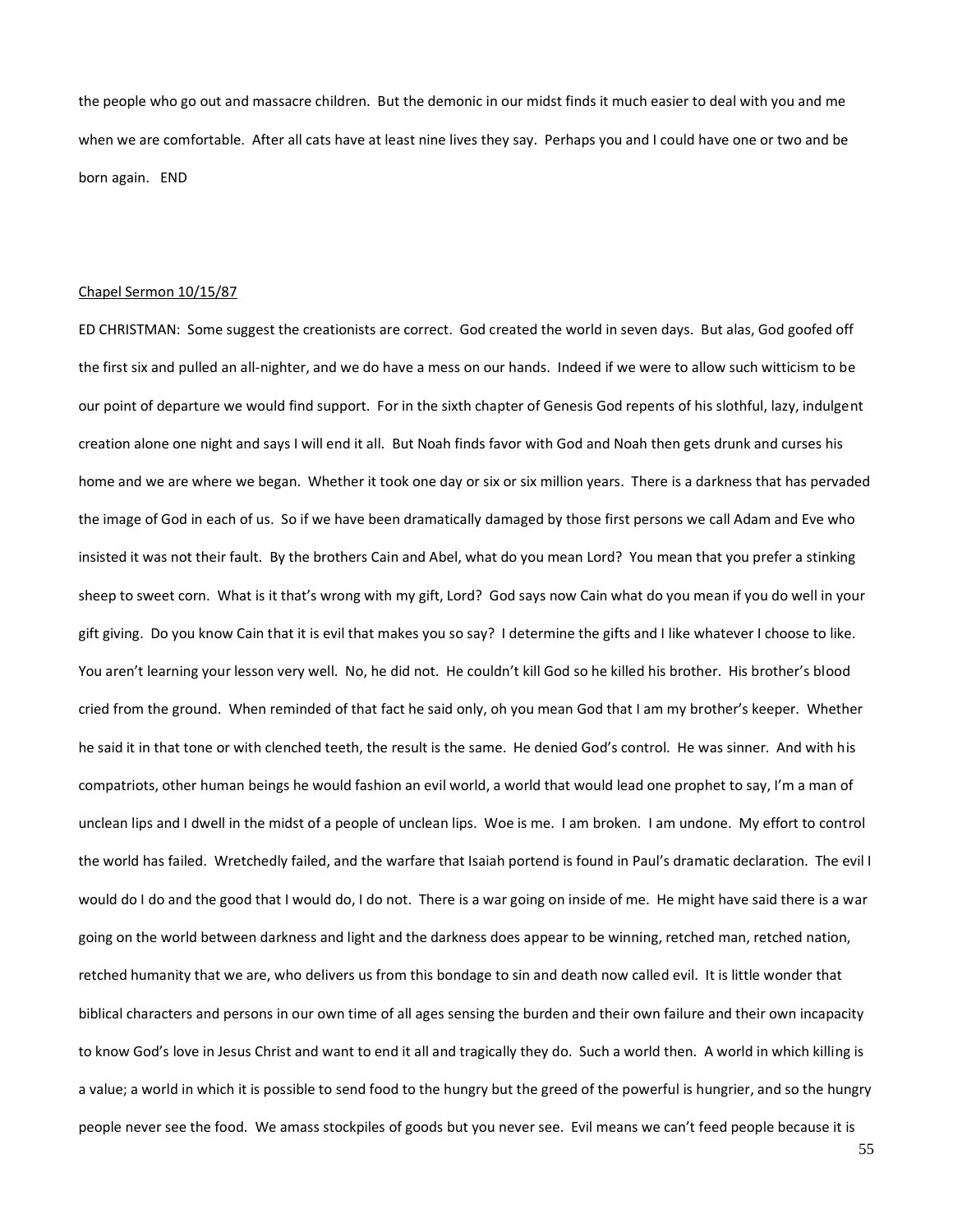others like us who have to dispense it. It doesn't arrive. A kind of evil which says this violence is the commerce of abuse in families and on campuses and throughout the world. We chronicle the places easily, Afghanistan, Central America, Chile, Iran and Iraq and Ireland, South Africa to mention only a few. We have become so insensitive to the reality that when we are told millions die including the children we simply don't even blink. Somehow evil's way is to suggest that we have no stake in that. What can I do we say? Would that some persons could have known that earlier? What can I do about the railroad switching train that goes through my town and has these boxcars all sealed. I don't know where they're going, but I do smell the smoke. It is as if Holocaust has come in so many forms that in its last retched form we can hardly say it was one person only who did that. It was done. We struggle to respond.

John's gospel talks about a world of darkness and the darkness is measured by the deeds that we do. Hence it's a world in which we do not want the light to appear. For if the light appears, it unveils the darkness of our deeds. It let's us know to ourselves and to everyone else that that image of God has been so badly damaged as to be unrecognizable. Oddly enough the prophet who talks about the one who will come says Jesus will come. The Messiah will come in a form that we won't even recognize. When we try to figure out how this all got started, the fanciful beautiful story of the fallen angel ironically called Lucifer gives us the framework of the struggle which John's gospel tells about light and darkness, good and evil and war within and without and everywhere. The darkness, the world, the people, us, rejected. Put in its most simple terms if Jesus were to be here today, we would kill him again. Is not crucifixion the only testimony we need to establish that evil is, and what does it matter if it's origin, if we do not even care for our brother and our sister. If words of kindness and words of compassion and truthfulness cannot be the very watchwords by which we live, why should we be surprised that any turn of events, any shaping of the world that gives us even more darkness than we might have imagined before.

John's gospel says there is an alternative. Bring your resumes, your spiritual resumes John says. It doesn't matter whether you are a rabbi, a Samaritan woman, whether you are poor or rich, you have political power or not, whether you're young or old. Bring yourself to the fountain of light and of hope. For Jesus has offered a very special prayer for you and for me. I do not Lord God want these disciples and followers in the first and twentieth century to be removed from the world. That's not the point. Why did I come? I came to embrace the world and I will embrace it totally, which means I will embrace its ugliness and its sin and I'll be the victim of its evil. If they're not to know joy, if they're to know release from bondage, if they're to know who I am and what light is, then they must be so prepared, consecrated. As Ken read the scripture, dedicated, means set apart for whatever it takes to say light is greater than dark.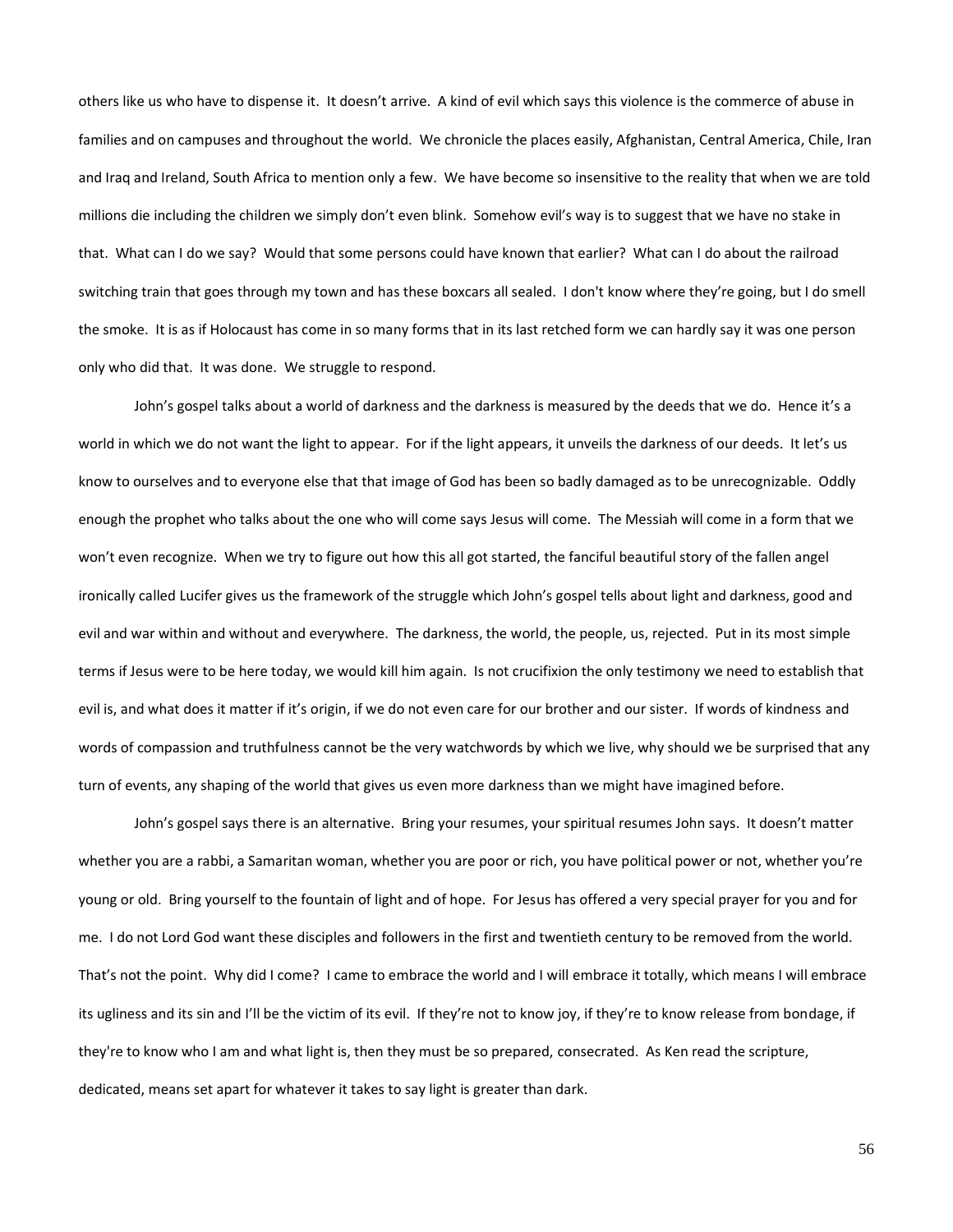So the prayer is not that you be taken from the world but that you be sustained in it against the evil one, against Satan, against the powers of darkness and the ruler of this world. But alas do we believe the promise that that ruler has been vanquished that the sacrifice has been made, that the price has been paid and that there is an enormous cleanup operation going on. Can we believe that? Can we somehow fashion ourselves as instruments of light and believe that that prayer really means each person on a sacred journey is a part of that answer, is part of that protection. Where did we come to the erroneous conclusion that when God created us individually, he created us to be separated from one another. The prayer is offered for all disciples no matter where they are or whom they are. The prayer is offered for us together. We are the protection for one another. We are the light that let's the person sitting next to you know that there is still the possibility of hope. They need not be overcome by despair. The prayer for protection is a prayer for us to be what we have been called to be in spite of all that we see and in spite of all that we hear of darkness. John declares, the light has come and the darkness cannot put it out.

That means many things but it certainly means that we pray for other people. On the way to class, on the way to lunch, as we prepare for bed or as we rise in the morning, whenever and wherever we think of persons, we pray for them. That's their protection. That's their hope. That's their source of life and light our prayer for one another. If Jesus has prayed that we not be taken out of the world, but that we be here to serve in it, then most assuredly would we not pray for ourselves. Unashamedly, retched man that I am, who delivers me from the bondage to sin and death. Thanks be to God in Jesus Christ. We look around this room. We pay attention to who is here so that when we see one another in another location, we can acknowledge that person in some way whether visible or invisible and be reminded that the prince of darkness has been subdued and that God is light and life and hope in us and that when we see one another in class or anywhere we would be reminded of that. We would be reminded of the other person and we will see friends, fraternity brothers, sorority sisters, colleagues, parents and others. We would be reminded that they too are seeking to be light and hope for others exposing the deeds that are evil. Their own and others, not being sure of how to do it except to be sure to hold the bonds of togetherness in the light.

Remember this place, which its legacy is a legacy of hope. What goes on here? Weddings go on here. I've conducted weddings in this chapel that ended in total failure. I have been the minister for weddings here that are beautiful examples of light. The dominate mode is light. It is hope regardless of the odds and the difficulties. We've had memorial services here for persons who've died tragically because of someone else's failure to drive a car very well. The mode of such a service is light and hope, and this is a place to which people come individually and in small groups simply to be nourished by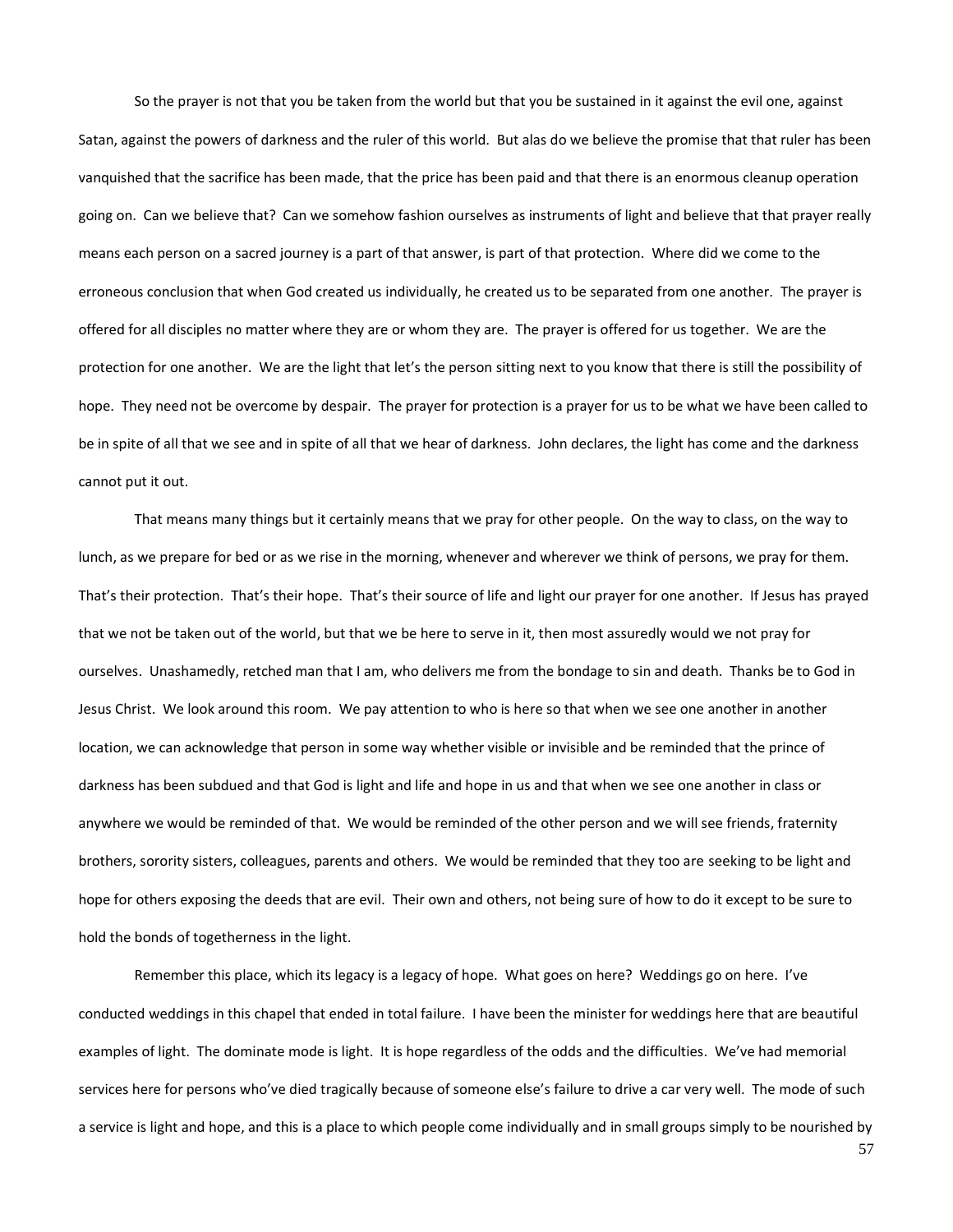its beauty and by its silence and by its memories and by its expectations. God prays the prayer through Jesus Christ that we would take advantage of the sources of light and protection around us. This place and other places.

I have heard Westminster Abbey described in such a way as to believe that I've almost been there and almost been nurtured by the solemnity and the majesty and the beauty and the light that's there. Open your eyes to the sources of protection and places, to the music that we have heard this morning. Listen and look at one another and at objects of nature and of things humans have made that can nourish and sustain us and tell other people what you have seen and what you have heard.

Indeed one reads the newspaper, the school paper with some anticipation of the variety that is there. When I was first shown a letter in this last week's paper I took it literally. I don't think I should have. Whether I should or not, I choose not to take the student's statement as anything other than biting sarcasm when he said lay aside Pro Humanitate for Pro ( ). Lay aside the nostalgia of the sixties and its ideals for what is really real and what Wake Forest is really all about. I guess I am not prepared to give business and accountancy that bad of a name as to take it other than a searing criticism of those whose greed wherever they are vocationally or whomever they be does in fact replace Pro Humanitate with something else, does claim in the spirit of the darkness of this world to be in control of all that is. To which we must add that if it is the ideals of this place and of the '60s and of AD 60 and of AD 33 Jesus Christ is at the center of that hope and of that declaration.

So it is people and it is places, and we bring our resumes whatever their shape and duration, whatever partial fragments of light and we pray for one another and ourselves and we do things. For example we take advantage of alcohol awareness week, which is a demonstration that light can overcome darkness, and people can truly change. They must begin it themselves, but they do not do it alone. They do it in the company of others and most it seems do it with the help of almighty God. At the same time some might see the value and the need to support it whether they have a drinking problem is irrelevant. Participate in order to make a statement of hope that such efforts by those who put them on really do mean that light is greater than darkness.

Peace and justice. That's also happening next week. Another singular example that when we see violence and abuse, whether it is by addiction to drugs or addiction to power and violence, we don't believe anything can change that. In that absence of belief is the presence of evil. Our tentativeness, our hesitation to get involved and to say yes, it can change. God prayed through Christ, stay there and don't be a part of it. Be a part of the change. Thy kingdom come. Thy will be done. Deliver us from evil. That is what we're called to do. That is what we can do together, supporting one another, being strong in the Lord. Being steadfast and by our love and affection for one another and by our presence and places and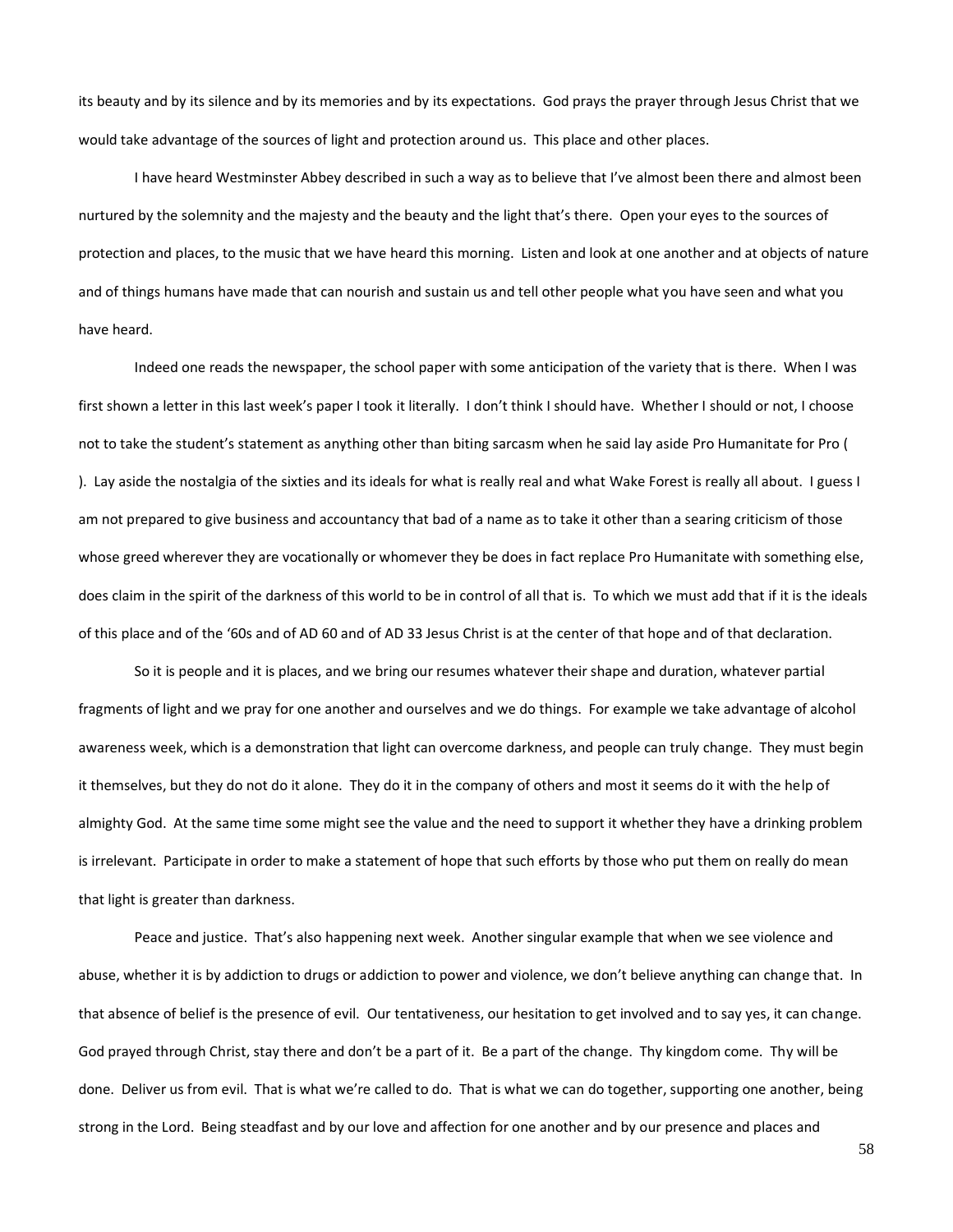opportunities in which light can shine instead of darkness we weave the fabric of the armor that will protect us all. It is then evil and yet there is light. Stand fast in the light, in Jesus Christ our Lord amen. END

#### Chapel Sermon 1/21/88

ED CHRISTMAN: May I tell you a story? Going to church is an invitation often to go to sleep, not deep sleep but the kind of nodding which ends with a jerk of the head and deep embarrassment because at least the people behind you know that you have not been paying attention, not this Sunday. Not this worship day for today was different. It was my custom to go to worship. My family had taken me when I was too little to know where we were going. I had become accustomed to being there, and later my friends and I enjoyed being there for social reasons and also because even though we might not say it, we were not sure of ourselves. We thought that perhaps what our parents and others had said about God might help us understand who we were too, to make some kind of sense out of life so we were there. It was our custom to be there. It was Jesus' custom to be there too. I remember seeing him with his family, never talked with him really. But I had a funny feeling, and he was different from his brothers and sisters. The only time I really knew who he was in a direct way was the time many years ago when my father and I went to buy a plow from Joseph at the carpenter's shop and Jesus is the one who sold it to us. On the way home I remarked to my father, you know, I'm about old enough and strong enough that I can help you with this plowing. He nodded approvingly. I said, "Pop, what do you think about Jesus?" He shrugged, "What do you mean, son?" "Well, he's different. He's kind of strange don't you think? Have you looked at his eyes?" My father said, "I don't know what you're talking about. You know you do have a vivid imagination." Well, I couldn't fault that. People always said I had a vivid imagination. In fact some people said I was a little bit weird. It wasn't my imagination that day. If it were my imagination, it was everyone's imagination. None of us knew why the elders had said to this young layman, why don't you choose your own text and read prophet Isaiah or whatever you choose to read and then preach to us. We heard some things about him, but we were hopeful and expectant. After all we had developed the habit, the discipline of participation and the discipline of expectation. They didn't worship something worthwhile might happen. It did. Unrepeatable event occurred. He stood up to read, clear, penetrating, quietly the words they just got to us somehow. So that when he finished and he sat down we were on the edge of our seats. I mean it was almost embarrassing how quiet it was. What would he say? After all we had had some fine preachers. We had good music. We had even had that wild man the Baptist come. He had scalded us for sure. That was memorable. But as it turns out this was to be more important somehow. So everyone was waiting to hear what this man would say having heard about his baptism, some of his teaching, some miracles that he had allegedly performed in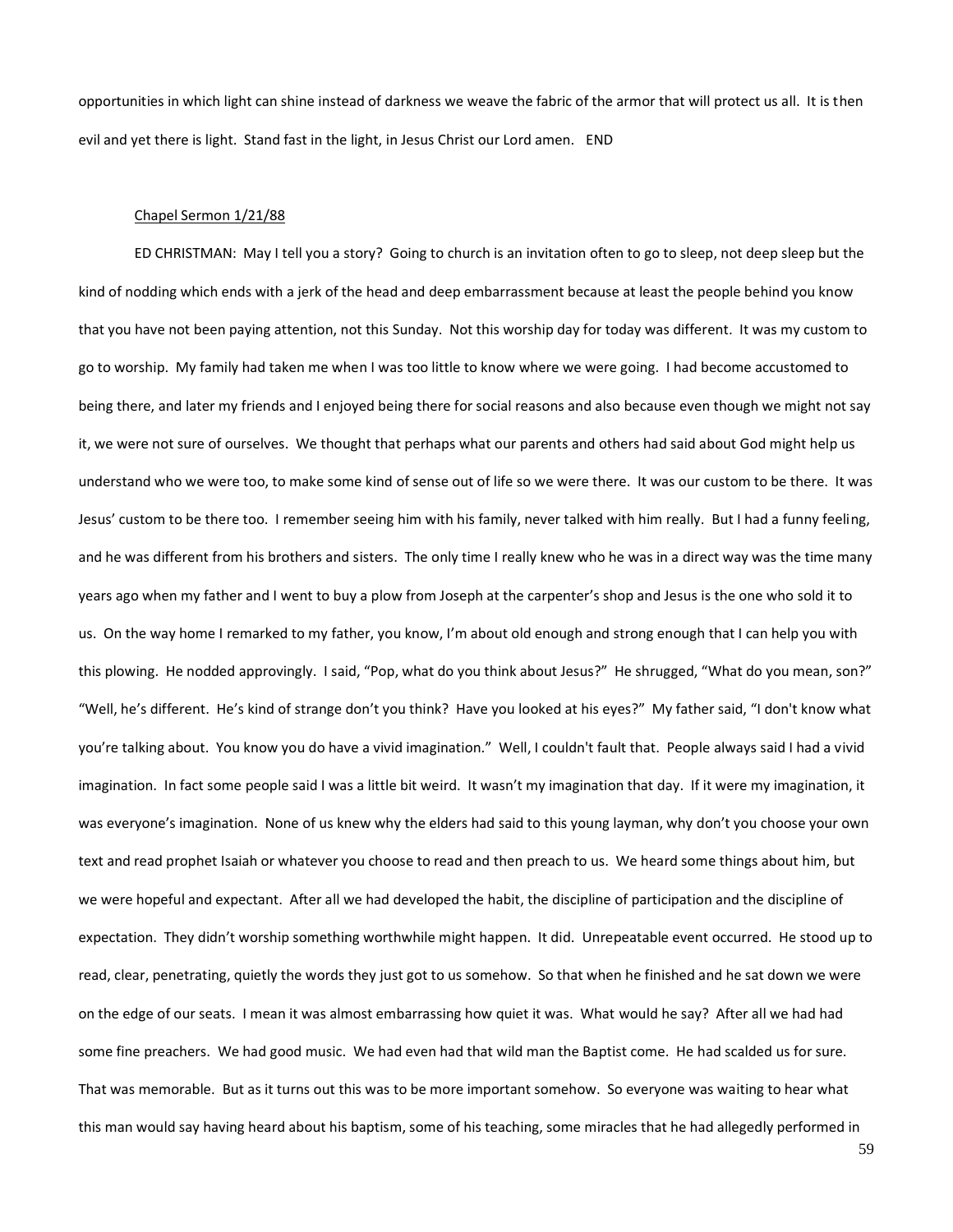Capernium. We were listening and waiting, expecting and he did not disappoint us. I mean, he had us in the palm of his hand, total control. It was incredible. Then, then he blew it. At least it seems that he did. He started off with some reference, and he said something like no doubt you've heard about me and some of the things that I have done. You would undoubtedly expect me to do some of the same things here. I see on your faces a kind of look of approval like hometown boy makes good. But I need to tell you dear friends in Nazareth that I am not going to do anything here. At least I need to remind you of what the law has told us about Elijah and a famine and all the hungry children, sons and daughters of Abraham. Elijah was ordered by God to go to Sidon and to feed one widow who was not of our race and our belief. What was he talking about? There was a kind of a restless stirring among the people. That look of approval or that sense of connectedness seemed to break down in the faces of my colleagues, and indeed I didn't know really. But like the good teachers that I have had in school, they always repeat the important points in their lecture or their sermon. He said listen up. Once upon a time there was a terrible plague of leprosy in Israel in fact all over the region. Many of our brothers and sisters were diseased and the prophet Elisha [Eliseus] was ordered to go to Syria and to cure a man there, the only person he cured. But his leprosy was too much. He had told us these words about good news and gospel and liberation of the poor and of the captives. He had said this was the acceptable year of the Lord. This was the time of God's salvation, of God's people. Then he can only talk about aliens and foreigners, ordered the prophets of God ordered () bo help those people. The intensity of feelings was still there, but it had changed. Before I knew it people were out of their seats dragging him away from the place of worship saying unchurchly things and certainly acting unchurchlike in their fear, in their anxiety, in their anger. It is as if somehow given the chance to be God's person in that place he had betrayed them. I was too scared to go. I sat there alone too scared to stay. What did he mean? Good news to the poor. Liberation of captives. Is he talking about emptying the prisons, sight to the blind> Was he going to cure everybody in sight? Surely not. I have to know. So I easily found the way they had gone because outside the footprints were in the sand and I started toward the direction of those prints, but I didn't have to go very far because I began to see people coming back. As I drew closer to them, some of them were looking at the ground. Others were just staring off into space. None of them were talking. I had to know. I recognized one of my teachers from school, and I went up to him and I said where is Jesus? What happened? He just shook his head and put his arm on my shoulder and walked on. I had to know. Then I spotted my mother. Mom I said, where's Jesus? What's happened? He went away. What do you mean he went away? Why, that was a lynch mob. She said I think so. I think they would've killed him. I think that was their intent. But when we got to the edge of town near that hill, everything got as quiet as it had been inside, then just walked away. As we walked home I knew that I was different. Something had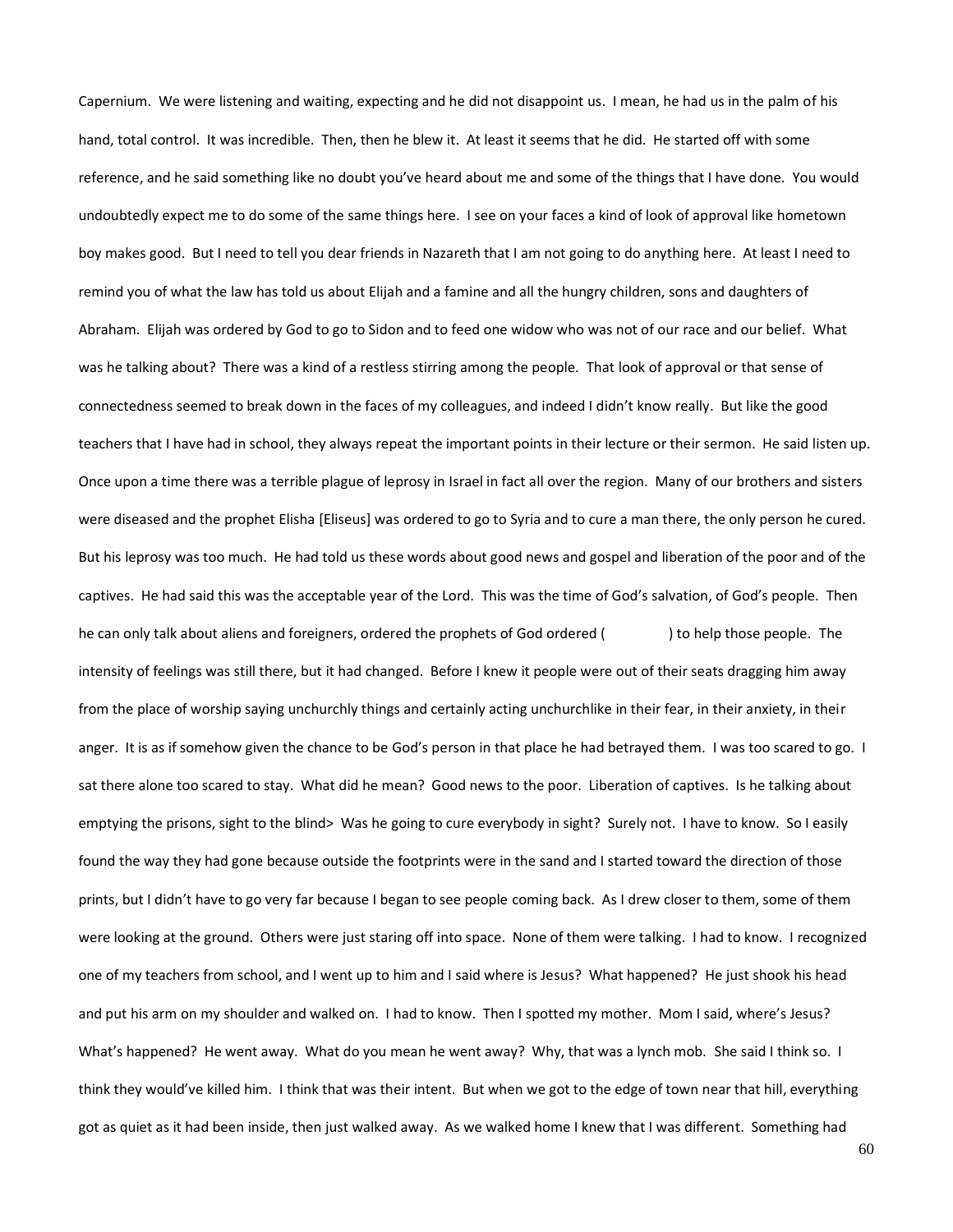happened to me. Unrepeatable, unique, I didn't know really what it was. But I was thankful that I had been there, thankful to have to ask myself, what does it mean good news. What does it mean sight to the blind? Does that mean anything more than physical sight to physically blind people? Is anyone else blind but those people who cannot see the sunrise? Liberation to those in prison. Does that mean more than emptying the prisons of the inmates? Who's in prison? What kind of prisons are they? What kind of expectations did we have of this young man when he stood up to preach? Did we think we knew the creed that he would espouse it and that would comfort us somehow? Who's in jail? Who is blind? This is the day that this scripture is fulfilled. This is the day it is true. This is the day it is real. What is he talking about? I am so thankful for the custom of going to church for the discipline of participation and the discipline of expectation. I'm so thankful for those who encourage me to go, and I'm so thankful for those I have encouraged. To discern, to know, to feel who got in and who we are and what is the connection. Is Jesus the Messiah? Surely he must be. If so then I must know, I must know what that means. What about you? What about you? END

## Chapel Sermon 3/3/88

ED CHRISTMAN: Roses are red, violets are blue. Sugar is sweet but it may hurt you. This is an age of calories and cholesterol. This is a time of worrying about bypass surgery. This is a time in which if diet books had calories, many of us would be very, very fat. This is a season in which we should take seriously President Hearn's suggestion that our concern about the body and about our health can be a form of idolatry. Indeed he even suggested that religion had moved from this building to the cardiac rehab lab and that Paul Ribisl by name is now its high priest. I recall one of my early and less than pleasant encounters with Paul Ribisl. That was in the days when I used to run maybe three or four miles. He and I and some others were returning from the Gardens, and I was struggling up that last hill and as he ran along up beside me. He took hold of that unmentionable phenomenon around one's middle and said, "Chaplain, I am sure that the body is supposed to be the temple of the soul, but do the walls need to be this thick?" [laughter] Since then of course I have looked in the mirror and wondered and perhaps that question that graces the ideal way to begin the suggestion.

But in Luke's gospel there is the possibility of thinking about two kinds of food both of which are sensual to take seriously, but not too seriously, whether people are obese or obese or anorexic and to ask ourselves whether or not during this Lenten season when we spend a great deal of time thinking about what we give up, perhaps in balance and perspective you may need to give up giving up and see ourselves in the light of two ways of looking at what we eat and where we eat. It seems that the commentators have found a theme in Luke's gospel about food. Jesus, one commentator suggests is either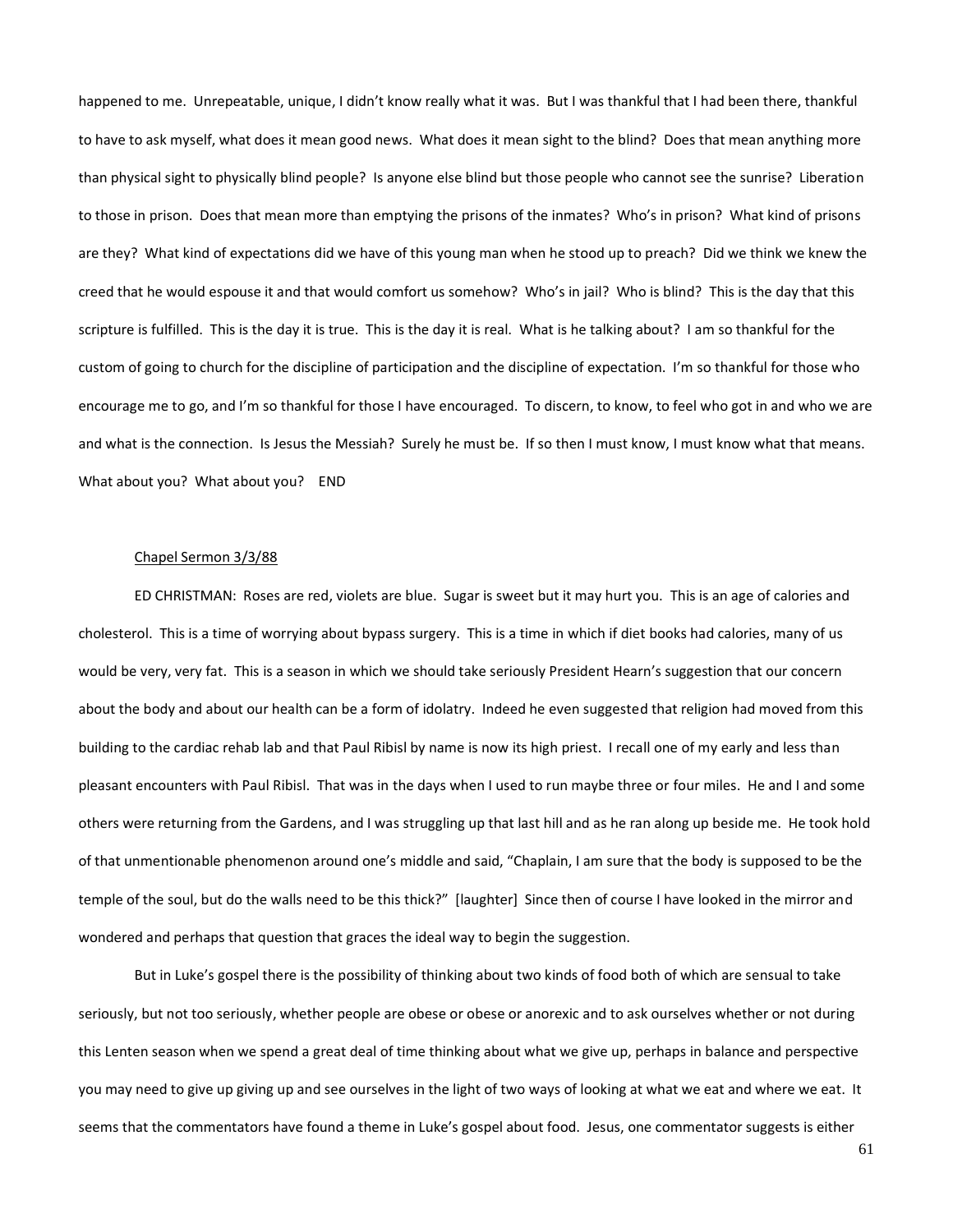going to, is at or has just left some kind of meal where interestingly enough some encounters and revelations occur that are worth reflecting upon during this Lenten season. Another commentator makes it a bit more pointed. He said that Jesus ate his way to Calvary to which we might add and perhaps Emmaus as well where in the breaking of the bread, the end of the Lenten season is discovered in the resurrection of Jesus Christ.

First, there is an encounter at a meal with some distinguished people. The first thing and the only thing they notice about Jesus is that he did not wash upon entering and before he ate. Cleanliness we say is next to godliness. What kind of cleanliness and what kind of godliness would allow people like ourselves who are ritually bound to some ways of doing things in seeing Jesus or in seeing any person we would be blinded by whether or not they had practiced ritual piety. This is the season in which we ask ourselves and certainly it's thematic for Luke, what is the connection between ritual and righteousness, between the things that we say and that are visible and what we feel inside. On that occasion Jesus suggested to those whose faces revealed their shock at the fact that he was unwashed. He says consider the inside of the cup and whether or not your worship of certain Mosaic Levitical practices means you've also been fed by what Moses was trying to tell you with those rituals. The inside of the cup tells us how we actually believe and live. Beware of ritual purity lest the cleanliness of which you speak will be next to the ugliness that's inside. The unwashed Jesus is a part of the portrait of what it means to be a (
).

Then there is the back of the bus Jesus. Jesus tells the story again at mealtime about a group of persons who invited to at dinner--let us say as in my case invited to a dinner for Congressman Schroeder of Colorado. Oh I am puffed up to get the invitation. Should I go early enough to figure out where she is going to sit so I might get a seat here? Jesus said once upon a time some people got invitations to a fine dinner and they went and found themselves a place at the head table only to be deposed and told they had to sit somewhere else. The back of the bus Jesus says be grateful that you're on the glory train, whatever part of it you inhabit is immaterial. For indeed the banquet table is on level floor, and the table itself is level and whatever distinctions there are in talent and prestige are really immaterial. Pay attention he says to whether you've been invited. Well, that's not too difficult, but then the kingdom picture becomes a bit more strident.

The kingdom of God, Luke says, is like the impolite Jesus. Imagine being invited to dinner and then telling your host that all the people there but you should not have been invited. That is not the way we start out even after the salad. Simon had invited a number of persons. But incidentally Simon was really interested in Jesus out of curiosity for as the story unfolds he did not even occur to him the amenities of the day providing water, providing a kiss, providing some oil or perfume as a signal of expectation and appreciation that he had come. The meal begins. All the right people are there. Everybody is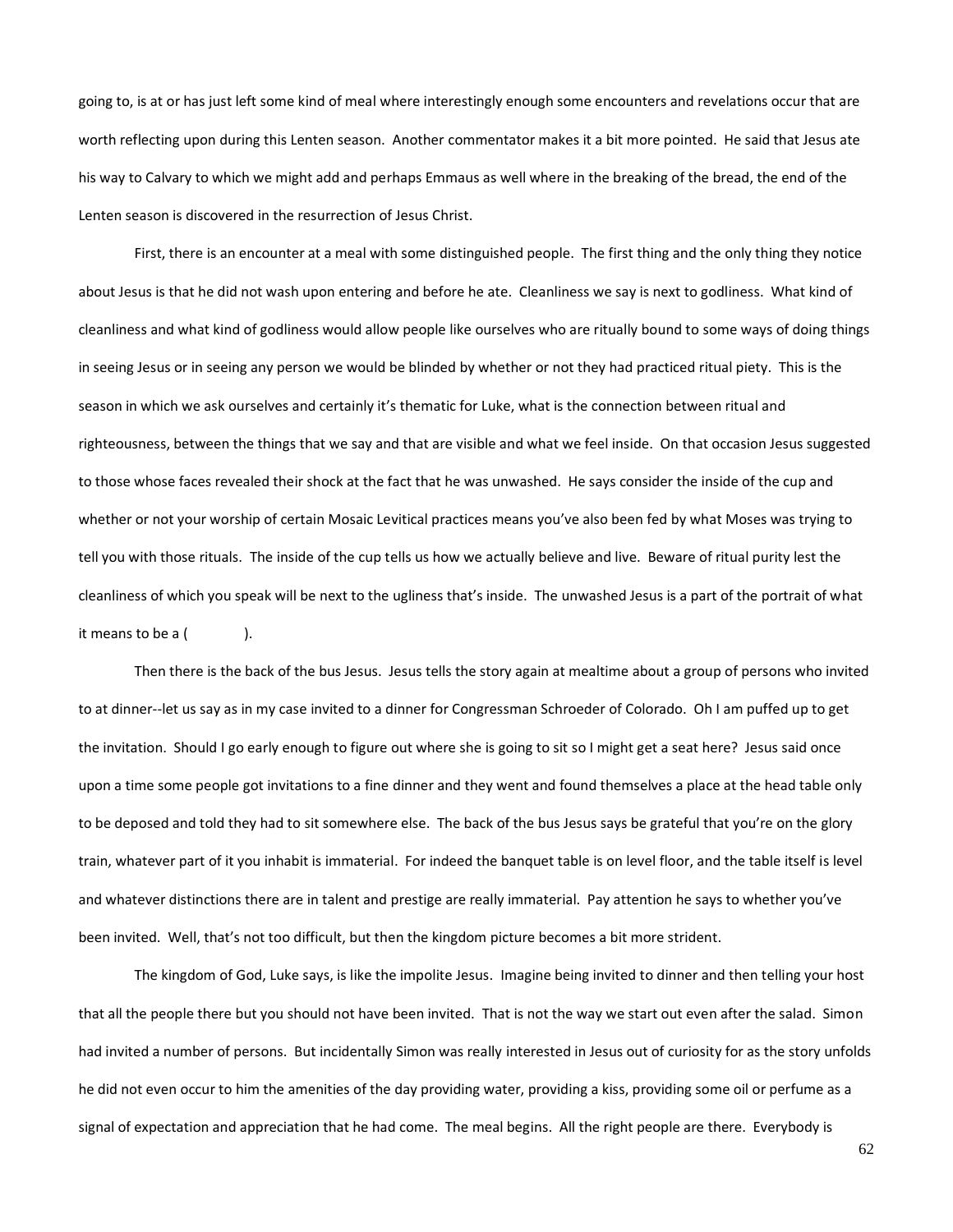comfortable with their food until we see standing behind Jesus a woman well known for she lives in the street. That's how she earns the money for the alabaster jar of oil in her shaking hand. Everyone stops in mid-conversation. What is she doing here? She answers the question they haven't even been able to ask out loud. She is crying. She is kneeling. She is wiping his feet. She is pouring oil on his feet and wiping them again. She is repenting. She is asking forgiveness. Simon had no idea that that was the purpose of the dinner party, and suddenly the tables are turned and Simon is no longer the host. No one dares speak but Jesus. Simon, he says, do you see this woman? Do you see this woman? Do you only perceive her in terms of who she has been? Do you know what's going on Simon? Have you had enough food to eat so that the blood is stirred so that your heart and your mind can focus on what's going on? Then he turns to the woman, and he says your sins are forgiven. Go into peace, not in peace. Go into peace, into the liberation of your life. You have embarrassed yourself before the whole world on behalf of your own future. Head still bowed, face still tear stained she hurries out into the first day of her life.

Far side Jesus. You would expect a Far side Jesus wouldn't you? Because he, Jesus says the kingdom of God is like the people who invite the persons that don't have any expectation of being invited. Once my parents and I were invited to the governor's mansion in North Carolina. I was nine years old. Just to put it into perspective. It was Governor Hoey's first time, and it was the first term of Thad Eure, fifty years ago. Mrs. Hoey showed us the silverware from the USS North Carolina and my parents were certainly impressed, but I wasn't impressed by the fact that my uncle who worked in Internal Revenue had gotten us the invitation. I said to them, what are we going to see upstairs? She said, "You don't ask the governor to see his bedroom." Pushy, ungrateful, well, Jesus said the only reason that most of the people are here are because they are grateful for the invitations they have already received. It's a pie for a tie you understand. It is the commerce of having presents with no names on them at Christmas so if someone brings you one, you can match it. It's the feeling sometimes when people do things for you that you don't like it because then you are obligated. Jesus says, put out your finest china. Fill the dining room with good food, and then invite the people who have no china and no dining room because you see if they come, they can't come out of [law?]. They can only come out of grace, thanking you because they cannot do otherwise. All you can do is to know that you have thanked God because you had the opportunity to do something for other people, to feed them at least one if not two kinds of food.

Then we come to the text in which Ray has read. So tempting to refer to Myers-Briggs at this point, INFTJT, all those wonderful categories. I admit to their value, but I must say with Mark Twain as regards these categories, all generalizations are untrue including this one. When I read some of the surveys and try to figure out where everybody is and how they make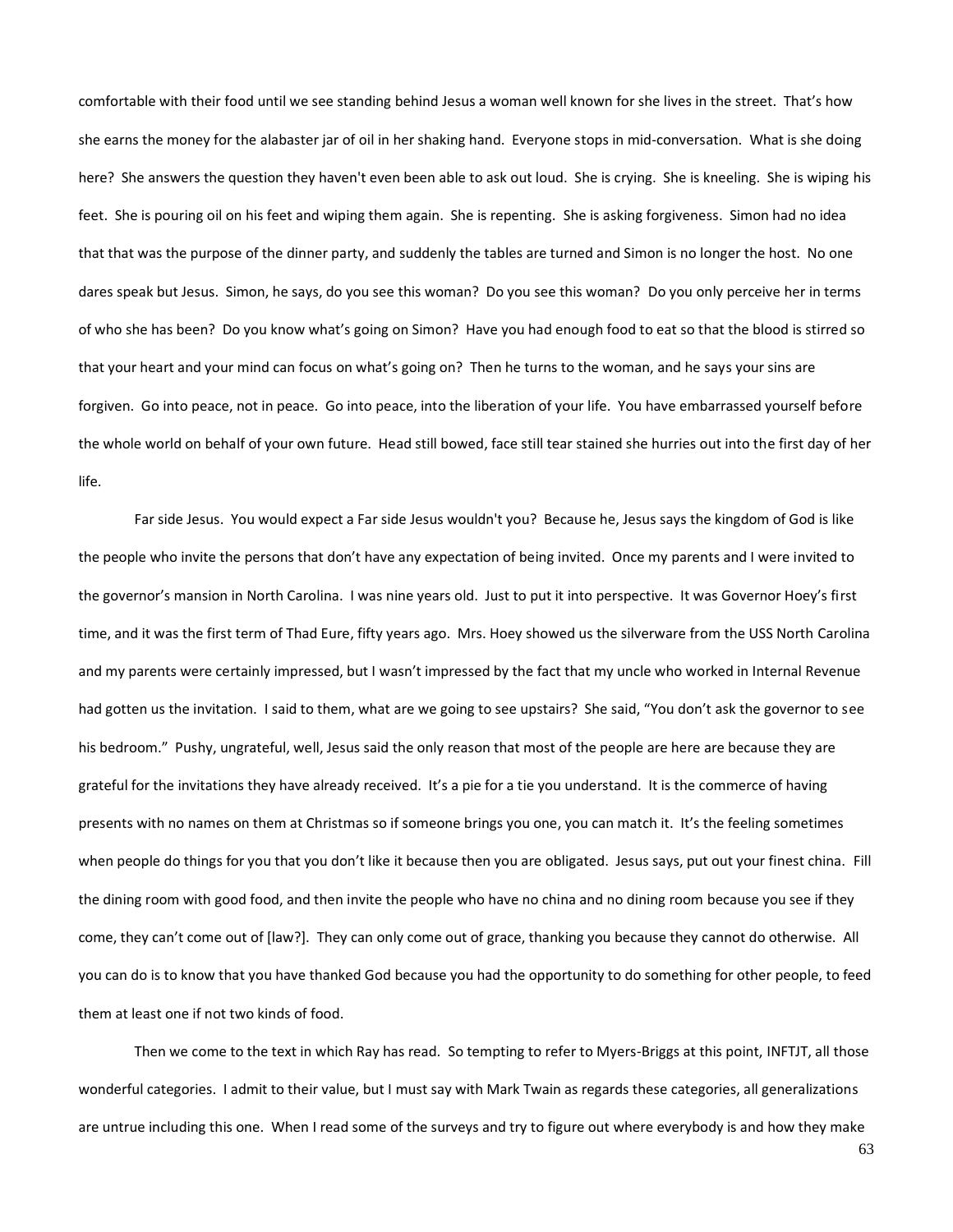decisions, I think of the person who observed, when you come to a fork in the road, take it. Jesus comes. Martha is scurrying in the kitchen. She is a master chef. The table is beautifully set and suddenly she realizes she's doing it all and Sister Mary is in there on the couch listening to Jesus talk, and it angers Mary the hyperactive, overachieving person. There is this overfocused person. Doesn't even know anything is going on in the house except listening to Jesus. The Lord says Martha, relax. Don't you know that I'm eating my way to Calvary. One entrée will do. Why don't you sit down and rest a little, listen. Is it possible during this Lenten season for us to listen? Is it possible for those whose ritual purity blinded them to not see Jesus and think of him as unwashed and to try to shape their rituals to relate to their righteousness? For in Luke's gospel that there is any clear message it is that there is a relationship between the hungry who don't have enough food to eat and those who might enter the kingdom of God because they have cared enough to try to serve him. That kind of food is food of hope of the kingdom's table. Is it possible that while people eat having heard Jesus judge them and call them white washed [coons?] with deadmen's bones inside that they might consider changing. Is it possible that some people would not be quite so pushy and eager to be seen in the right place with the beautiful people. () might simply be grateful to be wherever they are doing whatever they're doing. Is it possible that the Far side people are the near side that the kingdom of God's got more of those strange looking creatures? I mean would you really want to sit down and eat a meal with some of those weird looking characters portrayed by Gary Larsen. The kingdom of God says why don't you think about that possibility? Why don't you think about meeting people whom you don't know, living with people whom you have not heard much good about, eating with someone in the cafeteria that sits alone? Not everyone who sits alone is overfocused and is meditating and is reciting Latin phrases. Some of them are there because no one wants to eat with them and they're too shy to ask. With whom do you eat? With whom do you live? Who will you invite to chapel? Do you know the people who are here? Does it matter? The kingdom of God says it matters a great deal. It matters whether or not you believe in being nourished by the two kinds of food that the people actually change. They actually repent. They actually set their lives in order. They actually care for what they ought to care about.

The kingdom of God is very much like a familiar piece of the most quoted scripture, the Lord is my host. I shall not want for anything that I really need. God leads me in the paths of righteousness which means God sets the table before me in the presence of my enemies. Now that's a surprise isn't it. Have not the tables been turned when the kingdom of God is described as a table set before your enemies so you see them and they see you. Little wonder then that the person who wrote that psalm says my cup overflows. The goodness of this nourishment spills everywhere. Certainly it is goodness and mercy that shape this table. Certainly we could imagine ourselves being nourished. Martha would say to herself, well, it's all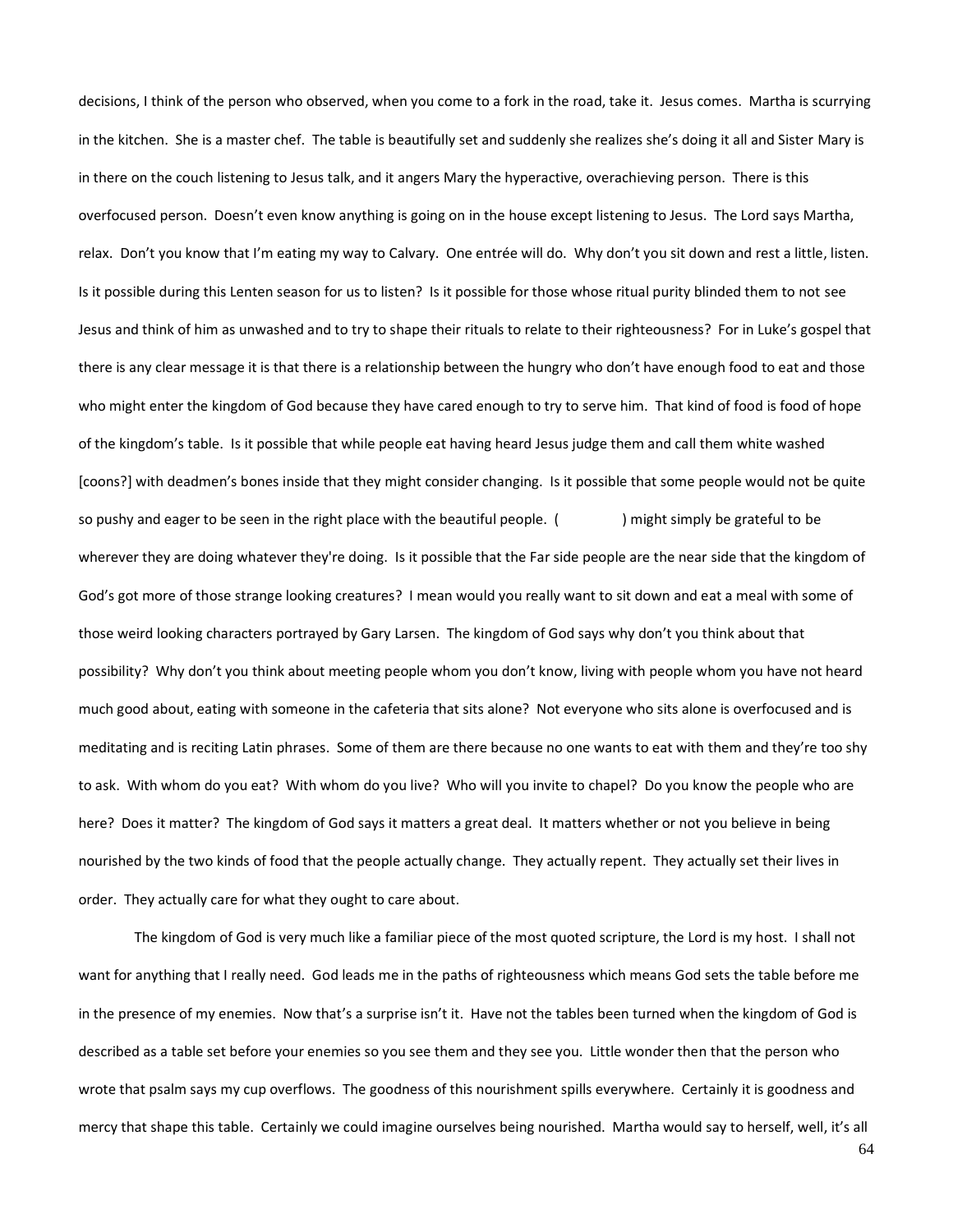right to sit and listen. Maybe I should listen as well. After all Mary does usually do the dishes. The Lord is my shepherd. I shall not want for anything I really need. He sets the table before me in the presence of everything and everyone I cannot comprehend and with whom I do not necessarily want to associate. The far side and the near side and the back of the bus and washed and unwashed, all kinds of people. Might we not think about that. Think about ourselves and those we care about and those that are strangers to us while we eat the simple meal together, while we remember the prayers and the music of our lives. After we have distributed the elements, we shall pray the Moravian blessing together. We shall eat and we shall remember who we are, creatures made in the image of God for a relationship to the almighty giver of all gifts of all food. About this time of the year many years ago Jesus fed a lot of people on a hillside, and he fed them enough of every kind of food that they were full. END

### Chapel Sermon 4/28/1988

ED CHRISTMAN: Do you know that is has been twenty-five days since Easter? Does it seem like two or a hundred and two? How many days to graduation?

## (CONGREGANT): Fifteen. [laughter]

EC: Can you imagine that there is a period of seven weeks between Passover, which this year was the same time as Easter, and the festival of the harvest, which ancient Hebrews celebrated at the end of the season of harvesting wheat. Seven weeks. Taking some liberties we compress it into three in order that the academic calendar and the church calendar can be one. For is this not the season of harvesting your best thoughts and your best deeds for the academic lords of the classroom? Are they not prone to ask you in the terms of that familiar hamburger commercial, "Where's the beef?" [transcriptionist note: slogan from a Wendy's commercial during the '80s] Is that not the question of Pentecost? What is the substance of your religion? The disciples had been asked to wait, to pray, and no doubt they wondered why are we waiting? What are we waiting for? I suppose that when Pentecost came and the ending was over, they still wondered, and they certainly when they observed what took place about which Peter spoke, and they said at least the prayer oh Lord what is this? What shocking and astounding events? What awesomeness? What off-the-wallness is going on here? What incredible sense of something we cannot comprehend? Indeed this is not of our making.

With the ancient Hebrews, no doubt they could understand it must be God speaking from the mountain as fire. So an earthquake, wind and fire is not even close to the name of a modern rock group. It is what was rocking the entire group of persons who were there assembled in Jerusalem about which Peter would then offer the first sermon. But what do we say of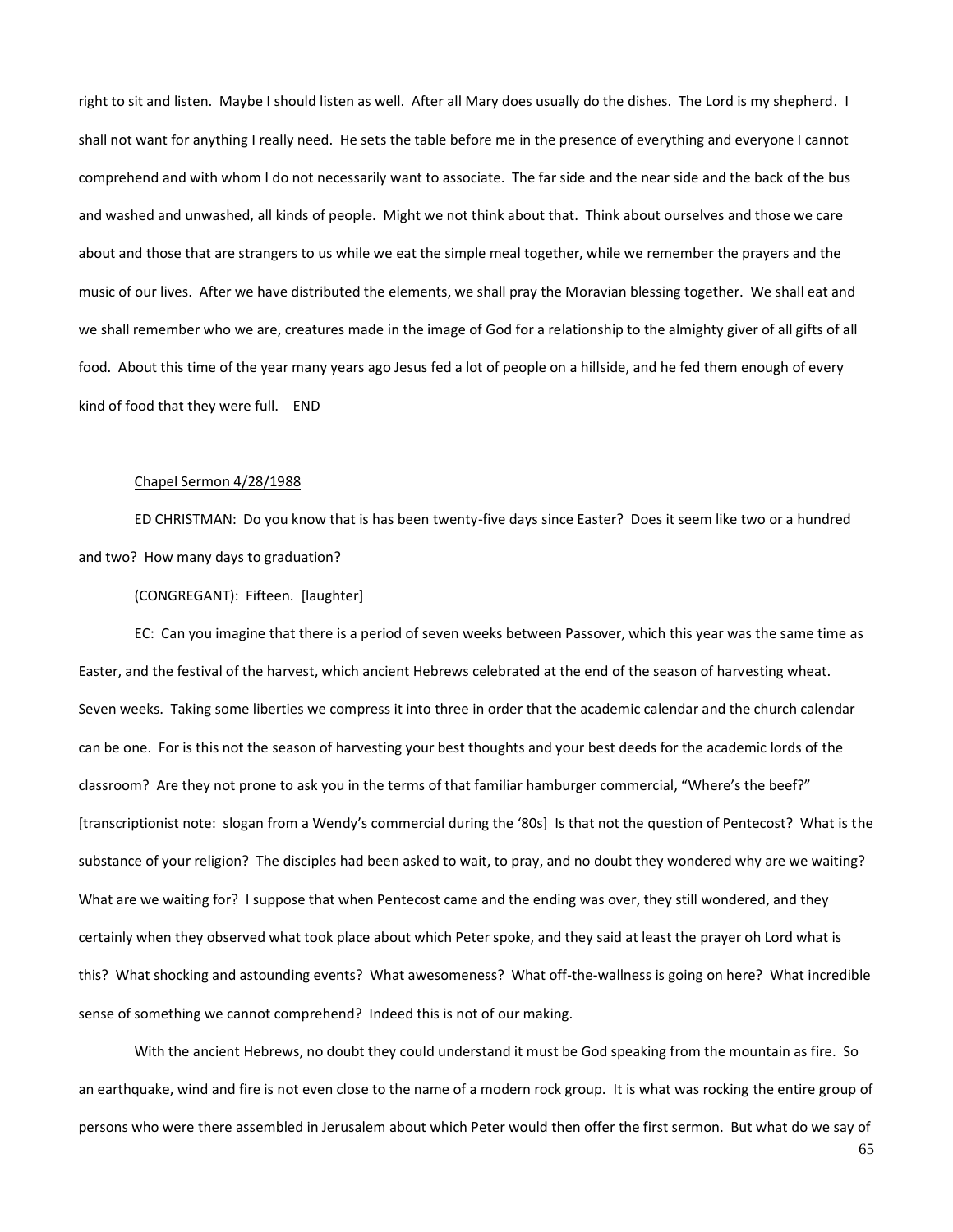Pentecost? How can we compare it to something else that we may know about? There is the ancient story, which is ancient only in terms of when it was recorded, not in terms of it being unlike our own time. A story about men and women who anxious and concerned about who they were and their identity, fashioned for themselves a tower. For they wanted to demonstrate imagination and skill and cooperative venture. They too had a sense of how they would be connected to almighty God. God destroyed their unity and their tower became rubble. Suddenly they were as distrustful truly as they perhaps always had been except for their limited desire to put some identity together. The Tower of Babel, is that somehow revisited. Some of the commentators suggest that in this Pentecostal event, which appears on the surface to be so much of a frightening and scattering of life, such a multiplicity of things happening that it is videotracks in spades that it couldn't possibly be a unifying experience. But alas what they held in common was not simply the means of livelihood. It was that God had inserted godness one more time. As Peter said it is an end time and is this not an end time. Would that the news that we watch were only entertainment so that we could say it is not so. This is an end time, a time of violence and greed and destruction and brokenness, and the more languages we know the less we trust them and the less we are able to trust one another. I mean who is to choose between the persons warring against each other, and who is to choose between those persons within ourselves at war and unclear and broken and uncertain. This is an end time. So if that pile of rubble called Babel is still here and our dependence upon our ability to fashion for ourselves something that is secure. We desperately desire and want to believe in something that does not change.

So when the chaplain leaves the library with a pile of books, he can hardly ever show whether they have been checked out or not. But the person at the desk wants fervently to believe and if I can't trust the chaplain to be stealing a book, there's nobody. Pentecost says, don't trust the chaplain. Don't trust any ritual. Don't trust any activity which is fashioned solely by human beings. Let the startling and the awesome and the unwieldy event of Pentecost dare to suggest coherence. For out of that rubble and out of the end time and out of our desperation and out of us finally acknowledging that we cannot put the world together. Humpty Dumpty is off the wall. So where are we led? Either with the kind of determinism about disaster that is analytically described by some of my colleagues very recently and then they insist they are not pessimists or the quality of life is based upon whether or not we can respond to God's offer of poured out graciousness, poured out hope, poured out life to be lived no matter what you do with it. It's what you be. Do you dare to be a person who would not analyze Pentecost but would only understand that God's spirit has been poured out. The writer of Luke's gospel is the writer of Acts, and in Luke's gospel it has Jesus say, and the spirit of God is upon me to preach good news for everyone. Peter seizes upon that to preach the first sermon, but Peter wouldn't say he had seized on anything. Peter would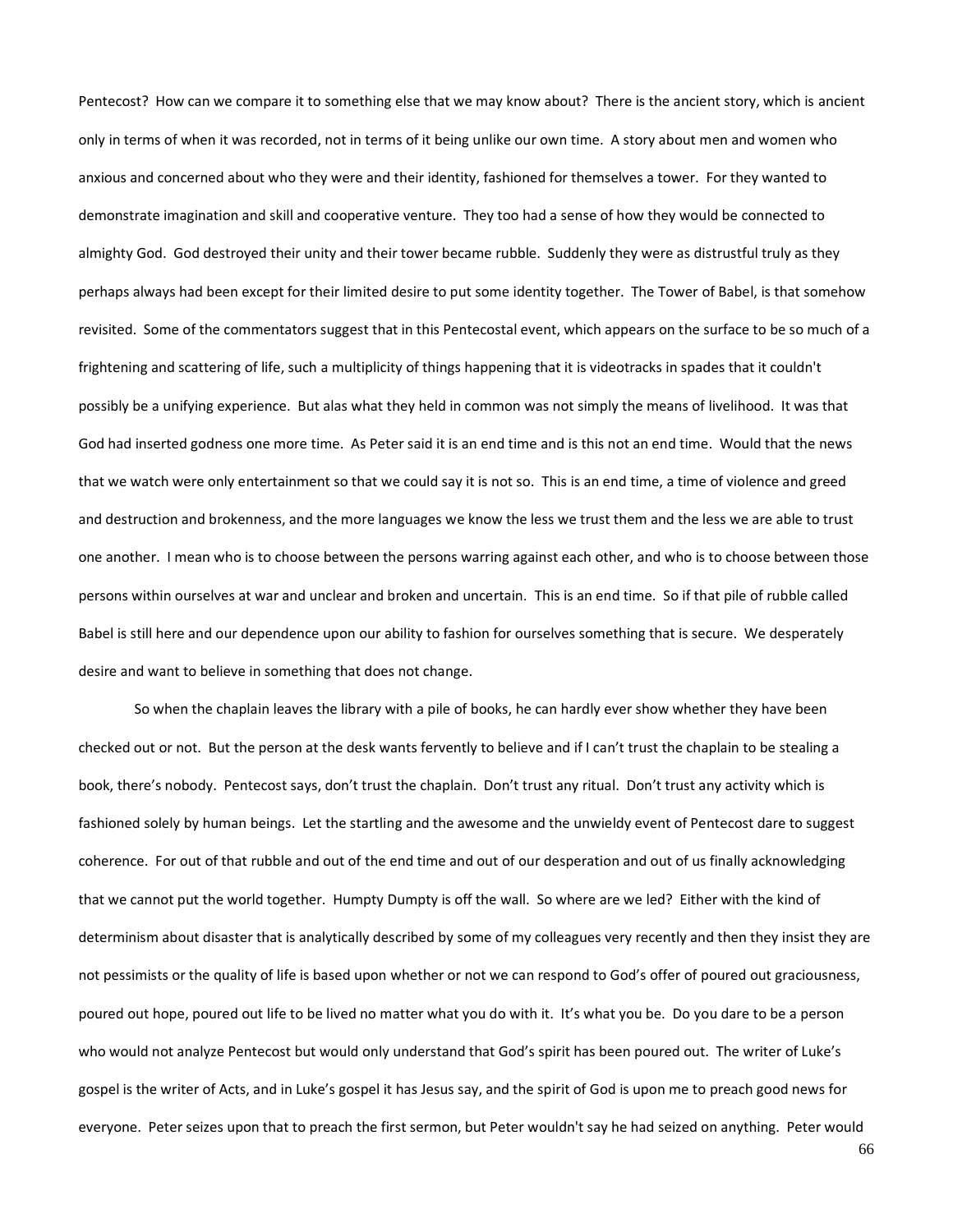say I was grabbed. Are you kidding me he would say? This impetuous, impassionate man who was coward in the face of a crisis, who thought he knew everything and knew nothing but how to cut off the ear of a soldier. No, I didn't do this he said. The spirit of God has told me to be bold. Oh you say that I am going to sit with my enemy and say to Cornelius the Roman soldier God is no respecter of persons. The spirit of God is upon men and upon women and upon old and young and all can preach and all can prophesy including Peter. I think that's what took hold of him so that he would reach back to the Hebrew prophet Joel and see in that prophesy a sense of what was happening one more time. God cares and God's power is great enough to build something out of the rubble that we make of our own lives if nothing more than our boredom and our frustration and our carefulness, a kind of foolishness is it not of which we heard so well last week, a kind of foolishness that gives us the freedom not to be afraid and not to calculate what will happen if we do this and don't do that. A kind of Pentecostal resume about which we heard too.

Can you imagine a Pentecostal resume? What would it look like? What would it sound like? Would it fit on a sheet of paper, eight and a half by eleven? Can we in all of our efforts to understandably try to fashion some kind of doing skill task resume for ourselves overlook that doing is only a gesture for what's inside and who we really are and what we ought to be.

Thirty-five years ago this harvest time I was grabbed at Wake Forest. I knew what I was going to do at least I certainly thought so. All the pieces except one was in place. But even though I had no job, I was sure of what I was going to do. Then it all suddenly changed. Just like at Pentecost where some of the people there thought all this that was going on was a simply another Pagan rite of spring, they were all drunk, just as that was true in the first century Palestine, it was true for me. Not everyone understands earthquake, wind and fire. But you see I can remember and I shall never forget those days. Something happened to me. So that what I was going to do with my life became what I was going to be and what I had to be was open without fear to a future that I could not shape and had no awareness of. Now does that happen to me solely because I was going from law to some kind of professional religious work. I certainly hope not. I certainly hope that Pentecost tells us there is a fundamental difference between doing missions and being a missionary wherever we are, whomever you are, with whatever clarity and questions you have.

The question is, are you prepared to let God be the inviter, the host for your life who gives you nourishment and gives you a sense of joy and a sense of hope and a sense of coherence. Are you prepared for God to change you, to renew, to do whatever God would chose to do with you. Now on many occasions individually and from this place I have suggested that because human beings are over anxious and because we do try to shape our lives and because we do run into ambiguous and difficult situations, indeed because we sometimes fail at our tasks, that what we ought to do in the vernacular of a fall sport is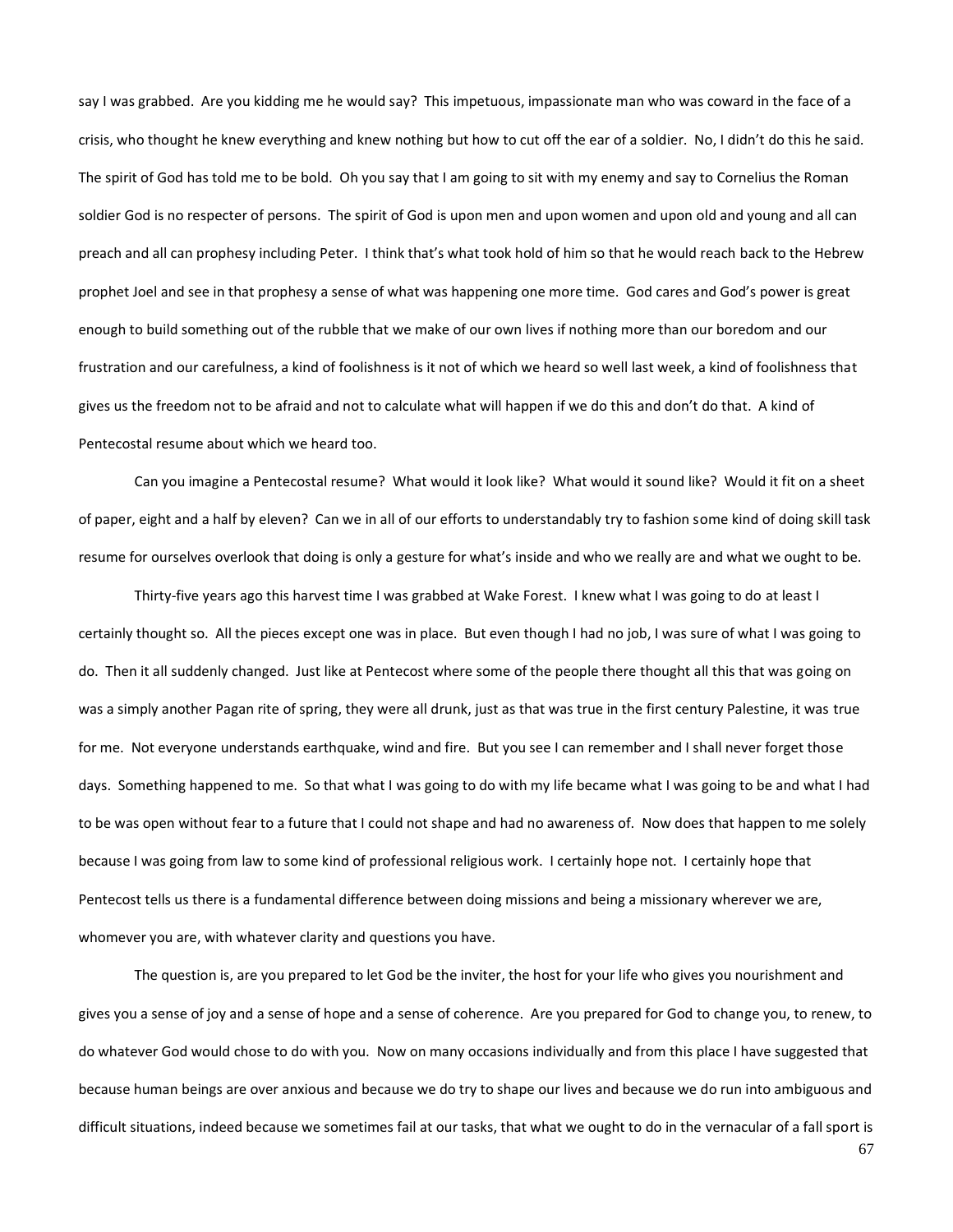to punt. I still believe that. But the seasons of the church year include a season not to punt but to participate, to open up one's self to the possibility that one's life direction or what one is going to do has to be subject to what one is going to be. Without fear, but certainly with trepidation and dependence upon God one might decide to participate in life in a way that he or she has never done before. Do understand that the prophecy from Joel does make it very clear. You're never too old or too young. It's men and women who preach and prophesy. It's everyone no matter who they are, whatever their economic or social condition, religious, ( ) they know or do not know. It's everyone to whom God's spirit is offered so that whatever one's relationship with almighty God, however it can or cannot be adequately described in words, bent it is but not broken brothers and sisters. Pentecost says come. Heed these startling physical signs and pay attention to what's going on when you're studying and when you're saying goodbye to friends and when you're in Davis Chapel and when you're hearing music, pay attention. It may be earthquake, wind and fire, and you may discover in that strangeness, which no one else necessarily recognizes, that somehow you're drawn together with two thousand plus years of persons who have been drawn together by God's eternal music of Pentecost. The spirit of God was poured out on everyone and those who saw it and those who heard it and those who felt it said, yes. I will be God's disciple. END

# Chapel Sermon 9/1/88

ED CHRISTMAN: The question has been put how was your summer and my rather () answer is I don't know. It ends until September the 21<sup>st</sup>. In the midst of academic gymnastics of dropping and adding I hope you will retain chapel and we will find a place for you to sit. We also hope that you will fill out the cards if you haven't already done so and ushers will now pass the baskets as I begin my remarks. Putting your name and your mailing address and the name and address of anyone that you think would like to keep up with our schedule, and if any of you would like to serve in publicity or worship leading or music, then so indicate it.

This is a place where the wind blows where it will and if God so chooses. It's appointments include if you'll look in this direction at a window crafted by a German stained glass window maker and represented to us in the form of a banner by an artist who lives here in Winston-Salem. Those of you who are liturgically minded know that my seasons are all mixed up. This is the symbol of Pentecost, tongues of fire. Well, most of you are gone when the tongues of fire come for Pentecost, and besides it's the only banner that in any sense lends itself to the suggestion of what Kim had mentioned to you. The wind blows where it wills. God blows where God wills and we do not know from whence it comes or where it goes.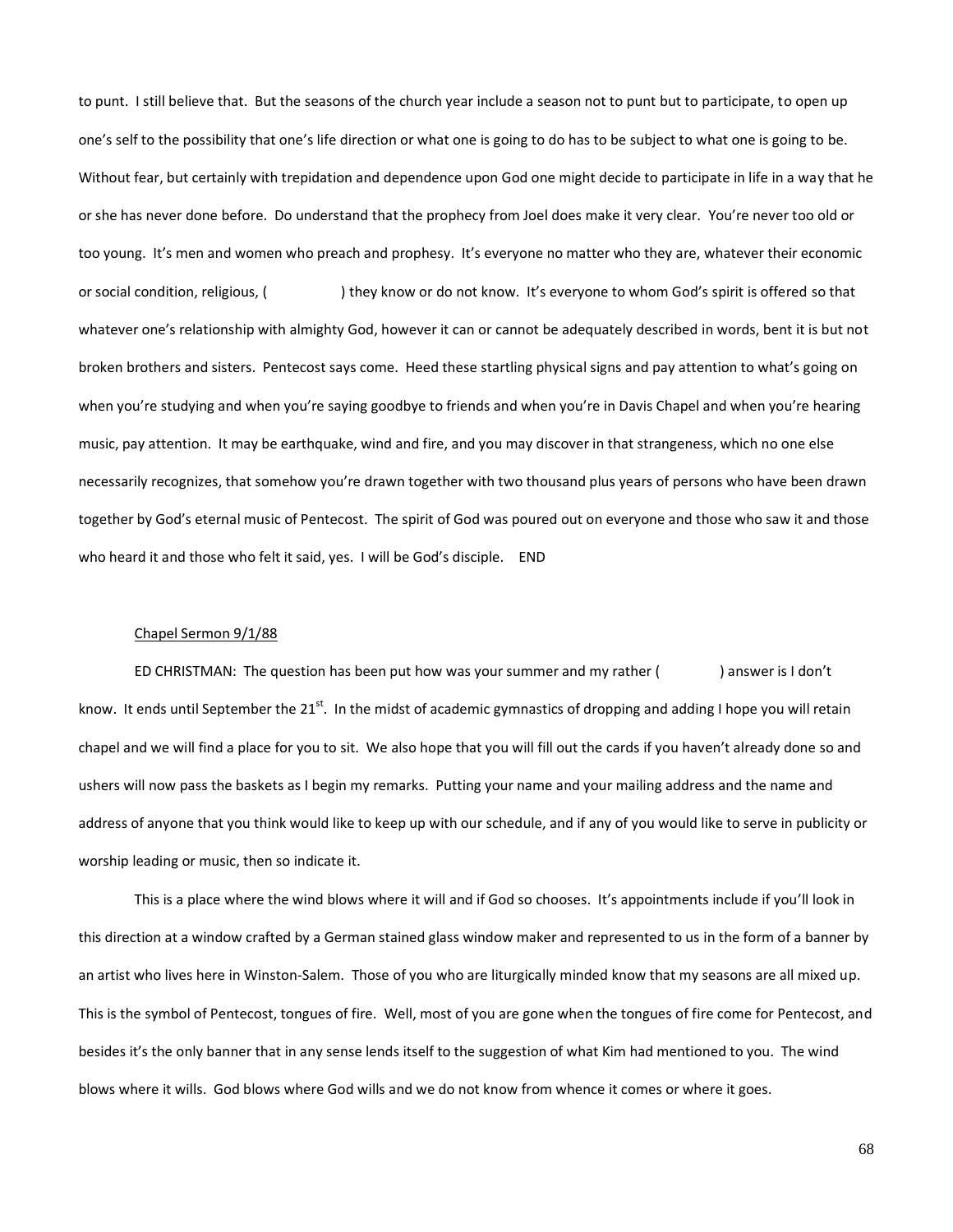Nicodemus had a sense of that. He wanted to talk to a colleague. He thought of Jesus of Nazareth as a colleague who had been introduced to him by the many deeds and all the amazement that had swirled about his presence. He was mistaken. This was no colleague. This was the Christ. This was in that sense no friend and no brother. This was God's presence. Now why do I make this distinction. Imagine if you will the doors bursting open and a bearded man with unsheveled hair comes in and thunderously says to you repent for the kingdom of God is at hand. Prepare ye the way of the Lord. Now there was a time those thunderbolts from John the Baptist had hit me I think I would've been on my knees for the rest of the service. For in the line of the prophets and quoting Isaiah who upon a visit to a temple had what some would call a nightmarish experience. What he had been drinking or chewing on to imagine God in the terms he imagined him. Nothing cozy and quiet and peaceful. Nothing he could manage. That's what makes prophetic words always disquieting and uncomfortable and ironically only in the discomfort and only in the judgment does one ever sense the presence of God's power and God's hope to change that.

The first of the prophets Moses taken from his place to another place. To be the custodian of plagues and of the people and yet his own birth was saturated with innocent blood because of a fantastically fanatic pharaoh who had heard something of the story and was bedazzled by it to the point that he would kill innocent children in an effort to stop the story. That's repeated with Jesus, that beautiful stable was stained with innocent blood because Herod couldn't imagine letting all the Hebrew male children reach maturity.

It was the same Jesus who in the temple amazed those who were there. Oh they did like what he had to say and they were fascinated by it. Yet they were the same persons who were terrified when he came back to the temple with a whip in his hand and it sealed his fate. How dare he disenfranchise and dismantle our institution? This is the same Jesus who insulted his host by saying this harlot is a better hostess than you are. She treated me with the kind of respect that I was owed and she bowed herself in her sin and asked for forgiveness and all you want Simon is to figure me out. Then he hosted his own dinner party. Somber and quiet with the shadow of death across it, and what did those disciples say. They said the same thing that I would say if Jesus were to walk in here and sit down. Would you say or do something religious? Not me. I'd be afraid to try. For in the presence of this personage of God I would try to be still for fear and out of respect I would not know what to say or what to do. Well, Nicodemus comes and what does he discover? He discovers that Jesus Christ would dismantle him in order to build him. He said your biological birth is incidental. You must be born from above. You must be born from above yourself and beyond yourself in a way you haven't imagined. Nicodemus said how can that be? The answer of course is it can be because God be and God is. God blows wherever God blows even on a person who arrives out of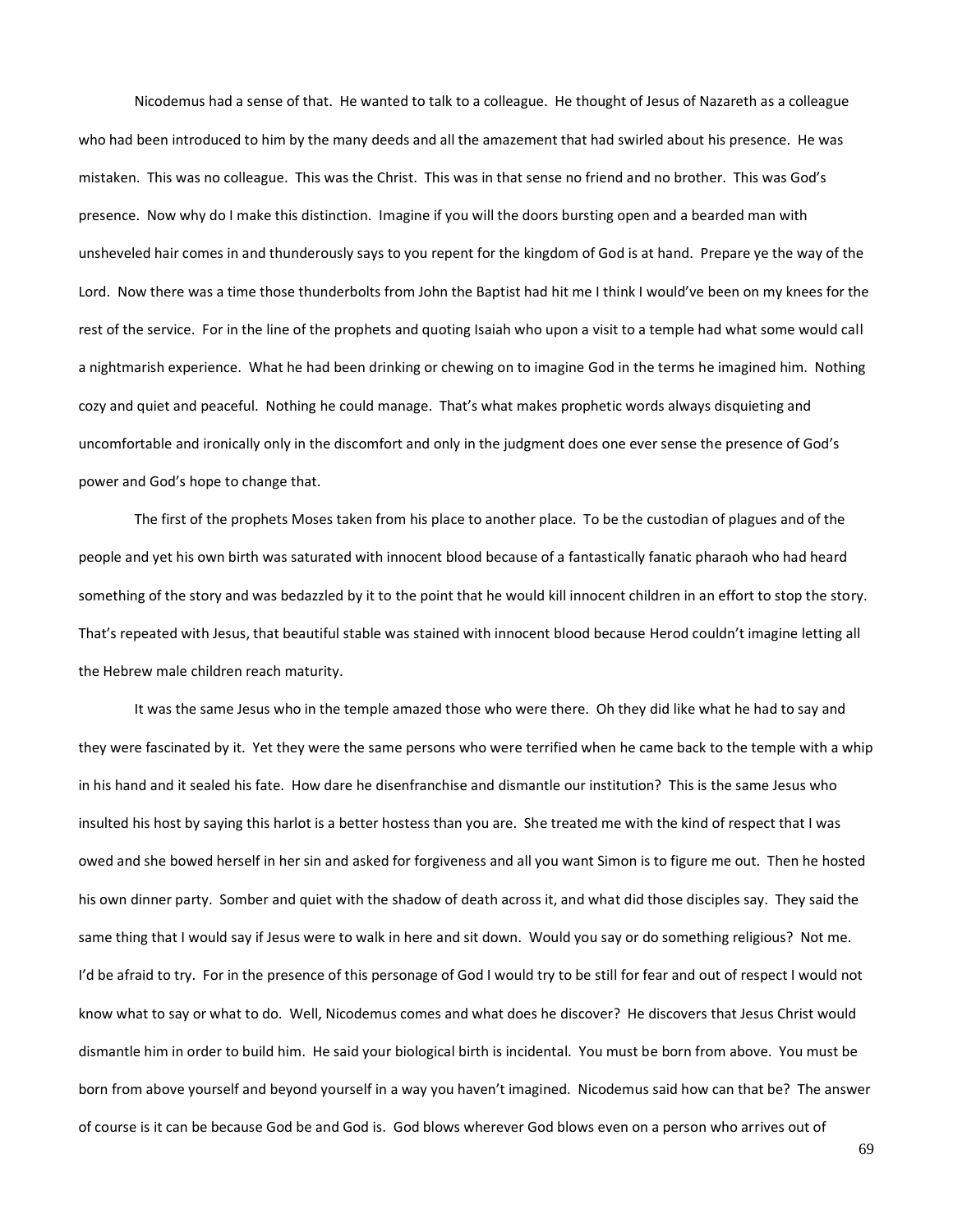curiosity looking for a colleague to find a savior. The distance between Nicodemus and Jesus begins to grow in order that they can come together. The negotiation has to be I do not know Jesus Christ in terms of knowledge. I know him in terms of a relationship. I am on my knees, and I am awestruck, and I do not understand and knowledge is of incidental value in the presence of power. The conversation ends with the question, how can this be? Does that not remain our question?

 A student who graduated last year is waiting for something he said to grab him. An administrator said to me yesterday I want God to knock me over the head so I will know what I ought to do and be. Of course we want to know. Adam and Eve wanted to know. They wanted to control knowledge. Cain wanted to believe that if he raised beautiful ears of corn, God would reward him. Those who built the tower said let us prove how well we cooperate and build something that God must surely honor. Job wanted to know why suicides, why drunken drivers killing Wake Forest graduates. Why does a student die when he's cutting his grass electrocuted by a weedeater. Why? He demanded that God tell him and God did not tell him. What do you say to the mother bereaved? You say read the book. Struggle. Cry and ask only that God will be present. When we come to try and control our lives as most assuredly we try, we discover that the power of God changes us so that knowledge is incidental to the ultimate direction of who and what we are.

I can still hear the whine of the fluorescent bulb. I can still see the printed page notebook, the text of a New Testament spread before me. It was Romans chapter seven and I read it ostensibly to answer some questions for a New Testament class and only to discover that God's power had taken hold of me. I would do what I know I should do but I do not. There's a war going on inside of me retched man that I am who delivers me from the bondage to sin and death. Somehow I was connected to Paul. I had read the passage before, but from that day thirty-three and a half years ago to this, somehow the scripture has power and authority that it never had before. The seal of the university has the audacity to put an alpha and an omega, a chi-rho in the middle. What in the world for? Is it not so that we will know that whatever we do here Jesus Christ is the center? Whatever we learn, whatever joy, whatever sorrow, whatever success, whatever failure is to be mediated and understood by the fact that Jesus Christ did something other than die on the cross. He spoke a word Mary to a person and she knew that her weeping had become joy. He said something in the breaking of the bread and they all knew they were whole forever. Jesus Christ is the power and the wind blows where it wills. Will you and I ever be open to that possibility? I hope so. Oh how I hope so. END

## Chapel Sermon 1/12/ 89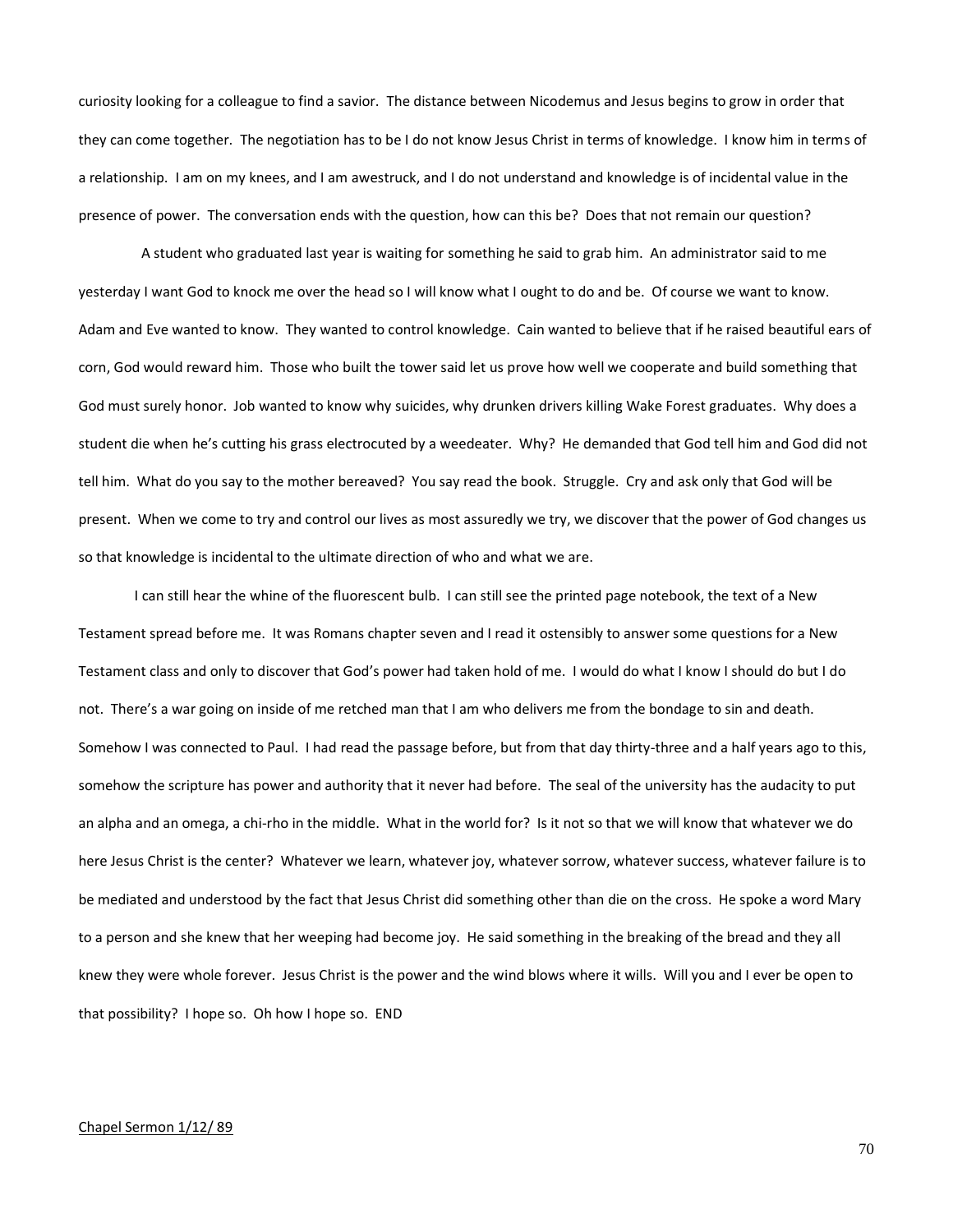ED CHRISTMAN: The person who believes they spent the most for their books, that brown sack of gold, I will give a gift. I will not tell you what the gift is. In fact last semester when I offered a free meal, strangely enough the person who tallied the most and I never worked it out. I'm not sure because perhaps the person really didn't want to be indebted. After all, spending the most for your books doesn't mean you deserve a gift of anything. But the offer is there, a gift to the undeserved if you dare accept it. Our gift giving and I have been given a gift in the preparation of this sermon by one who is faithfully here who read a meditation about Christmas and shared it with me. To him and to William Willman the chaplain at Duke University I am grateful because Chaplain Willman suggests that in our giving we're often calculating the results or consequences. We want to remain in control. 'Tis true that many years ago there was a youngster who wrapped packages and put labels on names but was prepared for the unexpected arrival of a person who was going to give him a gift and he didn't have one. So when as surely it would happen such a person arrived, he would scurry to his cache of unexpected and unknown gifts and give a person a gift with no tag at all because after all do we want to be indebted to a person we've hardly known and gives us a gift of unmatched proportions in which we give nothing or our gift didn't cost as much. A pie for a pie follows us year round, not only at the season prescribed for giving. Gift giving then has its peril. It is Willman who suggests it is maybe more blessed to given than to receive, but it is much more difficult to receive.

So at our worst we calculate and we control the giving of gifts. You want to be sure that it somehow balances. We don't want any guilt, and we certainly don't want to feel any obligation to anyone who has given us a gift. But alas that's not always the case is it? When we are at our best in gift giving, we give hugs and humor and hope and worthwhile labor. We even give to one of our own a Gumby tree, five feet tall, and it becomes a substitute for the Christmas tree that never got put up. Somehow it reflects a sensitivity and a kindness and a joy and an unexpectedness that fulfills what any genuine Christian gift at Christmas or any time of the year should be. Surveying the collection of neighborhood gifts, plates of candy and fruit, the giver of one special gift of fudge that he thinks is the world's best did remark, well, I gave better than I got this year. We're expressing that kind of calculation, but there was a moment of grace because a son in law said, well, isn't it always the case that you give better than you receive. Flattering dear me by my extraordinary ego trip about the fudge and yet suggesting something more, something appropriate for the season. God gave more than God got.

James says the perfect gift, the man who wrote more of the New Testament than any other, gifted with words, said of the coming of Jesus Christ, the unspeakable gift. Indeed he fleshes that out by saying in the giving of Jesus Christ, nothing can separate us from the love of God in Christ Jesus to which I would add nothing can separate us that matters. For indeed there is darkness and there is pain and there is death. Christmas is a season of somberness and soberness and suicide and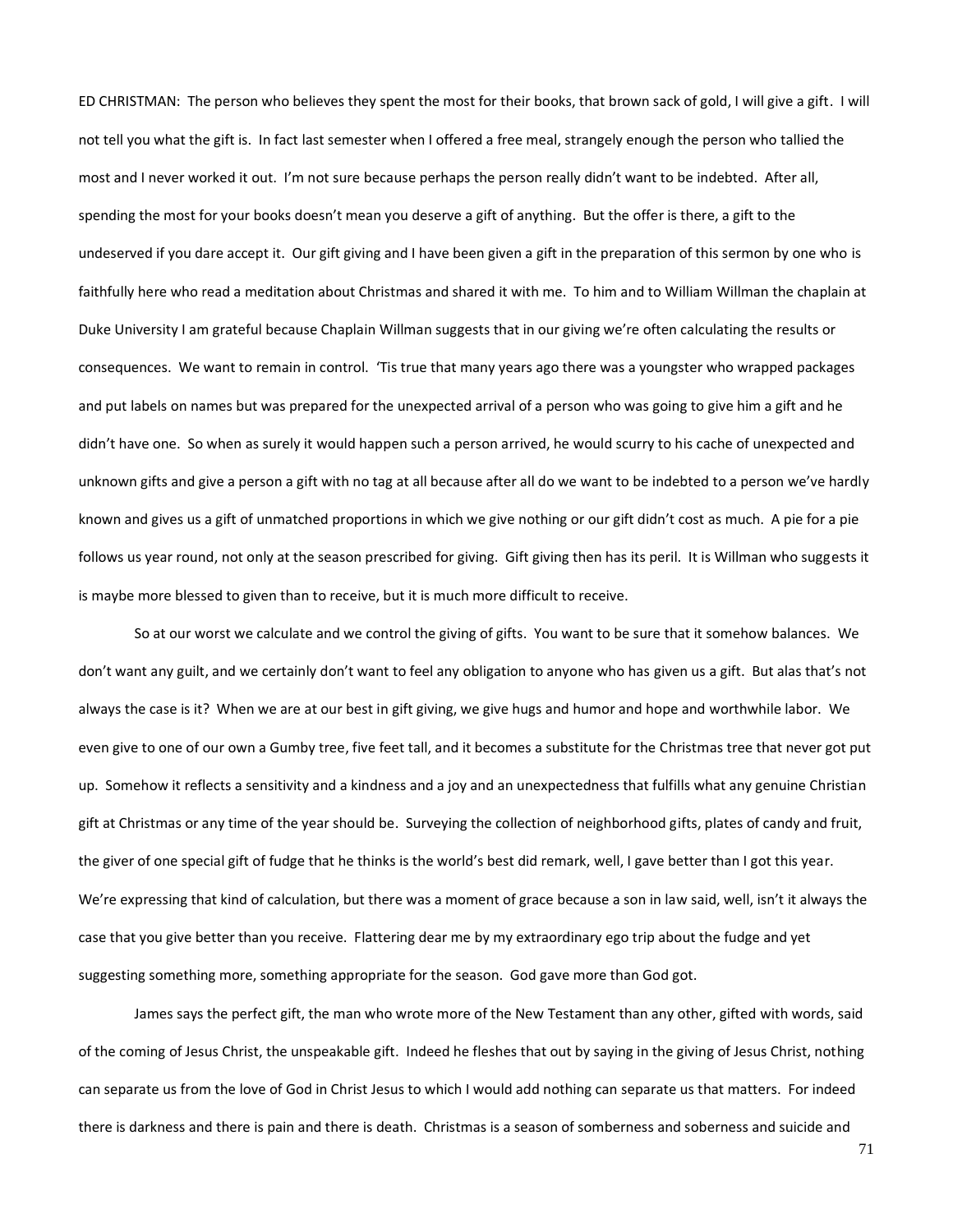the end of hope and despair for so many that we have to believe there is a star and there is some way to penetrate yet that darkness. God is not separated from us, and we not from God. For God has given us more than we could ever have imagined and certainly that which we cannot control. Isaiah says to his king you want treaties with other nations. You want to give something and get something in return. Let me tell you Ahab. God has a surprise for you and future generations. God is going to give a child on the backside of a hotel in swaddling clothes. Not a treaty and not an army. A strange form of security is it not. Ahab didn't believe that. Who would believe such a story of gift giving?

Jesus sat at a well and a woman who had lost her moral compass thought he said, well, if I have some of this water, I won't ever have to come back to the well again. Then she finally understood that the gift was of living the water. Though she fully did not fully understand or comprehend, she sensed that something had happened that day that changed her or could change her forever. Lord of Lords. King of kings. Isaiah said it. Handel wrote it in music. Prince of peace. The peace that would allow you and me not to feel obligated. The parents say when we come off to school, don't worry about your grades. Do your best. They mean it to the extent that they can give you that kind of openness and freedom, they mean it. Most of the time. But even so is it not terribly, terribly difficult to accept the kind of repugnance that God and parents and friends and teachers and music and art and the world itself gives to you and me. We find receiving God's gift of love unacceptable.

During Christmas I spent time with a person who is terribly dependent, could hardly get around, falls often from his walker, cannot speak in ways that most of us can understand. There is a sense that the mind and the heart are still clear and can't talk to you except on rare occasions. But after about forty-five minutes of my talking about and trying to figure out how do I get through to a man whose eyes had stared at nothing for years, totally dependent. I help him from his walker to his bed and the only two words in forty-five minutes that were clear were the two words, thank you. God has given us that for which we ought to be eternally grateful.

Johnny Carson usually has a Christmas time a little piece the gift to give to those who have everything. As it turns out in reality that those incredibly absurd and very expensive gifts are nothing because those who have everything in fact don't have anything at all unless they, and that includes you and me, can accept God's gift of life itself. So accurately portrayed in a child open and hoping, a child upon whom even in the hymn about bearing the gift of gold, frankincense and myrrh is the clear suggestion that this is not altogether a beautiful story. But God gives to the Samaritan woman water that will quench her fundamental thirst to be accepted. Can you imagine a small child being sent from a farmhouse in the bleak midwinter to the well to fetch water. Having drawn the water from the well the bucket is full to overflowing. The child is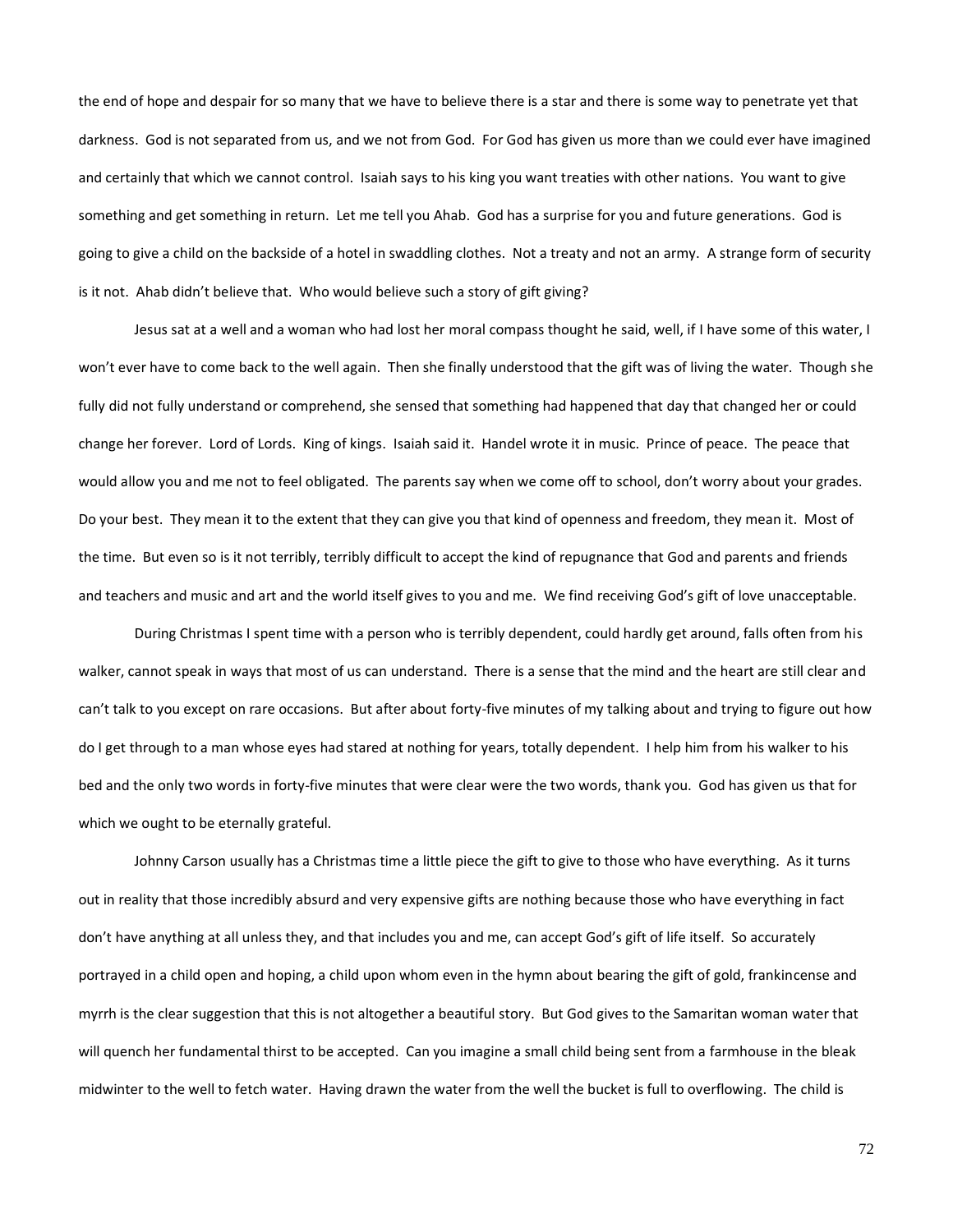getting cold and rushes back to the house with the bucket, spilling the water all over the ground. That is not, is that not how God has given it to us to be used indiscriminately, offered us love and affection as if it can spill from a bucket.

There are many translations of the twenty-third Psalm. I like the one that we picked, that I selected with certain modifications but with one exception. I really don't believe the translator understood when the translator said fills my cup to the brink. It's filled to the brim only after God's love has already spilled out of the cup, has overflowed. My cup runneth over, and that's so difficult for us to accept and to believe. God so loved the world that God gave us the Son that whomsoever believeth should not perish but have everlasting life, but God came in Christ not to condemn but to claim and to save and to give that symbol of life resplendent in the child in swaddling clothes. So what about you and me. At our worst it's a pie for a pie. It's a calculation of gift giving and receiving so that we don't feel guilt, and we don't feel obligation. We are in control. At our best we give Gumby trees and () Gumby men who become Christmas trees and strange gifts and useful gifts and things people don't need because what we really give is a touch or a measure of ourselves. At our best we hear God's message of repugnant and yet liberating grace. So when the kings and the kings come and leave gold, frankincense and myrrh, is that what they do? Wouldn't that be? Isn't that the easier way? Isn't that the human way? Do something for somebody else and scratch it off the list. Say we're even. I know the only meaning of following the star for those persons and for anyone else who would dare come to a stable or to an altar, to a communion table, to worship, to give and receive the gifts that they have been given by almighty God is if they give openly as if we remain stuck to the gold, to the frankincense and the myrrh, as if there's no choice is there but to see that one star as the one star. To see this birth as the one birth. To see that hope as the one and only hope. Indeed what a liberating and freeing experience to give God thanks in praise in worship and in work. To see if somehow we could accept God's love. We'll find a way to express it. I mean there's plenty of ways to say thank you. No one should tell you or me precisely how that is. This is not a sermon designed to list all of those options for you. For in the giving of love God invites you to be as free and open to the world around you and its needs and its concerns so that serving almighty God becomes privileged and a joy and something we can do without fear of contradiction. Do you remember the love feast or if you were not there have you ever heard in the bleak midwinter, a carol of matchless beauty in music and in words. It reminds one of that contemporary carol about the drummer boy who had nothing to give but played his drum and the Lord smiled. For indeed at that point God gets close to what God gave. In the bleak midwinter what do I give as poor as I am? If I were a shepherd, I would give a lamb. If I were wise, I would do my part. What do I give? I give my heart and my soul, my mind. I give myself to almighty God, Jesus Christ. END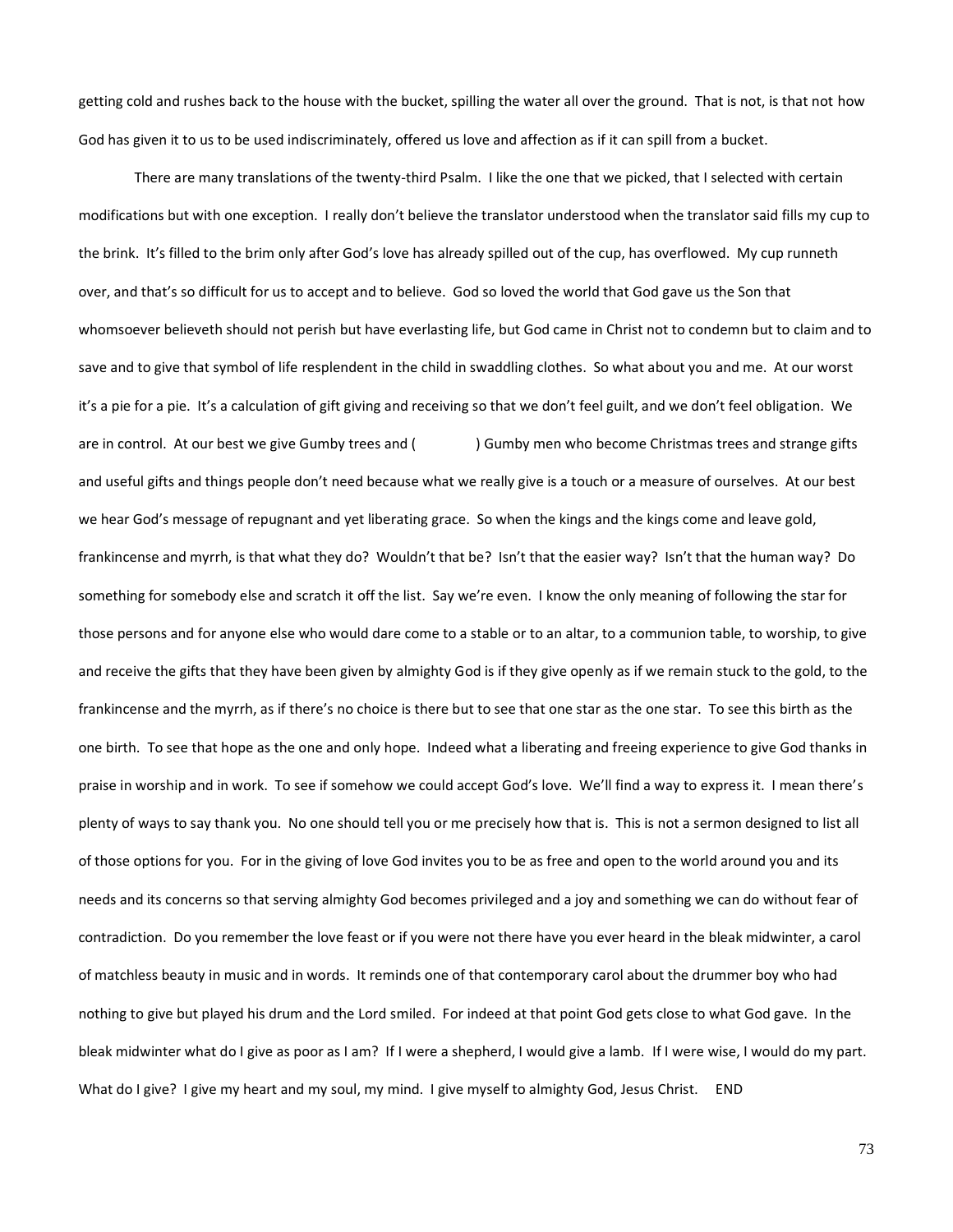# Chapel Sermon 10/26/89

ED CHRISTMAN: Surprise, surprise. The text of the morning's lesson is Genesis eleven: one through nine, which I hope is the story of the building of the tower of Babel, but either I made a mistake or Ginny has. [laughter] The early part of Genesis is called pre-history. Stories that are so true the facts do not matter. Charles Talbert has said of the entire scripture it is to be taken seriously, very seriously but not literally. The text of the morning, we have two ancient stories woven together about building something that would invade the heavenly province and about why people are scattered over the face of the earth. So we have two of these ancient stories or myths woven together. They should be taken very seriously. Let me set the stage. Once upon a time a person met another person from a different cult and was either afraid or quite curious. Once upon a time a person who spoke one language met an individual who spoke yet another and was dumbfounded or anxious to learn because it was a beautiful sound. Once upon a time a person with one set of religious beliefs met a person with another set of religious beliefs and couldn't believe it or said by God's grace let us discern and compare our stories.

So it is with the story in Genesis. Indeed this entire section of the book has lots of questions. Why do snakes crawl on their bellies and why are they so despised? Why was there this great flood and why does the rainbow hang in the sky? Why do women have difficulty and pain delivering children? Why do we live east of Eden and why do people kill one another and kill even to the point of working themselves to death in order to earn God's favor. Indeed how do they build such tall pyramids like I saw in both Mexico and Egypt, so majestic, so powerful, raised so many questions. It is not possible for me to tell you what I saw except to say that in facing that great pyramid in Egypt the only thing I would tell you is the person who might be a younger brother or sister of one of you said I will climb it for you for just a few cents. He scampered up the mile high pyramid and back in a matter of minutes, and I was very impressed.

But why these buildings? This particular story is about a tower and a city built in a place called Babylon, and this particular tower is thought of as the gateway to heaven or to God's courtyard. One people, one place and one language. They had a name. But apparently their name raised anxiety for them. They were the children of God. That apparently was not an adequate name. They said we are one people and one place. Let us make a name for ourselves. After all we are not fettered by whatever stones we can find on the ground. We now know how to make brick.

Indeed how beautiful is brick. For many months I gazed at the emerging structure out of the ground called the University Center. It was huge. It was great. It was ugly. One day I walked out of Reynolda Hall, and the sun caught the gleaming sight of brick upon that gray stone. Suddenly it was beautiful and aesthetically attractive, and it even had a little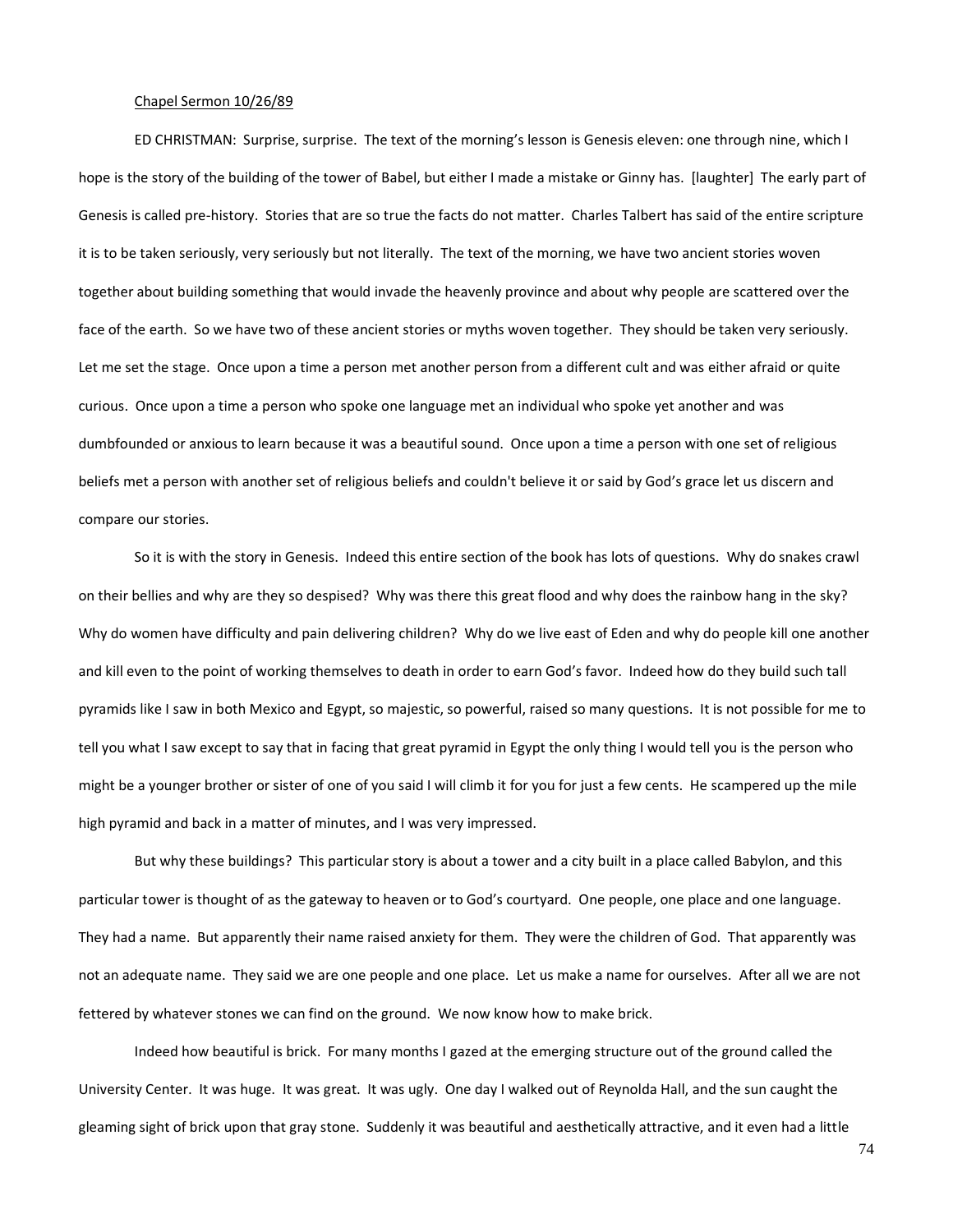dome. A building, something to be very proud of, and of course you would expect me as I approach my fortieth reunion next year to tell you that we had a student center too. It was a drugstore-like counter and a bookstore at the end and right outside there were four booths and two Ping-Pong tables and the offices of the student publications on the ground floor of a very old building. But no, I am not saying well, we're building such a new building. We're bound to be overly proud.

That's not the point of the story. The point of the story is that these persons had discovered brick and they were very excited and they wanted to build a building and so far so good. But they wanted a name for themselves lest they be scattered across the face of the earth. Single-minded then, all their energy and all their talent devoted to this one task. If someone had said, oh I tell you. I prefer a ranch-style temple, spread out across the ground with an atrium in the middle, open to the heavenly hosts. No way. It would be somewhat like someone saying I wonder if one of these days soon when Pepsi Cola and Coca Cola have drowned everyone in a sea of syrup and sexy ads that they will then merge and we will have one drink, Pe-co. I prefer Royal Crown Cola.

Apparently as the story unfolds we find that God prefers diversity to having one translation of the scripture and one hymnbook to sing praise and one order of worship and one kind of prayer and one kind of vocation building the tower into the gates of heaven. But they proceeded for they were afraid to be scattered over the face of the earth. They had not read the other tablets you see. Be fruitful and multiply and fill the earth, and when the ark landed, it burst open and the three sons of Noah and their spouses populated the earth, separate tribes, separate cultures, separate languages and cultural anthropology was born. God apparently wanted diversity of speech, diversity of persons, all kinds of colors and shapes, one allegiance to almighty God. That didn't seem to bother God, but it did seem to brother this one people with tunnel vision. The bible has its marvelous sarcasm ( ). This almighty God creator of all the universe comes down. You've got to be kidding. Comes down from where? This almighty God, creator of the universe, giver of life and love is afraid, has to execute a defensive maneuver. You see Adam and Eve's sin was not that they wanted to know everything and wanted to explore all the horizons. It was that they were disobedient. There is no sin in building buildings. This is not a plea for Garrison Keillor's Lake Wobegon and the rocking chair porch over Batman's Gotham City in the fast lane. The question is whether you're in Wobegon or Gotham City for what purpose and to whom do you give the glory for the building, for the executing of your labor.

God according to the story was anxious. So God said, they'll know it all if we allow them to continue this singularity of purpose. This allegiance to needing a name, let's confuse them. Suddenly in the midst of the construction as I imagine it, the architects all spoke Greek. The engineers, Latin. All the painters were Italians. Of course all the brickmasons spoke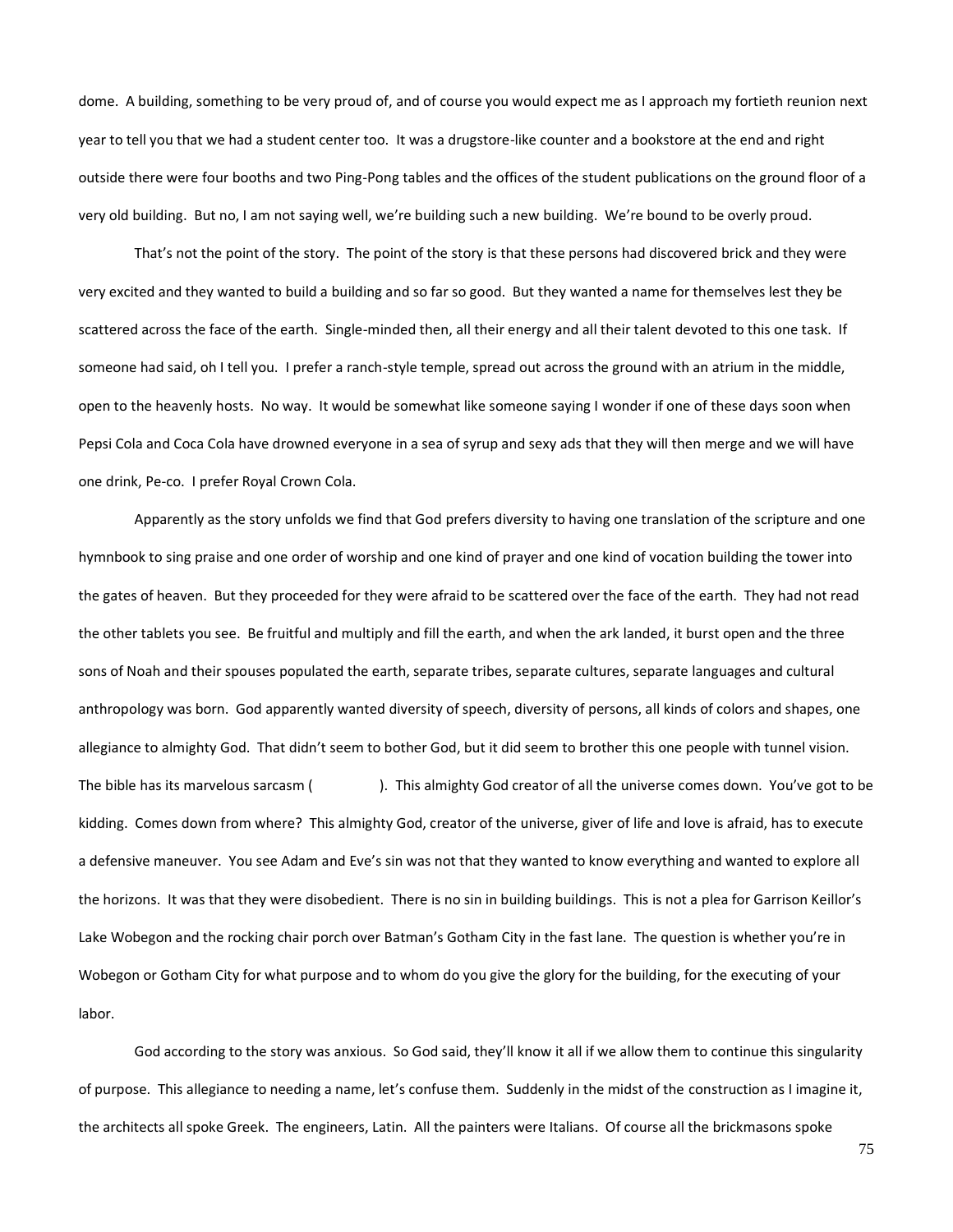Hebrew. The confusion mounted and the project was abandoned. Now is God punishing human beings for sin? Yes. But not for what you think. It is not because they wanted to mobilize their energy. It is because they were denying the name that had already been given them. They would not accept it. This was God however intervening in an act of grace to say I shall distract you enough for you to learn and to appreciate the validity of variety, to respect one another, to become dependent upon something other than what you can do simply when you put all your time and energy into one project.

I want you when you meet another person of a different color to be curious, not afraid. The Lord said when you meet a person of a different language, I want you to find the common denominator and to appreciate and learn that language that they would learn yours as well. When you find people of different religious beliefs, I would that you could and would share your faith story and hear theirs as well. That apparently was God's purpose that all would be one, but they would all be different.

This summer Jean and I made a trip to the Finger Lakes of New York and in that connection visited Rochester, a city of much history and richness of religion and culture and social gospel. The tour guide told us the familiar story we all know about how one of the millionaires built a giant structure to adorn the city's skyline. But alas, another millionaire in another business built another building, one story higher. Of course the first one had to add a story and you know that one don't you. How could that possibly be, brothers and sisters, to the glory of God. For a long time we had only one building adorning our modest skyline here in Winston-Salem. It was the Reynolds Building, attractive enough and suitable for what it symbolized until one day a large building was built right beside it. It was glass, and it was square and it was modern and people said of it, well, that's the box that the Reynolds building came in. They scoffed at the taller structure. Indeed if you were the financial officer of Reynolds you could have been very proud of being the smaller building having this giant shield against the wintry wind reduce your heat bill considerably.

For what purposes do we build and what is it that we build? Well, here at Wake Forest we are building [builders?]. We recently dedicated the Olin Physical Laboratory. We thank God for the dreams in the dreamers and those who sustain those dreams. We thank God for the people who shared in planning the building and those who actually built it. We gave thanks to almighty God for the people who will inhabit it and use it. We said may they confirm what we already know oh God of thy universe and explore and imagine what we have yet to grasp of thy mystery and wonder and majesty. In the name of Jesus Christ we pray. A cornerstone if you will of building. Now we can adorn any cross with the Chi-rho and we can have the seal on the front of the *Howler* and everywhere else. What does it mean? What it means is that we would dare to claim the name and give thanks to almighty God for all that we have however imperfectly we do it and how easily we are distracted by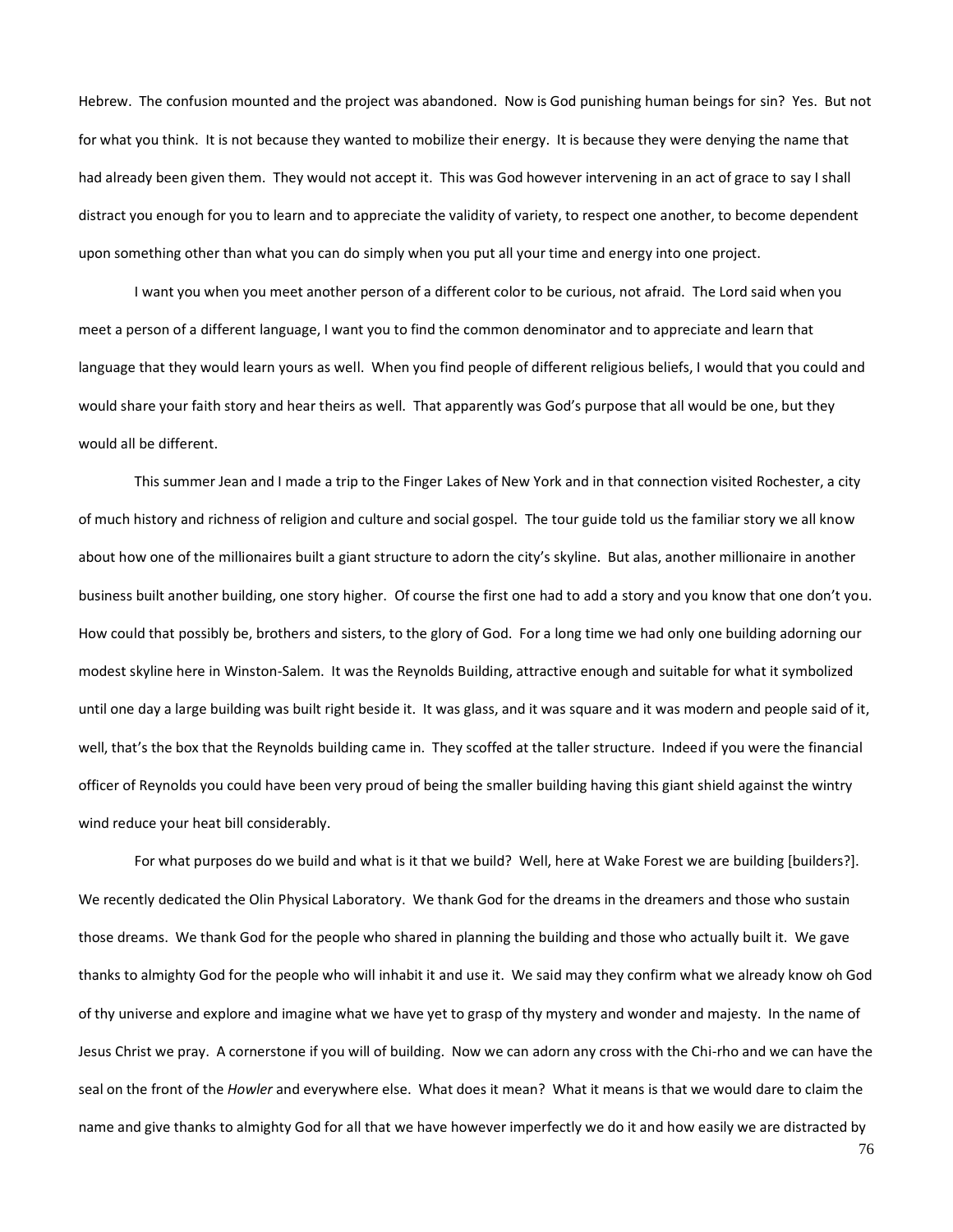our need for having our own name. Some would have us build towers. Some would have us build homes for people who have no home and give glory to God not to Habitat. Some would have us build a fine, fine academic record through study and labor and be thankful to God for all the teachers and all the persons who have made that possible and know that it is as one said recently, who received a Rhodes Scholarship, "When I came to Wake Forest I was not a Rhodes Scholar." But he left yet grateful for what he had become and incidentally prepared even now to change his academic direction. His getting of grades had not destroyed the spirit and willingness to change. We might build houses. We might build a splendid academic record. We might build relationships and covenant groups and other small relationships with other people in which we respect them and listen to them and tell our story and hear theirs whomever they are and at whatever stage of belief and whatever color they are and from whence ever they come. The people from New Jersey come to terms with sweetened tea. The people in North Carolina come to terms with that staccato speech and hearing people talk about the shore [pronounced with northern accent] instead of the beach. Understand that some people wear jackets and some people wear coats and some people have supper and some have dinner. All of us have an opportunity to use Jesus Christ as the cornerstone of building everything that matters and everything that lasts. How do you know that you're doing that? Well, certainly you do keep before you the symbols like the seal. You remember it chastens, it compels and it invites. As Judith Kay said at the ethics symposium on Monday night, you give more than is expected and you take less than is allowed. I would say that you would hope for others as much as yourself and you would work diligently without the need for praise. You would risk your level of risk would rise for the things that matter and your need for security, one person, one language, one place and you would let that subside. You would be grateful and give thanks to God for whatever building is going on and in you and in others. You would have a sense of peace, it seems to me, a sense of confidence that being a creature and not overstepping the bounds into creator is a liberating experience and allows you to explore and get to know toward whom you are explored so that you could imagine a table, a banquet table. Surprise, surprise who is there at the kingdom banquet table. All kinds of people, many of whom on earth were imprisoned or in somebody's insane asylum. Some of whom couldn't read or write, some of whom were blind, some of whom had all kinds of crippling and frightening diseases. All kinds and shades of people at the banquet table. So like little boys and girls, black and white, holding hands together saying free at least, thank God almighty we are free at last to be thy children. Every one of us can build buildings inside and in the world in which we live and be God's tenants and preserve the land and preserve the relationship and expect wonder and power and majesty to come from that obedience. Under that sacred ( ) of that marvelous, marvelous [raiment?]. END

# Chapel Sermon 4/12/90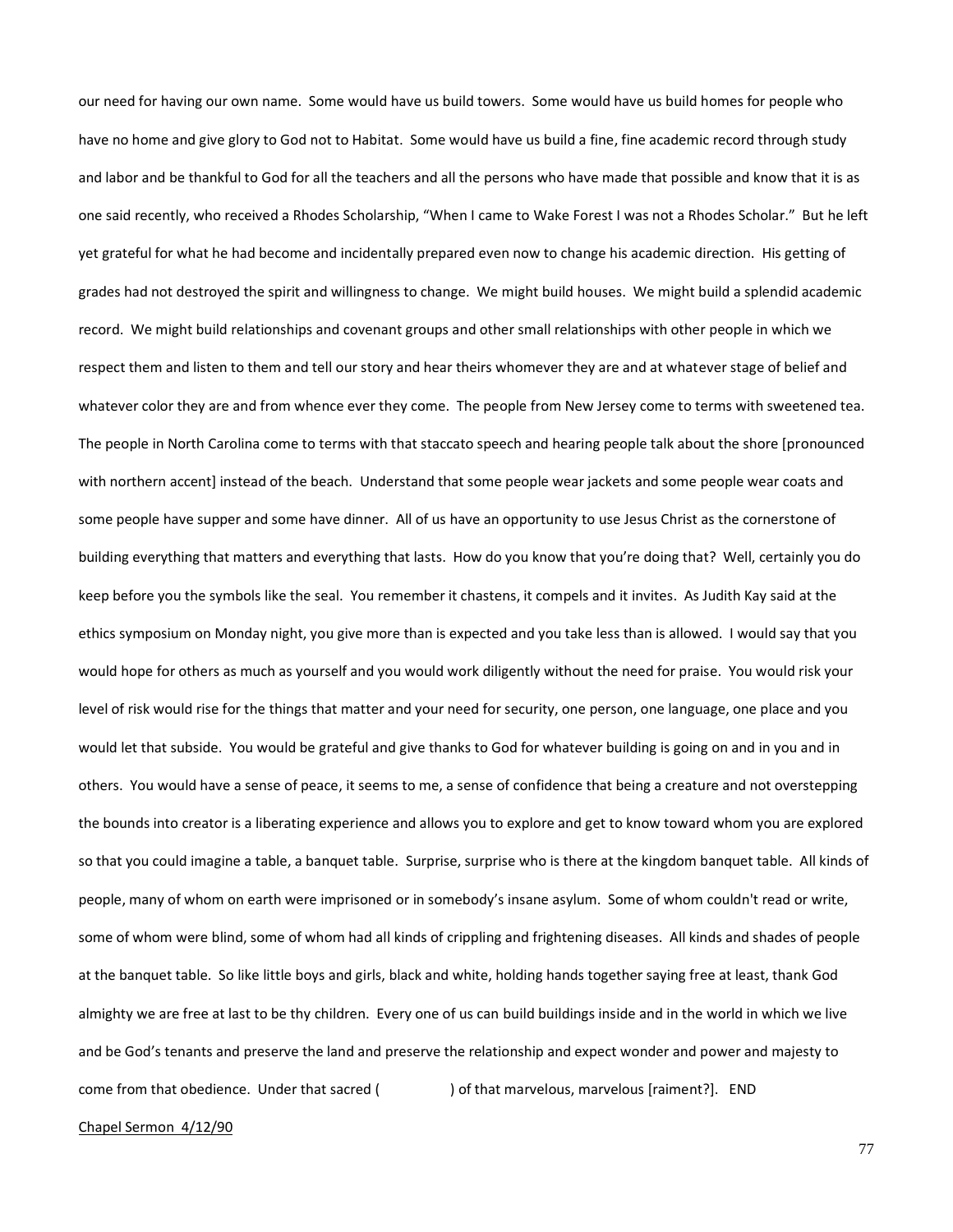ED CHRISTMAN: Once upon a time God passed over the homes of Israelite slaves in Egypt and saved the race. For they were the chosen people of God. But they were chosen to be acquainted with grief and to suffer. Whom would God over a thousand years later choose to suffer, to not only be acquainted with grief but to become grief, pain and even death itself.

Jesus, setting his face towards Jerusalem, seems to have been drawn as if by a purpose, intense and unrelenting in where he was going and for what purpose. What did he remember of his childhood such a sacred and beautiful moment of which we sing in advent? What did he know and what did he think about? What did Mary, the mother of Jesus, ponder and consider about this child, this first born child of hers? Even children twenty centuries later know the happiness of a Jesus who said suffer the little children to come unto me. But they also knew of the Sabbath. Upon entering Jerusalem, Jesus took a whiff and began to cleanse the temple for he said, this is not a sleaze bag headquarters for people who would turn religion into acts of fear. Indeed if you only knew that these lambs with which you trade are trivial. I am the Lamb of God who takes away the sin of the world.

The disciples came together and they did not understand at all, but certainly they must understand that a suffering servant is a humble servant who washes their feet. But not all understood. Indeed the heady words and heady wine left them asleep. Such bizarre scenes as this contemporary portion of the Lord's supper has the Lord covering the bread as if it's his own body and flesh and blood keeping it, but the child at the front holds behind his back the twigs which become the truth. Such a somber scene we rarely associate with the Lord's supper, which we still want to be a pleasant evening meal. This skull-like representation comes closer to the reality. Yet Jesus the person, the man whom they knew, who suffered, with whom they could talk, whom they could see sweat, who they could hear laugh was also a cosmic figure. Somehow they knew he was not like them. But when the time came, they were asleep. Jesus was alone that last night to hear the sounds of evening, to smell the sounds of the night, to be still and quiet, to grieve in his own alienation and potential separation from God. That silence was broken with a kiss and the stormy coming of the truce and two trials which ended with his carrying his own instrument of destruction to the killing field. Man's sorrows, not acquainted with grief, but embracing it altogether. What about the prince of peace, the king of kings and Lord of lords? For him it is a crown of thorns. Even children know about the crown of thorns. They know as we all do of the brokenness. This is no simple death. This is destruction and sin and death at its worst or at its best depending upon your point of view. Crucify him. Even children know crucify him. Yet one modern interpreter would like to get beyond that sordid and bleeding moment and send Christ skyward. I say again, crucify him. The face of passion, of suffering and of death. Jesus died. Jesus was dead. END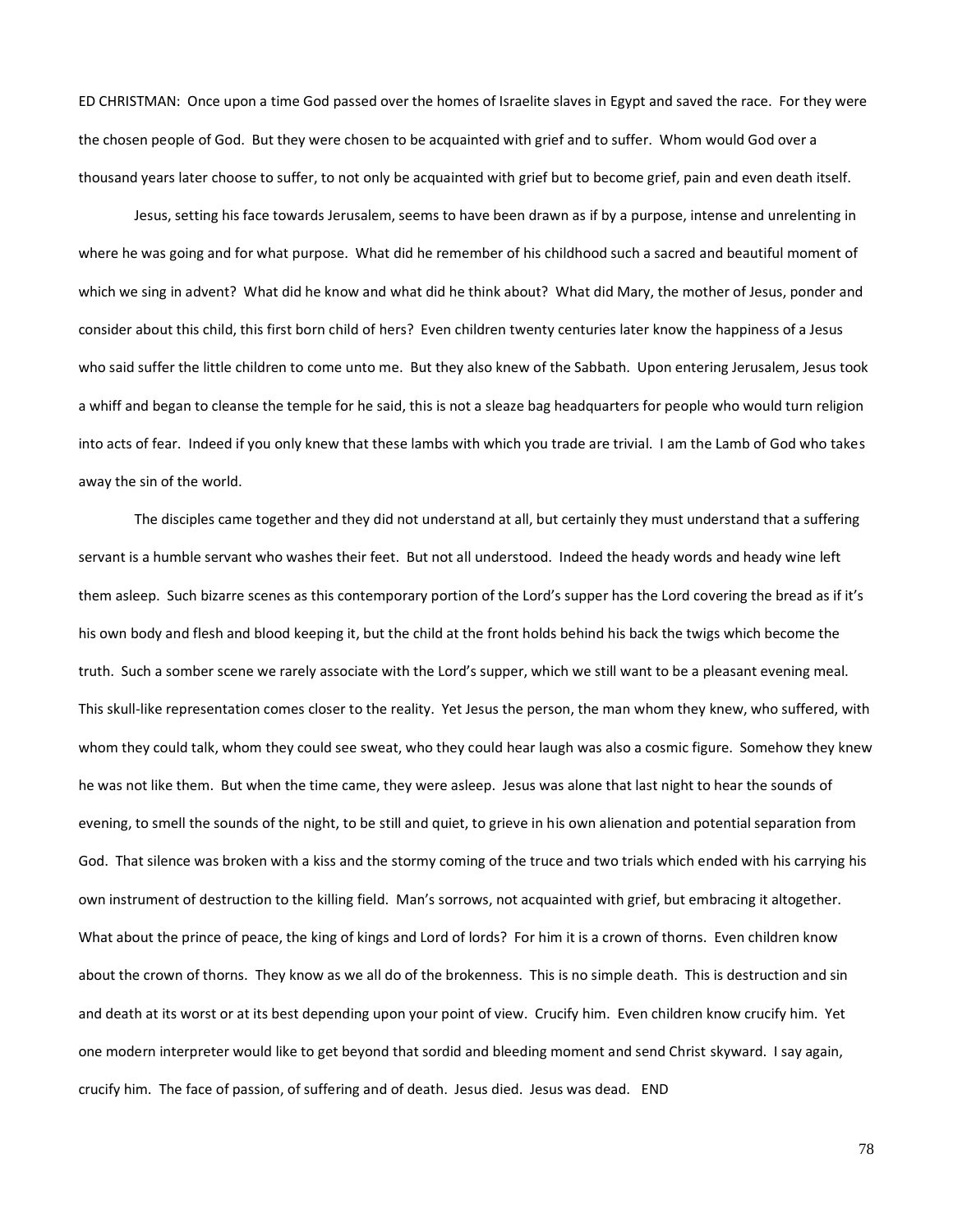# Chapel Sermon 5/3/90

ED CHRISTMAN: There was a story making the rounds, God got tired of the whole business and decided to bring down the curtain or as Bill Cosby would say, everybody out of the pool. So he called certain newspapers so they would have a little advanced warning. Noon tomorrow, the Lord said, morning *New York Times* said, "World Ends at Noon." Complete details in section C beginning on page sixteen. The *Wall Street Journal's* cryptic response is "The Market Will Close Early." *Washington Post*, "World Will End At Noon. This will be particularly difficult for women and minorities." But *USA Today*, "World Ends At Noon." Sub-headline, "Hey, we're out of here." We're out of Jerusalem. We were there when they crucified the Lord, and we're out of here. We're on our way to Emmaus. The weekend was the worst nightmare. The dreams have been nailed onto a cross. This is the third day. Oh there are some rumors. The women tell us he is risen or at least the tomb is empty, but no one has seen him. We're out of here. Back to whatever us followers would do and believe because our hope is just about gone. What are you all talking about Jesus said to the two travelers on the way to Emmaus. They stopped dead in their tracks. You've got to be kidding. Get serious mister. You appear to have come from Jerusalem. You are the only who doesn't know what has happened this weekend. Jesus of Nazareth, preacher, healer, teacher, taught, tried, crucified and now some say raised, but we don't know that, but it is the third day and that was the promised time. You don't know anything about that. As an aside, Jesus would've observed that their faces were sullen as if they had been on a fast for several days, and they were actually not just talking. They were arguing and discussing what did these events mean or what meaningless have we been caught up in the last little while. But though they were a bit unkind and inhospitable to this man for his apparent lack of knowledge, he responded rather directly. You know you all are rather dull of mind and spirit. I don't see any dean's list people here. Are you surprised of what has taken place? The resurrection appearance begins for them without them knowing it for the teacher begins to teach one more time. Beginning with Moses and through the prophets. He recalls for them that the prophets said that being the loyal priesthood of believers means both what would be a curse and a blessing, persecution as well as salvation, and that suffering is the gateway to life itself. You've been too selective you dullards, he said. Read it all and remember it, but what I see are long faces and very short memories. But they could handle that, these two unnamed, unknown disciples. Hey, don't go ahead. Come, the day is far spent. Come have supper with us. They really insisted and Jesus set a table, and they gave him the bread, and he blessed it, and he broke it, and he gave it to them and they knew who he was. The meal was left uneaten for they had been fed, and the seven miles even in the growing darkness was like a short hike for they were on fire. They had something to tell. He is risen. They break into that tomblike room of fear and failure that the disciples and the apostles had fashioned for themselves and told their story. Resurrection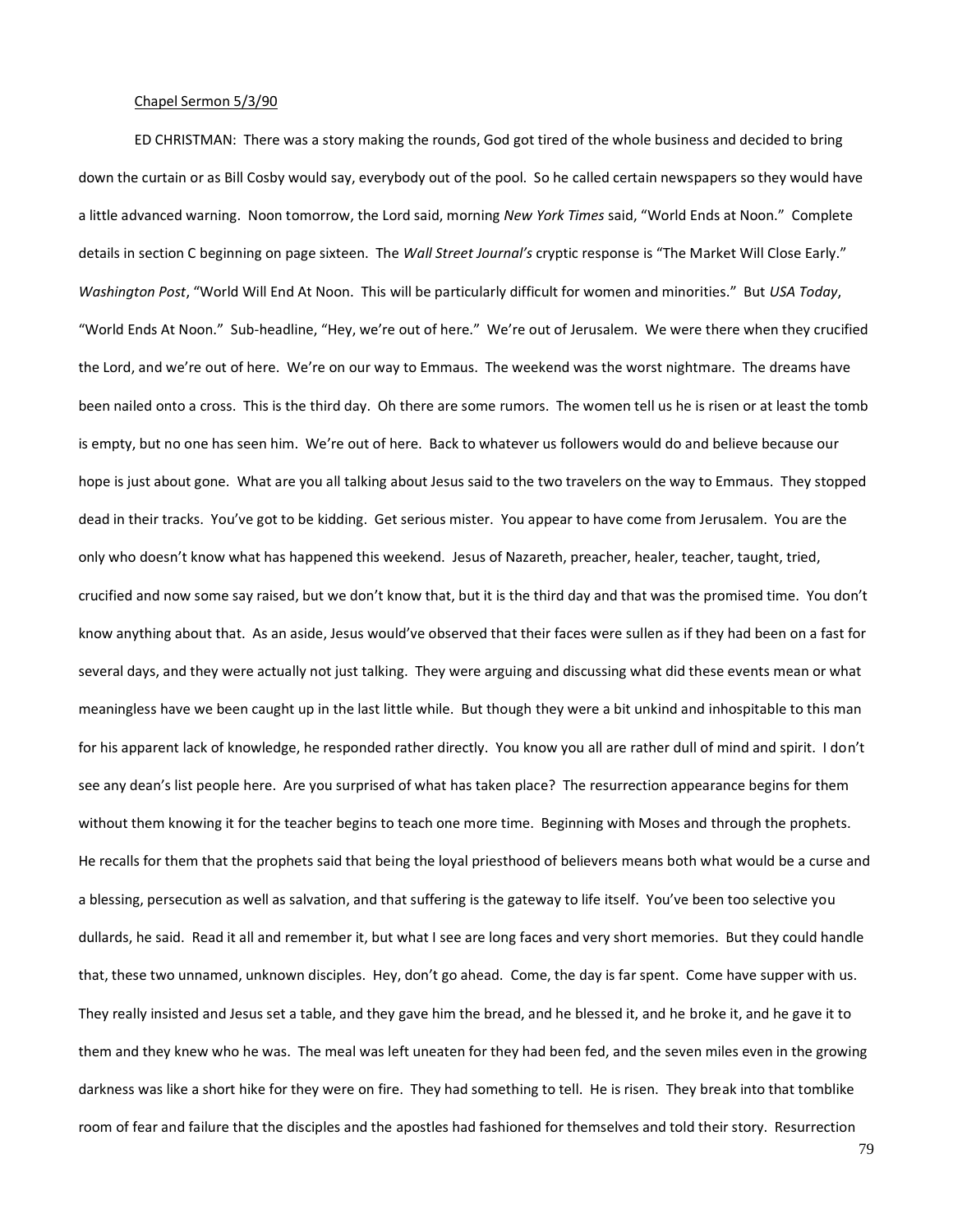begins with comfort. Mary, the name is called, and the grieving is met with concern, and the concern is not simply to say who he was and for her to recognize him. It was to give her a task to do. The therapy for grieving is to focus somewhere else on something else, go tell the people, all the people. It would be as if she had gone bearing the good tidings of a newborn child and that cry of joy was unspeakable. He is risen. The job of the teacher has been continued. That's what he was doing with the folks on the Emmaus Road. Plowing that old ground, one more time. Reminding them of stories about change and all things new, reminding them, telling them oh would that their eyes would be opened and their ears unstopped, and they would see and they would hear and they would know there is something new under the sun if you only would believe. So the teaching picks up where it left off and the comfort is there. The message is given to groups of people so that no one person has to bear the burden of knowing and believing it for sure without proof by themselves. The certainty of the uncertainty is shared with believers, and the company is big enough for Thomas, even for one in absolute despair like a Judas. There is room for all to hear and to nourish one another in their singing and in their praying. There is something that holds them together even those that say I'm going fishing.

Cast your net on the other side comes the voice from the glimmering light of new day on the shore. As they struggle to bring the net in somehow, they know what has happened. Sit there beside the fire and their host, and they could hear the lapping of the water against the shore, and they could hear themselves eating fish and bread. No one will say the word. They know who it is. No one will say a word. Resurrection appearances are compassionate so Jesus breaks the silence. If you love me, then tend to the sheep and feed those who have no way of feeding you because they have no house in which to feed you. Maybe you even build them a house. Tell them your story. Get out of here. Get out of the tomb here. Predictability, think a new thought. Do a new deed. If you love me, you will love the face of every person you see and every heart of one that you might touch, if you love me.

Now what makes the scripture so powerful because it is so truth telling is that in the midst of this high moment, it has really come true. On the third day he rose from the dead, the mortal who became immortal. The promise is a fact ( ). Even then bless our dull little hearts and minds and anxious spirits. John records that one of them looked over at John the disciple and said ,aster, this poor fellow looks a little sicky, a little like he wont make it to the great banquet table. Is he really going to die before it all comes to a wonderful [celerative?] conclusion? The sharpness of the resurrection is clear. Mind you the Lord said. Mind your emphasis upon a trifle. If he lives or dies is up to me. It's no concern of yours. What is a concern of yours is whether you follow me. When you go out of here whether this is your first or last year, what are you taking? What memories? What long faces? What food? What failure? What success? What relationships? What are you taking with you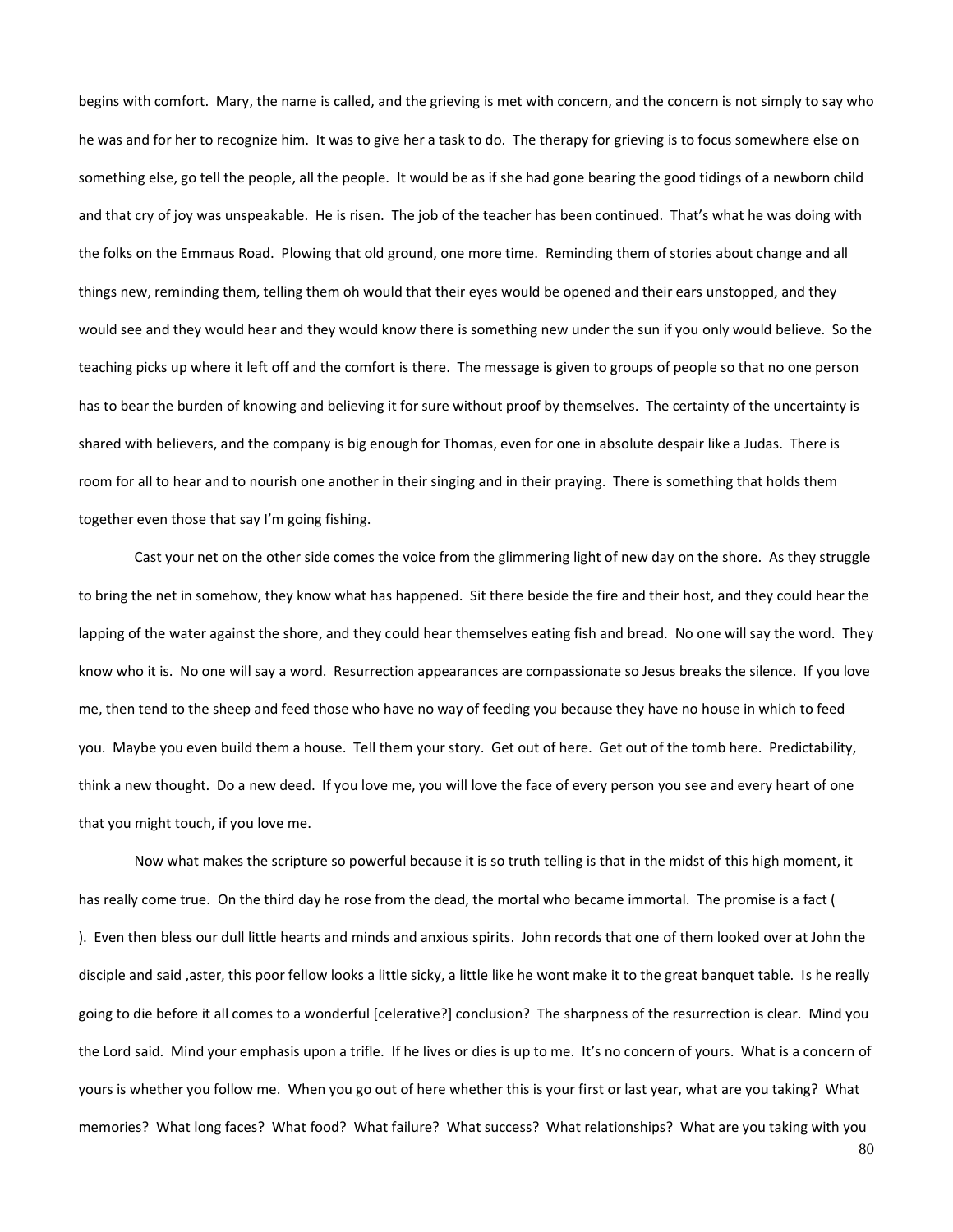that gives you a new birth of wonder that allows you to hope and believe for that which you do not see and cannot nor ever will be proved?

Speaker came here a few years ago and spoke at Groves Stadium, titled the sermon "The Twenty-six Proofs of the Resurrection." I thought that was about twenty-six too many. Resurrection of Jesus Christ is not a proven fact. It is a reality that people recognize and they know if it could be proved, there would be no choice for us to, make would there be? Since we do want to survive. No, no proof. But what memories. What messages from this room, from this campus, form your relationships with faculty and with each other. What do you take with you?

This week a student said my prayers are like water running in the sand. Scripture doesn't make any sense. I don't, I quit reading the bible. I'm around people who don't believe. I have been to majestic churches that are more like museums. They're empty. Suddenly he said, I don't have any faith in God. He could cry about that. I said to him, you're on a sacred journey, and this is part of your trip. I understand. The psalmists understand. The apostles understood. All of Christian who are honest understand prayers that run in the sand and are not living water. Times when reading the scripture is it's nothing. As if God is dead and there is no answer to the question about those who do not choose to accept Jesus Christ. I understand. I hear you. I've been there. I know about depression and alienation. I've been there. I love you, which is to say I hope for you. I mention one person that perhaps he could see where he was and might help. I reminded him of his family who loved him and nurtured him and still do. He said, that's all I needed, man. That's all I needed, someone to tell me that it was true. He said, we'll talk some more.

What are you taking out of here? Because you know you do have a choice. Shel Silverstein tells you you've got a choice. You have a magic carpet that will take you anywhere through the air, to Spain or Maine or Africa if you'll just tell it where. So will you let it take you where you've never been before? Or will you buy some drapes to match and put it on the floor? The writer who is most popular, one of the most popular among you has made us all think a second time about coming to school because he said everything you ever wanted to know you learned in kindergarten. He concludes his creed by telling us what Jesus would have us know is the way to hear and receive and respond to the resurrection. When you go out there, hold hands, stick together. There's a lot of traffic out there. Beware of wonder. Look for it. Get out of your tomb brothers and sisters. Get out of there. And then by the grace of God we're out of here. END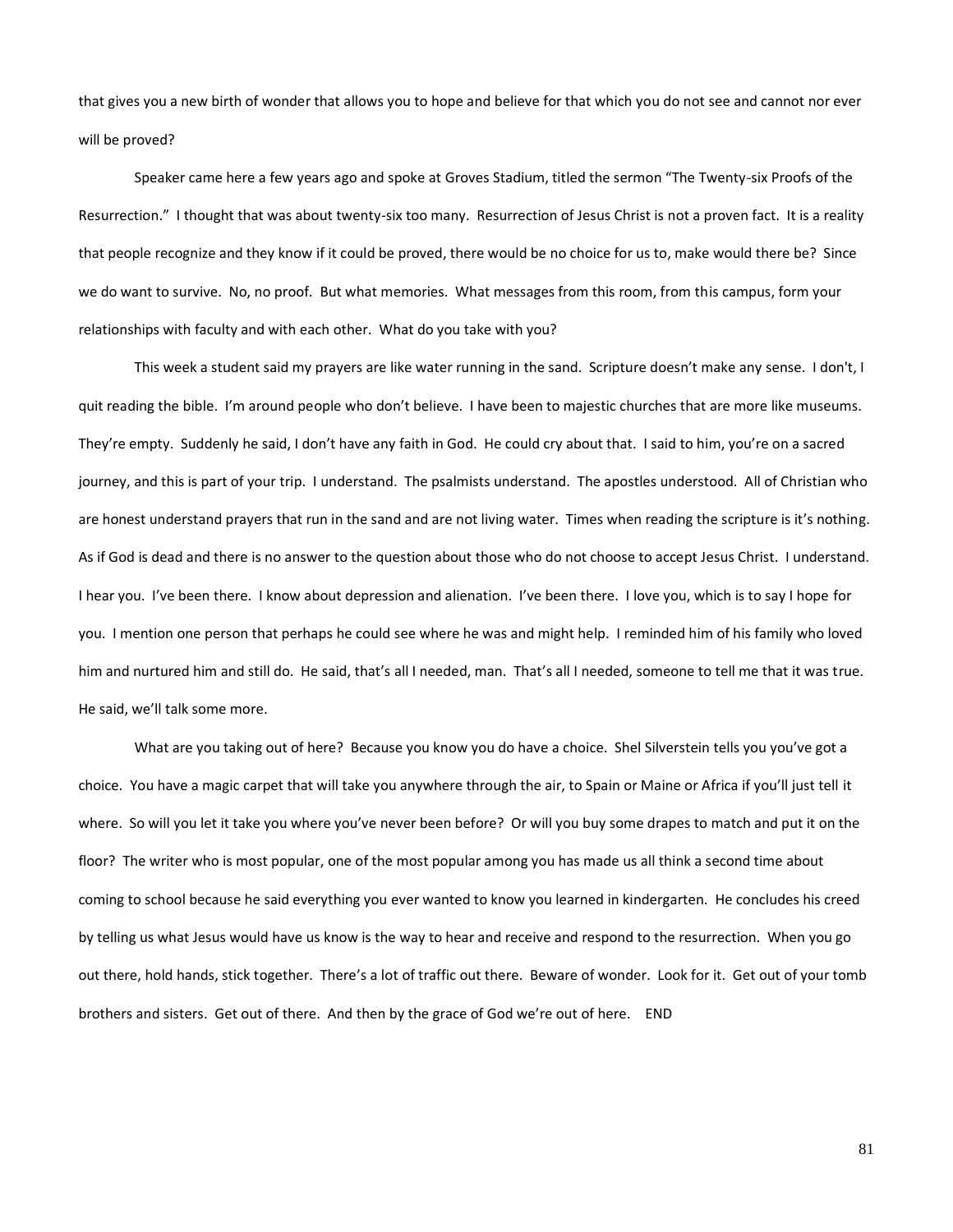#### **Ed Christman, Chapel, May 3, 1990**

### Chapel Sermon 11/8/90

Repeatedly visitors say you look so young. I have to remind them their eyesight is dim. I then acknowledge there is something about this work that makes me wonder if it is work. Let me give you an example that laughter is immeasurable. This week we received a note addressed to the campus minister. "In terms of your ecological concerns that we not cut down too many trees to make too much paper, I would respectfully request that you cease and desist from sending me any more mail." If any of you are not getting a tree in your mailbox and would like to, do let us know, but I do think this imaginative response to our weekly cards or other things we've been sending, don't you think it deserves at least one more piece of paper. Imagine what we might say.

The ancient prophet Habakkuk cries out to almighty God. This is what he says. Oh Lord how long must I be called for help before you hear me, before you save us from violence. Why do you make me see such trouble? How can you stand to look at such wrongdoing? Destruction and violence are all around me. There is fighting and quarreling everywhere. The law is weak and useless and justice is never done. Evil gets the better of the righteous and so justice is perverted. Habakkuk's name meant one whom God would embrace, a common name in his time which many parents gave to their offspring with a prayer that it would be true. Our child would embrace God, and in embracing God we might infer be helpful to others, be a helper, a counselor. That's what he seeks to do in speaking for the people. But of these words of 600 BC or are they from the morning news? Violence rampant on every side. The law is weak. Pernicious crime everywhere. The face of justice twisted into a cynic's smile.

Whether it is then or now it is the advocate's role to state to almighty God what we cry about, what we grieve about and what bothers us in the very depth of our souls. Indeed such a plea deserves a response, doesn't it? This is what the Lord said. What is the use of an idol? It is only something that a man has made, and it tells you nothing but lies. What good does it do for its maker to trust you? A God that can't even talk. You are doomed. You look to a piece of wood and say wake up or to a block of stone and say get up. Can an idol reveal anything to you? It may be covered with silver and gold, but there is no light in it. Habakkuk is pleading for the people of God who are asking at least for personal security but secretly and more openly the assumption of chosenness is blessedness. There are blessings to follow being chosen. Therefore their status in 600 BC and our status today seems to raise a very serious objection to God's way of doing things. Does it in truth mean that being chosen means being chastened? Who is it that is going to be condemned? It is those who worship the idols and not almighty God. But it seems that worshipping God is not like that stretch of road near Davidson College, Seventy-seven going south, beautiful open country. The road is straight. Even I could drive a car on that road. That secure, that serene. Is that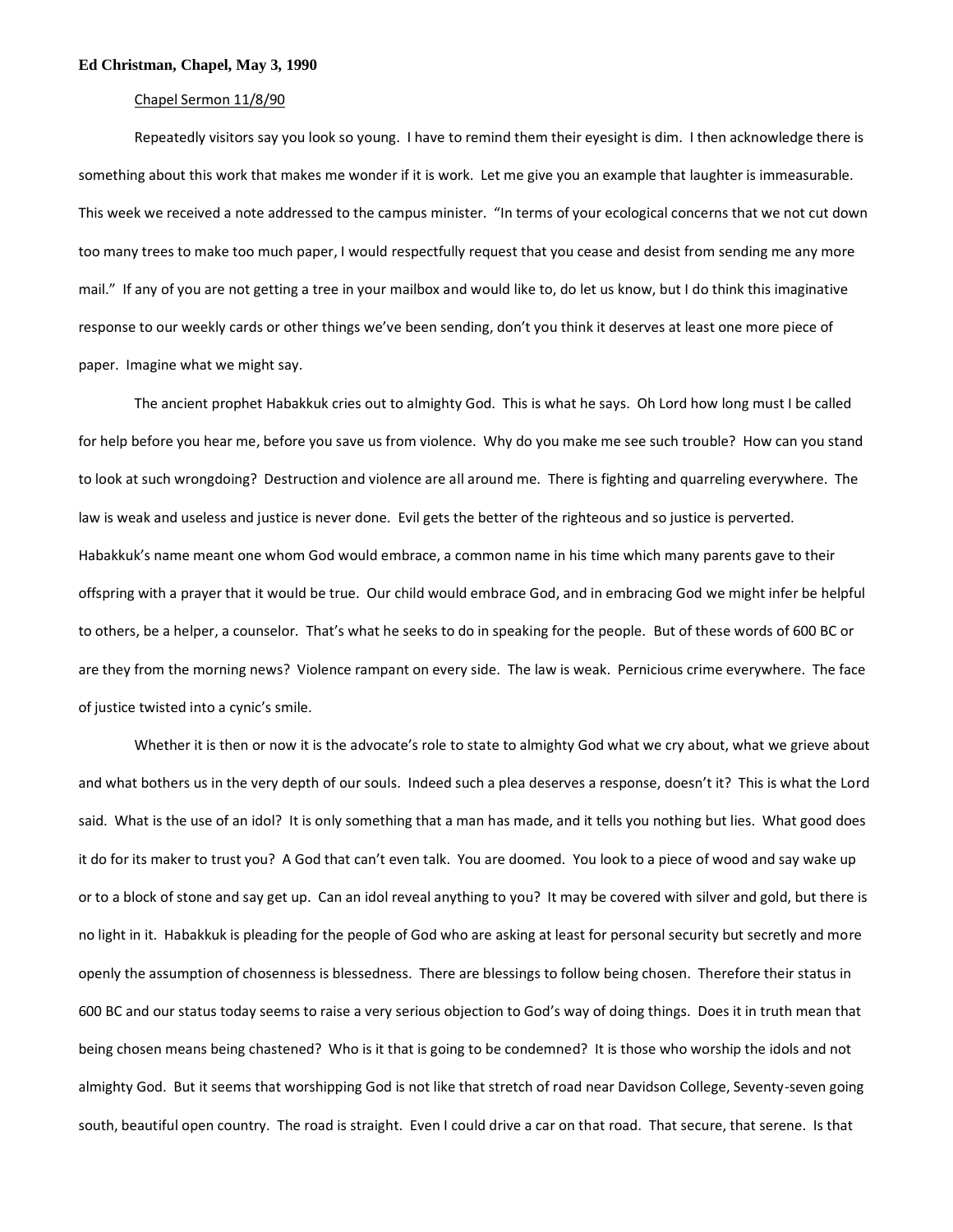what it means? Secretly wouldn't we wish it were that way? But we know that what Habakkuk says is true. After the prophet has allowed a little bit of time to elapse from having heard the awesome word of God, there is a choice to be made even for those of you who are chosen. He quietly says, God is in his temple that everyone keep silent. In the silence of those moments, whether in or out of the temple, whether it was a restless night of no sleep, whether it was while he was looking at the majestic beauties or listening to the majestic sound of God's nature in some context Habakkuk had to respond. On the one hand to the evil round about. On the other hand to the reality of idols that we used to try to bridge the gap between our sense of what we ought to be like if we are chosen and what God should deliver and God's promise of turmoil and trouble and yes, blessing. What does Habakkuk say? Even though the fig tree bear no fruit and the grapes grow on no vines, even though the olive crop fails and the fields produce no grains, even though the sheep all die and the cattle stalls stand empty, I will still be joyful and glad because the Lord God is my savior. The sovereign Lord gives me strength. He makes me surefooted as the deer and keeps me safe on the mountains. Those who heard these words were at least for a moment given a sense of peace. It was as if Habakkuk had determined to be the solo handbell player that would peal the words of joy and pierce the despair that surrounded them and was choking them and the very life out of them. If for only a moment they could know that there was such a thing as peace, there was such a thing as contentment in the brokenness being brought together. Their hearts were rent asunder. But something in the words of Habakkuk echoed something that was in the very marrow of their bones. Habakkuk the contemporary of Jeremiah with his majestic phrase I shall write my covenant upon their hearts. Habakkuk was saying I shall speak of the covenant of God's presence and power as if it were in the very marrow of our bones. No matter what happens, no matter what the hardware of the world is prepared to deliver, that sense of hope will abide and somehow, somewhere, sometime it will be well. It will be well with my soul.

John chronicles the last week of Jesus' life called the Passion. They have had supper. There has been the washing of feet and the passing of the cup. Now Jesus prepares his disciples for the final exam. Bringing together and reminding them all over again in very simple language what it has meant for them to travel together. They are very quiet. The flies buzz around the uneaten food because it was not a night they would enjoy the meal. They were reminded of something. That the separation from them and almighty God in Christ was near at hand. It was as near as the presence of Judas sitting there. The tragic course was unspeakably present so they desperately, desperately tried to listen to what he was saying. He said the world gives you a kind of peace. It offers you solutions for problems. Sometimes they work for a time. The world offers you solutions that are lies. It tells you that a nuclear missile is a peacemaker. We all somehow seek to believe and hold onto some sense that yes, we can figure this out. I am the master of my faith. I am the captain of my soul. Yet, somehow what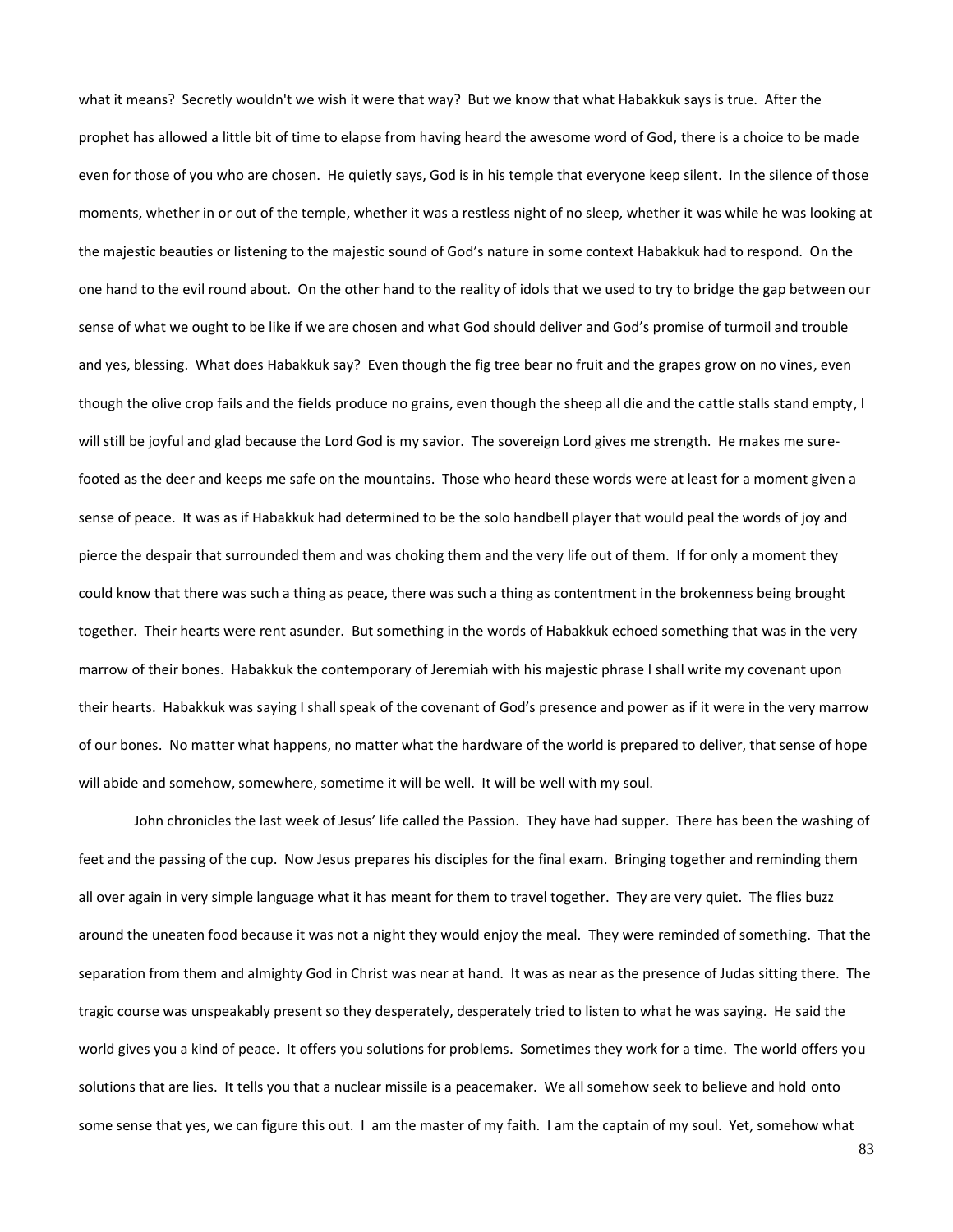Judas and what all of us in our lesser moments strive for, this sense of power and deliverance from problems and toil and trouble, that sense of power is drenched with blood. It always fails to deliver.

Jesus offers his alternative, his software into incredibly simple words. God's power comes wrapped as my peace. How in the world can that be? One clue would be found if we reread a simple story in Genesis. Moses the escaped murderer has found a marvelous life in Madian. Married, two children, tending the sheep. Something happens. So he goes to his father Jethro and he's carrying with him a stick, which may not really be a stick, something else. He loads his wife Sephora and the two children and some of their belongings and he says to Jethro I'm leaving. See I've got to go back to Egypt. I'm supposed to go and convince the elders of a half million people that I am their leader even though I stutter terribly. After I do that I'm going to go see the pharaoh and I'm going to say, let my people go. If he doesn't let them go, I'm going to tell him that God almighty is going to kill his first born child. That's where I'm going Jethro. Having stuttered out the words and Jethro having listened, what does that man say to his son in law who's taking his daughter and grandchildren and carrying nothing but a stick and a stumbling praise of what he's going to do. He says go in peace. There is no interpretation but that Jethro believes God goes with this man. And that indeed he may well see his grandchildren grow up. Go in peace. So Jesus says, I give you my peace not as the world gives it. I give it to you as energy, as the energy of remembrance. I give it to you as a spirit which will ever keep you remembering this night and any other time when your heart felt together, when your sense of contemplation and revelation were such that you knew your life counted and you were at peace in your soul. I give you a spirit, my spirit which will utter the prayers you can't pray because of toil and tribulation. That's the spirit. That's the advocate. That's Habakkuk's marrow of the bone reborn and brought to them. Jesus certainly knew they needed it. He says my peace, why that's my salvation. That's my hope that you need not fear anything, but the world will make you suffer. It matters not how much academic success you have had. It matters not how much you have put yourself into human relationships with your peers and seek to bond with them. There will be hurt. There will be brokenness. There will be toil and times of trouble, and yet my peace is with you, and you need not be afraid for the marrow of the bones comes alive. They sat there and it was as if someone began to sing that ancient song or say it in some words, and even if all the sheep were killed and even if the cattle stalls stand empty, I will praise the Lord. I will give thanks to God who is my strength so that I am as sure-footed as the dew wherever I am. After a little while we might imagine Jesus commanded his disciples then and now. Let's get up and go from this place. Amen. END

## Chapel Sermon 1/17/91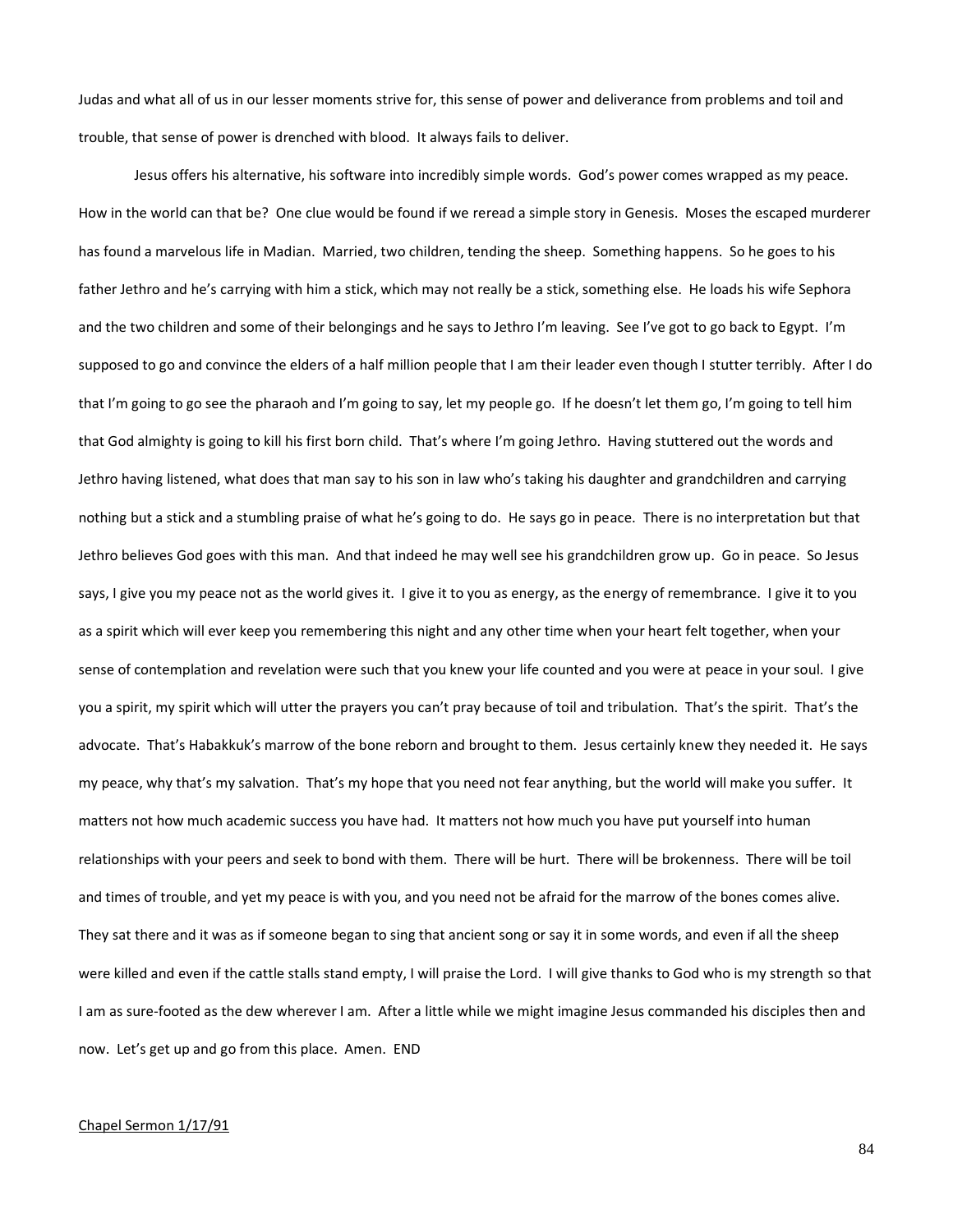ED CHRISTMAN: Adam and Eve were surprised to discover the nearness of God. Near enough to realize that they had fractured the relationship with the almighty. Cain was surprised to discover that God was arbitrary, choosing sheep over corn. Cain was surprised to discover that God was not arbitrary, that God did not kill the one who killed his brother, but tattooed him with violence for all generations. Sarah was surprised to discover that she could lie about laughing and bear a son who would do God's will. Jacob the trickster was surprised that he could be out-tricked, but his name was changed and he limped away, still surprised with God's person. When Joseph's brothers came looking for food to Egypt, oh were they surprised. Here was their supposedly dead brother holding their fate in his hands, and he said, you are forgiven. They were surprised. As was Moses. The stammering murderer was told you are going to lead my people from under the Pharaoh's shadow to the Promised Land. Moses was surprised to discover that in that leading and in that victory at the sea, Miriam could dance so well. Even more surprised to realize that along with Aaron, she had administrative talents, but most of all, Moses was surprised when his older sister challenged his authority. David perhaps was not so surprised when Nathan told him who he was. But he was surprised that a contrite heart meant he could pour out his heart in psalms that would last forever. God could still use him. When that law which he had helped construct was lost and then suddenly found in the rebuilding of the temple, some were surprised, but not Josiah. He turned to () at the prophetess and said does it really mean what I think it means? She said yes. That was it. Isaiah was surprised that the new convert to God's faithfulness, the first thing he was to do was to tell the people they were fractured and broken too. The later Isaiah must have been incredibly surprised to link suffering and death with Messiahship. Jeremiah was surprised he lived so long considering what he had to say over and over and over again. Elizabeth and Mary were surprised to become miracle mothers. Zebbadee was incredibly surprised when his sons left him and his fishing nets to follow the itinerant preacher. Pharisees were surprised and perplexed at the parables especially those about including all kinds of people in the kingdom of God. Peter was surprised. The coward becomes a rock and Saul the prosecuting persecutor becomes Paul the premier proclaimer of the Gospel of Jesus Christ. Mary Magdalene heard a name, and she knew who it was, and although it was an incredible discovery she was not speechless and she ran and told the others. He is risen. In the beginning was the word and the word was God and the word was with God, and the word was the source of everything that was made and without him nothing that was made was made. He was as life and life was symbolized as light in the face of darkness but it was a light like an unquenchable fire that could not be put out. The light became flesh and blood, unrecognized by most, accepted by some and this light, this life changed those persons into the children of God heaping love upon them as if it were endless, grace upon grace. Now what of the darkness, which seems so all pervasive in scripture all the time. For those who read it and those who do not, right now it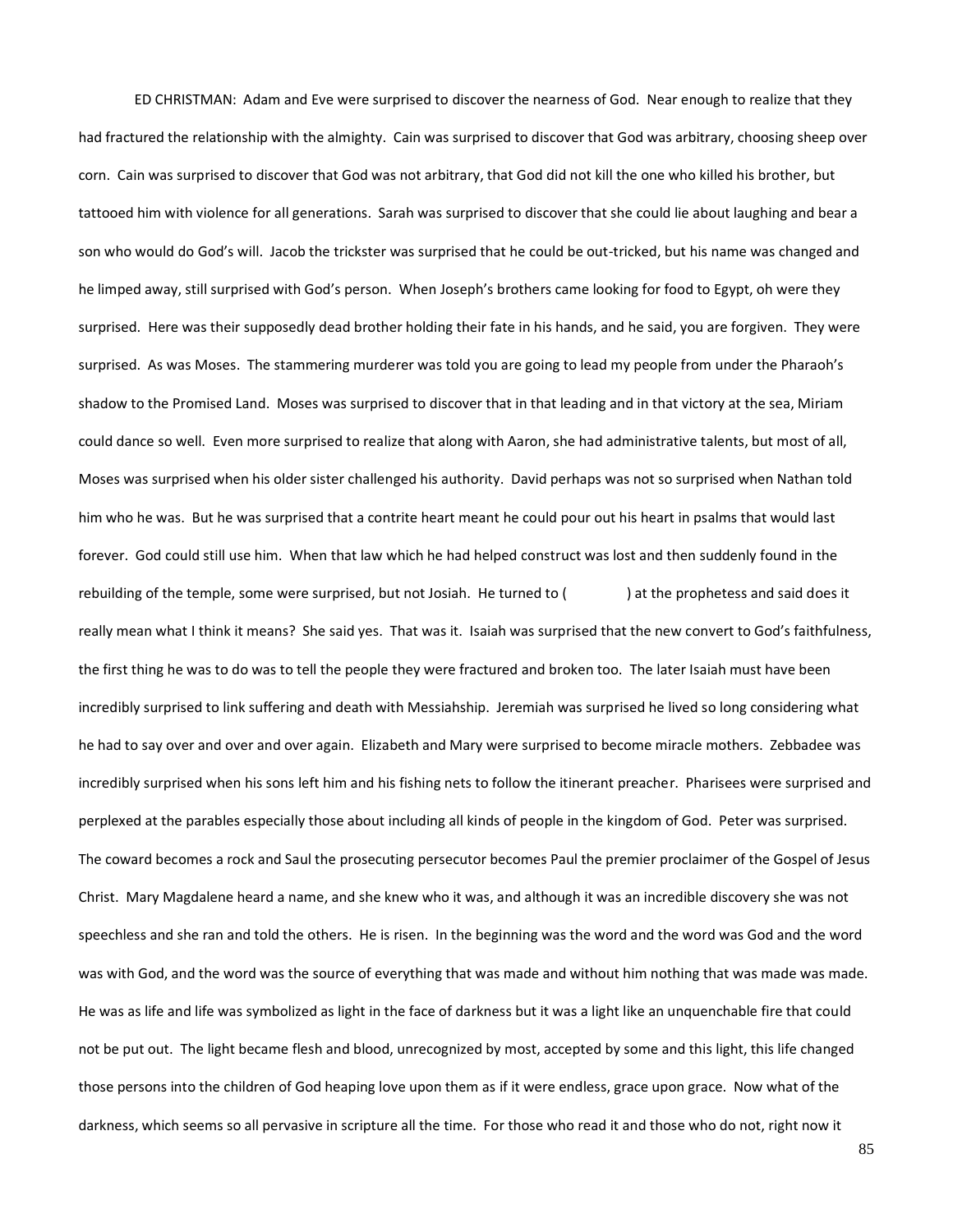seems incredibly pervasive. That fractured pair at the beginning and that wonderful Cain, our father. Violence, everywhere. So what do we say to this?

It's not surprising that I could call the information desk last evening and the young woman that answers, I ask her, how are you? She says not so well because I know someone who is in that wilderness. We talked a little bit about that, and I reminded her of this chapel and of our worship and of the vigil candle and the one that would also be in the meditation room one floor above where she was working. She thanked me and she said now, what number did you want? I said, I didn't want any number. Oh okay. It was easy to find the person who was precisely addressing the question of what in the world does all of this mean? From the very beginning of this week it has been obvious that we are bonded together, interdependent, much in the way in which Martin Luther King Jr. described us all made in the image of God, all of us and not alone. The darkness then therefore is something about which we need not speak at great length except to say that in addition to the recent events there is the ongoing darkness, which perhaps we will become more aware of because of this crisis.

We will become aware for example that parents of people in this student body have or are dying of cancer during the fall semester and over break and that many of them are unwilling or unable to turn to anyone else for help unless you are the one who encourages them to do that. The darkness which says in truth that a family dissolved at Christmas time when one of its sons was on his way to Saudi Arabia. It's incredible. Unspeakable. Darkness. That persons continue to abuse themselves and throw away their opportunities for life and light and hope recklessly as if there were no hope, as if they did not care about themselves or others. Oh yes the ongoing darkness. These events of the recent days bring to the surface memories of many of us that are painful and unspeakable. So that not everyone who was in the chapel on Tuesday could utter a name that had a name and some for those of you who were there and remember could only say it in a whisper so that it had to be repeated.

So what is our agenda? It is to declare that this is epiphany, the manifestation of the Lord Christ, and I offer brief prescriptions on what we do and what we be, not only in this crisis but in any time. In the beginning was the word and the word was with God and the word was God and the word was the instrument of all creation. That does mean that if you pray, you pray for Saddam Hussein and for his advisors and for his soldiers and for his children, his own immediate family and for all the children everywhere, if you are to understand the biblical message. But you pray for people, and if it is the creation of which we are concerned, then you pray for it as well and its renewal and its not being destroyed. So you pray. You take advantage of provided opportunities, and you fashion your own knowing that if the whole creation groans and travail the spirit of God will help you phrase a prayer. The prayer is oh Lord, and God will fill in the spaces. You study a marvelous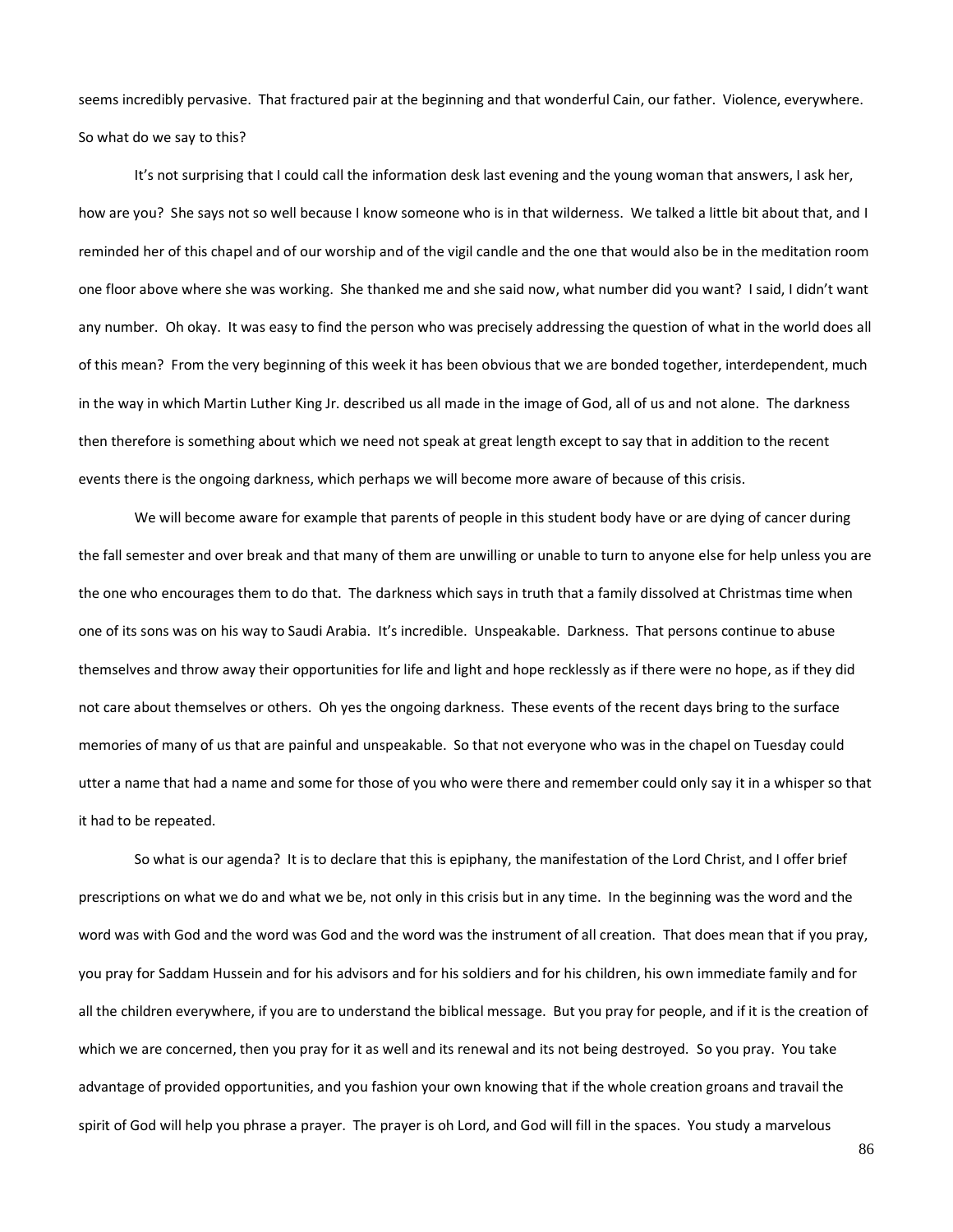opportunity--I hope you don't see that as a cynical statement and ironic--a marvelous opportunity to begin the semester of study in lab and in library a little earlier than we had planned if for no other reason than to let your work be a profound distraction from the burdens that are about us. You go to the meeting at four o'clock this afternoon at the Benson Center to learn about the darkness and the light of volunteering and helping other people. You look around at persons whom you know who are burdened beyond reach, at least they think, alone and alien to any source of help. You nag them. You trust God's grace enough to say if they tell you they don't want to hear it anymore, then it's all right to keep on telling it. Reach out to others knowing that there are campus ministers here, that there are faculty here, that there are people in residence life staff, that there are people in student services. There are all kinds of people who will help you and will help me. If it is true that God has created us all and without Christ's being the word of God there was no other creation. There was no other instrument of creation, all of us together.

Because I've alluded to Martin Luther King Jr., you take advantage of one more opportunity to gather at Benson Center on Sunday evening and light a candle. When you walk with your peers to the chapel and you hear the choir sing and you go to the library and you get some books and you read about Dr. King's message of peacemaking and redemption. On Monday you go to Wait Chapel and you hear the first alumnus, the first black alumnus of Wake Forest talk about hope, and you attend some of the sessions that afternoon, which inevitably are connected to darkness and much more appropriately to light.

If it says we are children of light, that means you fashion a button or you buy one, you make a banner, you argue, you discuss you dissent, you affirm, that which you believe and you look for help for that which you do not believe. You engage one another, take advantage of the numerous opportunities that will be provided to express your feelings and your ideas as a community. You learn about the draft whether you are for it or against it. Students and faculty of light are not afraid to take unto themselves the mantel that Christ has placed upon us.

It says in the text that Christ was not recognized by most persons. For as the psalmists had already asked, where is your God? Of course the partial answer is that God is in the suffering. God is in the pain. God is in the unlikely persons and places so the children of light, children of hope will look there and be keenly aware that this is a renewed opportunity or the first opportunity to embrace the love of God in Christ Jesus and to believe and to pray for help for unbelievers. G. MacLeod Bryan professor emeritus of religion has written a piece which some of you have seen entitled *Against the Odds*. The prescription is to be against the odds, to believe in peacemaking. For as Dr. Bryan observes it is only the children of God who are empowered or who would dare to believe in peace when the vote is unanimous against them for darkness. Peacemaking.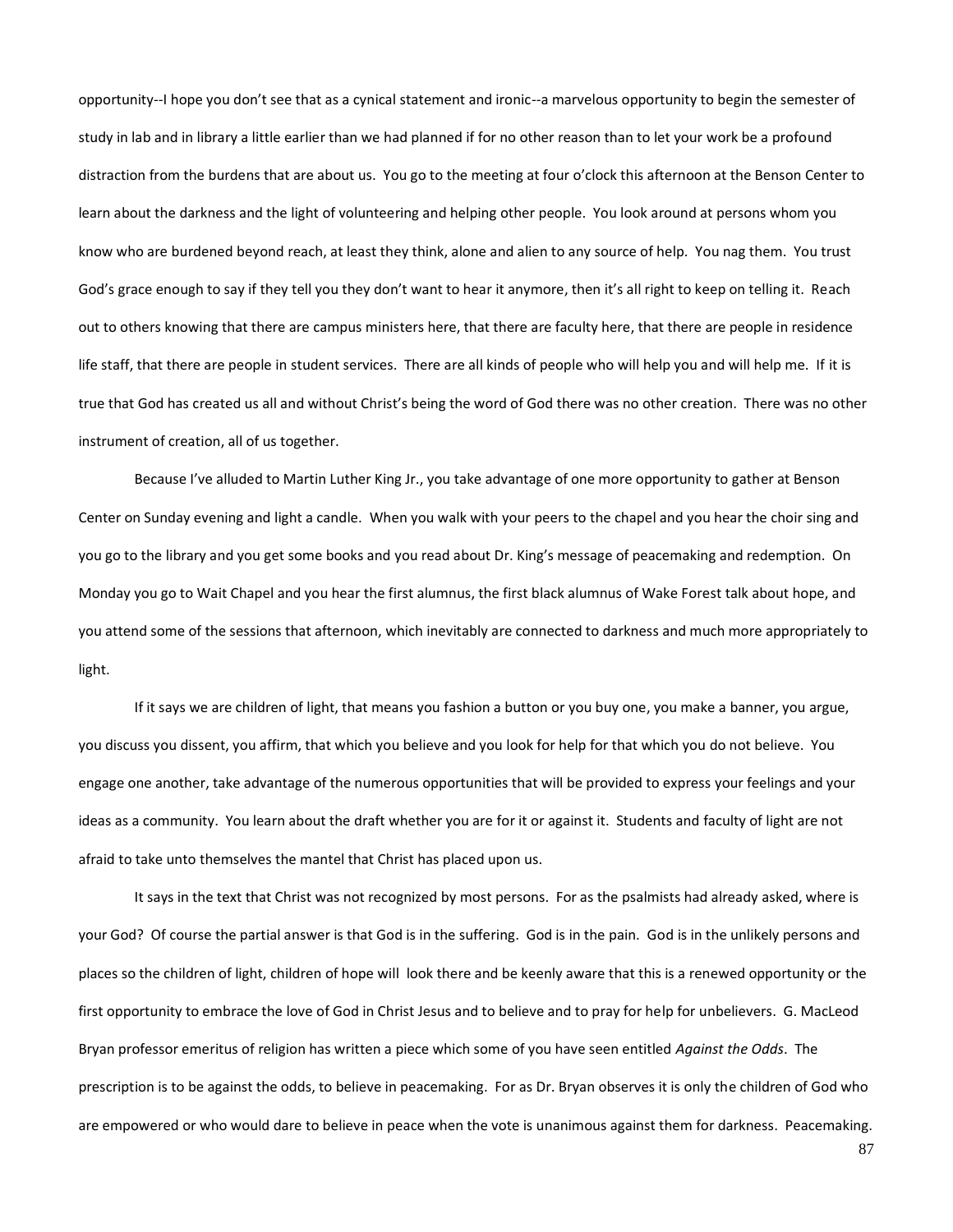This is the season of epiphany, the manifestation of the coming of the Christ who was not still born but became evident as life and light and hope where there was no hope who changed persons. The mythological parents like Adam and Eve and Cain and the persons who could lie to God and bear children like Sarah and a whole lineage of persons through the ages an unbroken thread of connection of persons for whom surprise was the clue. God was near us. Oh we want to control don't we. We don't like surprises unless they're all good. The Bible says be prepared for all the surprises and for the ultimate surprise of which Mary spoke teacher, rabboni. Don't touch me, he said. Go tell the brothers and sisters what you have seen. So the born the Christ is alive as we are alive to the opportunities to study and to pray and to worship. The regular religious opportunities are still here, and they need nourishment and you need theirs as well. Yes, we're looking for someone to monitor or someones to monitor this candle, keep it lit. We are looking for some persons who would say yes, we'll see to it that there are some spoken prayers at twelve-forty-five every day in this chapel. You know I'm always looking for ushers or for other persons to say, come and worship at eleven o'clock or come and worship in this place or in the Benson Center or on the playing field or anywhere persons who will be light and life and hope. For the light could not and will not be put out by darkness because the light is the light of God in Jesus Christ our lord. Amen. END.

## Chapel Sermon 9 /12/1991

ED CHRISTMAN: The Bible does not have any multiple-choice questions, not even that tough one that says, choose the answer that is more correct than all the others. The Bible however does have even harder questions and more haunting ones than any of those you have taken I submit. John said, that's the Lamb of God. Two of his disciples turned and looked. Jesus turned and looked at them and said what are you looking for? Strange enough they said, where are you staying. He said, come and see. Oh had they only known how simple and inviting a question. Oh so they went to the house late in the afternoon but Andrew couldn't sit still. So he went off looking for his brother Simon, and he told Simon we have found the Messiah. Oh how many times had that question been repeated. Thousands and thousands of times people had thought they had seen and heard the Messiah. It was so embarrassing. But they were wrong. This time, as it turns out, it was the truth. That word means whatever will hold water.

So Andrew found his brother Simon and took him to Jesus. Jesus looked at him and said, I'm going to change your name to the Rock. So he's got Simon Peter and he's got Andrew and perhaps two or three others and Jesus fashions a traveling religious seminar with an extraordinary laboratory. He finds Philip, and Philip knows what to do when he's been found. He goes off to find Nathaniel. They lived in the same residence hall, I mean the same town. Nathaniel, remember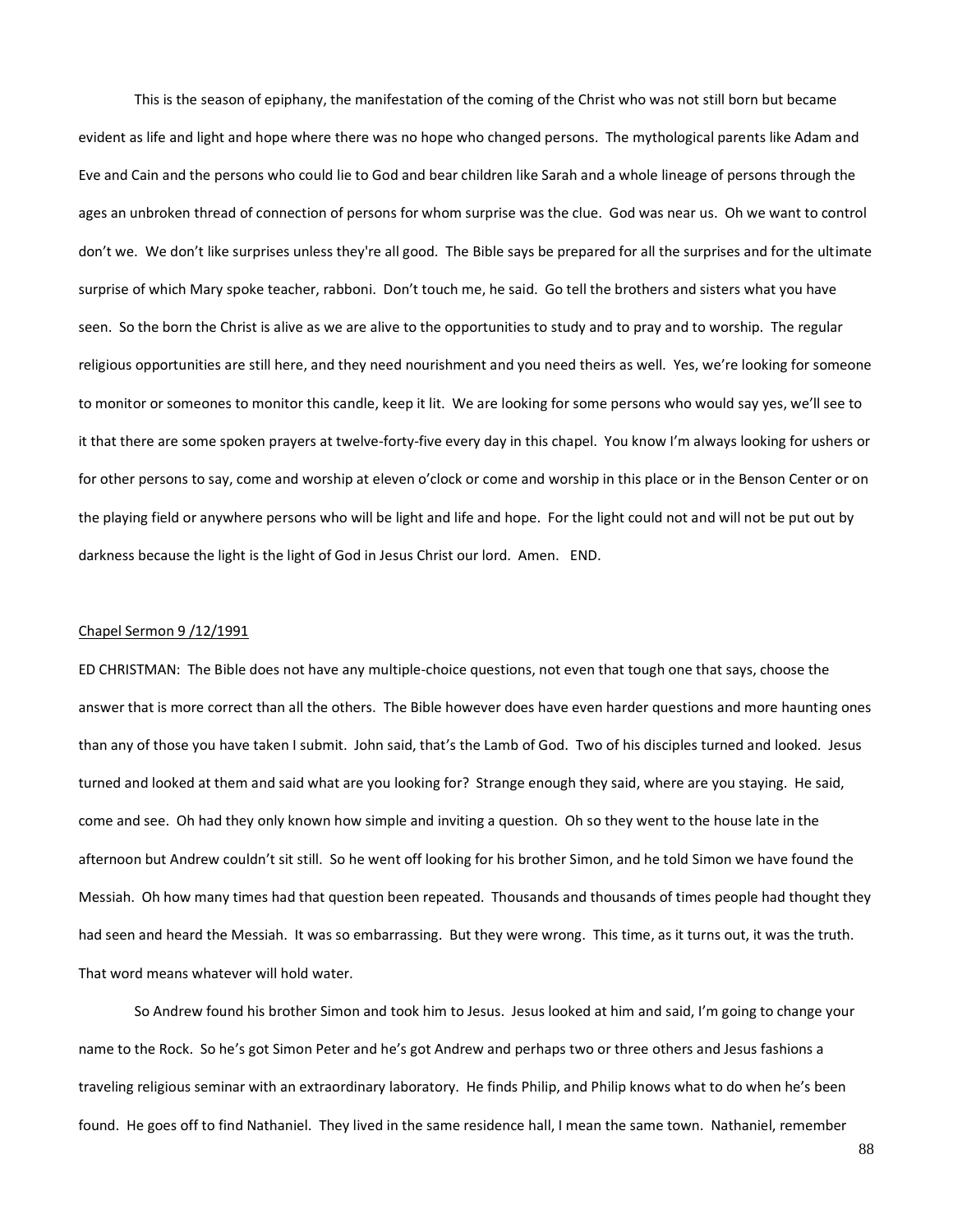about all the things we read from Moses that all the prophets kept yelling about? Oh we have found the Messiah. He's the son of Joseph of Nazareth. Nathaniel looks at him with a smirk and he says, Nazareth. Can anything good come out of North campus, I mean, Nazareth? Undaunted Philip said, well, come check it out for yourself, Nate, unless you're afraid.

Let's check out Philip and he starts out real well. Here he has met this person. He's made that potentially embarrassing declaration about the Messiah really being here, has named him as from being from North campus, has met a skeptic and he's held his ground. Didn't say anything ugly to Nathaniel, just said, come and see for yourself, an open-ended invitation. He's done real well. Now what do we see next in John's gospel. While we're on, we're over here at Davis Field maybe or a hillside in Palestine. It doesn't matter. There are thousands of people there. Jesus turns to Philip and says, Philip, where are we going to get enough food to feed all these people? I mean, that brothers and sisters, sisters and brothers, that is a tough question. Unequal to the task, Philip blew it as many of us might have. He says, well it would take six month's wages. I mean, excuse me, but that's got nothing to do with the question. Andrew's a little sympathetic. Andrew's a little more imaginative. Andrew said, well, I don't know, but there's a kid here with some tacos. I don't know what's in them but he's here.

Then we see Philip again, probably the last week of Jesus' life. Let not your hearts be troubled. Believe in God. Believe also in me. I go and prepare a place for you. If I go to prepare it, I'll come again, Jesus said. Philip says, well, Lord if you'll just show us God, we'll believe. Oh Phil, Phil, you've been with me from the beginning. You've seen the light come on in people's faces. You've seen healing. You've seen strange things. You've heard interesting stories you've never heard before. You've seen people believe. You've seen them walk away. You don't know I invited you to come and see God because God and I are one, Philip. So Philip was probably there the night of the supper and the next day of shattering darkness and despair when fear took over once again. The neighbors scattered after the crucifixion. So maybe Phil went with Simon and his brother back to fishing just because he didn't have anywhere else to go. Of course that was some breakfast wasn't it because Jesus was there eating fish and they were, they couldn't say (
). But maybe, just maybe, one of those early questions came back.

The first question that Jesus asked, what are you looking for? I think about that question and I'm looking for some friends with whom I can share and trust my stuff. I'm looking for fun without alcohol. I'm looking for a people and a place where you can ask any question about anything and not be ridiculed. I'm looking for something to do. Anybody want to go fishing. Anybody want to go bowling. Anybody want to go find that waterfall Chaplain says is on the campus. (). I want something to do because it has something to do with who I be. It has something to do ().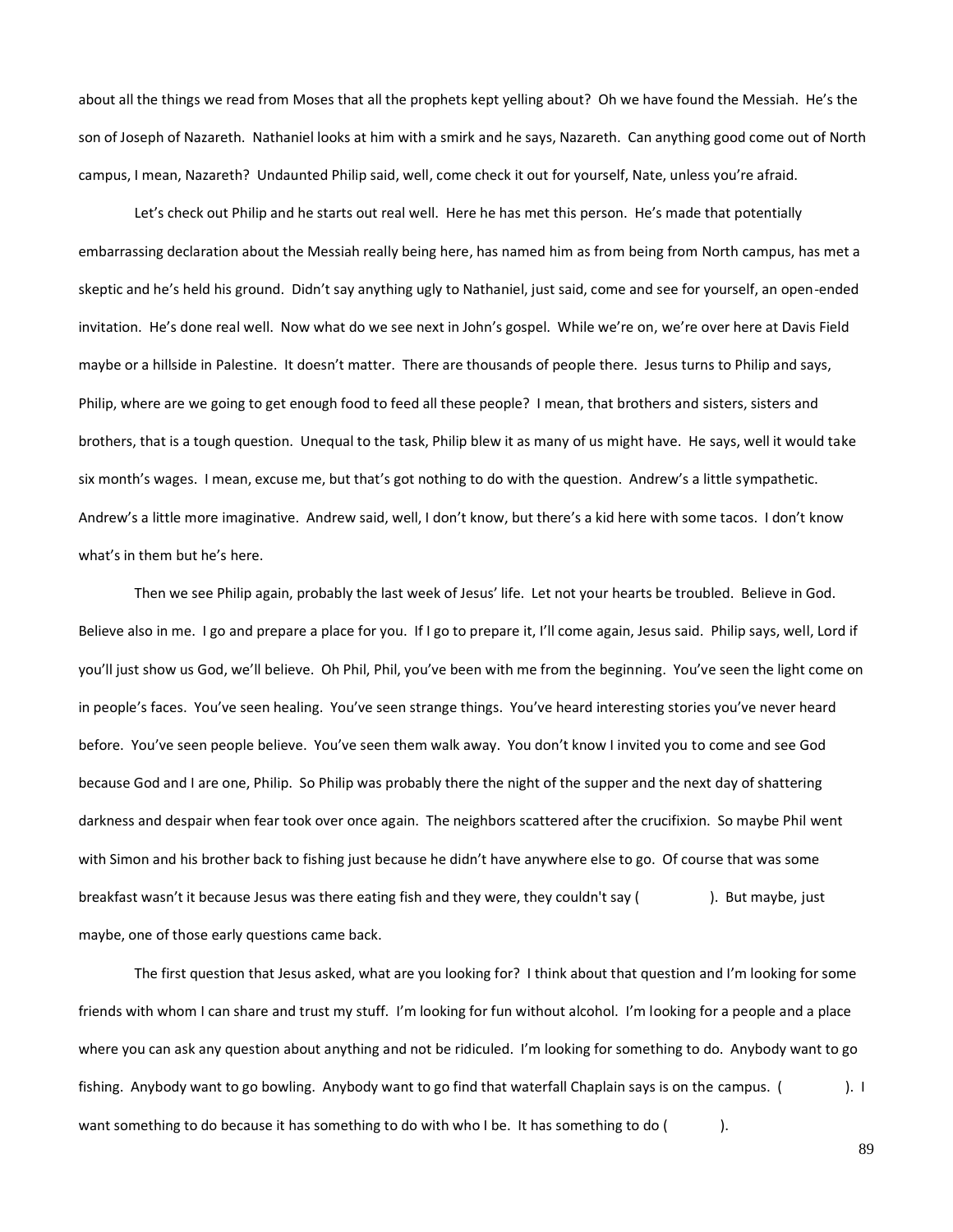I called a student this week and got a wonderful answering machine. You're wonderful with your answering machine. Well, some of you are wonderful and the voice said named herself and her roommate. We're not here right now ( ). [laughter] She said we've gone to do the laundry. Well, there's a little more to do than laundry, sisters and brothers. God says, in Christ, come and see. See that there are people here who don't have much money but have jeans/genes full of dreams, and they're looking and they want to see. Jesus says come and see. Look around the corner. Look into the future. Probe, pierce the darkness. If you're afraid to come Calvin, it's okay bring Hobbes. There's plenty to eat. Come and see. There are people in the residence halls who love you, which is to say they hope for you. Talk to these people.

There is a variety of religious experience here to be had with other people who like yourselves are crying out and don't know where they're going, but they hope for something. There's the Volunteer Service Corps, and they don't ask any religious questions at all. Neither do any of the religious groups for that matter. They say come and see and we will talk about it and we will argue about it and we will plead with each other to understand and we will hope that we have found something. What are we looking for? Well, we're looking for that wonderful Rock Peter, that now famous breakfast. Peter do you love me? Oh yes, Lord. Well, then feed my sheep. Go out there and tell them what you know. It doesn't have to be very much. You may be a partially filled vessel. You may only have an urge, a sense of something burning inside. You don't know the shape of God. You don't know the shape of your own life. You may have come here decidedly broken, but you can connect or you can reconnect with hope and you do that in part by inviting others to join you and say come and see. Come tell the story, the old, old story. We've got to tell everybody of Jesus and his love. Amen. END

### Chapel Sermon 10/10/91

ED CHRISTMAN: "Turning and turning in the widening gyre the falcon cannot hear the falconer; Things fall apart; The centre cannot hold; Mere anarchy is loosed upon the world, The blood-dimmed tide is loosed, and everywhere the ceremony of innocence is drowned; The best lack all conviction; while the worst are full of passion [sic]. Surely some revelation is at hand; Surely the Second Coming is at hand." Is there any doubt that Christ's kingdom is not in this world? Is there any doubt that this is the kingdom ruled over by principalities and powers or according to revelation very specifically this is the kingdom of Satan in which we live? Is there any doubt that God almighty, creator and judge of us all, will conquer and be vindicated at last?

The text is from the last book of the Christian testament. The last one and the least read by many and so well misread by so many others that many of us, including myself, have shied away from it. Oh we might want to peek into the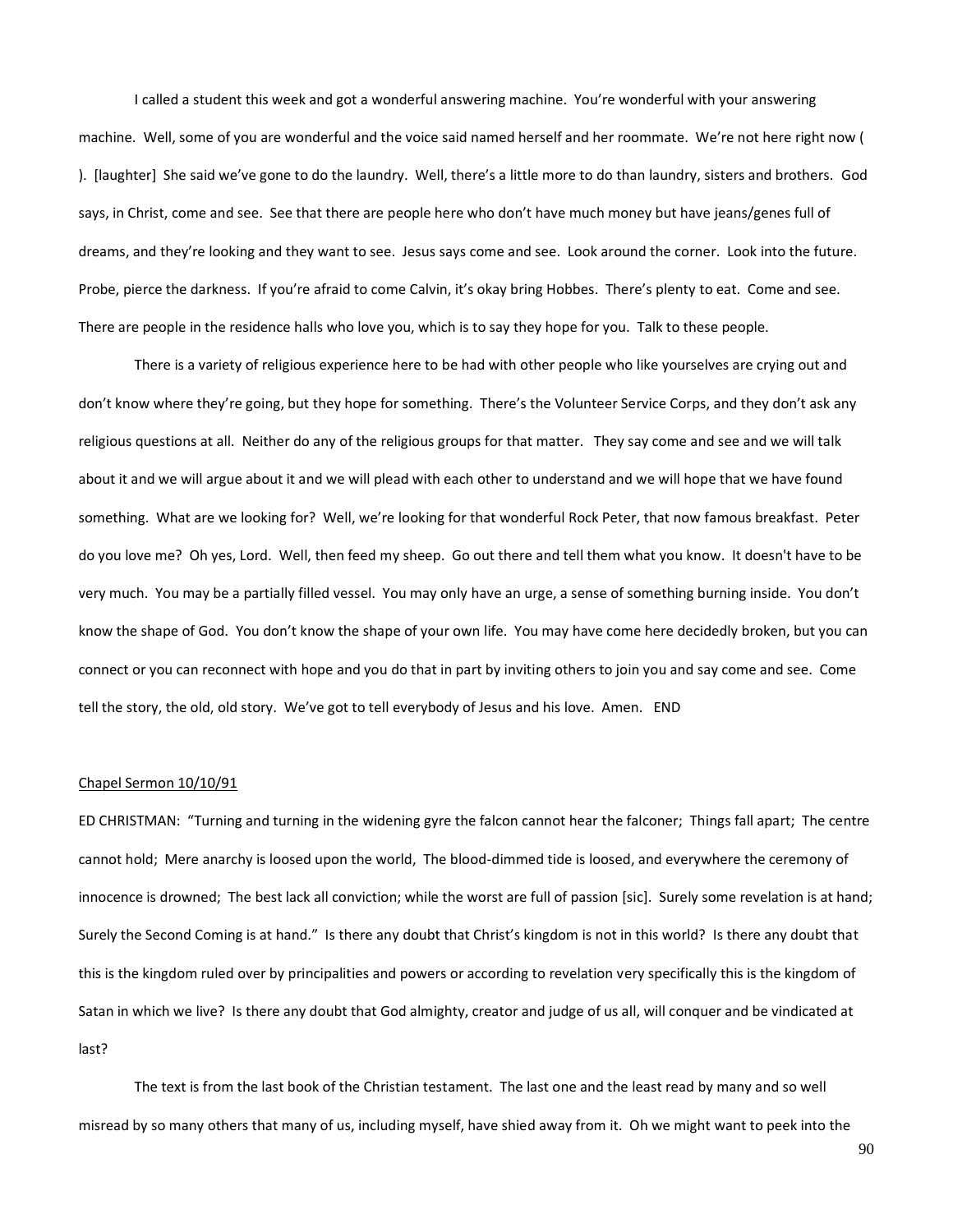cover just every once in a while to see if one of those ghoulish creatures would come out, one of those beasts with a single horn. We might be tempted to hear and actually read about a dragon standing, waiting to consume a newborn child. Well, if we turn to VH1, you might be a little more encouraged or discouraged to peak into the book of Revelation and let some of it spill out all over the place.

In desperation I turn to it because the twenty-five year old graduate of Wake Forest had died of cancer. I was looking for something. I hoped that in the last book of the Christian testament there would be a statement of hope that would meet the occasion of such a tragedy. I found it. I've kept using it. All things new. No more pain, sorrow or death, and I will make it possible for everyone to drink freely of the water of life. So the book of revelation stands. Its testament is so familiar to us in even modest detail, namely that it was written in the time of persecution. Roman steel could not still the martyrs blood which kept flowing in the veins of the survivors, and we are some of those survivors. But brothers and sisters, as I am inclined to call you and hopefully by the end of the sermon you will be clearer in understanding why. Sisters and brothers, we are the survivors, but we have a problem. It's a problem that's been stated to me as recently as last week by a student. Our problem is that in our confusion and in our conviction we do not know whether or not we are being tested adequately. If we were tested by being thrown in prison or being offered up as a living sacrifice whether we could stand the test of that much testing. As I have reflected upon this agony, this genuine felt need for some proof that my faith is solid and strong enough that if tested like those people in Ephesus I would stand with the Lord.

It does seem however that we may have missed the point, and we may be persecuted by our lack of being persecuted. We may bear an undue burden for Christ has called us to make a difference, not the difference. We are called upon first then to examine just how good or bad these folks were in a time of persecution. I'd always thought not having read any of this material that these seven churches were really slugs. I'm filled with persons who were of no count at all to the Lord. Not so. There's only one that comes close. Ironically it's the one that David Foushe preached about a few years ago. Church at Laodicea which resembles Winston-Salem more than any other city () and which does violence to our wonderful nursery rhyme, nursery story about the three bears. You see that bowl of lukewarm oatmeal that we all enjoy. Well, God vomits that right out on the floor. Lukewarmness, you can forget that. We'd rather you be hot or cold he said. But even in the church at Laodicea there is a professed remnant that is in that piece of the letter material that Jesus says, I stand at the door and knock. If anyone will open it, I will come in and eat with you, whatever the porridge is of the day.

But consistently the message of these churches is that these persons were steadfast and endured. They were steadfast against false and exploited teachers. Though some to be sure followed them. They were steadfast against the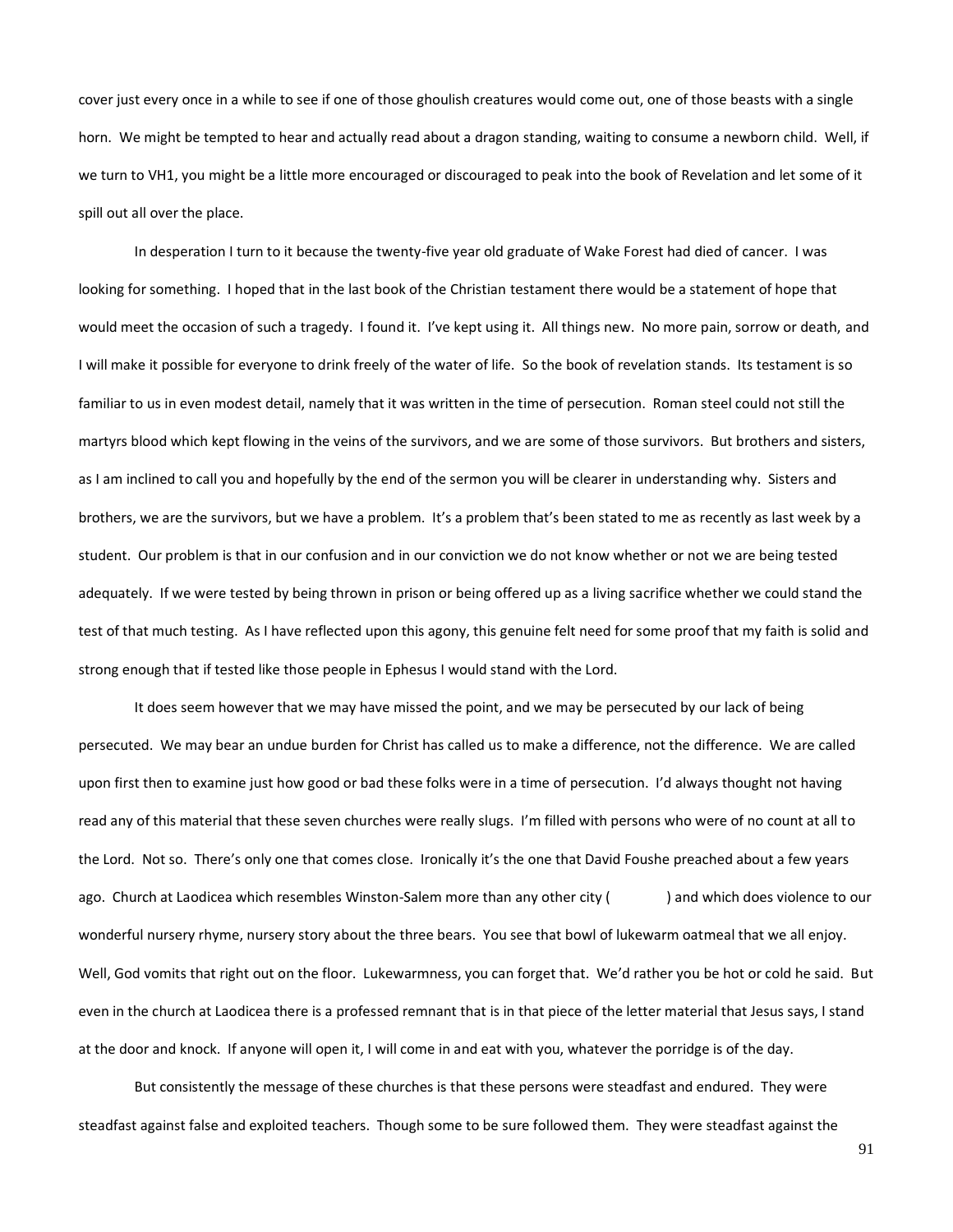temptations of immortality though to be sure some abused themselves and others. They endured even the treat of being imprisoned, and they were steadfast in holding up God's name when they saw one of their own killed. Steadfastness, endurance, some of them it says were more loving and more given to their commitment later than sooner as the persecution neared. On the other hand some as Lewis had read in Ephesus had lost that initial zeal of brotherly love and somehow had made a disconnection that's who the () probably were. People have said well, you know, you just need to say these wonderful words about Christ and keep repeating about how much you love the Lord, but you don't have to pay any attention to your brother. Your prayer can be here. Your praxis is of no consequence. That's for later.

So a warning was issues and one of the commentators said if you don't hear this warning, I'll come and I'll take your lamp stand because the light that's gone out doesn't need a lamp stand. But once again bear in mind that these persons were for the most part bearing up under their burdens, whatever they were. Even if the center was falling apart. Even if extremes did seem to destroy the culture of which they were members. Nevertheless these bodies of believers held together.

Now how did they do that? Don't be misled. Because they were ancient persons does not mean that they were any better or any worse than we. Hence the record, a mixed ambiguous record, but the clear message is that hope somehow was the fabricate that knit them together. But how did they stay together? Where was their strength? Their strength sisters and brothers was in the sisters and the brothers. What were their activities? They were two in number for the most part when they gathered for worship. They sang and they prayed. Much to the chagrin of those of us who would like to think preaching was sort of right in the center, singing and praying. I might extend that, laughing and crying and arguing and talking and bolstering one another up. Their strength came when they were about to fall victim to a false teaching to hear someone right beside them singing "Holy, Holy, Holy Lord God of host, heaven and earth are full of thy presence." So if my conviction would help someone else and tomorrow someone else's conviction would help me and we were nurtured and knit together because we prayed together and we sang together. That's where there's strength. Not from having all knowledge. Not from not being weary for indeed they were. Their strength came because something of the spirit of almighty God was with them in music and in prayer.

So appropriately today we had prayers, sentence prayers. We had a pastoral prayer designed to help us focus on who we are together. We say the Lord's prayer together. We listen to music in another language together. A language ancient and foreign to many of us and yet do we understand that God has spoken to persons of all tribes and all nations and all languages and that for many of them they had no written materials. They only had what they could see in the faces of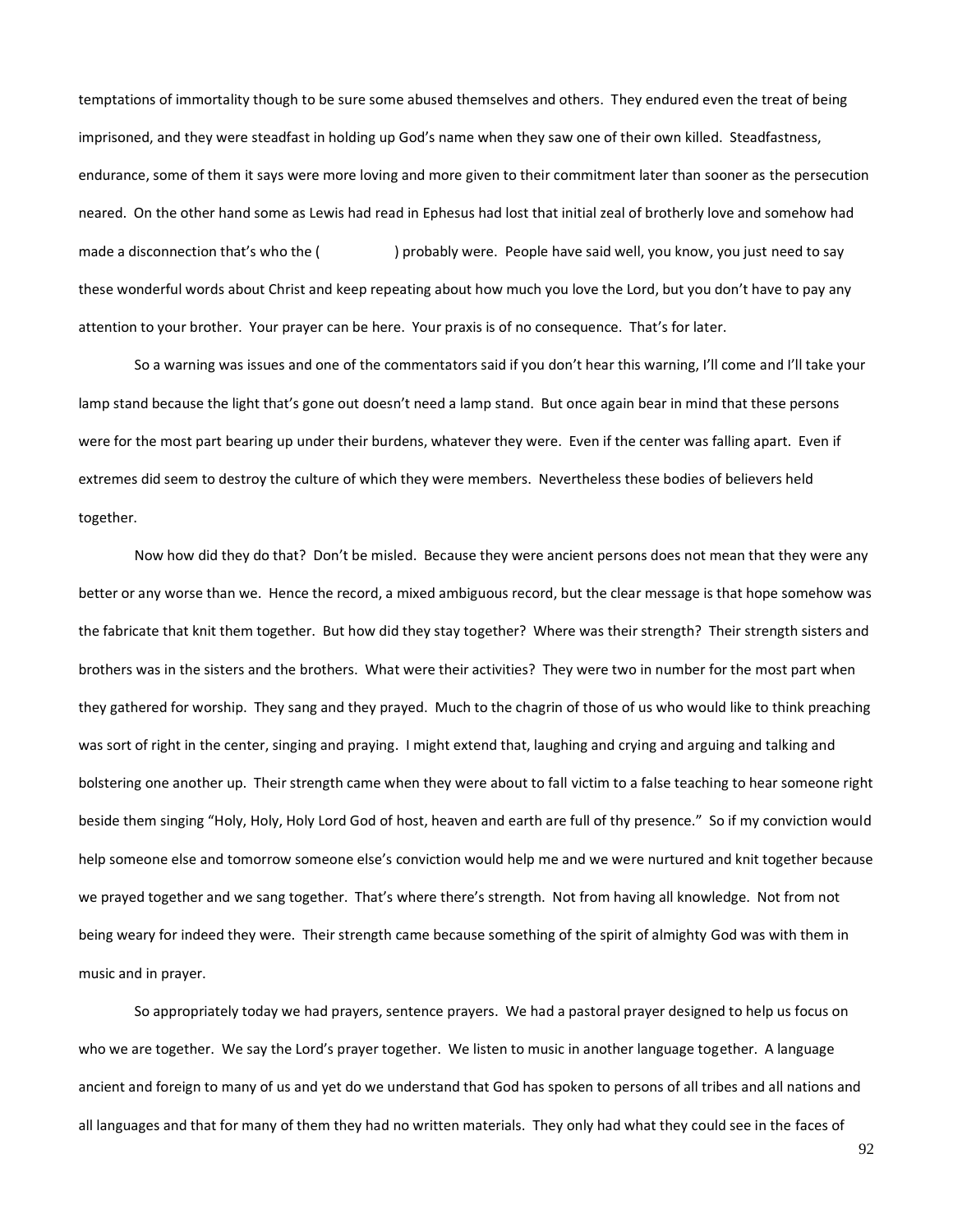their friends and their brothers and sisters. The only what they could hear with their ears and what they could learn to sing and remember over and over and over and over again. That's why the music is there to make a conscious link that takes us back just a half century but in the effort to connect us with our past.

Do you have any idea how important you are to an older generation who knows we're only one generation as the body of Christ from extinction? Do you have any idea how powerful your laughter and your tears are, your failures and your successes? Do you have any idea how powerful your energy is, however directed or misdirected? I implore you to lift from your shoulders the burden of false persecution and false testing. Testing will come. Testing is all around you. To be sure there could be a martyr in our midst, but more likely there are those of us who will persist as did the persons in these modest little churches in present day Turkey 2000 years ago by singing and by praying.

I'm in the office yesterday afternoon, and through the door I can hear some Pentecostal sounds. That is to say  $-$ [quite laughter] Oh don't get too nervous. I can hear Pentecostal sounds. That is to say sounds that I do not really understand. Syllables. There is a lot of electricity in the sound. There are people in that room gathering in preparation for going to the prison to pray and to sing. That could have been a group fixing to go the battered women's shelter, to Brookridge, to a church. It could have been a group engaged in late night prayer. It could have been persons coming into this chapel at any time to sing, to pray, to be together. Don't you understand how much you give to those of us who are older because you simply continue to abide and hoping that this story is true?

How do you suppose that Ginny Britt who by her own profession in the paper, made public for all the world to see, has been by anybody's standard an emotionally ill person her entire adult life? How do you suppose she keeps going to Crisis Control Ministry for eighteen cotton-picking years? Ask her and she will tell you it's because of the volunteers who are there who individually would doubt that they have made any kind of significant witness at all. But together they have made it possible for her to hope that it is not in despair that we work for the homeless and the hungry and those who are ill-disposed to live and would rather die, who meets despair with hope and feeds them more than food out of a canned soup.

Oh dear sisters and brothers, are we not linked together by our modest gifts. Are we not every day giving and receiving love and affection from those who, we touch and see? Are we not then the descendants of those who literally and figuratively held on to one another in order to live and to believe that the story was true? This is a story about a person whose eyes are flaming fire, who is portrayed here as in a white robe on a white horse with a two-edged sword in his mouth and burnished bronzed feet of great power and strength. Such strength as in one of the letters it says he takes the door and opens it in such a way that no one can shut it. He ripped it off the hinges so that there could be traffic flow from tribe to tribe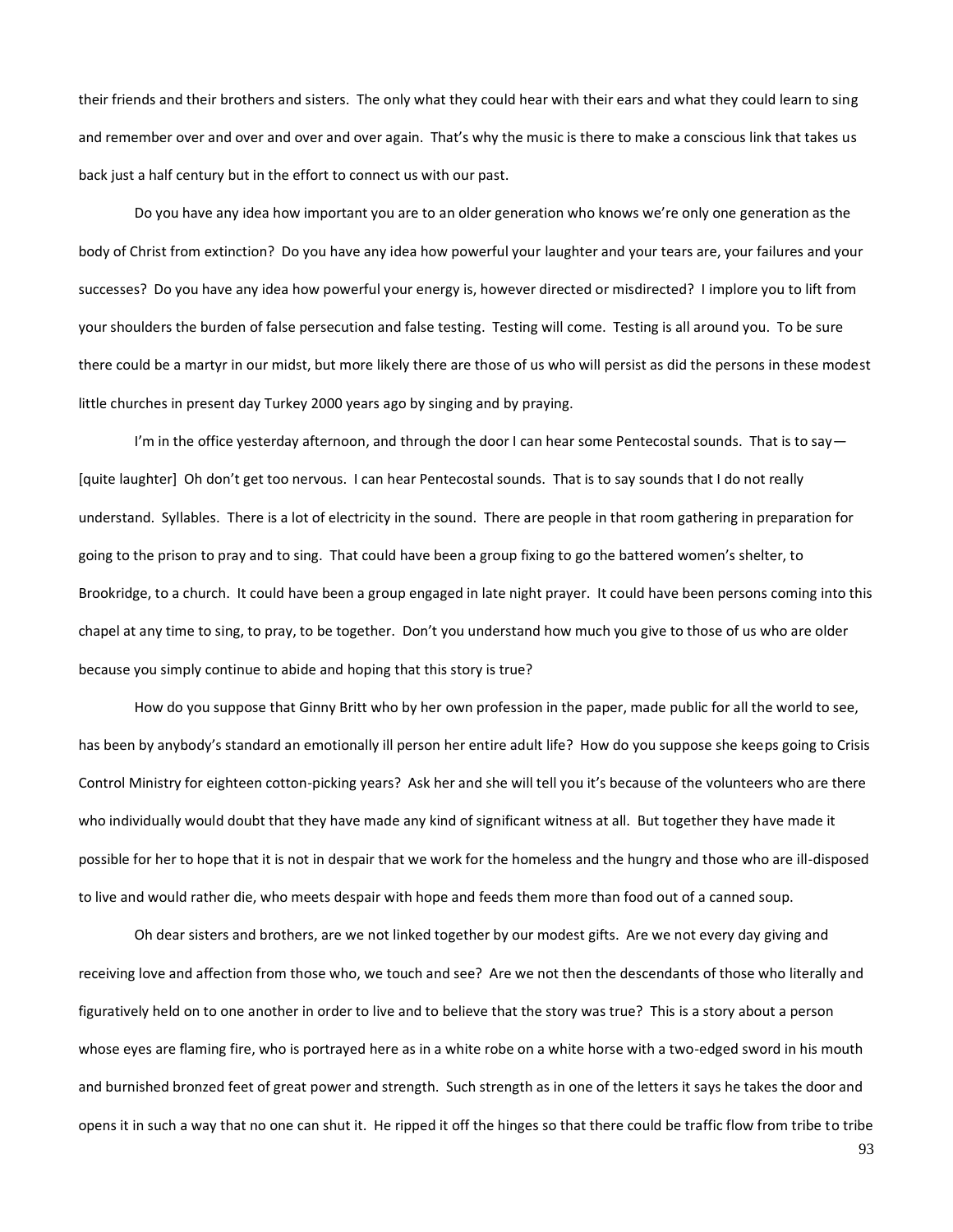and nation to nation and people to people and Christ would be accessible to us. I am lifted up, not my buddy, brothers and sisters, my savior, overwhelming, unbelievably beyond my comprehension, but the light of his face means that there needs be no sun, nor moon, no stars. The power of the Christ said, and I will make you kingdom of priests to serve.

So we have to have our feet in two places. In this kingdom dominated by the forces of evil against which we must rage in whatever ways the Lord God gives us to rage. But as individuals, sisters and brothers, do not hold yourselves to too high a standard of achievement. Look to what you can do and what we can do together. Make for yourselves some clothing out of very rough material that will last. Put into your purse only those things that you really need. Don't believe too much lest you miss the point. Trim your lamps so that others can see in us the hope which is in Jesus Christ our lord. END Chapel Sermon 9/2/93

ED CHRISTMAN: Thank you for coming. Thank you especially for those who have steadfastly blocked out this time during this year. I trust that God has blessed you and will bless you yet even this day. The way of the resurrection is through the cross. At the foot of the cross gaze upon agony's face. At the foot of the cross hear the pain. At the foot of the cross lay down the burden of sin, not the sins, but the burden of sin and death and pick up life anew. Crucifixion is the door to resurrection. Without the suffering, without the pain, without the depth, there is no () and there is no hope. There is no life everlasting. There is no resurrection.

Jesus appeared to Paul. Paul was always, it would seem, under control focused upon protecting a tradition and a religion which had been God's people. But his reason had turned to rage because he saw in the followers of the Nazarene an unacceptable interpretation of who and how the Messiah would become the fulfillment of Old Testament prophesy. He determined to persecute and to destroy those who would otherwise he believed destroy his very life. But something happened, and from the illusion of life that he had embraced, blinded and on the ground, he heard a voice. The light spoke to him and from that prostrate position on the ground he walked the face of the earth, not the Saul the persecutor, but as Paul the proclaimer of Jesus Christ. He laid down even the burden of having persecuted Christ to being Christ's chief exponent. He was able to pick up his life. He was a Jew. He was a Roman, affluent, educated, well placed, a man of reason and style and substance. He said of it after this event on the Damascus Road, it is all garbage for me to live is Christ and to die

 $($  ).

But if Paul was the man of control and focus and clarity and substance based upon reason and faith in what had been, Jesus would also appear to a person who was out of control, vigorous, probably illiterate, a person so strong of mind and so impulsive of heart and will that one would not, as we might say in colloquial terms, mess with him on the playground.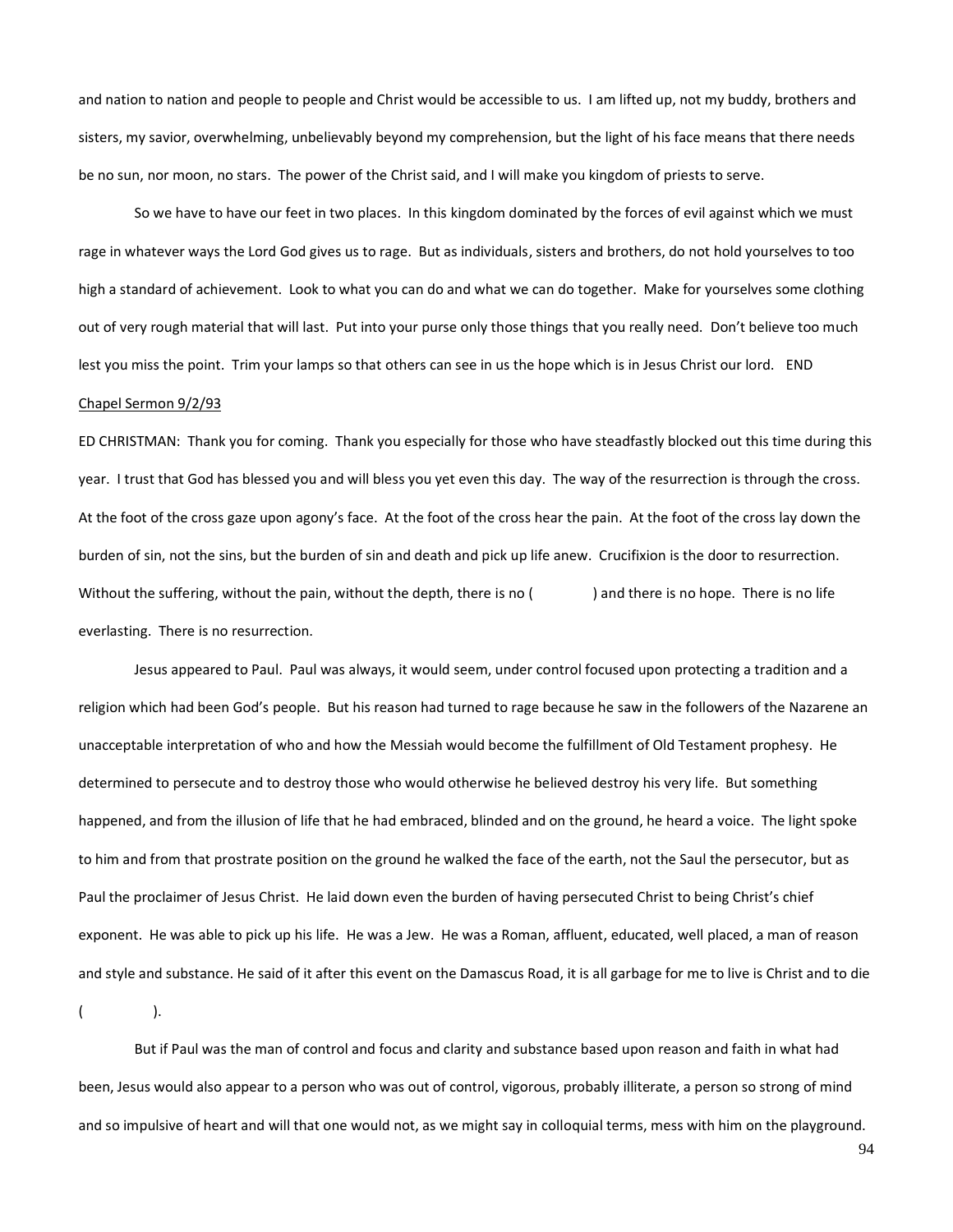Peter was not focused at all. He believed everything. He did everything. He always led with his mouth. Occasionally he would say things like, you are the Lord. You are the Christ, the son of the living God and immediately not understand what he had said. Get behind me Satan. You do not know what you have said. This strong-willed person who could have well defended himself against several of the Roman guards wimped out before the fire, cursed the very life of Jesus. () though the accent of his denial betrayed him yet again. So at that unforgettable breakfast the betrayer is told, feed the sheep. But Jesus observed something else in these cryptic words which Kim has read near the end of John's gospel. Jesus observed that though he has spoken to this man and given him resurrection life yet again he was looking around, checking people out, comparing himself with John. It looks like he is on his last legs. The tradition says those feeble last legs of John outdistanced Peter to the tomb. No matter. Jesus said, does it matter to you whether he lives or dies? Are you going to continue and persist in judging yourself by others and their faith or lack of it, their help or their illness, their brokenness, their wholeness. Peter, I said, follow me.

So the resurrection door is cracked open. It doesn't stand full ajar until this same impulsive volcanic person is without lunch, very hot on top of the house, sees what to others would have been a nightmare becomes a vision that God's message is for Gentile, for Jew and yes, Peter if you're hungry you can eat any kind of food that you like. For I say to you, Peter, that it is clean. So his vision and the vision of Cornelius comes together. He says I perceive that God loves all people and offers them all resurrection and new life and this impulsive, often misguided, lack of courage fisherman becomes rock.

Jesus appeared to Mary Magdalene. It's obvious from her name that she is a woman; therefore, in that day and time a second class person, but Mary Magdalene is less than second class. She is afflicted. Now those of us who are compelled to live our life in the midst of sin and seem to revel in being immersed in it, would like to believe that the seven demons are the seven deadly sins. Who among us men would want some woman to have all of them to herself? No, it's in all probability true that these seven only represents the intensity of her affliction, which was physical and not based upon her sin. This is a person who knew alienation and distance from others for a very long time. We know how we shy away from people in wheelchairs or look upon people who walk funny, who have epileptic seizures, who we know are ill. The discomfort is a reminder of God's broken world, and we'd just as soon not be associated with any kind of affliction especially if it is severe. She knows no company. She is not respected. Yet it is to this person that God through Christ says, the Lord is risen. So she had been delivered of her demons, and she had followed Jesus through the healings and the teachings to the foot of the cross and thence to the empty tomb. Uncontrollably weeping when she finds the body not there. Who are you looking for? If you have taken him someplace she said, you tell me and I will go and get him. () there, and he spoke to her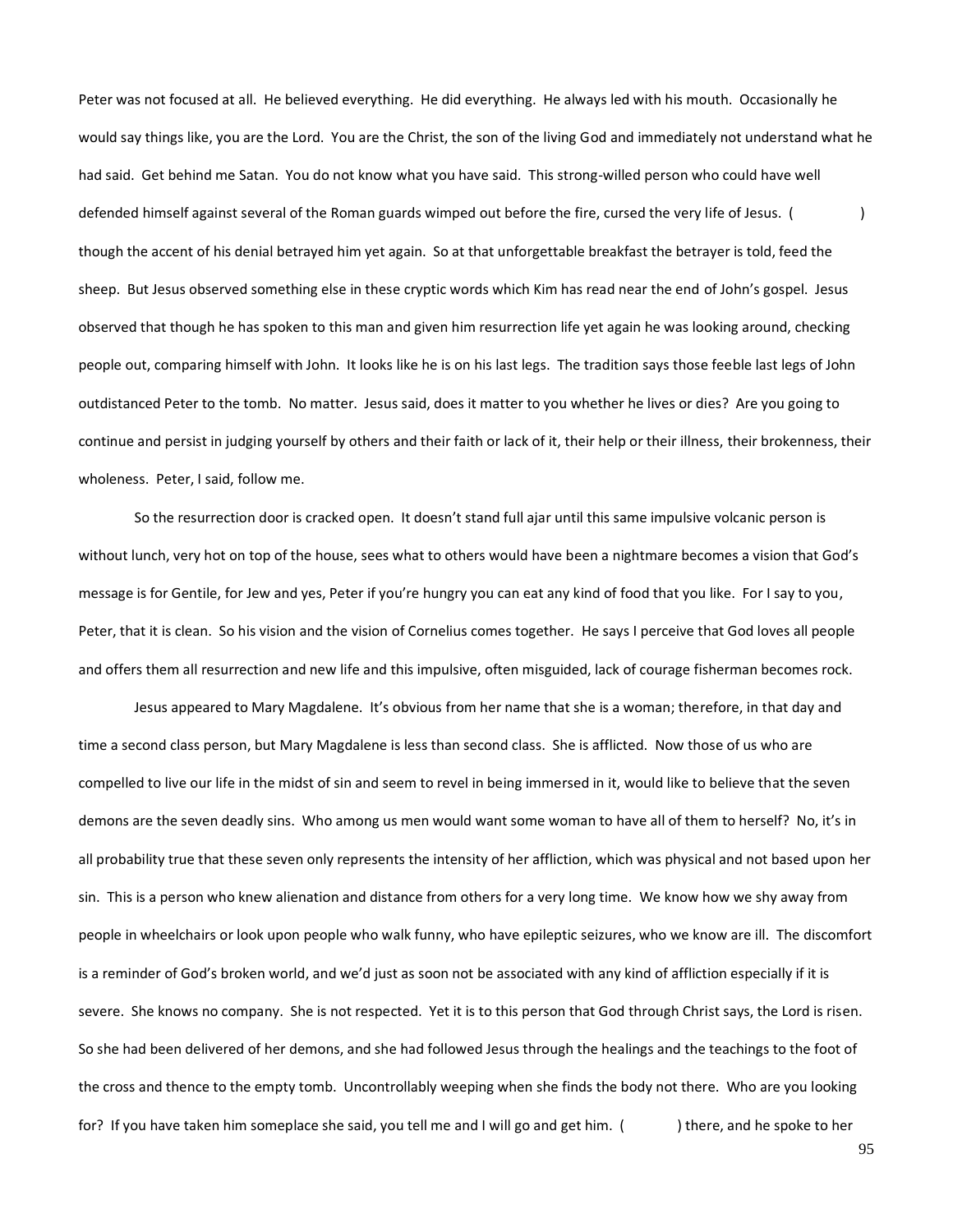and he said, do not touch me Mary Magdalene, follow me. Begin your following by going and telling the brothers what you have seen and what you have heard, and she went and told them, I have seen the Lord.

Who among us has not known the level ground of the cross? Family disruption, illness and pain, broken relationships, our own burden of sin which confounds us, our loneliness, our fear. Who has not known what it is to be living as if you can self-help yourself into salvation? Have we not all been there in one form or another? Do we not tend to abide often in the suffering and the pain so that we cannot see anything but the darkness that imprisons us in death. But somehow in some ways Jesus appears. Jesus appeared to a Russian composer named Rimsky-Korsakov, and Rimsky-Korsakov wrote the eastern Russian oratorio, and he includes the pain and the sorrow of death in order that he can compose music that sounds like a thousand birds singing. He said of his work this is like a bright and shining day. It is almost carnival-like the depth of the joy of Easter Sunday.

Some have said in fact as recently as Sunday Jean, and I were at Kim's house, and the person who was in school with us said what have you been doing since retirement? Retirement from what? Retirement for what? I didn't say it quite that abruptly, but almost. I could have said to this understandable question, no, I can't retire. You see once a year I sit in a very special place and I see candles lit and I hear "Joy to the World the Lord is Come." I always remember that one picture that someone gave to us of a parent holding a child, holding a lighted candle wrapped in crucifixion paper. God comes to us in so many ways inviting us to the resurrection. He comes in the listening of music in the dark on a Saturday night in a residence hall room when Keith Levi said, I was changed. Resurrection came to him though it had been hanging around for a long time. In the asking of the questions for which there are no answers, asking them as faithfully as Job and Kevin Taylor, ask them. In so doing resurrection may come.

Resurrection did not come to me in some dramatic overpowering Damascus Road experience. But it did come not at the time of baptism or rededication as a student at the Wake Forest Baptist Church. It came forty-one years ago this month when we had invited a Scotsman preacher to lead us in a revival. All he wanted us to do was keep on singing, "There's a light upon the mountain, the day is at the spring and our eyes shall see the beauty and the glory of our king." I was less than a month from graduating from law school, and it was all clearly planned and reasoned out, and I had to tell Jean to whom I had been married for four months, forget it. She had to trust that something happened that week I could not explain but I could not deny. Resurrection comes to all kinds of people in all kinds of settings. Those who are reasonable and very talented lay aside their self-sufficiency as did Paul. It comes to the poor and the less talented whose hearts want to be in the right place and will speak and do what apostles do. It will come to the afflicted and those who have no credibility in society but they say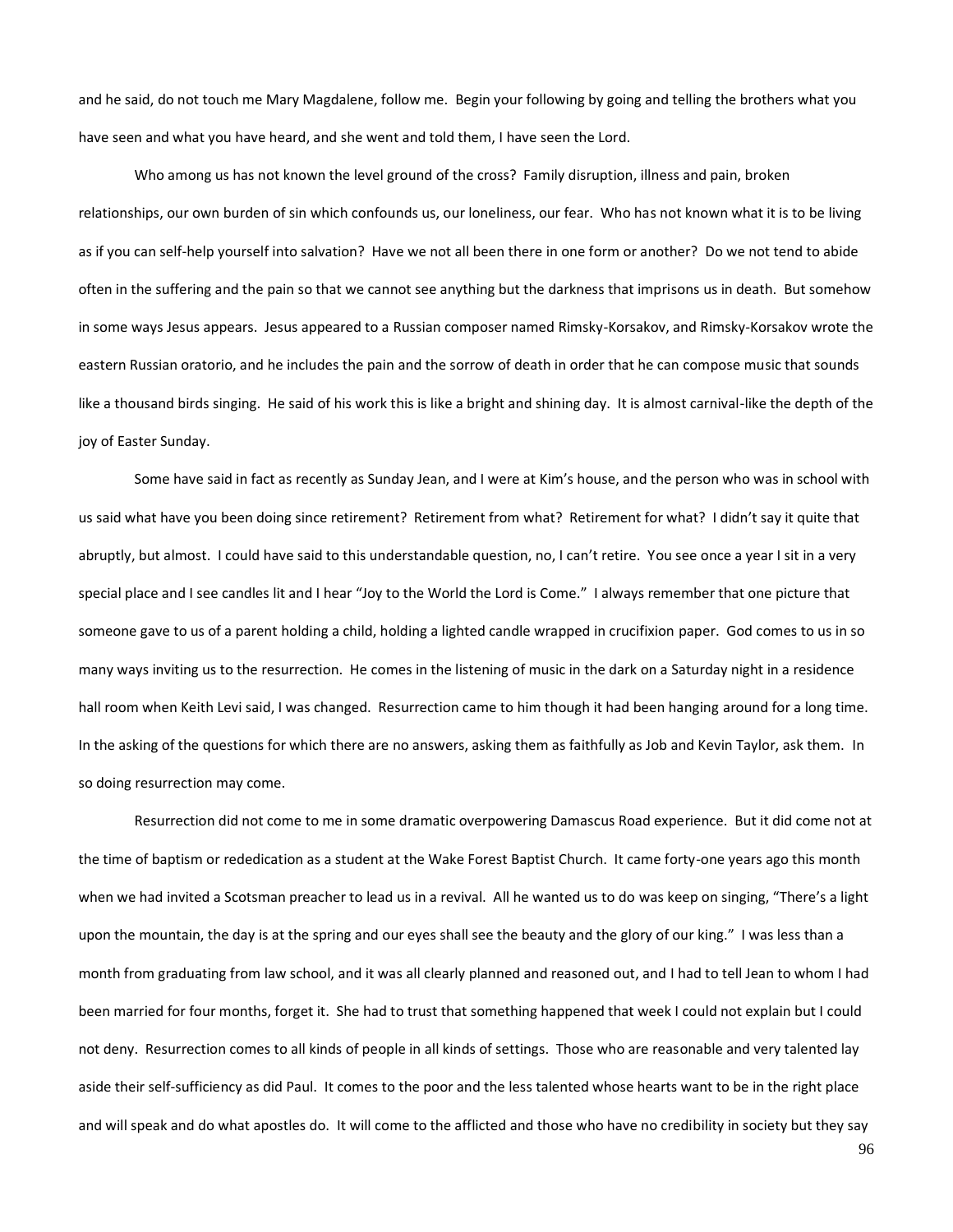I have seen the Lord and Mary Magdalene rolled the stone away. Paul found a way to say it. Have this wine in you which was in Christ Jesus being the form of God did not count equality with God, something to hold onto. But empty yourself taking the form of a person, a human being born in the likeness of men, obedient as a servant unto death even death on the cross, and for this reason God exalted him, lifted him up and gave him a name above every name. At the name of Jesus every man should bow, every tongue confess, Jesus Christ is Lord. END

# Chapel Sermon 9/9/93

ED CHRISTMAN: This is a sermon based upon advertisements. I hope and pray that the advertisements will be as compelling as some we see on television from time to time. We begin with a story. Once upon a time three students, who had never been, decided to visit an art gallery. They began walking through the rooms, separating, going their own way. But after awhile they found themselves not only in the same room but looking at the same picture. Then they realized there was no one in the room talking. There was no one walking. Nervously they cut their eyes to the right and the left and discovered that everyone in the room was standing very close to them. They were all looking at the same picture. Silence bonded them together. Until then our understandable finiteness somebody coughed. Somebody smiled and someone quipped I wonder what the (
). As the group began to disperse, one of the students said, "Let's go get something to drink." Only to be surprised that one of these would be strangers standing by said with a nod of the head, they were going to go too. And sure enough several of the people in this cluster who had been looking at the single picture were seated at one of those round tables with those little, round doilies drinking something cool, listening to the fountain and trying to figure out what these new found friends had in common and what they would say to each other. It was nervous and awkward until they hit upon of course the right thing and began talking about the picture again. Then one of the students looked at her peers and it's time to go and they got up to leave, and then one of the others said, "You know this has been a lot of fun. Why don't we meet again here next week and look at some more pictures." Some of the people said, "Okay. See you here next week, same time." Now is it important to know whether or not the picture was a picture of Jesus or a seascape or an abstraction? No, I think it's not important to know what the picture was, but it is important to try to discern what was its power. Seemingly it was more than a picture on a wall. It drew strangers together and it pointed them beyond each other to something there and yet beyond there, somewhat mysteriously. It was in other words this picture was trying to be a symbol, a symbol perhaps of community building where the gathering together of persons is greater than any one of them could ever be separately.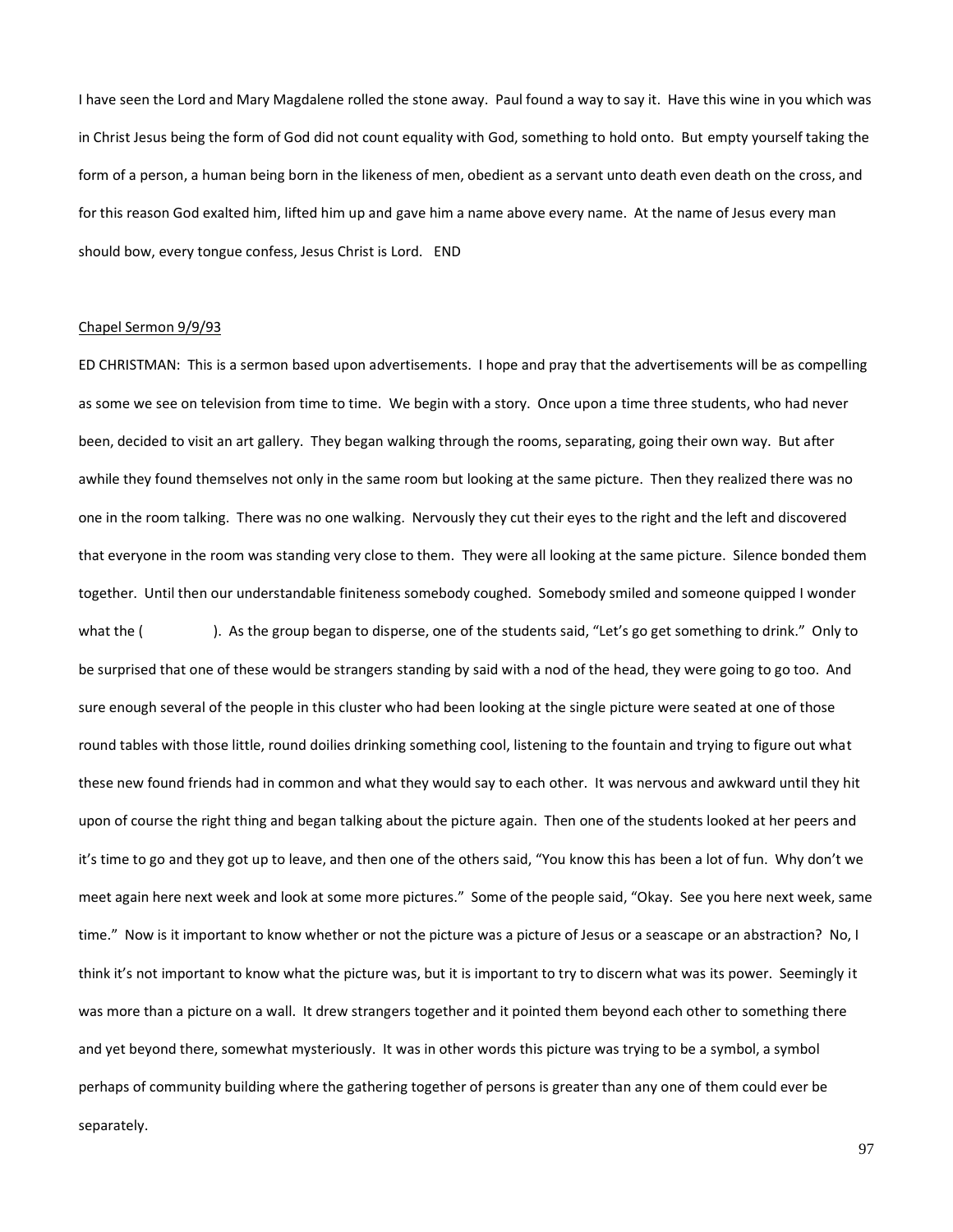I hope Paul would approve of this kind of connection with the text to the Corinthian church. But how does one do that in an age as animistic as ours, as individualized as ours where there is understandable concern about money and about grades and about relationships, not necessarily in that order, where fear and uncertainty abide in shadow and give sunlight to most all of the things that we do. How do we get beyond that? Where do we find signs or symbols that would distract us from our insecurity so that we might even for a moment say, it is well with our souls.

Well, there are some persons here who I have to call, closet Samaritans who have come out of the closet. They don't mind acknowledging that they want to show gratitude for the gifts that they have received, and so they are part of some kind of mission. It's out of a religious group. It's out of a social organization. It's from the Volunteer Service Corps and like the person that I have already named, the Samaritan, they bristle if you say how about some academic credit for that that you do at the Soup Kitchen. Or maybe we will give you some money. No, whether they know the story or are motivated by the story or not, the good Samaritan is their example. They volunteer, and some of them would say because Christ was a volunteer, no, the volunteer. I want to show some kind of thankfulness. I want to be a human being toward other human beings. Yes, I want to be Pro Humanitate, but in the context of this school, how must you at least consider looking at that. I suggest you look at it by viewing a genuine symbol. It is emblazoned above the steps in the rotunda of Benson. You walk over it every time you go in the new entrance and the only entrance to the library. It has this Christos symbol with the letters alpha and omega. It has little lines that are the representation that Christ is the light of the world. For that declaration we say we are Pro Humanitate. The root of our motto is in Christ and we should never forget that. The seal is a symbol that calls us beyond ourselves individually to tasks and opportunities for gratitude expression that individually we could never achieve, calls us beyond our concerns about ourselves as understandable as they are. Suddenly after we have come back as many of you have from other places, expressing gratitude, giving cups of cold water, you not only feel better about yourself. You may even be thankful enough to study a bit harder as a further expression of your gratitude. Advertisement number one.

Now advertisement number two, as Cindy said you would hear about the announcements on the back of the program. A friend of mine once said, "What is the future ever done for me?" My response was, "Well, what have you ever done for the past?" How have you ever contrived a way of saying thank you for your past? See many of you understand what I am saying. Ironically some of you and many others carry a burden of gratitude that is like guilt if you do not achieve all that your parents and others who have helped make this possible for you if you don't achieve the very best. But if you can channel that gratitude into something other than the understandable interest in grades, then perhaps you will visit Old Wake Forest. You will take with you your imagination and what it may have been like and your discernment what should from this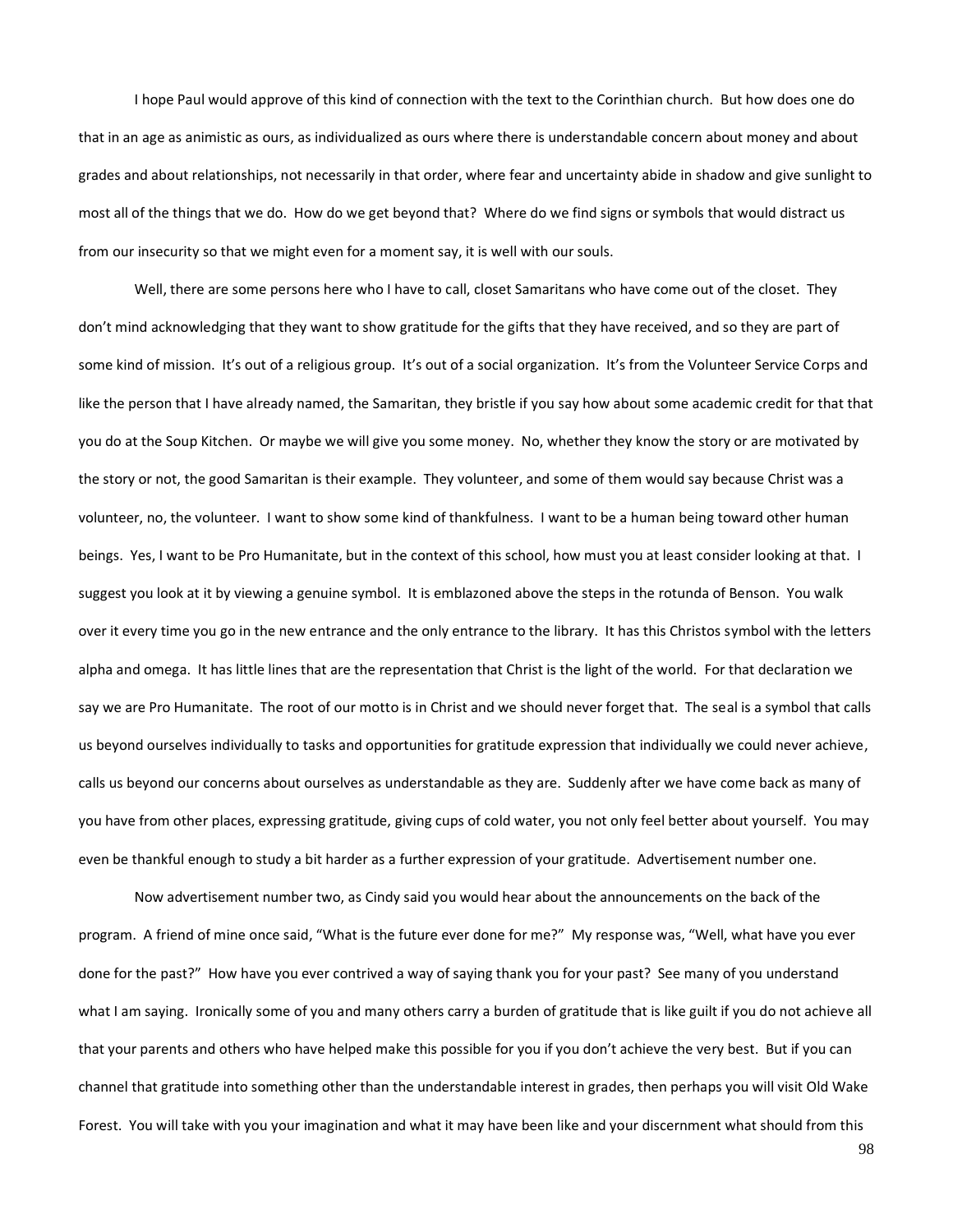sleepy village of spirit and power be captured and reaffirmed in our new place and what needs to be left only for the historians to search. What is it about this wall that one man built and the floor in which we sit while we eat this lunch in the gymnasium, which has its own moments of joy and history and sadness of basketball. What of this ancient building that's nearly two hundred years old that's a microcosm of the old school and the bell, which called people to prayers and to hoeing taters and to reciting Latin declensions? What is this church where we will worship and was started not by faculty members but by students? You take your discernment and your imagination and you know what you will find? You will see in the faces of our hosts' gratitude for one reason only. You are a part of what they are a part of. Wake Forest College/University. You don't have to prove yourself. You just have to get off the cotton-picking bus to see and to feel their joy and their happiness that the bonding of old and new has in this fleeting few hours been affirmed yet one more time.

So it's still possible to sign up today and tomorrow in Benson, and it's possible to come by my office next week and fill out a form that says I am a member of a body. I am an individual person who is valued no matter who and what I am. But I am certainly part of something greater than myself. It's represented in the seal. It's represented in the concrete activity. I know what kind of a month March is, sisters and brothers. I even have a clue as to how much work you have to do. I simply want to ask you whether you need to work at gratitude enough to go.

Now the final commercial has to have an introductory story. I was in a Passion play, and I was part of the crowd. The scene was just before the crucifixion, and we were told to mill about and murmur and try to manifest our feelings at the time of the crucifixion of Jesus, anger, fear, disbelief, curiosity. There were no prescriptive signs of what we were to do. Just mill about and murmur and talk. But you see that as you might expect is not () for this person. So as the Roman soldier came this way, behind Jesus dragging the cross, I moved towards the soldier and I pretended to spit upon him. Actually it was a student that I thought was a little bit too arrogant. [laughter] But he was far more gracious. You see he honored my improvisation with his own. Get back old man. For which I'm eternally grateful. He tried in our own small way to say we were a part of something greater than ourselves, the unseemly parts that are to be honored in Christ's sight as much as any person including the person who spoke those lines from the cross. There was no difference. There is somehow a very close connection between a company in a play, a group who call themselves an orchestra, people who are on a team, who would understand this (). You are the body and every person counts.

Do you have any idea what it is like to have missed a cue and to see the Salvation Army band marching across there and you've got the drum and you're not there. By the grace of God it was only a rehearsal. I didn't miss my cue because you see everybody else was depending as I was. Do you have any idea what it was like last week for those who were under milk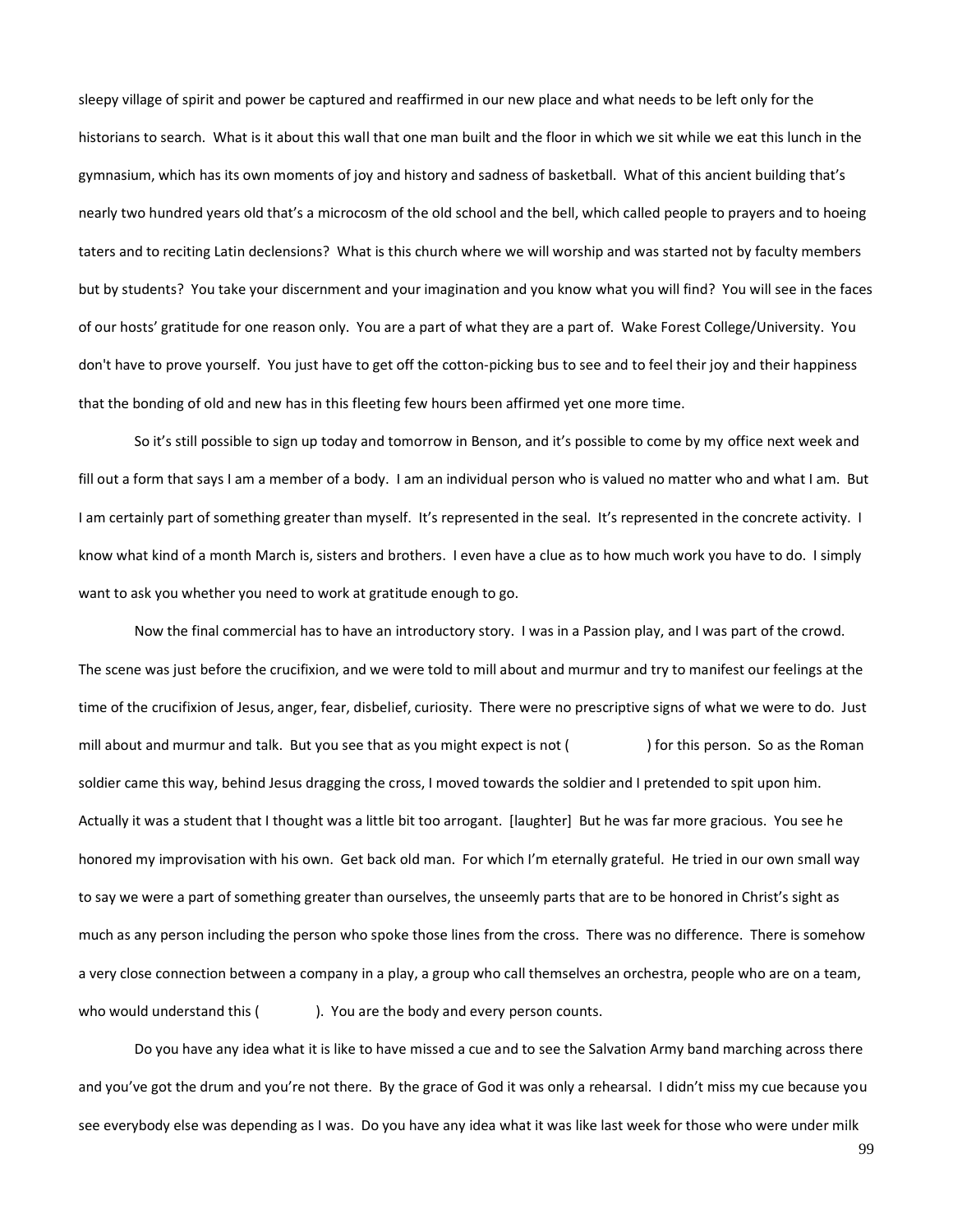wood with the two voices, and if they didn't do their part, everything falls apart. But we're all members and we honor the others by doing our part, the discipline and the courage that it takes and the joy and excitement of being a part of the company or the team or the orchestra.

Paul spoke to an incredible variety of folks. He invited them one and all to be seen as persons standing on level ground at the foot of the cross. No one less or more important than the other. Everyone in the sight of God a part of something knit together and speaking the truth in love as if what they did together was in fact greater than any of the parts.

So during Passion week the twelfth, the thirteenth and fourteen of April, there will be something that's never been in North Carolina before and never, therefore, has been here, either there in that old campus or here, the Promenade Passion Play outside. Next week there will be trials. It will be sort of like going to an art museum when you've never been before or perhaps you were in theater in high school. Or perhaps you did have some experience helping make a play happen from behind the scenes. There are many speaking parts. Most of what we would call the A team in theater are already involved in other things. So you're not precluded from one of the twenty-seven speaking parts. There are other persons who will be in the crowd scenes. There are people who are needed to figure out how to get a kerosene lamp or torch to burn and then how to put it out, at the right time. And people to worry about horses. People worry about crowd control and people to help with refreshments at the end of the each of the performances. Lots of things to do to make this declaration of the coming of Christ in passion and in glory a fact. The director Jim Dodding has said on many occasions there is a lot of work to do. We may be thought of as fools for trying, but I believe it will happen and I know that it will happen. You see he's a very charismatic person. Some of us, if he said, we would like for you to run up the wall would seek to do that. All I'm asking you to do is to look at the announcement on the back of the program and it says there are trials next Tuesday at two different times, and the rehearsals after break will not be overly long. It will be a way of expressing gratitude, a way of discerning talents that you may not even know you have. A way of meeting people, a way of building community at this university. All said you are many members of one body, and you are to drink of the same spirit and you are to share your talents and your time as acts of gratitude to those who have given you life. If you are Pro Humanitate, it is to be because Christ was Pro Humanitate. Encouraging us one and all to speak the truth and love as we grow up into Christ, into the body so that when one of us suffers we all suffer and rally around. When one rejoices, we all can rejoice and speak the truth about Jesus the Christ in love and in hope to all whom we can see. END

### Chapel Sermon 1/27/94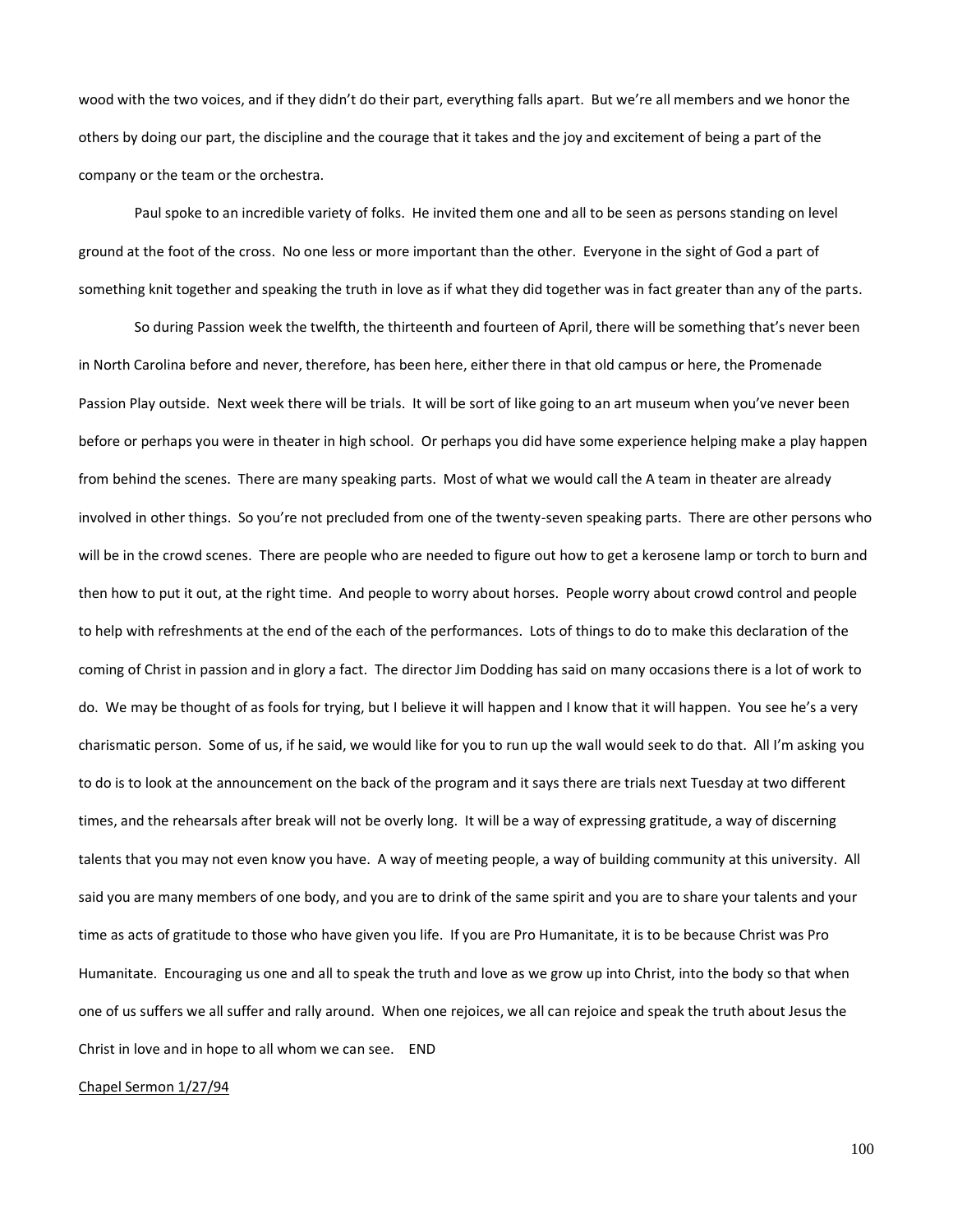ED CHRISTMAN: He was pierced and wounded and broken and destroyed because of our sins. Wounded for our transgressions, his brokenness made us whole. His illness gave us health. Now why would one choose to preach from Isaiah between the second and third Sundays of advent in the midst of Christmastide? Why would anyone dare to say that Isaiah tells us in very plain words we hate God? That is what the text tells us. We turned our eyes from the servant. He was of no account to us. He was so marred and ugly and scarred as if he had been fired by a terrible flame. He was repulsive, repugnant. We would have nothing to do with him. Yet it was through him and by him that we are healed. Now why would we hate God? Why would we turn from almighty God, the giver of life? Why would we allow the image of God in us to be so badly mangled? Perhaps we turn from this image of almighty God in Jesus Christ because we cannot face ourselves. All of what we see in this person called the servant is us, all of it. Specifically there are four Sundays of advent. There is joy. No, there is sorrow in us. There is peace. No there is warfare in us. There is love. No, there is hate in us. There is hope. No, there is despair.

So that I told the story Sunday night of the person who works with small children and says I have given up on all but hoping for hope. That's all I can see. That's all I can do. Yea, verily that that may be enough. But if we can somehow embrace the truth of this declaration, all have sinned and fallen short of the glory of God. All have turned against God's gift in us, and we have denied love, joy, hope and peace. We have embraced the darkness of despair and death. So how do we address this sorrowful, yet curiously joyful gospel story. Let us pay attention to what's around us. Dare to look and taste and smell our lives as if they are somehow yet still in touch with God. We turned our faces, but we know that image is still there. We chase all kinds of remedies for problems and none of them bear any fruit. So perhaps even out of the parched ground of our own broken lives the tender plant grows still. We can hope for hope.

Frederick Beakner, a contemporary writer of story and of theological treatise, tells of his own despair on one occasion. Driving down the road he pulled off the road and sat there head down. But his curiosity got the better of him as he heard a sound approaching and he looked up. Here comes a car. Once in view, he focuses upon the personalized license plate on the front of the automobile with one word, trust. He had looked for a sign from God when he had no other signs, no other sources of strength. Yes, it came to him.

Or our speaker of last week who so marvelously introduced us to the advent season told a story about himself at Preschool two years ago. Ed Wilson said I was depressed. It had been going on like an illness for a long time. I had received no relief. I pulled into a gas station. I bought gas and a coke, and I sat in the car drinking the coke. He doesn't say he was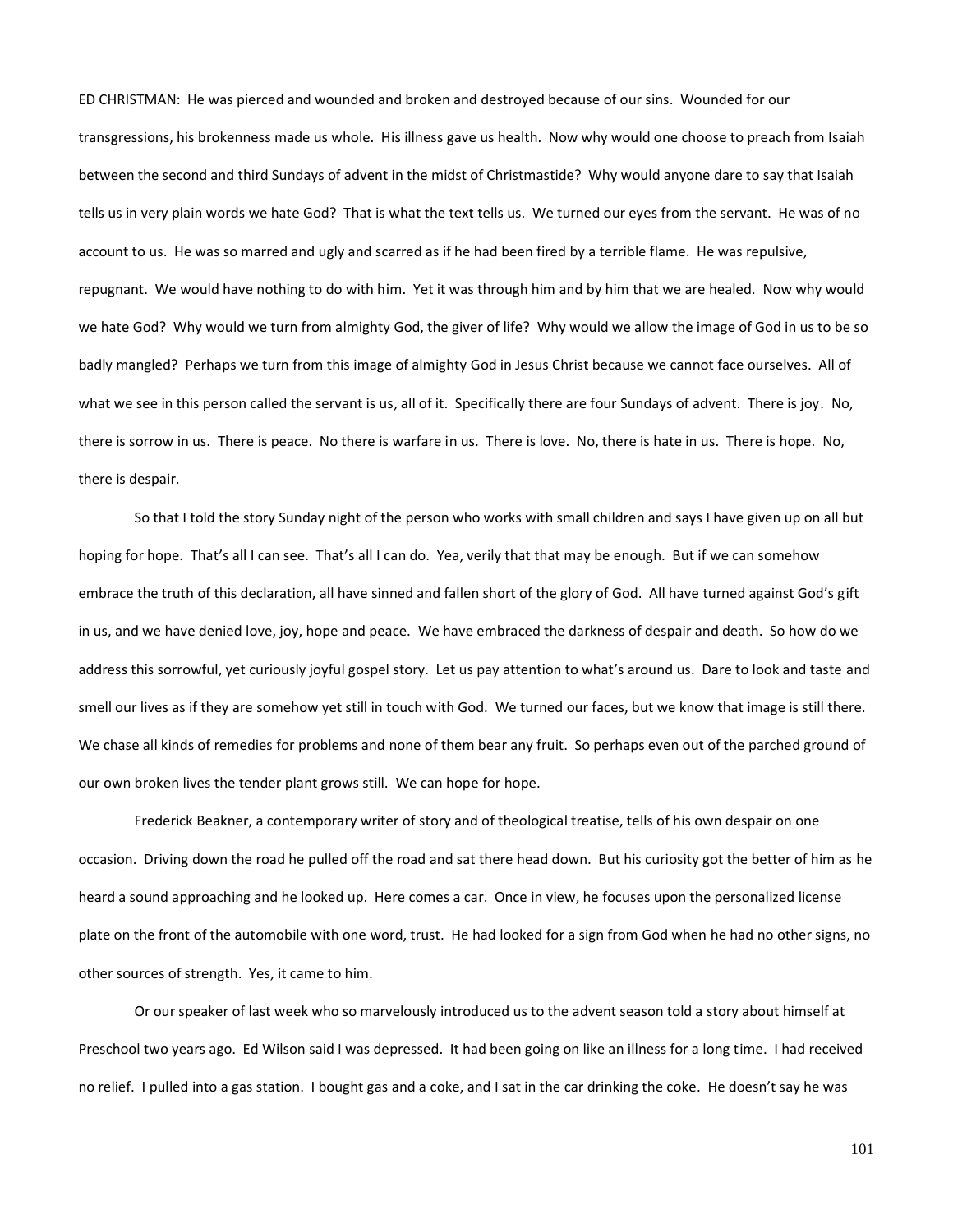asking for a sign from God. He said he sat there drinking a coke and the despair disappeared. Not ultimately, but the chronic smuggling, stifling, struggling smoke of that despair had choked him nearly to death was gone.

Consider some other signs perhaps oblique to you but real for me. Kim Christman is coming home from Spain and a group of us are going to meet her in the late of evening in the Greensboro airport. David Foushe is one of the group. "Hey, David," someone said. "You've got that Santa Claus suit. Why don't you wear it to the airport?" I'm sure to the surprise of some of the others, David said, "Okay." Imagine a nearly empty airport with a group of persons Jean's age and my age, whatever age that is and some college students talking and having a good time. People are looking at us, but they don't see us. They see the man in the red suit walking with us. What is Santa Claus doing going to Gate Forty-two? He has no bag of goodies. On the way home cars honked at us, tried to pass us. I had the feeling some of them wanted to get in the car with us all because of a sign, love and joy. Something to be remembered.

One Christmas we were coming to our house on the twenty-sixth of December from different directions. One of our daughters and her husband arrived ahead of the four of us, the other four, to a dark and undecorated house. But when we arrived there were lights on, but did we know what the prelude was for? For when we entered the house there was a fully decorated Christmas tree. Now they didn't bring it with them on the top of their car, fully decorated. They drove down Faculty Drive and found one that someone had on the twenty-sixth of December already discarded and thrown outside the door. Brought it home, scrounged around, found the stand, found the lights, found all the stuff and welcomed us with a tree.

Of course we remember sitting around the advent wreath and lighting candles and praying and singing. One youngster told me of lighting candles year after year hoping for a horse. Oh yes, the horse came but then her hope changed somewhere in the midst of that hoping that the light would not be put out by the darkness. She came to believe it was so.

I asked a student who is a second year student, "Did you go to Lovefeast last night?" "Yes," she said. "What do you do with your candle?" She said, "I kept it. Leaned it up against the wall over my computer so I can look at it from time to time." Now perhaps I am being overly dramatic or run that risk. Her candle would look something like this would it not. Perhaps all of us need yet a second candle. For we are truly broken. We are disfigured unless and until the presence of almighty God comes to us and we need not be afraid. John's gospel makes it very clear. The light came into the world and the darkness could not put it out, but we loved the darkness more than the light because our deeds are evil and we hate the light. But those who are true are not afraid for their deeds to be seen for they know they are of God. It is in that sense then that we have sung new hymns, hymns that talk about crucifixion and death and darkness in order that we embrace the light. Jesus Christ could take unto himself all of the evil, all of the sorrow, all the pain, all the death, all the destruction, all the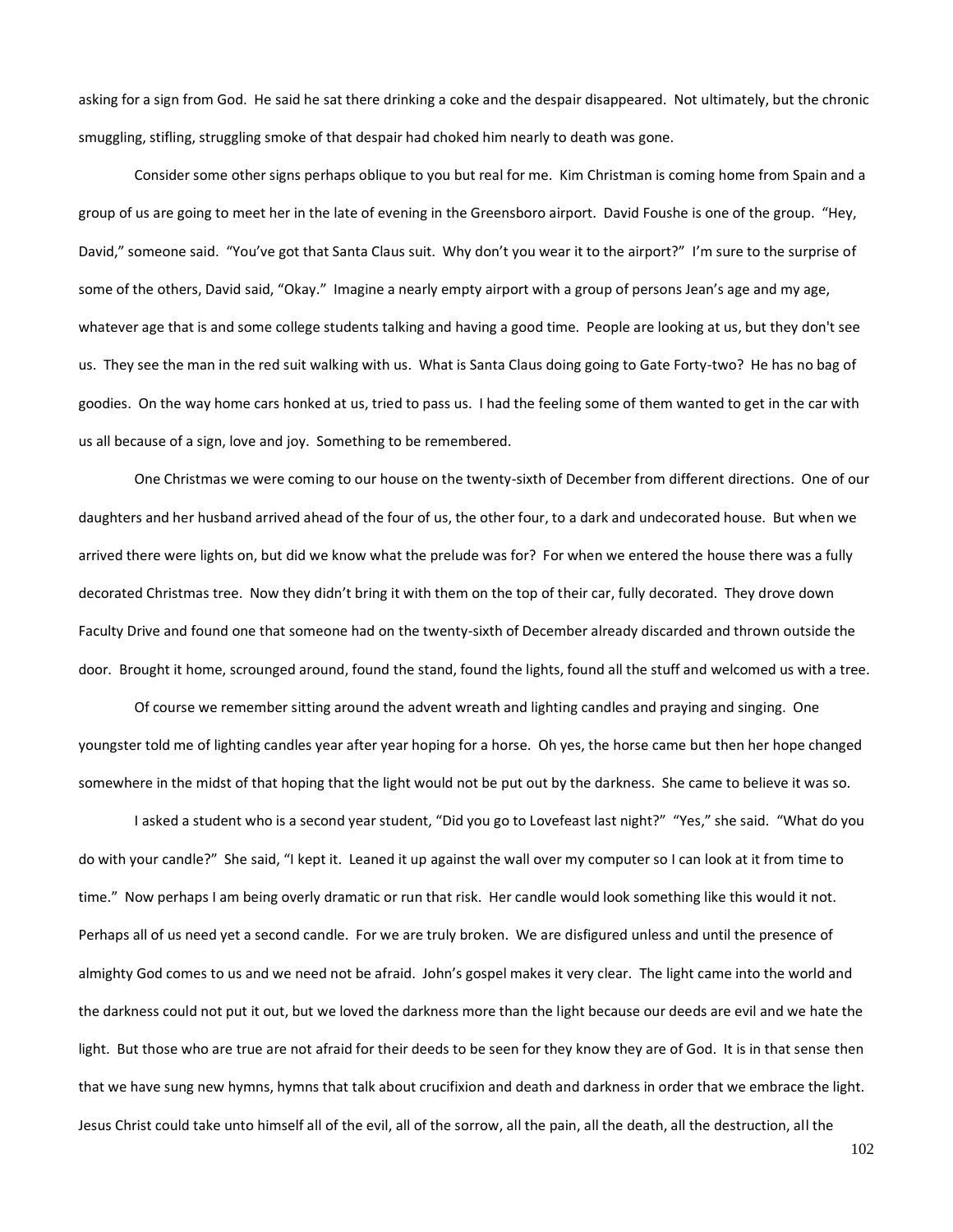disfigurement of ourselves individually and collectively. How do we honor the birth of the stable-born savior but to embrace the darkness in order to receive light. END

#### Chapel Sermon Spring 1994

ED CHRISTMAN: In those days John the Baptist appeared in the wilderness of Judea proclaiming, repent for the kingdom of heaven has come near. This is the one of whom the prophet Isaiah spoke when he said, the voice of one crying out in the wilderness prepare the way of the Lord. Make his paths straight. Now John wore clothing of camel's hair with a leather belt around his waist. His food was locusts and honey. The people of Jerusalem and all of Judea were going out to him and all the region along the Jordan. They were baptized by him in the river Jordan confessing their sins. But when he saw many Pharisees and Saducees coming for baptism, he said to them, you brood of vipers. Who warned you to flee from the wraths to come, bear fruit worthy of repentance? Do not presume to say to yourselves we are Abraham's ancestors. For I tell you that God is able from these very stones to raise up children to Abraham. Even now the ax is lying at the root of the trees. Every tree therefore that does not bear good fruit is cut down and thrown in to the fire. I baptize you with water for repentance, but the one who is more powerful than I is coming after me. I am not worthy to carry his sandals. He will baptize you with the Holy Spirit and with fire. His winnowing fork is in his hand, and he will clear the threshing floor and will gather the wheat into the granary. But the chaff he will burn with unquenchable fire.

Imagine the loudest, most bizarre clad, awesome looking, heavy metalist you've ever seen, gyrating about the stage. Suddenly he stops and produces a large jar with live frogs in it. He opens the jar and consumes its contents and then reaches over and dips his hand into a large bowl of bee nectar and tries to stuff the whole hand in his mouth at one time. Little wonder that the curious, the good, the law abiding, the cynical, elders and deacons of that day did come out from Jerusalem. For this wild man from across the Jordan has aroused considerable attention and a number of people were seeking to hear what he had to say. It's little wonder that they were put off by his appearance and by his gyrations. Certainly his manners and his title. But they and we were in for yet a greater surprise for we were not prepared to have him point his sticky finger in our faces and say, repent and be baptized. We would huddle together and wonder just what did he mean and what possible connection was this with the prophets of old. But as we huddled together in our uncertainty, we heard him yet again. You snakes. You think you're secure because you're descended from Abraham. God can raise the children of Abraham from the stones on this hillside. There was, I suspect for them and perhaps for us when we hear startling words of judgment, not only a recoiling sense of give me a break, but for some of us some of the time there is an aching uncertainty in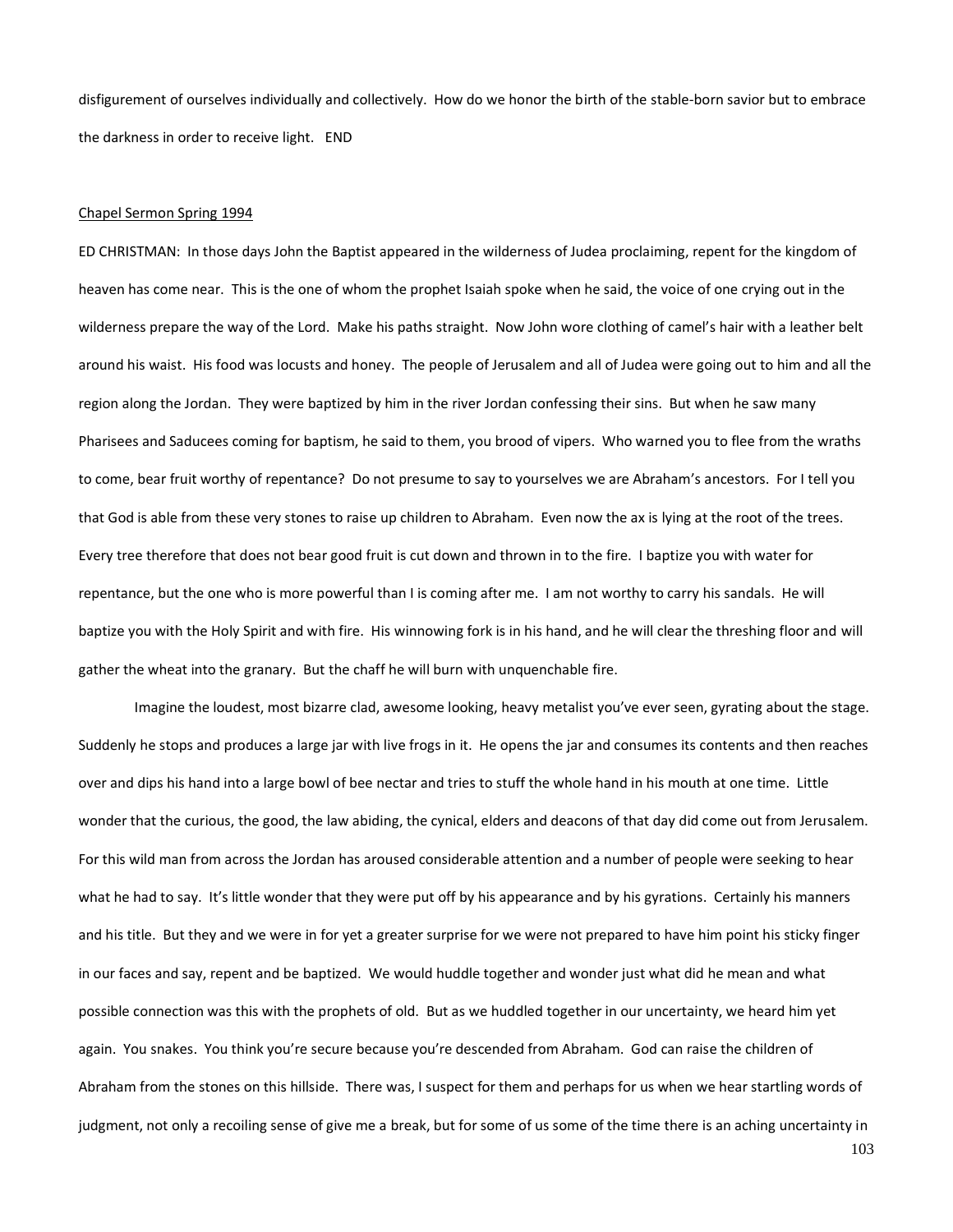the pit of our stomachs. For just a moment, not a rational moment, mind you but an irrational moment, we would say to such a person such a John the Baptist, what would you have us do. He says well, if you've got two sweaters for Christmas, give one to Goodwill. If you have any control over finances, don't increase the tax assessments. If you've got a job, don't complain about your wages.

You see in the afterglow of Christmas, epiphany brings us a different message. Consider that to make the narrow places wide enough, to make the crooked places straight, requires dramatic change, and for that we, I submit, are not prepared. We prefer the manger scene, but even in those sedate carols is nestled the phrase, the manger in which becomes the mercy seat. That sedate scene and all the hallelujahs are drowned out by the cries of anguish of the parents of Jewish boys who were slaughtered in a desperate attempt to abort the Messiah before he was even born and came to threaten the kingdom.

Remember as we will sing our last hymn that buried in its midst is not just gold and frankincense, gifts that can be used for either good or ill, but one king brings myrrh, an embalming fluid for the dead. Imagine to a child's birthday. There is something strange and new in this message of this Elijah-dressed John the Baptist and the one to follow. The message and the words are harsh and unrelenting. They are disquieting and make us very uncomfortable if we have eyes to see and ears to hear. Epiphany is not the time for waking and praying. It is the time for praying and changing. So that even in our irrational moments when we ask what it is that we shall do, the message which comes from John the Baptist is unmistakably clear. Repent. Change your way of living. Else the ax is at the base of the tree and the tree is you and me. We have no heritage that gives us security. Yes, that face, oh that face, and those words. But you see I'm now talking about the person who followed for whom the way was prepared, whose sandals he was not well enough, able enough to carry. I speak of Jesus who picked up the baton from John the Baptist and said, you are an evil generation. Beware of those who wear soft clothes. Did you think that this one who came before me to open the door, to get your attention would be like a reed that blew in the wind easily changed? Not so. He was and I am, Jesus said, unmistakably clearly an either or person. You either repent and change or you're subject to God's judgment.

Snoopy went to school with Charlie Brown and took the true false test. He was the only one to make a hundred. How did he do it? Snoopy says, he didn't tell the teacher but told us. True is true; false is false, and when you're hot, you're hot. Today he suggested that when the people still were suspicious they wanted him to take an essay test. He said, dogs don't take essay tests. Snoopy walked away. But that's not what we can do. We have to try and grasp what the afterglow of a manger become mercy seat means. When I submit we hear those words being a part of evil generation that you and I have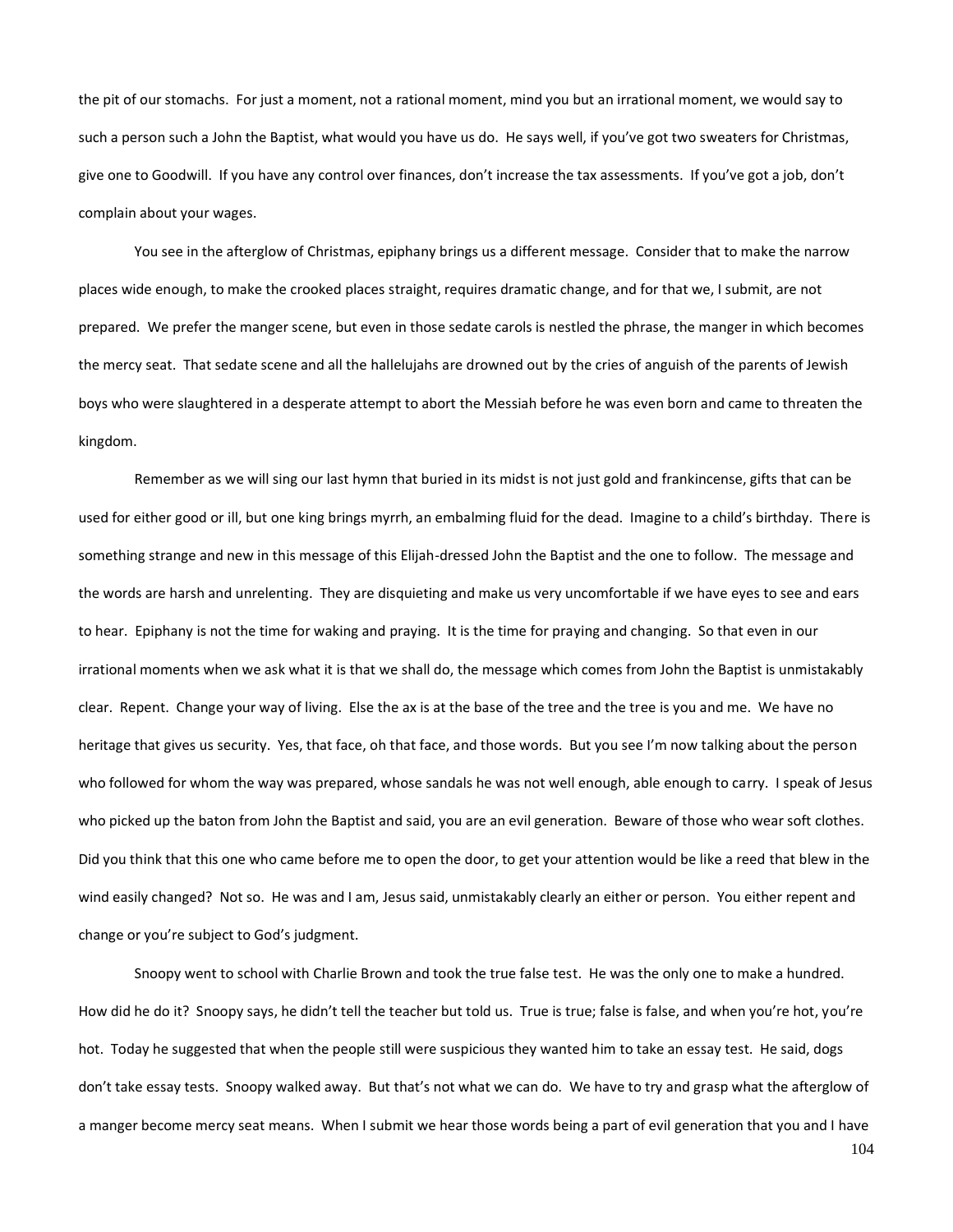no excuse for being anything else other than to have that wheat thrown in the air and the chaff which is lighter drifts away and the wheat falls and is gathered together. That when we have no excuse, that's too much for us individually to bear. That's why we cling together. We need to hear other people sing and pray. We need to feel other person's sense of vulnerability and pain. That's why we want to study together, eat together and somehow perhaps glean from one another some sense of strength for the daily toil that is set before us, yea, verily for the harsh and unrelenting words of Jesus Christ. The message comes to us together in order that individually we might dare to imagine standing before God almighty having born whatever proof we could bear.

The moment of desperation a student blurts out to another student, I don't think I can stay here any longer. Social pressure to drink is too great. I'm just not sure I can handle it. With those words that student disrobed before his peer or her peer and had to risk the possibility of smug, passive resisting silence or even the curl of the lip that suggests, wait until I suggest so and so what you said. But on this occasion by the grace of almighty God the response was I do know what you understand, what you say. I understand because I'm there too. Somehow from one another we gain some strength so that the bright light of judgment and the gift of mercy and grace come together and we can believe and we can hope. Yes, an evil generation.

I can still see his face. The delightful colleague many years ago. We were sitting with students in a seminar room in Winston Hall and discussing religion. This rabbi was arguing the progressive revelation of God that human beings were getting gradually better and better. I could not believe. How could a Jew argue that the Christians and the people of the twentieth century were better than those of the first. Holocaust then and now, indeed. Would you not agree sisters and brothers that the image of God in all of us is diminished because individually we haven't figured out how collectively we have the strength and the will to say no, to what we should say no to and yes, to what we should say yes to. True is true and false is false and together we could make a difference.

Billy Graham was asked this epiphany season, if you could change one thing, what would it be? He said, I would do away with racism, a manifestation of evil that infects us all. Epiphany is the season also when we acknowledge the birth of Martin Luther King, Jr. He came from a family of preachers, not from across the Jordan. He was not bizarre in appearance but oh was his message heart-rending and bizarre. It said to a violent world, be at peace. He said to racial hatred, be no more. He said I have a dream and I have a vision and that vision I submit to you was empowered by almighty God. He was a messenger compelled beyond his own strength to speak words that were foolishness to us all. Foolishness. When he like the Baptists became too human to be tolerated, too much of a threat to the structure, both of course were killed. A colleague at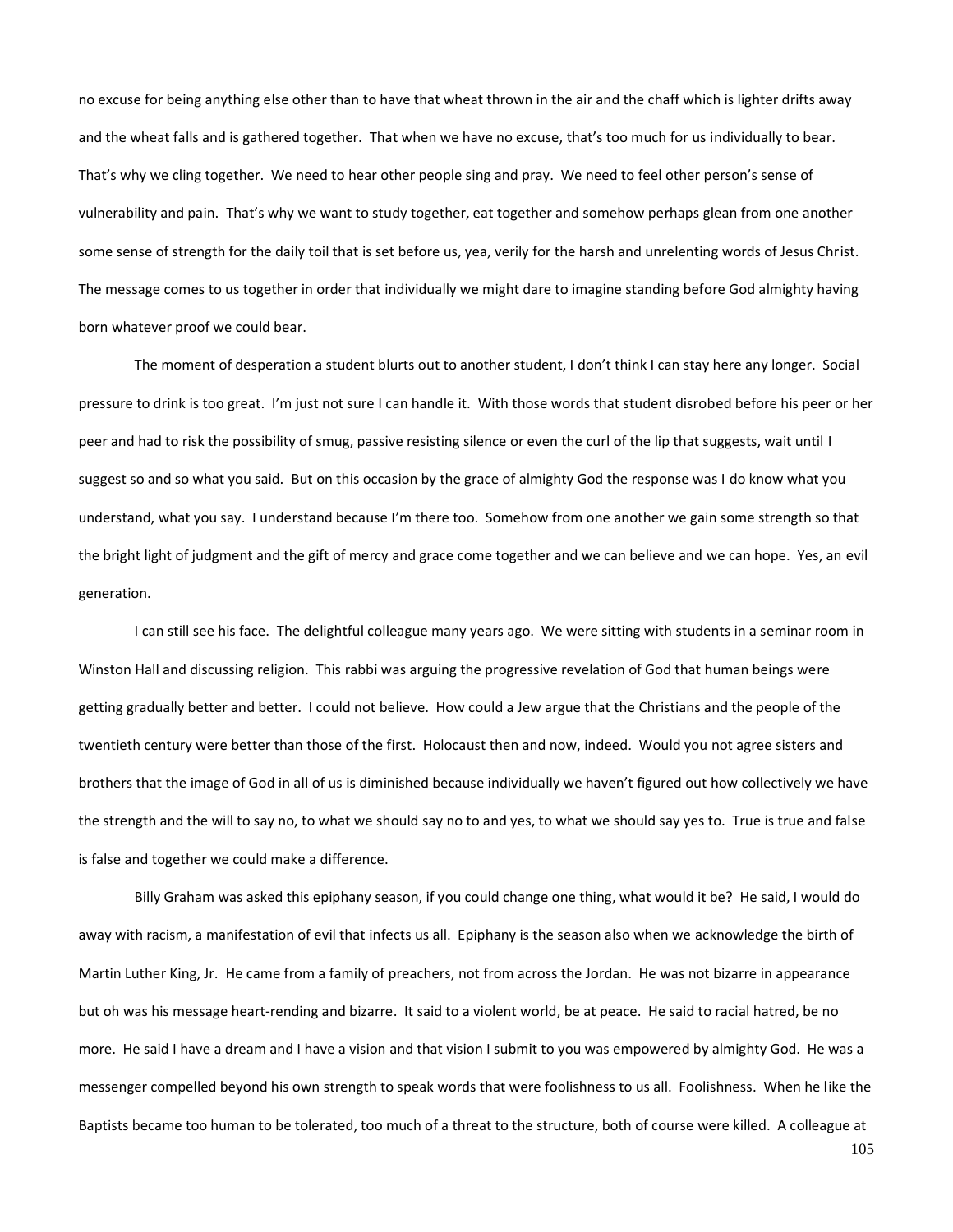Wake Forest was confused as we watched together the memorial service. Why all these, why all these prayers? What are all these Christians doing here? I said well, my friend because they are there because Martin Luther King was a Christian and he is now a martyr. So the university did something really bizarre and strange for a university faculty, took away one of its own days to teach. Instead next Monday is a holiday, no classes. One faculty member confronted by that fact and a bit weary of speechmaking said, why don't we set it aside to do things together, faculty and students, in the spirit of Dr. King's effort to say the world can be changed. We know what the cynics will say. They already have about any such symbolic gesture. But imagine if on Sunday night enough students gather at Brendle that after an alumnus speaks about her own experience we walk over to the quad and there are enough candles lit to circle the entire quad as we sing. Imagine the students will fill out these sheets and those at the food court. By five o'clock this afternoon the kingdom of God is here, not sometime later to say yes, I'll go help out with some project. I want to give a piece of time on Monday. I want to remember and honor and to celebrate one who came before who could not carry Jesus' sandals but certainly was in tune with Jesus' message to repent and to believe the gospel. Let us heed the message of almighty God together. [static] END

### Chapel Sermon 4/28/ 94

ED CHRISTMAN: Thank you for coming. Thank you especially for those who have steadfastly blocked out this time during this year. I trust that God has blessed you and will bless you yet even this day. The way to the resurrection is through the cross. At the foot of the cross, gaze upon agony's face. At the foot of the cross hear the pain. At the foot of the cross lay down the burden of sin, not the sins, but the burden of sin and death and pick up life anew. The crucifixion is the door to resurrection without the suffering, without the pain, without the death. There is no () and there is no hope, and there is no life everlasting. There is no resurrection.

Jesus appeared to Paul. Paul was always, it would seem under control, focused upon protecting a tradition and a religion which had been God's people. But his reason had turned to rage because he saw in the followers of the Nazarene an unacceptable interpretation of who and how the Messiah would become the fulfillment of Old Testament prophesy. He determined to persecute and to destroy those who would otherwise, he believed, destroy his very life. But something happened, and from the illusion of life that he had embraced blinded and on the ground he heard a voice and the light spoke to him. From that prostrate position on the ground, he walked the face of the earth, not as Saul the persecutor, but as Paul the proclaimer of Jesus Christ. He laid down even the burden of having persecuted Christ to being Christ's chief exponent. He was able to pick up his life. He was a Jew. He was a Roman, a blunt, educated, well placed, a man of reason and style and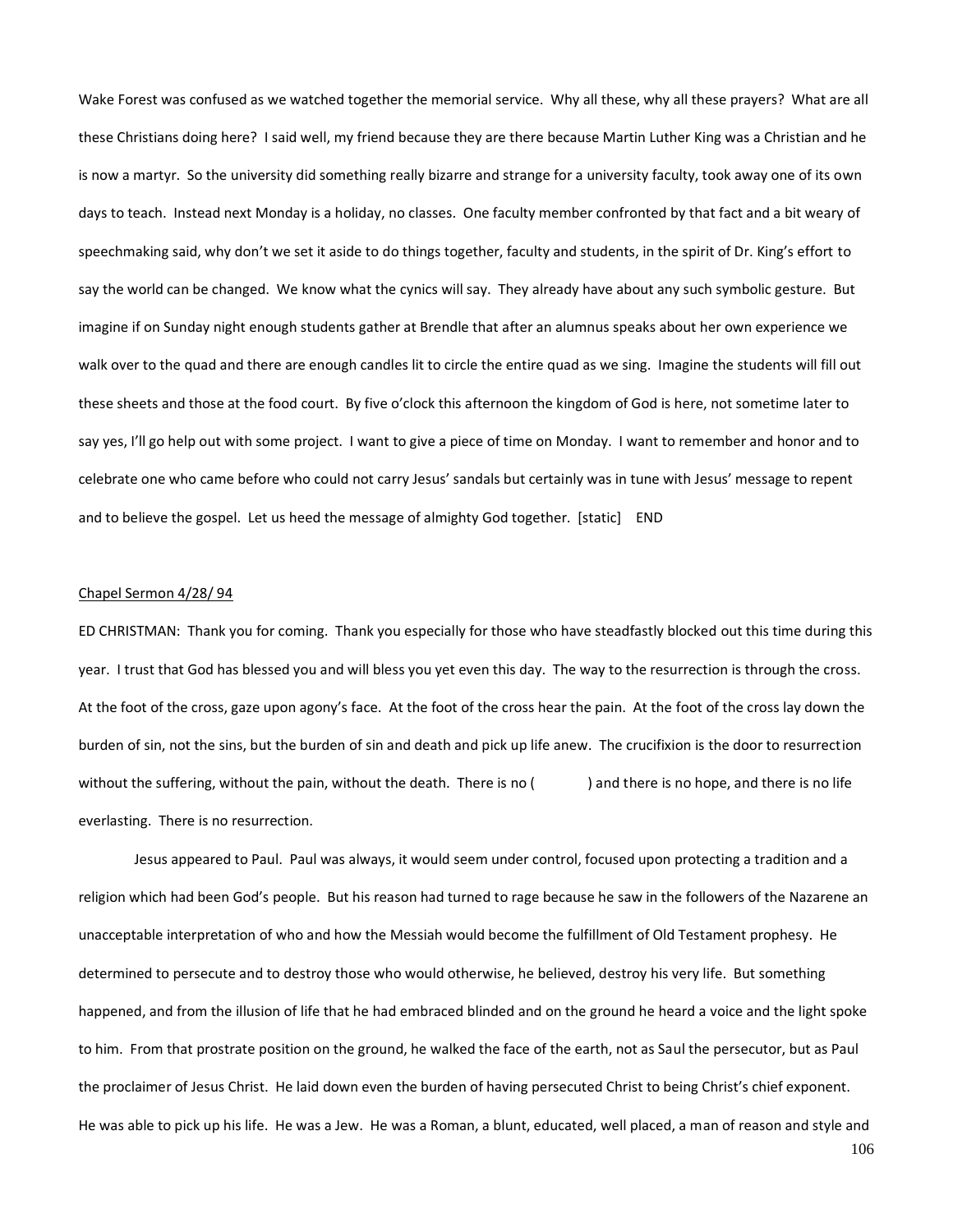substance, and he said of it after this event on the Damascus Road, it is all garbage for me to live. It is Christ and to die his death.

But if Paul was the man of control and focus and clarity and substance based upon reason and faith, then what had been. Jesus would also appear to a person who was out of control, vigorous, probably illiterate, a person so strong of mind and so impulsive of heart and will that one would not, as we might say in colloquial terms, mess with him on the playground. Peter was not focused at all. [break] He believed everything. He did everything. He always led with his mouth. Occasionally he would say things like you are the Lord. You are the Christ, the son of the living God and immediately not understand what he said. Get behind me Satan. You do not know what you have said. This strong-willed person who could have well defended himself against several of the Roman guards wimped out before the fire, cursed the very life of Jesus ( though the accent of his denial betrayed him yet again.

So at that unforgettable breakfast the betrayer is told feed the sheep. But Jesus observed something else, and these cryptic words which Kim has read near the end of John's gospel. Jesus observed that though he had spoken to this man and given him resurrection life yet again, he is looking around, checking people out, comparing himself with John. Oh looks like he's on his last legs. The tradition says those feeble last legs of John out distanced Peter to the tomb. No matter. Jesus said, does it matter to you whether he lives or dies. Are you going to continue and persist in judging yourself by others and their faith or lack of it, their help [health?] or their illness, their brokenness, their wholeness. Peter, I said, follow me. So the resurrection door is cracked open. It doesn't stand full ajar until this same impulsive, volcanic person is without lunch, very hot on top of the house, sees what to others would have been a nightmare, becomes a vision and God's message is for Gentile and for Jew. Yes, Peter, if you're hungry you can eat any kind of food that you like. For I say to you, Peter, it is clean. So his vision and the vision of Cornelius come together, and he says, I perceive that God loves all people and offers them all resurrection and new life, and this impulsive, often misguided, lack of courage fisherman becomes rock.

Jesus appeared to Mary Magdalene. It's obvious from her name she's a woman, and therefore in that day and time a second class person, but Mary Magdalene is less than second class. She is afflicted. Now those of us who are compelled to live our lives in the midst of sin and seem to revel in being immersed in it would like to believe that the seven demons are the seven deadly sins. Who among us men would want some woman to have all of them to herself? No, it's in all probability true that these seven only represents the intensity of her affliction which was physical and not based upon her sin. This is a person who knew alienation and distance from others for a very long time. You know how we shy away from people in wheelchairs or who look funny or walk funny who have epileptic seizures, whom we know are ill. The discomfort is a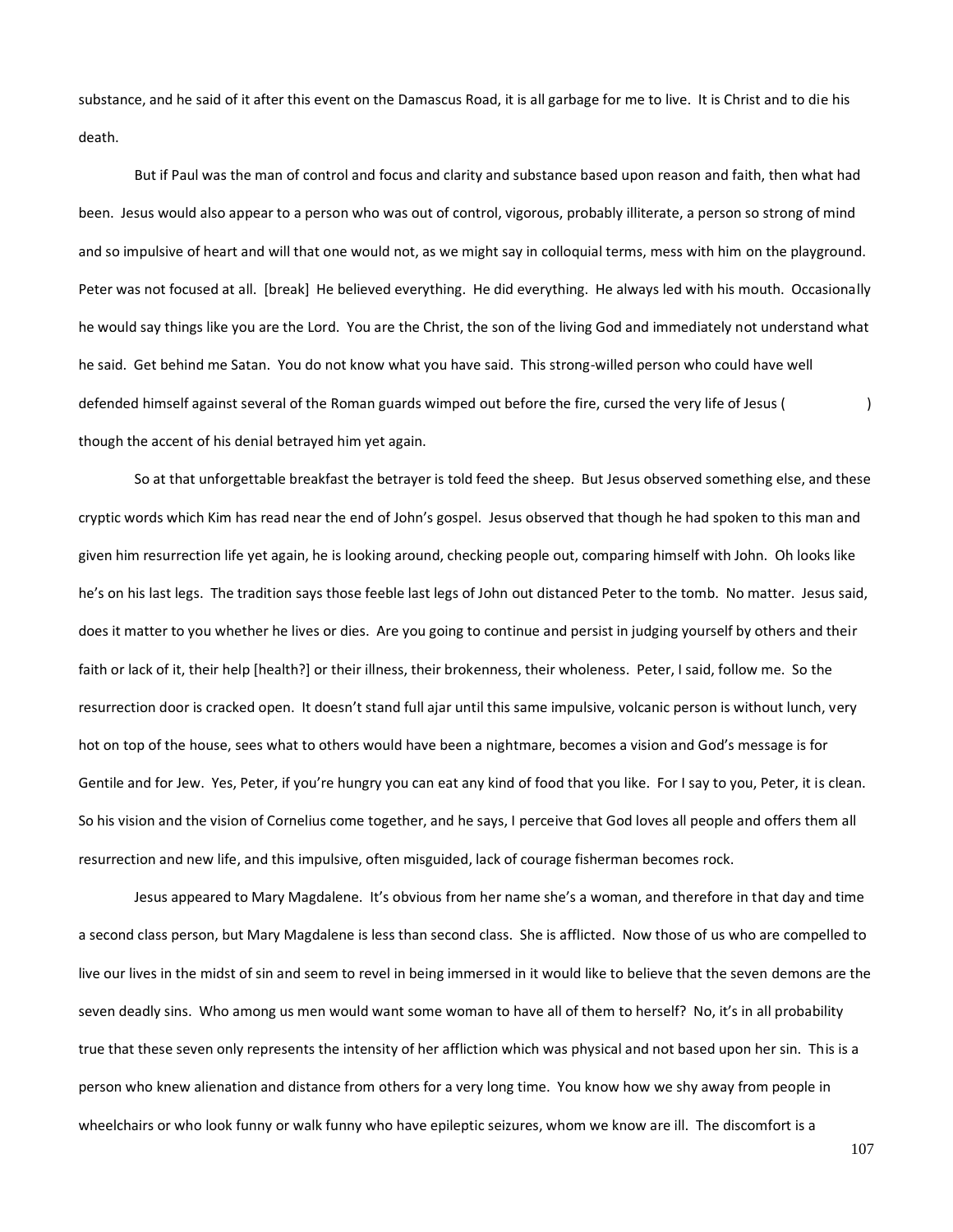reminder of God's broken world, and we just as soon be associated with any kind of affliction, especially if it is severe. She knows no company. She is not respected. Yet it is to this person that God through Christ says, the Lord is risen. So she had been delivered of her demons, and she had followed Jesus through the healings and the teachings to the foot of the cross and thence to the empty tomb. Uncontrollably weeping when she finds the body not there. Who are you looking for? If you have taken him someplace, she says, you tell me I will go and get him. () but he spoke to her and he said, do not touch me Mary Magdalene. Follow me. Begin your following by going and telling the brothers what you have seen and what you have heard, and she went and told them, I have seen the Lord.

Who among us has not known the level ground of the cross. Family disruption, illness and pain, broken relationships, our own burden of sin, which confounds us, our loneliness, our fear. Who has not known what it is to be living as if you can self-help yourself into salvation? Have we not all been there in one form or another? Do we not tend to abide often in the suffering and the pain so that we cannot see anything but the darkness that imprisons us in death? But somehow, in some ways Jesus appears. Jesus appeared to a Russian composer named Rimksy-Korsakov. Rimksy-Korsakov wrote the Easter Russian Oratorio, and he includes the pain and the sorrow of death in order that he can compose music that sounds like a thousand birds singing. He said of his work, this is like a bright and shining day. It is almost carnival like, the depth of the joy of Easter Sunday.

Some have said in fact as recently as Sunday, Jean and I were at Kim's house and the person who was in school with us said, Well, what have you been doing since retirement? Retirement from what? Retirement for what? I didn't say it quite that () but almost. I could have said to this understandable question, no, I can't retire. You see once a year I sit with a very special place, and I see candles lit and I hear, "Joy to the World the Lord is Come". I always remember that one picture that someone gave to us of a parent holding a child holding a lighted candle wrapped in crucifixion paper. God comes to us in so many ways inviting us to the resurrection. He comes in the listening of music in the dark on a Saturday night in a residence hall rooms when Keith Levi said, I was changed. Resurrection came to him though it had been hanging around for long. In the asking of the questions for which there are no answers, asking them as faithfully as Job and Kevin Taylor asked them. In so doing the resurrection may come.

Resurrection did not come to me in some dramatic overpowering Damascus Road experience. But it did come, not at the time of baptism or rededication as a student at the Wake Forest Baptist Church. It came forty-one years ago this month when we had invited a Scotsman preacher to lead us in a revival. All he wanted us to do is keep on singing, "There's a light upon the mountain, the day is at the spring, our eyes shall see the beauty and the glory of our King." I was less than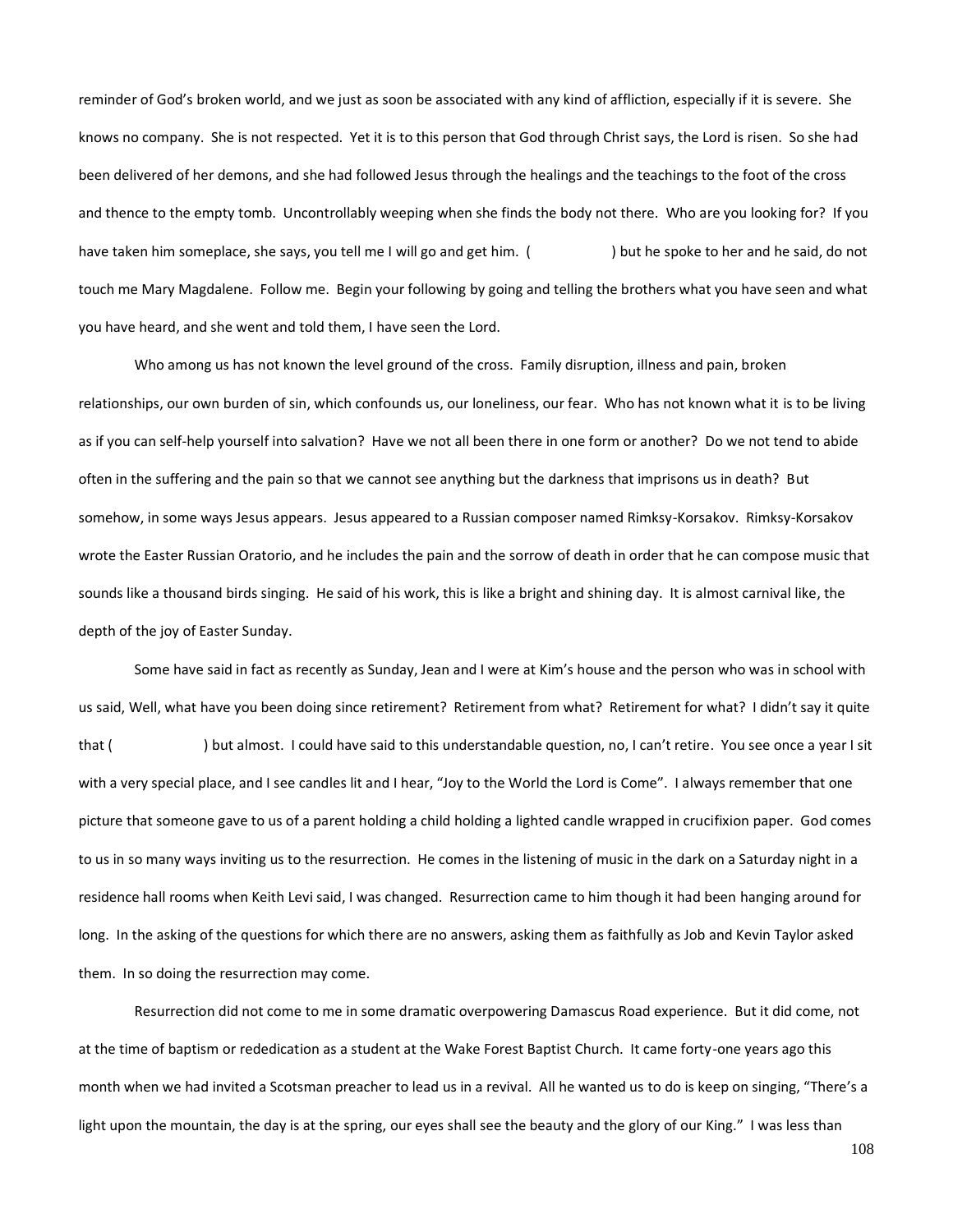month from graduating from law school and was all clearly planned [break] reasoned out [break] been married for four months. Forget it. She had to trust that something happened that week I could not explain, but I could not deny. Resurrection comes to all kinds of people in all kinds of settings. Those who are reasonable and very talented lay aside their self-sufficiency as did Paul. When it comes to the poor and the less talented whose hearts want to be in the right place and will speak and do what apostles do and will come to the afflicted. And those who have no credibility in society, but that they say I have seen the Lord and Mary Magdalene rolled the stone away. Paul found a way to save it. Have this (  $\qquad \qquad$ ), which was in Christ Jesus as being in the form of God did not count in quality with God something to hold onto. ( ) taking the form of the person, a human being born in the likeness of men being a servant unto death even the death at the cross. For this reason God exalted him, lifted him up, gave him a name above every name. At the name of Jesus every man should bow, every tongue confess, Jesus Christ is Lord. END

#### Chapel Sermon 9/1/94

ED CHRISTMAN: The prophet Joel declares, speaking of God I will pour out my spirit on all flesh. Your sons and your daughters will prophesy and your old men shall bring dreams and your young men shall see visions. Even the male and female slaves in those days upon them I will pour out my spirit. Joel's words are an echo of the creation story in which God declares, I will breathe into you the life everlasting. At least that was the intention. But as you understand and recall the story does become skewed by our human sinfulness. Somehow God's promise of life, God's promise of presence was more than we could imagine, more than we were willing to accept and we took a different path. But God persisted in pouring out his spirit on all flesh, calling upon you and me to dream dreams and to have visions. Now what really does it mean to dream dreams and to have visions, to be the recipient of God's spirit, to be made in the image of God.

Once upon a time a young man came to Wake Forest College in Wake Forest, North Carolina from the town of Whiteville, North Carolina, a small place in the eastern part of the state. Now he is the poet in residence at Cornell University. Next spring he will pay us a lengthy visit for which we will be very grateful, but the news about his coming will no doubt not include something I'm going tell you about Archie Ammons. Archie Ammons is a pool shark. I know that because having found out that he enjoyed playing I invited him and two of my friends to the basement where we were allegedly going to play pool. Actually we watched Archie Ammons shoot pool. To the wonderment still of the physics professor that was there, that announced cushion shot with the eight and the nine ball is still not possible. He said, I believe I could have made a living doing this. He has made a living with words. He has made a living seeking to understand at least as one of his inferred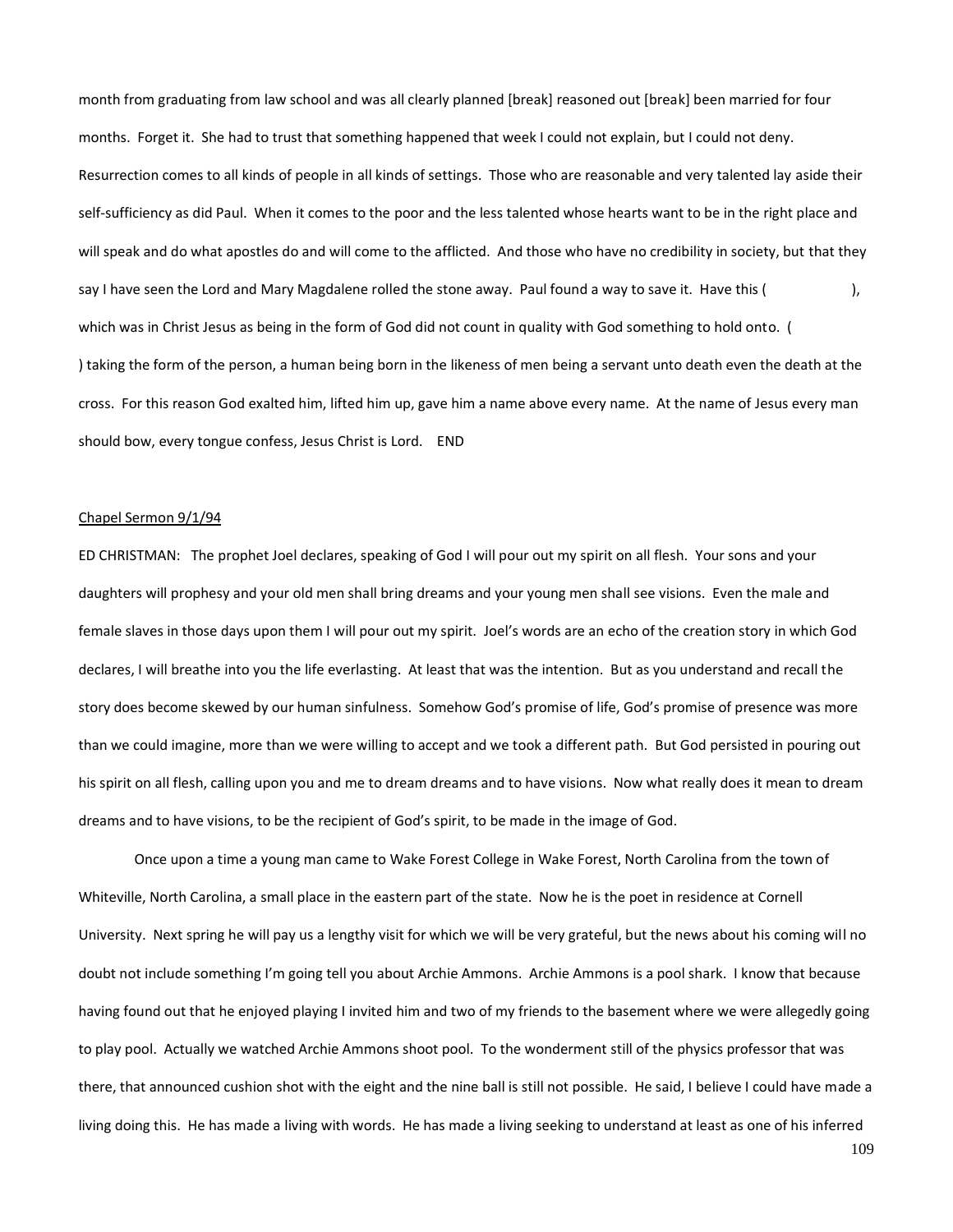goals, I will submit, what it means to be made in the image of God. From a poem entitled, "Hymn", H-Y-M-N, are these words. "If I am going to find you, I must leave the earth of beyond the wet marsh, the hills, the craters, the glaciers. I must leave it all and go to where it is dark and still, unseasonable, undifferentiated, stark, empty. For you are partially and entirely everywhere. You're inside and outside all things.

Archie Ammons is trying to capture in words something we find very difficult to grasp and that is our connection with God. For we know ourselves do we not as feeble and uncertain and full of fear and unwilling to wait on anything. But Archie Ammons suggests that God persists in understanding and is prepared to keep on coming to us in a variety of ways that we could hear and see and feel the presence of the Lord. Holy, majestic and mysterious, this God whom we would seek to know and who has given us the breath of life.

As a child I grew up with the radio. That meant I listened to "Let's Pretend" at eleven o'clock every Saturday morning. To soap operas like "Portia Faces Life". "The Lone Ranger". But one of my favorites was entitled, "I Love a Mystery". One of the reasons I enjoyed this programs is precisely the same, I submit, as why most of us like programs that have deadlines whether it's on radio or television for we want a mystery solved before the last commercial. That is our nature, so it seems. But as a youngster in addition to enjoying the radio I had another mysterious kind of experience which was not pleasant. It was lying awake thinking about what it means to believe that we will live with God in the kingdom forever and ever, world without end, everlasting life. Timeless, I could not comprehend. I was afraid and in some sense I still am. What does that mean? How can I comprehend it? The answer of course is that I cannot if I limit myself and fail to dream dreams and to have visions and to imagine that God's universe is beyond our computers and our calculations. God's universe and God's strength and power is beyond that of a meteorite hitting Jupiter. God is as near as the breath that we breathe, sustaining, strengthening and lifting us up.

So the psalmist speaks of how God knows us and our words and our thoughts even before they are formed. God's thoughts, the psalmist says, are more weighty or more awesome and numerous that I can count. They are more numerous than the sand of the sea. But the psalmist then says, yet I am still here. Something inside dissuades the psalmist, and I hope the rest of us, from giving up on the majesty and the power and the mystery of God, rather let us celebrate. Let us look up into the hills and say unto the hills I seek my help. From whence does it come? Is that because they are so still and so large and so powerful or that if we know anything about the Appalachian range, the oldest range of mountains in North America and try to imagine how long they have been there. In their solemnity do they somehow connect us with the presence of God. Or is it when I stand at the beach looking out at the ocean and I am standing under a pier. I am looking out seeing the waves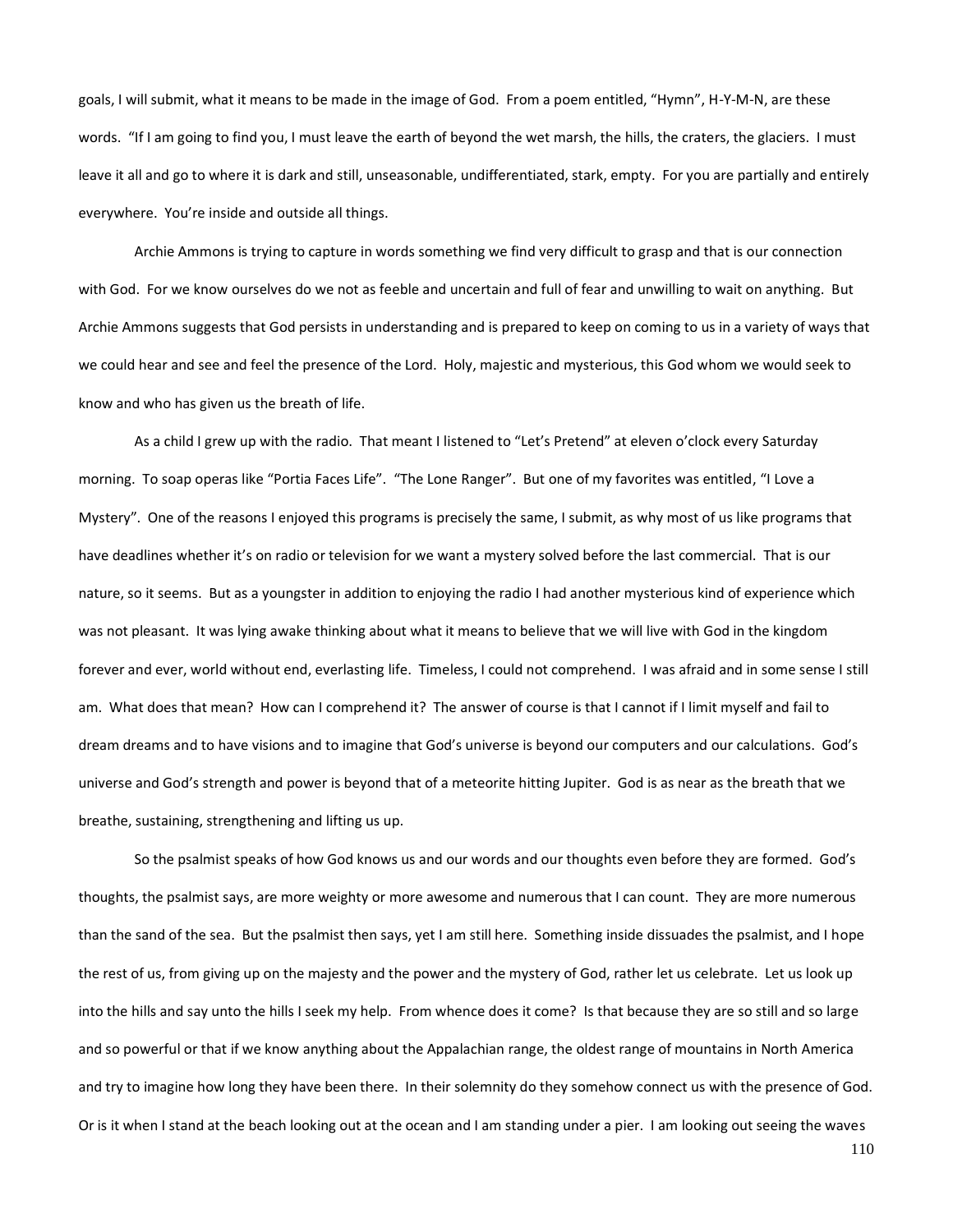cascading against the supports of that pier as they come rolling in as if I'm in some kind of natural cathedral of sight and sound. Is it on the quad sometimes very, very late at night, very early in the morning when it is very, very still that somehow I know there is more to life than life and death. There is more than my watch. There is more than time. There is something called everlasting life and is that why we gather for worship to reach back, to remember in order to hope, to sing, to pray, to our have our spirit stirred so that somehow we would know there is a spirit in us that comes from elsewhere.

Paul had to frame away to speak to the Philippians, a church filled with people like us who squabble over incidental things and the differences of our beliefs. He said, what can I say to them that brings them to the focus of the one single root upon which we all come and to which we all return for nourishment. Have this mind in you which was in Christ Jesus. Being in the form of God did not count equality with God something to be held onto. But emptied himself, taking the form of a man, becoming a human being found in such a likeness he was obedient unto God even unto death, even the death of the cross. Therefore, God raised him up and gave him a name above every name that at the name Jesus every knee should bow, every tongue confess Jesus is Lord. Paul was not answering a theological confession. He was not simply using an ancient hymn framework in a text designed to edify Paul. He was seeking to say no matter what happens, what joy or sorrow you experience when you come together to worship, he said Philipians, and he, I submit, says to us, when you come to worship, remember how it is that you are connected with God, with the unseasonable and the undifferentiated. You are connected to the almighty through Jesus Christ who divested himself and became as one of us. Jesus' divestment is our investment. Jesus' one single deed overcomes all past and future good deeds upon which we often so tragically rely. We will simply do enough good deeds and God will bless us. The Bible makes it very clear that our efforts to reach God are insignificant and often wrong-headed and wrong-hearted. It is God persistently coming to us from beyond.

Sunday School last Sunday we were talking about God's grace. One member of the class in seeking to explain what she felt like grace meant said, and this is almost a quote, grace means that God will love and redeem someone who has been a sleaze ball all their lives. On the last day of their earthly existence God can claim them through the presence of Jesus Christ. I said being encouraged by her willingness to say sleaze ball I used one of my favorite phrases to describe us all. In other words we're all pond scum but for the grace of God. For those of us who have not done many bad deeds and are not sleaze balls and who live accordingly as best we can, it is important to revisit the tree from which we come to be reminded that our deeds are acts of gratitude for what God in Christ has already done for us. So to the Philippians and to us we are reminded that this one deed is for all deeds. This one act of obedience covers all our disobedience. This one death provides life, yes, life everlasting for those who heed the voice of the almighty. Through that means Christ was lifted up.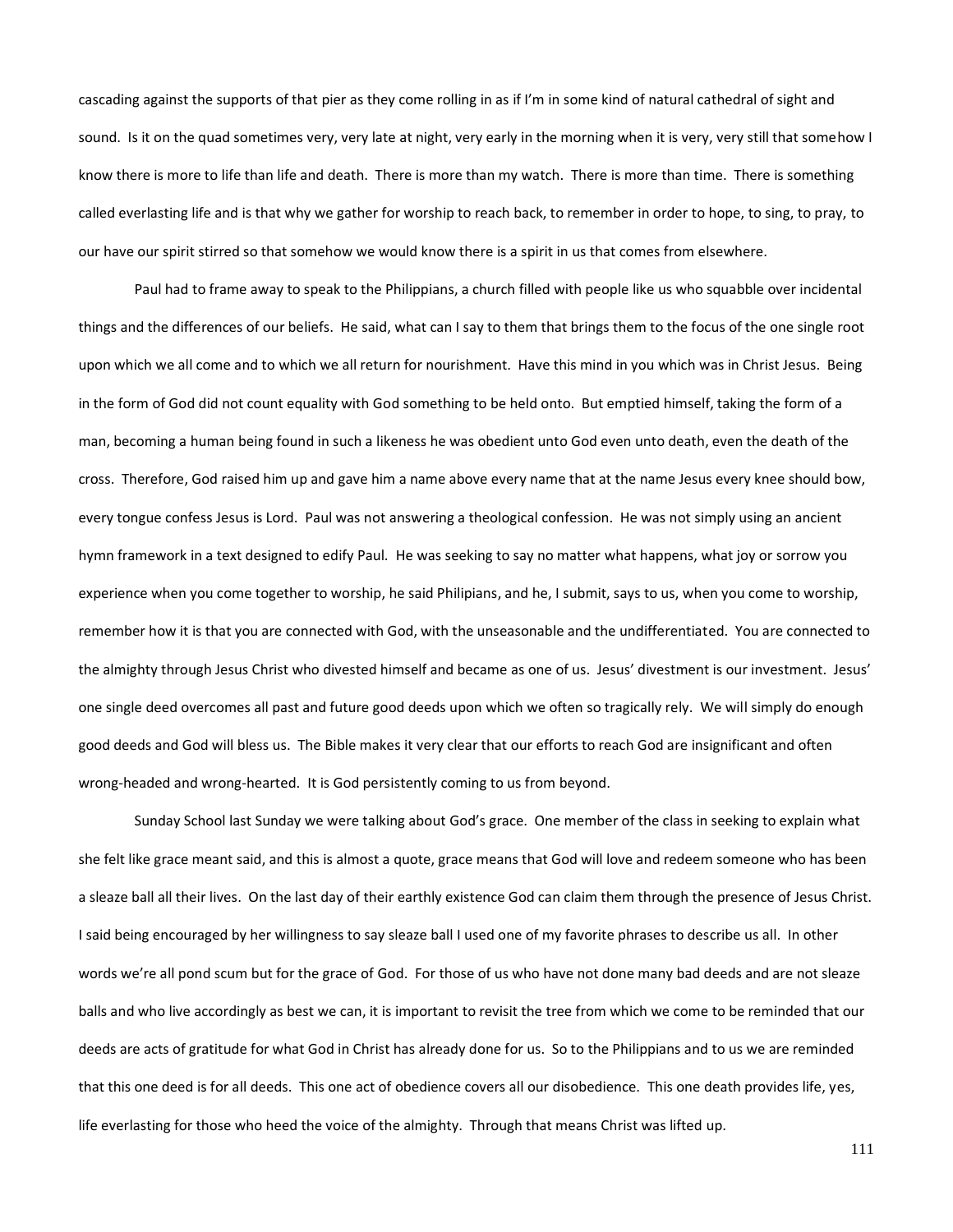Nicodemus wanted to understand what that meant. He'd been searching. He'd been looking. Somehow there stirred in him the sense of God's presence and God's power. He wanted to understand whether or not this newest potential Messiah, this carpenter from Nazareth was the one, and naturally like you and me, Nicodemus was impressed with the signs and the miracles which proves to be his undoing almost. He's really coming to check this person out. Are you the one really? But Jesus as God understood and knew his thoughts before he spoke them, you must be born from above. Now the scripture often says you must be born again, and so Nicodemus attempts to pass his theological test, his religious test with some very simple biology and he fails. This is not a biological question, Jesus said. I said, you must be born from above, from elsewhere, from beyond where you do not know and comprehend and what you cannot possibly deserve. Nicodemus is stunned and shattered and left in disbelief, but like the psalmist overwhelmed yet I am still here, Nicodemus said, and he followed the process of Jesus unfolding his life and ministry. Somehow he had gained by the pouring out of the spirit upon him enough courage to say to his peers, the least we can do is give him a fair trial. Their response and ridicule suggested perhaps we might have two trials. Then Nicodemus proceeded to follow the pathway to Calvary and to that tragic, bloody day. He helped carry the corpse of Jesus to the tomb. Now what happens after that? We always, don't we, want to have a final segment of Nicodemus joined up with some of the others. Maybe he even met Paul. Who knows later on and he formed a church or he was an elder or a deacon in a church and he continued to sing God's praises. The bible is not interested in the consequences but in the encounter that Nicodemus and you and I have with almighty God. Gratitude will work itself out if it's there.

Well, we don't know about Nicodemus. We don't know about us do we? Are we prepared with the Philippians to hear that Christ was obedient even unto death, the death of the cross. Are we prepared to respond to that, to gain its strength, to be renewed by what Christ has done for us. Are we prepared to acknowledge how difficult that is?

Yesterday I went by the meditation room on the fourth floor of Benson to look at the prayers that had been left in the basket, and they were meaningful prayers about a whole host of things, many very personal. One of them said, I am struggling with my faith and I know that I am very far from God. My stamina is spent. Written at the bottom of that prayer was a response. God will respond. God understands. God knows your struggle. It is in knowing that God knows our struggle and that in Christ the power has come to give us an alternative to our fear, to our apprehension that we can hear Jesus saying, peace be with you. Jesus breathed upon his disciples the Holy Spirit, and actually said, you can forgive sins or you can retain them. That is you can forgive others of how they have treated you. But alas if you do not, you retain them. They become part of your very existence. That is an incredibly, powerfully difficult, necessary thing for us to try to do as an act of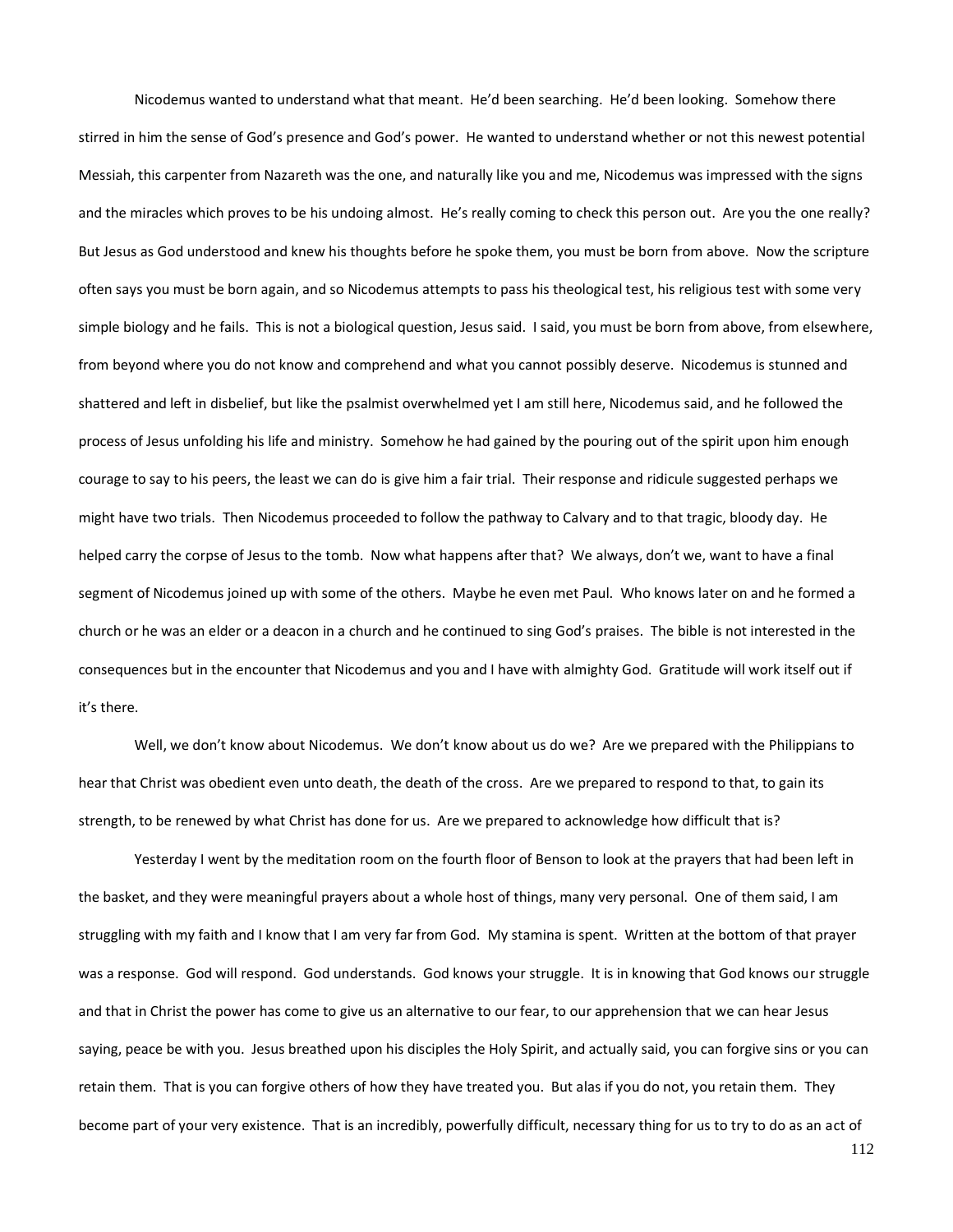gratitude. For the spirit of God is poured out upon old and young, all of us to deliver us from our slavery to ourselves and our predisposition to control our lives and to answer all mysteries rather to be free to embrace the mystery that is found in God, that is found in Jesus Christ. So whether we are in the first century or near the end of the twentieth, we know the unsearchable, always present spirit that will not desert us no matter what. Beyond our calculations then, beyond our computers, beyond our fears of all that surrounds us. Shall we not hear the voice of God calling us to hear and to believe that God in Christ nurtures and sustains us each and everyone at whatever point we are in our sojourn. Do not be afraid. The peace of God be with you. Hallelujah, amen. END

# Chapel Sermon 10/27/94

ED CHRISTMAN: Before anything else let me say that last night Jean and I received phone calls from both daughters. It occurred to me that I'm never quite thankful enough God's gifts to us far beyond our virtue. For indeed for what is now becoming long enough time that I will exaggerate it on the far end, I might not say forty years. I might say fifty. For a very long time it has been my privilege to be here, and to you and those who have preceded you, I say thank you. The bible says, do not worry about your grades. Forget this nonsense about getting a good job so that you can pay off your college loans. Forget about being a drum major for righteousness to right the wrongs in our world. Cease and desist from making friends that you expect to carry with you and nourish you the rest of your life. All of that is vanity, striving out to win. It is nothing, so says the bible in the book of Ecclesiastes, and furthermore this teacher, philosopher, whomever he was with the interesting name Qoheleth, said, I have tried wisdom and I will tell you that there is no figuring out of God's pattern or plan. So give that up too because there is no difference between the rich and the poor, the wise and the foolish, the good and the evil, no difference at all. Indeed there is no difference between human beings and animals, came from the dust. To the dust they shall return.

Those mysteries that people in universities and in churches and elsewhere struggle with throughout their lives. Forget it. Young people die. Elderly people linger much too long for themselves and their loved ones. Cancer is totally democratic. So as I've heard recently a phrase at cardiac class when one of my colleagues was teasing the young woman who is in charge, she just said save it. Forget it. Do whatever it is that God is giving you to do and that's it. Now in the midst of all of these wonderfully power of positive thinking affirmation in Ecclesiastes, and I'm sure you will take to heart because it comes from the bible. Qoheleth does say one other thing. Be moderate in all things. As Lee has read and in other parts of the book it really says, don't take any chances. Chill out. Be cool. Calculate, evaluate, speculate, pontificate, negotiate,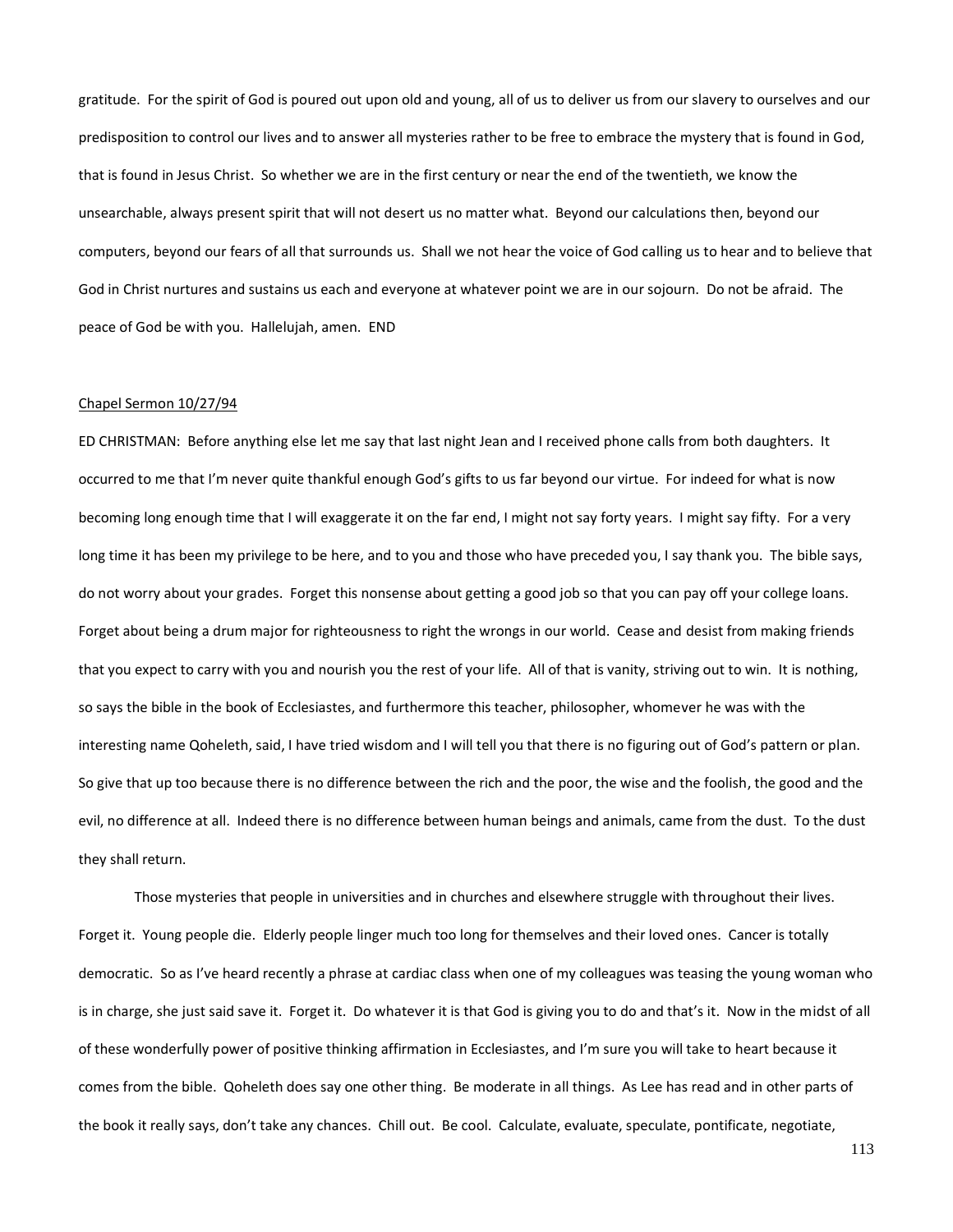conciliate. I don't even think that's a word. Be moderate in all things and consistent. Qoheleth could have then said disintegrate. Just go to the dust.

Now in the midst of all that I'm sure you'd like to find something you'd like in this because if the bible is to speak to us, sisters and brothers, doesn't it have to have something in it that we feel good about. Of the making of books, there is no end and much study is the wearisomeness of the pleasure. I'm sorry that's all that Qoheleth has to say because right at the end of this book which may or may not have made it had someone had the genius to say, well, Solomon wrote it. There's no evidence that Solomon wrote it, but Solomon's name was big in those times. So right at the end mysteriously or not so mysteriously this cynical realist who has told it like it is about the just and the unjust, the rich and the poor, he says fear God and obey God's commandments for God will judge every one of your deeds for good and ill, ill including those which are hidden from everyone else's sight. How does that fit in? Well, of course it doesn't. But there are the commandments as to how we are supposed to live, but that doesn't sound too much like moderation. It does remind us of course this moderation principle of that wonderful story of *Goldilocks and the Three Bears*. One bowl of porridge was too hot. One bowl of porridge was too cold. Baby Bear's bowl was [pause]—

## CONGREGATION: Just right.

EC: The book of Revelations said and those of you who are just right lukewarm, you're from a place called Laodicea, which some years ago Chaplain Fouche reminded us was a city very much like Winston-Salem. Those of you who are lukewarm will be spewed out of God's mouth. Hallelujah. Jesus said, maybe Baby Bear's bowl of porridge is for Baby Bear. You're not a Baby Bear, sister and brother. You're young person or an older person called to a different commandment. So Lord what is the commandment? You shall love the lord your God with all of your heart and all of your soul and all of your mind and all of your strength and your neighbor as yourself. Not moderation. Not calculation. Not self-interest. No protection of the person in the interest of following Jesus Christ. None. Let us be specific. Jesus said foxes have holes where the birds of the air have nests. But the son of man, nowhere to lay his head. Now that's why I want you to follow me so you understand the gift of life and live it to the full obedient unto death even the death on the cross if necessary. Then Jesus got terribly personal because we can sort of manage the birds and the foxes, but when Jesus said hate your mother and father, even the cynic Qoheleth would say that's not a very good idea. They're paying the bills. Besides I don't have a job yet. Hate your mother and father. Cleave unto me. Now we just sort of take that passage and lay it aside. Jesus is trying to say if you're going to love God, you will have to make some decisions that are not customary to be made in a secular world in which we form alliances with our families, our tribes, our friends and find support and comfort. We give a little and we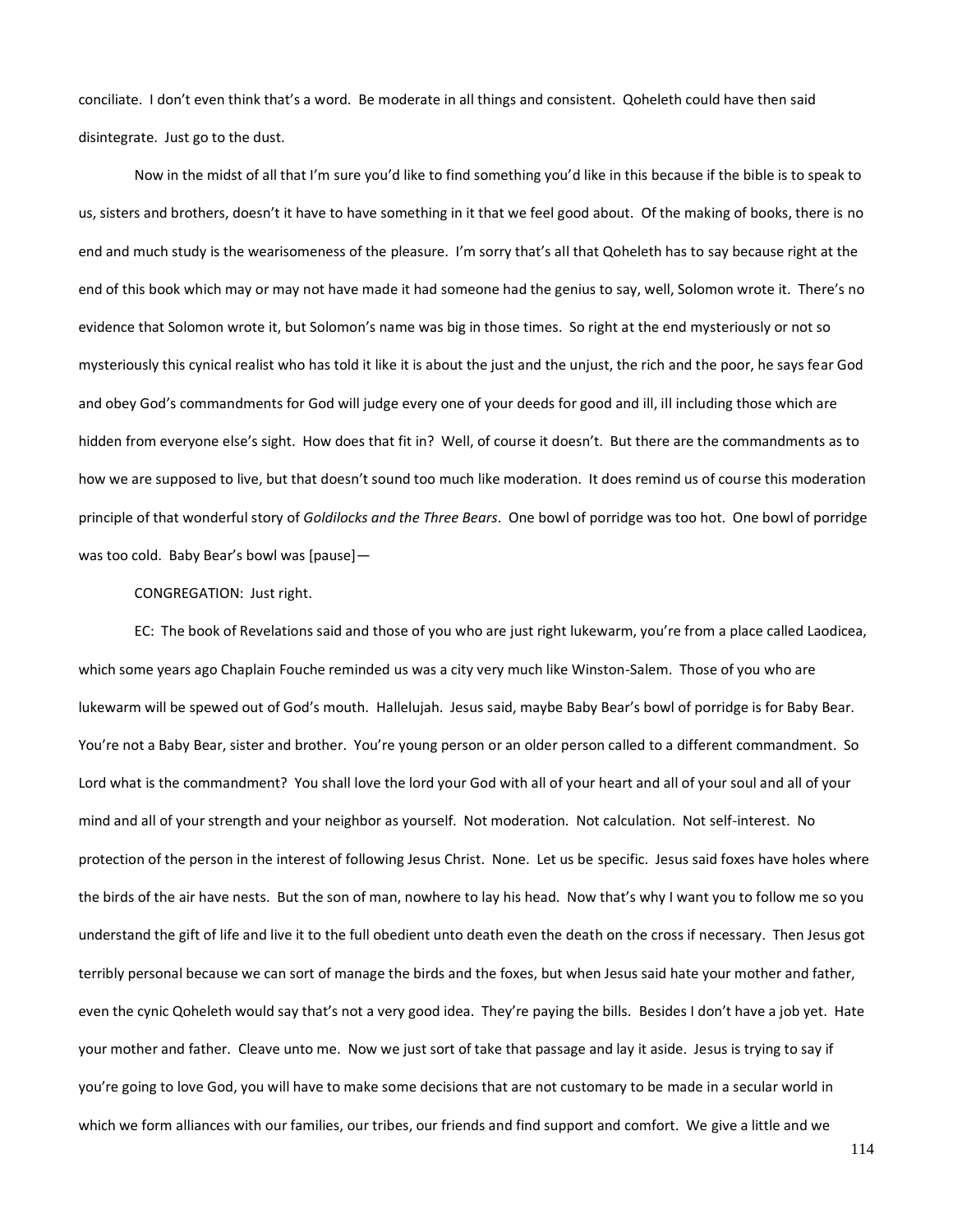receive a little and there's a bond there which supports us and gives us strength in a time of need. Jesus is not anti-family. Jesus is not anti-friends. He is saying get your priorities straight. Of course there will be friends. Of course there is family to honor. But first from whence did your life come? Did it come from your family? Did it come from your friends? It came from God. The greatest commandment is to love God with all that you are.

We had a dean here a few years ago, and the scene in his office is of a person who has been kicked out of school and is now applying for readmission. Dean Dyer said, I'm going to let you back in school. But I want you to give your heart to God; your mind to the books because the rest of you belongs to me and I will place kick you right out of here if you don't obey the laws. Now not all of Bob Dyer's encounters were that successful because, you see, the fear of God had been instilled in this person, and he did just that. I don't know how much praying he did, but he certainly did a lot of studying and kept himself out of trouble.

When I have a wedding, there are different things that I may say, but there is one thing that I always say. Henceforth all of your relationships are determined by a new purpose to discover the ordinary and extraordinary events of life together. All relationships with family, friends and strangers are interpreted in the light of this new purpose. I should hardly think that you have to get married to hear that. I think that what Jesus has told us is crystal clear. That's why we have to worship regularly. That's why we have to pray regularly because sisters and brothers we do not do that, do we. So the first thing we do is ask God for forgiveness for our moderation, and we ask God for the strength to do that for which we ought to do. Luke tries to make the point because there is that tag line in there. You love God and your neighbor as yourself. Curiously enough the only way to love yourself, to hope for yourself, to care for yourself is to give yourself to the hoping and caring for others. So he tells the story of the Good Samaritan, and because Qoheleth is to be taken seriously the writer of Ecclesiastes would say, well, that's a great story, but only one out of three believed it. Only one of the three persons presented with an opportunity to love God and neighbor as self was willing to take the risk. But Jesus said nevertheless if you will do that, if you will show mercy, you will live. Then Qoheleth would say and of course if we're going to go into this new approach that you are making in the New Testament with this Messiah who offers resurrection and eternal life, then I would remind you he said if you will do these things and be this way and love God altogether you will live and the consequence is that if you do not, you will die. Seize the day, sisters and brothers.

In that movie, *Dead Poet's Society*, what did it take for them to seize the day? It took a charismatic teacher who loved them and hoped for them and pushed them as hard as he could. It took the death of one of their own. Then they stood on the desks. Then they ran the risk of being expelled. Then they ran the risk of following a path they knew not the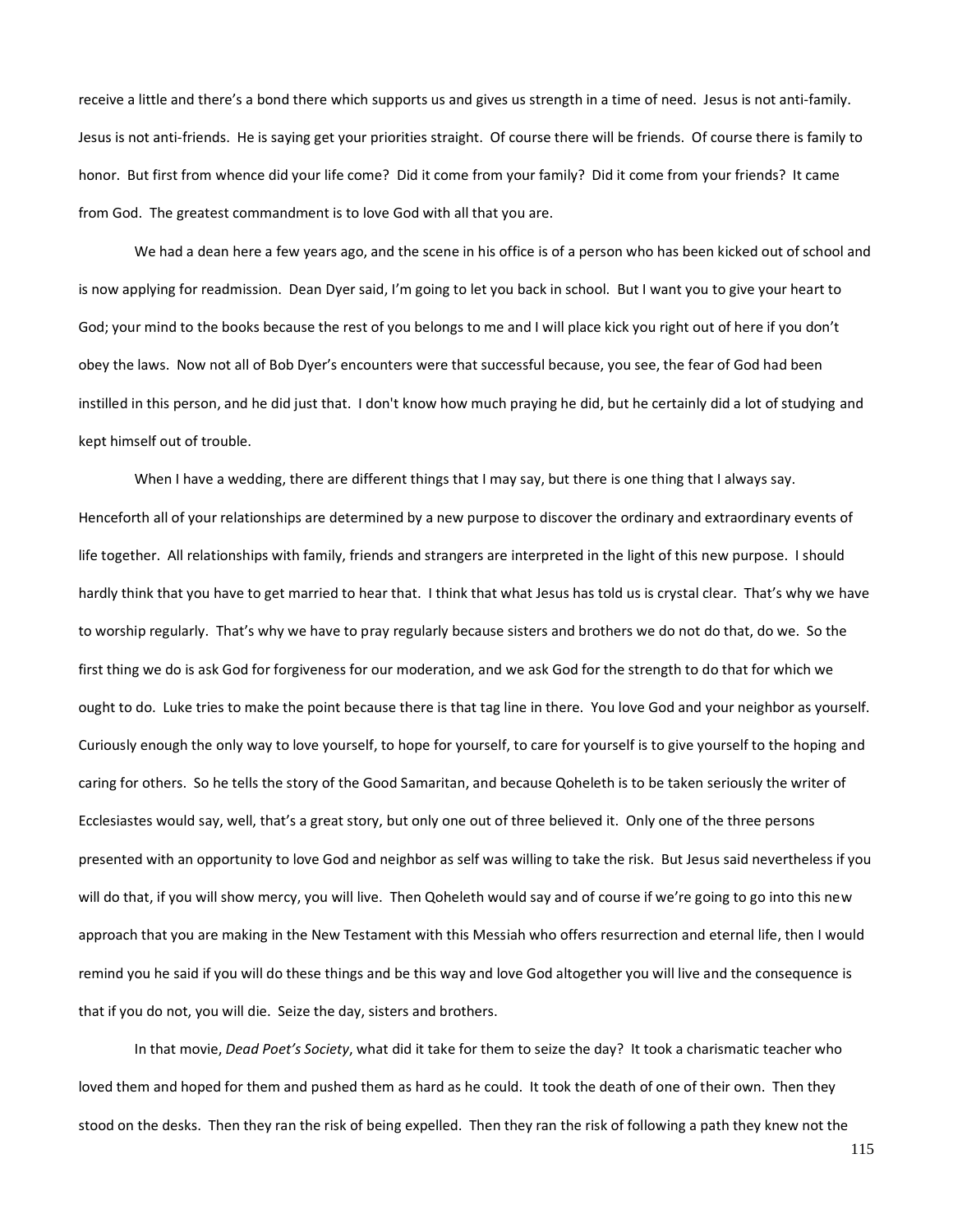extent or depth or shape of. That's when they did that. The psalmist says to us, rejoice this is the day which the Lord has made. Seize it. God will show you what to do and what to be. Seize it and you shall live. END

#### Chapel Sermon 1/19/95

ED CHRISTMAN: Paul was between a rock and a hard place. He had spent all the money he had made making tents. He had spent his energies traveling in Greece and Turkey. He had written letters to help deal with the problems and controversy among the early Christians. He had planted and watered small but satisfying congregations. He knew they were of his creation through the power of the Holy Spirit. He also knew of the generosity and hospitality these who had taken him in and made him a part of their lives, such as at Philippi where he was particularly loved. But he says in the passage, which Chris has read, that his work there is done. So he has not only spent but he believed his past was spent, and he has a new vision. Before that vision can become a reality he has one more joyful and somewhat painful task. He must take the money, which has been collected. In other words they have heeded his warning. Jewish Christians in Jerusalem are suffering. Gentile Christians, you know them only in the faith and with them you do not always agree nor they with you. Nevertheless you have collected this money. I will take it to them and hope that their pride is not such as to refuse it in their need. But he knows with some apprehension. Indeed well he might for he was arrested and imprisoned while there. So he does come to Rome, but not to visit his fellow believers, but to be imprisoned and to be marked. So what comes of his vision about Rome and about Spain? Indeed in the power of God's gifts of hospitality and those who have received God's gifts of love, people didn't go to Spain. They went to Barcelona where my mother was born. They came and sprinkled North Carolina where my father was born and to countless other places where you and your kin heard the message of the good news so that the message was spread abroad. The vision was in that sense fulfilled.

Indeed in terms of the history of this very school, imagine if you will dark [nights?] and knocking at the door, total strangers by Sam and Sara Wait who were collecting nickels and dimes in North Carolina to raise money to found a school in the name of almighty God. They were often taken in and given a place to bed down for the night. On one occasion when their daughter was sick, a family who knew them not, must have known the scripture which says you are to welcome strangers and make them feel at home. Yes, we'll keep your daughter while you then continue on your way. On another occasion they were received but no supper was forthcoming. In their joy for having a place to sleep and rest they began to sing and as the future first president of Wake Forest said, we began to sing and suddenly we heard pots and pans rattling. Either they were reminded of a greater hospitality or they didn't care for our singing. Nevertheless they were fed as all of us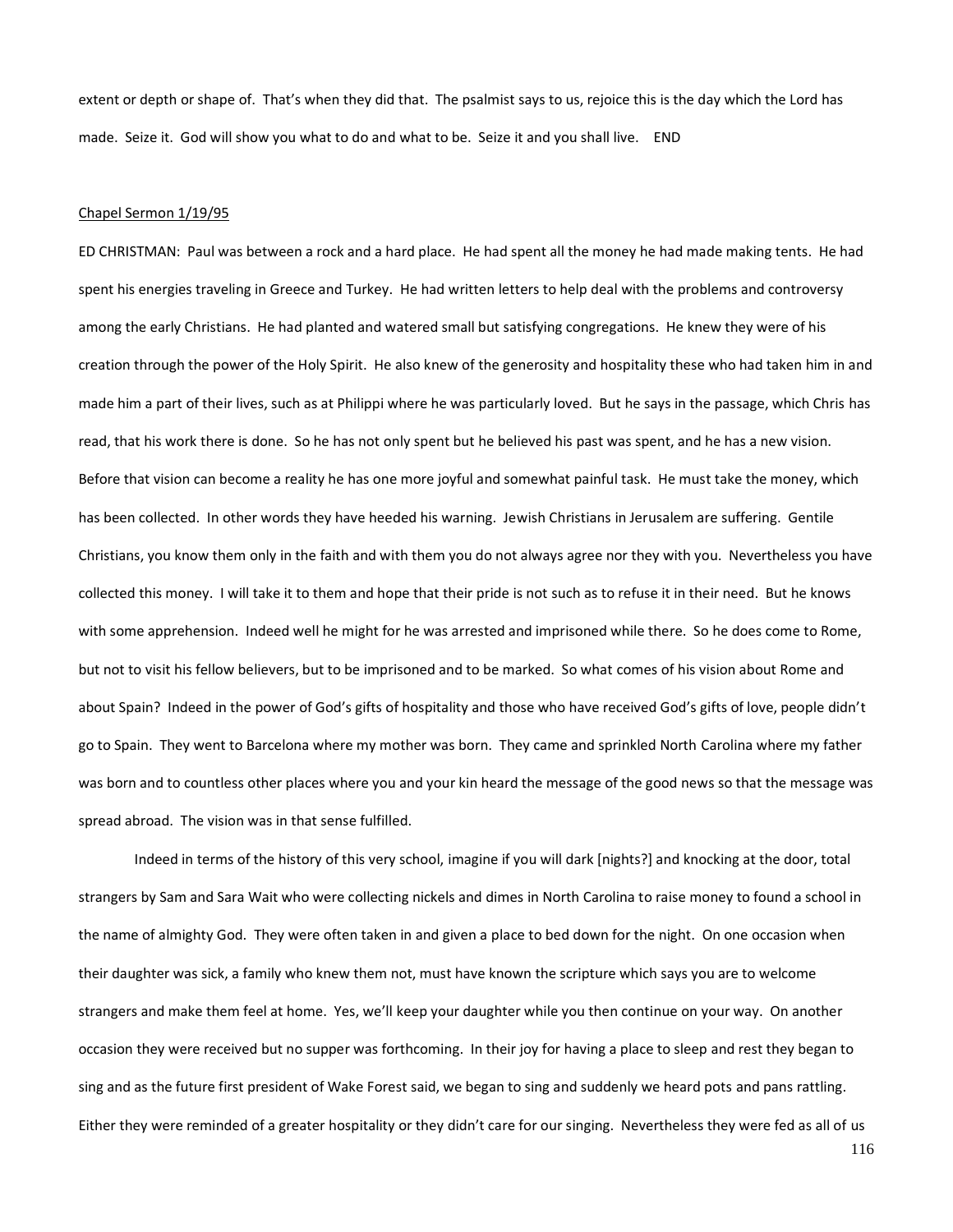have been fed, as all of us have been guests and strangers. Now from whence does this model of hosting come from? It comes from Jesus. Early in his ministry two or three sought him and knew that he was somehow mystically strange and different and wanted to know more about him and they said where are you staying? He said, come and see, which was a bit more than an invitation to a simple meal at some person's home. Come and see, and he began to work his will. Then there were five thousand on the hillside. Then there were twelve, and it was very quiet. For they realized that the host had become the guest because he had put himself at their disposal, and if they took him into themselves, they then were to be hosts for others. He made a covenant with them so (). So did he. Then that next episode of hosting was beside the Sea of Galilee according to John's gospel. There now are only eleven. There was fish frying, and it was very quiet for they knew who he was, but they did not say a word. As a gracious host so that the awkwardness would not overcome them, Jesus said to Peter, do you love me? Yes, Lord. Feed my sheep. Become the host for others. Give them of the nourishment that you have received for me. Create for them a place and a space that is safe for them no matter what their beliefs or doubts, no matter what their circumstance. Feed my sheep. Be hosts to strangers.

During Christmas we all gathered at the younger daughter's house. Kim and Stan live about fifty miles from here at a place called Stoneville. After the service that morning and dinner and presents, Kim's sister Carolyn and I walked outside. Something that's always recommended after a Christmas dinner is a short or yet a longer walk. We wound up sitting on a swing behind the sanctuary. Carolyn, I said, this is the place where your sister and her husband sat while the congregation inside decided their future. I said I always liked that. Carolyn added to what I had thought about it previously by saying, this is a safe place. Safe place. The strength of God () would have us believe that if we give and receive gifts, if we hear Jesus' message, we feel safe to be who we are and to explore the riches of almighty God.

Next week in this place the Prodigals Community will give testimony to what it is to be a part of a safe place, to what it is to find strength from others and to be nourished when your strength has been spent. It's not always easy. In fact giving and receiving hospitality is difficult. Former President Carter's mother at sixty-seven decided to take her trained nurse skills to India and work with the Peace Corps. We recounted this week part of what she wrote about that first experience giving her first injection to a leprous child. I did not look at her she said. I left the room as quickly as I could and went to another place and scrubbed myself until my skin was raw and red. I fear that I might get a disease. Little by little I began to feel more at ease with her and with them so that I could finally look into their faces. Then he concluded by saying a mother writes that one day impulsively without thinking about anything, she kissed the child on the mouth who had leprosy. Would we do that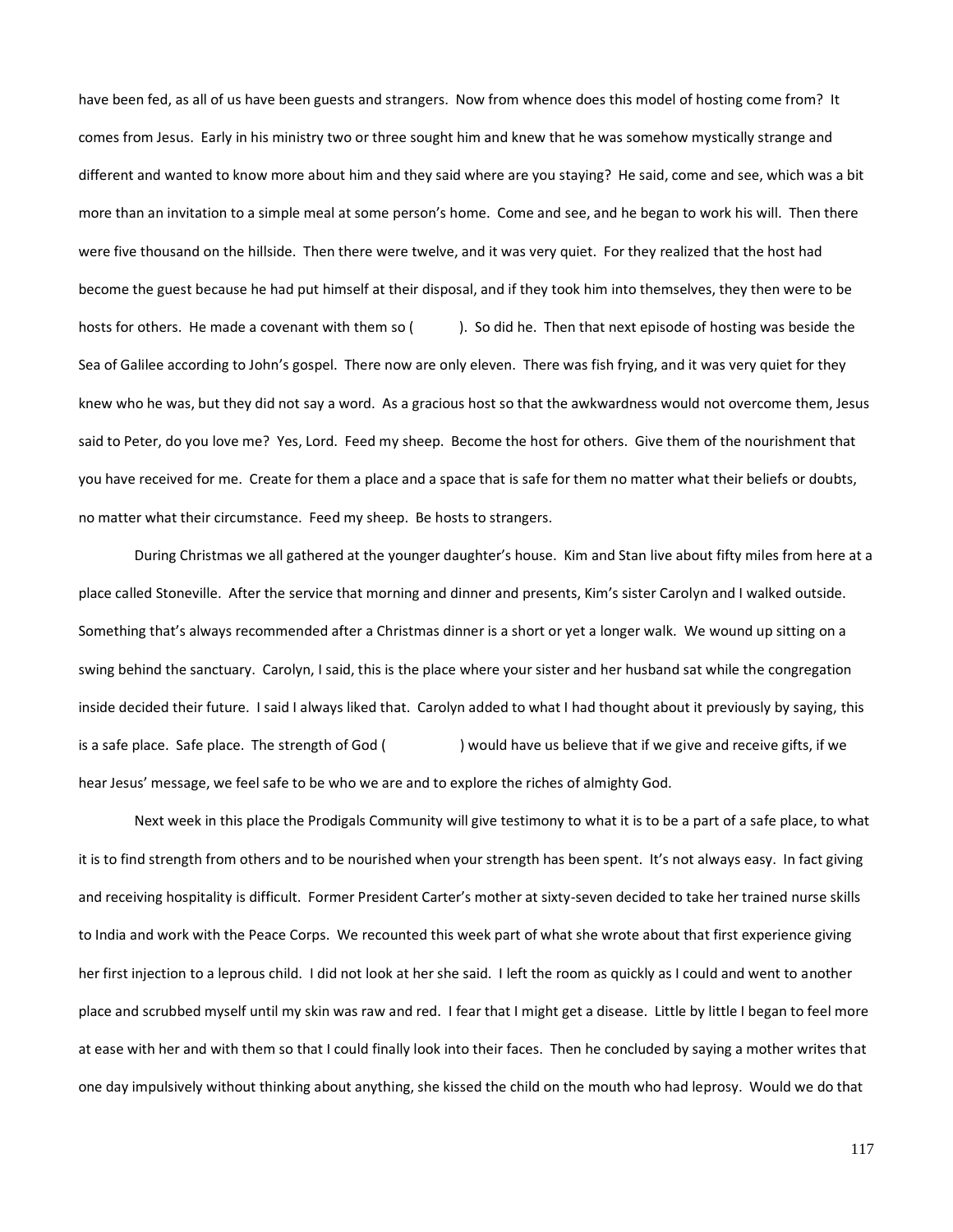if it were not as a fact hospitality? Would a child who knows nothing but pain and suffering and feels alien receive it but for God's gift of hospitality?

Some students at Wake Forest had just returned from Calcutta where they worked in the hospice environment of Mother Theresa dealing primarily with people who are soon to die. One of the students said, I was afraid of getting a disease. I didn't know how to help them, and they had to help me find out how to help them. () language barriers, but little by little in a relatively short time I became at ease in what, to use my words, became a safe place. The priest had told her, you're not going to contract any diseases. God has sent you. God will protect you. Giving and receiving hospitality for those who need it and for those who can receive it.

This is a place of hospitality and one of your number who deserves to remain anonymous started asking me about this and I said, why don't you wait? She persisted and I said, why don't you wait? She said, well, I'm just impatient. ( ) Why isn't the chaplain wearing the stole that was purchased in Jerusalem this past fall? What's that got to do with hospitality? See in this very place the person who gave me the stole for preaching and for weddings was to have been married in this place, but the spouse, the intended spouse, didn't show up. In her grieving and in her coming to terms with that reality she is prepared to affirm preaching and weddings and all kinds of events and give to me a gift, a bittersweet gift to be sure, but a gift nonetheless. This room is filled with testimonies of twenty-five years of preaching and singing and beautiful music and lovingly crafted stained glass windows, () dedications, memorial services and weddings and private prayer by persons who come in the middle of the night, piano, organ, solitude. You come with a friend, but when there is a need, as there always is and certainly in this season of social swirl, for quietness and for reflection.

So what have you done lately for someone else? Do you know how hard it would be for the people form Calcutta and Venice and Rome, Venice and London to come and try to explain to you what it was like to have ()? They will be profoundly frustrated and even more so if you turn your eyes away. But if you listen and let them try to share, they will give you gifts. You will give them a gift by listening. Is there someone who you should invite to chapel? Is there someone you should invite to church or to your room? Did you welcome the new student and the old roommate. Should you realize that in this place as in other places there is the presence of hospitality, of openness and a sense of what is safe and secure from all

 $($  )?

The star among countless stars, how did they know those astrologers of yesteryear, which one to follow. Surely they must have had some discussions as they wondered their way toward Bethlehem. Somehow they managed to know there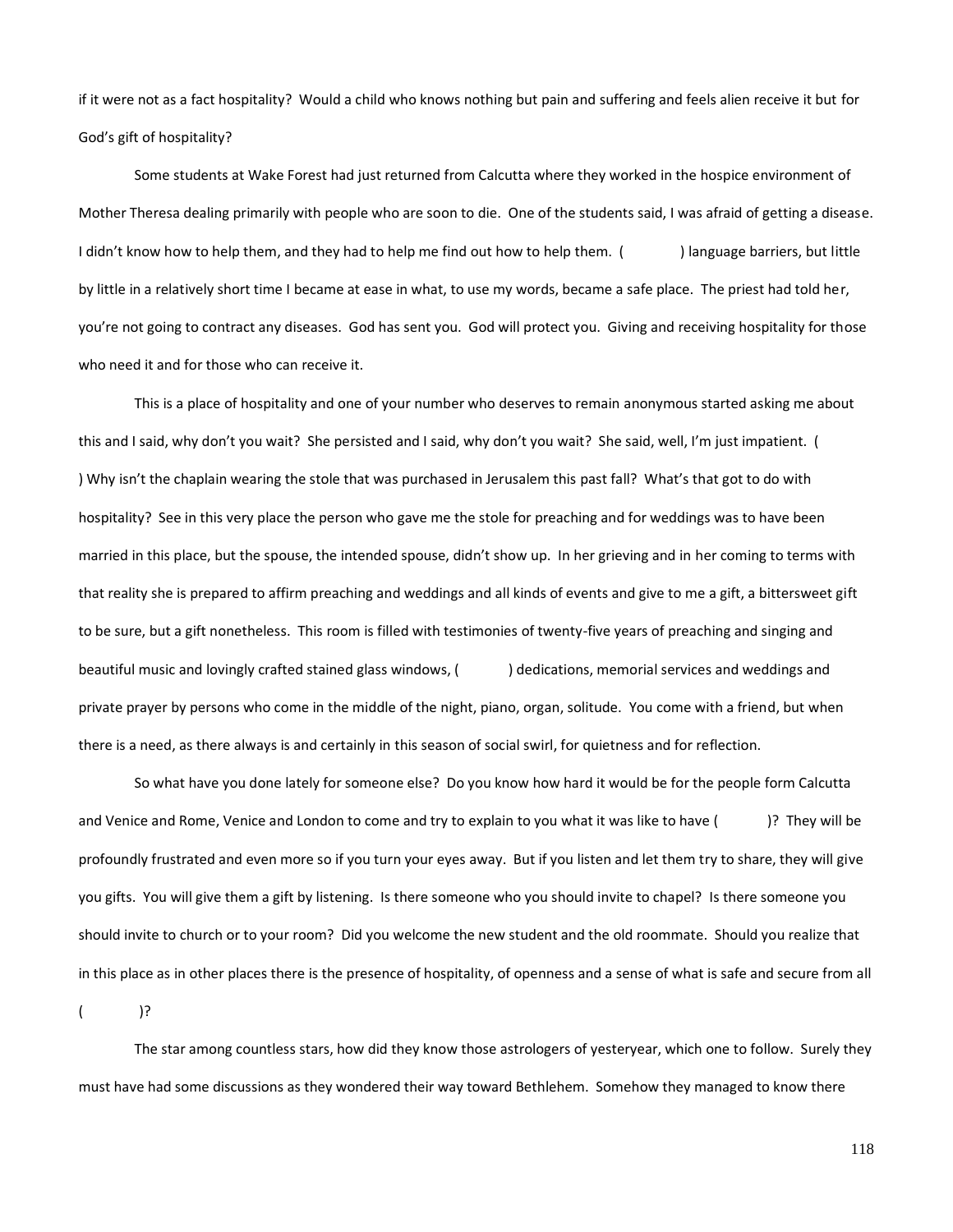was one star different from all the rest. Something serene and sublime and mysterious and majestic and powerful, an allinclusive star. (
).

So whether it is the stole or a star or a stained glass window or simply () and a place or the openness of you mind and heart, you don't have to go too far to be guests, to be stranger, to be host. It can be as simple a thing as happened to me during Christmas. One of our neighborhood traditions is let you share goodies with one another. The goody I like to share is fudge. So Jean has beautifully put them on the plate, every square is well crafted, wrapped in Saran Wrap™, into the bottom of a grocery sack. Off to the neighbor's house. So I put down the sack and I ring the bell. Then I reach for the plate of fudge, and as I lift it up, the Saran Wrap™ didn't hold on one side and all the fudge is in the bottom of the sack. The neighbor comes out and is standing there as I'm frantically taking the fudge () on the plate. [laughter] It doesn't look the way Jean prepared it. What can I say to my neighbor? Well, you know it is a clean brown paper bag. She accepted it. If she had somehow said but () just don't tell anybody. Then she said in her act of gracious hosthood, well, shall I take this plate I have from you and mess it up before I give it to you? No. That won't be necessary. You've already been very gracious. Very gracious. You have been a host to a person who is suddenly not your neighbor but a very awkward stranger.

Paul never got to Rome. The message did. In all probability this was his last letter and one judged to me the most profoundly complete theological statement he ever made. It deals with the question of the Jews and the Gentiles and their different understandings of what the gospel was. So he was able to say what he had said elsewhere for me to live as Christ ( ) was his last will and testament which can be yours and my first will and testament to show for God's love for us and the gratitude. God has given us by the way we listen to his love and hope for one another. Jesus comes, surprise our ( ). What we would not get imagine the best that you have to give. Let us find your secret riches. Taste love, believe and live. Come Lord Jesus our host and guest to be, bless our friends and family and strangers wherever they be. Amen. END

# Chapel Sermon 4/27/95

ED CHRISTMAN: Happy New Year. No, I have not been out in the sun too long. I know about that ritual in which all of us have participated, horns, balloons, hoorahs and spirits of all kinds. I know about that crowd of thousands that gathers in Times Square and this giant ball that comes down and the huge roar that goes up. Sisters and brothers, it all pales in comparison to the flames that rose from that small fire beside the Sea of Galilee on the resurrection morning. Jesus on his haunches. The disciples not sure what to say or what to do. That's why he was there so they would feel and think and know what they ought to do. Oh yes, I know about Happy New Years and those futile, feeble resolutions we all have made even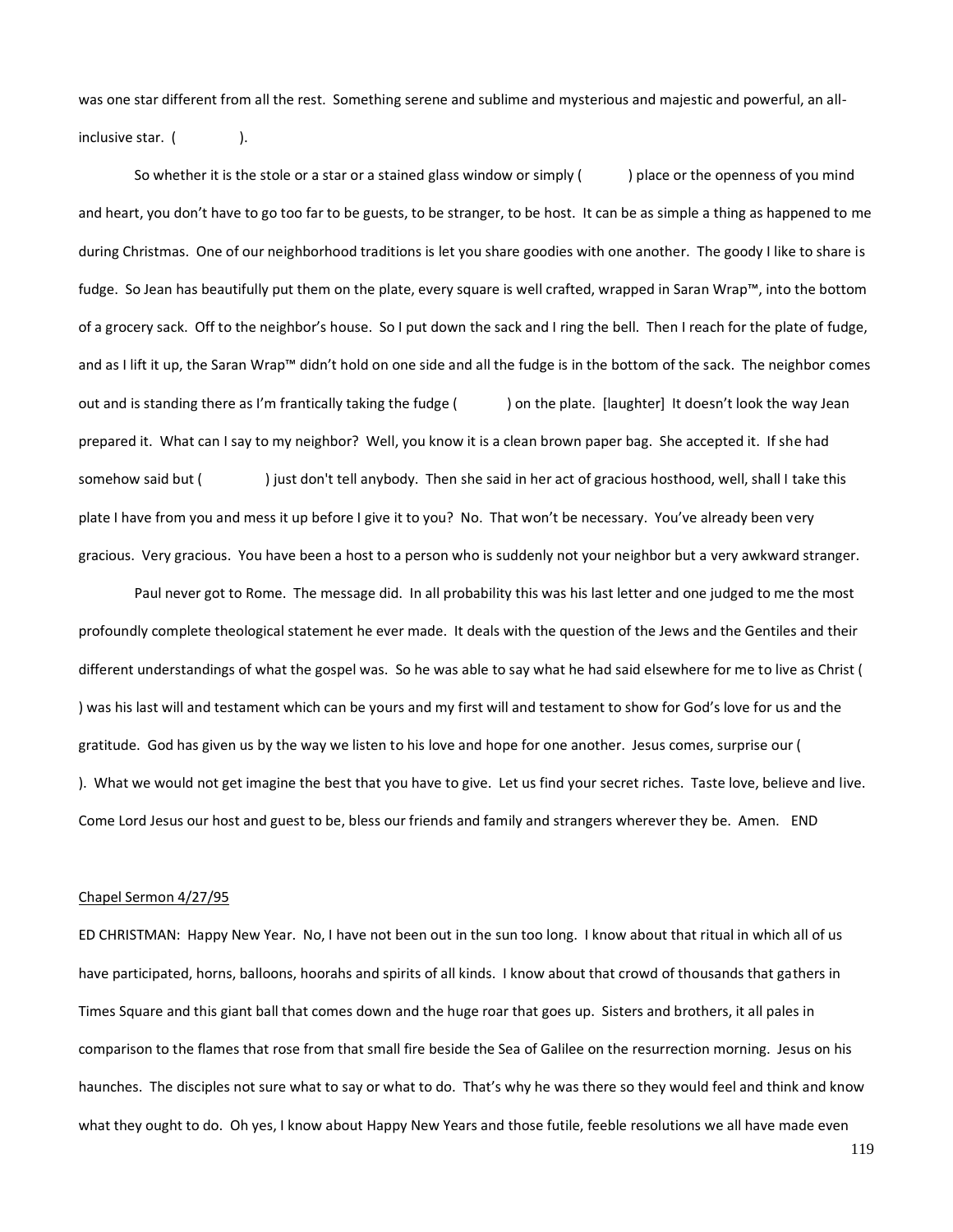the resolution that says I resolve not to make any resolutions. Jesus resolved to put the question and the command in such a way that there was a chance that these days could be the first days of a new year. Happy New Year.

The person he chose to speak to and I choose to believe that the other disciples were within earshot was our look alike, Simon Peter. What did you say chaplain, look alike? I've got no beard. I don't smell of fish. I'm not as muscular as those who have to pull those ropes to bring the fish in. I'm certainly more literate than he. Let's get beyond the measures by which we usually measure one another, how we smell, how we look, how many muscles we have and how literate we are. We are Peter's look alike if we have ever turned our back on Jesus Christ. If we've ever seen a way to be cool and be a Christian at the same time. If we have calculated how to respond to family and friends when we somehow know that the conflict is between believing and following Christ and doing what is more natural or will not get us into trouble or causes us to take no risks at all. Peter turned his back on his Lord. In fear he struck a person with his sword. In faith it was possible Jesus to mend the wound. Peter's wound was deep. It was not just that he was violent as we are in our speech and in our deeds. He cursed the name of the Lord. No, I do not know him before yet another (). You talk like him. You're like the Nazarene. You're from Galilee. He cursed the name. Yes, he denied his Lord. Simon do you love me? Jesus knew all of that about swords and about denial. He forgave Peter that Peter might be able to forgive any person who had wronged him or would wrong him. He forgave Peter that he would not longer operate out of fear and use swords but out of faith and use the word of God and stand where he had to stand and as Howard Cossell said, tell it like it is. Do you love me? Yes, Lord you know I love you. Then feed my sheep. Tend to my lambs.

Perhaps in the words of the hymn, "Turn your eyes upon Jesus; look full in his wonderful face. The things of earth will go strangely dim in the light of his glory and grace." Peter got the message. So did the other disciples. So did anonymous millions of others who for twenty centuries have sought to understand what it means to feed the sheep because they have been fed by almighty God. Lapsed of course, Christians killing other Christians. Christians killing other people. Finding ways to hide form the face of God. Calculate our responses and to pile up our works so that somehow in desperation we'll believe that Christ will give us our just reward.

What did Peter do with his newfound freedom of faith and not fear fed by the Lord? What did he do? Well, here's the Pentecost banner inspired by one of the windows over here. Now those of you who are in the liturgical tradition can appreciate I hope that the academic calendar and the church calendar do not coincide. We are not at Pentecost in the church year, but we need to be at Pentecost this morning. We need to understand that when Peter was fed and got over his own burden of guilt and sin, he was able to stand and preach. Tongues of fire were there and all kinds of people, all shapes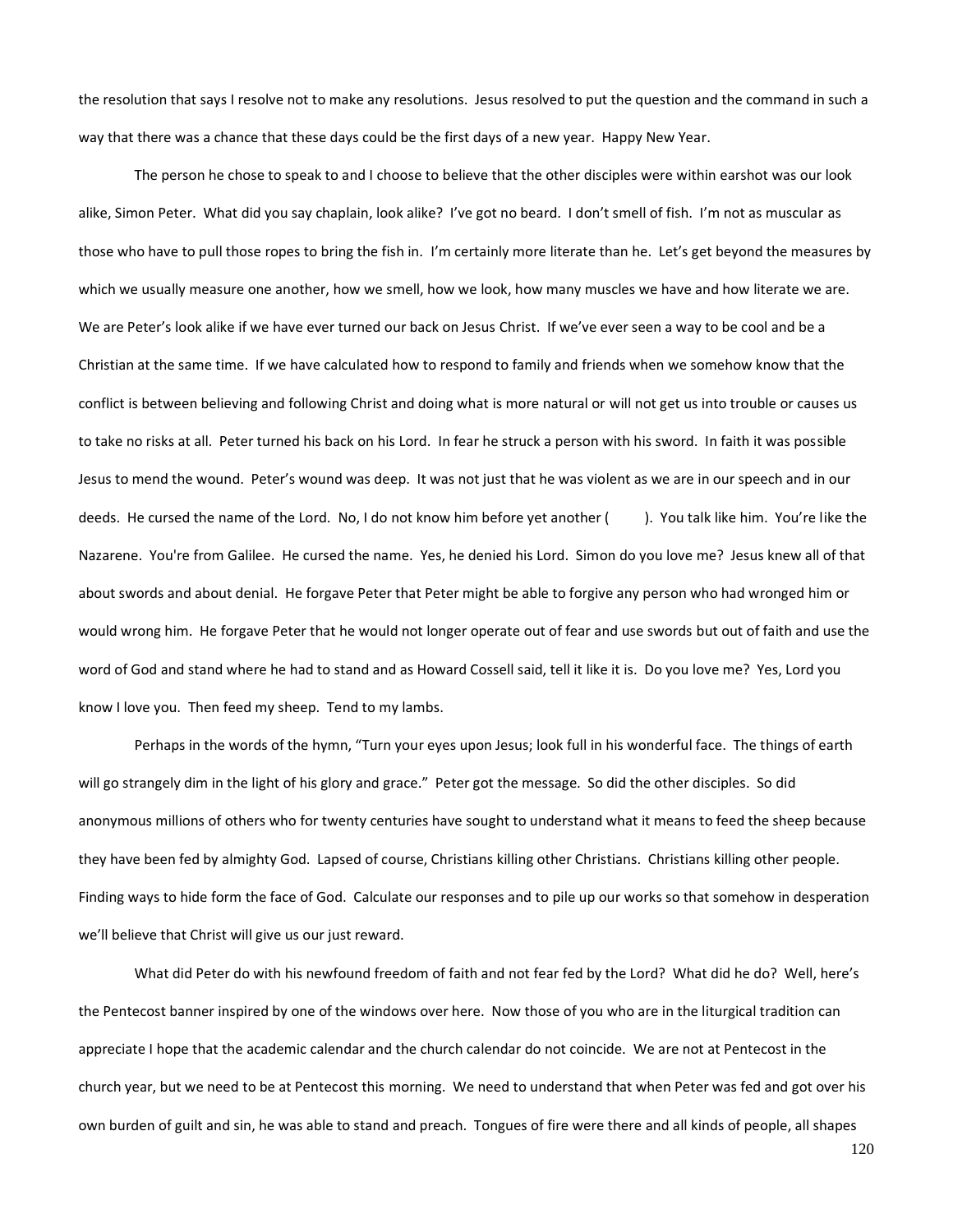and sizes, bearded and non-bearded, muscular and non-muscular, literate and illiterate sensed the presence of God. The church began with Peter and Paul, Priscilla and Aquilla, anonymous millions of others who most assuredly, most assuredly lapsed from time to time only to hear the question once again and for Peter it was seeing that scene of Jesus on his haunches asking, Simon, do you love me. Yes, Lord. Well, take another crack at it. So he and John are present with a person who is sick unto body is healed. He is in the Sanhedrin when he is told, you have been warned not to preach this gospel all about this Nazarene. Peter said for them all cannot respond to the laws of man. We must obey the law of almighty God. Whatever the reason. But for me his incredible risk came when responding to what was a dream or a nightmare, he went to the home of a hated Roman soldier, a Gentile no less, and they ate together and Peter said, God is no respecter of person. Everyone is welcome to the table. Everyone is welcome if they come seeking God's genuine blessing of forgiveness. Now what about us? Yes, we turn our backs, but when we turn and face the face of Christ, what are we to do. The simplest part of the answer is that we forgive others because we have been forgiven. We have been fed forgiveness. We feed it to others. You and I do not need to go to school any longer to know how to do that. That is not as they say rocket science. It's common sense. It's what you feel and what you know you ought to do and how you ought to be. You pray for others especially those that you know don't deserve it by any standard. Pray for others.

In the Benson meditation center I scooped up the little pieces of paper that have prayers on them for the past several days. They were frightening and scary. They were poignant and powerful. What really makes them most powerful of all is that when a person has said I need help in very strong language, other people have dated their response. They haven't put their names. They are among the anonymous Christians. They just said what day it was that they read that and they prayed for that unknown person. They prayed for others.

We get a call regularly from a friend who is an adult in many ways and a child in many others. There was a call this week. Her call often involves the same kind of prayers I read in Benson, very specific about herself, her family, people in her church and others. So the litany included all of those. Then she said, we have to pray for the parents of those babies killed, those children killed in Oklahoma. And she said, we have to pray for the man who killed them. Wow. Feed as we have been fed. If we are to hear God's word as feeding and nourishing us, we have to ponder questions and the circumstances we cannot answer.

Last week standing in line waiting for the procession to move into the chapel for our celebration, a colleague had said to me, I need to ask you Chaplain about a couple of parables that bother me. Dear Lord his only bothered by two of the parables. He said, there's this parable about the people out working all day and then these people showed up late one day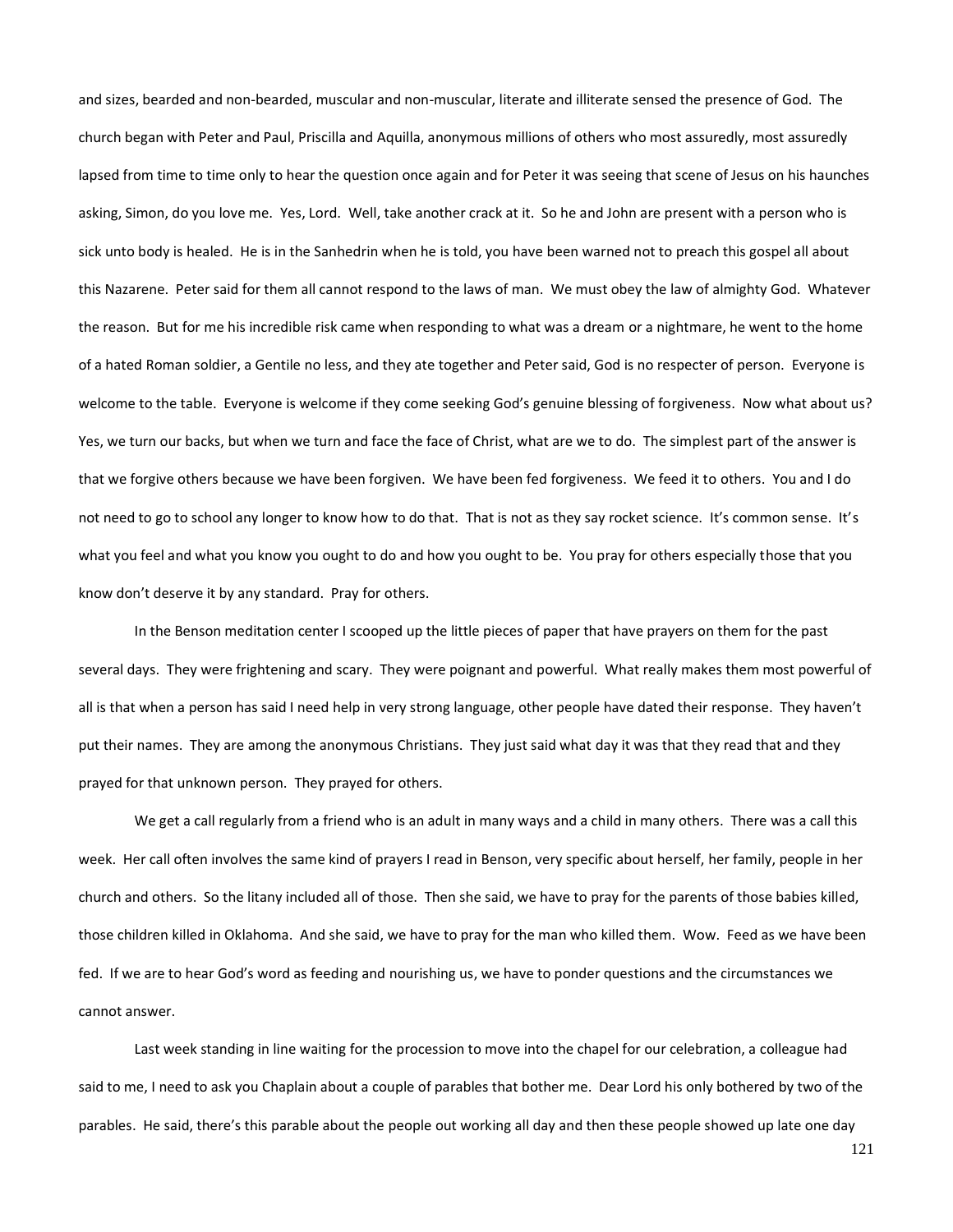and they got the same wage. I wrote him this week. Dear colleague, this is not a parable about money. It's not a parable about work. Please note that throughout the parable it says at every point when the manager of the vineyard said will you come and work, the people said yes. They could come. They were prepared to work. They were not afraid to work. They were not in that sense afraid to hear God call them and be blessed by being called and to receive the blessing of almighty God. I said this is a prayer about grace and the door is open as long as we need it. In the lesson this morning after the exchange of question, answer and command, there's some speculation about Peter's () or Peter's death by crucifixion. Whether you're young or old, the scripture says the door is open. The second parable that bothered my friend was the one about a certain celebration, couched in terms I think of a wedding feast. No matter. A celebration and a person shows up, and the scripture says he has the wrong garment on they threw him out. How tacky. Surely not. We speak of Christ's hospitality. We speak of God's relentless, unceasing love. You throw the man out. Yes, colleague you throw him out because this was a celebration of those who were repentant and seeking forgiveness, and there was a garment to wear that signified for everyone to see that I have lapsed and I need to be loved back. So you come to a celebration of those who are asking for forgiveness and you don't wear repentance on your clothes, on your face and in your heart. Yes, you are cast out. We are to pray without ceasing, and we are to ponder that which we do not know and understand and struggle that the good Lord can feed our minds and spirits again. We are to provide. We are to provide for the needs of others. See the parable that sticks for me and that this colleague reminded me of is in the twenty-fifth chapter of Matthew. Lord when did we see you hungry or thirsty or in prison and sick and visit you.

Walking out of the Riverside Church on Claremont Avenue many, many years ago with two colleagues. We were in the midst of an euphoric conference about ministry and this profound church, powerful, powerful services. As we leave jabbering to one, a man approaches. You've just been to church. Will you give something to somebody who is hungry? I think you know the rest of the story, don't you. ( ) in you right. I know about con artists, a perfect con right, right outside a church, right at the end of the service. You know this guy is not hungry or do we. So we passed him by. What makes it very poignant for me is my two younger colleagues followed my lead and said I may have said no thank you, which is an incredible response, or nothing at all. It bothered one of them enough that later on when he was working at the Wake Forest Baptist Church, he was gracious enough not to mention me by name. He just talked about the incident and how he felt. How do you know who's hungry unless you feed everybody you can? Sell what you have and give it to the poor. Give it to the hungry. Provide for those who do not have food.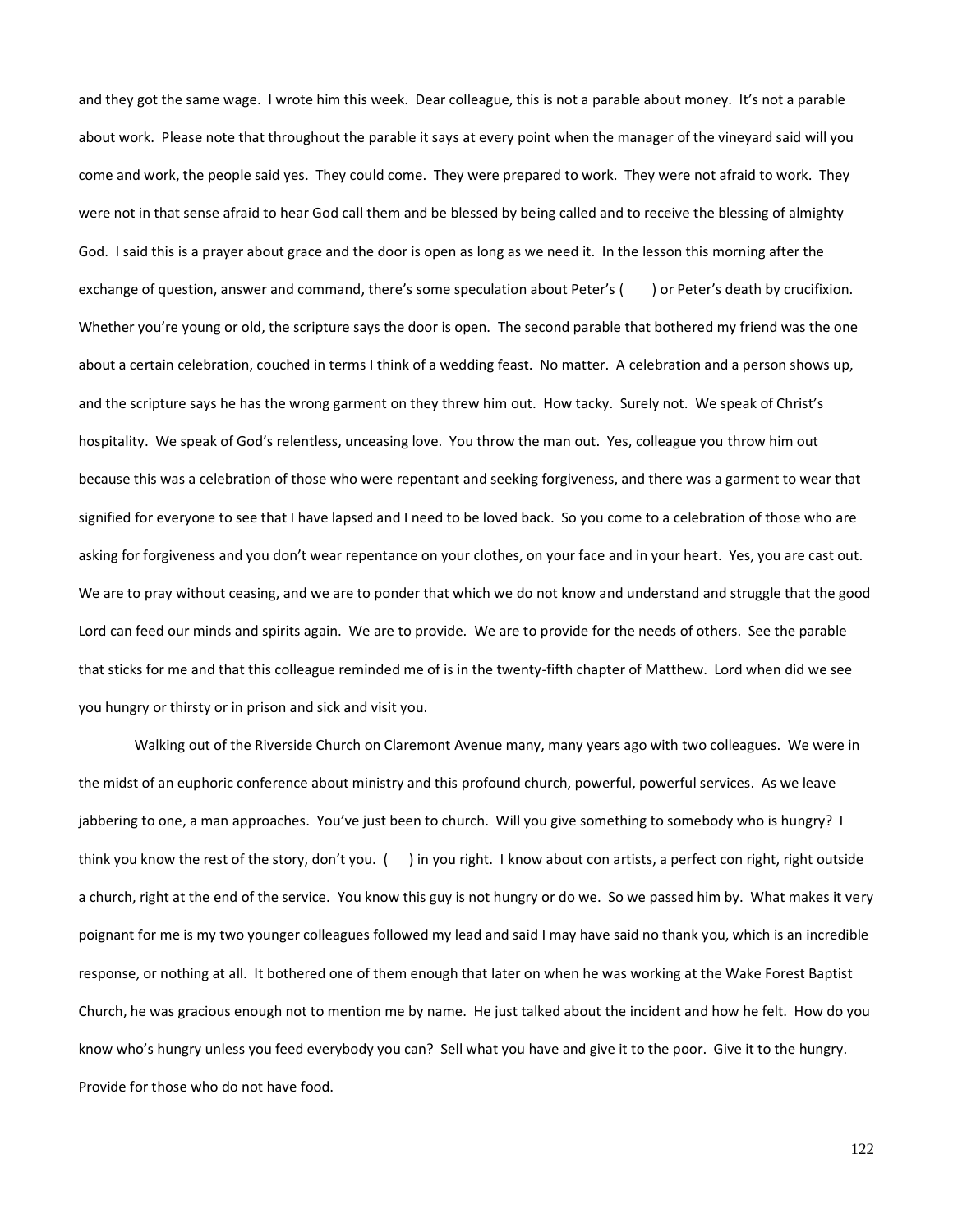Peter found a way to do that. I imagine the story ended like this. Jesus still on his haunches, the fire still there, Peter looked him full in the face and took a piece of fish and left to go feed others, to pray for them, to ponder with them and to provide for them in every possible way that he could. He had not done that and if the other disciples and apostles had not done that, we would not be here and he would not be there.

The day after Easter I was at New Salem, which is a community for persons who have failed repeatedly to claim the strength of almighty God to overcome their addictions. Jeff Coppedge said to this assembled group, Happy New Year. Day after Easter. In the time of praise one of them talked about being clean for four months or a year and this raucous applause because sisters and brothers the only way we ever do stay clean, the only way we do stay at feeding others is when we are encouraged and supported by one another. The tongues of fire are [encouched?] in something else. That's the presence of Christ's light that gives us the strength individually and together to do that which we ought to do. Love those that are not worth loving by any standard, to forgive those who are not worth forgiving by any standard, to struggle with those who cannot really understand and perhaps do not even want to understand the parables and the power of God's word. So what do we do today? I hope that we take a piece of fish and we follow Christ. END

## Chapel Sermon 8/31/95

ED CHRISTMAN: It was a rainy, cold August evening. It was the ninth inning and the score was tied and there had been more errors than hits between Durham and Winston-Salem. I said to my student friends, well, you know we don't have to stay for the extra innings. Eddie Timanus [transcriptionist note: can't remember how to spell his name] said, no, I've never seen an extra inning game. Eddie Timanus was blind. But during the course of the game he at times was able to say from his keen hearing whether the ball at the crack of the bat had gone to right or left field. I've never seen an extra inning game. Knock on Eddie Timanus' door, come in and you are surprised by the fact that it is dark. You have a conversation with a person who has discovered sight in ways that perhaps the rest of us have never known.

Charles B. Dean is an alumnus of Wake Forest, one of three congressmen who refused to sign the Southern Manifesto in 1954, which said we oppose the desegregation decision of the Supreme Court. Congressman Dean had two sights. He could see that he would not be reelected. He was not. He could see that all of us are made in the image of God and that the position himself as placing himself in behalf of that sight was worth more than keeping a vision of segregation in the South or anywhere.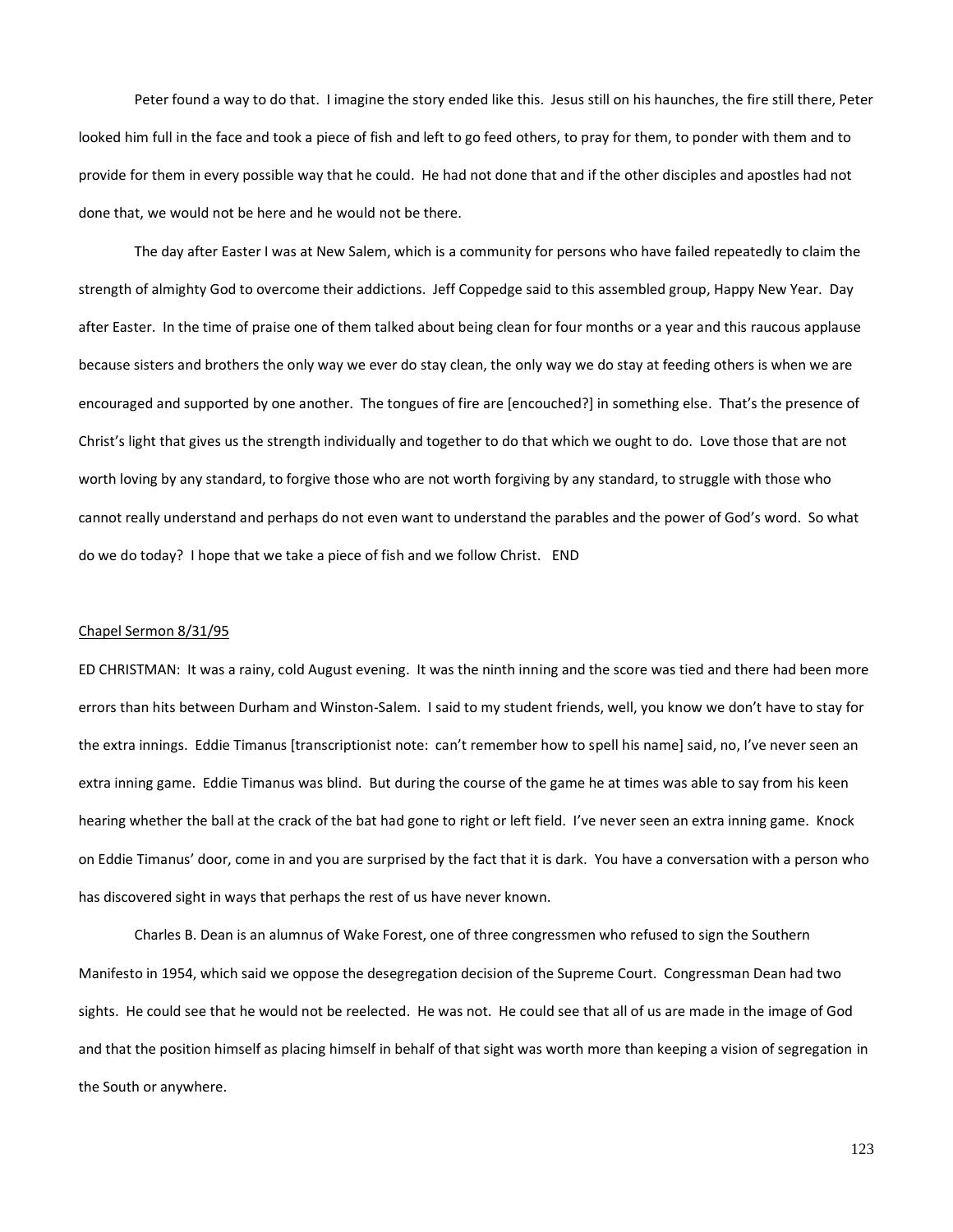Moses certainly didn't believe he could do God's bidding. But he did. In fact when you think about the biblical characters, what a motley crew they be. Which one of them, I ask you, would you invite to dinner> Which one of them would you think was a likely leader or a person for whom sight would become the powerful tool against darkness? The young teenager hears that she will be pregnant without the benefit of marriage and her sight says, Lord, you have lifted up the lowly and the high and mighty will be brought to their knees. Peter and Paul, are they the kinds of people you would've expected God to use and to whom God gave second sight. The prophet Isaiah prepared us for the Messiah, which the Pharisees and most of us cannot see. A Messiah, the prophet said, whom when we see him we will turn our faces away, an unseemly sight as this Messiah. Wounded, broken and acquainted with grief, that's the Messiah. That's the one we are to see. That's the one we are involved with. Kyle's rendering of the scripture raises the question about what does it mean to have sight. The Pharisees had two problems. One, you didn't work on the Sabbath. Mixing spit with mud and putting it on somebody's eyes regardless of the consequences was work. There is sight in the Mosaic code that curiously enough created blindness and not the laws of God as had been intended. Second problem, they couldn't see a Messiah coming from a ghetto. They couldn't see a Messiah who was trained as a carpenter who had nails put in his hands on behalf of all of us. They couldn't see. So they stumbled and groped in desperation that their sight would give them insight into what had taken place. So they had their own CNN hearing right there asking and reasking the same questions of this man. He was not a theologian. () anything about it, which makes him more clearly God's person to be used in a miraculous way. I do not know whether this man is (). All I know is once I was blind and now I see. He was twice sighted. First, he was given optical sight, and then he was given insight so that when Jesus said, I am the man. How did he know that? I am the son of God. I believe. And his belief immediately led him to become a witness because after the grilling of the questions he said, you keep asking the same questions. Is it that you want to become Jesus' disciples. As Kyle said they were already quite happy (). That really made them angry and they threw him out.

Sin it seems is often associated with physical or emotional (). The bible is even a bit ambiguous about that. But the clearest message is that sooner or later we come to terms with whether or brokenness is and we do not attribute to a person born blind or other persons with physical or emotional illnesses that they are more sinful than we. The point of this story is that sin is self-sufficiency. Sin is the self-reliance that leads us to say I am the master of my faith, the captain of my soul and if I am going to get through this school or if I'm going to teach here, it is because of my own work and my own initiative. Why of course that's partially true. But the sinner has false sight. The sinner draws conclusions about what a Messiah should look like, what my roommate should look like, how my teachers should speak and dress. Limited vision, easy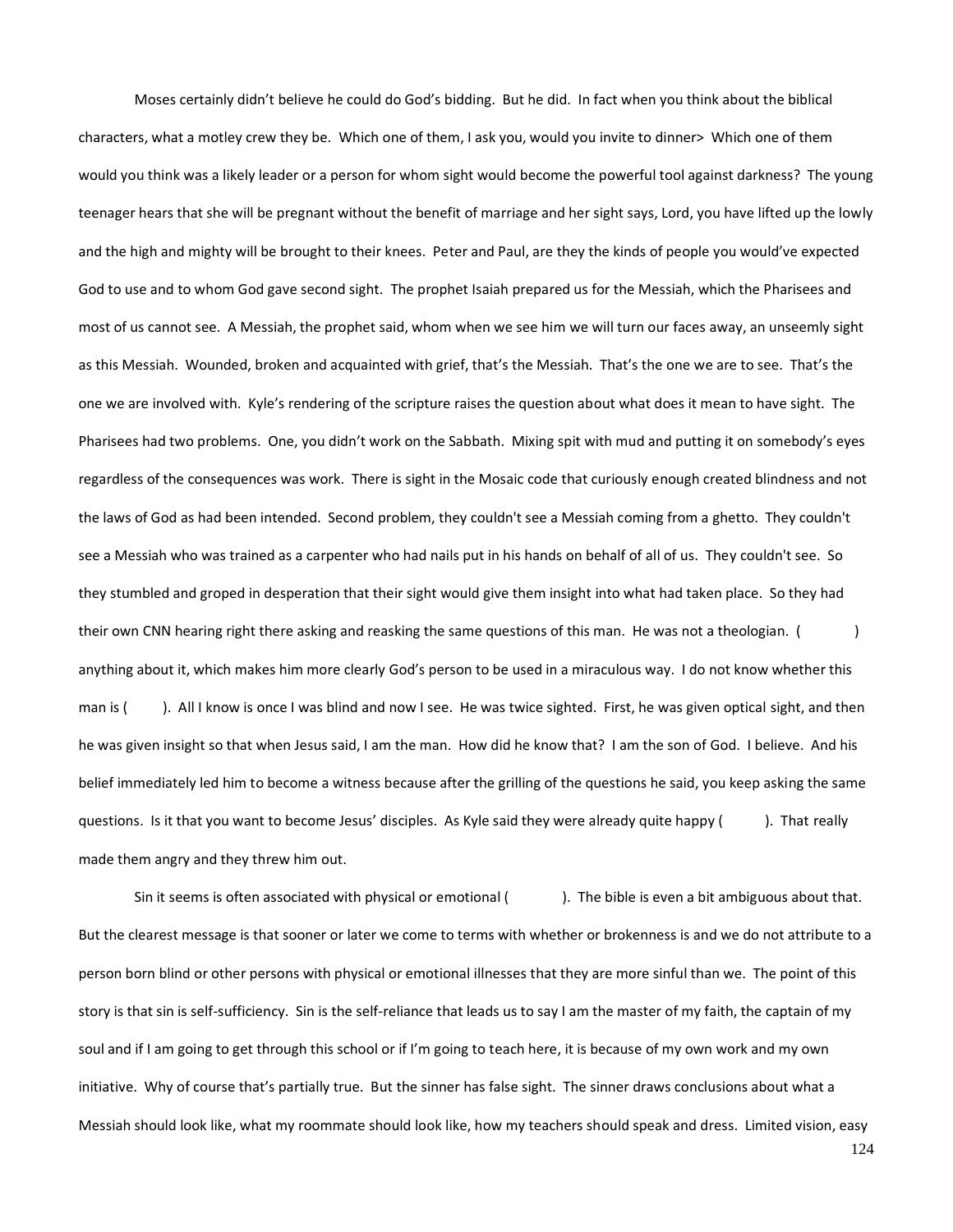solution, mathematical propositions. Consider that the bible is not only not a book of literal history. It is not a mathematical textbook. You really rule out getting a help from prob stats or calculus. What you and I hope for is that in these unsavory, strange and unusual characters we can see what we otherwise would be blind to see. These good people, law abiding, believing Jewish disciples of Moses, good people sisters and brothers, were blind because they thought that they could see. They were not prepared to see what Isaiah told them they should see.

A student last summer worked with some acutely handicapped people, and she wrote of her experience. I could see his happiness in his beautiful green eyes. He was unable to speak very well. I learned that this is a world in which we pay so much attention to the exterior that we miss looking inside to see the true beauty of who we are. Now Emily Brewer's experience is dramatic, unforgettable. It's an experience of many who are here and who are at the university. They are willing and able to engage in seeing for people who cannot see, for being with them when they need all kinds of help providing a vision, providing a dream. But there are many here that ( ) and methodically go about their seeing and they are teachers. They see in you and your peers goodness and intelligence and they want those qualities cultivated. They see them in you. They are here as lights upon a path, light upon a landscape. One professor said, it is my vision that the students who I teach would stand on my shoulders. I would gradually rescind myself, decline as they run their vision, deepen their commitment. That is I hope as we would understand the scripture that says you are the light of the world. A city set on a hill is not to be hid, put on a lampstand for all to see.

A second student said this to the freshmen last Friday night. Natalie Merchant and the Ten Thousand Maniacs woke me up nearly ever morning as a freshman with these words. These are the days you remember. Never before and never since I promise will the whole world be as warm as this and as you feel it you will know it's true. That you are blessed and lucky it is true that you are touched by something that will grow and bloom in you. I don't really know what Natalie and the Maniacs have in mind. But I am prepared to surmise that it is possible for me to see in those words that God has created us in God's image that God has breathed the breath of life into us, that we are not alone and we are not self-starters. We will not see anything worth seeing. Except as the writer of this piece, Carolyn Gupton goes on to say, we embrace two things here, solitude and community. In solitude she read a book that a friend had given her. She talks about embracing the questions and goes on to say, do not worry about or expect to get the answers before you can necessarily live them. But you can live the questions and be patient of the uncertainties of your heart. Someone else gave her a book that she might see and it is in community, she said, that you will learn this place, this Wake Forest is a place for the spirit where when one rejoices we all rejoice. When one is in sorrow, we all are in sorrow so why is it that the very first thing I say to the freshmen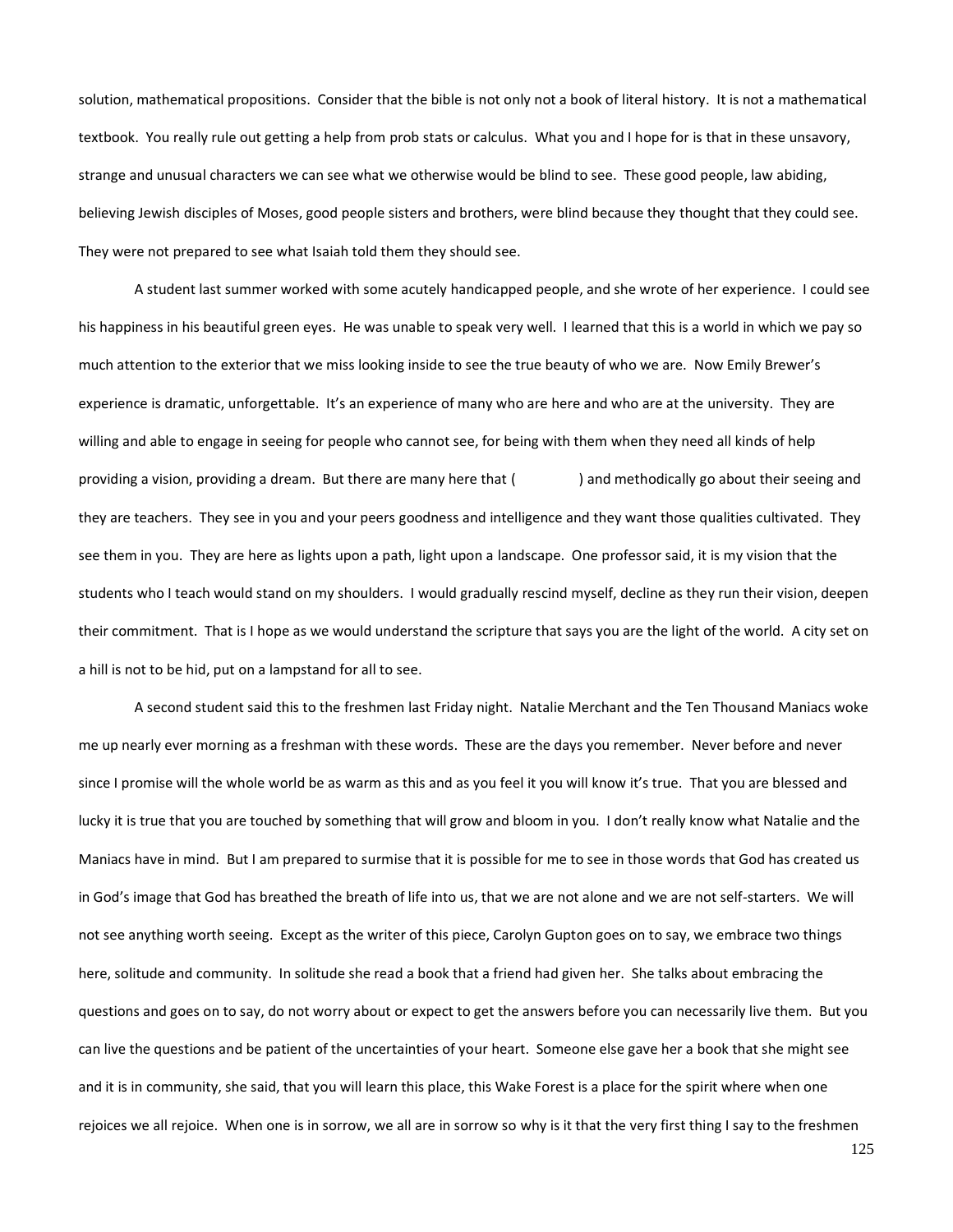and to their parents is to tell them about a student whom they do not know and probably never will. He was in the intensive care unit in Baptist Hospital after the most bizarre, freak accident I'd ever heard about and that we are to lift him up and his family in silent prayer. I could do no other, sisters and brothers, but to lift up the fallen and to say all of us are affected when any one of us is in pain.

So whether it is a teacher who envisions you on his or her shoulders, whether it is the person engaged in working in a church like the Church of the Savior, started by two couples and now a broad expansive ministry in the city of Washington, DC, whether it is what you see in the green eyes of a person who I still prefer to call people handicapped, not what it is mentally and physically challenged. That may be better but for me handicapped because we're all handicapped. We're all deficient, craving clarity to the extent that we would rely upon our own sight however modest and foggy our vision is. Scripture opens us up to welcome all kinds of people if we will but look inside and know that God is with us and God calls us yes to stand on others' shoulders to be light upon a lampstand for others to see.

The music for our concluding hymn was written by Robert Schumann. His music was made much better known because his wife played it very well. The music world was made better because Schumann could see that Brahms and Chopin were persons of great talent. Someone trusted that sight. The text is written by a young woman who like Schumann did not live very long, forty-three. Starting at seven she began to write poetry. The text for this hymn is one of her efforts, and as a youngster she said one day I felt and saw in myself a light and everything was more beautiful after that happened to me. Delicate of health, rigorous of spirit she assisted all kinds of persons in her life. Nothing too great; nothing too small for her to embrace it as a way of showing light. The gospel of John says Jesus is the water that quenches our thirst. Jesus is the bread that feeds our minds and spirits. Jesus is the light that overcomes the darkness and he dares to say you are the light. A city set on a hill is not to be hid, but put on a lampstand for all of us, all of us, to see together. END

# Chapel Sermon 1/25 / 96

ED CHRISTMAN: I do not know where it ends and no one can tell me. But I know that I walk the King's Highway. No one can say about the rough and the straight places and the ups and the downs, but I know that I walk the King's Highway. The rough translation of lyrics from a twentieth century hymn set to a traditional English tune. Where did she get such an idea about walking the King's Highway? From a place that you and I perhaps don't spend much time in the eighteenth chapter in the book of Numbers. Because the people of Israel, God's people had been wandering for forty years, and they were trying to get to the promised land, but there was a problem. An enemy actually cousins, but you know how that goes, stood in their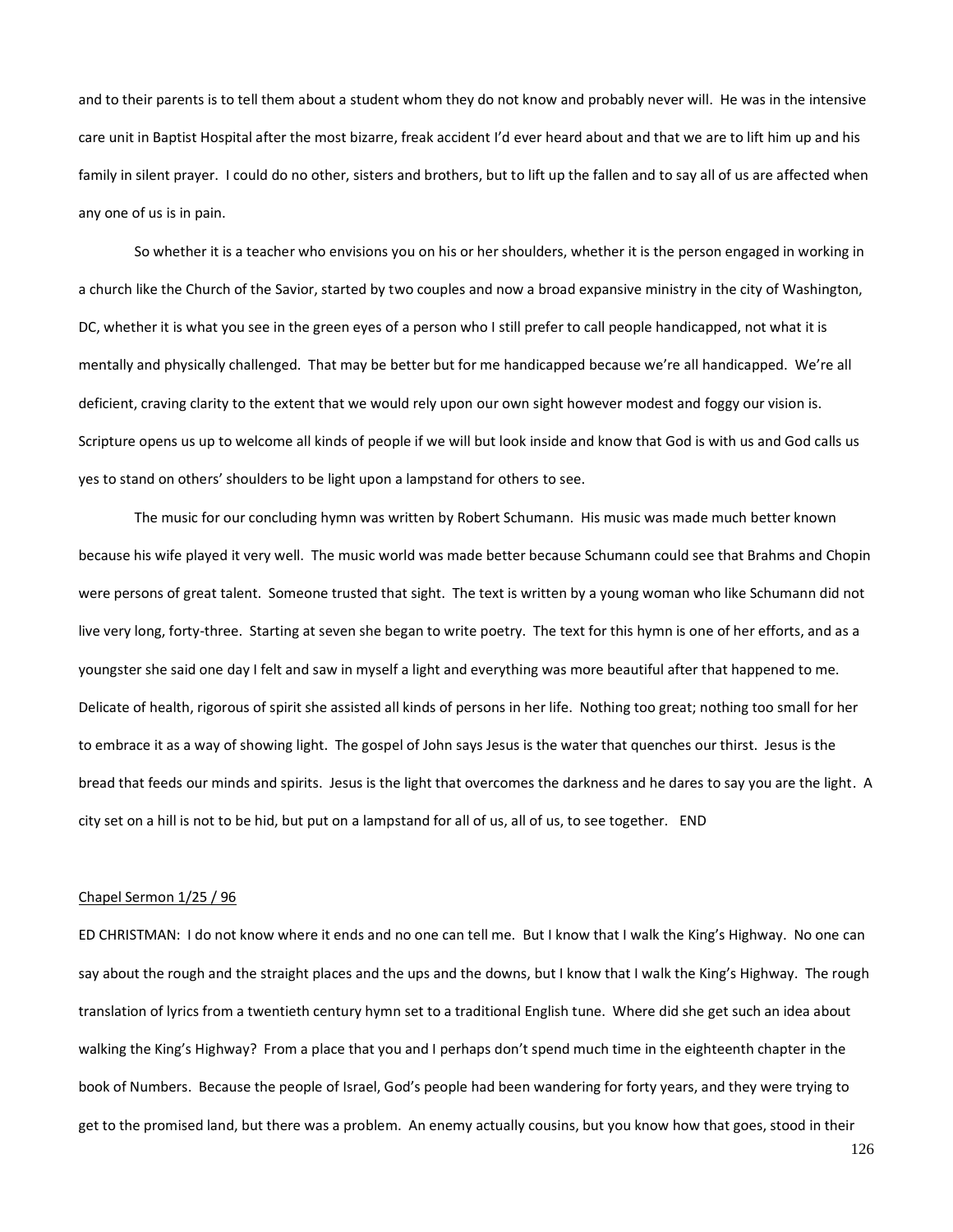pathway. They had to cross the Edomites land and move across a much traveled road, the King's Highway. So they asked permission, and they promised, not a grape will we take from the vine, not one dram of water will we lift from your wells. We will look neither to the right nor the left if you will let us pass toward the kingdom to which we are supposed to go, that God has given us. Wandering in the desert, faced with an enemy, what is this call that God has given us they had to say. Plagued on every side by ups and downs, a road that doesn't ever seem to end. What kind of God has called us and given us such a dubious gift?

Well, that is how the Bible seems to speak about call whether it's of a people or of you and me. Isaiah was a young priest, spent many times going to the temple. Nothing ( ) happened. But on this particular occasion what he remembers is smoke and fire, a gigantic site and the hem of the Lord's garment filled the temple. Awesome. Majestic. Such that he was led to say woah is me. I am silenced by what I can see. I am undone because no longer can I possibly have control over my life in the presence of what I hear. Holy, holy, holy, Lord God of heaven and earth are filled with God's glory. So now that he was no longer calculating his future as most of us do even in church, balancing the equities when he heard a voice say who will go () and deliver the message. Me Lord. Without consulting his rational (), it was as if his heart, not his mouth had been touched in such a way that the heart told the mouth to say, here am I lord, send me. We read on a few verses further you see what kind of agreement Isaiah made. The message, sisters and brothers, was one of devastation to the people who had broken so many of God's laws, such that Isaiah interceded in the midst of getting his message to say, how long oh Lord. How long am I going to have to say this? I mean it's enough about the message. They surely will shoot the messenger. The answer really was until people wake up to the reality that God's ways are not man's ways, and the total commitment and the cost of discipleship are one, and they haven't heard the message yet, you'll have to keep saying. Isaiah was also given other messages, division of the coming of the Lord, out of the stump of the root of Jesse and David, a light, an everlasting light, wonderful counselor, mighty God, king of Kings. He would be able to say that as well. But imagine, imagine going to church but to some other place that potentially is a place where God might speak to you and me and that could be anywhere. But just imagine that whatever is played or sung here this morning, you are overwhelmed by a sense of God's majesty and power and your need is to say send me Lord.

Then you go to the food court to have lunch with your peers and you tell a story. Well, anyone else have something happen in chapel. I don't know about that. I'm just telling you what happened to me. Right. Go to a professor and perhaps I might speculate if she or he is old enough, they might say, well yes. I've had some experiences I couldn't account for or explain. They were strange and mysterious and they changed my life. But what you might get is someone afraid to intercede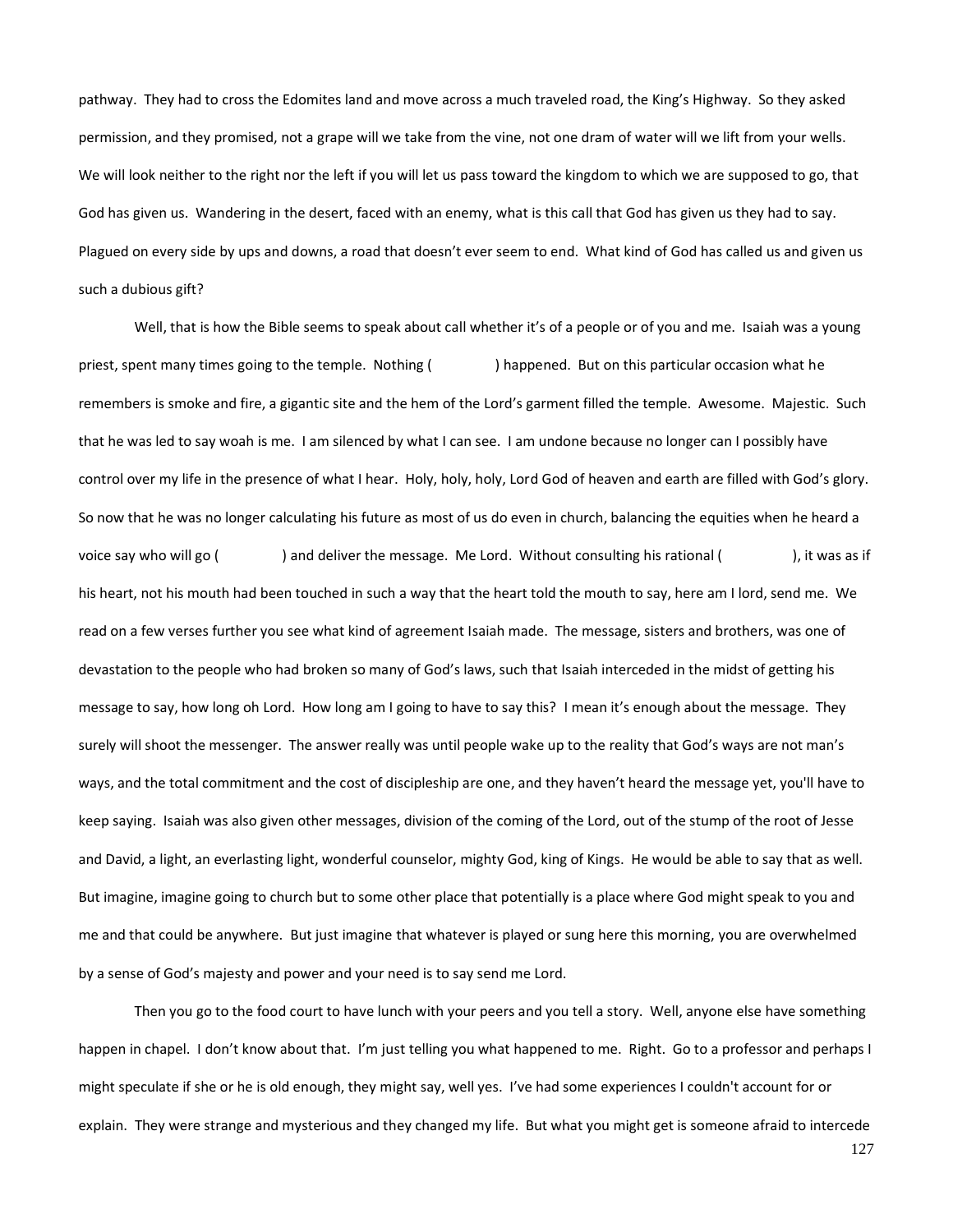or offer any affirmation because either they were unable to connect with any experience of their own or they just did not think that was proper. But you kept telling that story in the Pit to your friends. You called your parents. Someone would soon be taking you to a counselor. It doesn't fit in with the college scene of calculation and expectation and finishing divisionals and getting on with your life. You and I have been programmed away from the biblical sense of call.

Abraham and Sara, old folks, old enough to retire with tenure, go to a place walk the King's Highway. They know not where it ends. They know not how long it will be. They just go. They leave all of the comforts of home. Their hope is in nothing they have known but what they might know that God will reveal to them. Moses has it as they say. () he likes what he does. It's really not that difficult looking after sheep. He gets his message and he stutters his response. I-I-I-I can't do that. He begins a journey that he never ends. Young Samuel doesn't get any help from his teacher. I didn't hear anything. God you see is gracious but he spoke to Samuel more than once, and Samuel got the message and he never was silent after that. Ruth had a choice. Would she with her sister return to the home, to the places she knew and now she was, both of them widowed or would she go with Naomi to a different place and a different people. She said, I want to go with you. How could she count the cost and how could she possibly know how beautiful a story would emerge out of her going. Jeremiah objected. I'm too young. I'm a teenager, Lord. I can't do this stuff. I object. God persisted. Jeremiah said where, and God will write God's laws on your heart and no one else will have to tell you. It will be there forever and ever, a new covenant. Jonah, he got the message too. He ran away. Although he delivered the message. Jonah's descendants are still sitting, pondering, calculating, trying to figure out what in the world to do and what to (). The call of God is unrelenting. The call of God is frightening. The call of God requires hot coals to touch our cold hearts.

This week I had lunch with a graduate of Wake Forest, graduated college, law school, spent ten years in business with a tough job, which she was quite successful. Then she described to me the last year, a strange series of experiences that I could not connect with except in one regard, and in one regard only could I understand some of these meditations that she had and what they led her to believe. I'm going to sell my condo. I'm going back to North Carolina. I'm going to seek if I possibly can and become a photographer. I could connect with that in the sense that it was so bizarre that it lined up with some of the things that have happened to me that I didn't deserve either. She's not claiming any special blessing. She is simply saying one day in my life things changed. Now have I got a beautiful story to tell you about that. No, the only reason we're talking is because I have to remind her of what happened to her three years ago in another part of the country, and she must not forget that warming of her heart and must continue to seek to find out what it means.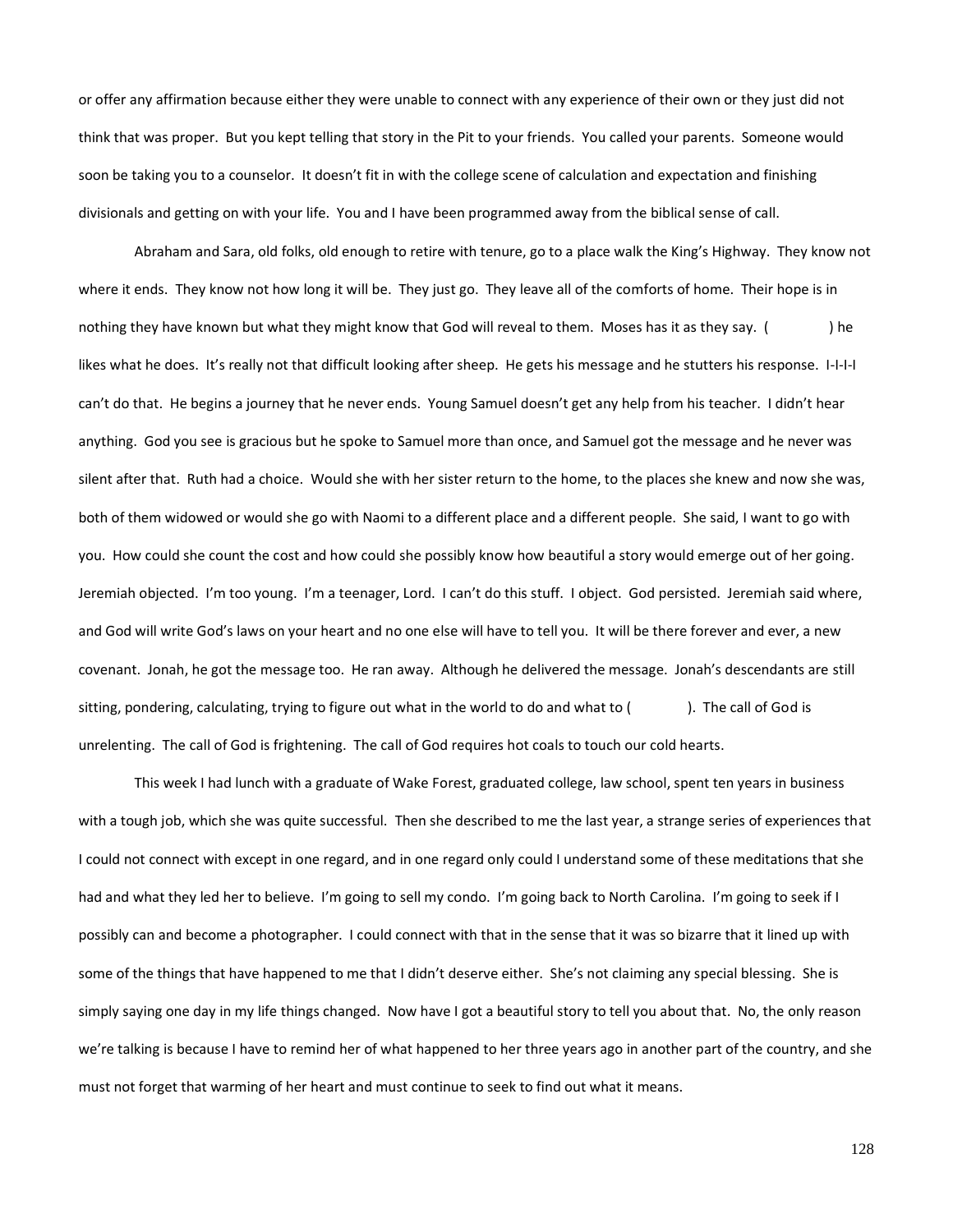A more recent graduate came to me saying, I believe the Lord wants me to be a missionary. But it's going to cost some money. I'll have to go somewhere and get training and I don't have the money. Well, yes, I have some savings, but see

( ). I kind of need a nest egg because I may get married. I just think if God wants me to do this mission work God must provide the money. () perhaps it means that God will provide is based on your expending your savings and losing control of your destiny. He was silent.

In this chapel just a very short time ago, after forty years they do begin to blur a little bit. Two or three years ago, a young man stood right there, a senior. He talked about his life and how he'd been an okay person here and been to church some and not gone, and one night he's sitting in his room. It is a Saturday night. That's a quiet time for some people. Listened to his music in the dark and all the lights were (). He said, I knew somehow in a way that I had never known and a depth that I could not imagine that God loved me and I had been saved. Does that mean that he or my friend who went to law school have to work this out this sense of purpose and direction like Isaiah or Jeremiah. No, it doesn't mean that. This young man is in graduate school.

A colleague this week, a young colleague said God calls us not necessarily according to our abilities, but in spite of our weaknesses. I said I'm going to use that. Thank you for the gift. God calls us not necessarily in accordance with our talents but in spite of our weaknesses and what is chief among those weaknesses, our need and desire, almost our obsession to control the future, even how God will deal with us. Through and beyond the divisionals, through and beyond college. Of course there are things to learn. There are things to do and experiences to have here and we will open our hearts to them and our minds will fall. But if on the other hand we are afraid that we might lose control that we wouldn't be able to explain to our parents what was going on, then it will be very difficult for God's knocking on the door to lead to its being open. It could be in a temple like with Isaiah. It could be in this room on a Saturday in the dark. It could be a host of places, but in the story that Judd read from the New Testament it was on a dusty road and Jesus was at the point of moving from Galilee to Jerusalem where all things were going to happen. There are no names to these people, please notice. So if you like to insert your name, be my guest. Someone in a moment of rare non-reflection said, Lord, I'll follow you anywhere. Beware of absolutes in the presence of the King of Kings and the Lord of Lords. See Jesus would have been a good teacher. He didn't put him down. He didn't put her down. He just told this person what he meant foxes have holes, the birds of the air ( ) following me to the kingdom of God, there's a ( ) path you have to follow. Someone else sensing that Jesus was something unique, a person beyond personhood, said, I'll follow you when Jesus asked him follow me. But first let me go home and bury the dead. Now this really doesn't compute does it. Leave the dead to bury the dead. As for you go and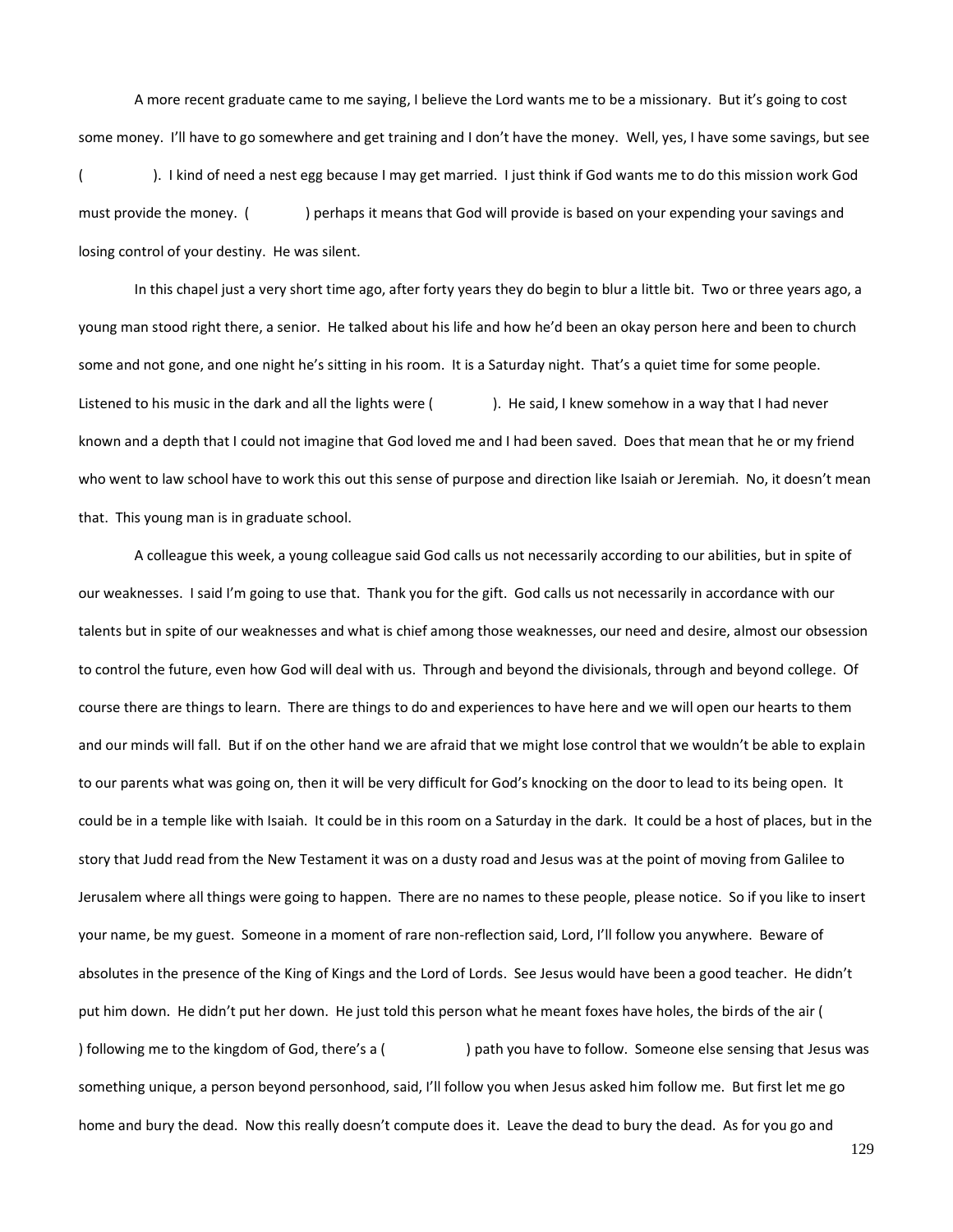proclaim the good news of the kingdom of God, get on the Kings Highway. Time is now. As someone was typing this scripture they said, but it says no one who puts their hand to the plow and looks back is fit for the kingdom of God. She said I'm not fit. I said, you're right about that. I'm not right. I'm not fit either. Two-sided message. The first part of it is you must turn loose control of your life and give up that weakness and the strength of almighty God, and secondly you must know that the day after Isaiah's experinece, Isaiah was not sure of who he was or what would happen to him but for the grace of almighty God. He who puts his hand to the plow, Jesus is the plow. Turning the soil over and over, planting the seeds of salvation. Changing life. Making what we thought was right wrong and wrong right in terms of our sense of who we are. We belong to God and will we claim it. Or will we run away from it. I don't know where the road leads. I don't know about its ups and downs. I don't know its end. I know that I am called to walk the King's Highway. So God sent Christ. Christ sends us. Are you ready to travel this highway? END

## Chapel Sermon 4/24/97

ED CHRISTMAN: The only word you hope to hear this morning is extension. Extension on papers that are due. Exams postponed until July. Such delivery of that promise I cannot make. But I can say having consulted with Dean Winter that we believe it is possible for you to submit a devotional reading, a drawing on whatever for the Book of Days for next year before you leave from school to wherever you are going this summer. So April the 30<sup>th</sup> was a goal, not the final date, and I certainly hope you will find time in the midst of your studies to offer something for yourself and for your peers.

It was about four-thirty in the morning and I stumbled from the bed in the motel to the phone. The doctor said, Mr. Christman, your father has expired. I didn't know that word until that moment. If he had said in the rural part of North Carolina from whence my father came that he had passed, that we would understand. If he had said, we lost him, we would all know what that means. We would not understand very much if one of the translations of the word for death in the scripture is he fell asleep. But if he said Mr. Christman, your father has died and he is as dead as a doornail, a bit crass wouldn't that be. But the finality of death and its certainty are not to be ignored, and so mother and I began the rituals that are accompanied such an event and provides some distraction from the reality that is one of my friends here said when his wife died, it is so final. Indeed taxes may be certain, but death outstrips it by far. The question is how do we address it? How do we look at it? How do we understand it? Indeed is there any understanding of it at all.

This year at Wake Forest we have had the opportunity, as cruel and tragic as it may be, to ask ourselves why do people of a young age die for apparently no good purpose. We are forced some of us to say in God's own good time there is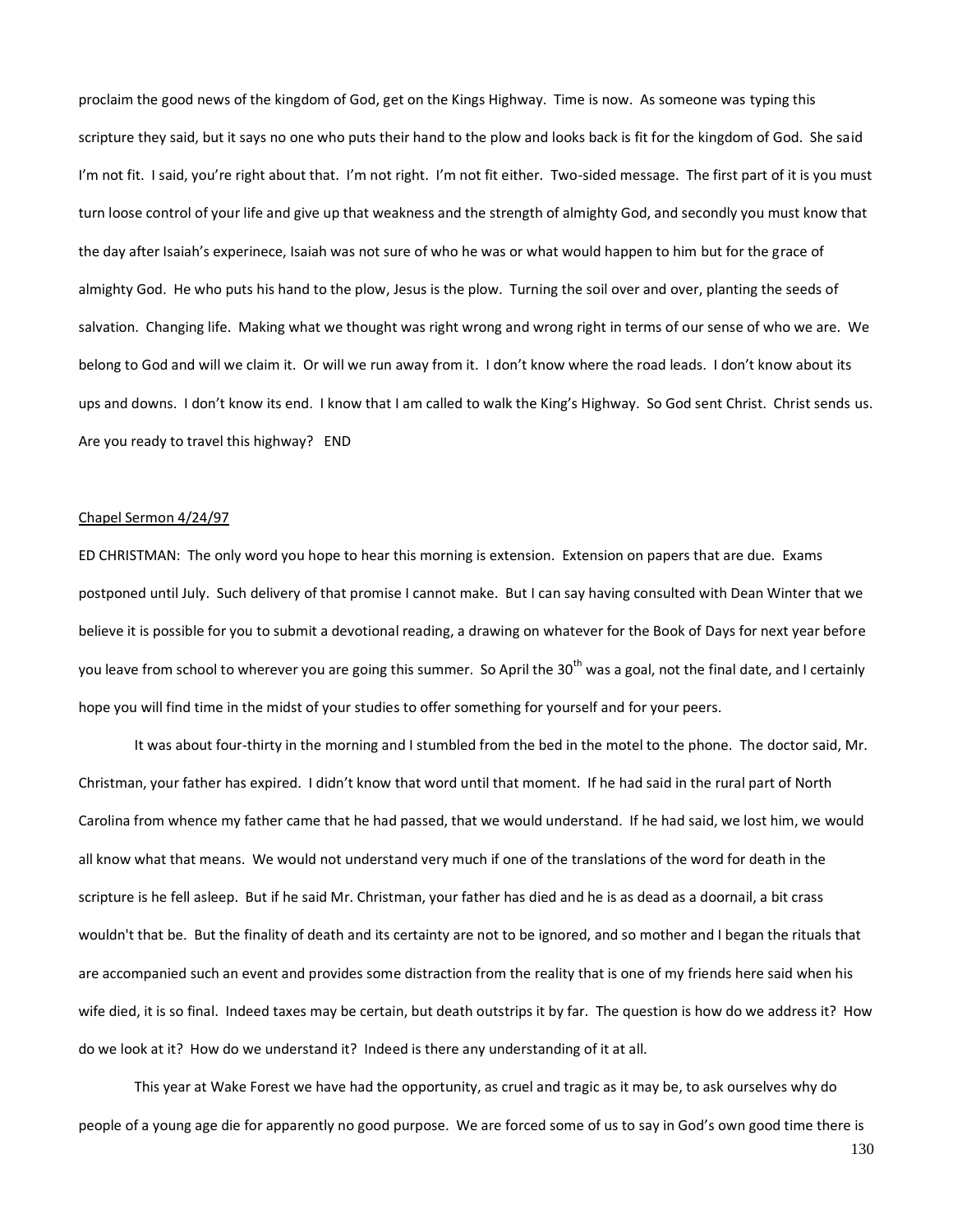no guarantee of life. The gift of life is not that you will live three score and ten as the song says. For you three score and ten even if you allowed for four score gives you plenty of slack. But you see at sixty-seven, I look at those numbers somewhat differently than you. But both of us look at the reality that death is as near as life. Therefore, how do we address it. How do we understand it? For some it is necessary to laugh. Of all the funerals I've been to, I'm not sure of any funeral that at either after the service or while we ate and drank to each other's health and in memory of the deceased there wasn't a story and there wasn't laughter.

There is a story of a man who knowing that he was going to die prepared his tombstone, and after he died, the stone was erected. It had his name, his dates and it said at the bottom, I told you I was sick. We are sick, sick of being frightened by the fact that we are afraid of death. We do not understand our own, however near or far it may be, and we doubt that it is near. We certainly have difficulty when others die whom we know and love and for whom there is a finality and an emptiness that is very hard to bear. Therefore, we look for comfort wherever we can find it.

A recent visitor here, Taylor Field, who also gave the baccalaureate sermon three years ago, an alumnus of our institution, said he gets some comfort when he thinks about death by realizing that in one hundred years he and Arnold Schwarzeneggar will look exactly alike, exactly alike. Well, then wherein is any sense of what we talk about at the time of death of how we know that now one parent has been connected to another, that there are conversations, that there are images of the death of the dead being stars or being like angels. In fact even Jesus makes this allusion. What is it about recognition? If in fact Christians, some Christians decide to be cremated, where is the recognition? How do we imagine that we survive. Paul in his text struggles with that. He suggests that there is some kind of identity. But then he says what ( ) I read to you. Flesh and blood do not inherit the kingdom of God. Flesh and blood do not inherit the kingdom of God. We are born the scripture says out of the dust of Adam and the second Adam is of the spirit when we are dust of the earth. Ashes to ashes. Dust to dust, cremated or not.

But you say well, yes but Chaplain, Jesus, Jesus was recognizable in the stories that we listen to with great care. Yes and no. He was recognizable. It took his word in one instance before Mary knew who he was. It took him eating fish for others to know who he was. It took the scientific Thomas poking his hand in his side to know who he was. After all he appeared and disappeared. Paul struggles with the imponderable effort to explain that Jesus was raised from the dead, that something happened that changed history and gave us the opportunity to look upon death as a door and not as a stone wall, to look upon death as the opening to life and not as termination. For some people it is a termination whether it's three score and ten or four score. You live your life to the fullest. You do the good things that you can do. You regret the things you did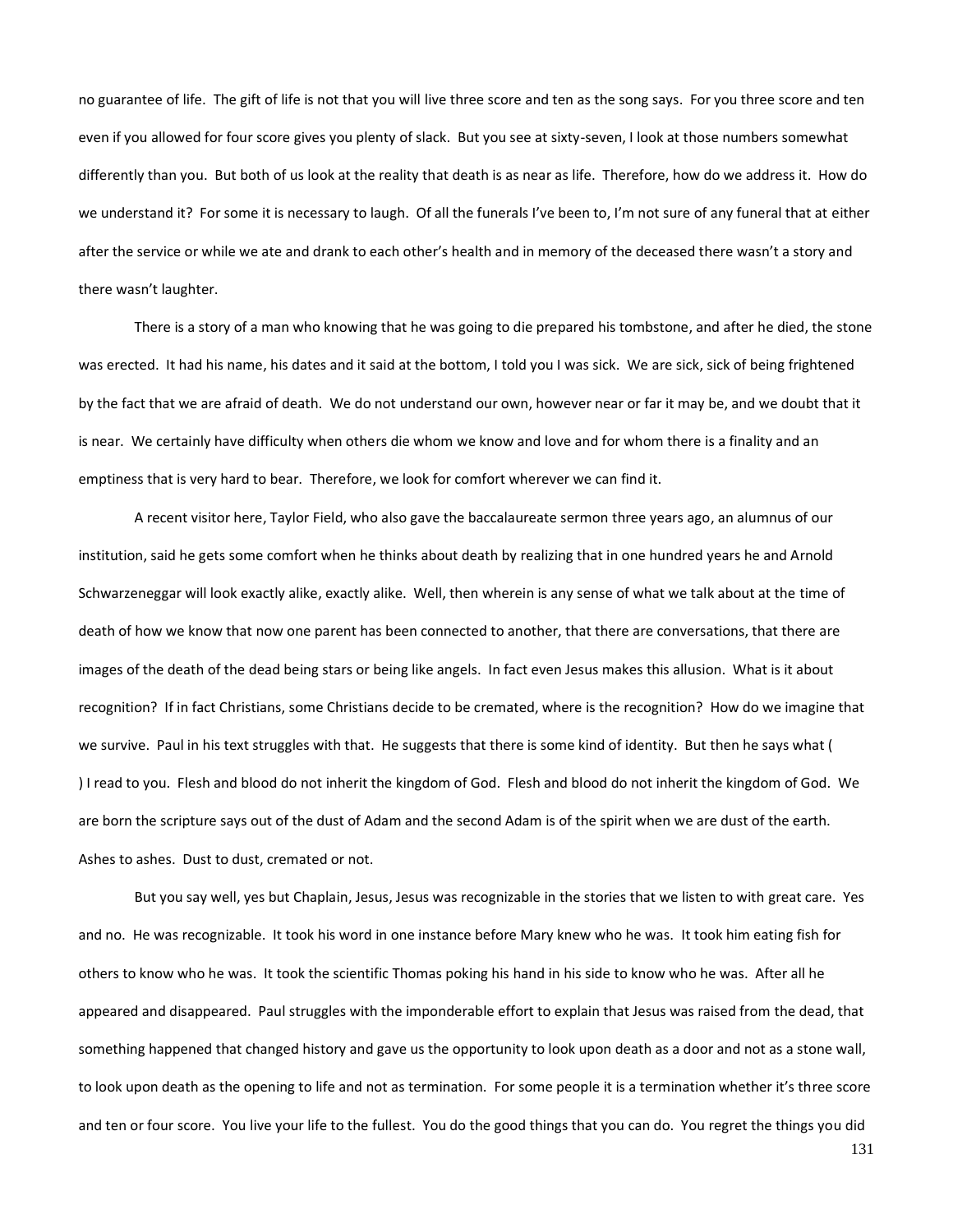that were wrong and you die. Others say, no, there is a moral ladder up and down. The animal, human chain. You can be and you will be reincarnated. It is fun sometimes to imagine what one would like to be. One of my friends said she wanted to be a cow, chewing on grass. Having worked very hard in her life as she saw it, she looked for the tranquil existence of a cow in a meadow. Others of us might have a higher opinion of where we are on that moral ladder than others, but nonetheless for many millions of people reincarnation answers the question of whether or not there is flesh and blood that inherits the kingdom of God. Scripture says otherwise. But Jesus does not make it easier for us to understand. For first his own appearances were like that. Secondly, when asked specifically by the Sadduccees, what about resurrection and they thought they had figured it out, they said let us suppose there is a woman who marries the first of seven brothers and in succession each of them dies and she marries the next one. Jesus, when they all get to heaven to whom is she married. Jesus said, you don't understand at all do you. There's no giving and receiving of marriage in heaven. Notice he never answers the question. He simply says you have missed the point of what we are saying when we say I am the resurrection and the light that there is a door that opens beyond death and all of our analytical analysis of how to trip each other up with some clever syllogism do not work. For either you accept the imponderable notion that Paul puts forth or you are left to reincarnation or to extinction. Paul says there is something called a spiritual body. But he doesn't tell us what it is. He doesn't tell us what it looks like. Yet if it were possible, sisters and brothers, for us as we comfort one another, as we care for each other, as we laugh and cry together at our loss, if we can somehow communicate that we know in Christ there is life everlasting. That was very troubling to me as a child. Life everlasting. Life with God forever. So my parents were required to leave the light on in the hall as I went to sleep in the hope that somehow the light would dispel my fear of timelessness. Little did I know that when I would grow up I would still have the same problem with the idea that there are no clocks in heaven. At times I would say well, in that case I'm not going. I can't imagine a world that is not time bound, in which there are not beginnings, middles and ends of things. Well, of course I can't imagine it. Flesh and blood will not inherit the kingdom of God. Somehow or other the faith of resurrection is in the belief that I do not need to know or can't I know what it means to be resurrected. What does it mean to live with God? Are there seminars and discussions about all of the issues that we have found unsolvable here. Is it ridiculous that two ministers at the Crescent Hill Church many years ago both lost children to cancer and they said when we get to heaven, we've got some questions to ask. We're going to demand some answers. Job's friends thought there had to be some answers. For the first eleven days they sat with him silently and offered him the strength and the love of their presence with a situation that was not reducible to words. But alas sin overtakes us all in our desire to have answers to all the questions. Even the faith questions have to be answered. By Job it's got to be that you have sinned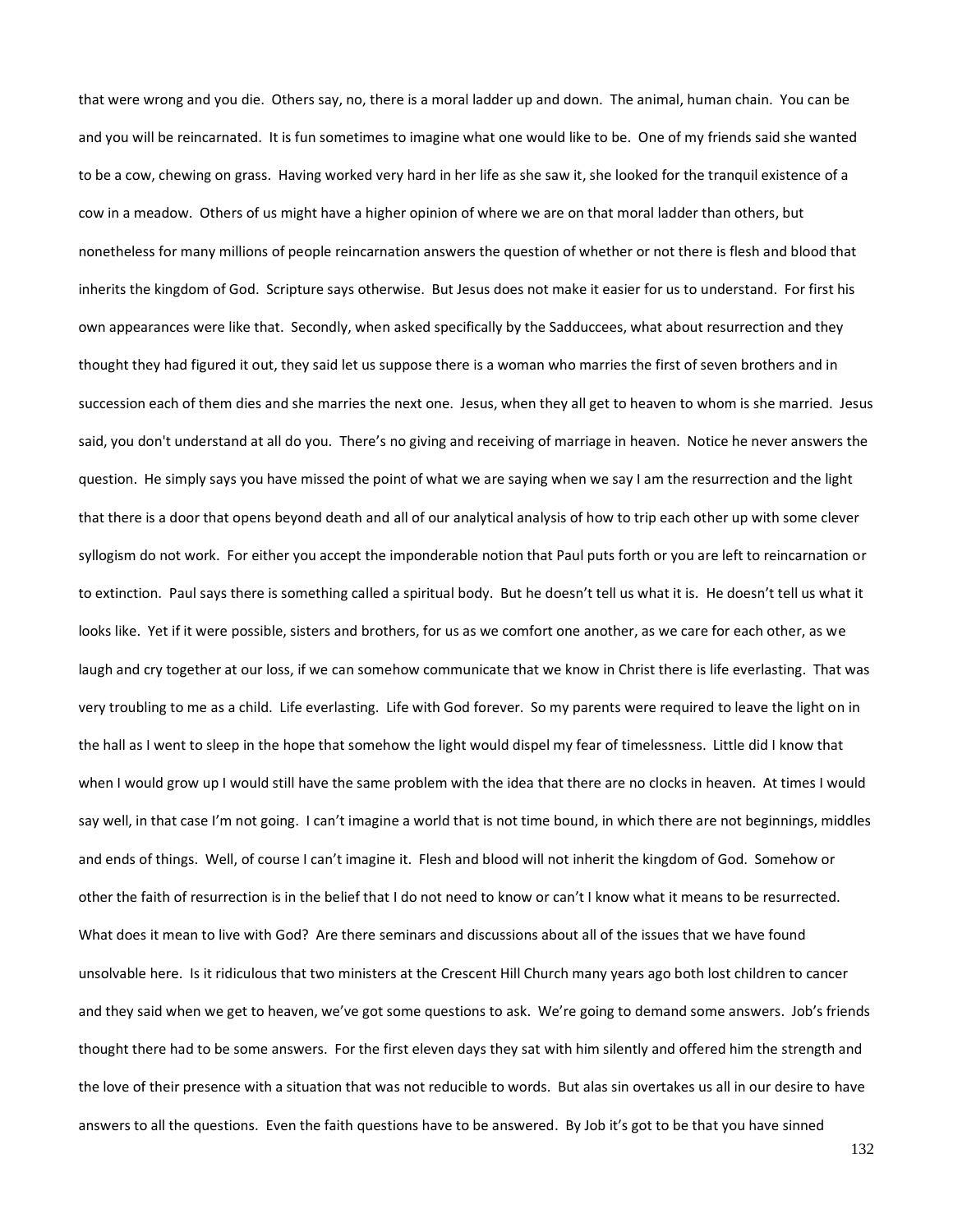mightily to be punished so. There's got to be a connection. He vigorously denied it. The book seeks to struggle with that question and it ends with the suggestion that Job doesn't know the answer. God has not told him.

So what do we say to persons like the Tim Alexander's parents. What do we say to the parents of a person your age who commits suicide. What do we say when a tree falls on a forty-five year old woman leaving a wife and two children, precious little sister. But we hold them and we pray for the strength that in resurrection there is the kernel of a beginning of truth that somehow we need not know the answers. We need to practice but Wendell Berry says, practice resurrection. Live as Paul said to the Corinthians doing the work of the Lord, envisioning the most, widest possible majestic strain that the creator could offer. Why should life be terminal? Why should life with God be anything like sinful broken life that we live here. One of the things that my father did say before he died was that if life is only what we have lived these years, it is hardly worth living considering what happens, the cruelty, the pain, the death, yes, the brokenness of the sinner. If there is not something else, it is not worth living. Now one of my philosophy professors was quick to say well, that's, he'd heard me say that in a sermon and he was put off. Didn't impress him. It need not, sisters and brothers, it gave me at least a clue to deal with the question, why do I need this light on when I can't understand eternal life. I need not. I only hope for it. I see a resurrection and the strength and the power to believe that God's power to give life beyond death knows no limit, is timeless. Jesus shall reign where'er the sun, and because he lives I too shall live. So whether we live or die at whatever age, we live and we die in the Lord. The Lord who was dead, was raised and lives forever and ever. Amen. END

# Chapel Sermon 8/28/97

ED CHRISTMAN: What a glorious sight from my vantage point. Thank you for coming. Thank you for Rob Ulery for playing the organ and choosing marvelous hymns and Andy Clark for singing. We'll video tape something and then just use it. I call your attention to the announcements and in particular to this card I hope you will fill it out. The ushers will collect them as you leave. The ushers are members of Lambda Chi Alpha fraternity who have agreed to usher every Thursday that we are here in this chapel, which will not be next week. But we will resume in two weeks when John Mendez and a portion of the gospel choir will be with us. I hope that you will make this part of your schedule. Again, I'm glad you're here.

Grow until you die and you will enter the kingdom of God sitting at the banquet table of the Lord. Grow until you die and you will inherit everlasting life. That it seems to me to be the clear message of scripture and certainly of the parable, which Greg has read for us. Now there are certainly reasons to grow, and we find them first in the Old Testament. The song clearly says, you shall be like a tree planted by rivers of waters that brings forth your fruit in your season. Your leaf also shall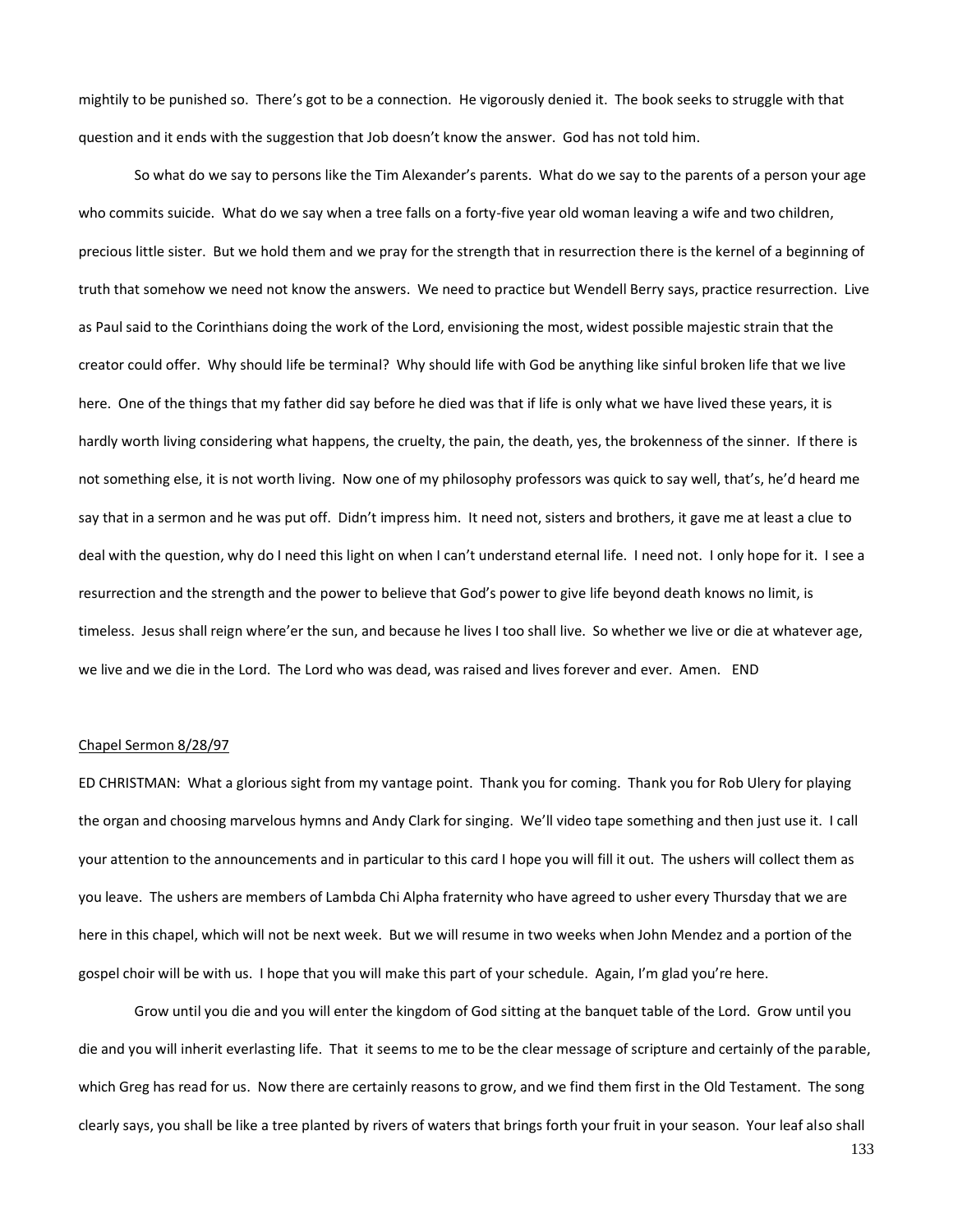not wither and whatsoever you doeth shall prosper. On the other hand the chaff is like the wicked and the wicked are somehow like the tree which is not going to grow which is not a godly tree. Jeremiah says the godly tree is one that grows in spite of the heat, in spite of drought, and singer David Wilcox suggests that the roots go deeper when the ground is dry.

Now because it is the first Thursday and the second day of class and the emphasis is upon nearly one thousand freshmen, I was compelled to say a word for seniors--indeed even those who might want to become seniors some day- because there is a parable that struck me some years ago as being extraordinarily appropriate, but not for a baccalaureate or a commencement because then it's after the fact. It is the familiar short parable of the owner of an orchard who comes looking at his peach trees and he sees this one tree and it hasn't produced a single peach. How long has this tree been here, he says to the gardener? Three years. Three years. No fruit. Cut it down. Oh no Master. After all they're only juniors. I mean, it's only a three-year-old tree. [laughter] I'll put a lot of fertilizer around and I'll water it, and we will hope and we will pray that by next year it will grow well says the master. Give it one more year. It does sound a bit harsh, but as we shall understand shortly when we look particularly at the parable of the talents, we may not really be talking about a harsh God. We may be talking about a very generous God. Now how is it that we grow? How is it that we collect ideas and thoughts and put them together in the light that is in truth a sacred journey.

If you read the first issue of *Old Gold and Black* for freshmen or if you read the one this week, you'll get part of the answer on the editorial page. Jennifer Goff and her roommate decided last summer that they wanted to have some fun and work just enough to pay for the fun. That was their plan. Philadelphia, New York, where they worked for a company that manufactured screws. That didn't seem to be exactly what they had in mind. But Jennifer's roommate's aunt read an advertisement in a newspaper in Maine: Wanted young people to come and work at a camp for disabled children. Why not? They got there. No experience, no background and Jennifer says, well, yes, I did a little stuff in high school but in college I lived in what we shall call Disney World of Wake Forest. I had my comfort zone. I looked at these children and I looked at their personal needs, at what intimate involvement I would have with these children, and I said not for me. She stayed but many of the other counselors did not. The work hours got longer, sometimes sixteen and seventeen hours a day. Exhausted emotionally and physically, a banged up knee she was ready to quit half way through the summer and called her sister and told her her story, and she was crying and the sister said, well, gee why don't you quit? She found herself giving all the reasons why she couldn't quit. She finished the summer, but she couldn't get her car packed to leave. It took her all day long. Why is that? Because in the process of her effort to grow and to adventure and do something she had never done before and go where she had never been before she found that these disabled children gave her far more than she had given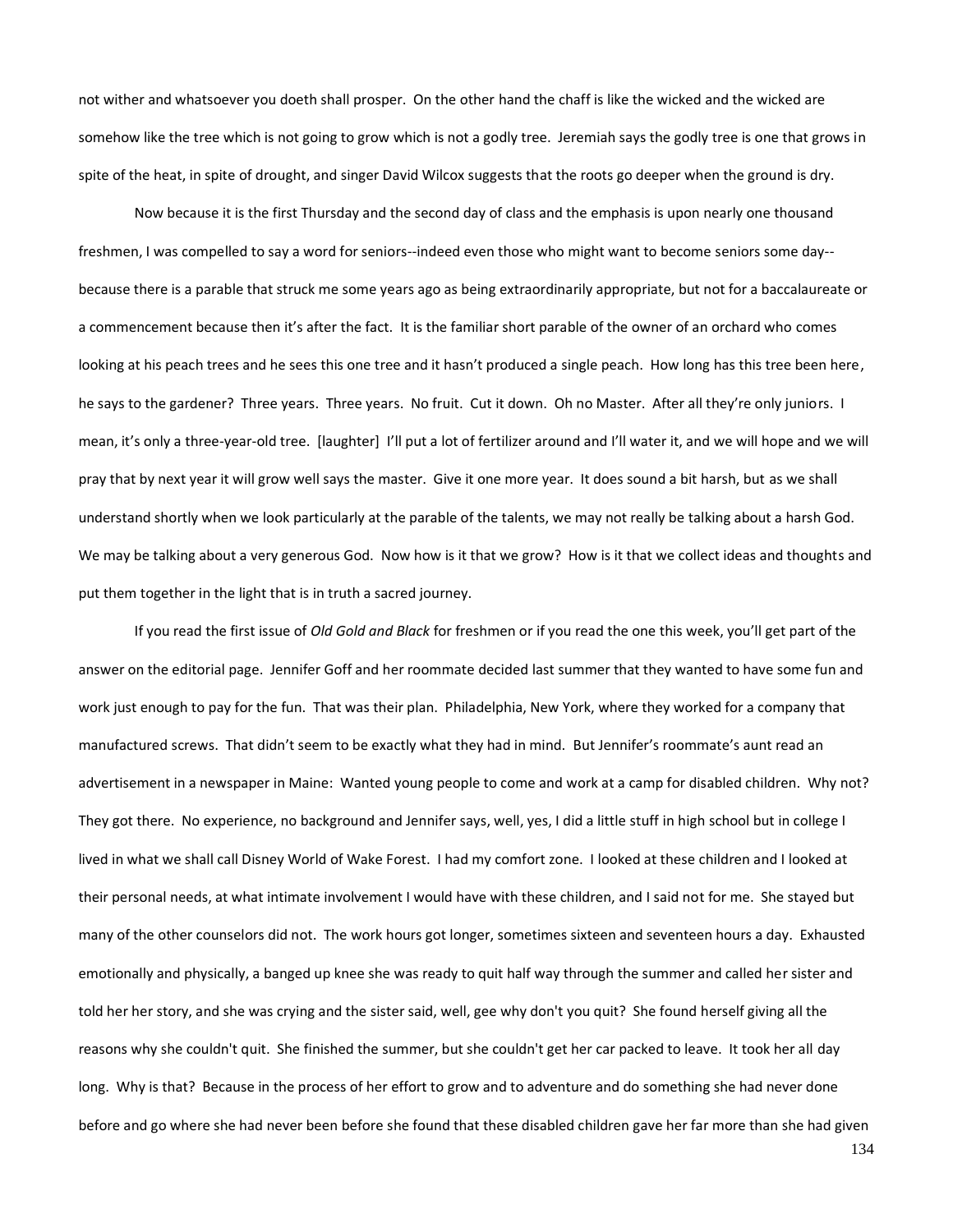to them and she didn't want to leave. When she got home looking like she felt, exhausted and still the banged up knee, dad said, why didn't you quit? Well, you see Dad I couldn't quit because I made a commitment. Growing involves a commitment. It's not only the vision. It is the intention, the will to follow through. I made a commitment. This is not exactly what she said perhaps, but in mythological terms we could say it this way because it's in (). Besides Dad, I'm going back next summer. Grow until you die and you will enter the kingdom of God.

Do you have to be a teenager, a young teenager, short of stature, pugnacious fighting your way to stay alive on the streets of Chicago who is befriended by two men, twice his age and who show him a way out of the drug culture. Do you have to be that young man who now has co-authored a book, has been on *Book Notes* for crying out loud, CNN. Do you have to be this young man to be able to say as a part of his own growing and his own vision when asked the question, what are you going to do with the money you get from the book? Well, one of the things I'm going to do is fix up grandma's house because I want my grandchildren to live in that house. That's growing until you die and you will inherit the kingdom of God.

Now the parable. Let's not forget the parable. A talent represents an awful lot of money. Five, it might be, it's several thousands of dollars. So what are you going to do? Are you going to invest in mutual funds and take the risk of the market or are you going to invest it in a bank like say Wachovia? Put it in an interest bearing account where you are guaranteed that two point three or three point two, not very much, but it is safe there. Which are you going to do? When the landlord offered the money, which really wasn't money, understand me. When he offered them their lives and said go and invest your life according to your abilities, he was really asking them to deal with something underneath all of that. What's underneath that is the willingness to grow or their refusal to grow and therefore their invitation for themselves to die. Which is it going to be? At once the first two went off and invested their lives in countless ways we don't know how. We do not know how, but the symbol is the money. They took a risk. They made an investment and they came back bearing gifts.

Now we have to be, I have to be sympathetic with this one talent person because I too calculate my future. I too worry about everything our children driving to and from work, to school, what's going to happen to our lives getting older, extended health care. I worry about all kinds of things. I calculate. I try to do the right thing. Is there anything wrong with that? No, there's nothing wrong with that unless you have not asked yourself one more question. He said, Master, you were hard. I mean, you were hard, harsh. Now ironically the only one in the parable dealt with hard or harshly is the one who said that's who God was. He had forgotten that the gift of life, the gift of land, the gift of air, the gift of it all comes from God and the chance to live and make decisions and to make choices is the gift of God through Jesus Christ. It was his gift that makes it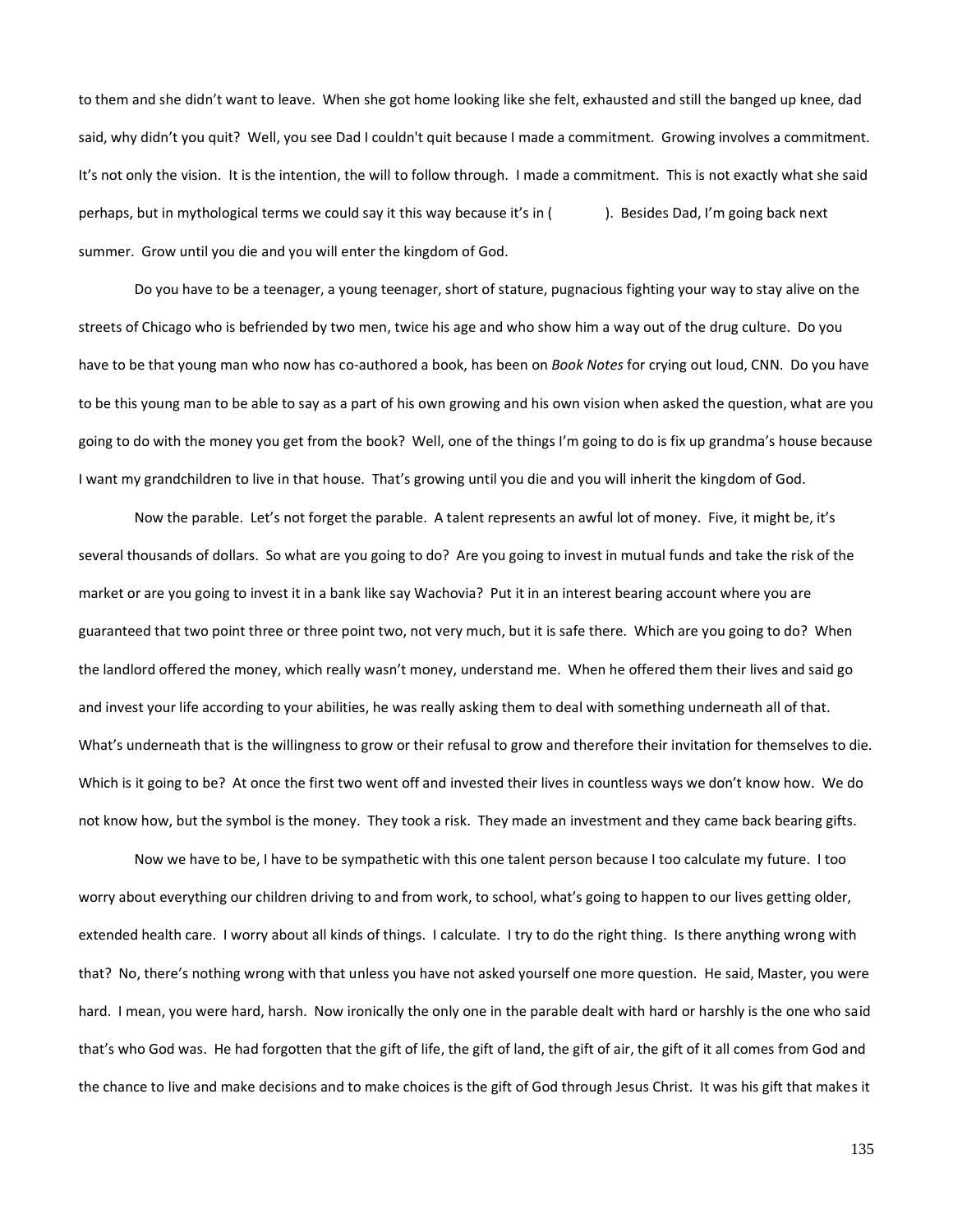possible for us to choose, whether we will bury ourselves as surely as he put the money in the ground, buried himself to a predictable and comfortable, calculated life which I can understand and yet as a Christian must seek to reject.

So it is in the *Book of Days* and I recommend it that you find a student writing as follows. This is Stacy Schuman. "Go on your own journey. Do not let others hold you back and don't hold them back. Do not judge their journey and don't judge them and don't let them judge yours. Pack your bags and get out your map. Don't worry about where you will go and what you will see. Go where your heart leads. Your soul knows the way. It will speak quietly through the voice of your heart, your wisdom, your intuition. You will meet and learn from everyone you need to along the way. Do not limit your own experiences." Then this next word is so beautiful. "Relax. We are on a journey of discovery. Life will reveal itself to you." The book *Sacred Journey* speaks of grace notes, events in the past that somehow put together knit a life and give you the strength to try and do different things and be a person fully aware of God's gracious gift of life itself. Are you prepared to do that? Am I prepared to do that? You begin by looking back and asking yourselves, who are the people? What are the events? Where are all the places that have given my life shape whether they were events of sorrow or joy or just strange events that made no particular sense but somehow I keep remembering. Because it is in remembering that you can hope that those memories can crystallize with our own strength here and now in this place.

You can grow. This room is a place that grows. If you did nothing but study the windows and responded to the beautiful artistic work of a German craftsman. If you came and played the piano and the organ, and they're here all the time, and recognized how many gifts musicians and songwriters have given us to nourish our soul. If you simply came here to sit and ponder what it means to talk about the Lamb of God that takes away the sins of the world. If you went to the meditation room in Benson. If you went to the waterfall. If you took a walk anywhere. If you sat in your room as Carrie King says in her meditation here, in five minutes of solitude she said, all the time we say God is great, God is good. We just say those things at meal time. We just rush through. Five minutes she says of solitude will help you understand who you are, who you ought to be. There are books. There are magazines. There are works of art. There are people. There are places here to nourish you. This is lively soil. Whether it is a senior concerned about being cut down in one more year or a freshman who doesn't have a clue as to where she or he is going, Ms. Schmidt says, pack your bags. Take a journey. Yes, you would know I would have to mention him. Shel Silverstein says it all. If you have a magic carpet, you have been given the gift of life and it will take you anywhere. To Spain or excuse me Jennifer, Maine or anywhere. So will you let God's gift of life take you where you have never been before with persons you've never known with ideas you haven't understood, with religious understanding that's different from that with which you came. Will you let it take you where you've never been before or will you bury it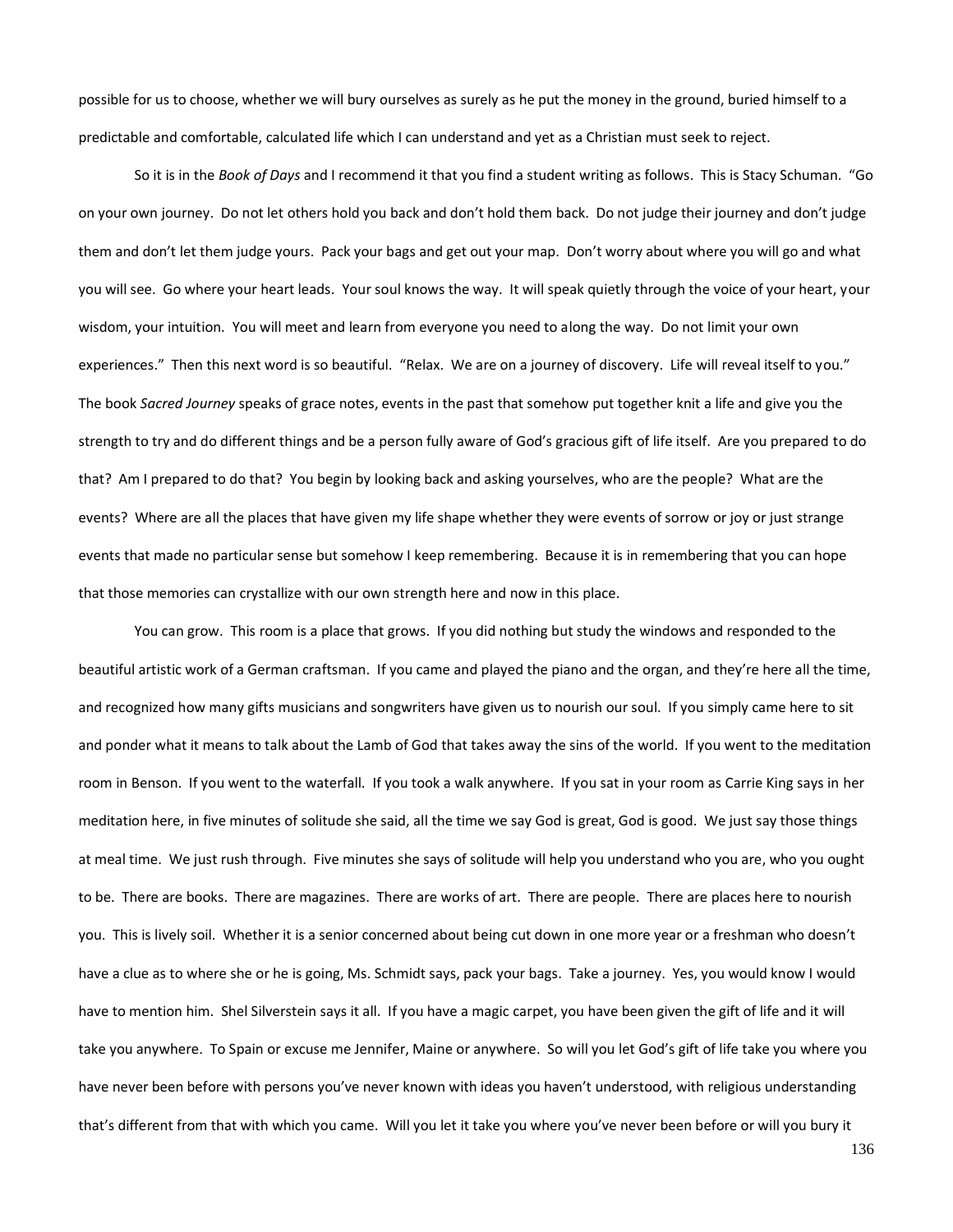and yourself on the floor? That's your choice. That's my choice. God is not harsh. God is very gracious unto us all. The question is what will we do with God's grace. What will we do and what will we be with God's grace? END

### Chapel Sermon 4/23/98

ED CHRISTMAN: Good morning. Pentecost. What is Pentecost? It is bungee jumping without a cord. It is listening to music that is beyond your decibel control. It is being out of control. It is leaving your day planners at home. I knew I would find you. It is those twenty-nine magnificent microphones and speakers hung in Wake Chapel when the Indigo Girls were here. That, sisters and brothers, is a whisper in comparison with Pentecost. Pentecost was a Jewish holiday to celebrate the harvest, fifty days after Passover. But as you can see the harvest is of something else. The harvest is of the Holy Spirit laid upon you and me, and as Ken Medima's song says, "If there's no fire from heaven." Peter testified in Jerusalem that day that there was a fire from heaven. He had all sorts of rather spectacular things to report including all these people speaking the same message in different languages, and yet all of them somehow could be understood as having received tongues of fire. But he went on to suggest, Mr. Medima did, that the tongues of fire meet human compassion. If there is not human passion, he said, then it doesn't matter what songs we sing. It doesn't matter how we spend our time. It doesn't matter who is paid for our education or our income as professional Christians as some of us are. It doesn't matter.

Now Peter did not have a high SAT score. He probably made average grades except in fishing where he was somewhat superior. But his insights as they unfold in the books of Acts are not only that he claimed the attention of all the Jews who were there, those who had bypassed the message of Jesus, those who had thought he was yet one more Maccabbee come to town to raise a lot of Cain and give us trouble with the Romans and with ourselves to confuse us. Or indeed as he suggested rather bluntly, you may have been some of the ones who really stood there and yelled crucify him. His message was for them too. Tongues of fire have come. The Holy Spirit is here. Christ has risen. But before the books of Acts is done with Peter, he not only says to the Jews who were there in Jerusalem, but he says to the hated and despised Roman represented by Cornelius the Gentile. God is no respecter of persons and the Holy Spirit has come upon this man. He was audacious man this Peter. He invited the slaves of a Roman soldier to break bread in the house of his mother in law or some other person who was hosting him. We're not sure. What we are sure of is it was a violation of all of the eating codes of Judaism. But something like the fire from heaven was hold of Peter. God is no respecter of persons. The message is for persons of all languages, all lifestyles, old and young, rich and poor. That's the message from Peter a frightening, liberating message to which we now hear this parable.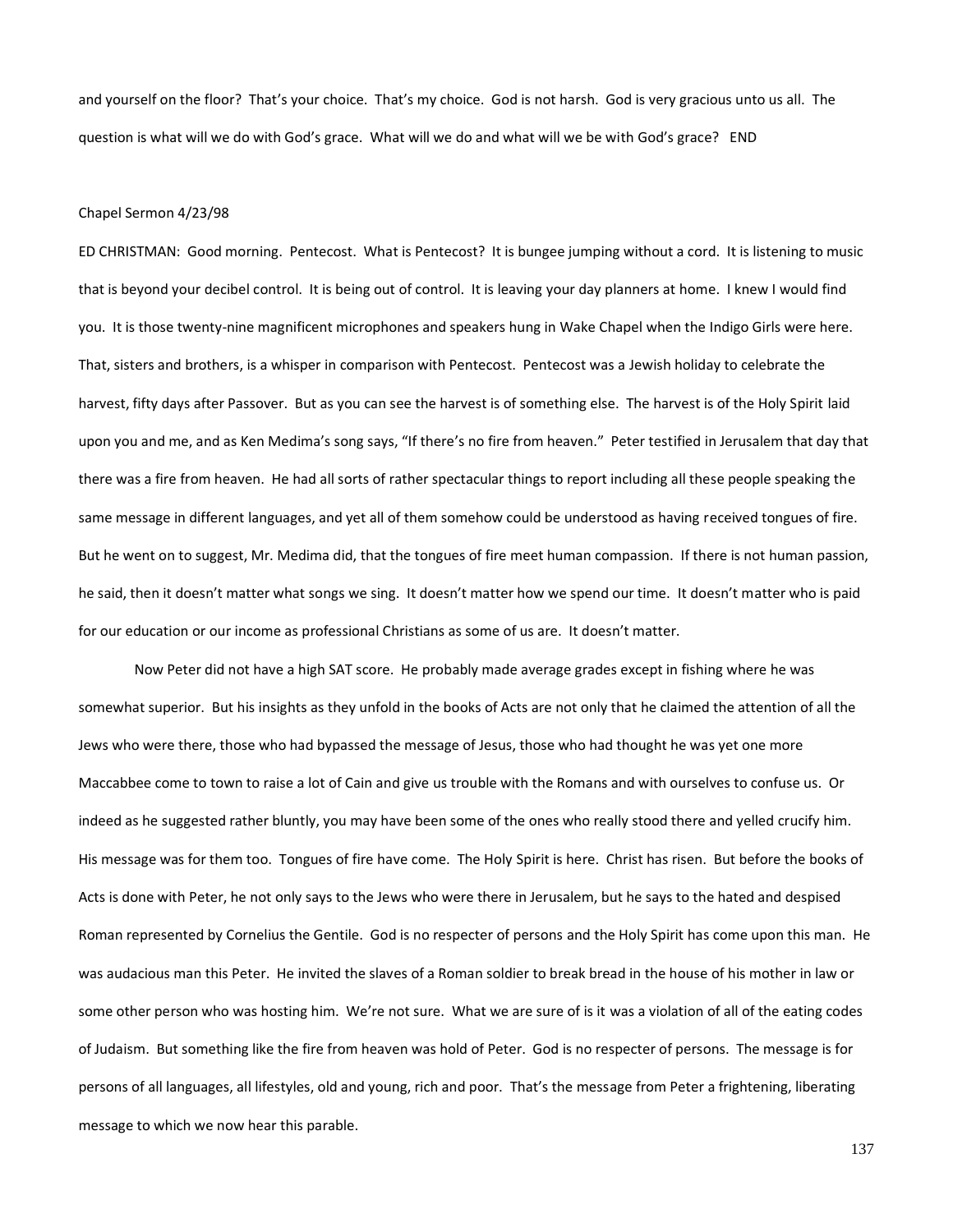We really want the bible to be sweet don't we and kind and generous and somewhat like the boy scout and girl scout oath so we can manage it because after all we're all pretty good people. Parables are disquieting. There's no Alka Seltzer to take care of what it does to the heart and the soul and the mind. You have to hear it. Spirit of God came, landed upon you and me and we bore no fruit and God said cut him down. I don't know who this person is in the parable. Is this Jesus being our advocate for God? No Lord, let's give them a little more time to bear fruit. So as Jennifer asked you, what fruit do you bear?

A person retires this year after nineteen years from campus ministry at Wake Forest. What did students say, alumni and present students say about David Rife last Saturday night? They said that he forced us to look at the hard texts including the parables in scripture. He respected us as persons. He let us make mistakes and only stepped in when it was really essential and he forced us to do that which made us uncomfortable.

James Dodding is leaving this year. Just as David Rife has been a fruit bearing tree, this English American who has worked here in the speech department for twenty years and directed all kinds of plays. It's curious how when I told people repeatedly, this is the most if not the most, one of the most devoted Christians fruit bearing tree that I have ever met. They seemed surprised. I don't know why. How could you be surprised that when a man decides that he last play he will direct is the *Promenade Passion* play for the second time and twice on the main stage as a full length play. But it is this man's devotion to his belief that this is a Christian university. It is his devotion and his belief of the story that Jesus came, was crucified and was resurrected, and most assuredly the spirit has come as fruit bearing tree.

Students have come and some like Joel the prophet, Joel said had visions and dreams. We have a volunteer service corps because two of them, ( ) from Boston and Libby Bell from Greenville, South Carolina mystically were joined with Henry Cooper an alumnus who wanted to give something back. What did he give us? Fifteen hundred hours as a volunteer, talking to people, laying the foundation. Now we have a fruit bearing organization, not unlike the fruit bearing organizations in campus ministry where people go to the prison on a regular basis and the soup kitchen on a regular basis and to Brookridge Retirement Center, to public schools, to churches, to a whole host of places out of gratitude that God has blessed us and what can we do in return. We can be grateful and what is the measure of our gratitude other than our passion to see that the spirit laid upon us will remain the fire from heaven.

Frederick Beakner says it, what is grace? What is God's grace? Well, you cannot buy it and you cannot earn it. You cannot go out and get it. It is given to you because that's what it is, a gift. You can't earn it anymore than you can earn the right to taste good strawberries and cream or to be handsome or to make good grades based upon your intellect. It is a gift,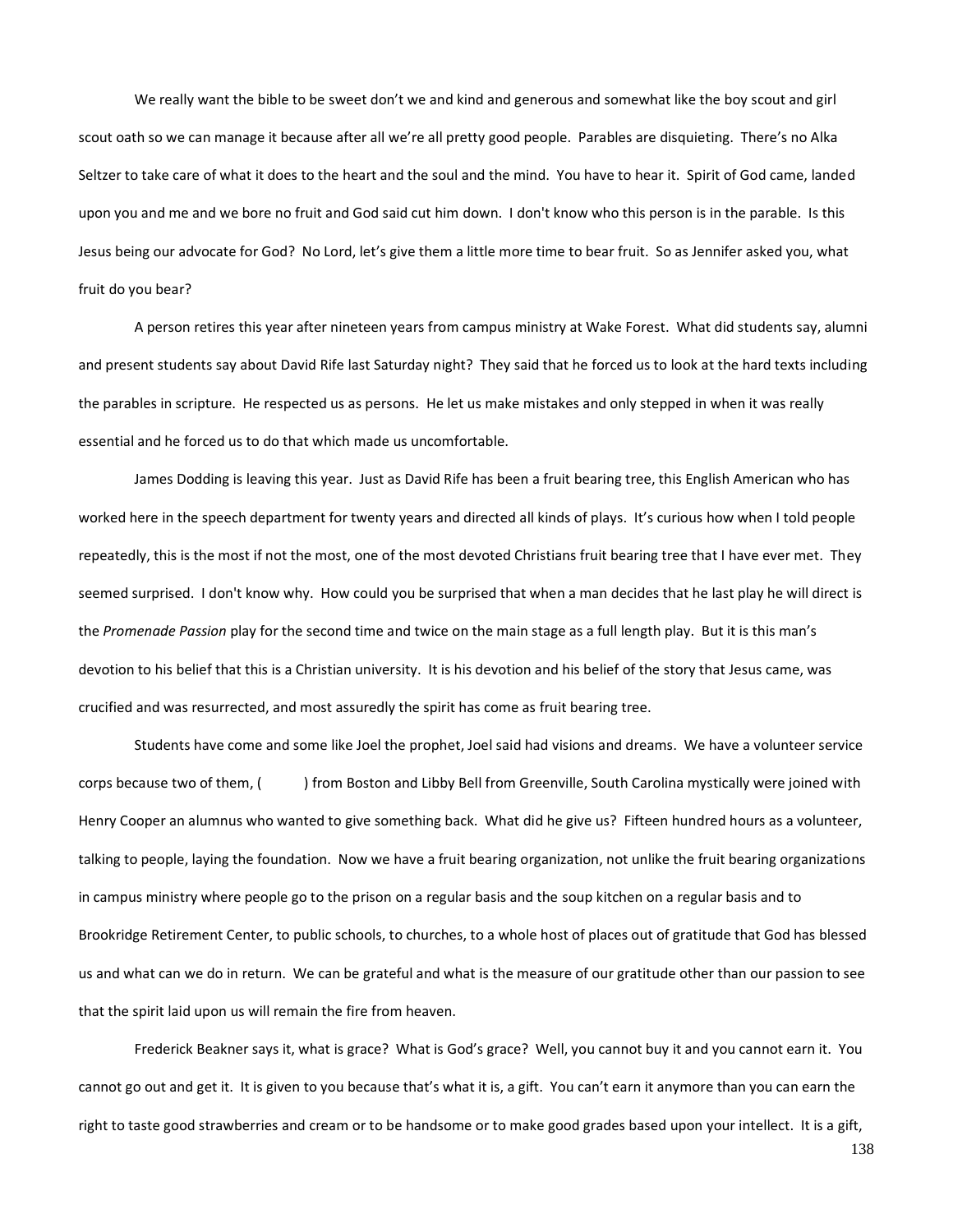and after all he continues, you did not birth yourself. You have to be grateful. So here you are. You might not have been, but the party would not have been the same and it wouldn't have been complete without you. Here is the world, terrible and beautiful things happen. Be not afraid. Nothing separates me from you. God says, I am with you for I made the universe for you and I love you. The only catch Beakner concludes is that the grace of God is a gift, and therefore you must reach out and take it. You want to be a fruit-bearing tree. God is giving you grace. Will you take it?

So I had to bring something to establish my connection with Peter. This was given to me. This stole was given to me by a young woman, a Wake Forest alumna and she bought it, of course, in Jerusalem. I found out that covetousness is really true because people have looked at me wearing this and say, where did *you* get that? Like you don't deserve it. And I don't. But you see this young woman whose life was changed one day when in this very chapel I had to say to a group of people such and such a person and persons will not get married because the groom did not show up. She wanted me to have something to wear at weddings and memorial services and to preach in chapel because somehow her life was going to go beyond her terrible, terrible pain. Lay your pains aside, sisters and brothers. Listen to the heartbeat of the flame of the Holy Spirit that you and I might be fruit bearing trees. We'll stand on the promises and we will hear Ken Medima tell us what to do. END

#### Chapel Sermon 4/29/99

ED CHRISTMAN: One student wanted to find out because of the advertising about chapel service whether Jonah was a wimp. They should realize the chaplain would employ almost any means to get your attention, grateful that I have gotten the attention of some. So let's clarify the first. Jonah was no wimp. He was not a man without a problem. Jonah's problem is your problem and mine and this (). Jonah believed that he understood what God's role was and he was following it, day and night. Jonah did not realize however that it was not his plan but God's plan and the difference between his understanding of what kind of God God was and what kind of creature and what kind of human being Jonah was was as wide as the sea that tried to separate him from his assignment. Now how do we understand what was Jonah's problem. Well, first he doesn't tell us. He just leaves. But we learn later that he is angry from the very beginning because he believes that God's grace will prevail, that God is not a four-square God but a God with a lot of curves, a lot of flexibility. God is a God of grace who at the very first sign that Ninevah repented would relent and twice in the passage that Brad summarized it said something which we find difficult to comprehend in scripture. The sovereign God changed his mind. That is what angered Jonah so terribly much.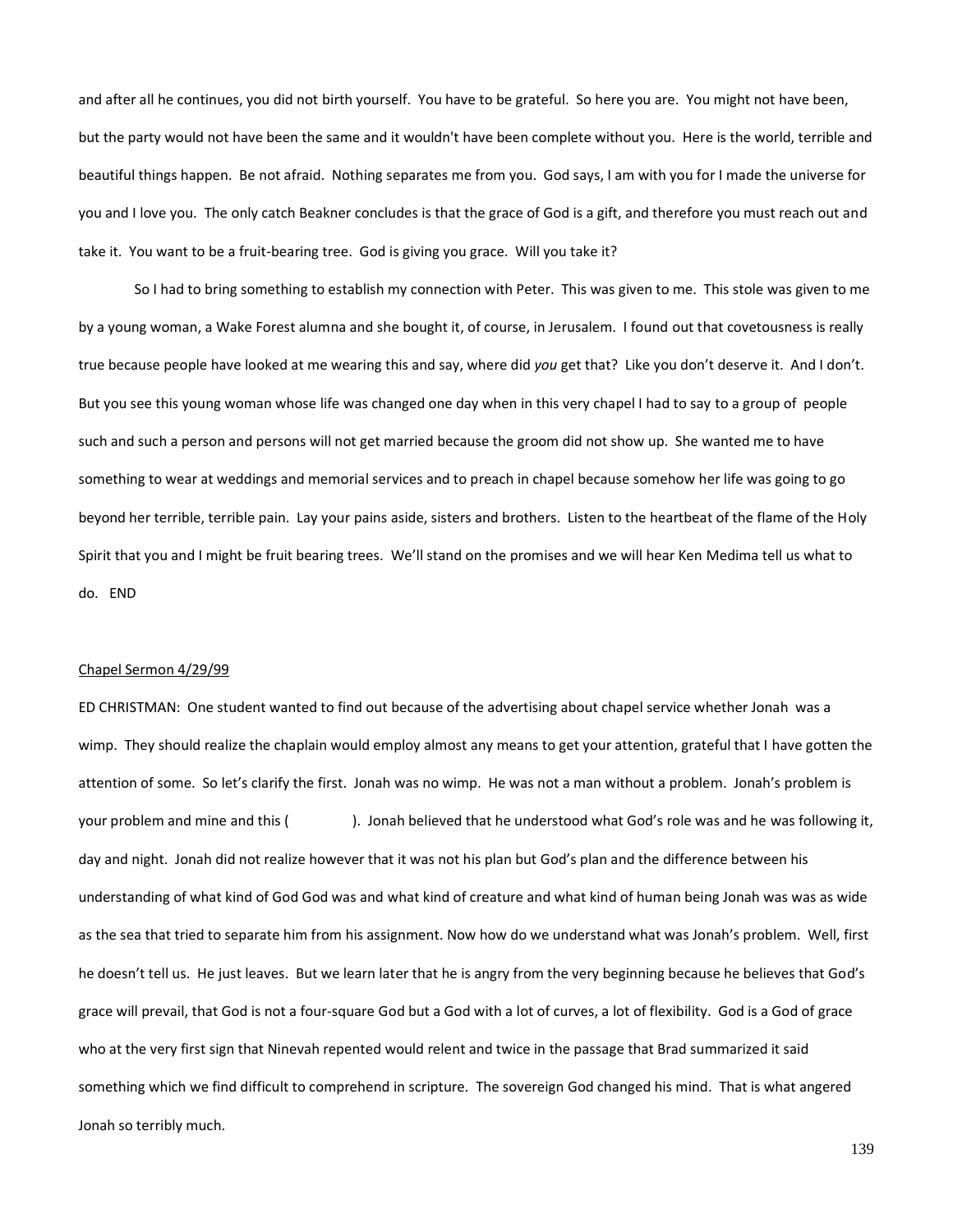How is he going to deal with grace? How is he going to deal with a God who actually does allow for repentance in

any () generation and the test is of course made even clearer and more striking. What might have happened had these two killers, these two shooters not killed themselves. But just imagine that after the desecration and the destruction that they had wrought, they put down their guns and were put in prison and brought to trial and asked for permission to speak in their own defense and just broke down and cried and made no real excuses. They just said what they did was wrong, beyond measure, beyond their own comprehension. You the jury, what are you supposed to do? How would you respond? And though it may seem like a worst case scenario, at the first sign of repentance God forgives even those, even those two young men, even Milosevic who would be subject to redemption if he repented. I almost don't want to believe that's possible. So part of Jonah is in me. I want to see some satisfaction. I want to see some bloodletting. I want my way of understanding how the world ( ) and not God's way to prevail. But I can't do that.

Last semester in law school, I hear a man preach. I get a message, a clear message, a brand new message that I should go to seminary. So I go to the man before he leaves who has been God's instrument to bring this about. Dr. ( ) tells me if he can do any other thing but be a minister do that. I didn't understand this. This past week I got an email from a student from a nearby school who said he is thinking about the ministry. But he's been told that he should fight against that and only do it if he has to. See somehow God's grace was so great in my case, I wasn't asked to repent of all my sins. I simply got a message that I should go to seminary because I'm not sure that Jonah or Paul or Peter or Mary or Martha or Miriam or anyone else can ever so purify themselves as to be capable presumably of being God's servants in the world. So I will write to my friends and say I have to respect and honor England's understanding of how to interpret messages from God and the struggle we all have to figure out whatever your vocation whatever your call is. But for me like an elder member of this community who was also a minister the first time, he even thought that God wanted him to serve, he grasped the ( ) because he wasn't sure that God might not change his mind. ( ) but Jonah had a terrible problem doing that. So God asked him, Jonah, you love the plant, which you didn't grow. You hated the worm that ate the plant that destroyed your shade. You hated this city that in which I asked you to preach and you preached so well, Jonah. You know Jonah if I needed another prophet you see I'd ask you again. You did a wonderful job. But why is it that I should not be concerned especially a city of 120,000 who not only fasted for three days. They did the impossible. They put on sackcloth and ashes on all their cattle as well. How is it Jonah that you don't understand? When Jesus was asked to show a sign, he said the only sign I will offer you is the sign of Jonah. Or Jonah preached an () generation then and now repents and that's the only sign that you will get of Jesus () the question. And do you know sisters and brothers the one greater than Jonah is here.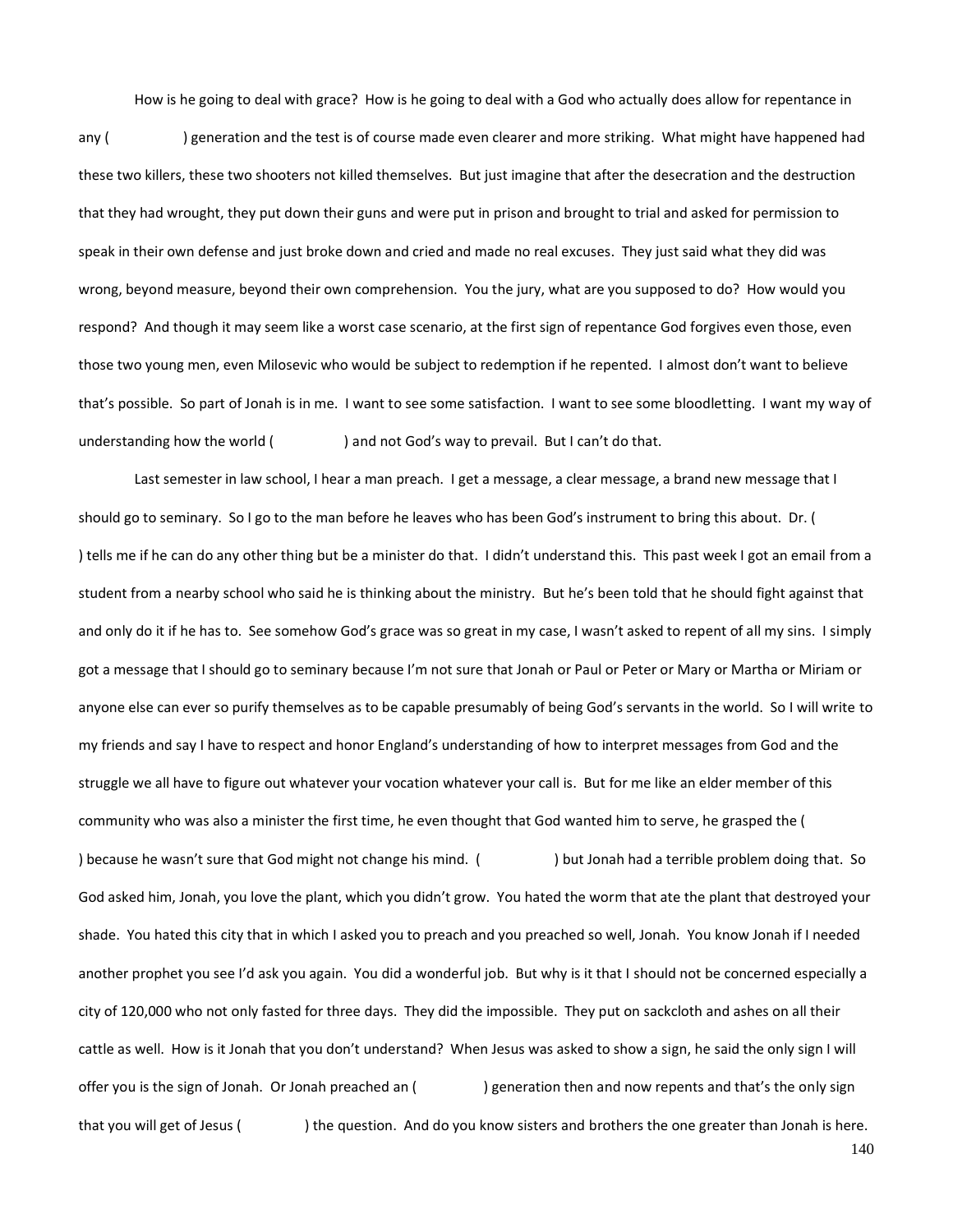The part of the scripture that is not in the bible, which I have managed to add from the book of Jonah is not only that Jonah would be asked again to be a prophet, a real final bottom line declaration of God's grace. You see Jonah I love the plant and I love the worm and I love the cattle and I love people and I love you enough to die for you. Jesus didn't tell the scribes and the Pharisees or the other people gathered there that day that he was going to die, but he had told Peter that. Peter couldn't believe that. No one could believe that the Son of God would die for him. But God's ways are not our ways. God's love transcends all that we can imagine and it's troubling and it is difficult if not impossible to believe in our own strength, but that is the declaration. That is the good news. We don't need any other sign  $($ ) because one greater than Jonah is here. He died and he was resurrected. He set the standard of the upward call of God in Christ Jesus. So it doesn't matter whether you're going to teach or preach or work in the community in any one of a million ways or be an accountant or a lawyer, I think with all due respect to the polity and the difficulty that it represents almost and forsake my own ordination, I think that God calls everyone. The question is are we prepared to hear the call.

There is one in our midst who has heard the call. In prayer and in praxis, in prison, the hospital, the soup kitchen, in countless ways he has lived a life of affirmation, a life of gratitude and we can't repay David Fouche for that. In fact it would be absurd to try. We accept by God's grace the gift and we ask ourselves what does it mean for you and me that there are persons like that in our midst. What does it mean to you and me that there are persons in our families or our halls who in this crazy time with computers that do not work, with more papers and less than time than you have, with stress that is out of bounds, why Chaplain would you dare tell us all about God's grace. Because one morning next week early one of you or more will look up from your computer as those first rosy () of light crease the darkness. It's just in a rare moment that you would say God loves me more than all of this. No matter what I chose as a vocation, God's grace sustains and feeds me. It is the water of life. It is the bread of life. And I need not, need not be afraid. David and I share an appreciation of the certain farmer of eastern Kentucky. His name is Wendell Berry and among other things he knew what to do with the anger which Jonah seemed to be able to displace. He knew where to put that anger. He said in part, do something every day that does not compute. Love God. Love your neighbor. Love persons who do not deserve it. Practice hospitality. Plant trees whose shade you will never enjoy. Put your faith in the two inches of humus that grow up under giant trees in a thousand years. Rejoice although you have considered all of the facts. Laugh as the millennium is coming. When other people can predict the motions of your mind, lose it. Leave it as a sign of the path you did not follow, make more tracks than are necessary just like a fox does. Some in the wrong direction. Practice resurrection. END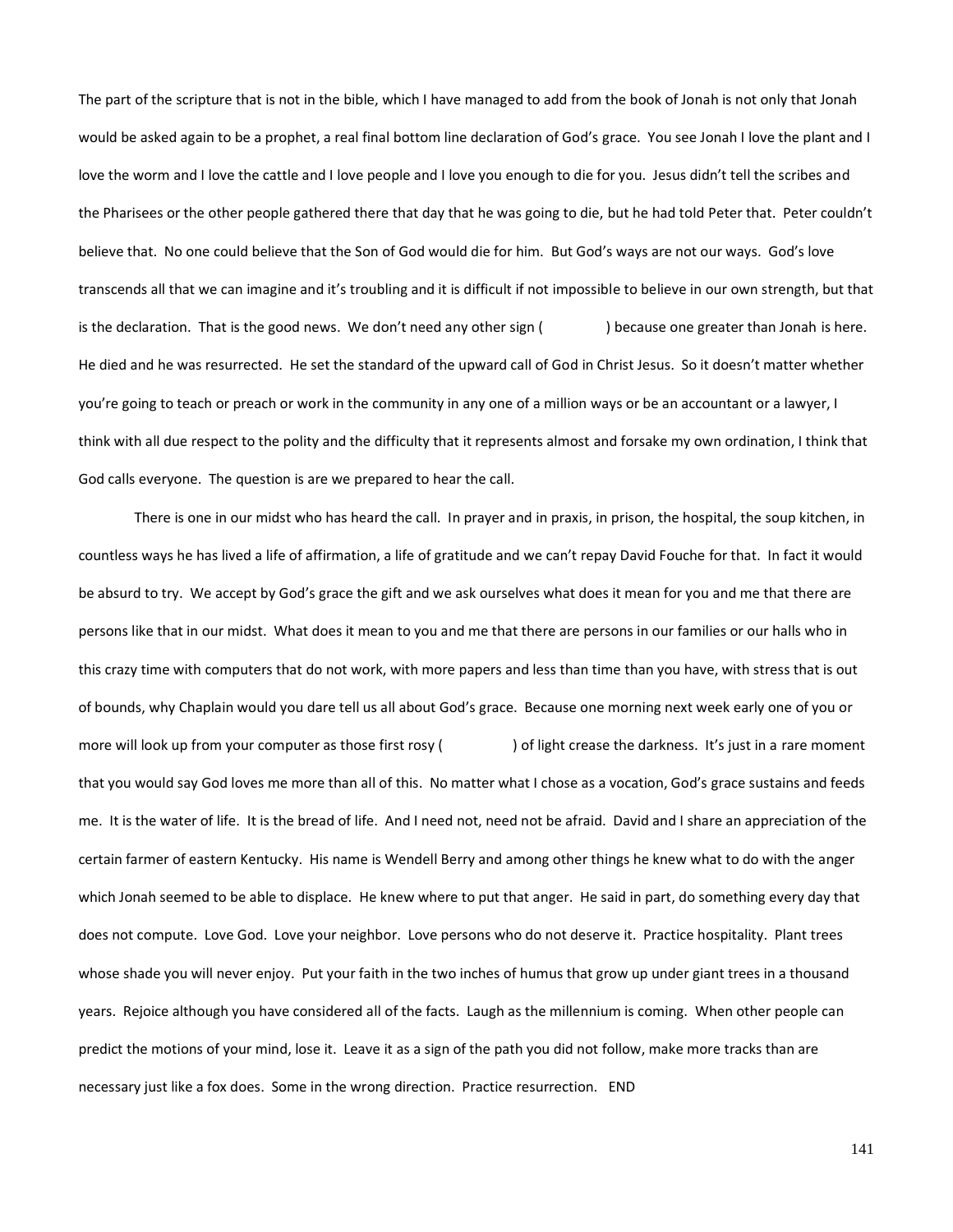#### Chapel Sermon 9/2/99

ED CHRISTMAN: In the garden Jesus said to his disciples, watch and pray. Be awake. Be alert. They failed miserably their final exam. He gave them more than one exam, and they failed all of the exams because of the weakness of the flesh and the lack of spirit. And now we ponder the end of the age for the end of this millennium and with all of our technology we still don't even know how to count because the millennium doesn't even begin until 2001. That doesn't bother us too much. Besides Jesus was born in either 4 or 6 BC and so we blew it. We missed it. It was a few years ago. But it serves as a warning and as a reminder, however inconvenient it may be if some of these machines don't work. We'll rely on our friends who bought generators and their hospitality. When that runs out, people didn't learn in truth what it means to live out of the spirit and not by all of the good comfortable things that inhabit this community for the rest of us.

But C.S. Lewis has tried to say to us what it means to consider this day, this very day, as the last day. How would you behave? Endlessly we say to our advisees and you say to one another, you say to yourself, I'm going to figure this out about my vocation. I submit to you, you'll flunk that test as well. If your vocation is to be a son or daughter of almighty God, you will flunk the test by the ways we have lined up for you and designed for you to find out who you are and who you ought to be. You're to watch and to pray.

Mary of Bethany listened for somehow she instinctively knew, not gradually, instinctively knew that Jesus her friend, the friend of her brother and sister was different. She wanted to hear everything he had to say. She may even have asked questions and was oblivious to what was going on in the kitchen. The impact of that encounter was that she did the most irrational and foolish thing possible. She took a very precious commodity, which could have been used to feed the poor, and poured that precious ointment on the feet of Jesus and wiped his feet with her hair. Everybody was embarrassed and angered by her efforts. She had found her calling. She had watched; she had prayed and she had acted in a spirit of who she thought God wanted her to be, a risk taker.

Jonah couldn't get the message. Jonah was cerebral. He had figured out who God was and how God was to function, and when he realized in all of his honesty and insight that God was not going to act that way, he became very angry. Jonah by the grace of God is a work in progress. He is trying to shift from all this business about how we earn a living instead of living a life that God has given us to live, taking the risks that we ought to take. Don't listen to me. Listen to the dean of the college who at orientation said to the thousand freshmen and their parents, oh that they could have heard. The parable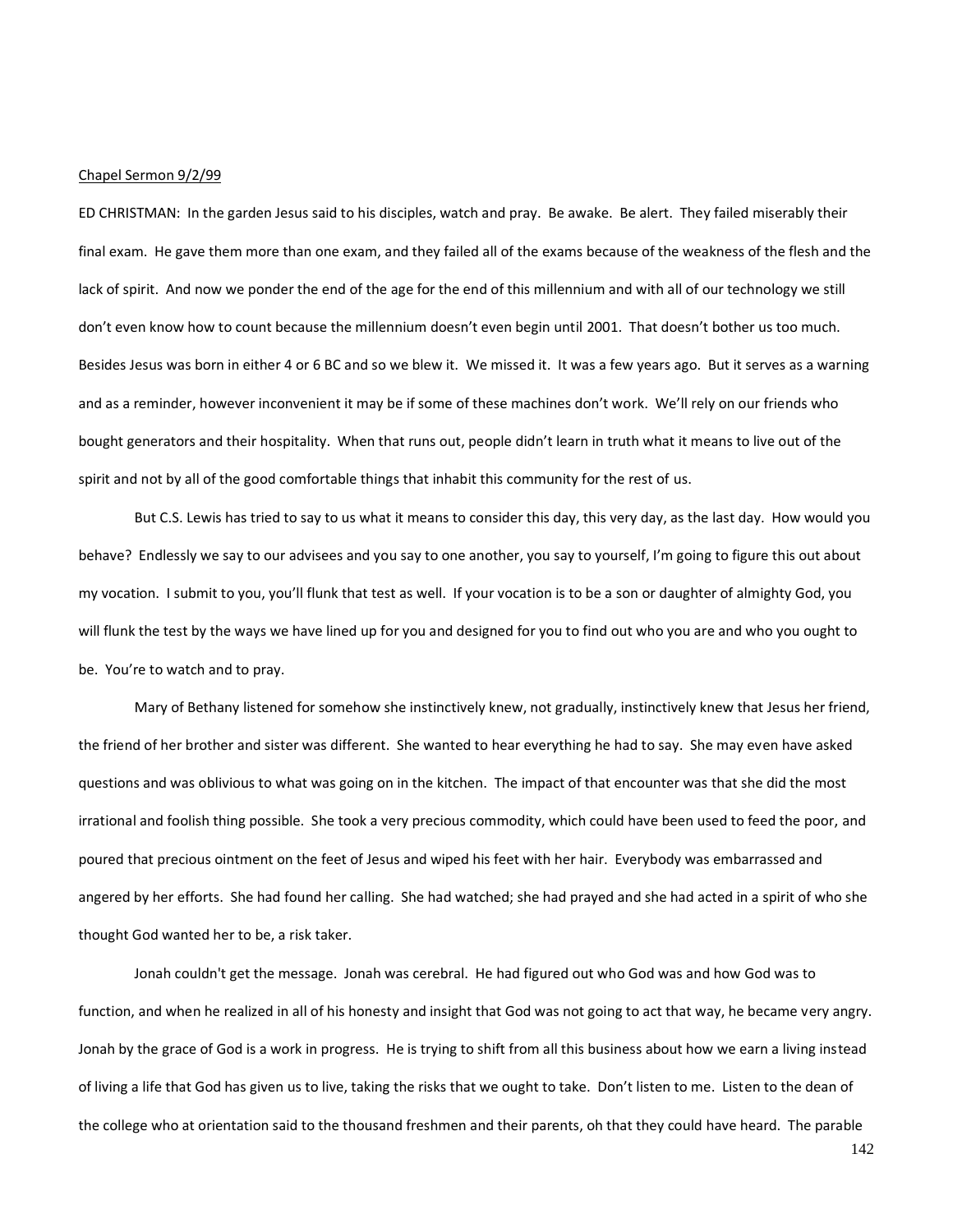of the talent said, Dean Ascot said, that if you take what you have been given and you cautiously plan your life as if you can figure it out, you will fail. You are here to take risks and to take chances by the grace of God I say. That is the vocation to which you are called.

Peter figured it out. It took him a very long time. He was a kind of person who might just impulsively rush into a situation only to feel and be like a fool. He may tell the most outlandish claims about who Jesus was and then turn right around and repudiate what he had just said. He wanted to be the number one star so he was going to walk on the water, and all of the sudden he became proud of his walking and he nearly drowned. When after the coming of the number one coward of the universe, Peter was there for breakfast. Jesus said do you love me? Then feed my sheep. Peter got the message and the sheep were Gentiles and Jews. They were Roman soldiers and poor people from Syria or anywhere else he could find them. God is no respecter of persons. He got the message.

The message you get will not come in a bottle at a seashore I do not suspect. It may come from a hugging parent. It may come from a friend who says a word of encouragement. It may come from someone who says well, if you think that's what you do, then why don't you do it. It may come from an advisor. It may come from a class, a piece of music. If you are watching and praying, you will come to know your vocation, which is to act out of gratitude toward every person whom you meet. It is to acknowledge that God's gift in Jesus Christ allows you the freedom to risk it all. Oh yes, that means for some leaving school and getting a job. That means for others changing their entire direction in life. I think we like to say, change your lifestyle. That means, be ye transformed by the renewal of your heart and you listen to what your heart says and your mind will follow close by. I've said that repeatedly to students and parents. Do you know they really do not flush and become disturbed. It as if someone has tried to keep this a secret. If you are going to follow the vocation that God has given you, you must take risks. You must listen to the sounds inside of you and the sounds of silence that feed you where you have never been or dared ventured before. It means that you need the help of others, their encouragement. It means that you will never, never settle for what only your mind tells you. It is your heart that is so frightening because it beats in ways, in measures that are not customary to our culture or to yours. Watch and pray Jesus said to his disciples.

Then what Melissa told us or what Amelia told us this morning in a beautiful story warm in this sedate and quiet place on this beautiful day, we do not want to hear this. There really will be a judgment day. There really will be an accounting based upon our choices. That's between sheep and goats and it will not be as Jonah would have had it some theological doctrine that holds us all together and is the linchpin of who we are and what we believe. No, it will not be Jonah. It will be the impulsive act that has the only theological foundation Jesus said matters and that is do you help others and do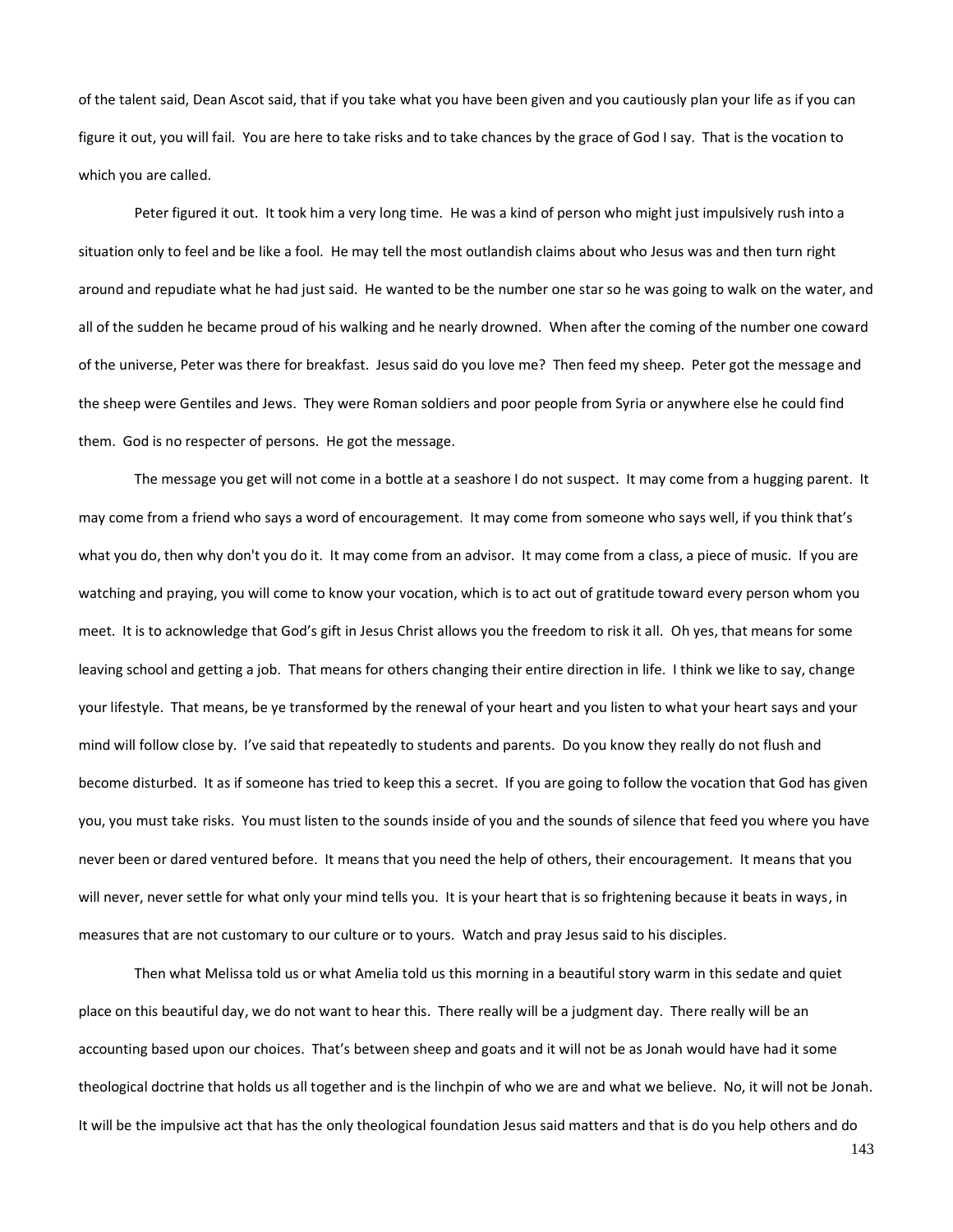you care for people. Now we don't all work at the soup kitchen and we don't all go to Macedonia. But every solitary single person can love another person, can hope for them, can give them nurture and health and it is on that basis that Jesus and almighty God make the final choice of who the sheep and who the goats are. Watch and pray brothers and sisters. Watch and pray for the opportunities to discern how you help others out of the gratitude for the gracious gift of life that God has given you. Watch and pray. END

### Chapel Sermon 1/13/00

ED CHRISTMAN: Behold, we have stumbled in darkness, and we rejoice that the light comes. Behold the burden of sin upon our shoulders has been broken and we are free to love the Lord. Do you see with your eyes, the eyes of your heart? A wonderful counselor, a relentless peacemaker has been given to us, the brightest and the best of all stars is with us and we can rejoice for we can see what we never saw before. Can you imagine the lamb and the wolf are together? The cow and the bear graze alongside one another. Can you imagine that the darkness of sin and death has been removed. Can you see with your eyes a vision that had never occurred to your or to me? Behold all things new. Light becomes life for everyone. Can you see and behold with the eyes of your heart? Martin Luther King Jr's vision, the family of God. Can you see with the eyes of your heart that Mother Teresa welcomed the opportunity to bring life out of death? Can you see that God's work in us is not done? For once we had no choice. We were overwhelmed with sin, faithlessness and foolhardiness. Christ delivers us from the comfort of darkness to the choices of light. What are those choices? What did he tell us we ought to do and to be? More than anything we had ever imagined being before. Can you see with the eyes of your heart a stable with a cross upon it? Can you see the young Jesus talking with the men of God and telling them things that they had never heard before, preaching in the synagogue to the amazement and the fear of one and all? Can you see him telling them stories that confounded, confronted, convicted and forgave them? Can you see him as a mountain, stayed, unmovable, everlasting, silent? Can you see Jesus Christ like a morning star, an ocean that comes and goes ever ceasing as everlasting light?

Imagine if you will seeing with your eyes a church in Winston-Salem, the Lloyd Presbyterian Church in downtown. This ancient sanctuary does not have a stove, a phone or a refrigerator because it reduces the risk of vandalism. It is a hundred years old. It costs them most of their budget to replace a pane of stained glass. But these thirty-five people persist in believing that they are to be there, this black congregation with a white female minister. Oh yes, they are starting an afterschool program and they are looking for volunteers, especially those who speak Spanish. Can you see with the eyes of your heart God's light at Lloyd Presbyterian Church? Can you see a frail Pope of seventy-nine years beginning the Jubilee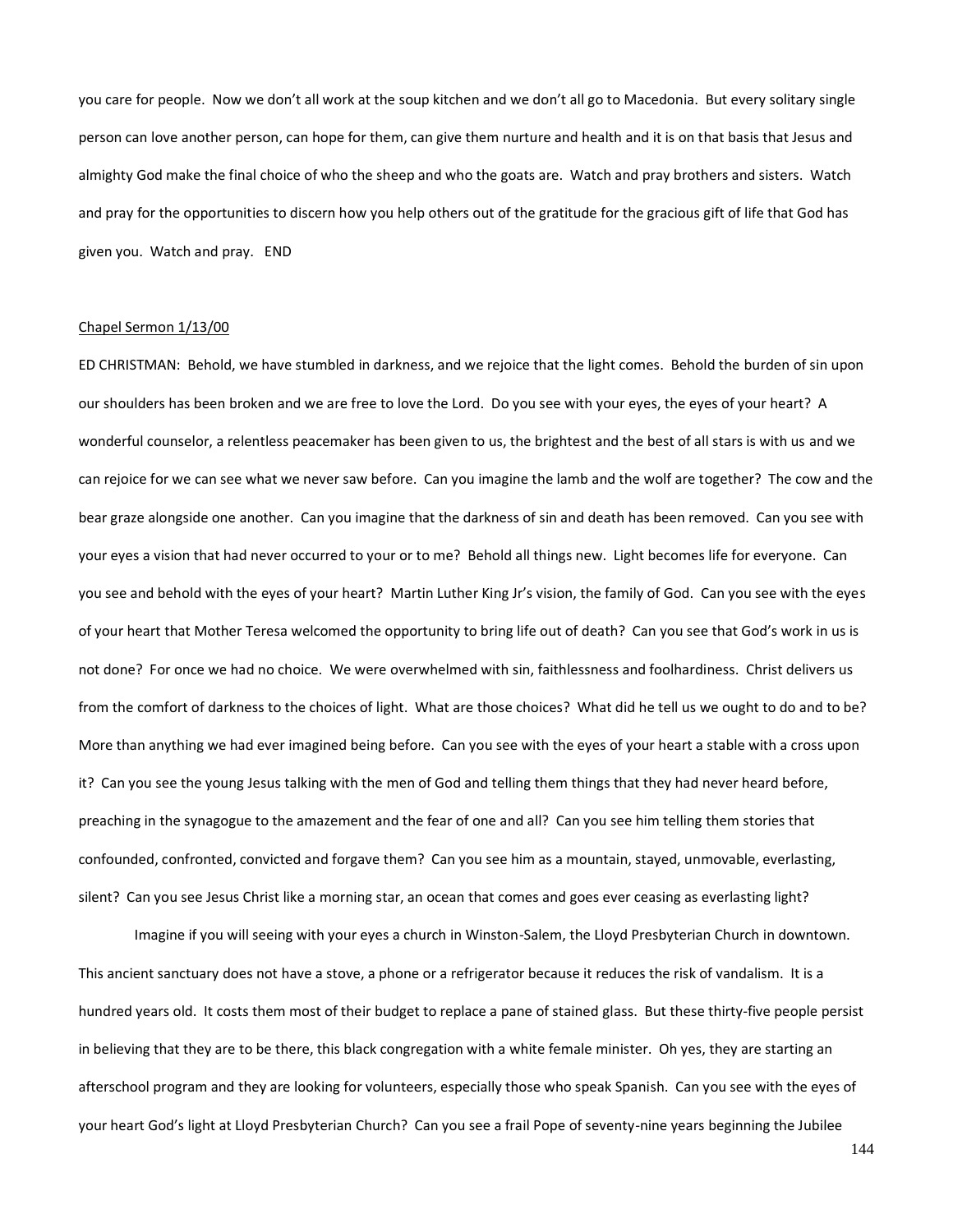year baptizing children in ( ) Square. In Jubilee, well, most of us have not spent a lot of time in Leviticus to find out what it means. Obviously we cannot give back to the Indians all of the property that they owned at one time in this country. But what can we do with the Jubilee? We can take what has been given to us that we do not need including the excess energy we spend worrying about ourselves and give it away. Can you see that the light of God revealed in Jesus Christ disposes for us the discomfort, the fear, the uneasiness, the frightenedness of adolescence and of the aging? Can you see that even at Christmastime, funerals and weddings are joined at the hip? Can you see brokenness and wholeness? Can you see that Emanuel, God with us, is with us in all seasons whatever the circumstances? Can you see the chaplain at Mars Hill College and Kim Christman baptizing fifteen people of many ages in a river near a village in Cuba last Saturday? Can you see them ordaining a woman to the ministry of Jesus Christ in that same town? Can you see ( ) in Calcutta? Can you see them here? Can you see in your own life what is there as light and hope? Can you see faculty and students who embrace the lab and the library and all the books and opportunities there again simply because they love to learn and do not know what they will do with that learning? Can you see that it is not what you do with what you have been given it is what you be with what you are given? Can you see Brian Johnson going as manager with the football team to Hawaii and then catching the red eye to Houston and eventually he winds up in Honduras to help build houses? For surely those people do not need anyone to tell them about Noah's flood, hopeless and helpless beyond measure but for those persons of many denominations who are there seeking to offer whatever help they can. Can you see two couples one of whom was a Greek scholar and his spouse deciding in the 1940s to build an interracial community in southwestern Georgia, self-sustaining community which has survived past their deaths and has given birthright to Habitat for Humanity?

Clarence ( ) in his commentary on the book of Romans says that faith is betting your life that dreams can become ( ), and that what we see as events are already woven in the fabric of the unseen of God's history that Abraham and Sarah followed the unseen when they left their country and their certain birthright inheritance to go where their inheritance would be knowing not where it would be. He concludes by saying but for all those for whom the final price was paid often in martyrdom or some other form of sacrifice, all those who have come before us, our Jewish ancestors and our Christian brothers and sisters, they were not made complete. For God had something else in mind and it was that our lives and their lives would be joined together to bring about the unseen becoming real and visible to one and all.

The contemporary poet Wendell Berry is in my view a kind of a prophet of what we can see and what we can hope for. Love the Lord. Love the world. Love someone who does not deserve it. Take all you have and be poor. Laugh although you have considered all the facts. When it comes time to decide who and what you are plant sequoias. Say the forest is your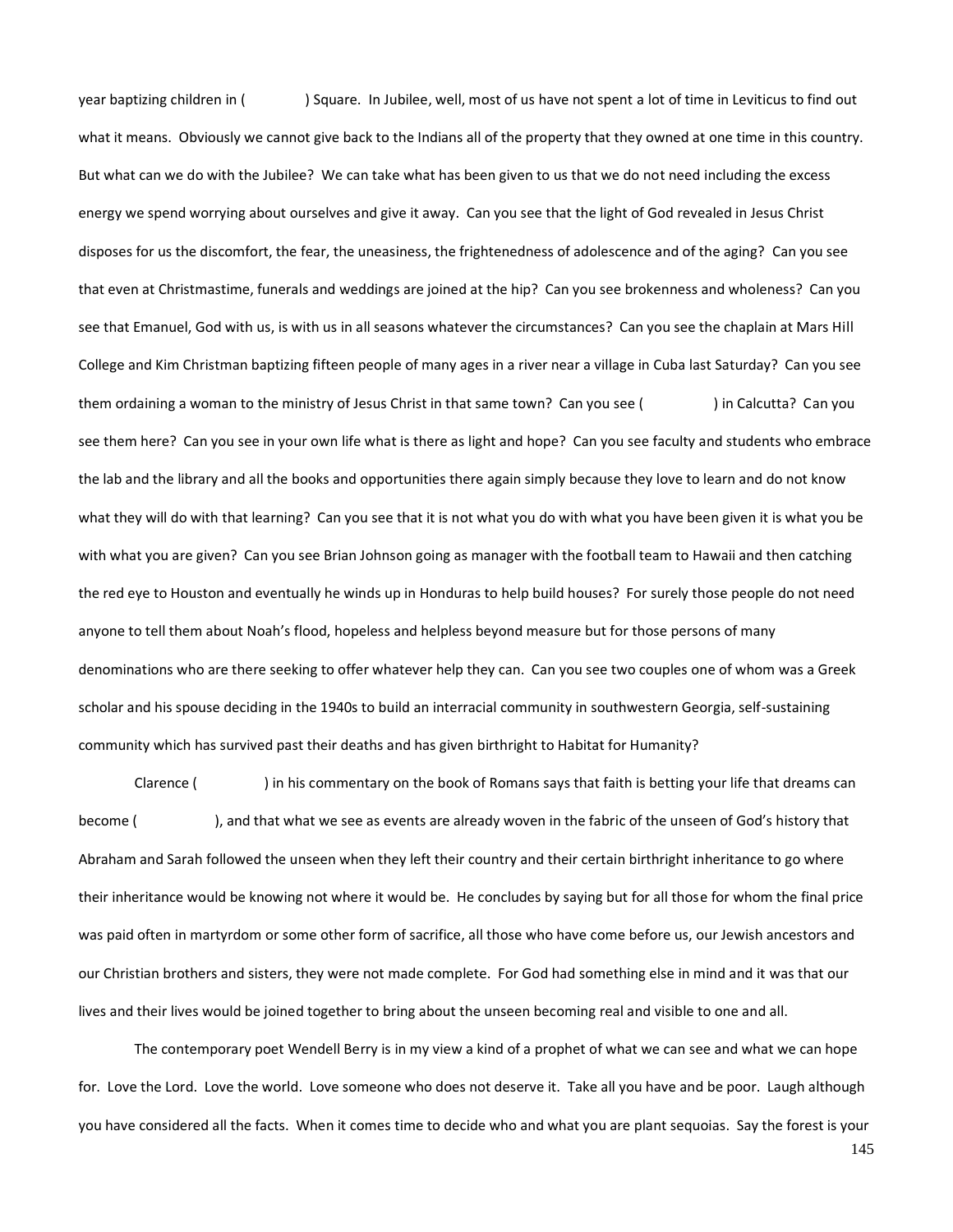land. The trees that you neither planted nor will you ever be able to harvest. Say that the benefit and the prophet from that forest of sequoias are the leaves after they have rotted and become part of the (
). Call that prophet. Denounce the government. Embrace the flag. Hope to live in a free republic for which it stands. When the politicos and the generals can figure out the motions of your mind lose it. Leave it as a false trail the way you did not go. Be like the fox making more tracks than are necessary. Some in the wrong direction. Can you see with your heart driven eyes his last command in his poem. Practice resurrection. END

# Chapel Sermon 1/20/00

ED CHRISTMAN: He was short and round, not tall and angular as I had suspected. A dozen students and faculty sat with Dr. King in the Autumn Room, and one asked, Dr. King you say you are a law abiding person but you break the law. Quietly he responded, I respect the law and abide by it even if punishment. Therefore I have gone to jail many times. I've gone to jail on the principle that the law I broke was wrong. He spoke to an overflowing crowd, essentially white, but a few visitors can walk in. Even in 1962 he was talking about the relationship of gospel and goods and services and the poor and the rich. Security was tight. There were no incidents. He continued his journey down what he would call later the Jericho Road. The war in Vietnam began to take shape. It began to replace in terms of our goods and services, our emphasis as a nation, the war against poverty. Civil rights legislation had been passed. There was almost euphoria in the land for those who had wanted to see change and had made a connection as did Dr. King between Jesus' first sermon in Nazareth and his words to Peter at the inn, feed my sheep. They'd made a connection between the good news of the gospel, which was for all people of all nations, of all conditions.

As that war began to become the focal point of our lives as a nation and the great Satan communism loomed as the enemy of God and of America, Dr. King struggled he said for how he would respond. There were extremely radical groups alive and well in America. There were those just as alive and well who believed that he should and the Student Non-Violent Coordinating Council should be certain that they build upon what President Johnson and others had wrought in the Congress. Voting Rights, people rights. We should build upon that. Leave the war alone. He did [proceed?].

But you can see even in '64 he had made this connection. The full gospel of Jesus Christ is for all persons in all conditions. So after a respite in Jamaica where he had once again reflected on what he should and would do, he returned and told his advisors much to their chagrin that he was going to look for an opportunity to speak out against the war. Why,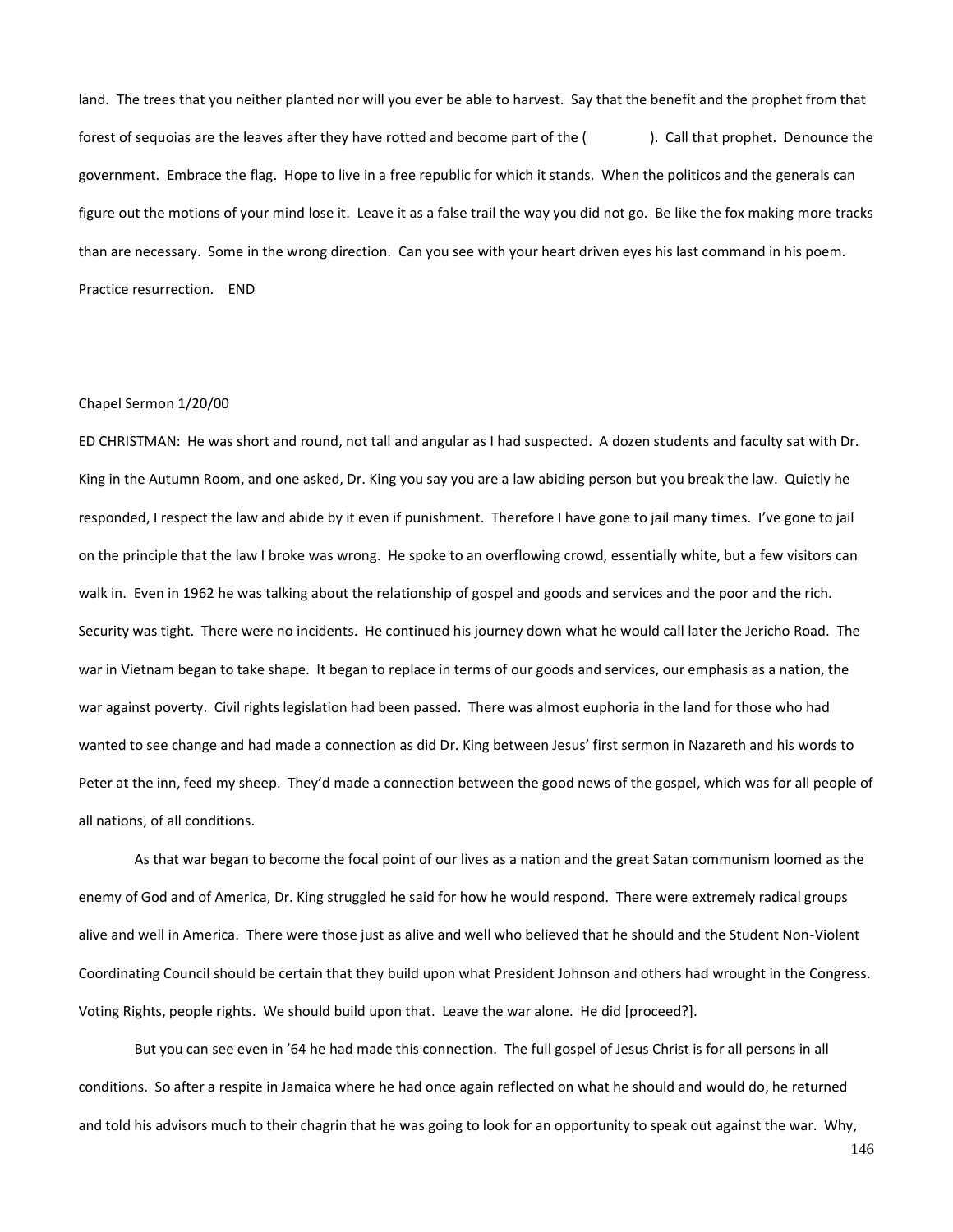they say. Why would you risk all that we have on the table. Operation Breadbasket in Chicago has just begun. The Poor People's March on Washington is being organized. We need friends, not enemies. We need people who are on the margins, who are moderate in their support of the civil rights struggle. We need them on our side. You risk it all, Dr. King, and for what? There was to be a massive demonstration on the UN plaza in April, 1967. The North Vietnamese Liberation Front, the American Communist Party, all sorts of people would be there protesting the war in Vietnam. Dr. King characteristic of who he was said no to that invitation and returned to a place he called home. For he already spoken at the Riverside Church on the Upper West Side of Manhattan six times in the '60s, accepted the invitation to speak. For you see this was a former pastor of the Dexter Avenue Baptist church in Montgomery, Georgia. This was the son and grandson of a Baptist preacher. He was far more comfortable preaching a sermon about Vietnam and our need to get out of Vietnam, far more comfortable preaching it there at the Riverside Church. If you've ever been to Duke Chapel you have some idea of this majestic, powerfully beautiful place.

He said, I cannot remain silent any longer. To remain silent is to betray my calling as a minister. He argued I think persuasively that it was the poor white and black people in this country who were fighting that war because they were not in school and they had no way to get a deferment. They were suffering because the efforts to build up the possibilities for the poor were now in Vietnam. He had studied the history of that conflict, how the French had wanted to leave and in fact had almost completely left and the country was to declare their independence. There was actually the Geneva Treaty of 1954, which presumably we would abide by, but which we did not because the specter of the beast of communism was so great for many Americans that we encouraged the French to stay and then we took their place. The rest is a sad, sad sordid story of our history and our involvement in a way that we should not have been. At least that was King's interpretation.

So he said it is time to end the war. It is time to come home. It is time to pay reparations. It is time to make common cause with the revolution, which is not communist, but if you had pressed him he would have said it was Christian. People all over the world have a right to vote and to eat and to have shirts and shoes and an education. That was a part of his Christian religion.

When he finished, what did his advisors and what did the media say the next day? His words were reckless born out of ignorance. He was flamboyant. He was incendiary. His words bordered on treason. Those were not just the words of the media pundits. Those were the words of Jackie Robinson and the president of the NAACP. Those were the words of his friends who loved him and cared for him and were prepared to make personal sacrifices on behalf of the movement, but they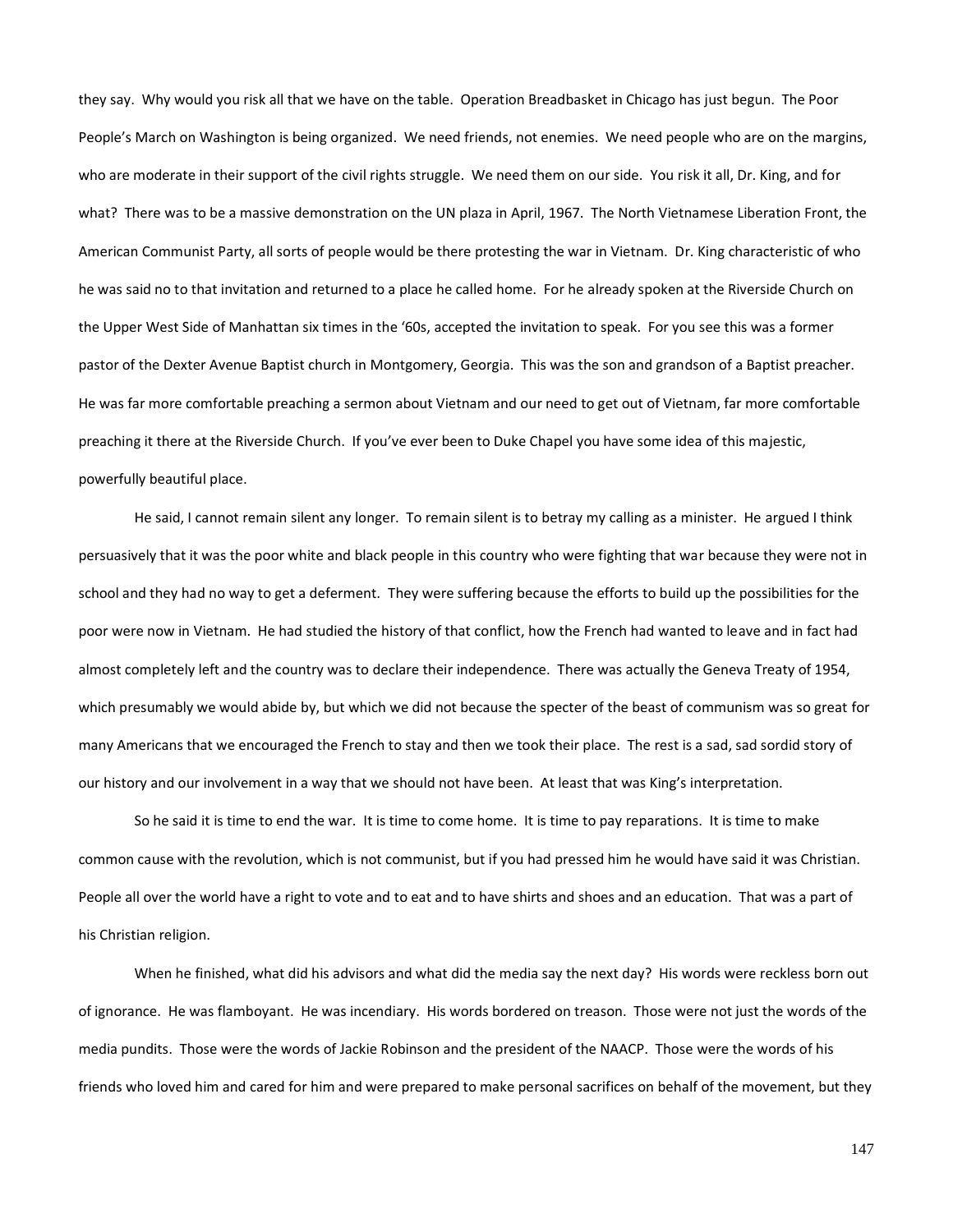really could not understand. Perhaps he understood that the role of one that some of us would call a twentieth century prophet is not to be understood in the sense of being right. It is to be understood in terms of his goal and his objective.

One year later to the day he was assassinated. Shortly after viewing the memorial service or services that went on almost all Sunday, an Easter Sunday, a professor at Wake Forest said to me, Chaplain I don't understand. What are all those preachers doing talking about Dr. King? I said () you must understand. This is a Christian minister. He is not a civil rights leader. That's too narrow a focus. Of course, he won the Nobel Peace Prize. But through all of his experiences he seemed to understand that there was a connection between the good news of the gospel and the kingdom of God and how it relates to one another. So he said to us in that famous sermon at Riverside Church, all religions find common soil in the gospel of John. Those who love the Lord know God, and they love one another, and those who do not do not know God and do not love God and God does not know them. All religions share this common hope, this common dream, this common vision, and of course you remember why he was in Memphis. He was there because the garbage workers strike was languishing. It had been going on for months. It would appear that they were going to lose their modest claim for working conditions and a living wage. "I have been to the mountaintop. I have seen the Promised Land. I may not get there with you." But there was no question the night before when he preached his last sermon that we were going to get beyond Vietnam. We were going to get beyond the garbage strike. We would find a way to be with God's people.

Now what is it that we do and how do we respond? Years later what did we individually understand about the calling of Jesus Christ to love one another in this very community, in this room, in relationship to people we know and those that we like and those that we dislike. Oh by the grace of God may we make a fundamental distinction now and forever between liking people and loving them. What did we personally do? Do we have any excuse as those who have been graced beyond our virtue, not to somehow make a connection as did Dr. King. As an institution what connections with his vision do we make? We say pro humanitate. Our motto. If we look a little more carefully at the seal, we might understand that Chi Rho is the center of the seal and that the rays of light downward toward pro humanitate tells us who we are, a reckless, dangerous, imprudent, prophetic way to live. Can we do that as an institution or will we live by the law of reason and prudence and moderation as I have done?

Last year Maya Angelou read the incredible unforgettable letter from the Birmingham jail in which Dr. King said explicitly, it is not the Klan that is my enemy. It is you moderate Christian ministers who are my enemy. By the grace of God hear that. How can we act upon it? Let us pray. After the prayer we will led by Chi Rho sing a capella "We Shall Overcome" as written in your program. As you pray hear these words from Dr. King's Riverside Church sermon. "We must move past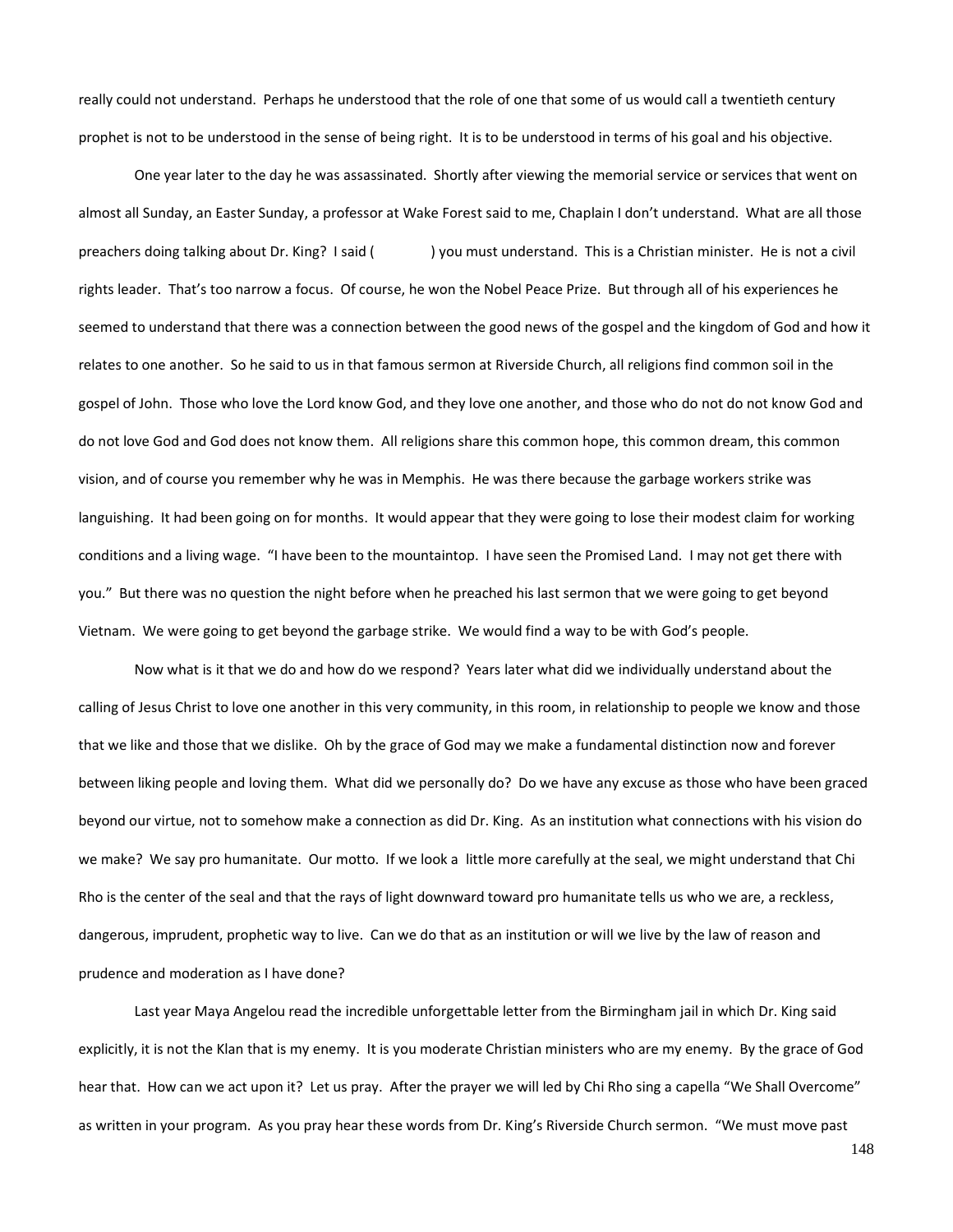indecision to action. We must find new ways to speak for peace. In a world that now borders at our own door. If we do not act we shall surely be dragged down the long dark and shameful corridors of time reserved for those who possess power without compassion, might without morality, strength without (). Now let us begin. Now let us rededicate ourselves to the long and bitter but beautiful struggle for a new world. This is the calling of the children of God. Our brothers and sisters everywhere await our response. Shall we say the odds are too great. Shall we tell them the struggle is too hard. Will our message be that the forces of life in America militate against their arrival as full men and women. But shall we send to them all our deepest regrets. Or will there be another message of longing, of hope, of solidarity, a commitment to the cause whatever it costs. The choice is ours. Though we might prefer it otherwise, we must choose in this crucial moment of human history. Amen. END

## Chapel Sermon 4/26/01

ED CHRISTMAN: Are you afraid to make a promise? Are you afraid to break a promise? Are you afraid to tell the truth? Are you afraid to tell a lie? Are you afraid to have an opinion about things that matter or are you only silent? Are you afraid in class or in the residence hall to just burst out with an opinion and nail it and know that you have taken the discussion to another level? Or are you just plain and simply afraid? Now when on those rare occasions that we seem to know who we are and what we are about and when we do lift others up with us, that's awesome.

Let's look at an awesome scene. Jesus and his disciples the sea of Tiberius, they had gone fishing and they returned. But they won't say anything. They know who it is. Yet they say nothing. The fire, the fish, the fear and the faith were all there. Jesus offers them a meal. Is this just another day at dawn when pink and yellow and orange stripes come across their faces in the midst of the dark, just another God given day. Or is this the first day of a new creation? Would Peter remember this day. Peter who had been right and wrong simultaneously who had burst out with his opinions and his ideas and they turned and would walk away. Peter who was brave and a coward at the same time. Peter who perhaps had less knowledge of the real world or of academia than others so that he might have even stammered a bit in his speech because he was ashamed and because he was afraid. Peter, do you love me more than these things and these people? Your fishing buddies, do you love me more than any of these people or any of these things, I mean your fishing gear, Peter, and all the things that we seem to accumulate and build up like giant castles only to know in our heart that they will crash down around our heads as surely as the rain falls. Peter, do you love me more than these? Yes, Lord. Tend my sheep, Peter. Look after the broken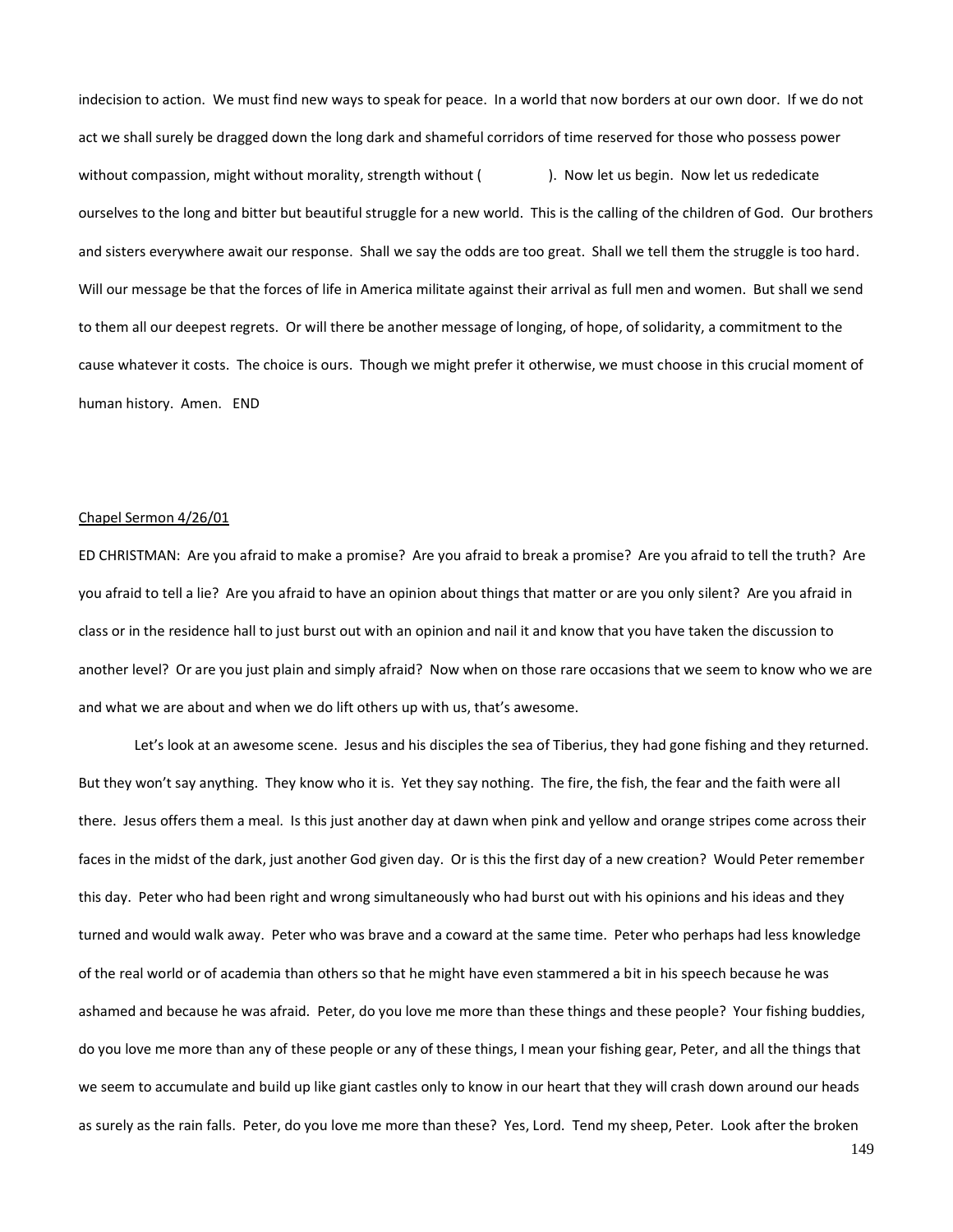hearted, those broken in spirit. Look after the children and the orphans. Look after the sick and the homeless and the prisoners. Look after those who have nothing. Look after those who have lost all hope. Tend my sheep Peter. Oh yes Lord. Peter, do you mean that you will tend my sheep even if you have to deny your brother, your family, your friends, even if you have to deny all that you've ever known and believed? Is that what you mean Peter that you will deny all that has been if that's what it means to tend my little children, my sheep. Peter paused a moment. He blinks his eyes and moistened his lips and turned his head slightly. Yes, Lord. I will feed your sheep, those that are tattered and torn, those whose lives are incomplete. Yes Lord. Tend to the sheep. Jesus said, Peter, you have a tattered and torn life. You who hid in the shadows and cursed my very name. Are you going to tend my sheep if it means denying your own life? The pond was still. You could barely hear the water up against the land. You could barely see the smoke from that fire. You could hear, no doubt, the pounding hearts. Peter looked at Jesus. He said yes, Lord. I love you this much, stretching out his arms as far as he could. Jesus hugged him and kissed him. In almost total silence they doused the fire. They picked up all their fishing gear, and one by one they said, Lord, we want to go fishing with you. Are you ready to go fishing with Jesus? Am I ready to go? Are we ready to go fishing with the Lord? END

## Chapel Sermon 8/30/01

ED CHRISTMAN: I wonder as I wander out under the sky, do I see God flying by. I wonder as I breathe in, breathe out. What is God all about? I wonder in the midst of all my fears, is God near? I wonder as I wander and see the farthest star. Is God really that far? I wonder as I wander out under the sky who is God, you and I?

The scene is breakfast. A youngster preparing for school, parent is busy with the eggs. The youngster is contemplating the cereal bowl. Let's say it's Monday that the youngster was in Sunday school the day before. Mama, is God everywhere? Yes, yes. God is everywhere. Is God in this room? Yes, yes. God is here in this room. With a twinkle in the eye, is God in this cereal bowl? Oh yes, (). [laughter] In our limited knowledge of ourselves and of God how often as children and adults do we assume that we have God in our creeds, in our doctrines, in our experience. We've got God. We can share God, and by the grace of God we will and I hope we shall. But what is this grace?

Sandlot football, a block and a half from my house was very democratic. There weren't too many people to play after all. So skinny four-eyed people, that is those of us who wore glasses and had white hair, we got to play. Now the difficulty that I had you see was catching the ball from the center. It was well known that I could throw that pigskin () with a spiral. So we only had one play when I was trying to be quarterback. Okay, guys. Hit the man in front of you and go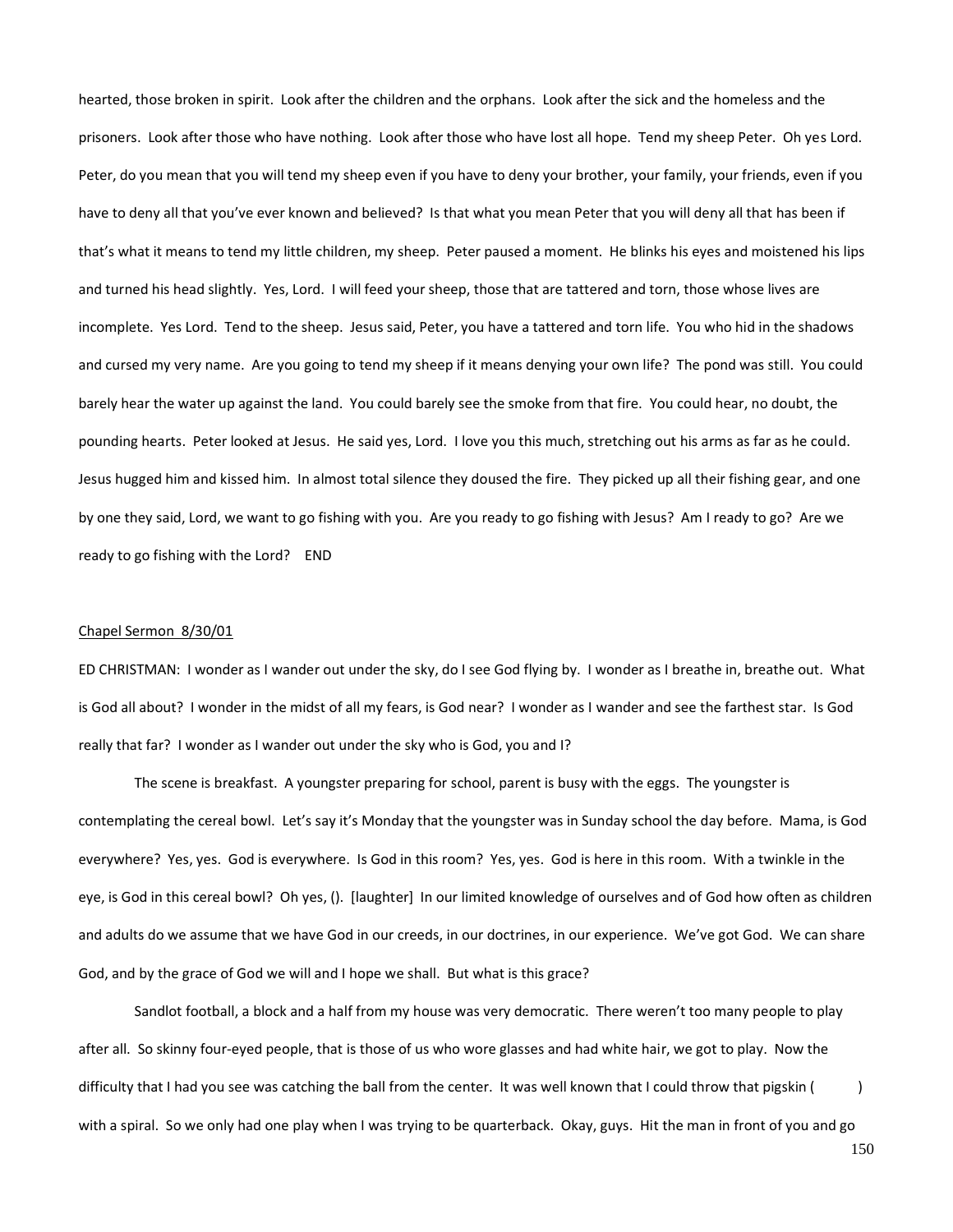long. I would throw that pigskin as far as I could with no idea who might catch it. [laughter] God is that graceful. God loves all people tall and short, fat and thin or whatever race, creed or condition. God's grace is as expansive as the ocean coming in time after time after time and washing over us relentlessly, endlessly, seeking to give us a sense of purpose in our lives.

Now in our condition this bright joyful morning you might think the chaplain is a bit somber when he says I'm wearing a suit not just because I'm in chapel but because at one o'clock I will be involved in a memorial service. You say oh the person was eighty, three score and ten, four score if they are strong of faith. He died peacefully at home in the assurance of his faith, that he planned the service. Tomorrow another person not quite his age will also succumb to the evil shall we say of cancer. She too died in peace at home with her family and hospice care. Well, Chaplain why are you telling this? I'm telling you this because there are no guarantees about how long life will last by the grace of God. For many of you Bill Starling read your applications and approved your admission to this school. One day early this summer in the midst of his work, he slumped over in a chair and shortly after he reached the hospital, he died. Yes, recent graduates and students have died of cancer and airplane and car crashes and one died as an allergic reaction to peanut oil. God's grace extends to us all. In our gratitude we teach ourselves to believe that everyday is God's gift of gratitude for us to love and serve God in every way we can so that God's grace will pierce our heart () and melt our fears and give us hope.

This stole is hope. Oh it's beautiful and hand sewn. But that's not its beauty. I wear it as a reminder that the person who gave it to me was to have been married in this chapel and her spouse intended didn't show up. When she went to Jerusalem, she said Chaplain, I want you in the future to have something beautiful to wear for weddings and for memorial services, whatever. Oh God in the midst of death and pain does hope really remain? The scripture says yes. It really, really remains.

In our labor and in our leisure, whether we are twenty or eighty, God persistently loves us and calls us. Did you hear the strangeness of that passage? Isaiah says come on all of you and eat for the grace of God thy bread and wine without any money. Now what kind of marketing sense is that? Well, see what I tell you somehow is that the price had already been paid in Jesus Christ. If that doesn't give us pause to the measure of gratitude and how we relate to one another, how we relate to the opportunity to study and to learn, then somehow we have missed the point. God is not in any bowl, in any one place. God is in us as we seek to be God's thankful people. This place and all of its history is a gift to you and me, and we measure our gratitude in how we serve one another and ourselves as a community, knit together by the grace of God.

If God is God, is he always here? If God is God, is God always far? Is he nearer than the breath we breathe and farther than the distant star? Is God's grace in us? By the grace of God, God is and he will be eternal grateful whether it is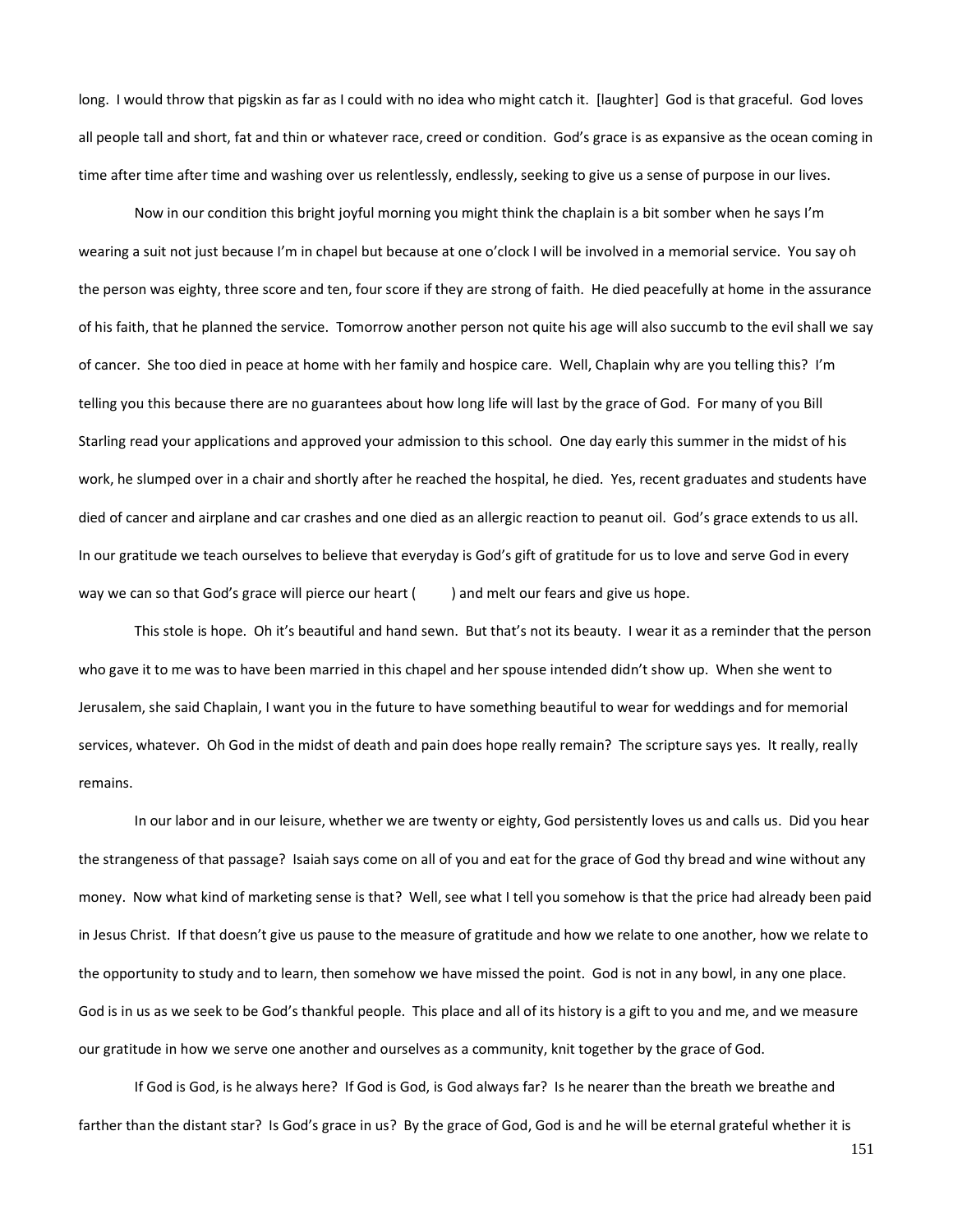three score and ten or only one score of years, we shall give to others what has been given to us. The second scripture was dramatically clear. What an extraordinary book? What an marvelous drama the book of Revelations. Full of images that we can't really embrace very well, but it concludes by saying and I will wipe away every tear from their eye. No more sorrow. No more pain. No more death, all things new. I will give to each of you the water of everlasting. Amen. END

## Chapel Sermon 1/31/02

ED CHRISTMAN: God's grace is as wild as a waterfall that you can see and hear and not know its full consequences. Adam and Eve broke the honor code. Yet God did not punish them ultimately for he gave them children, Cain and Abel. But Cain in order to gain an advantage killed his brother Abel. Wild God allowed Cain and his spouse to have children. One of them was Jacob and Jacob [saw?] his brother's birthright and Esau was so hungry that he sold his soul for some supper. Jacob was so afraid that Esau was going to come and kill him that he was prepared one dark night to meet his brother. We don't know who he met. It was a dark figure and a long wrestling match in which he was about to survive if not prevail, and then suddenly he was touched in a vital place like on his thigh and left with a limp for the rest of his life. He and Esau were reconciled. Abraham gave his wife to a pharaoh because he was afraid if she was seen as his wife he would be killed and so he passed her off as his sister. Then in the wildness of God Sarah later gave birth to a child and his name became legendary not because he was so great but because his alleged would be sacrifice turned out to be only a test of Abraham's faith.

The scholar Saul made at least 1400 on the SAT, multi-lingual in two difficult languages. He was a zealot for the Lord and he holds the coat of those who are going to stone Steven the Christian. He's on his way to Damascus to kill more Christians when he is blinded by a voice and the wildness of God's questions. Why do you persecute me Saul? With a changed name and a changed purpose he plants the church of Jesus Christ all over the known world, suffering every abuse and every risk that is possible. But he winds up at the very end of his monumental work on grace and goodness and power and justice, book of Romans. He concludes it not with some theological exposition but by giving thanks for those who had nurtured and served him, giving thanks for the individuals and the families. There are at least thirty-eight we can name in that book, in that chapter, gratitude for God's grace.

Oh and there was this old man. You see when Cain's descendants took advantage of their freedom to the extent that we could read about them at the checkout counter in those newsmagazines we see there with all those racy and lurid tales. Cain's descendants had topped all of that. God said, and it doesn't make sense to hear this from God, and God was sorry that he had made human beings. God repented of his creation. You don't believe that, do you? It was in Genesis.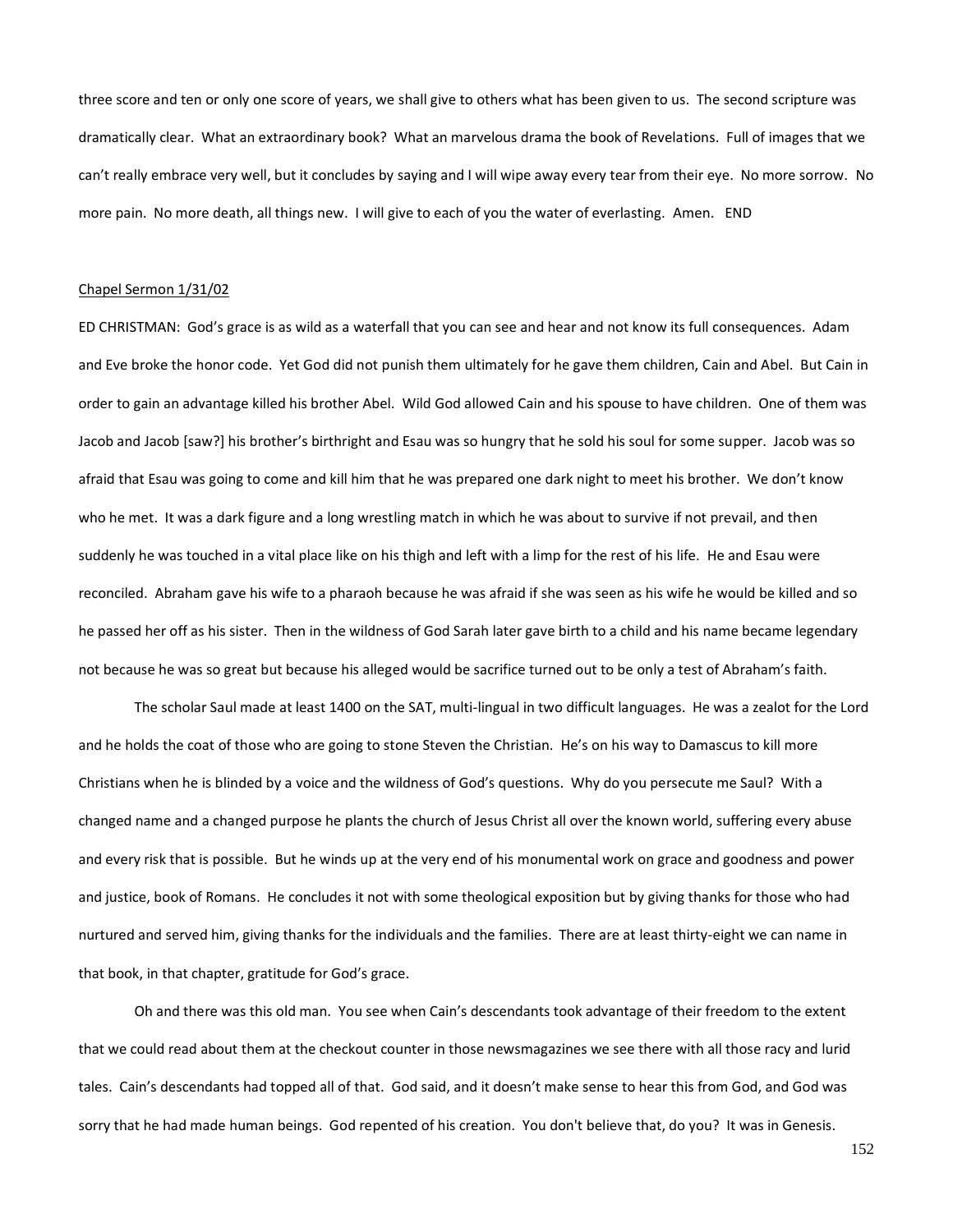Then the wildest of God's grace is that he says, () ) that no one had found favor with God. Noah in a later version were ever to capture what he means by the gratitude that he was to feel for what God had done. In a later writing it says I thank thee Lord both loud and still that shows to me such great good will and spareth me as mine to kill. Now I truly ( ). I shall fulfill and ever work they holy will that with this grace has saved me from ill, me, for all mankind. ( )

Don't forget our friend Peter. I like Peter because he could do things with his hands. He had no degrees except in fishing and impulsiveness. Peter you see was called Satan by heathens when he tried to interpose himself before God's eventual presence in Jerusalem in Jesus and crucifixion. And this is the very person who cursed Jesus' name and denied knowing him the night before he was crucified. The wildness of God is that Peter is the one who then becomes part of the two-pronged effort of Paul and Peter to establish the church of Jesus Christ and to declare in the presence of Gentiles and Jews that God is no respector of persons and that this Roman captain of the guard Cornelius is as subject to the grace of God as anyone else. Gratitude and gratitude ( ) for what he was asked. Peter do you love me? Then go feed my sheep. You see Peter was a little dull so it took him three times. That's exactly what ( ). What did we do in life with the gratitude that has been shown to us by family and friends?

How do you not know that you have been loved and raised by others beyond your virtue? Would you believe a student at Wake Forest in his major flunked a course and had to take it over and managed some kind of decent grade and then turned around to the same professor that had flunked her and said what a great teacher. This is a great teacher. Why is it that you stay in the lab longer? Why is it that you study harder if it is not because you have been given an opportunity, and the gratitude is a measure of the grace beyond your known virtue.

A professor goes with a group of students to Honduras. He comes back and he says I have never worked with disadvantaged people. I have never worked with handicapped, disabled children. I wasn't prepared for that. What he said in his email is the same thing the catholic community students said last week, two weeks ago and the students from the Volunteer Service Corps will say next week. What is the one thing they'll say? I received more than I gave. God's wildness of grace that gives us opportunity means that we receive more than we were given. At another school a group went to Cuba and they carried these boxes of medicines and things that these people needed. It was a church about a fourth, the building itself was a fourth the size of this one. They got to Havana and the government took all their stuff. They were so angry and underneath their anger was their fear. What is it we're going to say to these people when we get there? What are we bringing so that we can give them something so they can thank us? When they got there, they found that what they had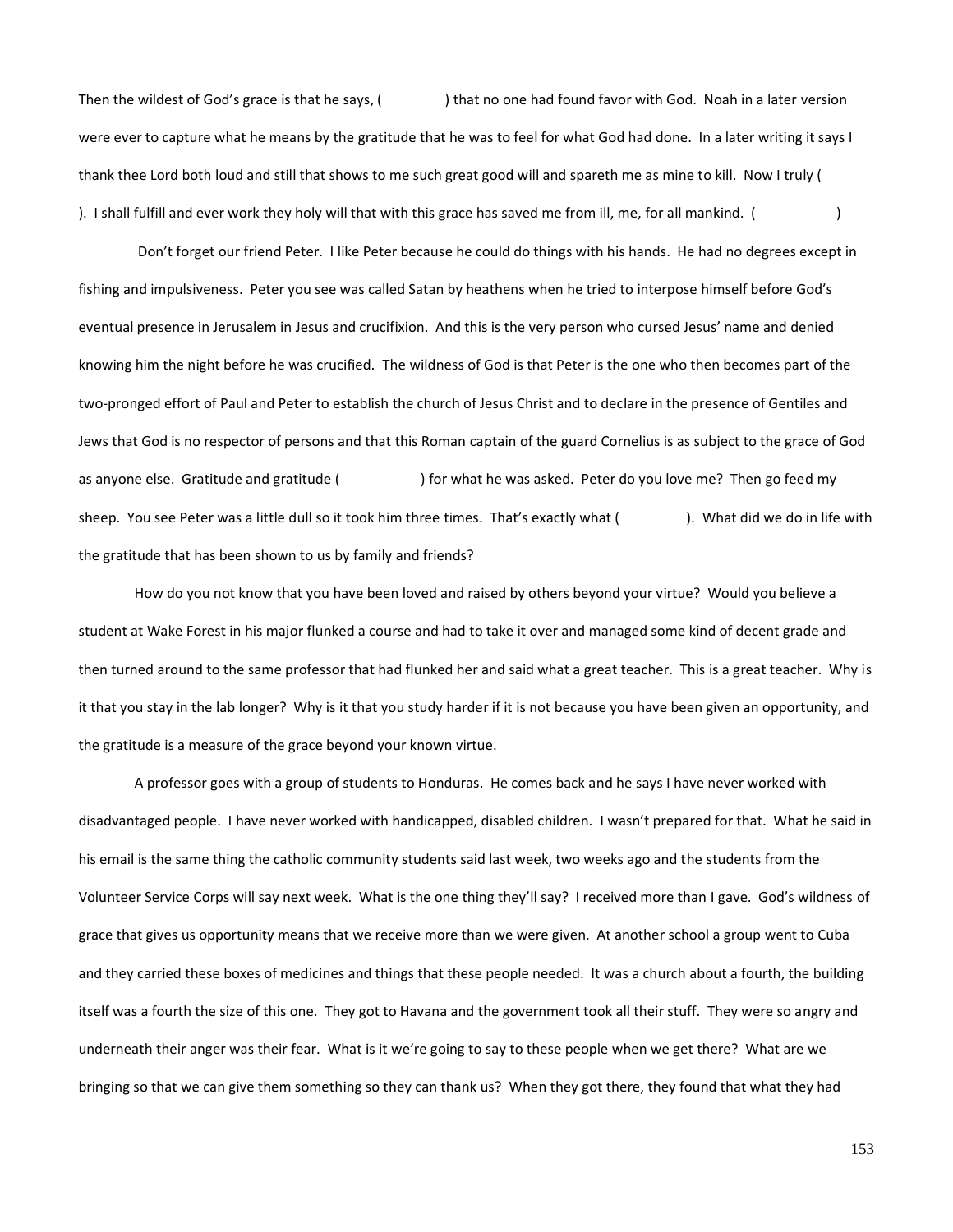brought was themselves. That was the only thing that the people welcoming them. They weren't looking for medicine. They were looking for people to love them and would care for them.

So who here is going to study inside and outside the box? Who is going to continue to go to the prison and lift those prisoners up? Who is going to continue to go to Old Town School and elsewhere working with the children like Sammy and Carrie have done. Who is going to do that? Are you doing it if you do out of the sheer gratitude that you feel somehow I've got to pay back the wildness of God in what I do? Who is going to write the music for the hymns that would be sung in this place and other places while your grandchildren? Who is going to write the lyrics to go with that music that will lift the soul and turn the inside out so that we'll know God's grace is wild enough? If it's wild enough to take care of fraudulent people, murderers, cowards, adulterers, surely, surely God's grace covers our sins and saves us in gratitude. That the waterfall of God's grace will continue to give us life and hope and a sense of purpose that goes beyond words. God is wild. He calls us to be wild enough to think inside and outside the box to give hope to those who do not have it and to give ourselves a sense of purpose regardless of our limitations, regardless of what we don't know about our future. Our future is to profess our faith and how we deal with other persons. That is our order. That is our command. I invite you to heed the voice of the spirit. Let us stand as we sing our closing hymn. END

#### Chapel Sermon 4/18/02

ED CHRISTMAN: Amos did not see himself as a prophet, and he said, I'm just a boy, maybe old enough to go to college. I don't know how to speak. God, just as God often does, ignored what he said. He said, well, I'll give you a message and then I'll ask you a question. Amos, what do you see? I see a boiling pot in Jerusalem.

Isaiah went to a lovefeast or something very much like it. A lot of light, a lot of beautiful sounds. Candles lit, held high, Joy to the world, the Lord has come. I've even seen a student leave the chapel on a cold windy night holding that candle protecting the light with their hand as if they could do that. When Isaiah heard God's call, here I Lord. Send me. Not knowing the message would be a message of judgment upon the people. But this is the same person who also speaks about wonderful counselor, mighty God, king of kings. Somehow he was willing to take the message once his mind was had been opened and he saw in his heart.

John's gospel is about nothing but darkness and light. You can just pretty well lay aside everything else that's there. Light and life are put together. Darkness and sin are put together. You are the light of the world. The city set on the hill cannot be hid. Neither do we put our light under a bushel but on a lamp stand for everyone to see. John wants to make it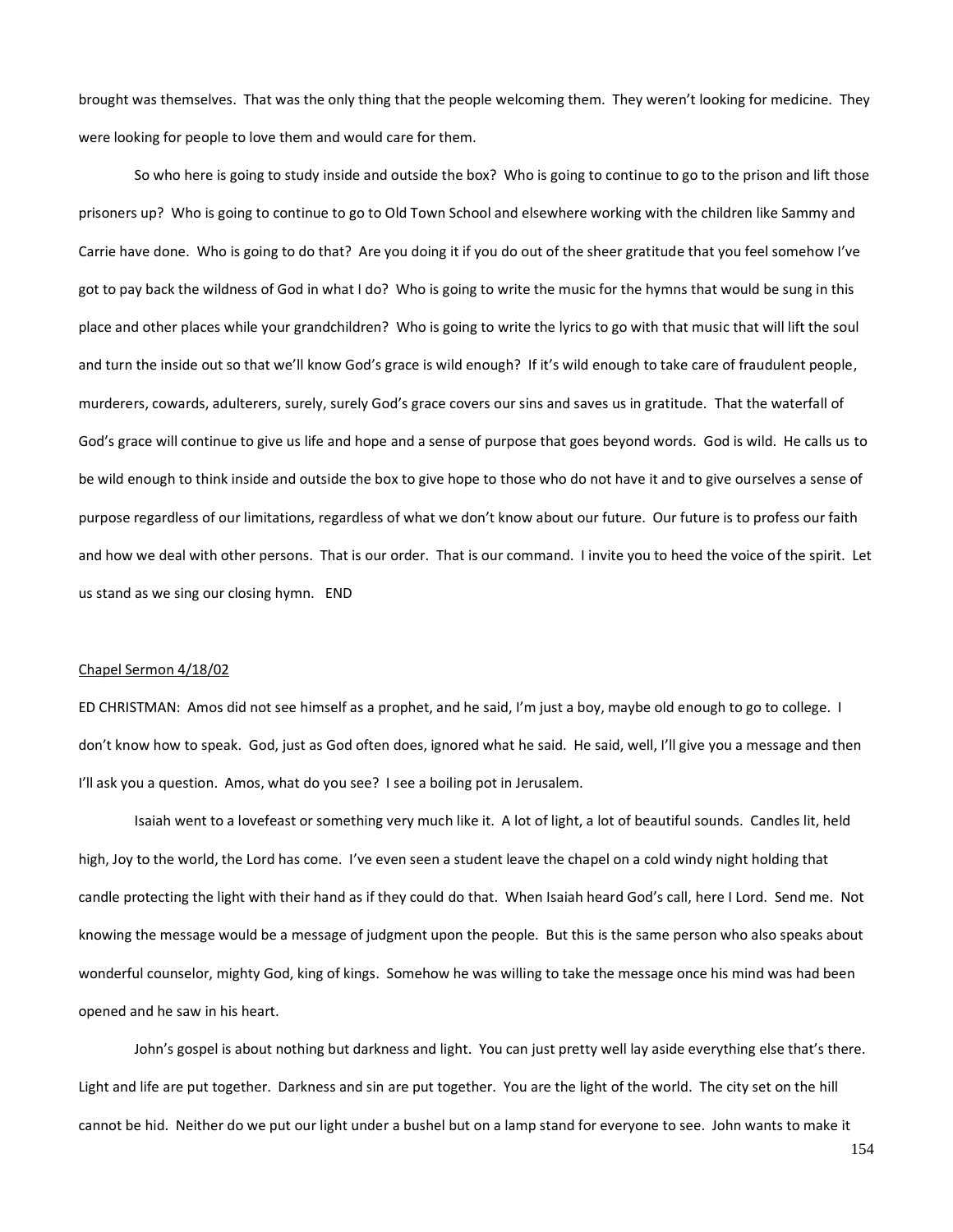clear. He said graces pile up on top of grace, and God so loved the world he gave his only son. The disciples had a heard time seeing that with the eyes of the Lord. When Peter had been there, he had seen miracles like the one Misty described to us. He had heard the message. He was there () with the beatitudes spoken out loudly and poignantly right to the heart of everyone. So Jesus said the only way this journey is finished is with my crucifixion. We could stand right in the face of the master. He said no. Jesus calls Peter Satan. But of course later Peter's eyes are opened and he says God is no respecter of persons. God loves the Gentiles and the Jews, the Roman soldiers as well as the peasants who suffer under their cruel treatment.

There was Saul, intellectual, the equivalent of a Ph.D. in theology, holding the coats of those stoning ( ). In other words he was an accessory before and after the fact. He was a murderer, but one of Jesus' saints, and he was on his way to get some more Christians in Damascus when you know the story. Yes, John's gospel is full of (), and you have to receive sight so Paul receives sight.

Now in this marvelous short story we find that everyone is on the same level plane, the plane of sin, death and blindness. God in Christ uses the physical infirmity of one young person to tell us the truth, the final truth. Look at how this young man responds. Look at how his parents respond. There are some people right now in housing who would hope that parents would take the same attitude of indifference and run for cover. Well, he thought it was enough to speak for himself, afraid, afraid to deal with the brightness of this miracle. The good people, sisters and brothers, you and me, Pharisees. Trying to figure everything out. We have an explanation for every jot and tittle.

This, this olive-skinned man with his smelly fisherman friends and these women of ill repute and that wretched tax collector, who are they? He comes from the backside of nowhere (). What's he doing on the Sabbath? He's healing a blind person. The blind person said he's a prophet. They do not know what to do especially when the blind person now has infinite sight. Hey, he asks so many questions. He must want to join the Jesus [band?]. That was too much.

Indeed the light that Jesus Christ puts before us is often too much for us, isn't it? Makes too many demands. Calls upon us to follow the heart and let the head figure out the reasons later. I have said that to some parents about the decisions their sons and daughters were making about college and their countenance falls. What do you mean follow their heart? I said, well, it may not work out, but there have been students who have gotten out of their car right in this parking lot and come see the campus. They walk up on the Quad, whether there was mathematical toilet paper or football toilet paper or none at all. They walked up to the quad and walked around and said okay. What do you mean okay? Let's go home. What do you mean? We just got here. I know, but this is where I'm coming to school. How do you factor in the grace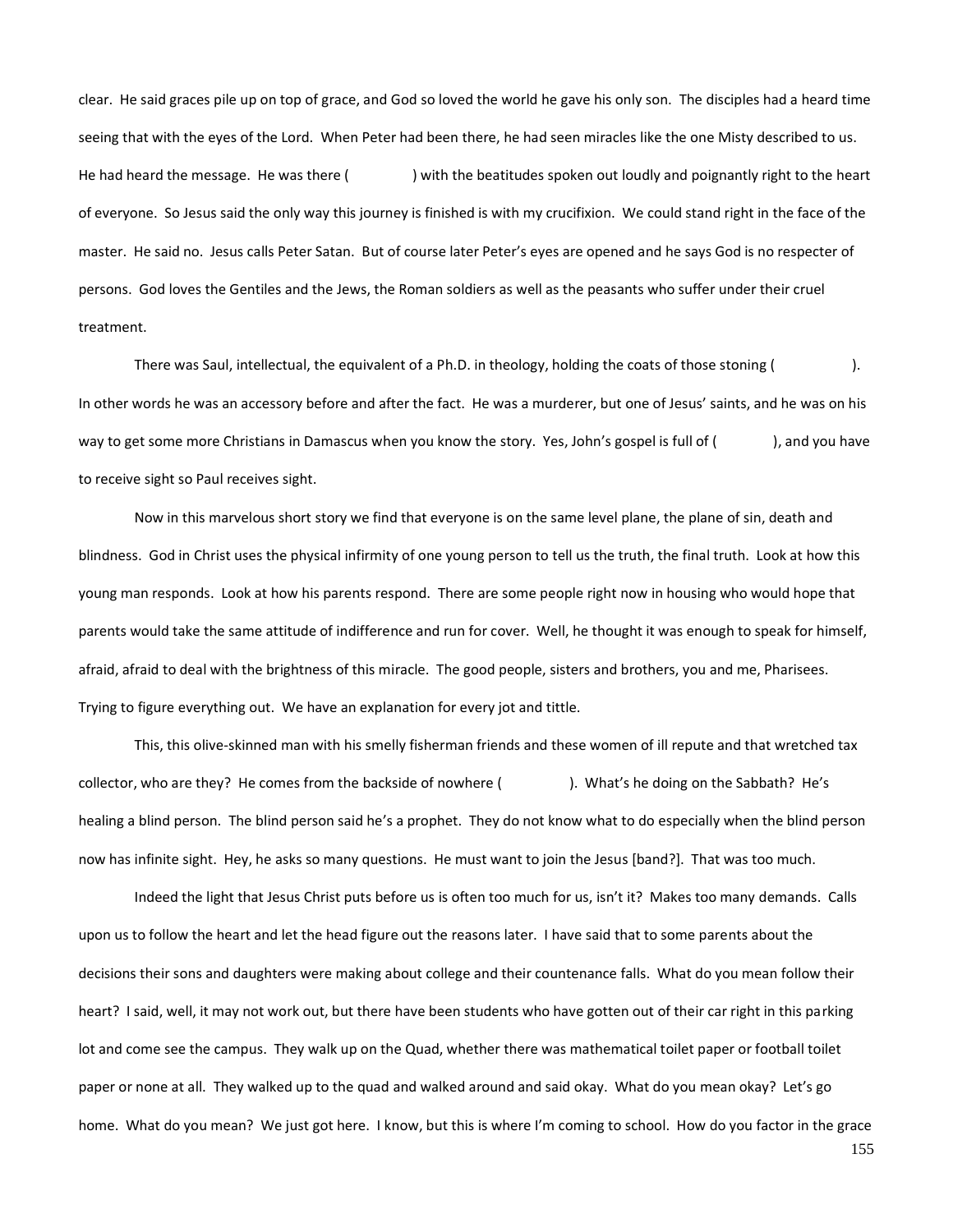of God's light that overcomes our darkness unless it is an act of faith more than we could ever imagine but for the grace of God that speaks to us in so many countless ways.

What are the seniors going to take with them from here this day and these four years? What will they remember? One senior I can tell you will remember a day on Davis Field about a month ago. Brooke Watson's father was killed in an airplane crash and a skinny skeleton of a white maple tree was planted. It's about eight feet tall. This young woman said we will come back and see this tree. I found out it will be seventy feet with a crest of green thirty-five feet across except in the fall when it will look like Moses' burning bush of red and yellow. We will come back and see this tree. () was pretty amazing. I wasn't prepared. She said and our children's children will see this tree. Ooh. Now John's gospel is getting to us, isn't it? We see that which we do not expect to see. We see that which we cannot make happen. We hope for what we do not see and follow our hearts to whatever tasks there are. Lord knows there are boiling pots in Jerusalem and in Winston-Salem. Lord knows we need persons whose vocation is not a job. It is doing what God tells us to do even if it frightens us. In the final analysis hear the words of the twentieth century prophet who lives where you can make prophesy I think a little easier, eastern Kentucky. It's a stark region and the prophet says among other things. When the politicos and the generals can predict the motions of your mind, lose it. Be like the foxes. Make false trails, some in the wrong direction. Practice resurrection. END

### Samuel Wait Program (Orientation) 8/23/02

ED CHRISTMAN: Music of pots and pans. We had sung for our supper. But the unforgettable time was Anna Eliza being sick and us leaving our dearly beloved four-year-old with strangers to take care of.

Now we had to get a charter. It was proposed on the basis of all the support we could gain, but there was opposition. Some of the Baptists said, if God wants a school, if God wants a bunch of preachers, he'll just raise them up. Besides University of North Carolina is part Episcopalian anyway. The vote was tied until William D. Moseley of Lenoir Speaker of the House, broke the tie and the Wake Forest Manual Labor Institute was founded.

Now why Wake Forest for a name? The land we were going to secure was in Wake County, near Raleigh. That entire region was simply a forest of trees. Providentially Calvin Jones a physician had 605 acres to sell along with a house and former slave quarters because he was moving his practice to Tennessee. The asking price for this expanse of land, these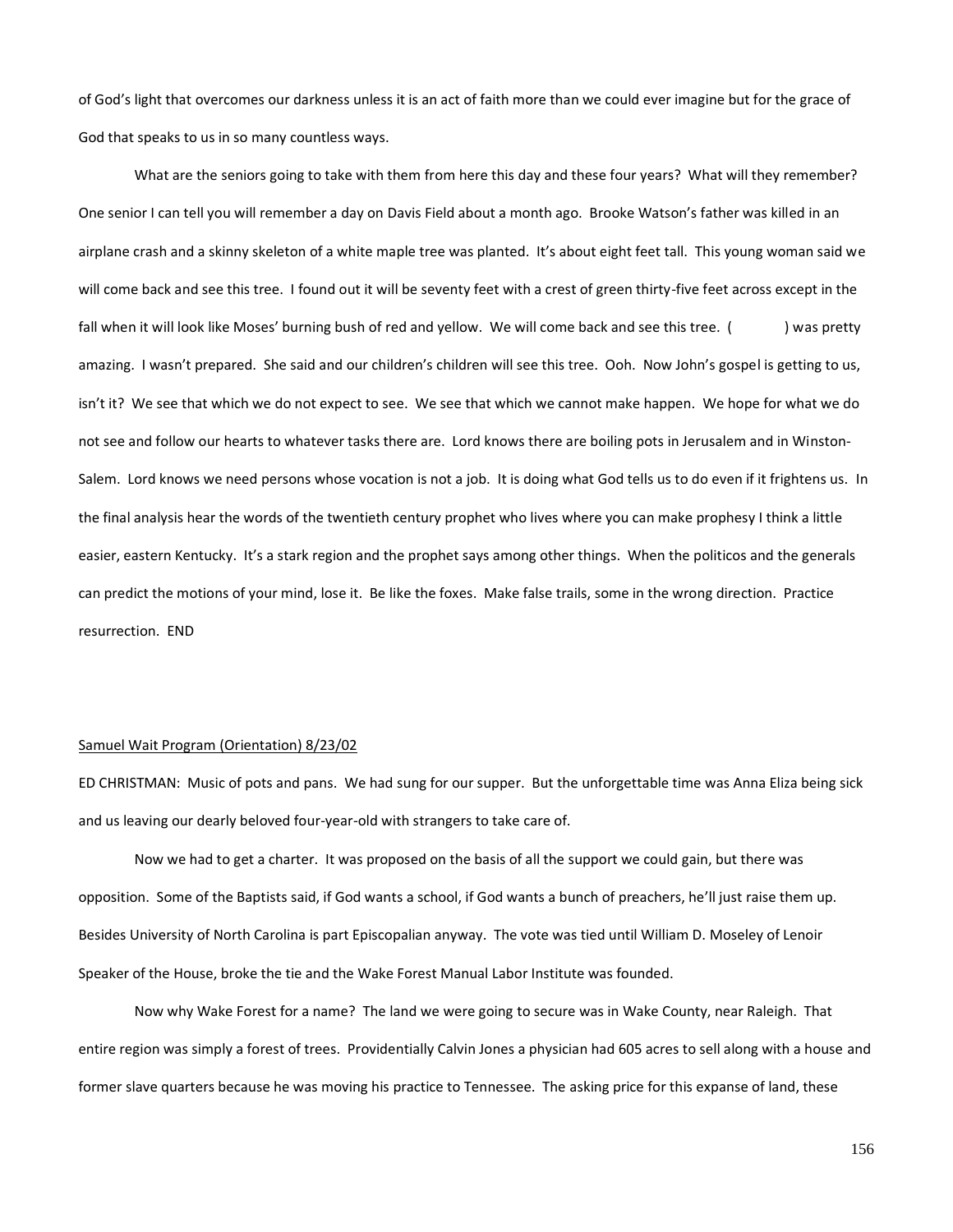buildings and this very elegant house was twenty-five hundred dollars. But seeing the intensity and commitment of the people who wanted to start the school, he cut the price to two thousand dollars.

So on a balmy February day in 1834 we welcomed sixteen students, and during the year there were seventy-two who came. The first one John Crenshaw. He brought his twenty-five dollar deposit toward his sixty-dollar tuition. He brought an ax and a hoe because [laughter] this was a manual labor institute. We were going to have the opportunity to try and grow our own food. Oh yes, the food cost four dollars and fifty cents a month. One of the things that I helped prepare was called hodgepodge pudding. I doubt that recipe has survived or any of those cornshuck mattresses in those former slave quarters where the students stayed. No matter. We might say that we were going to hoe potatoes and learn Latin. Someone might say well, which is it you have a potato picking bunch of preachers or a preaching bunch of potato pickers. Whichever it was, it didn't work out. The manual labor plan failed.

We rechartered Wake Forest College in 1838. We were off to a slow but steady beginning, and I passed the reins on to a person who had gone to Wake Forest, Manley Wingate, who this building right back here is named for him. He began to improve the faculty, gain more students. Things were going rather well, but the clouds of war appeared. Most all of the students left and joined the Confederate Army, and sadly most all of the money left too. It had been invested in Confederate bonds. The school closed. The only person left there in this rather wild place was Manley Wingate. As the story goes, a former student came back to this place and found the president and said, Mr. President, are you going to reopen the school? Wingate said, "The torch of truth has been lighted in this wild forest, and by the grace of God it will never go out." Now some other people must've believed that too because the faculty came back and often they weren't paid. The students came back and they didn't have hardly anything with which to pay for an education. But the spirit of the place was embodied in a man named Denmark. He assumed there'd be loan funds for college students. There weren't any at Wake Forest or at any other school in the country. Now what did he do? He starts a loan fund. Nickel and dime out of his own pocket, out of his classmate's pockets, from the faculty, maybe from a few people in the town. No matter. One hundred and twenty-seven years later the Denmark loan fund is still helping students in school.

When it came time to choose a successor to President Wingate, the trustees had a problem. Three people had turned them down. Taylor was a philosophy professor. How would you like to be the fourth choice for president? Didn't bother him at all. He had been overseas and had seen some beautiful gardens, and he decided it should be a place of beauty. He had a confederate that believed the same things. His name was Tom Jeffries, a former slave and the son of slaves. Dr. Tom, as he was called, was also rather good at horticulture. He and President Taylor and no doubt some of the students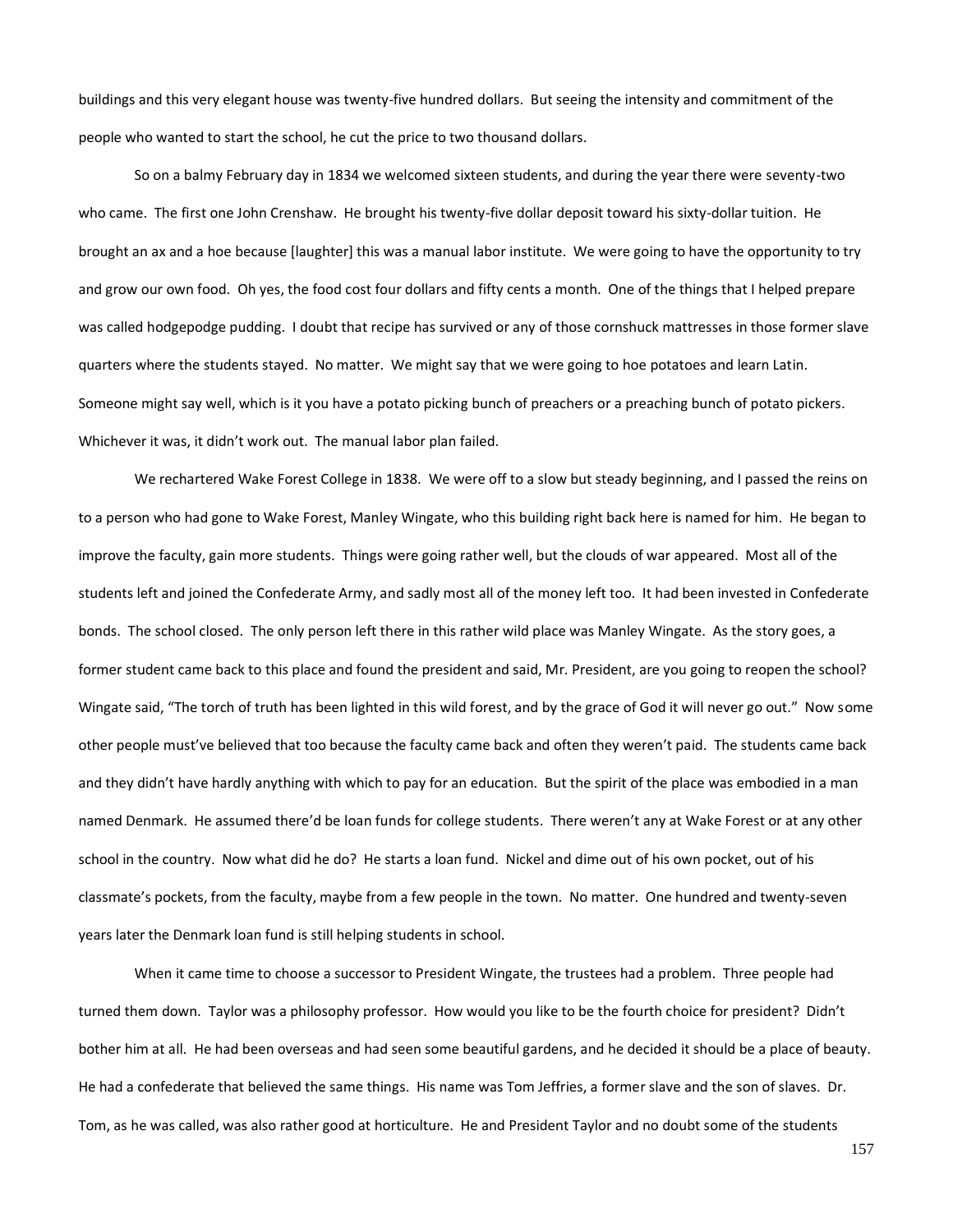planted over three hundred trees and numerous shrubs. There were so many trees on the campus that were magnolia that the school newspaper's masthead said, "Covers the campus like the magnolias". But physical beauty was not enough for Dr. Taylor. He had another vision. It was a vision of a law school and of a medical school. He couldn't possibly have seen could he where that was taking us. Oh yes, intercollegiate athletics began in North Carolina during his administration, and of course it was Wake Forest versus Carolina. And of course we won. The score was six to four.

His successor was a former biology teacher, a graduate of Wake Forest who had gone to Berlin to study about the wonders of the world, a devout Christian who was later elected president of the Baptist State Convention and was the first person to ask any student, invite any student to look at God's world through a microscope at a southern school. He taught evolution. That did not make him overly popular in some circles. But Dr. Poteat was able to defend his teaching as God's method of bringing us into this world. He was a short round man who loved to wear a red tie, and they wrote a song, "Billy with the Red Necktie". He would likely engage a student in any circumstance with a question and I will tell you that if you could manage to appropriate, and I don't recommend you do this, the paramecium drawings of his, I believe in Winston Hall, you'd make an A. Now something else occurred during his administration. He and his sister designed the seal, which is everywhere on our campus. Christos, Chi-Rho in the center with rays of light pointing toward all human kind. This very polite name of Wake Forest athletic teams, the Wake Forest Deacons, sports publicity editor picked up a copy of a paper from some town after a Saturday game in which Wake Forest had played according to the report with great ferocity. They had played like demons, and the sports publicity man at Wake Forest, yes, we're no longer the Deacons. We are the Demon Deacons. [shouts and applause from audience] Now Dr. Taylor as I said could not have imagined what starting a two-year medical program in 1902 would mean. I understand there will be a hundredth anniversary, a centennial celebration, of that event this fall. He couldn't have realized that.

Nor could he have realized that the person who succeeded him as president, Thurmond D. Kitchin who had been the dean of the two-year program would now be the president at the very time that Baptist Hospital in Winston-Salem was looking for that absolutely necessary teaching component and said to Wake Forest and to Thurmond Kitchin, why don't we turn this two year program of yours and Wake Forest to a four-year medical school in Winston-Salem. That's what happened in 1941. How could anybody have realized until then that maybe, just maybe the college would follow? So the medical school was established. The Baptists received an invitation to come to Winston-Salem from the Reynolds Foundation, which of course grew out of the Reynolds Tobacco Company. Twelve million dollars endowment, \$360,000 operating expense, 600 acres of land, generous offer. Of course you need to raise the twenty million dollars for the buildings. Kitchin knew that his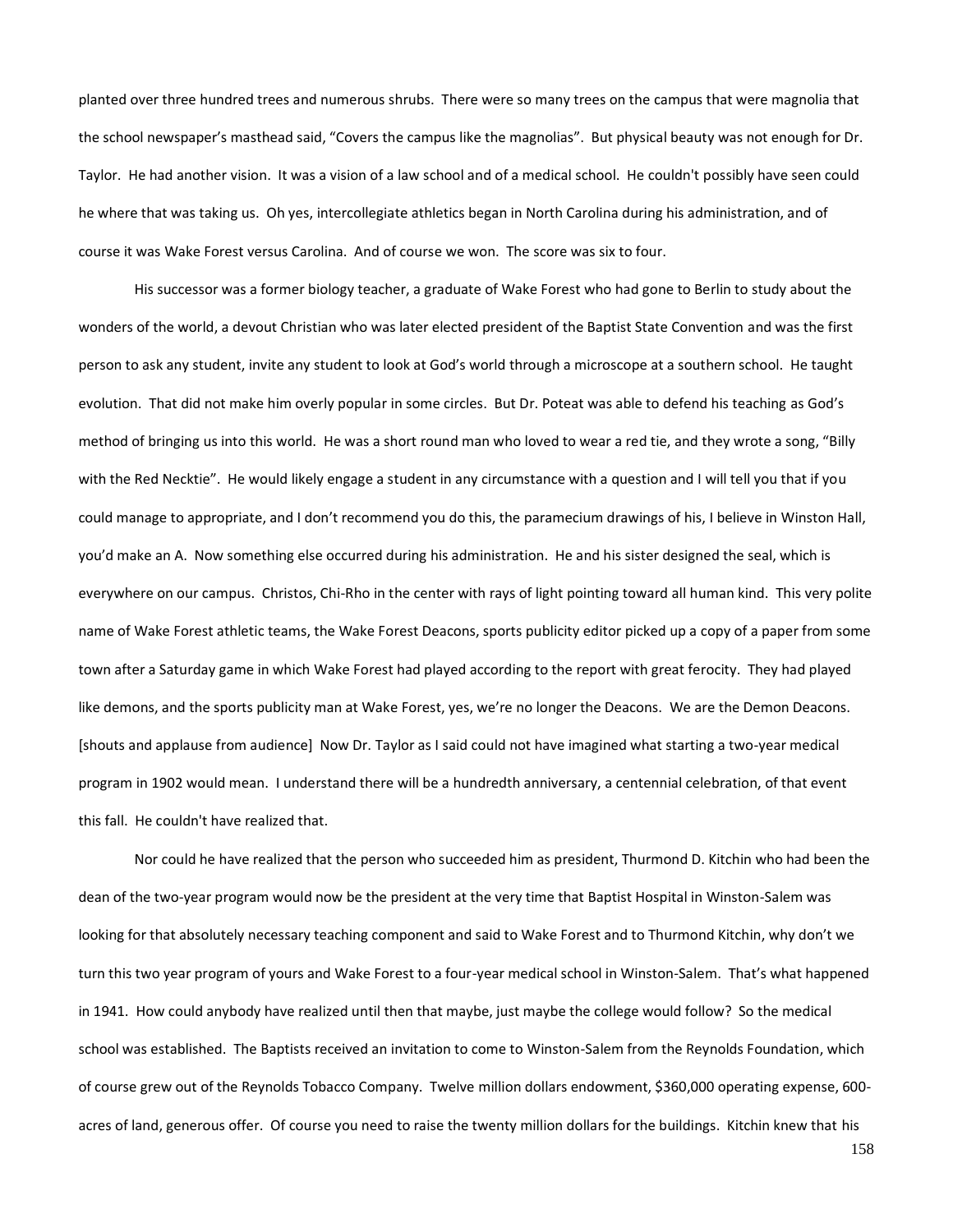presidency had gotten through a great deal. He had had fires to cope with, students going off to war, a depression, the Duke and Wake Forest law schools had to combine that each would survive. Then he did one other thing in order to survive, he invited women to come to Wake Forest. [shouts from audience] Now that was supposed to be a temporary measure, but as I observe it represents a permanent path for the student body.

But who was going to pick up the mantle of the school. His name was Harold Tribble, and he was trained as a theologian, and he became the president of Andover-Newton Theological School in Boston. He was our Moses because after the Baptist State Convention had decided overwhelming to accept this offer, then it came time to put up the money, and people in eastern North Carolina realized what they were quote losing. So some people didn't want the move to take place. Oh yes, Dr. Tribble also believed that no athletic coach in this case a very popular football coach should make more than the faculty. So whether he quit or he was fired, it's irrelevant. Dr. Tribble was burned in effigy. It didn't bother him too much. He brought the president of the United States here for the ground breaking, and he continued his labor and preparation for the school to move. In 1956 we came to Winston-Salem to the hills of Forsyth from the forest of Wake. Dr. Tribble was the president when desegregation occurred. He was present when ten of our students and twelve from Winston-Salem State sat in at a lunch counter and were arrested. He was president when although the trustees resisted the students attempt to bring qualified African Americans to the student body, students did an end run. They went to Africa and found a student who was eminently qualified academically and was the product of Christian missions. That was a very swift move. What were the trustees going to do as trustees of a Baptist school believing in missions to turn down the product of missions? Ed Reynolds came and succeeded in college, in divinity school, in the London School of African and Oriental Studies and became a deputy director after a distinguished career teaching, a deputy director of the overseas program of all the California schools, maybe thirty-five or forty schools and four thousand students a year. Dr. Tribble believed in improving salaries and enhancing the library. He was also the president when one student who was Moravian said, the tradition of my church ought to be shared with the entire student body. The outcome of that is that on the first Sunday in December after Thanksgiving break this chapel will be full. Simple meal of bun and coffee and a candle which is lit, the beeswax candle signifying the purity of Christ, the sacrifice and the light of the world. I'll be here. I hope you will because we also take up a collection as people leave and we give it to those who need it more than we. But Dr. Tribble's dream was that Wake Forest become a university. That dream came true in his last year, 1967.

His successor was a native-born Indian American from Oklahoma. James Round Scales envisioned an overseas program. He envisioned interfaith dialogue through the ecumenical institute. He convened a convocation of prayer during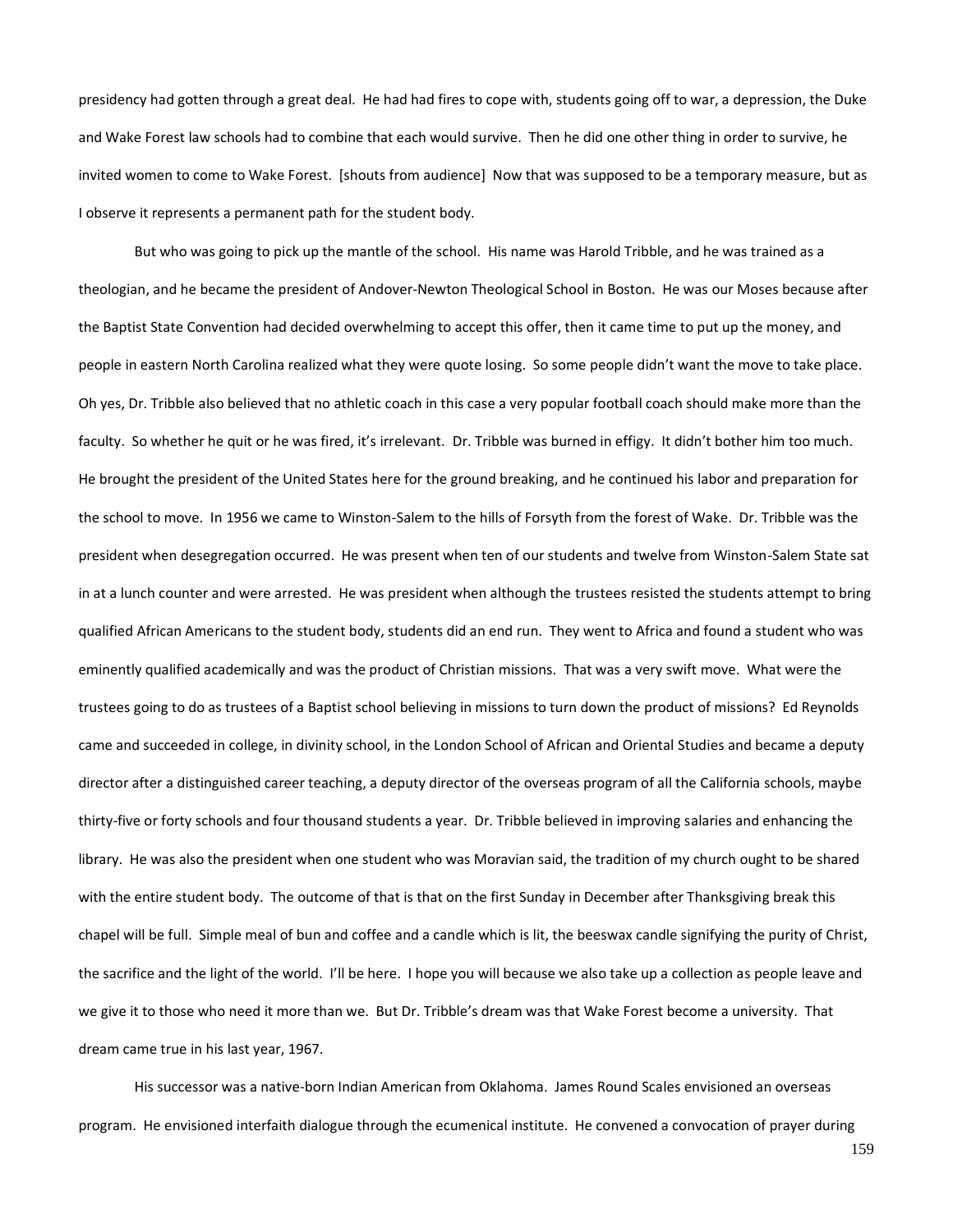Vietnam. That was a turbulent time too. Some campus ministers and some students made crosses and lined the entranceway to the campus, but they were taken by somebody but I got a call as I understand it or someone did as to where those crosses were. They were reassembled right up here where North dorm is for the most part, row upon row like a Flanders field. Each cross had the name of a North Carolinian who had died in Vietnam. Dr. Scales believed that learning included the arts, hence the Scales Fine Arts Center. Campus ministry expanded while he was president.

His successor was a builder. Thomas K. Hearn had to first renovate existing buildings and then build those that we needed for our expanded program, larger student body and graduate work. He also believed in the overseas program, and he participated in the dedication of campus ministry space in Kitchin Residence Hall. He also launched the plan for the class of the year 2000 that put laptops in your hands. He knew too that Charles Taylor had believed in the beauty of a place, making it a better place to learn. He has given considerable energy to that purpose.

Now what is your purpose? Do you want to hold the torch of truth high and by the grace of God never let it go out? Do you want to be a teacher here? Do you want to be a dean or a college president? What do you want to be by the grace of almighty God? Someone has said that your vocation and our vocation and the vocation of an institution is to find out where the world's deepest needs and our deepest desires come together. Then you'll find out later how to earn a living. So what is to be your vocation? What indebtedness do you feel towards the past? Will you gain any inspiration if sometime during your four years you journey the two hours to the old campus and see that original house with the hodgepodge pudding memories there that's been made into an elegant facility that captures much of the history of the school. Will you do that? You can visit Shorty's and get one of his hot dogs if you like. Will you do those things which will help you go deeper into who you are and who we ought to be? For sisters and brothers, that place there is holy ground. This place here is holy ground. You are holy, made in the image of God.

When Sarah and I would travel those long, long, dark roads that were not really roads, we were often discouraged and depressed. Music was our medication and we would sing. One of our favorites of course includes a verse that perhaps tells us who we are and who we ought to be. [singing] "Through many dangers, toils and snares, we have already come. Tis grace has brought us safe thus far. And grace will lead us on." END

### Chapel Sermon 8/29/02

ED CHRISTMAN: Practice hospitality until it becomes a way of life. Hear what it is that God has said to us. You are the sons and daughters of cross and resurrection. What does that mean? If it does not mean to care not only for yourself but for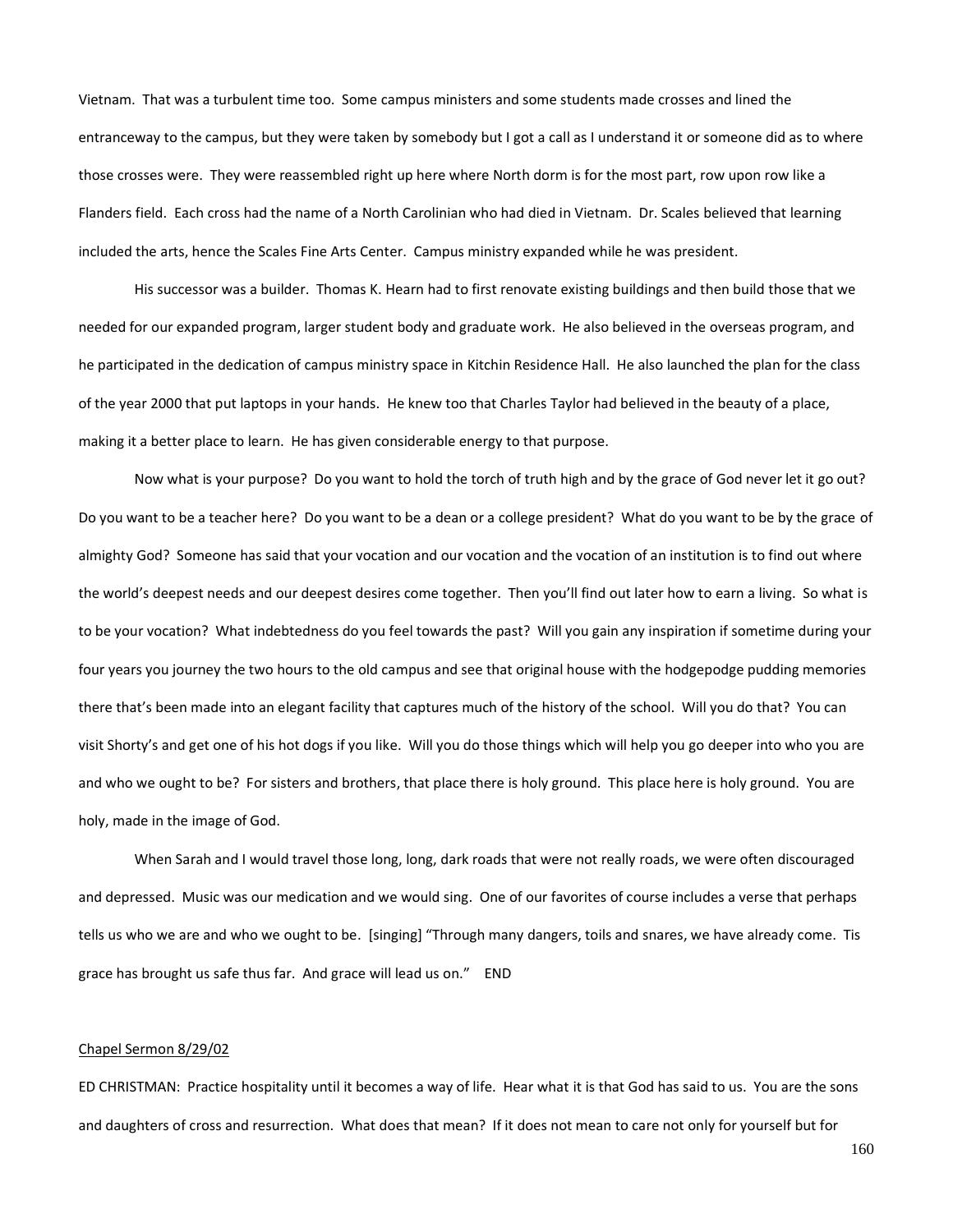others. Take note of the world around you, its pretense, its superficiality, its shortsightedness, its anger, its hostility. The scripture says, be ye transformed with the renewal of your mind, your heart and your spirit, putting away those things which are of this world and embracing that which the cross and the resurrection offer unto us. The scripture says in Romans that we are not thought of as individuals who are being transformed. We are transformed as a community. When one suffers, we all suffer. When one rejoices, we all rejoice. We are called to weep with those who weep and laugh with those who laugh. Now hear this. We are not to repay evil with evil. We are to repay evil with good. God will deal with and punish wrongdoers. Ours is to somehow miraculously lay aside our pretense of who we think we are and know who we are called to be, a community of people of various and sundry gifts.

Recently I spoke to the freshman football team and I was searching for a scripture and I found it. In Corinthians Paul speaks about one Lord, one faith, one baptism, one body with many parts including the unseen part. Who do you think freshman football players are if they are not the unseen parts? Yet the scripture says with good news and gusto but the unseen parts are as worthy of God's grace and gifts as are all the other. For it is not the parts but it is the whole. So we weep with those who weep. We rejoice with those who rejoice. Yes, and we feed and give drink to enemies. That doesn't mean we have to like them. It means that we have to heed God's calling in Jesus Christ to love our enemies as our friends for in so doing we hope for them. We care for them. We imagine that which is not yet, and we believe in the power that in hoping for and loving and caring for others we indeed are caring for ourselves. Therefore, our separate towns are mysteriously and miraculously brought together. They are going together in this cross which was first planted in God's holy ground. ( ). Every breath we breathe is holy, and it is that with which we are in common with all other creatures, the very breath of God. Those arms are reaching out generation to generation. For from the time of Paul nearly two thousand years ago these words have been internalized, be ye transformed by the renewal of your mind, your heart and your soul into a community of faith where if one suffers we do all suffer. It is in those persons who have preceded us, most of whom we do not know, mystical presences for nearly two thousand years who have somehow come together. They teach and preach; they heal; they help; they argue; they discuss. But it is all in the context of faithful. We come closer to ourselves and we remember families and friends, and youth fellowships and community groups that have helped make us diligent and steadfast in prayer. Yet it has been our occasion to laugh and to be nurtured and to cry and to grieve, but it is together that we so live and move and have our ( ). It is in that holiness that is of God, and therefore is of us. It asks us and what is it that you will do and what is it that you will be?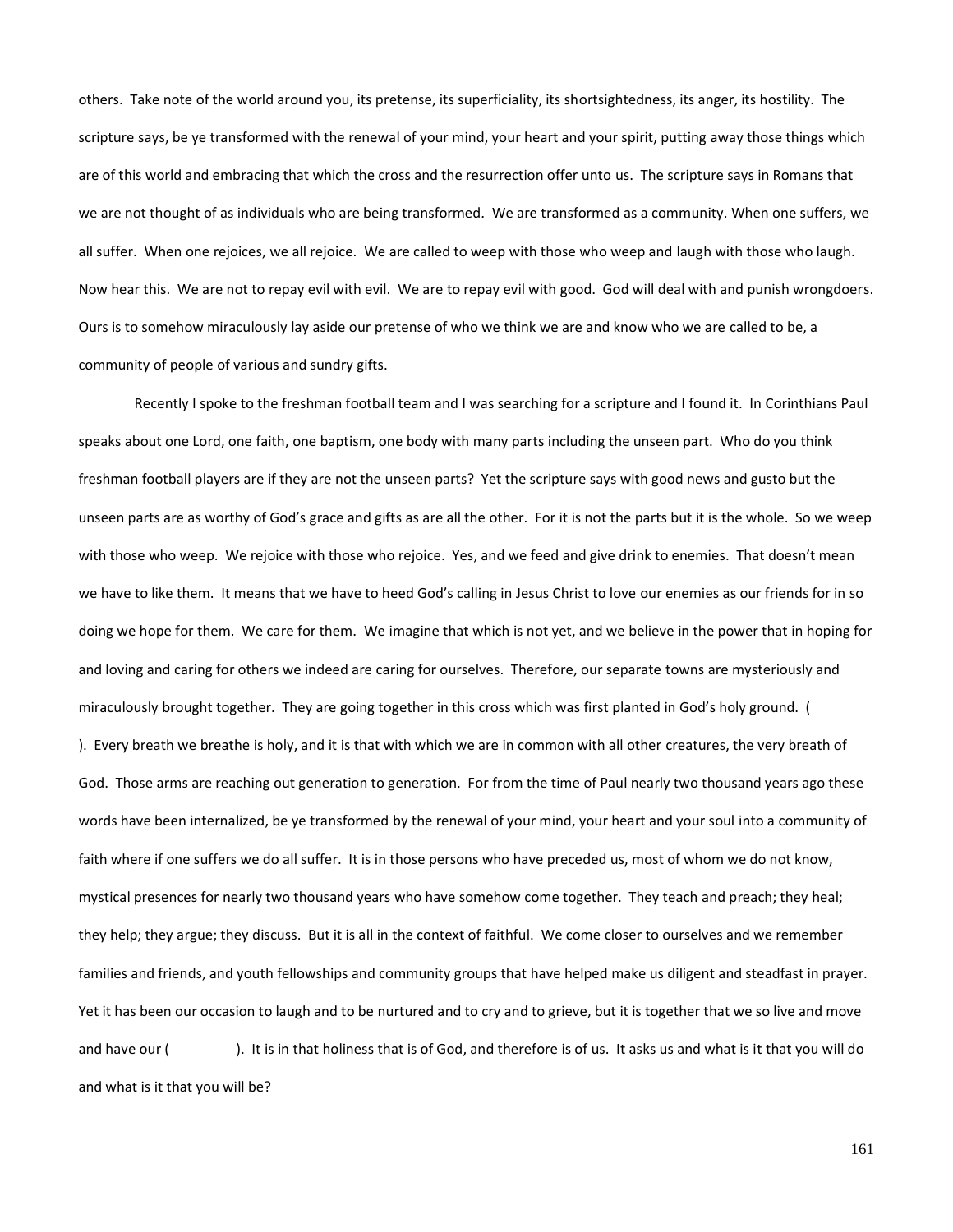Two years ago at the Preschool Conference on the last morning, a student presented her reflection on the twentythird Psalm. It was her gift to us. It is my gift to you on her behalf. I did not have to find her and ask her permission. The persons who have come before us, the families, the friends, the church people who have sought to be one Lord, one faith, one baptism, were those realities because of who they were. They were unconcerned about whether what they said or did were written down or not. Thanks be to God much of it was written as is in the case of what Katie read this morning. So in order to help make the distance, the short journey backwards, I request that you close your eyes and hear these words from the peer of some of you and a recent ancestor of us all. The Lord is my shepherd, yet I want. He leads me by tranquil streams that soon surge and swell in the wake of my uncertain tide. I walk the dark valley unable to see the infinite mountaintops that surround me. The Lord sends me a crook and staff. They appear in the form of loving people, heart turning music and boundless, natural beauty. Too often I turn away. He has set a feast in my honor, but somehow my invitation was unopened among the clutter of my life. I cannot understand the undeserved love that insists on anointing me. My faith is not quite blind enough. I do not want to accept the things that are beyond my comprehension. So I seek the divine with all too human eyes. Perhaps my true awakening will only come when I learn to walk with my eyes closed. Followed simply by the faithful love all the days of my life and when I finally awaken to this blindness, it is then I will find myself in a home of my Lord and God. Amen.

Yesterday I received an email from an RA in Bostwick. Chaplain, I want to read some of those names during the day of 9-11-2002. If there is anything else I can do, please let me know. Would you like for me to send a notice to all my residents? Then she says, thank you as if I had given her the gift of a possibility of giving to others and sharing in something which by the grace of God makes us a community. Be yet not transformed by what is around you or by the renewal of your heart and your mind, the gifts of your mind and your spirit and your hands helping, weeping, laughing, rejoicing or in so doing you give honor to the glory of God through Jesus Christ our Lord. Thanks be to God. Amen. END

# Speech at Retirement Banquet 4/16/03

ED CHRISTMAN: It was a crisp cool day in mid-September in 1947. I had just gotten off the iron horse that had brought me from Jacksonville to Wake Forest where I had boarded the train the night before. I had with me a wardrobe trunk and one suitcase. As the train moved away from the station toward Austin or wherever, I looked across the street from the railroad platform in the town of Wake Forest. What did I see? I saw the steeple of the chapel rising up out of a forest of trees. I made my way in that direction because my room assignment--oh what people in residence life can do with words--room assignment? In a year when more veterans than mice were around, my assignment, sisters and brothers, my first room